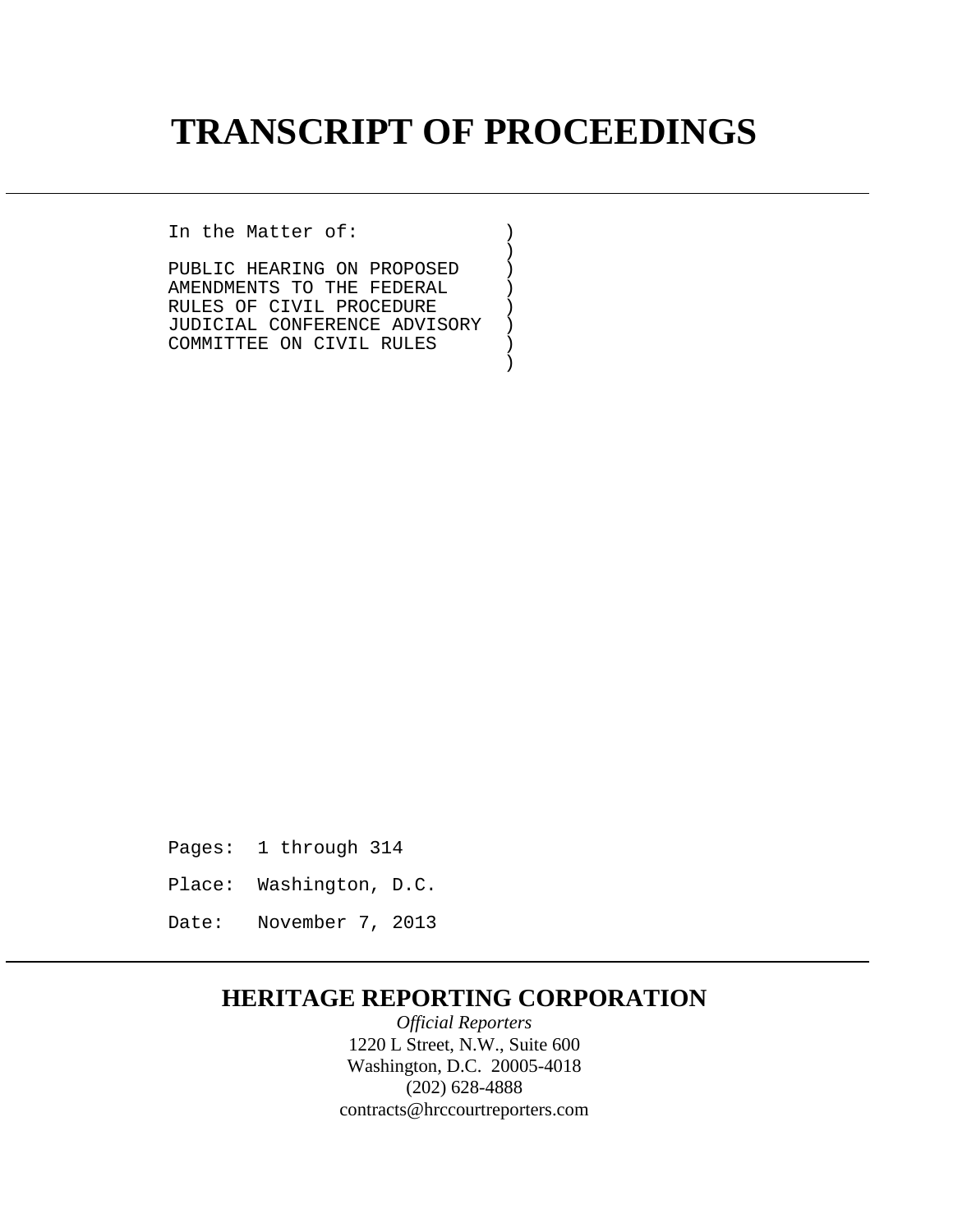BEFORE THE ADMINISTRATIVE OFFICE OF THE U.S. COURTS

In the Matter of: ) ) PUBLIC HEARING ON PROPOSED ) AMENDMENTS TO THE FEDERAL ()<br>RULES OF CIVIL PROCEDURE RULES OF CIVIL PROCEDURE )<br>JUDICIAL CONFERENCE ADVISORY ) JUDICIAL CONFERENCE ADVISORY ) COMMITTEE ON CIVIL RULES )

)

Thursday, November 7, 2013

The parties met, pursuant to notice, at 9:00 a.m.

BEFORE: HONORABLE DAVID G. CAMPBELL, CHAIR

APPEARANCES:

Committee Members and Reporters:

HON. PAUL S. DIAMOND DEAN ROBERT H. KLONOFF LAURA A. BRIGGS, Esquire HON. ARTHUR I. HARRIS HON. GENE E.K. PRATTER PETER D. KEISLER, Esquire HON. JOHN G. KOELTL PROF. DANIEL R. COQUILLETTE HON. JEFFERY S. SUTTON PROF. EDWARD H. COOPER PROF. RICHARD L. MARCUS HON. PAUL H. GRIMM HON. SCOTT M. MATHESON, JR. HON. STUART F. DELEREY ELIZABETH CABRASER, Esquire HON. SOLOMON OLIVER, JR. HON. DAVID E. NAHMIAS HON. ROBERT MICHAEL DOW, JR. JOHN M. BARKETT, Esquire PARKER C. FOLSE, Esquire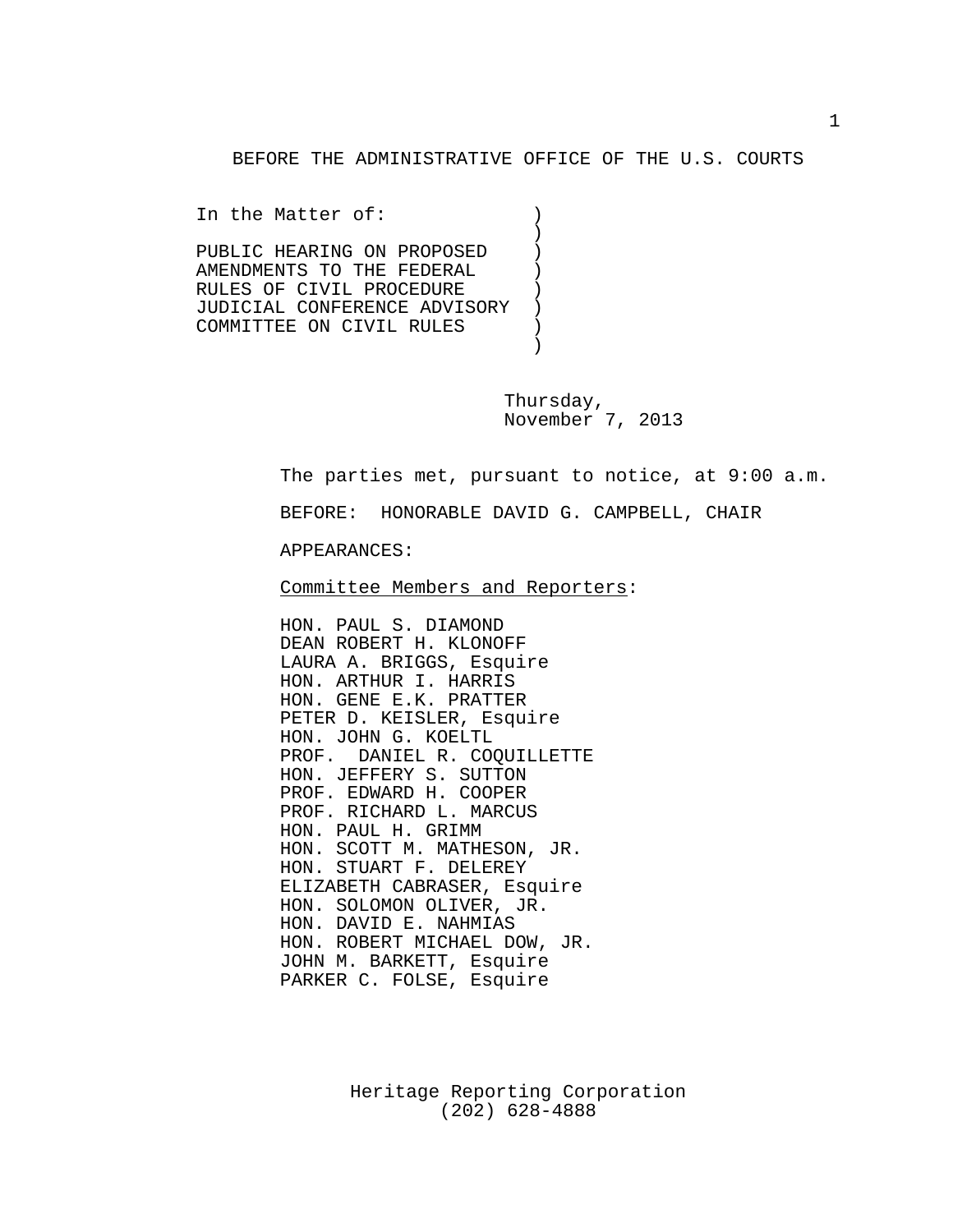Speakers:

JACK B. McCOWAN, JR., Gordon & Rees LLP JEANA M. LITTRELL, FedEx Express JOHN C.S. PIERCE, Butler Pappas Weihmuller Katz Craig LLP ALTOM M. MAGLIO, Maglio Christopher & Toale DAVID R. COHEN, Reed Smith LLP CORY L. ANDREWS, Washington Legal Foundation MARY MASSARON ROSS, Plunkett & Cooney PAUL D. CARRINGTON, Duke University School of Law JONATHAN M. REDGRAVE, Redgrave LLP PAUL J. STANCIL, University of Illinois at Urbana- Champaign THOMAS Y. ALLMAN DANIEL C. HEDLUND, Committee to Support Antitrust Laws ANNA BENVENUTTI HOFFMAN, Neufeld Scheck & Brustin, LLP PETER E. STRAND, Shook, Hardy & Bacon LLP DAN TROY, GlaxoSmithKline BURTON LeBLANC, American Association for Justice WAYNE B. MASON, Sedgwick LLP DARPANA M. SHETH, Institute for Justice ROBERT L. LEVY, Exxon Mobil Corporation MICHELLE D. SCHWARTZ, Alliance for Justice ANDREA VAUGHN, Public Justice Center, Inc. BARRY H. DYLLER, Dyller Law Firm ALEXANDER R. DAHL, Brownstein Hyatt Farber Schreck LILY CLAFFEE, U.S. Chamber of Commerce JOHN F. KARL, JR., McDonald & Karl STEPHEN Z. CHERTKOF, Heller, Huron, Chertkof & Salzman, PLLC JENNIFER I. KLAR, Relman, Dane, & Colfax PLLC NICHOLAS WOODFIELD, The Employment Law Group ROBERT C. SELDON, Seldon Bofinger & Associates, P.C. MARC E. WILLIAMS, Lawyers for Civil Justice JOHN P. RELMAN, Relman, Dane, & Colfax PLLC MALINI MOORTHY, Pfizer, Inc. JONATHAN SMITH, NAACP Legal Defense and Education Fund, Inc. WENDY R. FLEISHMAN, Lieff Cabraser Heimann & Bernstein PATRICK M. REGAN, Regan Zambri Long & Bertram MICHAEL C. RAKOWER, New York State Bar Association WADE HENDERSON, The Leadership Conference on Civil and Human Rights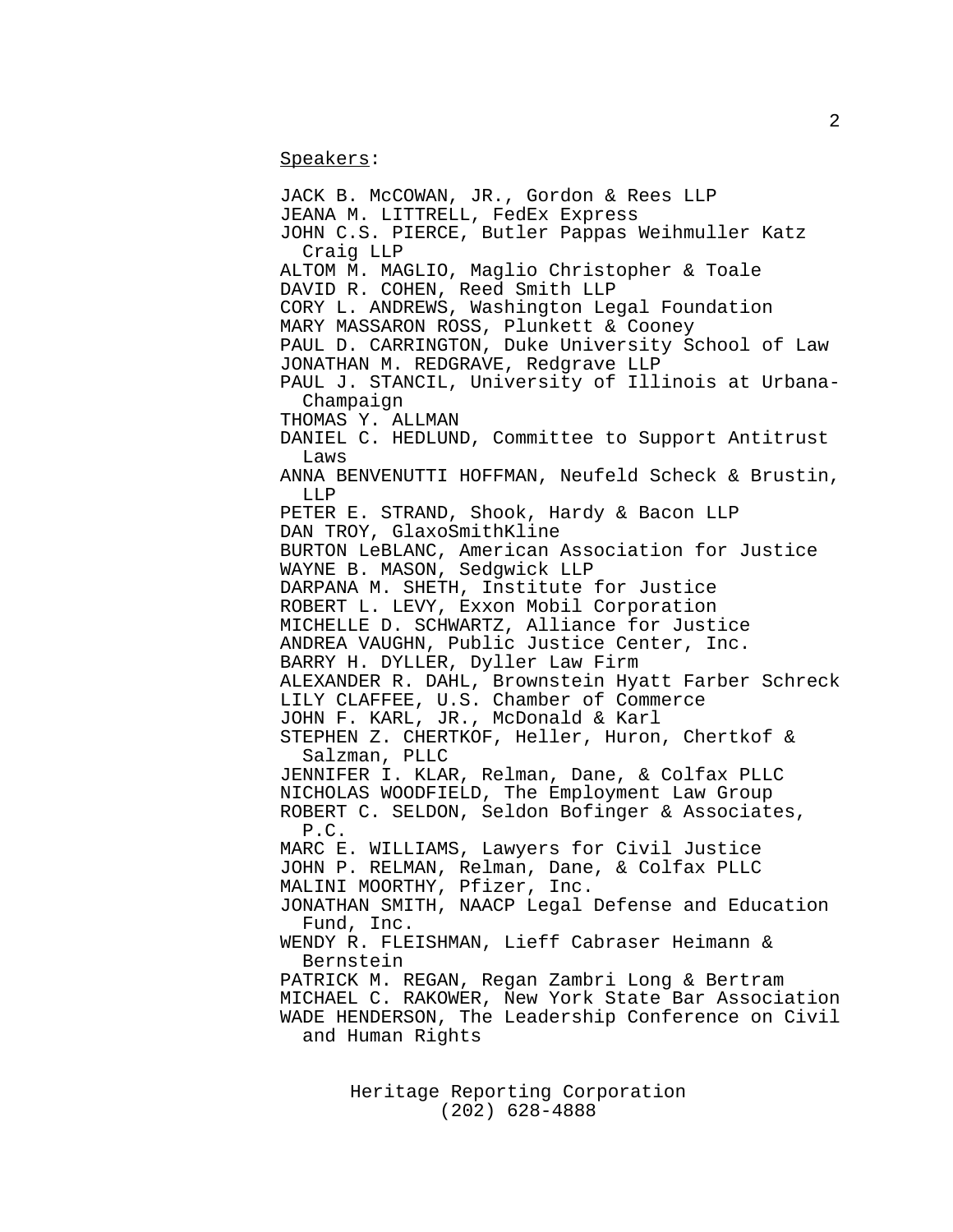Speakers: (Cont'd.)

JANE DOLKART, Lawyers' Committee for Civil Rights Under Law FRANK L. STEEVES, Emerson JOSEPH M. SELLERS, Cohen Milstein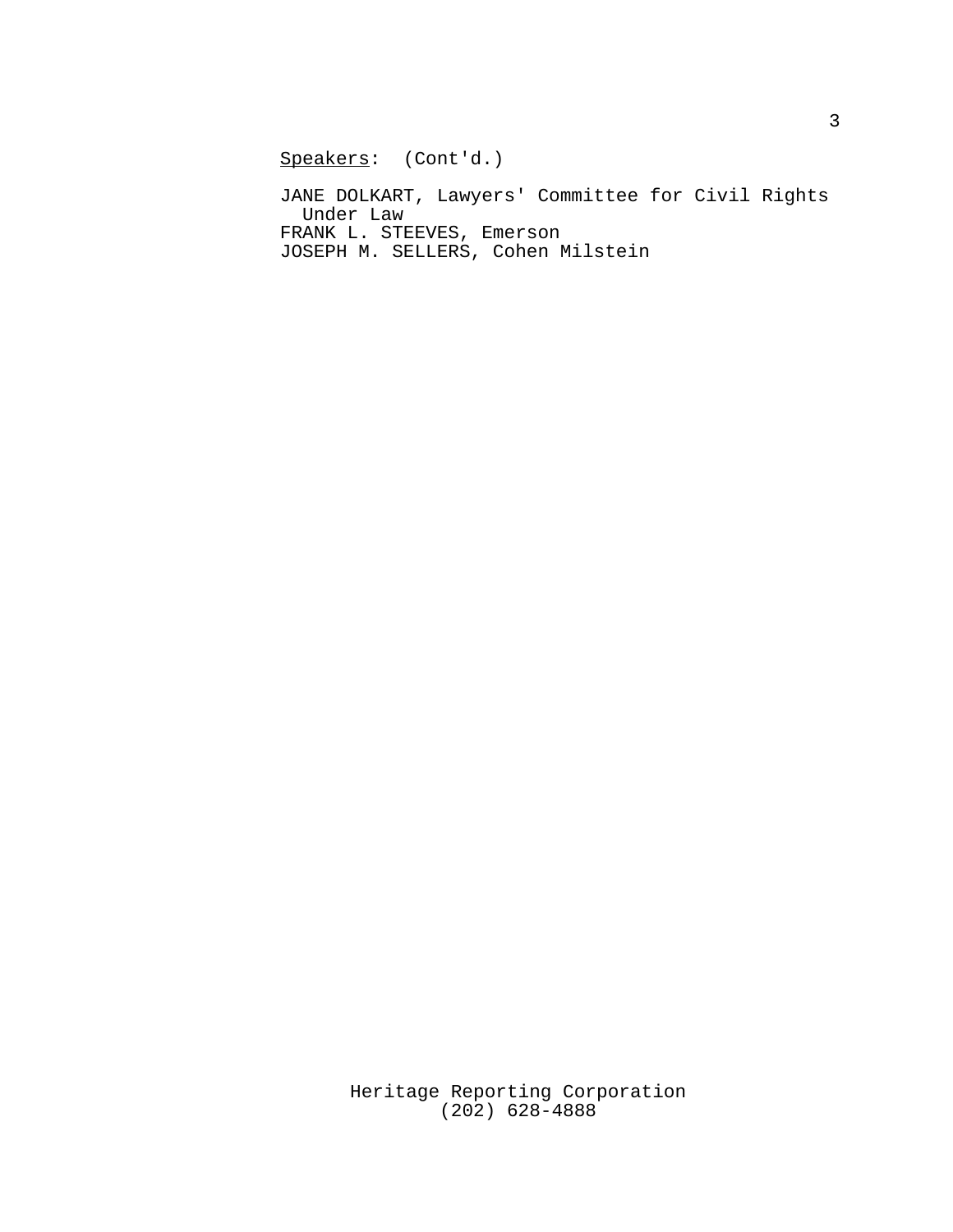| 1  | $\underline{P} \underline{R} \underline{O} \underline{C} \underline{E} \underline{E} \underline{D} \underline{I} \underline{N} \underline{G} \underline{S}$ |
|----|-------------------------------------------------------------------------------------------------------------------------------------------------------------|
| 2  | (9:00 a.m.)                                                                                                                                                 |
| 3  | JUDGE CAMPBELL: Good morning.<br>We                                                                                                                         |
| 4  | appreciate everybody being with us this morning.                                                                                                            |
| 5  | We're going to try to start in one minute so that we                                                                                                        |
| 6  | can stay on schedule through the day.                                                                                                                       |
| 7  | Welcome to all the committee members who                                                                                                                    |
| 8  | we've not had an opportunity to greet, and thank you                                                                                                        |
| 9  | for everybody else who is here. We very much                                                                                                                |
| 10 | appreciate your being with us this morning. We                                                                                                              |
| 11 | appreciate your input and your interest in the                                                                                                              |
| 12 | committee's work.                                                                                                                                           |
| 13 | I think I speak on behalf of the committee                                                                                                                  |
| 14 | when I say that we genuinely need your input, and we                                                                                                        |
| 15 | value what you are going to be sharing with us.<br>This                                                                                                     |
| 16 | is very much an effort on the part of the committee to                                                                                                      |
| 17 | be educated, and you are the experts who can help                                                                                                           |
| 18 | educate us on the things that we are considering.                                                                                                           |
| 19 | We want you to know that we are reading the                                                                                                                 |
| 20 | written submissions that have been coming in. It's a                                                                                                        |
| 21 | big job. There are lots of them. We will continue to                                                                                                        |
| 22 | do that. So, if you have additional thoughts you want                                                                                                       |
| 23 | to put in writing and submit them, we will read them                                                                                                        |
| 24 | all and we will consider them carefully.                                                                                                                    |
| 25 | I think it goes without saying that on the                                                                                                                  |

Heritage Reporting Corporation (202) 628-4888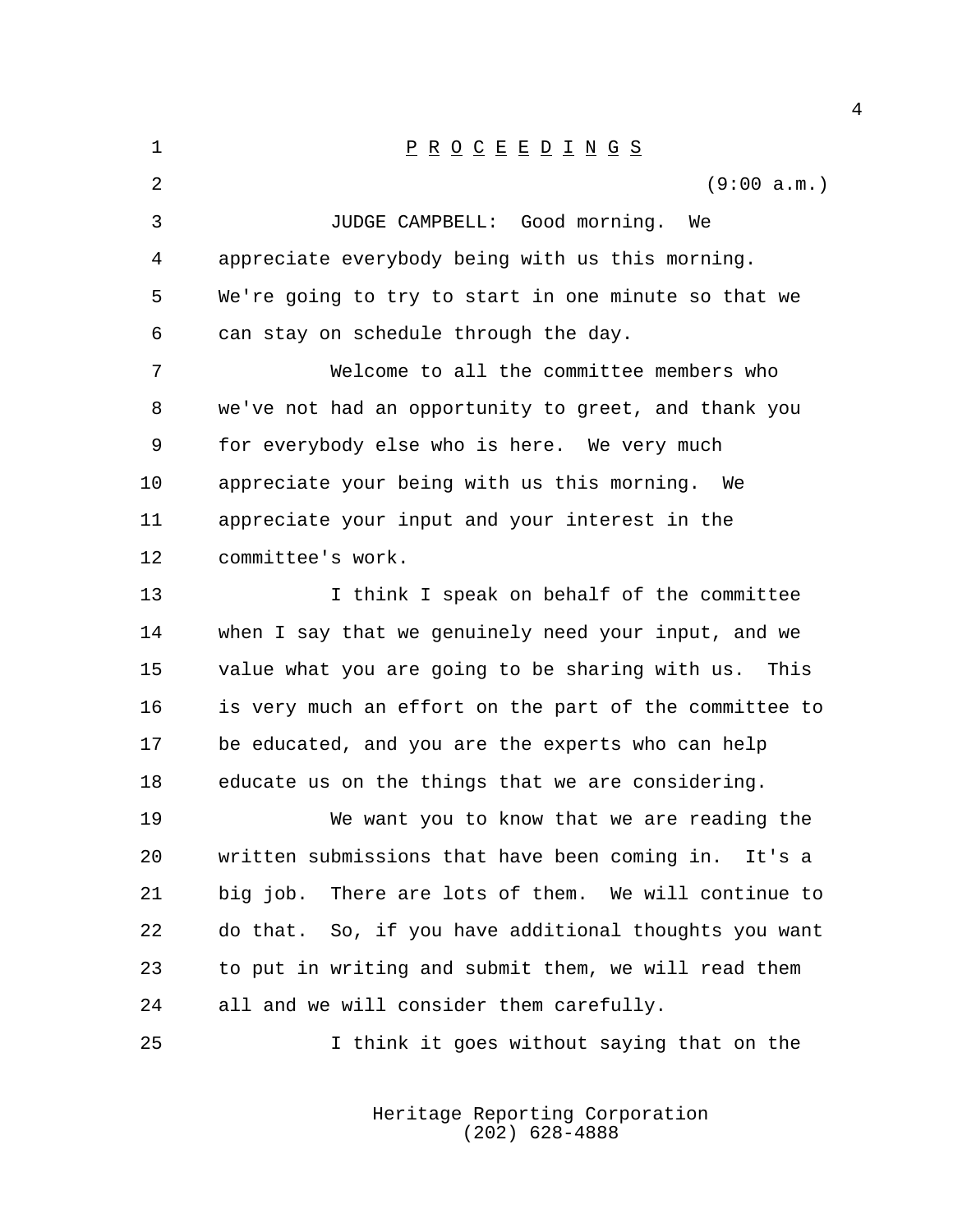proposals that have been issued there have been no final decisions made. This is very much a work in process, and the public comment process is perhaps the most critical part of it.

 So we are very interested in the input we are going to receive today and appreciate your willingness to be here. Unfortunately, we've got so much interest that we are going to have to limit the time of everybody who speaks today. We have 41 individuals slated to speak today. I think we could have had more if we had allowed room, but we just didn't have room.

 If we're going to finish by 5:30 this evening and we stay on schedule, that means we can hear comments of five minutes from you and then have five minutes for questions from the committee afterward. And so we're going to run on that schedule. We know you cannot say everything you would like to in five minutes, but again, to the extent you can't say it here, if you submit it in writing, we will absolutely read it and consider it carefully.

 We have lights that are going to help keep us on time. There's a light on the podium. There's one in front of me. And I'm told that at four minutes the yellow light will come on and at five minutes the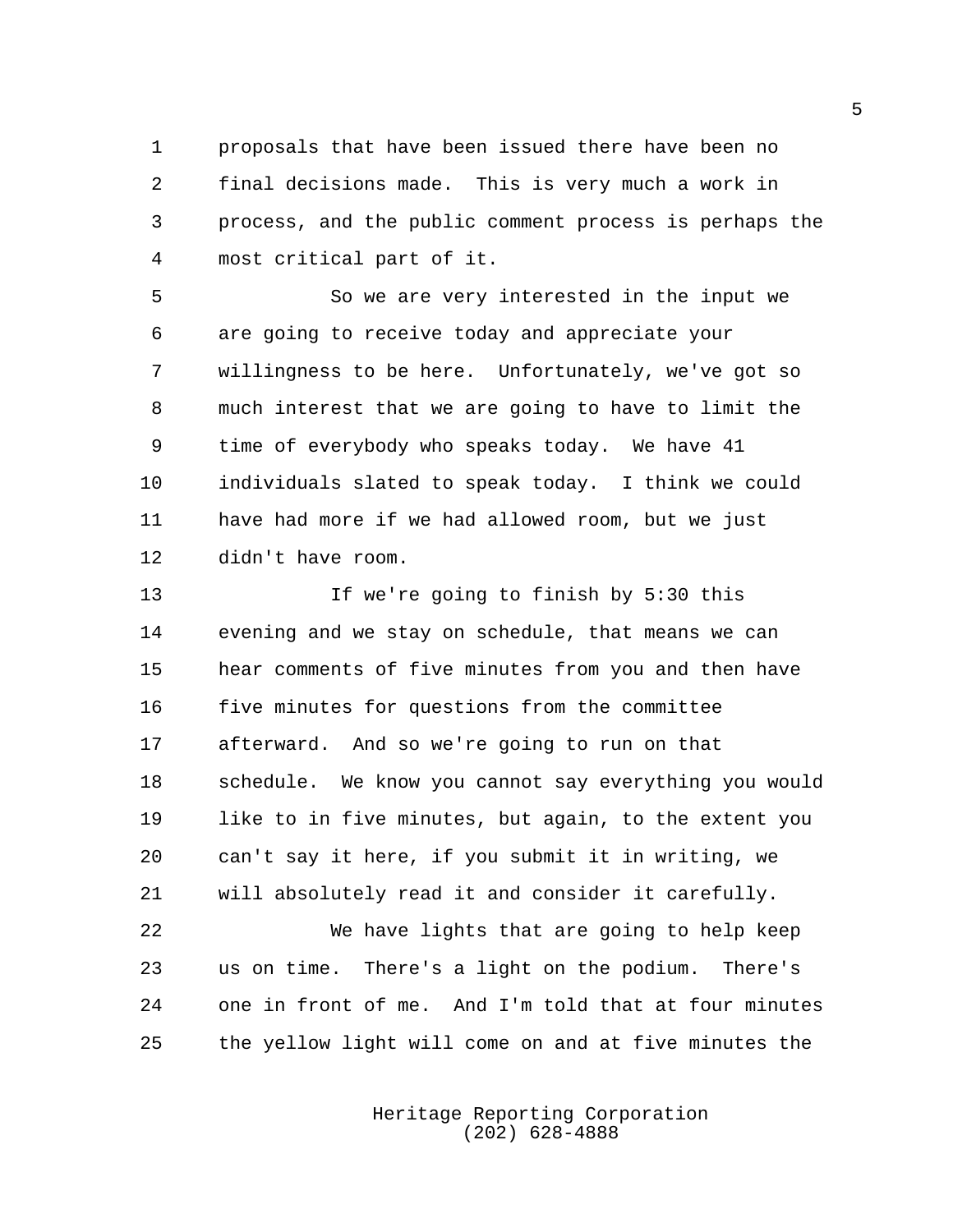red light will come on, and then it will be my job to keep the committee questions to five minutes so we can get to the next speaker on time. And along those lines, for committee members, obviously I think we need to resist the urge to talk too much and try to put our questions as pointedly and as briefly as we can.

 So, with that introduction, we are going to get started. The first speaker I have listed is Jack McCowan. And, sir, if you could, and all the speakers, just introduce yourself and your affiliation if you have one, and we will get going.

 MR. McCOWAN: Thank you very much. Good morning, ladies and gentlemen of the committee. It's a real pleasure to be here, an honor to be here to offer a few thoughts on the rule changes that you're proposing.

 My name is Jack McCowan. I'm from San Francisco. I'm with the law firm of Gordon & Rees. A little background so you know where I'm coming from. I'm a defense lawyer that's been practicing for about 38 years, and I have limited my practice to the defense of civil cases.

 I am a member of the board of directors of the DRI, an association of defense lawyers that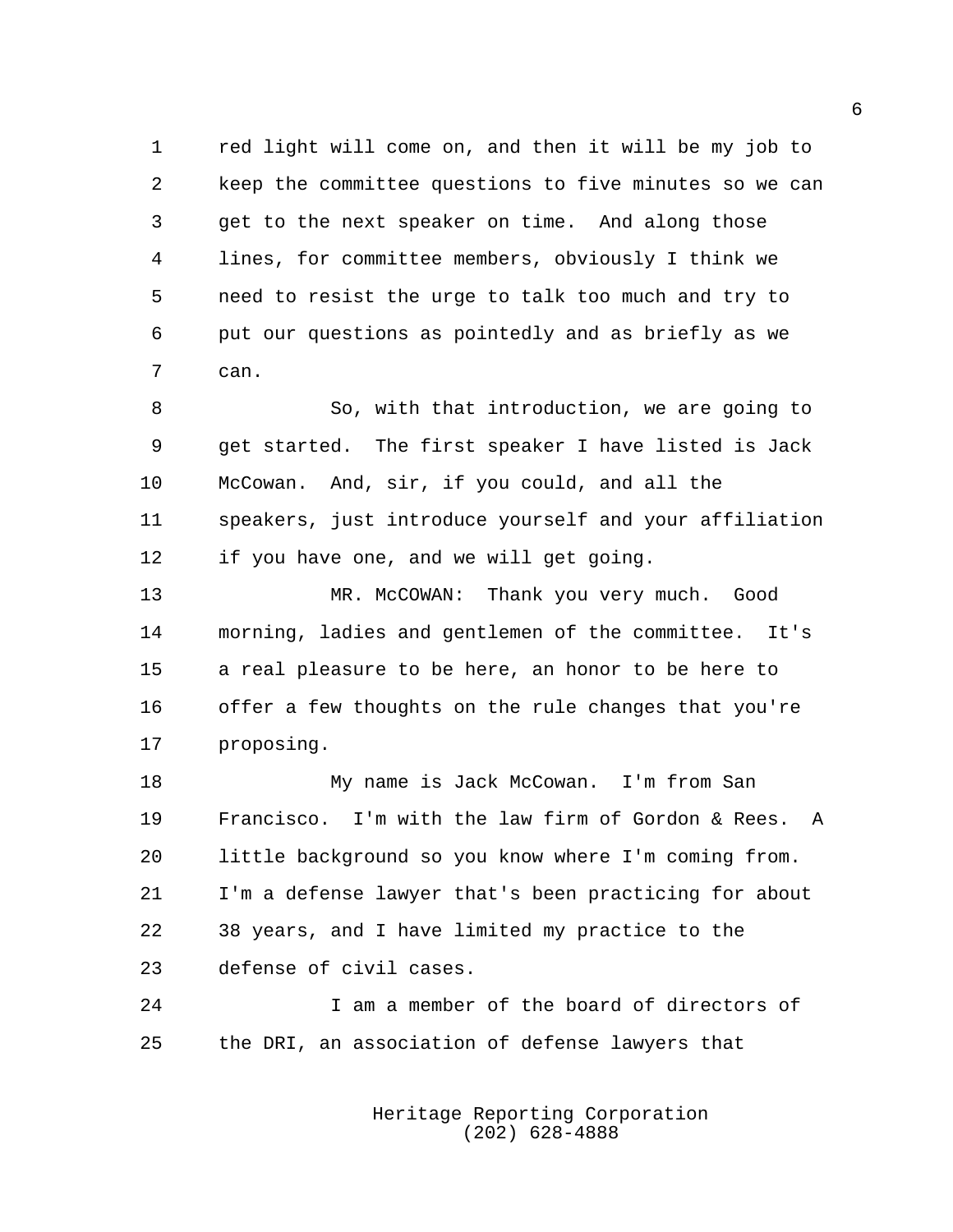numbers over 22,000 folks here in the United States and abroad. I'm a faculty member, an adjunct faculty member at the University of California Hastings College of Law in San Francisco where I have the privilege of coteaching with a plaintiff's lawyer a personal injury litigation class.

 My practice over the last 25 years has been primarily devoted to the defense of manufacturers of medical devices, pharmaceuticals, and other products. My practice is both in state and in federal courts. I've tried medical device cases in state and in federal courts. In California, for instance, our rule on the scope of discovery is almost identical to Rule 26.

 I have been retained by manufacturers over the years of medical devices and pharmaceuticals in multi-plaintiff litigation in courts and also in coordinated cases in California. And one of the things that I did early on in my career in product device cases is I had the honor of being trial counsel in California for over 35 different cases and consulted on the job on that basis.

23 JUDGE CAMPBELL: Mr. McCowan, can I interrupt you just briefly? Can folks in the back hear what he is saying? Yeah. I'm not sure that mike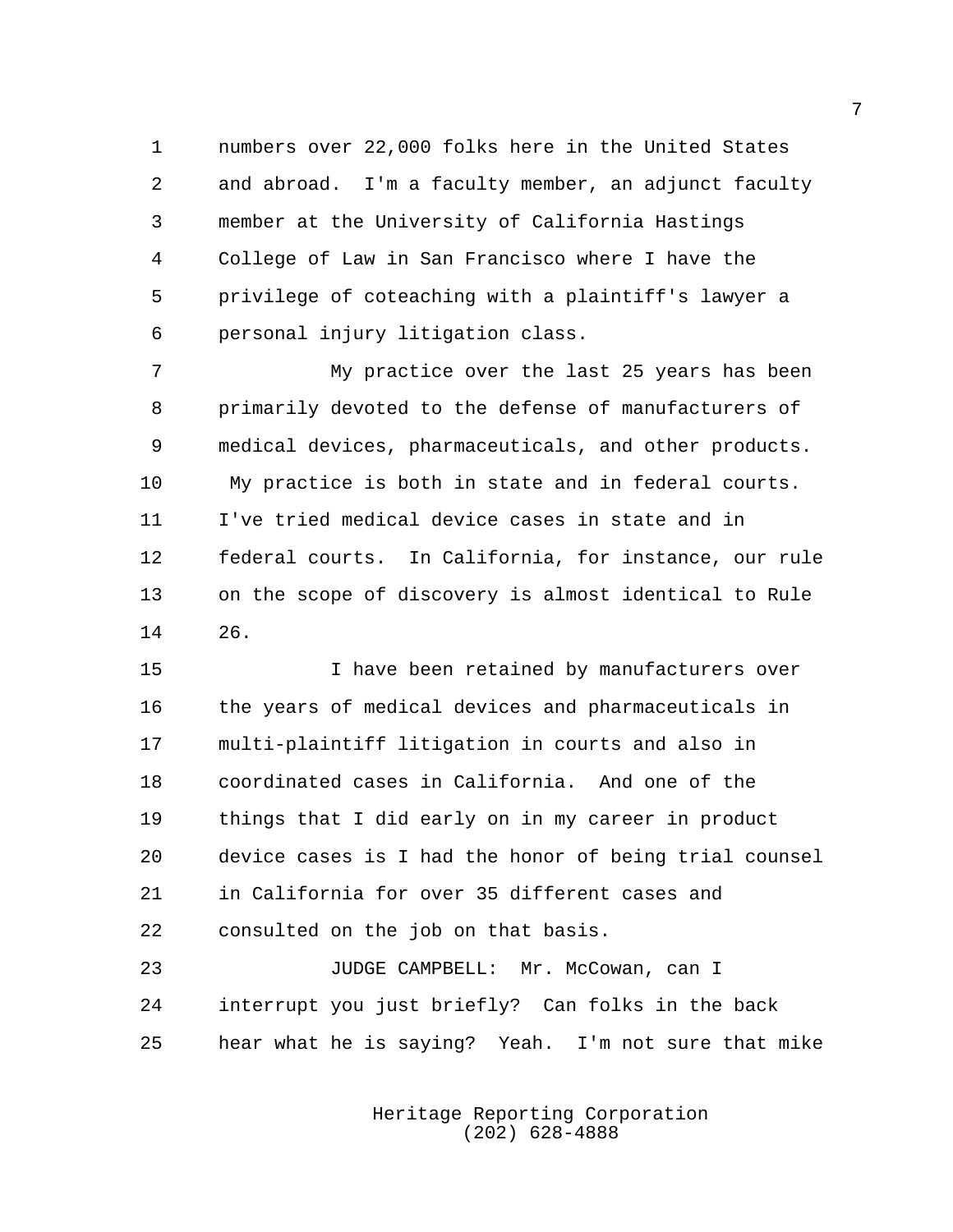is as sensitive as we need it. Why don't we see if we can make an adjustment so everybody can hear.

 (Pause.) MR. McCOWAN: I would like to address -- that sounds better. I would like to address today just the proposed changes to Rule 26. That would be my focus. And first let me say that I support the committee's goals of advancing early and effective judicial case management, proportional discovery, and attorney cooperation.

 If these goals are achieved, I believe progress will be made in reducing the high cost of discovery for all parties in litigation without adversely affecting the rights of plaintiffs or defendants to have their cases tried before a jury.

 I don't think it can be questioned that the cost of discovery even for companies with significant means drives the settlement of claims that would otherwise be tried before a jury or a judge. I have been involved in scores of multi-plaintiff personal injury cases in which my clients have opted to settle cases that should have been tried in my judgment primarily because of the sheer volume of the cases and the costs of preparing those cases for trial.

In the majority of the mediations in which I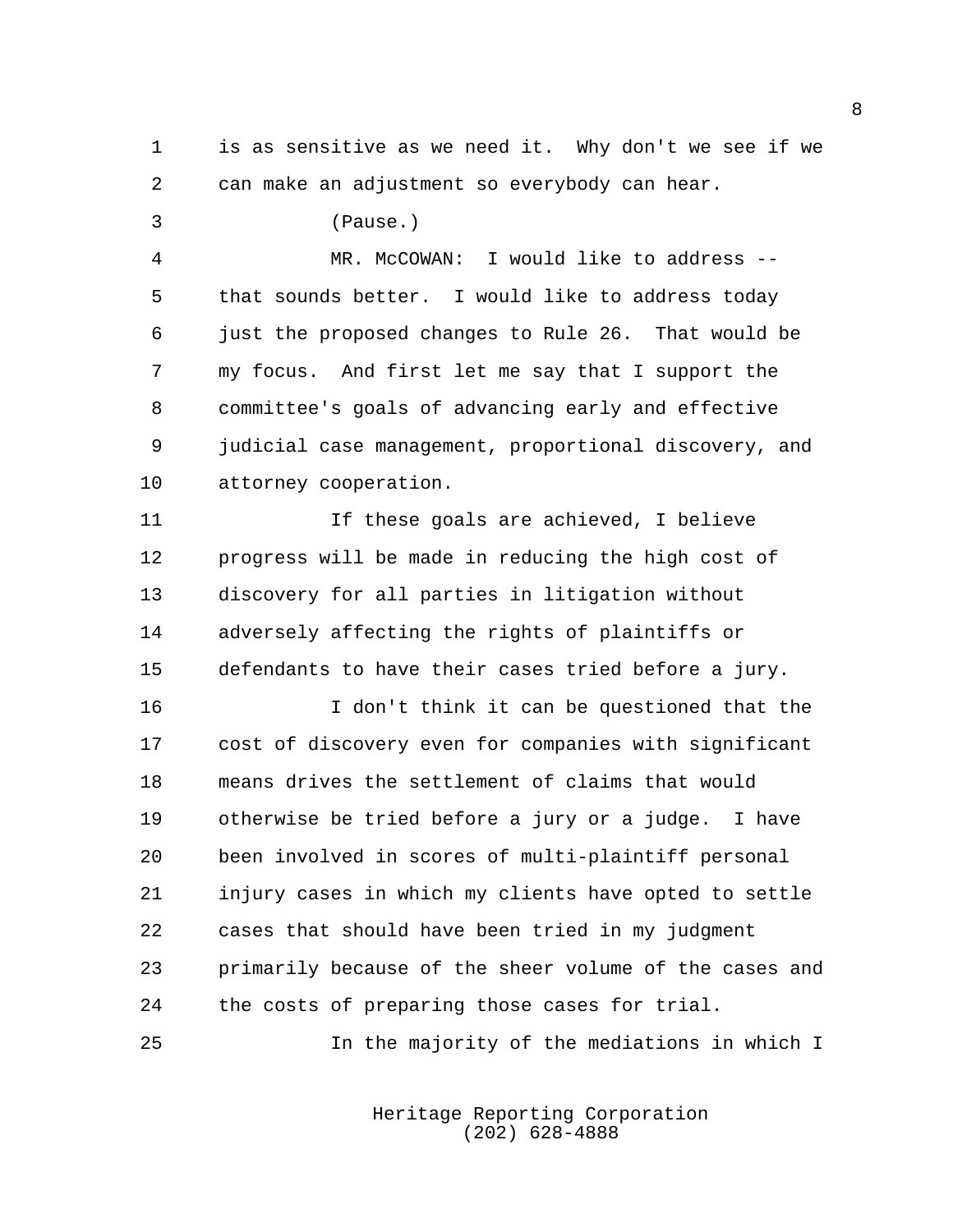participated over the years, I often hear the mediator say isn't it more expensive to prepare this case to try and to try than the settlement offer that's now on the table. There's no question that we hear that all the time, but in my judgment, the driving of the costs of the litigation should not be the reason the case is settled.

 If the proposed changes to Rule 26 that incorporate the concept of proportionality of discovery and eliminate the phrase "appears reasonably calculated to lead to the discovery of admissible evidence" are adopted, I believe a great deal of money and time will be saved and will inure to the benefit of both plaintiffs and defendants.

 I've been involved in many product liability cases involving medical device, pharmaceutical, and automotive products where plaintiff's counsel have successfully argued that discovery of information on products totally unrelated to the product involved in the case must be produced because the documents are reasonably calculated to lead to the discovery of admissible evidence.

 The phrase is too broad to define. Because of the overbreadth of this phrase, companies and their attorneys spend untold hours and money searching for

> Heritage Reporting Corporation (202) 628-4888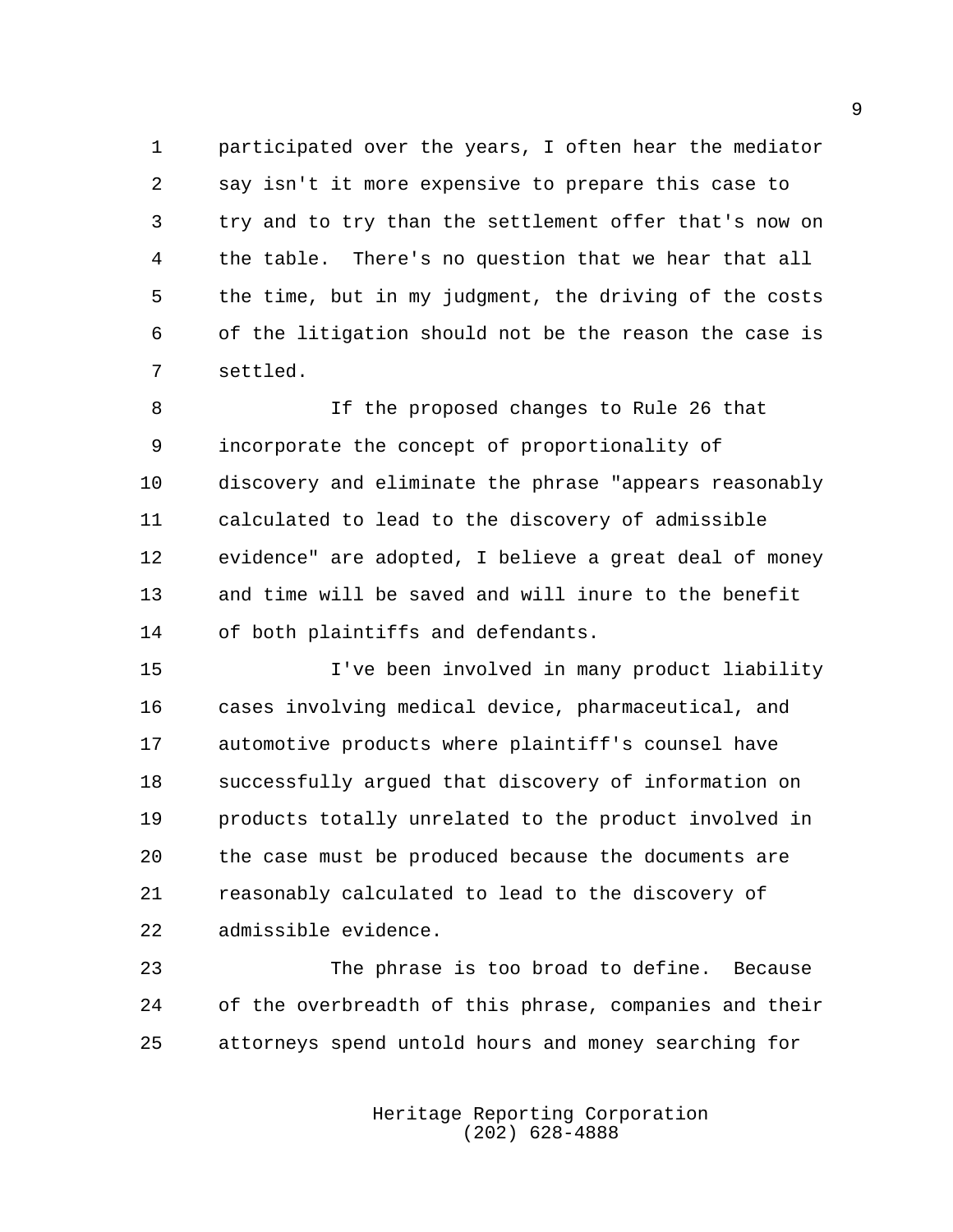documents and other products that are almost never placed on an exhibit list at trial. In most cases, motions in limine are successful in preventing these documents from being used at trial, yet the damage in my opinion has already been done in lost productivity of the company, costs associated with the outside vendors who process the documents, and higher fees paid to defense lawyers to try to keep these documents from being disclosed or out of evidence.

 Despite the fact that proportionality of discovery is a concept that is already within the rules, the courts in my opinion are still using orders or issuing orders that are way too broad. One example is an order issued by a magistrate judge just last 15 month in a case in Florida called McLane v. Ethicon Endo-Surgery. It's a case pending in the Middle District of Florida.

 The case involves an alleged defective staple that failed to secure an incision in the plaintiff's colon. Plaintiff in its eighth request for production sought adverse event reports and other documents not only for the product that Plaintiff received but for every predicate product or device on which the FDA relied to clear that product for marketing as a substantially equivalent product to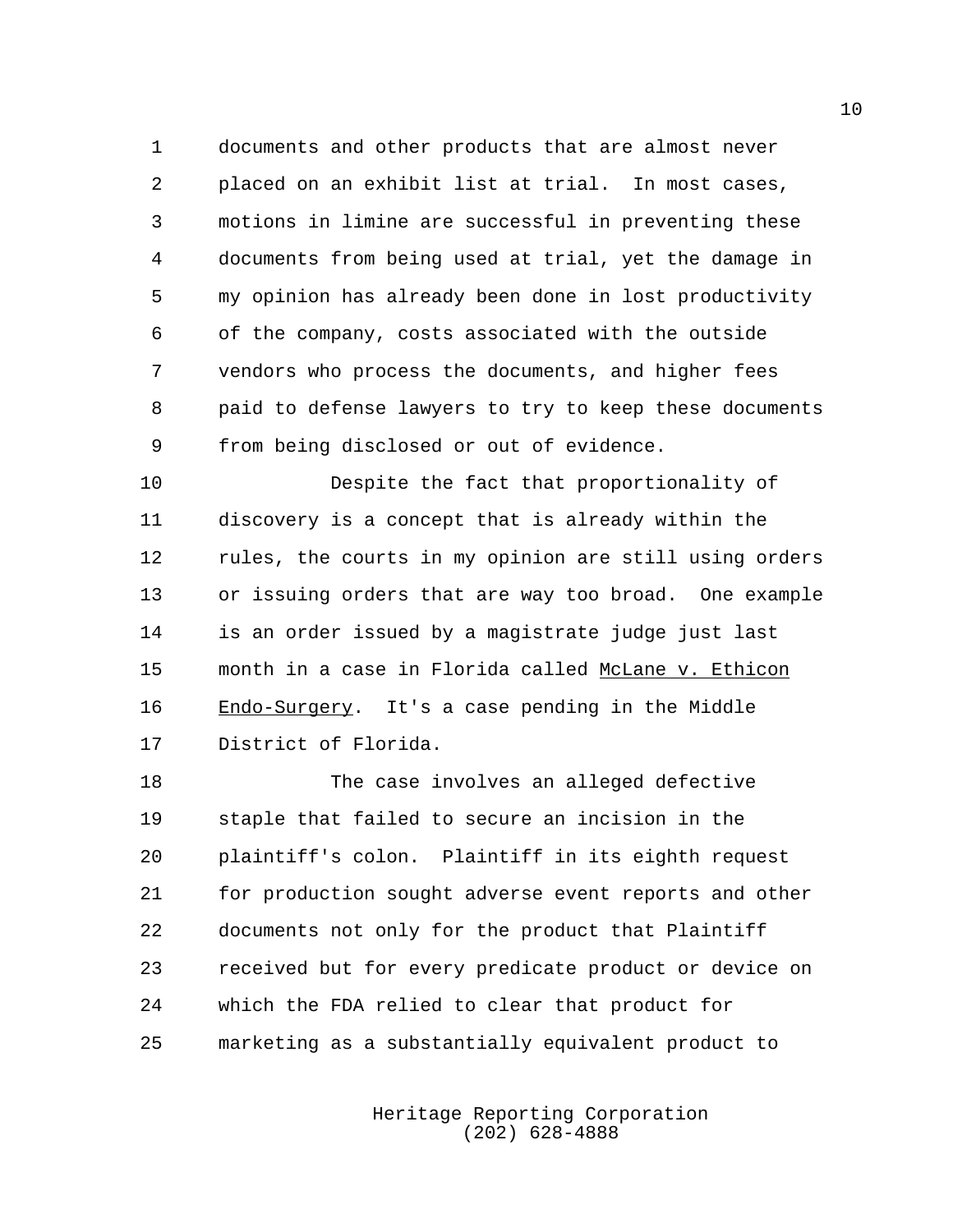predicate devices.

| $\overline{a}$ | Substantial equivalence under the FDA rules            |
|----------------|--------------------------------------------------------|
| 3              | is a term of art that's used in clearing new products  |
| 4              | for the market under section $510(k)$ of the 1976      |
| 5              | Medical Device Amendments. It does not mean that the   |
| 6              | predicate product is identical to the product being    |
| 7              | proposed. The proposed device can be substantially     |
| 8              | equivalent for FDA purposes even if its technology is  |
| 9              | substantially different than the technology of the     |
| 10             | predicate devices upon which the FDA decides whether   |
| 11             | to put the product on the market.                      |
| 12             | In order for FDA to grant $510(k)$ approval,           |
| 13             | it demands only comparability of performance, not      |
| 14             | design, with the predicate device. But it does not     |
| 15             | require that they have the same type of technology.    |
| 16             | Defendant in that case presented facts in its          |
| 17             | opposition about the major ways in which the           |
| 18             | technological characteristics of the device in         |
| 19             | question that was implanted in the plaintiff differed  |
| 20             | from the two predicate devices which plaintiffs sought |
| 21             | discovery. These facts included the ability to bend,   |
| 22             | the method of closing the wound, reloadability, staple |
| 23             | configuration, tissue cutting, trigger and handle      |
| 24             | design, and staple formation.                          |

Despite these facts, the court apparently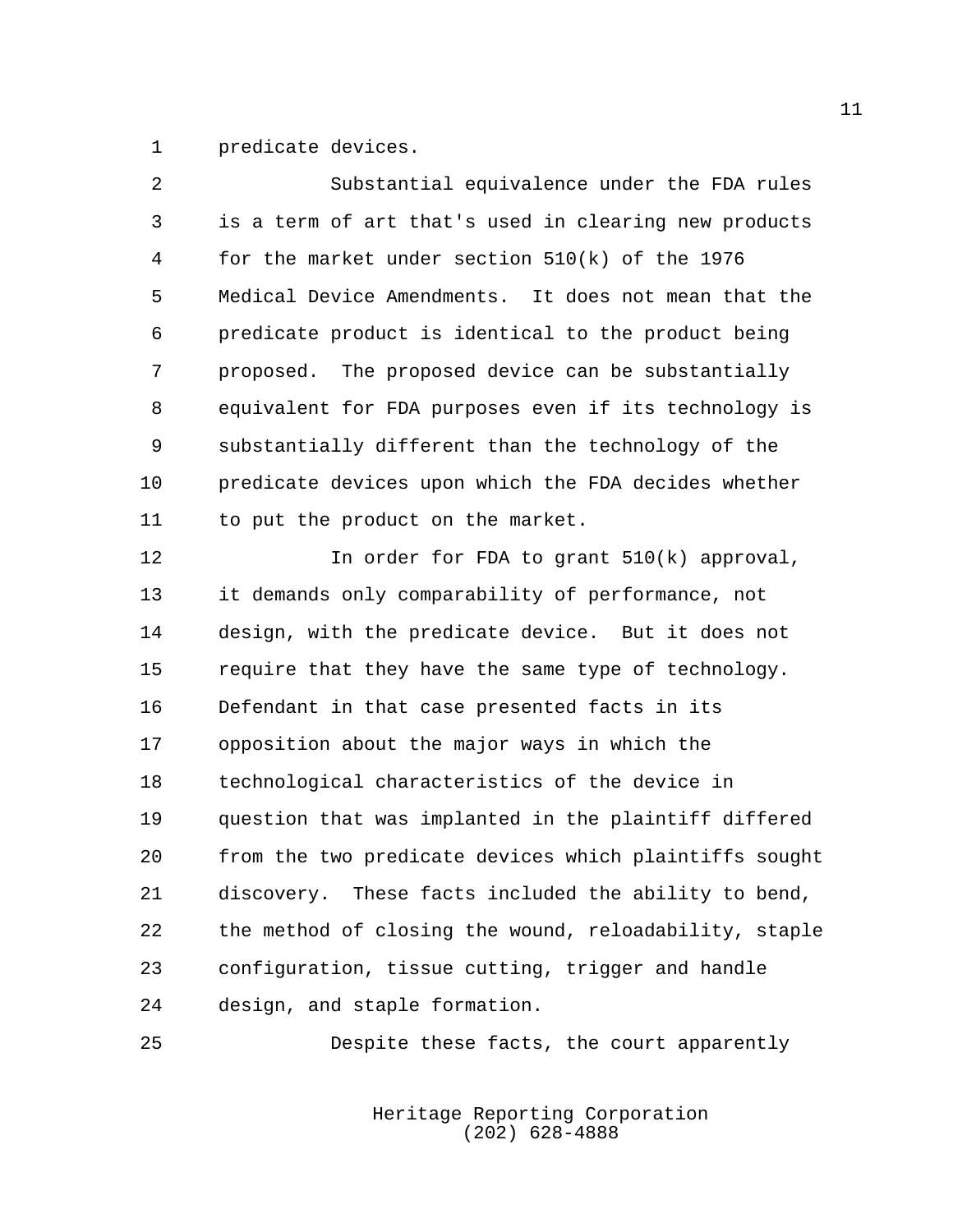ignored this testimony given in affidavits, and the court granted plaintiff's motion, and defendant was ordered to produce the documents related to the predicate products.

 It's clear from the ruling that the court relied solely on a case that referred to the "reasonably calculated" language in Rule 26(b)(1). There was no discussion of the evidence that was offered by the defendant about why the predicate products were not similar to the product in question in the case. The result was the court-ordered discovery concerning other dissimilar products and adverse events.

**In my judgment, if the "reasonably**  calculated" language were not in the rule, the defendant in that case would have had a better chance of preventing this overreaching discovery. Had the court limited the discovery to design and manufacturing and adverse events and documents generated by the company for the product that was in the lawsuit, the plaintiff would have had sufficient evidence to try to prove his case.

 If rulings like this one, which came out in Florida but is not an isolated incident, are allowed to stand, they could potentially expand discovery to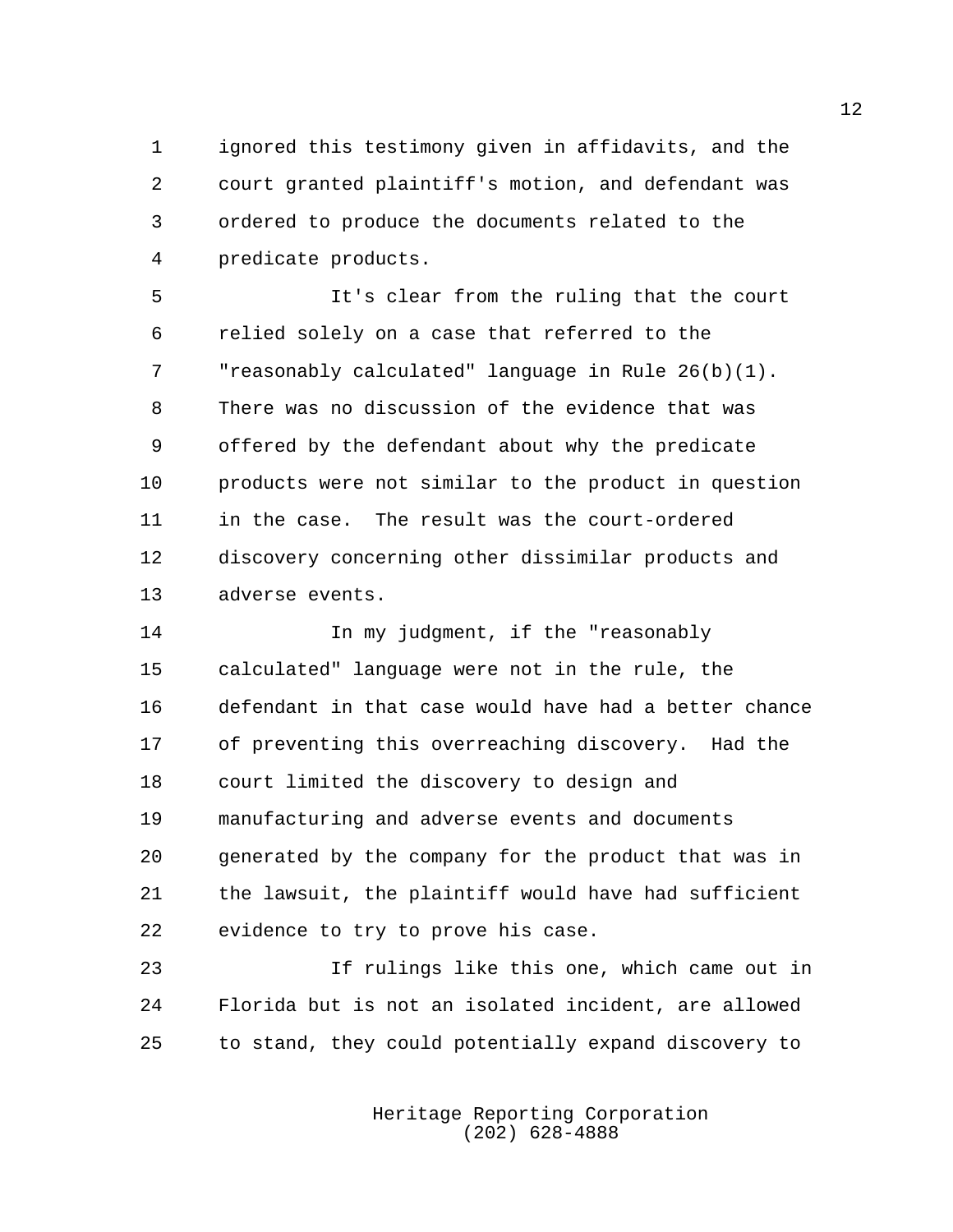predicate devices and their adverse event reports in every case in which a product in question is approved for marketing under 510(k), and that includes approximately 99 percent of all medical devices on the market today.

 In this case, the predicate devices were manufactured by the defendant, Ethicon, but that's not always the case. A manufacturer in offering a product to the FDA for approval can rely on predicate devices by other companies. So, with rulings like the one in McLane, there is good reason to believe that manufacturers of predicate devices not involved in the lawsuit could be asked to produce documents on their products just because a manufacturer of a later approved product referenced their product.

 JUDGE CAMPBELL: All right, Mr. McCowan, we have just under a minute left if we're going to have any questions. Did you have any final wrap-up points you wanted to make?

 MR. McCOWAN: The only thing I wanted to say, Your Honor, is I believe that this rule if it is adopted, if we change the proportionality of discovery, move it into the rule, and if we remove the language of the "reasonably calculated to lead to the discovery of admissible evidence," we will go a long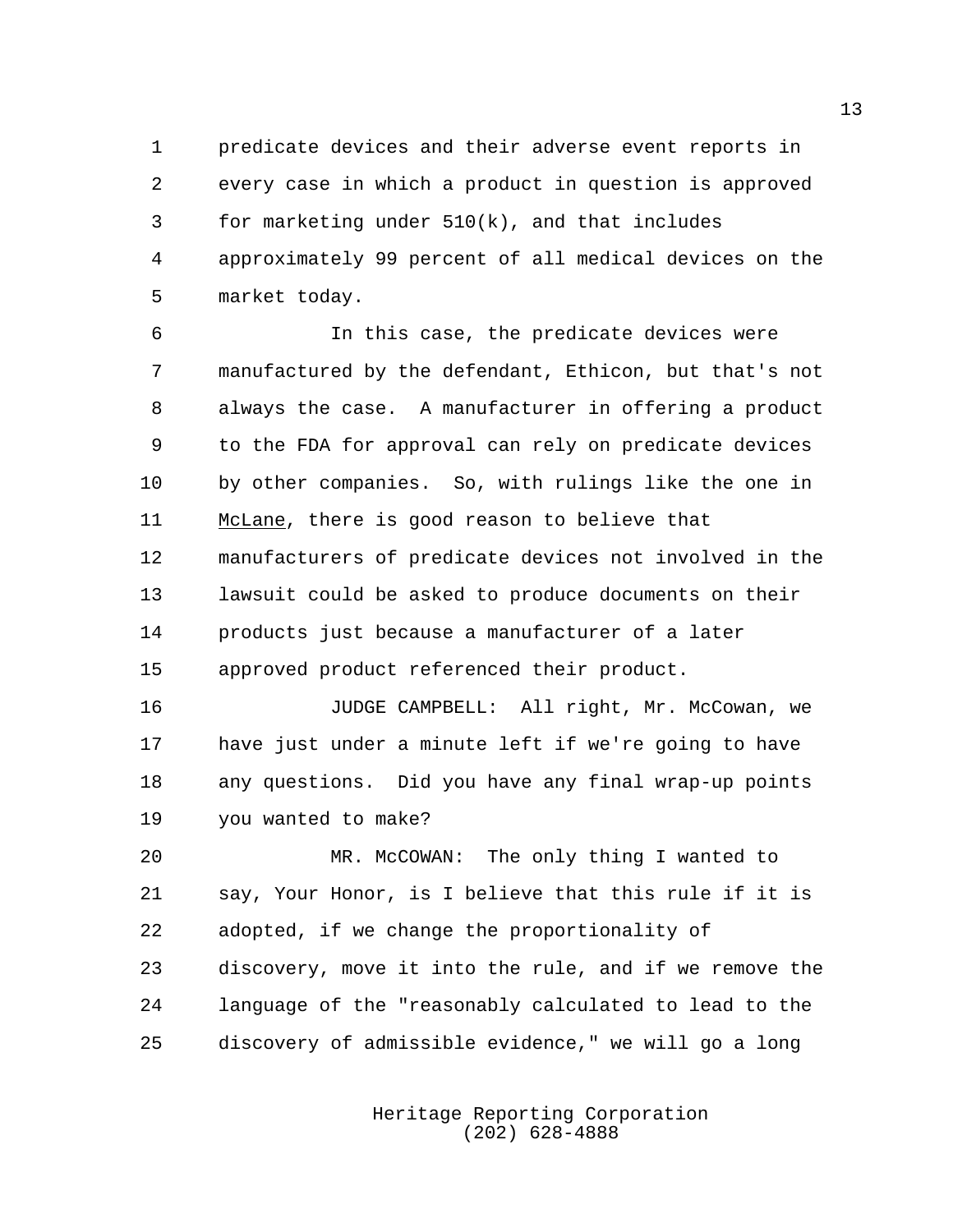way in reducing the costs of discovery for all

parties, which will inure to the benefits of

plaintiffs and defendants.

 JUDGE CAMPBELL: All right. Thank you, Mr. McCowan. We've used just about all of the time, so we won't ask questions of you, but we appreciate your comments.

8 MR. McCOWAN: Thank you very much. 9 JUDGE CAMPBELL: Ms. Littrell?

 MS. LITTRELL: Thank you. My name is Gina Littrell. I am the vice president of employment litigation for FedEx Express, the world's largest express transportation company. We appreciate the committee's work in bringing forward these proposals for comment and testimony, and thank you for the opportunity to appear this morning.

 At FedEx Express, we rely almost exclusively on in-house attorneys and legal professionals to litigate cases in state and federal courts in the United States involving business transactions, employment discrimination, and allegations of wage and hour violations.

 With regard to proposed amendments characterized as case management proposals, we are particularly supportive of proposed Rule 26(d)(2) to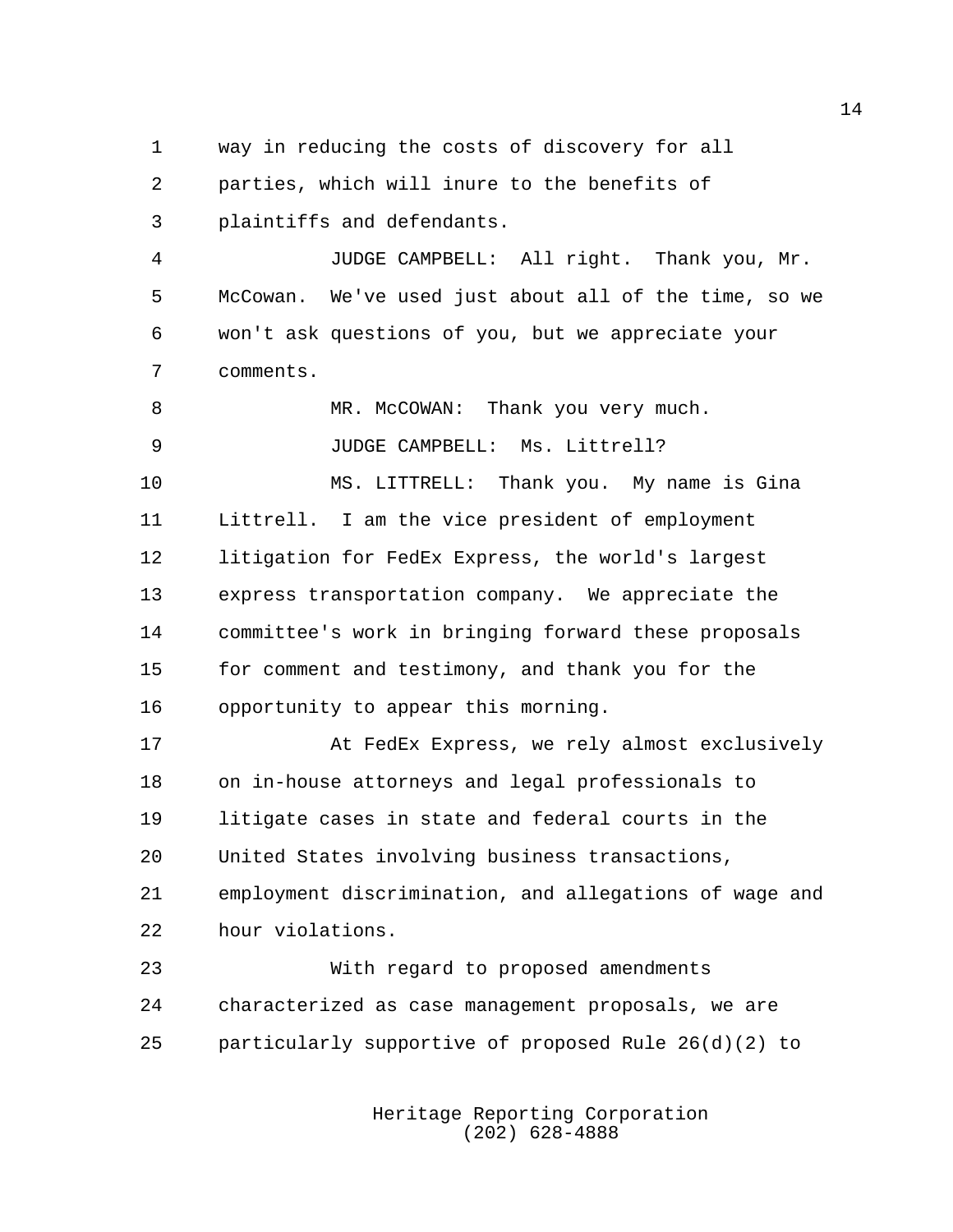allow for the early exchange of discovery requests. We believe cases will get to resolution more efficiently and with less ancillary litigation, and for these reasons, we would not limit the exchange of early discovery to simply requests for production.

 With respect to the proposed amendments categorized as proportionality proposals, I'd like to focus on the proposed amendments to 26(b), 26(c), and 34. We support the proposed Rule 26(b)(1) revisions to clarify the appropriate scope of discovery and respectfully disagree with those who have cautioned that the revisions represent a monumental sea change that will impede plaintiffs' ability to obtain vital discovery.

 On the contrary, the current version of Rule 26 already places the burden on the requesting party to ensure and certify that requests are proportional. So some are questioning whether the amendment is really needed. It's been suggested we just need to better educate judges on the existing rules. We submit that there is no better education for judges and litigants than moving the proportionately requirement to the most prominent part of the rule, and we believe that doing so will result in fewer motions.

> Heritage Reporting Corporation (202) 628-4888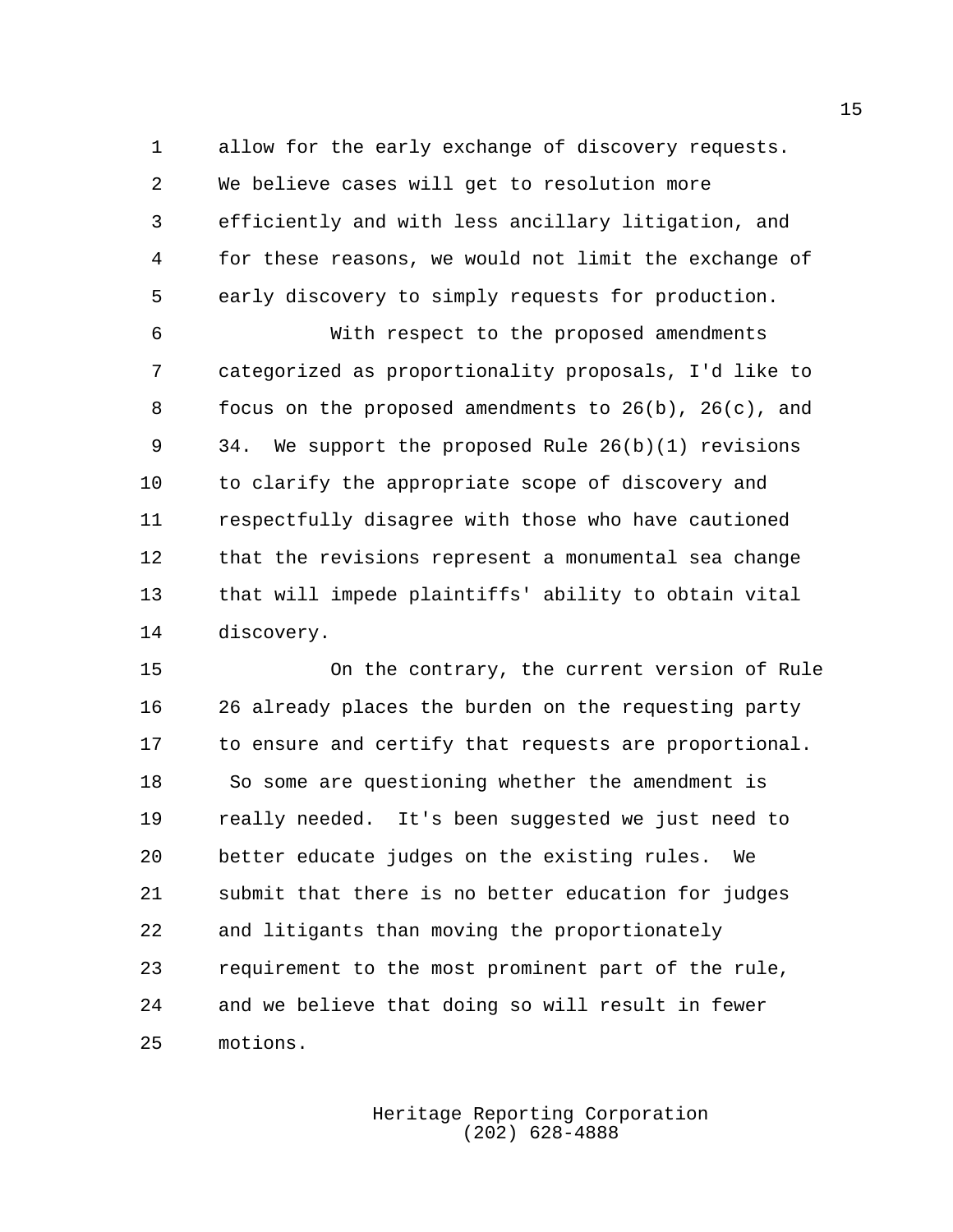1 The emphasis on proportionality is particularly necessary now given the emerging trend of discovery on discovery through which requesting parties seek extensive information regarding the thousands of software applications and systems in use, details of preservation capabilities and efforts. And this discovery on discovery campaign particularly is disproportional because it typically precedes any discovery on the actual allegations in the complaint.

 In response to the suggestion that the proposed amendments to Rule 26(b) would particularly prejudice plaintiffs in employment discrimination claims, it's important to note that employment discrimination claims governed by federal law cannot be litigated by charging parties until they have first brought their claims to the Equal Employment Opportunity Commission, which has investigative powers, subpoena authority that is far broader than the scope of discovery provided by the Federal Rules of Civil Procedure.

 The need for proposed Rule 26(c) amendment to add explicit recognition of the courts' authority to allocate discovery costs was recently demonstrated in a putative commercial class action brought against FedEx by a retail shipper. The amount in controversy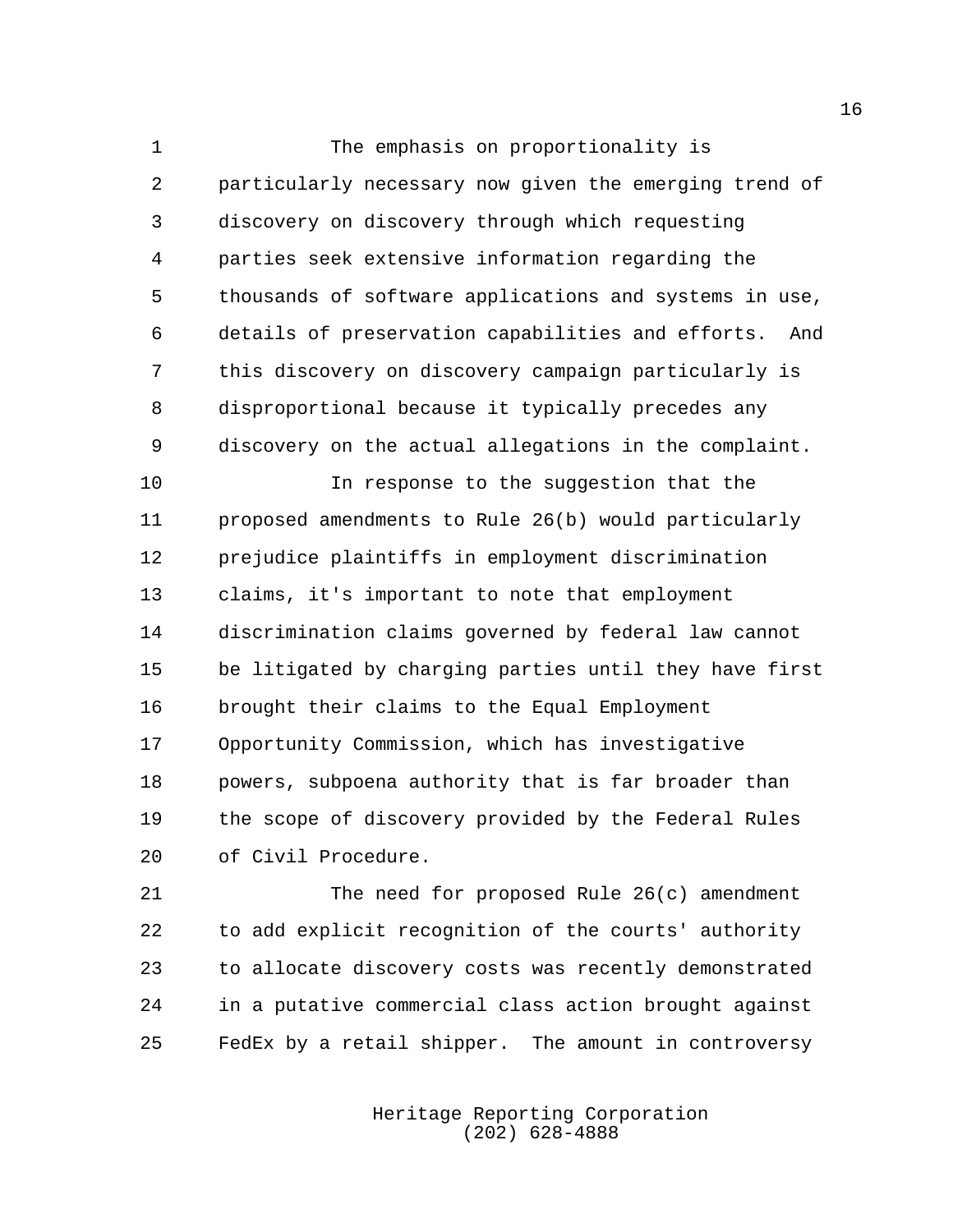if the class is not certified is about 7- or \$8,000. We don't think the class will be properly certified because the issues are individual that would require an inquiry into each shipment to determine if human error caused the alleged overcharge.

 But at our own expense, we have produced more than a million pages of ESI from the 20 key custodians plaintiff identified covering a six-year time period. We spent more than \$150,000 for contract attorneys to assist with review, plus an equal value of in-house resources.

 Plaintiff recently asked the magistrate judge for a preemptive ruling that FedEx would have to bear the costs of production of ESI from any additional custodians. The magistrate judge reserved ruling until an actual motion is filed but said his preliminary inclination would be to require FedEx to bear the costs because that's the general rule. Clearly we think that courts need specific authorization within the rules to shift costs in appropriate circumstances.

 We oppose the proposed Rule 34 amendment to require responding parties to state whether any documents are being withheld based on objections. This amendment would definitely encourage ancillary

> Heritage Reporting Corporation (202) 628-4888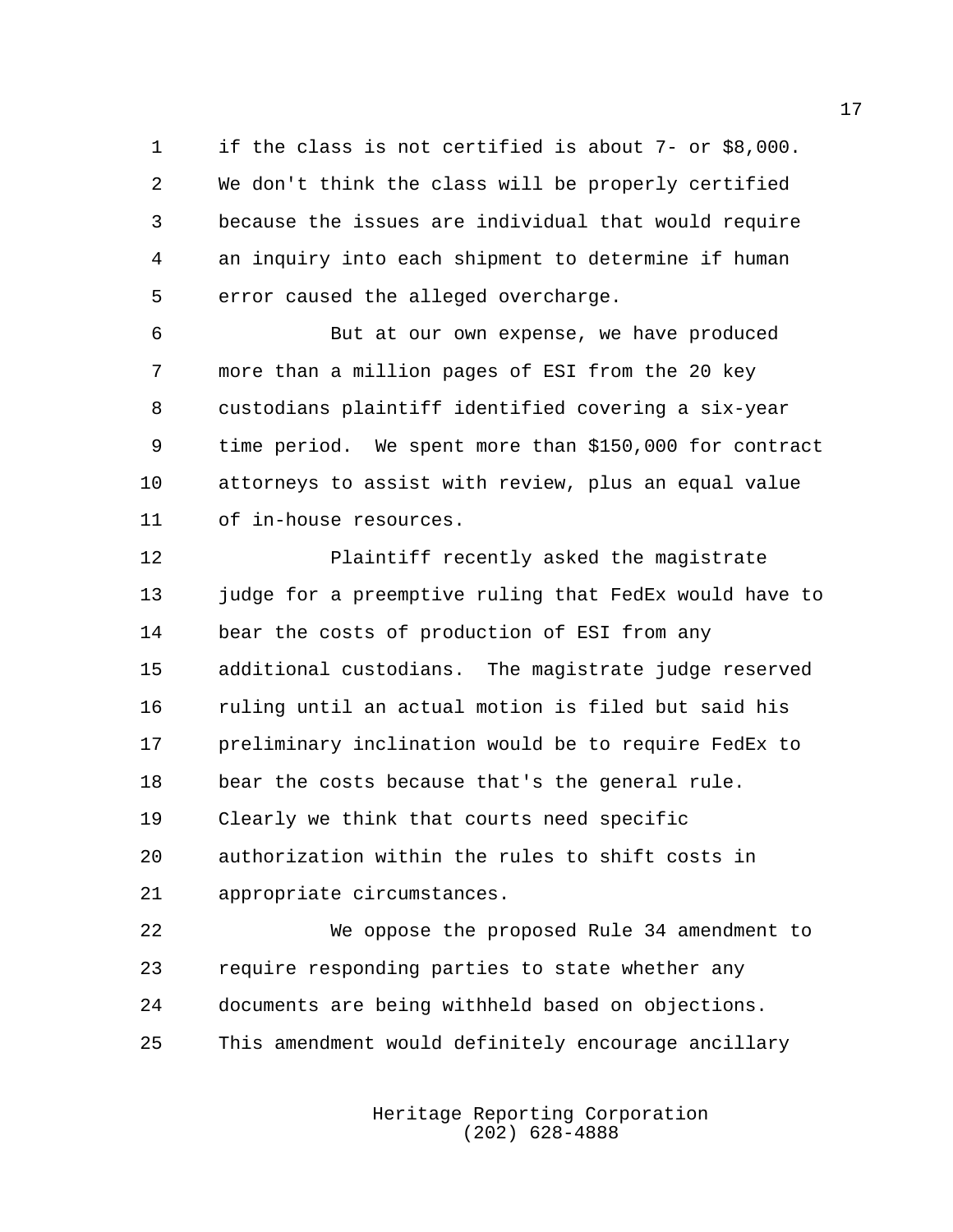litigation because although the proposed rule itself would not require the identification of withheld documents, an affirmative statement that documents are being withheld will undoubtedly be followed by a request to identify each and every document withheld and ancillary litigation over the sufficiency of the corporation's disclosure.

 Again, especially in light of the emerging trend of discovery on discovery efforts, we urge the committee to reconsider the proposed Rule 34 amendment.

 FedEx Express is a member of the Lawyers for Civil Justice. We support the positions taken with regard to proposed Rule 37(e) and LCJ's public comment. We also urge the committee to adopt the recommendation of the Duke Law Center for Judicial Studies requiring a showing of *some* degree of prejudice before curative measures may be ordered for the loss of ESI.

 With regard to the concerns expressed that courts will interpret willful to include intentional acts, including an auto-delete function, please consider that if meeting our preservation obligations requires discontinuance of auto delete for all systems and users, not just those subject to a litigation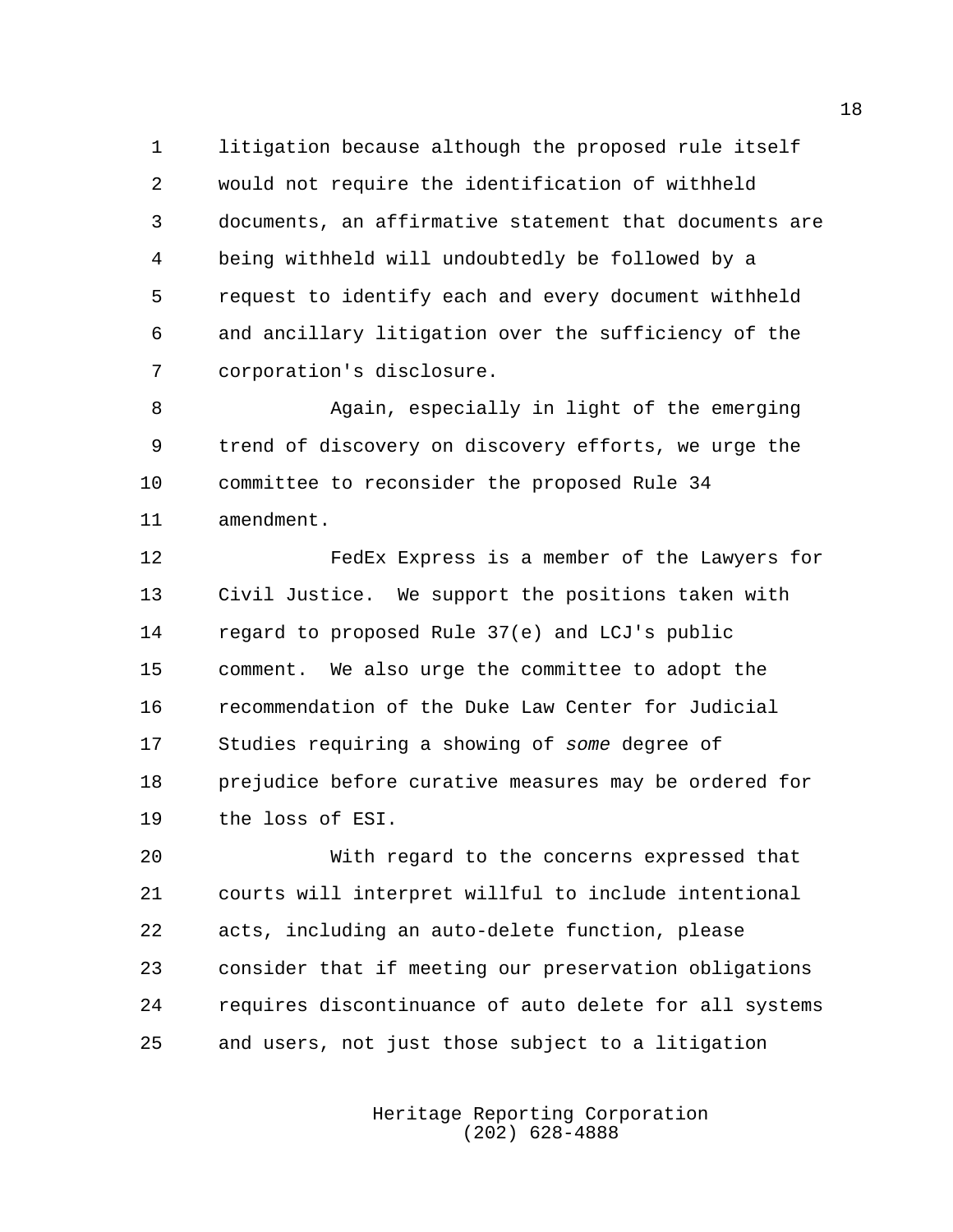hold, the stated purpose of the rules to ensure the just, speedy, and inexpensive determination of every action will be frustrated, if not defeated, because we're already pushing the limits of the industry leading technology for finding responsive ESI, and multiplying the quantity of data for each custodian would cripple the search.

 I see that I am out of my allotted time, so I will thank the committee again and take any questions.

**JUDGE CAMPBELL:** Thanks, Ms. Littrell. **Are there questions?** Rick.

 PROF. MARCUS: Ms. Littrell, one of the things that some have said about the 26(b)(1) change is that it would somehow affect the burden of showing whether discovery is or is not proportional. Do you think that's true, and would you be expecting to take that position if the rule change were made?

 MS. LITTRELL: Professor Marcus, that burden is already in Rule 26. Rule 26(g) requires a certification of each requesting party that their request is proportional to what's at stake in the case. And that isn't just limited to the amount in controversy but whatever is at stake in the case. So the rules already require that the proposed change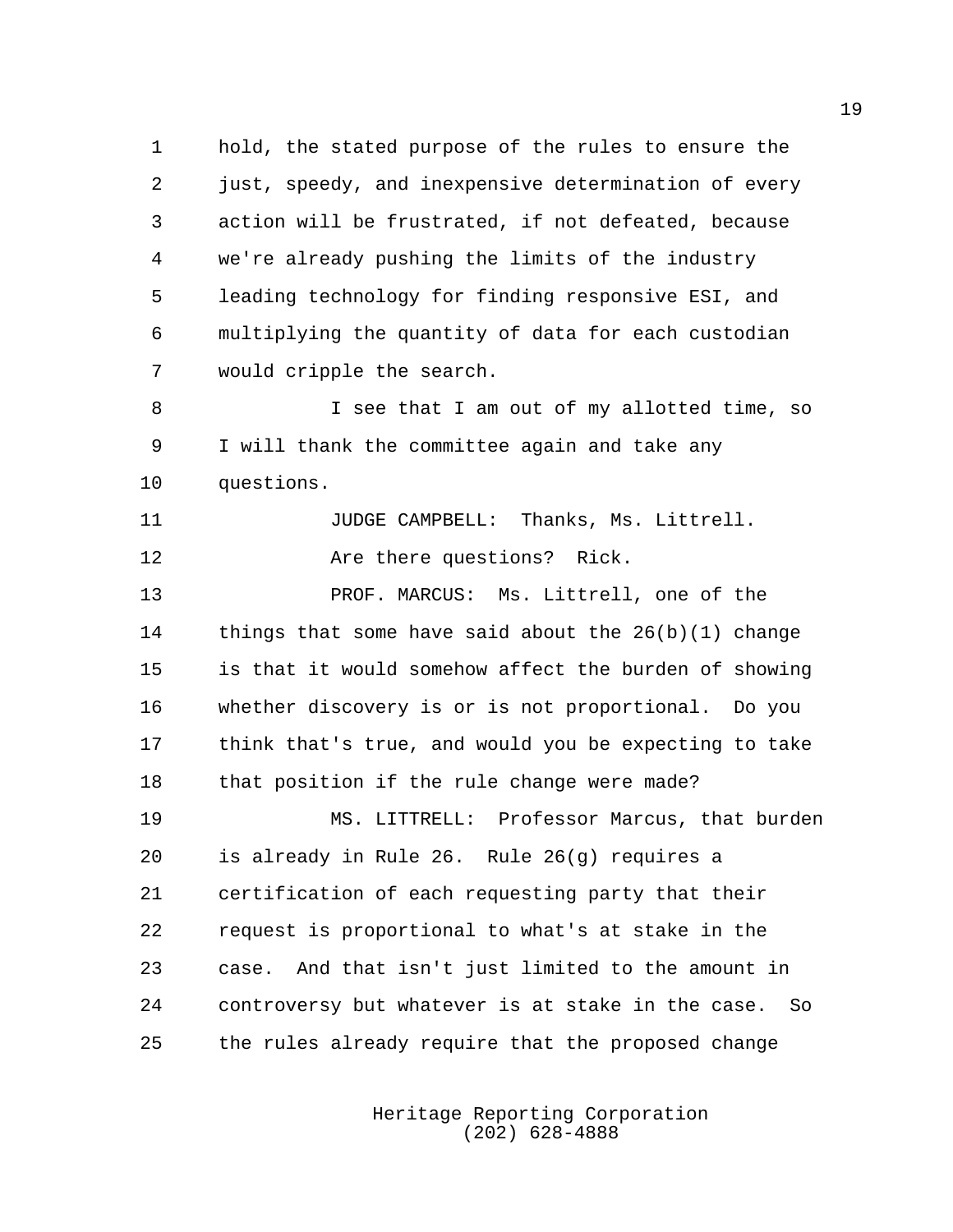will not give responding parties a new argument.

 JUDGE CAMPBELL: I have a question, Ms. Littrell. You expressed concern that if a party producing documents is required to say whether or not they're withholding anything you'll get a follow-on request saying what are you withholding. What prevents parties from doing that now? And do you see parties asking that question?

 MS. LITTRELL: We don't. I was surprised, Your Honor, to see this proposed amendment. This has not been an issue in our practice. We properly pose objections. Typically we get, as an example, tell us 13 every or produce every policy and procedure at FedEx. Well, with 100,000 employees in hundreds of locations, it's impossible and just not relevant to produce every policy and procedure.

 So we typically respond and say your request is overly broad. Here are the policies that relate to the specific claims. Your client was terminated for a violation of our acceptable conduct policy. Here is the acceptable conduct policy. It seems obvious that there are other policies, and sometimes we have negotiations with requesting parties. But I have not seen that this issue of we can't tell what you're not giving us is a problem. I was surprised by the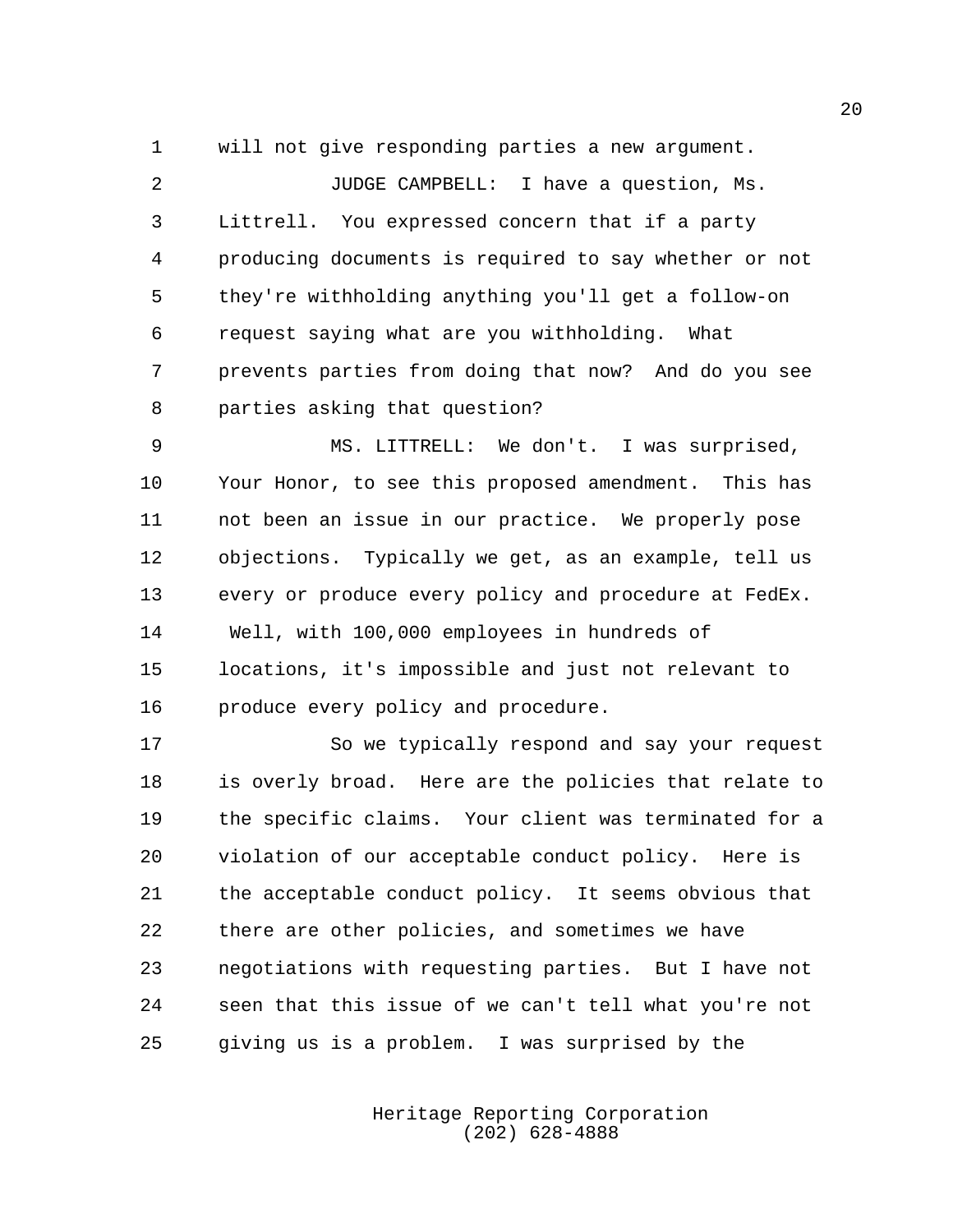amendment but concerned about how it would be used in practice.

 JUDGE CAMPBELL: All right. We have about a minute left. Any other questions for Ms. Littrell? MR. BARKETT: I think the problem -- JUDGE CAMPBELL: Push the button, John, would you? Push it, and it should be on. MR. BARKETT: There it goes. The problem in Rule 34 that the committee encountered was the situation where boilerplate objections are being made routinely in response after response after response after response, and it's just impossible to know, so I make an objection that privileged, work product, overbroad, unduly burdensome, subject to these objections we're producing. Is that what your folks do when they make responses? Do you follow that format? MS. LITTRELL: Yes. And we shouldn't. (Laughter.) MS. LITTRELL: You know, I just have to be honest. I think that if we'll allow this early exchange of discovery requests, then when the parties get together for the 26(f) conference, they can work through these things. And generally speaking, yes, we do the boilerplate objections, and then the requesting

> Heritage Reporting Corporation (202) 628-4888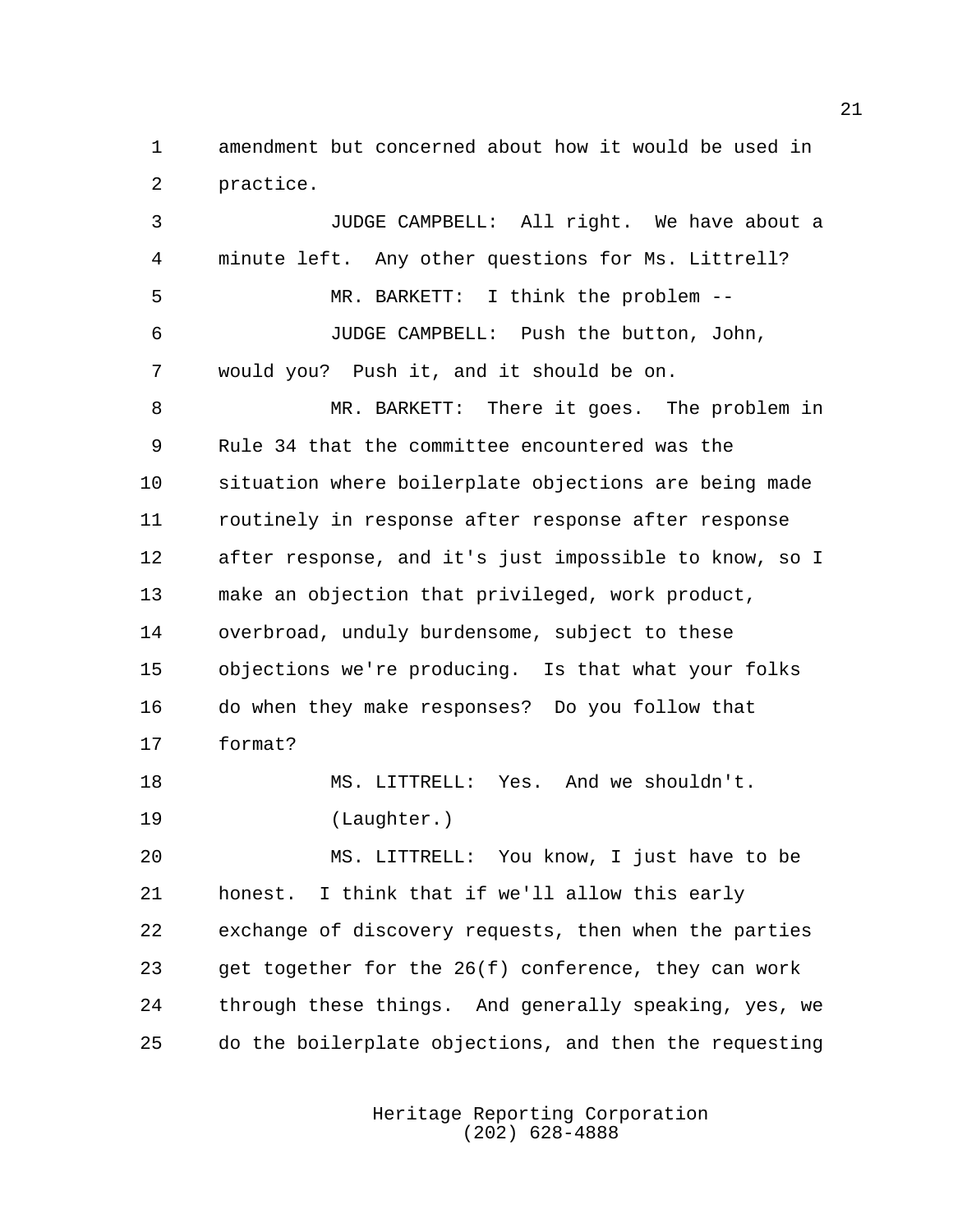party calls. We work out a compromise. And this is not really a problem, but to move it further into the beginning of the case I think will solve a lot of this.

 JUDGE CAMPBELL: All right. Thank you, Ms. Littrell. We've run out of time. We very much appreciate your comments.

8 Mr. Pierce?

 MR. PIERCE: Thank you very much. Good morning. My name is John Pierce. I'm an attorney in Mobile, Alabama, practicing with the firm of Butler Pappas. I am here on behalf of myself, my firm, and my clients. I'm also here on behalf of DRI and its 23,000 members. I'm the chair of DRI's Trial Tactics Committee, and what we do as a committee is we seek to teach best practices in an age when more and more cases are not being tried. And the trend is not to try cases, and for those of us like me that enjoy trying cases and believe that you get your best outcomes with jury trials, that's a bad thing.

 The Trial Tactics Committee and DRI are committed to preserving the right to a civil trial by jury. That's one of our key missions. And one of the things that the amendments that this group has put together will do is that it puts the focus back on the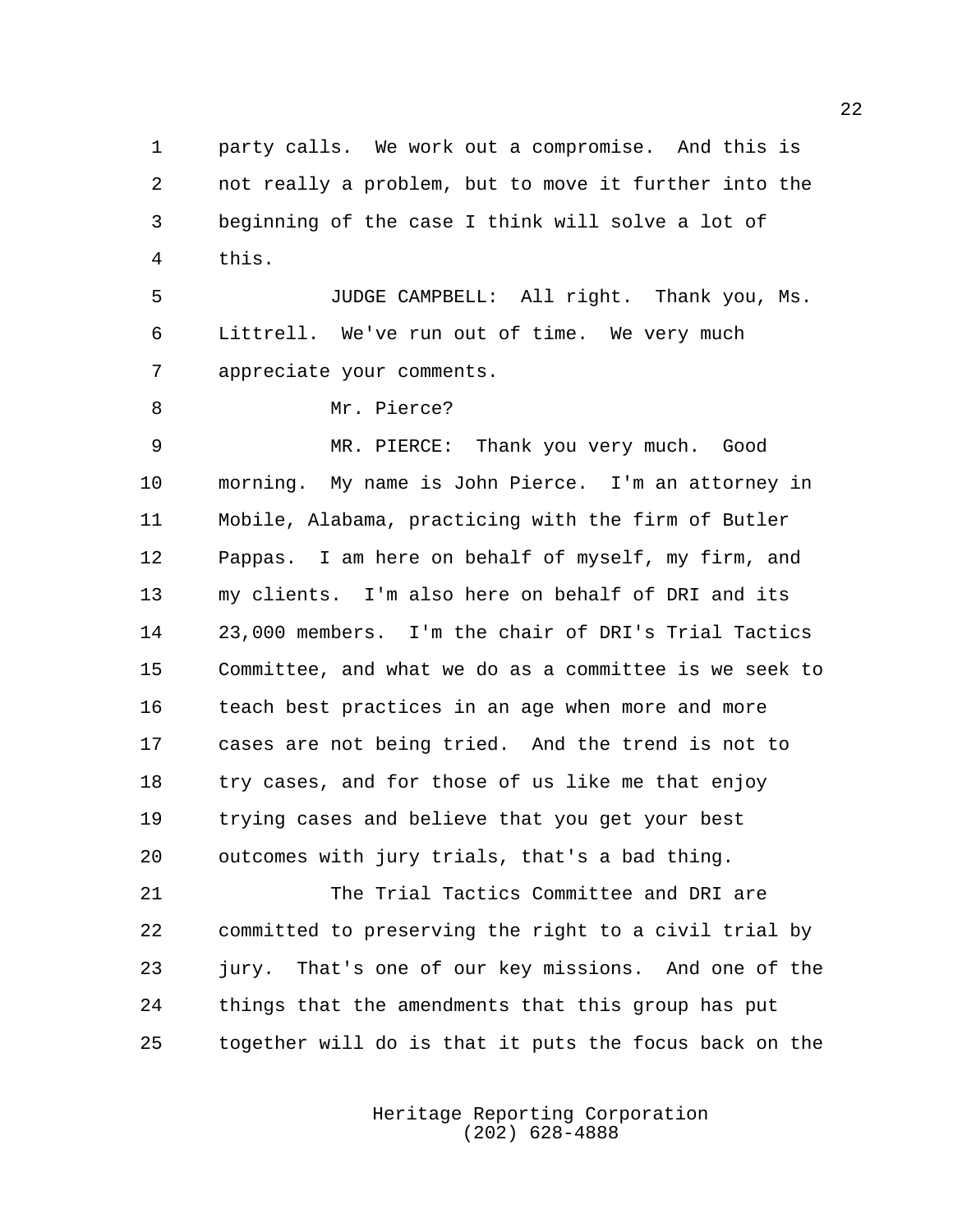merits of the case and not on money. Too often cases are settled because discovery is expensive and litigation is expensive, and we need a way to bring the focus back to the merits and not money.

 Just by way of background, I'm a bit of a generalist in my practice. I try cases in state and federal court, in Alabama, the Florida panhandle, and in southern Mississippi. I try cases on behalf of some larger companies, but most of my work is for small companies, subchapter Ss, mom-and-pop drugstores, compounding pharmacies, transportation companies, companies that build things, construction companies, clients like that that one of the key drivers in litigation involving clients like that is cost.

 And cost cuts both ways. And it's not just money, but it's time and opportunity costs and resources. Preservation and production of discovery material is one of the key elements of those costs. And so I and the constituents I represent are in favor of the limitations of the number of depositions, the limitations on the discovery tools like requests for production, requests for interrogatories, requests for admission, in order to make lawyers sit and think about their cases at the very outset.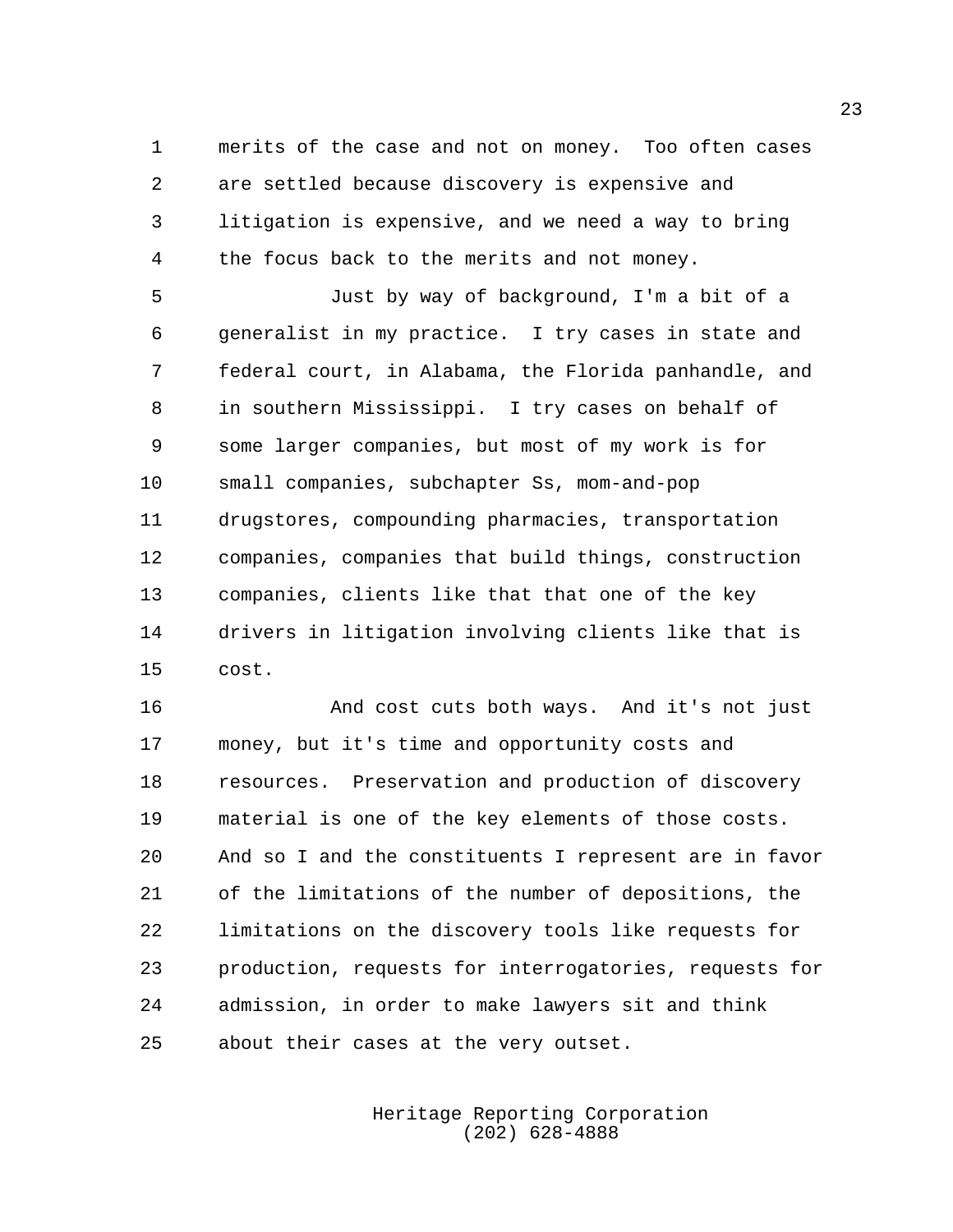I'll tell you I'm also a big fan of the concept of early case management, of getting in before the judge early on in a case, early Rule 16 issuance of scheduling orders, and the idea that you have to go to the court with a conflict before you file a discovery motion.

 There's been some mention in some of the papers that have been filed with the committee that defendants love discovery disputes and they love to throw a bunch of paper out. I'll tell you my clients do not like discovery disputes. They do not like paying for discovery disputes. And so if we can get the judge on the phone kind of like you do -- in 22 years of practice, I've only done this a few times, but in a deposition sometimes you have to get the judge on the phone. That resolves the issue. There's no briefing. That is a wonderful tool that this committee has recommended, to have early scheduling, early scheduling conferences and informal conferences.

 And in the early scheduling conferences, you get around a lot of this problem that's been raised by some of the opponents to these amendments about we're not going to get enough discovery, we can't fully develop the facts of our case. There's a relief valve built in that allows you to raise that with the judge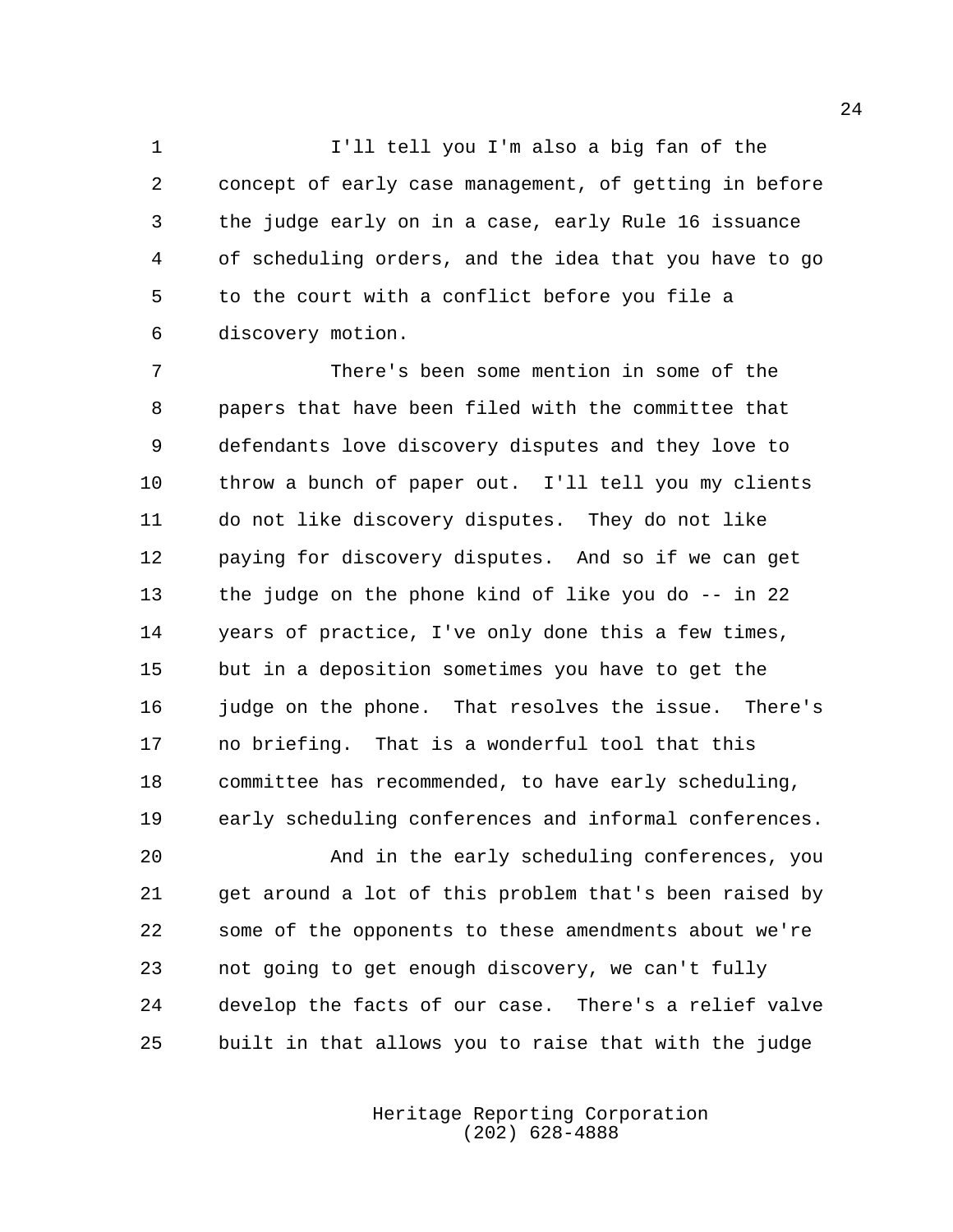early on so you're thinking about your case.

 With regard to proportionality and cost allocation, certainly the constituency that I represent is in favor of the amendments to Rule 26 and Rule 37. There are others that will speak about that in greater detail, but it brings more fairness. It limits what both sides get to do, not just one. It doesn't favor big defendants.

 A lot of times references are made to David versus Goliath. And I watched the hearings in front of the Senate Judiciary Committee on Tuesday. A lot of times I'm David. I have a very well-organized bar against me, and so, you know, I'm the David that is getting crippled by discovery costs. Reducing the amount of information that is exchanged through discovery reduces the cost, but I don't think it reduces the quality of the trial.

 Needles in haystacks. How much are we willing to spend to find needles in haystacks, these peripheral, marginal facts that really don't bear on the substance of a case? I take issue with some of the overtones in some of the documents that have been submitted that seem to question judges in their exercise of discretion. I've tried cases in federal courts for 22 years. I find that we have a federal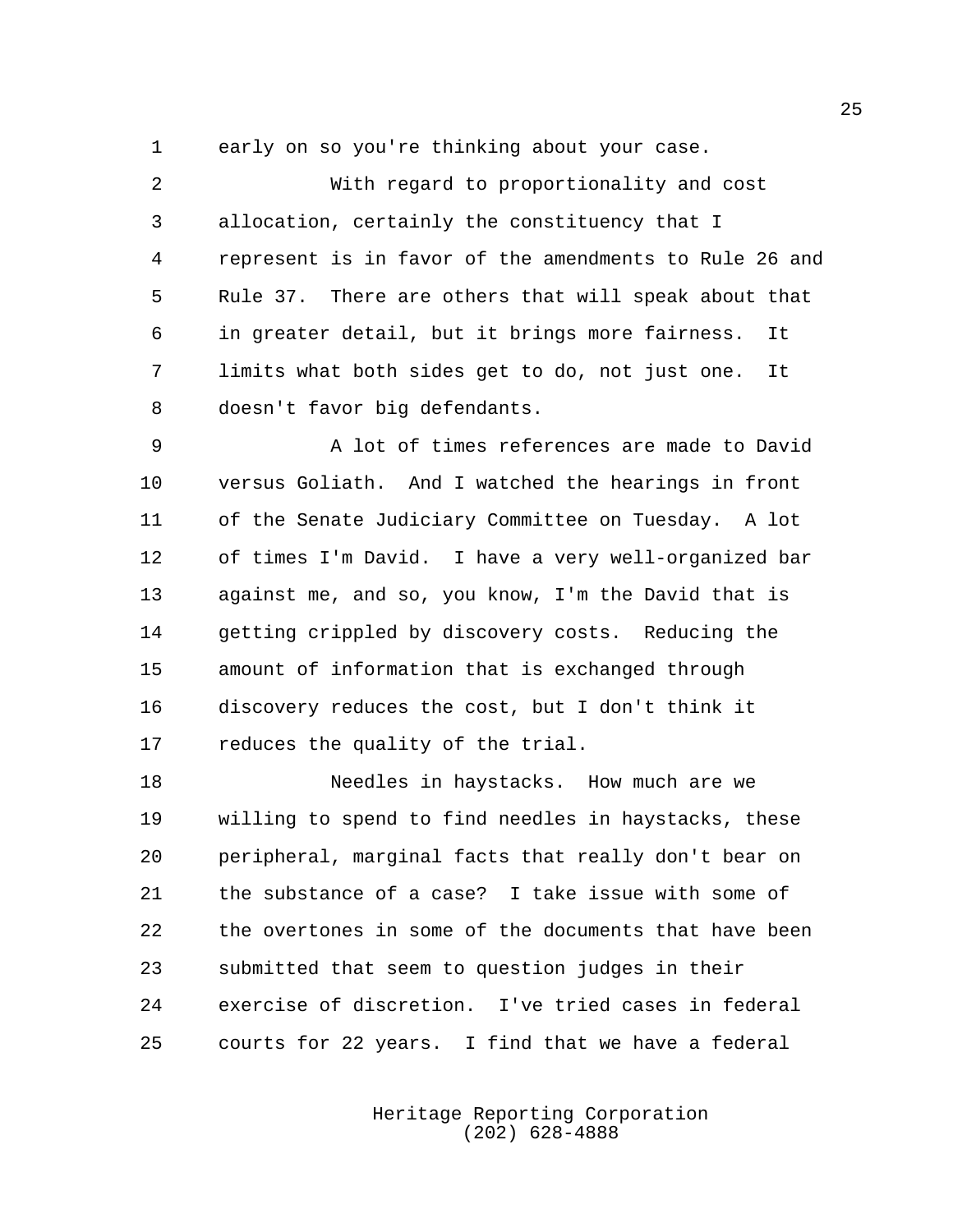judiciary that is highly dedicated to the job at hand. It is engaged and involved. And so to give them an opportunity to be involved earlier I think is a good thing.

 My time is about up. I will tell you this. There's going to be spillover into the state courts from what happens here, and what's happening here is a good thing. You are not closing the door to litigation. By reducing costs, you're opening the door for people like the constituency that I represent.

12 JUDGE CAMPBELL: All right. Thank you, Mr. Pierce. Are there questions from members of the committee?

(No response.)

 JUDGE CAMPBELL: All right. Thank you very much for your comments.

Mr. Maglio?

 MR. MAGLIO: Good morning. My name is Altom Maglio, and I'm a small-firm attorney from Florida, and I represent patients in medical product liability suits, and I'm here today on my own behalf.

 First I'd like to thank the committee for the imminent changes to Rule 45. I believe these changes will simplify discovery to the benefit of all,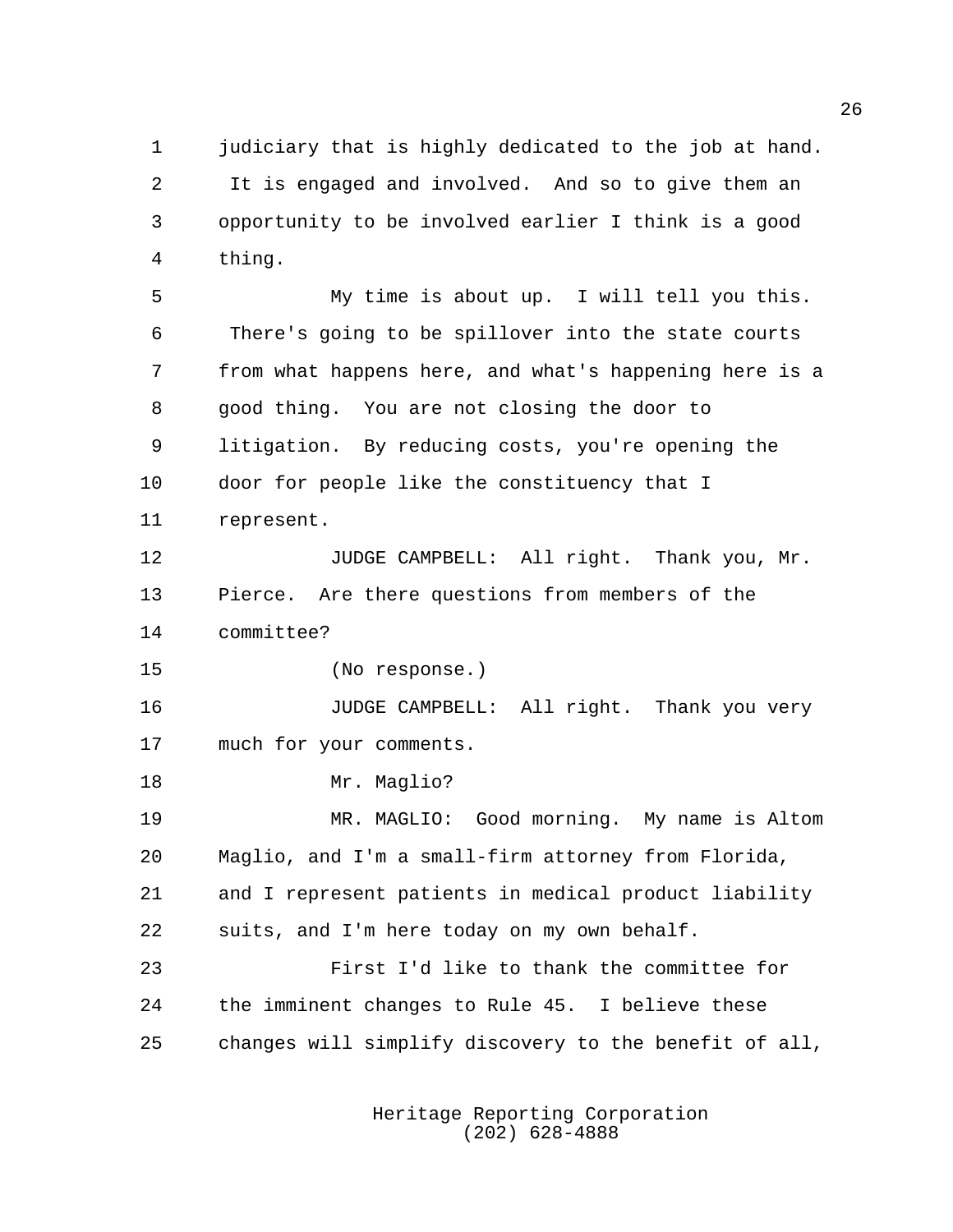and these changes are clearly a step in the right direction. Unfortunately, some of the changes being contemplated today are not. These changes I strongly believe will have drastic, unintended, and very negative consequences.

 My clients are typically injured by a failed medical device. They face mounting medical bills, are out of work, and often in constant pain. They go to a lawyer typically because their doctor told them to. The manufacturer of the product is almost always an enormous multinational corporation. David versus Goliath was just mentioned, and this is your typical or your textbook David versus Goliath situation.

 Some manufacturers do take responsibility for injuries caused by their product. Unfortunately, these days that response is more the exception than the rule. The typical multinational response is a scorched-earth defense. Deny everything. Discovery is essential in these cases. Proof that the product works or doesn't work often can only come from the manufacturer. The proof is often the amount and type of other product failures.

 This information is almost never publicly available. Only the manufacturer has it. If the product failure shows that a product is defective,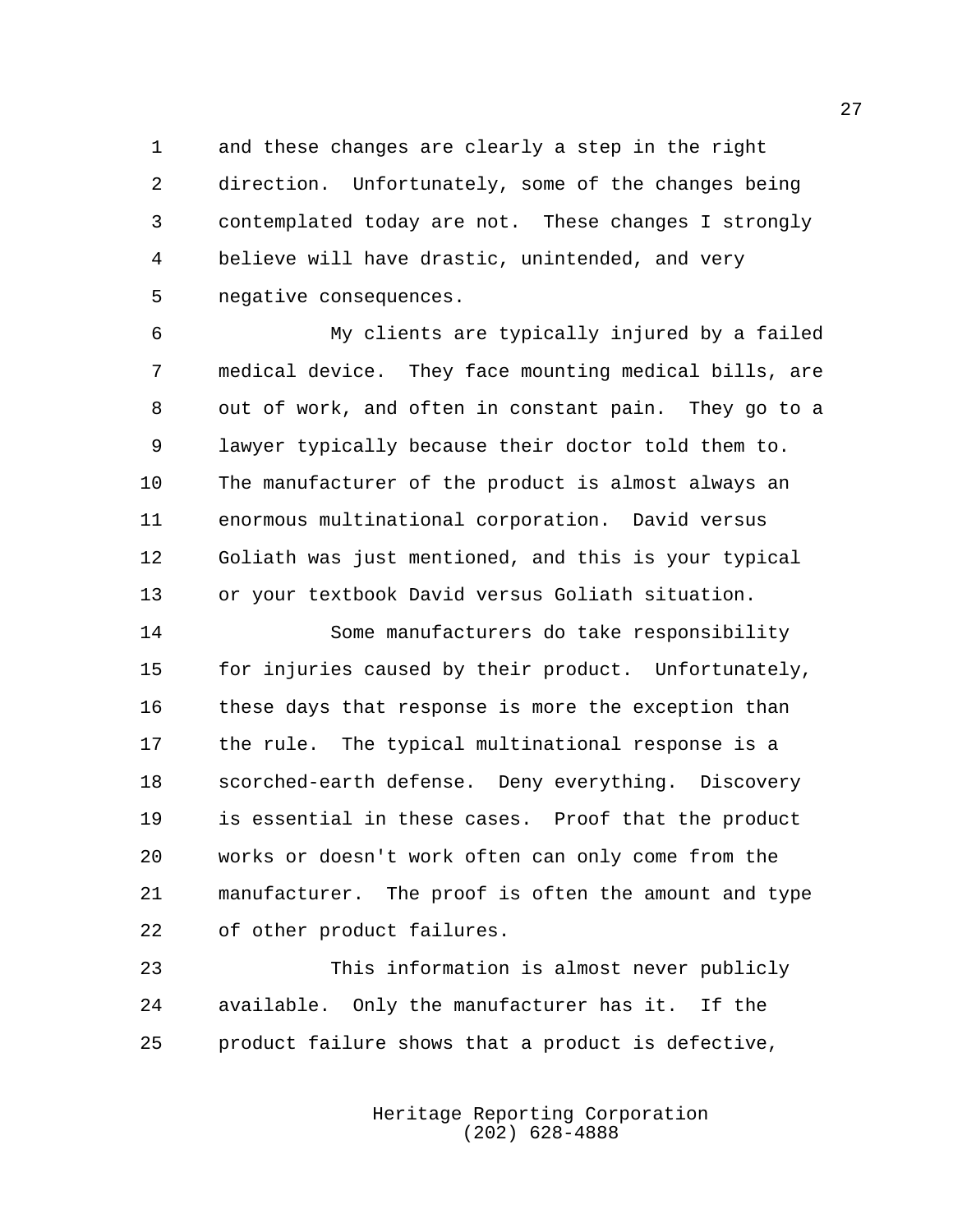then my job is to turn to what the company knew and when it knew it. This is fought, as you can well imagine, even harder.

 And let's talk about the business of law and contingency fee practice specifically. I get paid a percentage of what my client receives, if anything. When I take a deposition, I don't get paid by the hour. In fact, I pay the expenses of the deposition out of my own pocket. I have zero incentive to take unnecessary depositions. Likewise, once I get the information I need in deposition, I have no incentive to take an extra minute of deposition, much less fill up seven hours. If the proposed rule changes are intended to stop contingency fee attorneys from conducting unnecessary discovery, don't bother. Economics already does.

 The proposed rule changes send the message to magistrates and judges that they have been allowing too much discovery. However, real discovery is absolutely necessary for my clients to prove their cases. Real discovery is necessary for justice to be done. The proposed rule changes sends a message to judges and magistrates that they erred when they allowed real discovery. Getting back to the David versus Goliath analogy, they take the rock for David's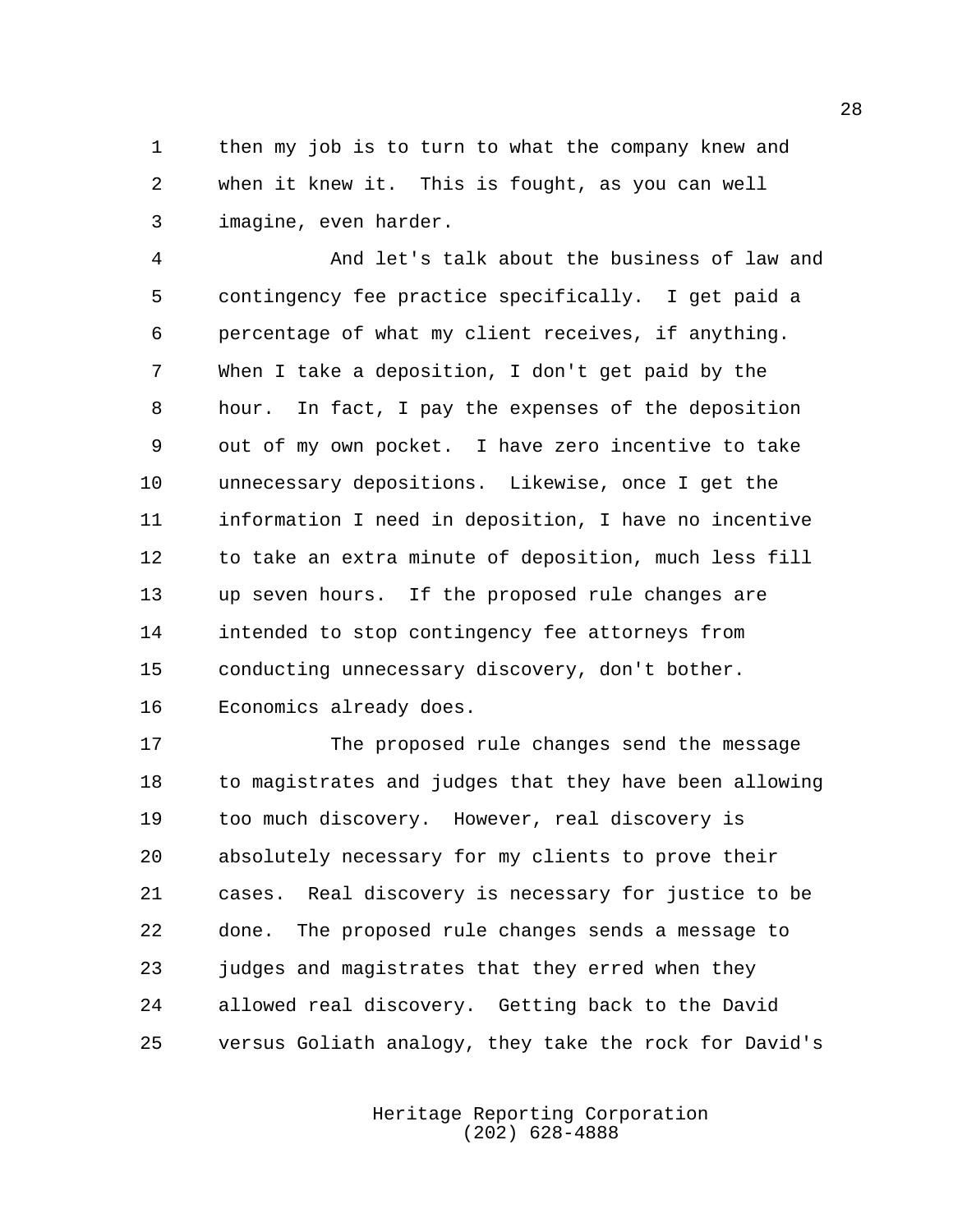slingshot away and replace it with a pebble.

 Equally problematic to the administration of justice is the limiting of the scope of discovery by the five-part proportionality test. There will be immense unintended consequences if this change is made. Almost every discovery request will require a hearing on proportionality. Judicial dockets will be clogged with these proportionality hearings. Far from making the administration of justice more efficient and less expensive, goals I greatly applaud, they will have the exact opposite effect.

 The proportionality change is unnecessary. Defendants are not shy about making proportionality objections. Almost every discovery request, well, many discovery requests raise an overly burdensome objection often as a default response. If unresolved, the defendant then has to explain to the magistrate or 18 judge why the discovery is overly burdensome and convince the court.

 This rule change turns that on its head. The injured patient, my client, now has to show why producing the requested information is not overly burdensome or expensive to the defendant. Almost certainly the only way to be able to show this will be by conducting discovery on discovery.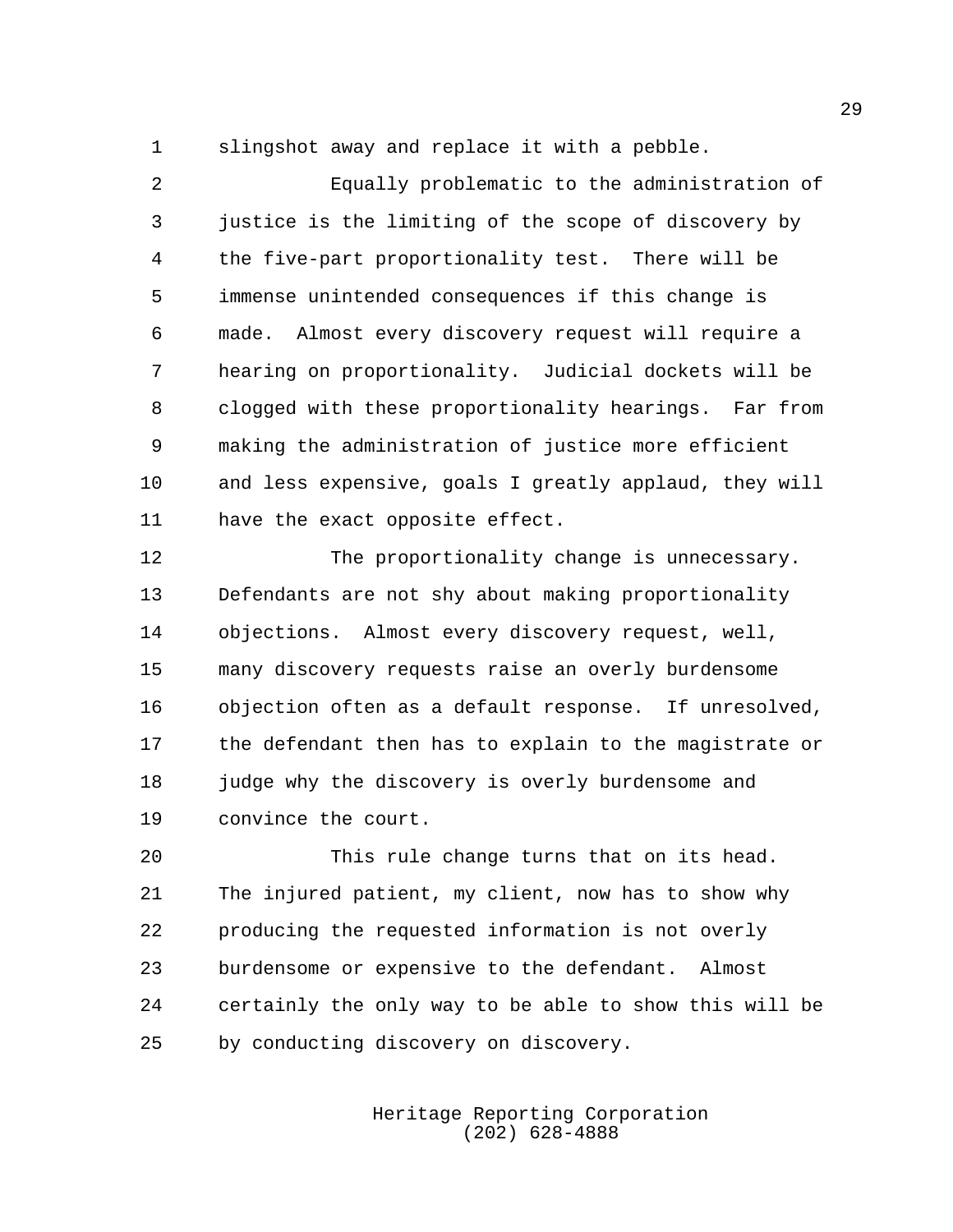Finally, moving the proportionality analysis to the fore creates a perverse incentive for a defendant to make any potentially incriminating information as burdensome and as expensive as possible to locate and collect. Then the defendant may not have to produce it in litigation. They get to keep their skeletons hidden, and this is certainly not going to make justice more efficient or less expensive.

 Please carefully consider these proposed changes. They are not minor. They are not modest. They are drastic, and they will not help the cause of justice. Thank you.

 JUDGE CAMPBELL: Thank you, Mr. Maglio. Are there questions from the committee?

Judge Koeltl?

17 JUDGE KOELTL: Do you find yourself usually having to take more than 10 depositions in a case? MR. MAGLIO: Unfortunately, Your Honor, in a hard-fought case, I would say that the first five depositions are typically of the witnesses put -- and answers to interrogatories by a defendant described as those with the most knowledge about the case. That invariably turns out not to be the case. They are not at all knowledgeable about anything other than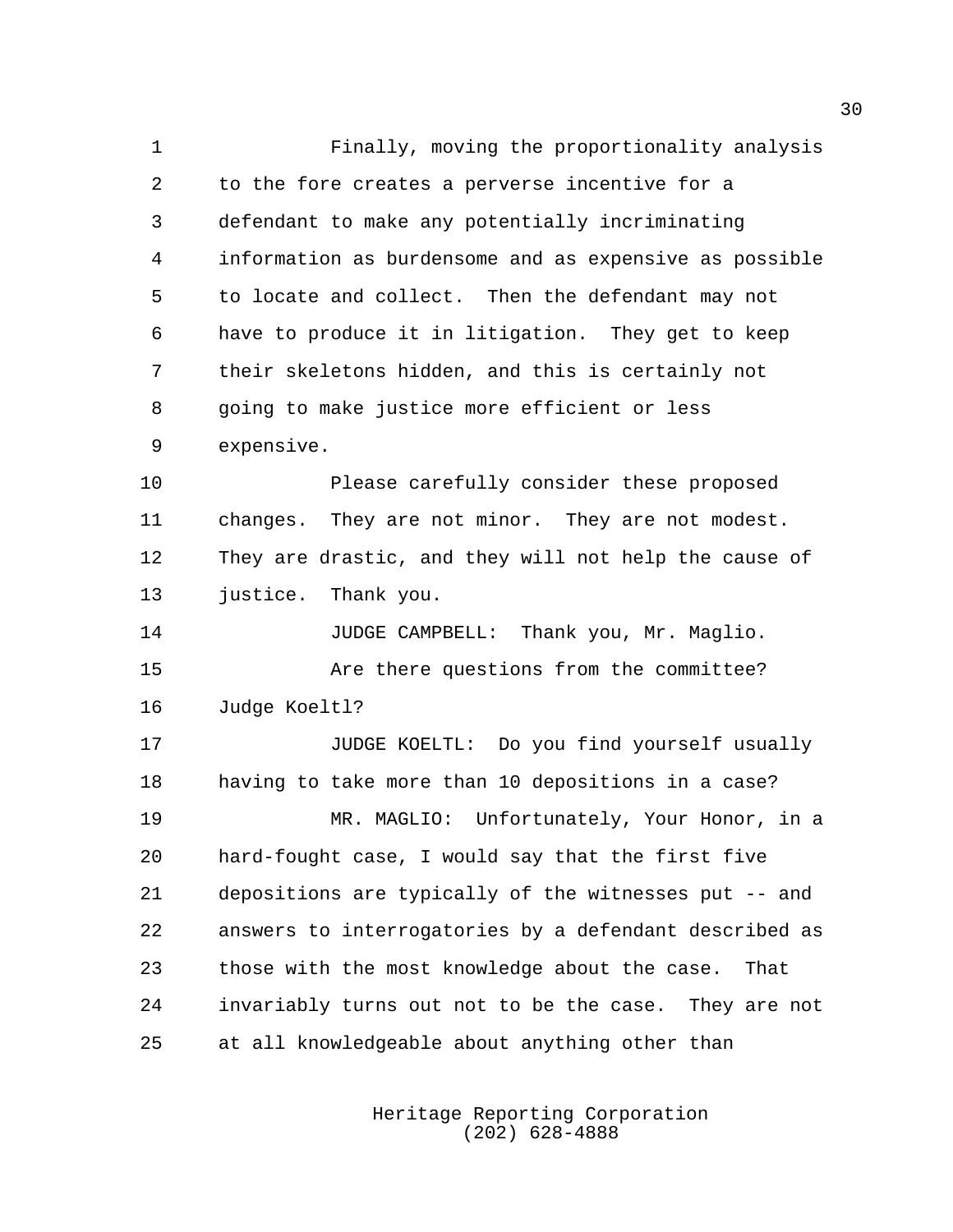typically marketing, and it takes those five

depositions to even begin to figure out who you're

 supposed to depose and who actually has knowledge. And quite frankly, oftentimes 10 are insufficient. But on the flip side of it, Your Honor, I mean, these depositions don't always take seven hours. Oftentimes they're fairly quick once you realize you've got the wrong guy. JUDGE KOELTL: But when you need to take more than 10 depositions, do the parties usually agree or does the judge grant you leave to take more than 10 depositions? MR. MAGLIO: Well, it's certainly seen by the judiciary, by the magistrates and judges, as a yardstick as kind of what's supposed to be done in a typical case. And I have the burden to explain to

 much more complex than your usual case and thus more discovery than typically allowed is necessary.

them that this is not a typical case, that this is

 JUDGE KOELTL: But you do get it. The 21 judges typically give it, right?

 MR. MAGLIO: But it's a fight. It's a fight. And I in my practice have been successful in getting it when necessary. But quite frankly, with this rule change, I fear that that will not be the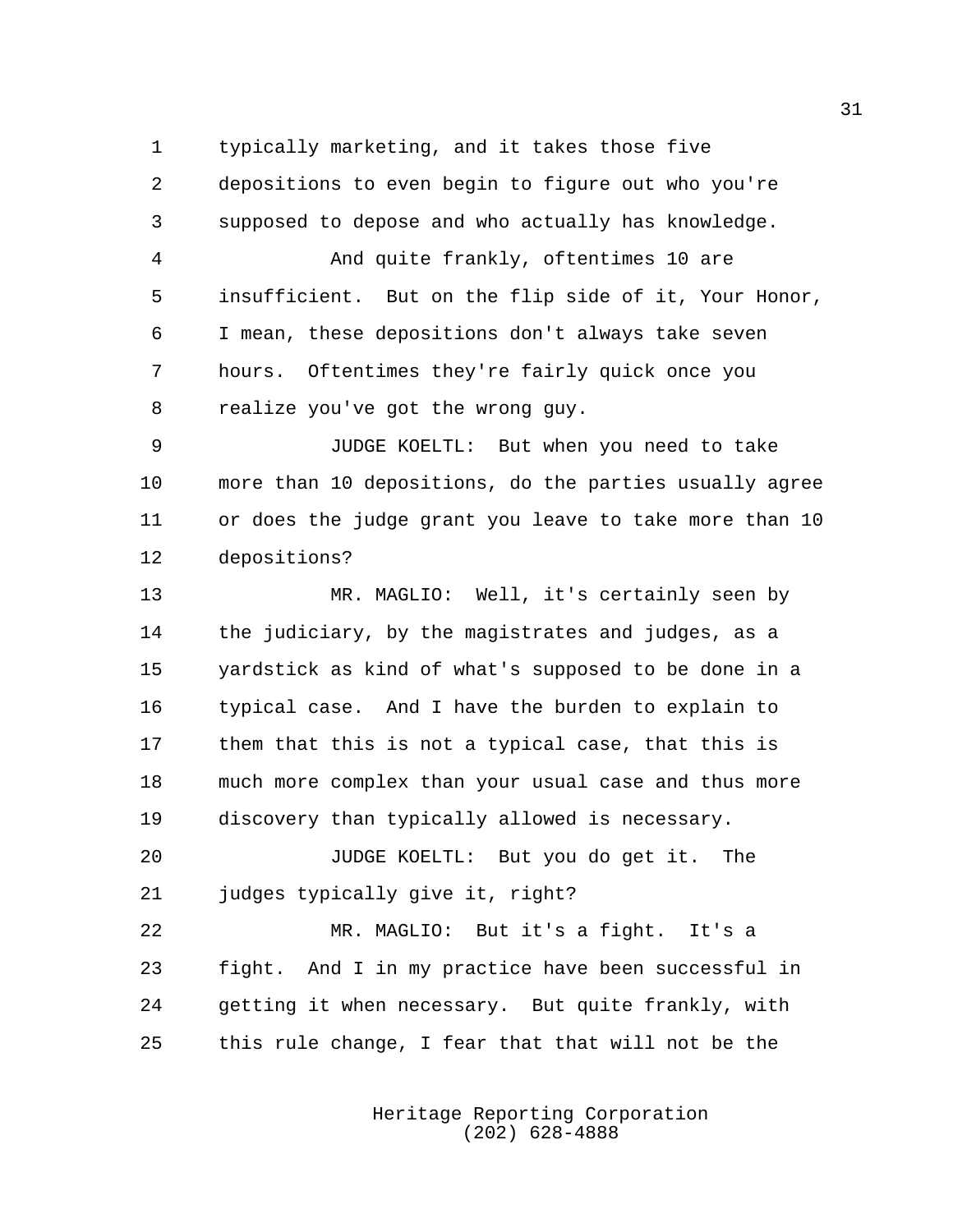case.

 JUDGE CAMPBELL: Other questions? Professor?

 PROF. MARCUS: I'm interested in your expanding a bit on the 26(b)(1) proposed change. I'd like you to explain why that change produces the shift in burden regarding burden that you say it will produce and where that comes from in the proposal that's out for comment.

 MR. MAGLIO: Well, that comes from shifting it from the limitations on discovery to the scope of discovery and from a lay attorney perspective and envisioning how courts, magistrates and judges, line magistrates and judges will look at this. It certainly seems to shift the burden from the responding party to the discovery request to the party that's making the discovery request. The party that's making the request now has the burden of showing that it is within the scope of permissible discovery. JUDGE CAMPBELL: Other questions? (No response.) JUDGE CAMPBELL: All right. Thank you very

much, Mr. Maglio.

Mr. Cohen?

MR. COHEN: Good morning. My name is David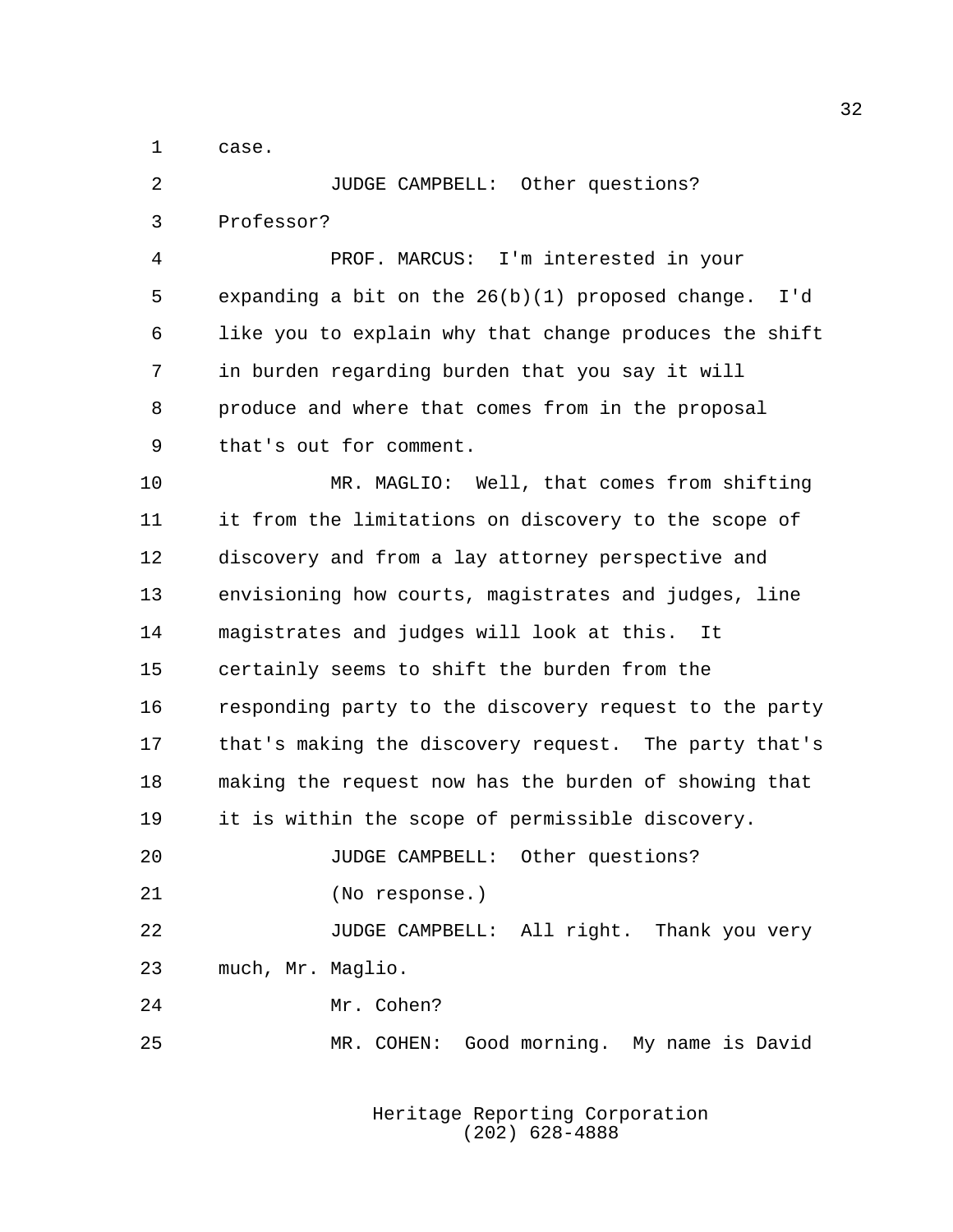Cohen, and I'm with the law firm Reed Smith, and I head the records and e-discovery practice group at Reed Smith. I'm here today. I have not checked my views with my clients or my law firm, so I have to say they're my own views, but they're my views based on 30 years of experience, primarily representing companies, from small to large companies, mostly on the defense side but periodically on the plaintiff's side.

 But I have a real view of discovery based on 30 years of experience and focusing on e-discovery. It originally wasn't my intention to focus on discovery. I hoped to try cases. But when I got to my law firm and started working on big cases, I quickly learned that very few cases actually go to trial.

 At the time -- I graduated from Harvard Law School 30 years ago -- I think the statistics were about 10 percent of federal cases went to trial. I saw that drop to less than 5 percent. And just before coming here, I went on the federal court website to see what the percentage is now of the federal civil cases that actually go to trial. The latest statistics for 2011 are posted: 1.1 percent of cases reach trial, in 2010 1.1 percent, 2009, 1.2 percent. So about 1 percent of cases are making it all the way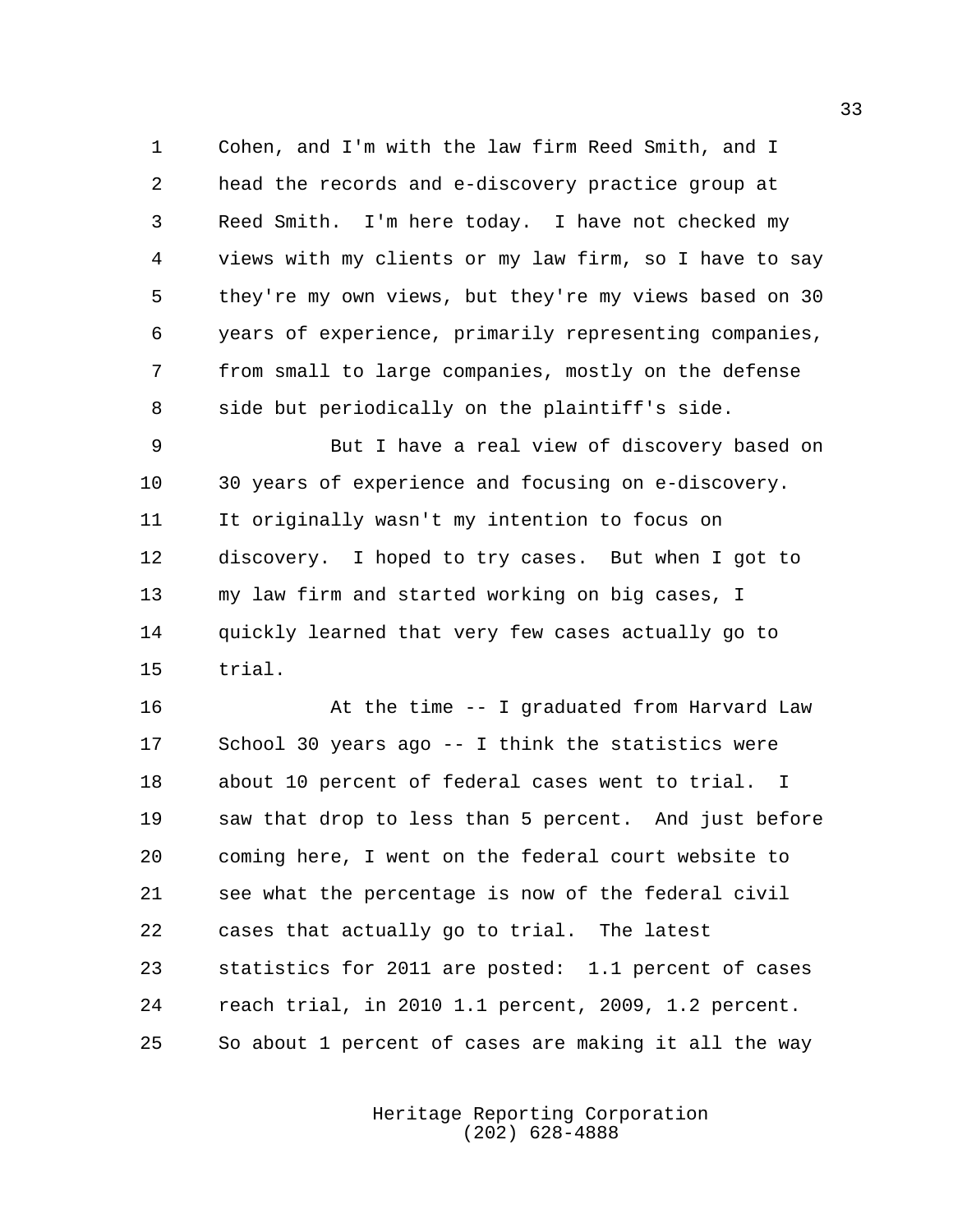to trial. And from my observation of hundreds of cases over my career, maybe thousands of cases, the main reason is the expense, and the main driver of that expense is the cost of discovery.

 We need to do something about the cost of discovery. Our clients are settling cases all the time because the discovery costs are out of proportion. It's not about the merits anymore. It's about how much it costs to try cases. And parties are fleeing our courts and they're going to alternative dispute resolution and other mechanisms to escape this.

 So I'm speaking out today in favor of the amendments to Rule 26(b)(1), and I'll also say a quick word about Rule 37(e). I believe those amendments are very positive as well. And I just want to give you a couple of personal insights into what's going on with discovery right now.

 My practice group at Reed Smith, which I started there about three years ago, now employs 65 e- discovery attorneys. And we call them e-discovery attorneys, but what they're job is is to review documents every minute, every hour, every day, eight hours a day, five days a week, 50 [sic] days a year. We have 65 attorneys. That's all they do pretty much

> Heritage Reporting Corporation (202) 628-4888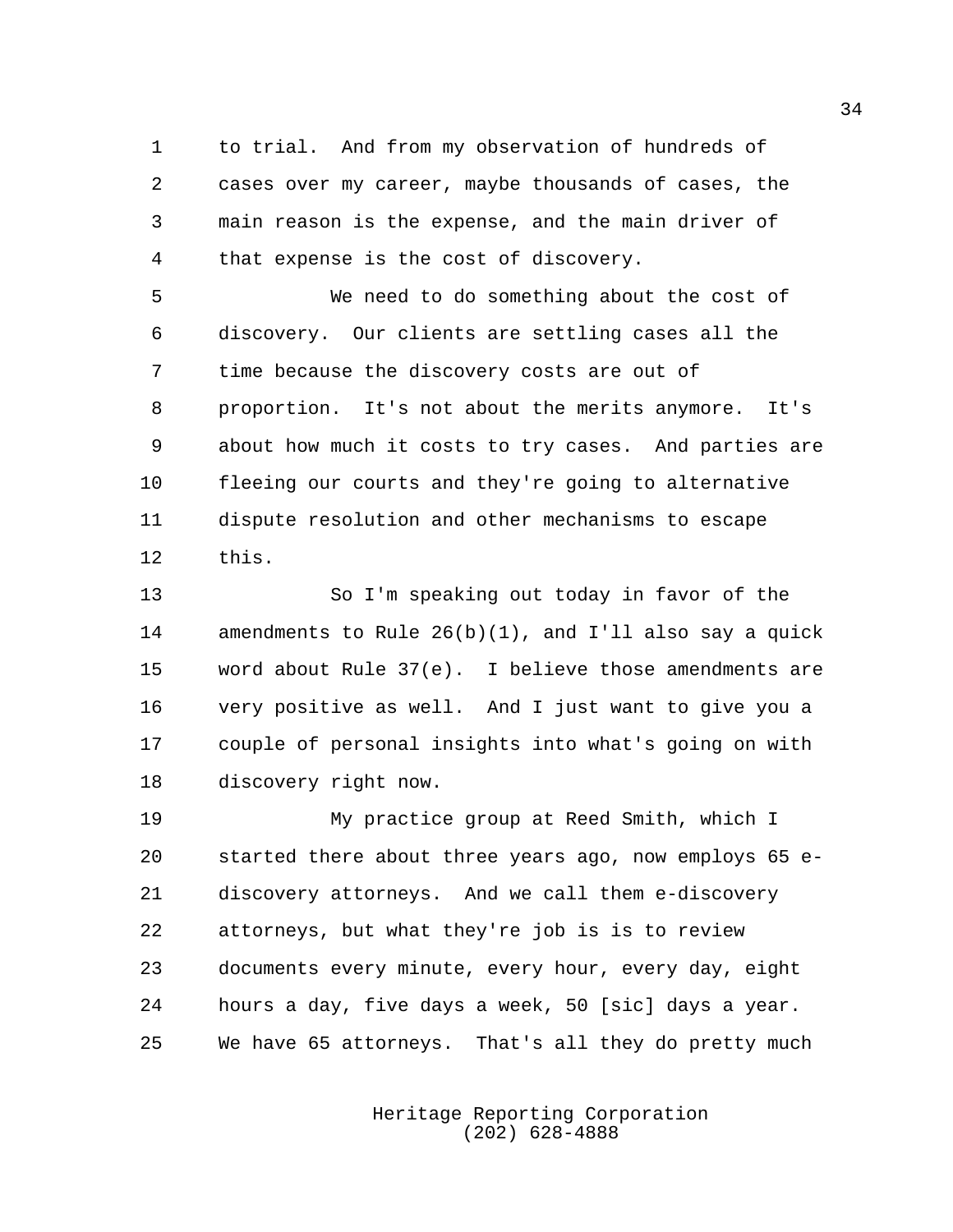is review documents, and that is because of this.

 Now that wouldn't be so bad if the documents they were reviewing were actually going to lead to resolving disputes. But my experience is this matches what I've seen in statistics that have been gathered by big companies. Of the documents we typically produce in litigation, less than .1 percent are actually used as exhibits in depositions or trials. I pulled that statistic from an LCJ survey I saw in 2010, but that matches my subjective judgment of what I see in litigation.

 Specifically, in most of our cases these days, we start with more than a million pages of documents, and only a small proportion of those are used as deposition or trial exhibits. And if you look at the broader picture of the expenses that our clients are facing to preserve documents and then provide documents to us that we have to review, I saw a statistic Microsoft calculated that 1 out of 340,000 is the proportion of documents that are actually used in a case versus the number that they preserve.

 Companies today are spending millions of dollars, U.S. companies are spending millions of dollars, to preserve documents that are never going to be used in litigation, and it's putting our companies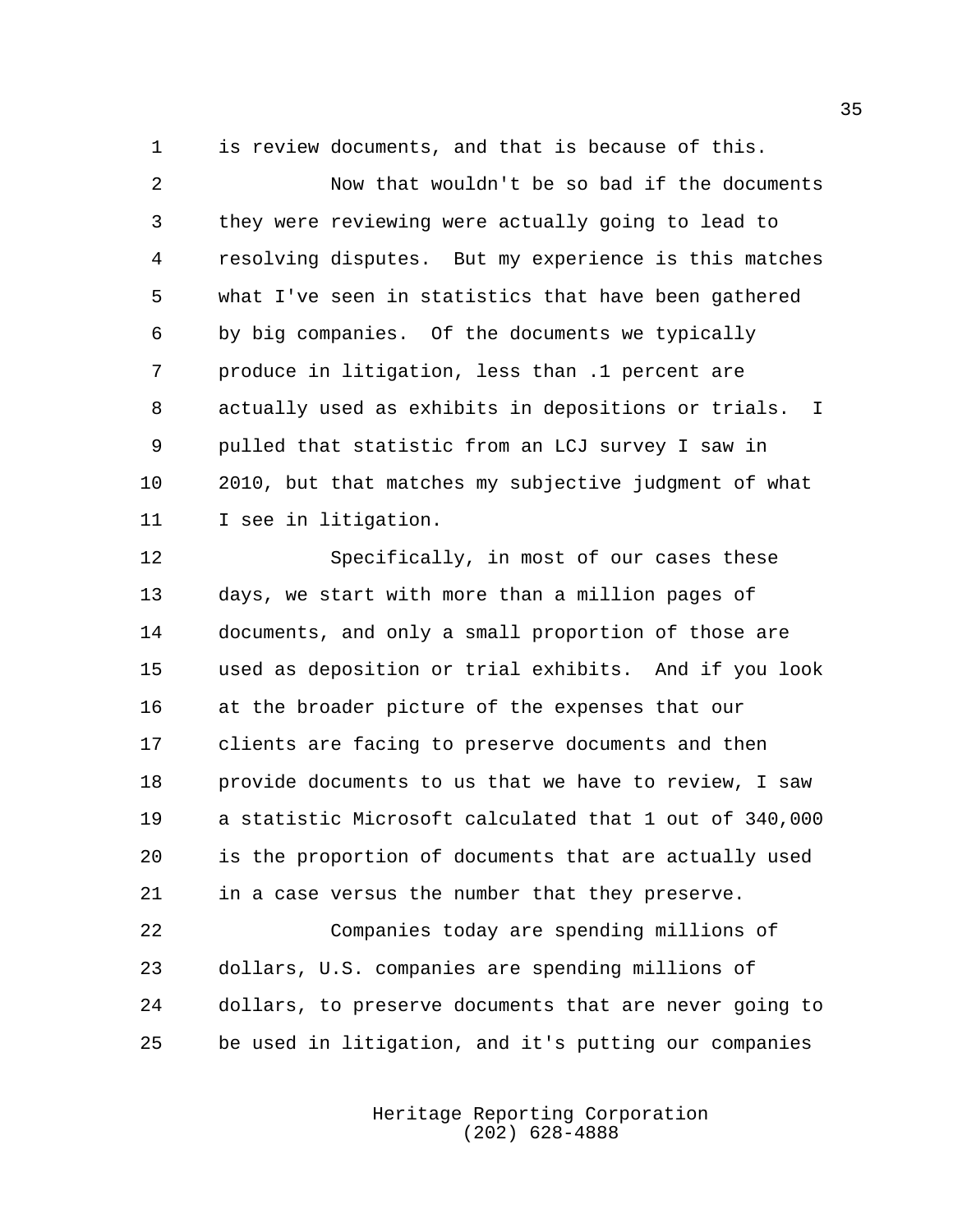in a competitive disadvantage compared to other companies around the world. And we have a global marketplace. We need our companies to be in a position to compete.

 Just one other comment on 26. A couple years ago I convinced my firm to invest in predictive coding technology, otherwise known as technology- assisted review, with the idea that this would help cut down the costs, cut down how much review is needed. But having made that investment, we're finding that we frequently can't use it because we can't get the other side to agree. In many cases I can't even convince case teams to try, or they know it's impractical because they're facing cases in 25 different jurisdictions on behalf of the client and they know they'd have to get all 25 judges or opposing counsel, in some cases multiple opposing counsel, to agree to be able to use this technology.

 Plaintiffs have very little incentive to agree to that technology if it's going to reduce the burden on the defendant because they know that this is great leverage for them that the defendants have this burden, and that leads to settlements.

 What we need to do right now, the focus of the rules, 26(b)(1), the focus is on what may lead to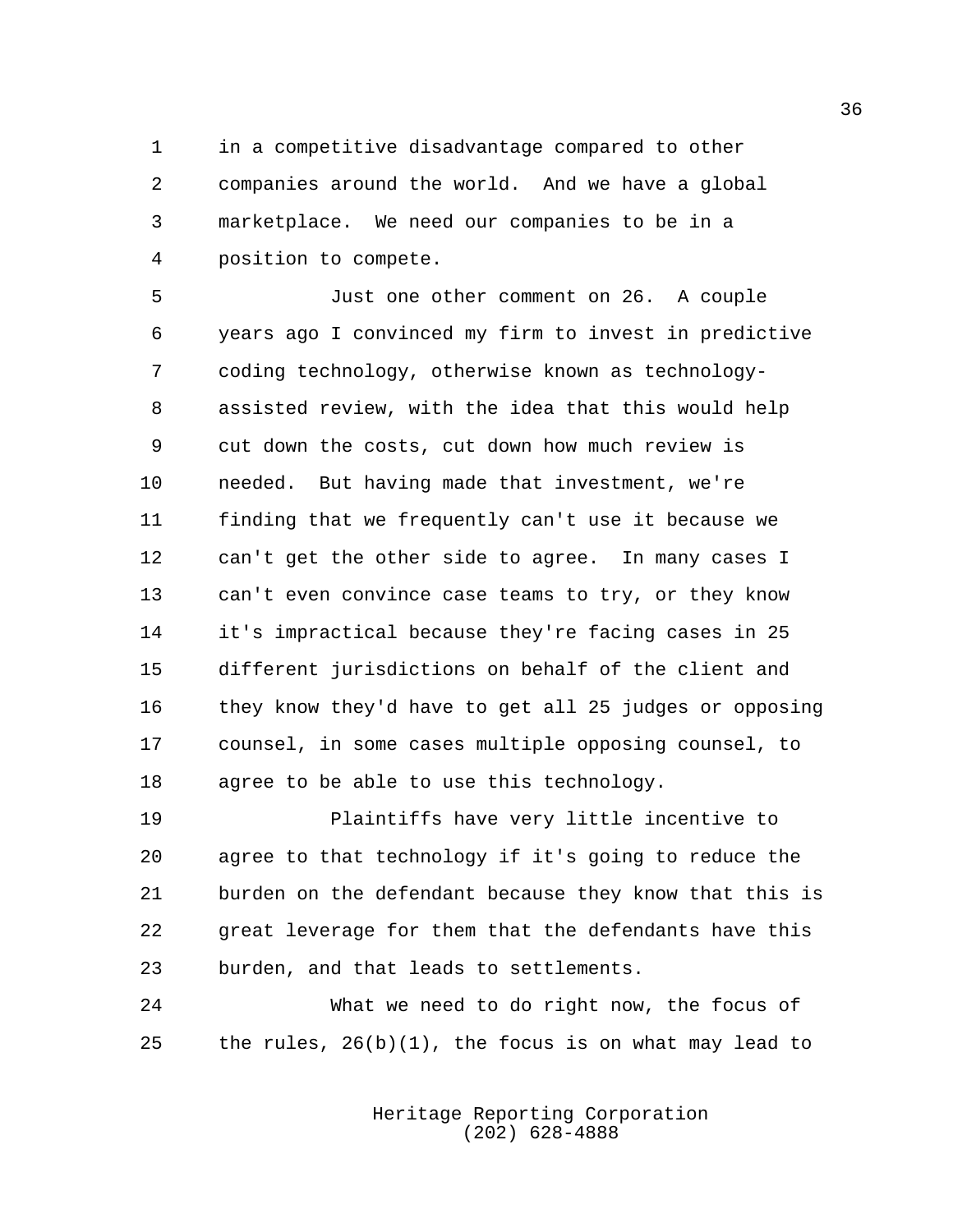relevant evidence or what may be relevant. That is too narrow a standard. We have to look at the other side of the equation too. We have to level the playing field by not only looking at the relevance but also the costs. And that's what the amendment to 26(b)(1) does.

 Yeah, the rules are already there in 26(g), but all of us practicing know that most courts ignore it. Moving it to 26(b)(1) is going to get folks' attention, and people are going to start controlling discovery, making sure it's reasonable, making sure that parties get what they need but that costs are also considered.

14 And then just very briefly on Rule 37(e), I think that rule is absolutely necessary because it has 16 gotten to where in major litigation sanctions motions are being used as a tactic. There's all kinds of satellite litigation, and the stakes are so high that parties are afraid to make reasonable judgments. Where do I cut off the preservation? Is it enough to preserve for 100 witnesses, or do I have to preserve for 1,000 because some court is going to second-guess me later and I'm going to be labeled as a spoliator of evidence.

The thing about Rule 37(e), which the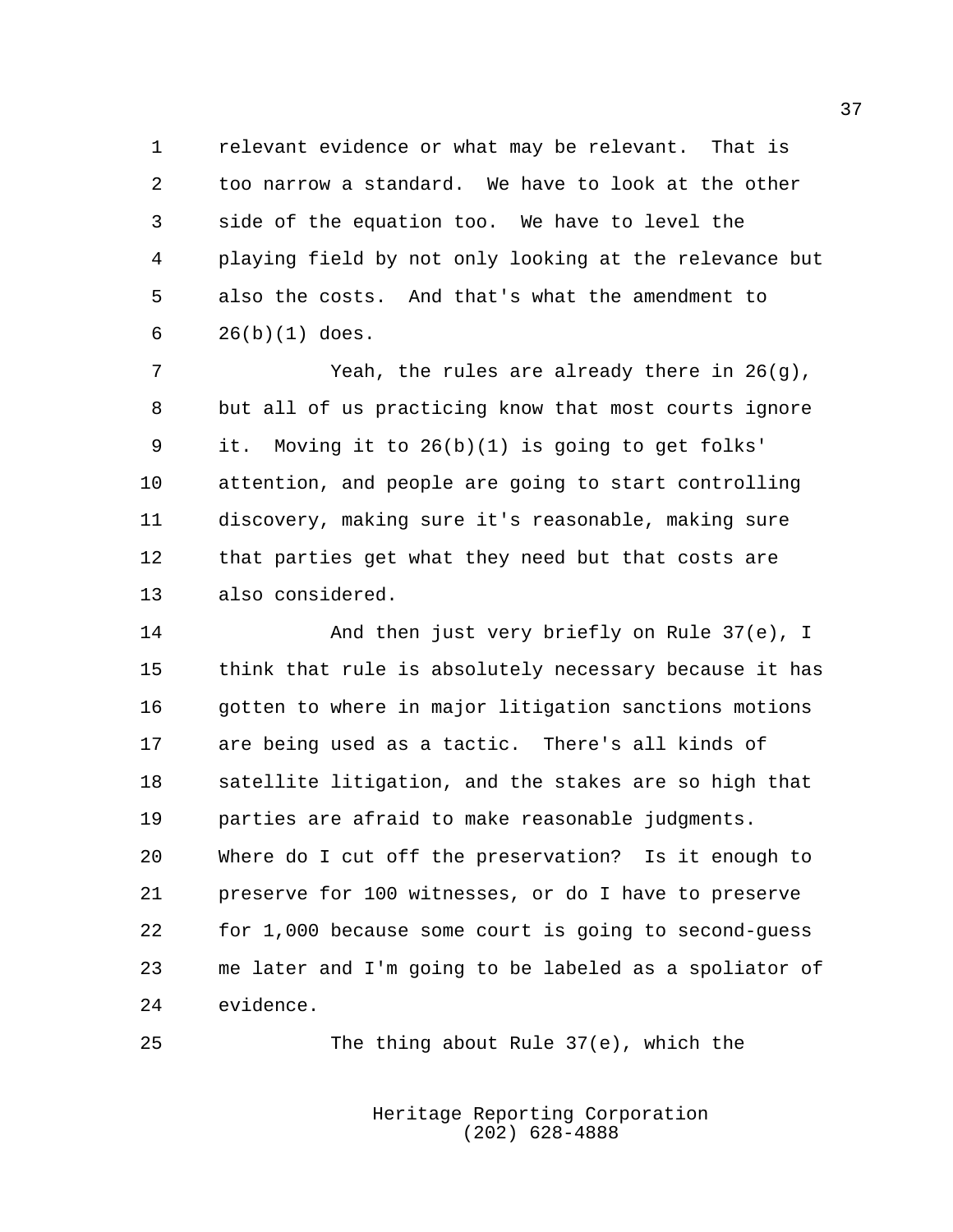committee wisely has done, is has left in remedial measures so that parties can still get additional discovery if they need it, even attorney's fees, the things that we used to call sanctions but we're no longer placing that bad label on it when you don't have bad conduct to go with it.

7 And my only other comment on 37(e) is that I caution the committee to be careful about the existing language in 37(e)(2)(A) which requires in order for there to be sanctions for the failure to preserve or produce to be willful or in bad faith. Some courts have interpreted willful very differently than most of us think of willful.

 If you just as part of ordinary document maintenance don't turn off auto delete, that could be intentionally deleting things, and courts in the 17 Second Circuit, the recent case of Sekisui and the Residential Funding line of cases, even if you weren't doing that because of litigation, even if you weren't trying to hide evidence, even if you weren't aware of the litigation, that's willful just because it was a willful decision to follow your document retention policy and eliminate obsolete data.

 So I think that rule ought to be changed to say the failure has to be willful and in bad faith, or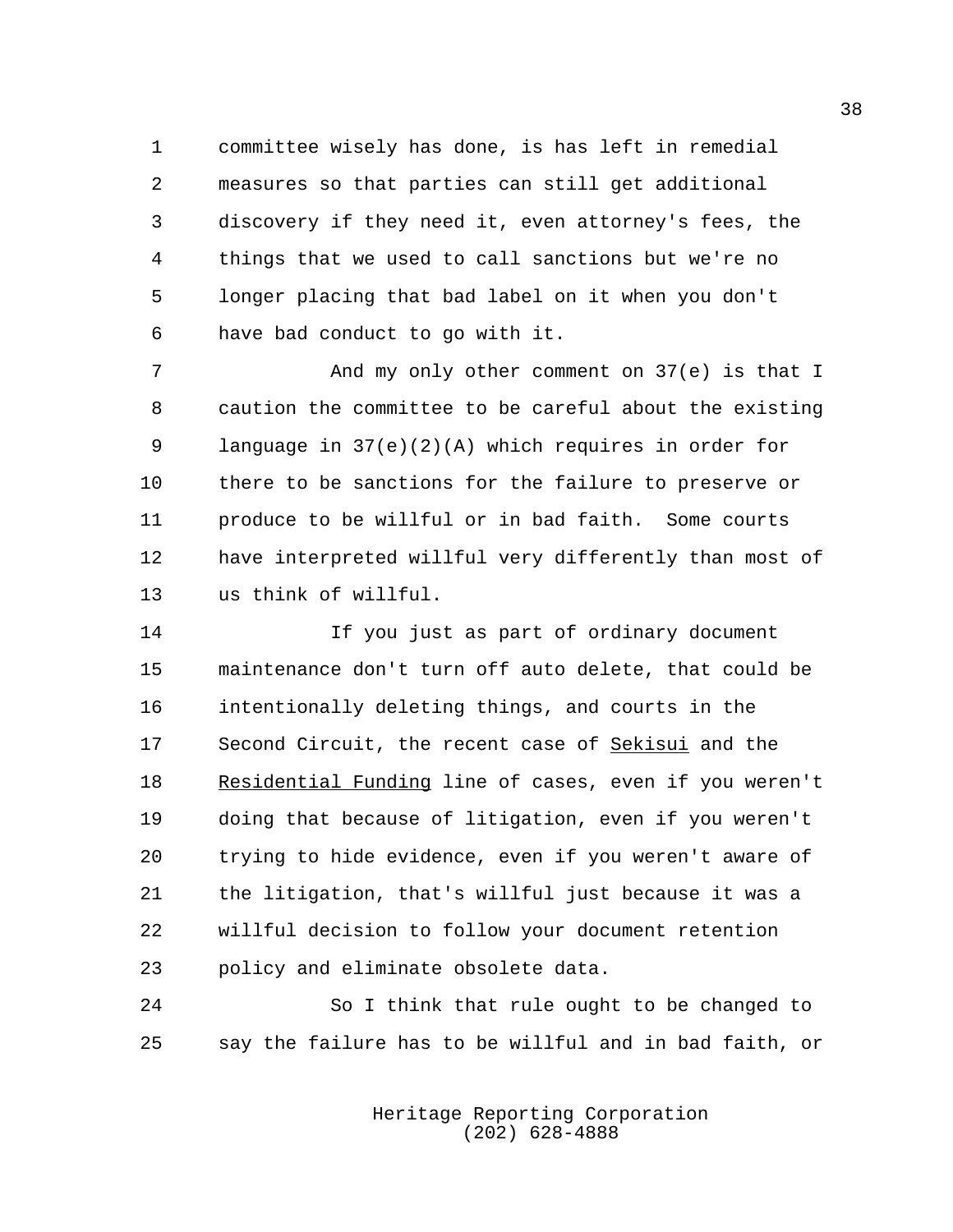there ought to be a definition of willful that

 actually means intentionally hiding evidence. Thank you very much.

 JUDGE CAMPBELL: All right. Thank you. Questions? Judge Grimm? JUDGE GRIMM: I think you just may have answered the question that I had.

 JUDGE CAMPBELL: Could you use the mike, Judge Grimm, just so folks in the back can hear.

 JUDGE GRIMM: Thanks. I think you may have answered the question that I wanted to ask you most, which was if the formula continues to be willful or bad faith what the definition would be. And you are saying it would be a definition that requires some connection between the shortcoming on the part of the party that should have preserved and an awareness that that would have caused information that might be relevant to be destroyed. An intentionality is what you're saying.

 MR. COHEN: Exactly. And that is how some courts interpret it now. But what you have is split between the circuits. You never know where your case is going to go to trial sometimes. And so we need that to be uniform, and I think a definition of willful or simply adding the word "and" will help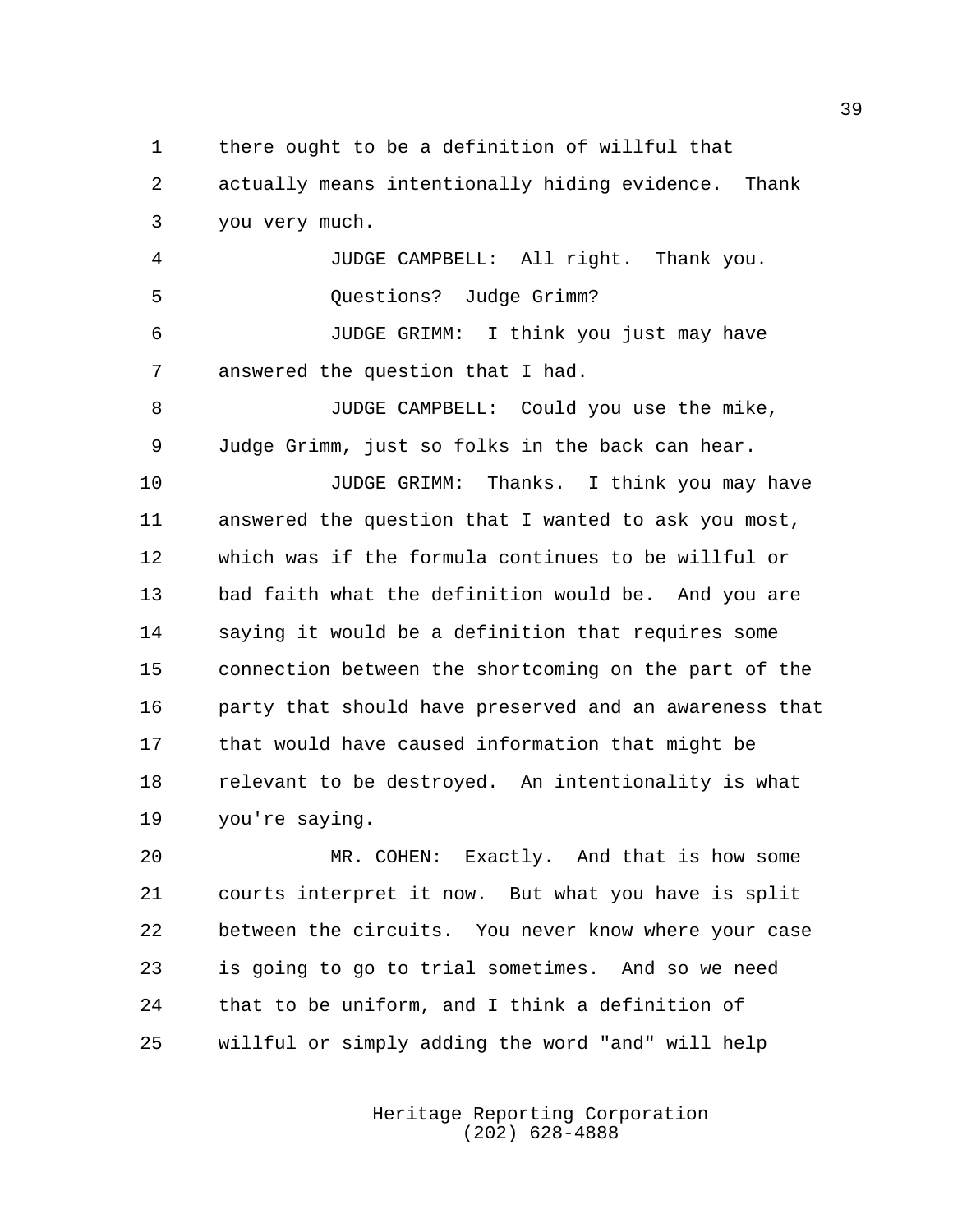solve that problem.

| 2       | JUDGE GRIMM: Another question just to                  |
|---------|--------------------------------------------------------|
| 3       | follow up on that real quickly. Have you found that    |
| 4       | when you and your firm did use the technology-assisted |
| 5       | review that it did drive down the costs of reviewing,  |
| 6       | particularly with ESI?                                 |
| 7       | MR. COHEN: Yes. When we can use it, it                 |
| 8       | does drive down costs, but that's I would say in 20    |
| 9       | percent or fewer of our cases so far, and the reason   |
| $10 \,$ | we haven't even tried in some other cases is because   |
| 11      | of the fear that just having to convince the other     |
| 12      | side, fight about it, et cetera, would cost more than  |
| 13      | the savings. And we've seen that in cases like the     |
| 14      | Clean Products case in Illinois where they spent so    |
| 15      | much time fighting about it they eventually abandoned  |
| 16      | trying to even use it. So there's a lot of fear of     |
| 17      | actually driving up the cost for motions practice      |
| 18      | because there's no balance now between cost and        |
| 19      | benefit in discovery the way it's actually applied.    |
| 20      | Thank you very much.<br>JUDGE GRIMM:                   |
| 21      | JUDGE CAMPBELL: We've got about 30 seconds.            |
| 22      | Judge Oliver, did you have a question?                 |
| 23      | JUDGE OLIVER:<br>Yes.                                  |
| 24      | JUDGE CAMPBELL: Push the button if you                 |
| 25      | would.                                                 |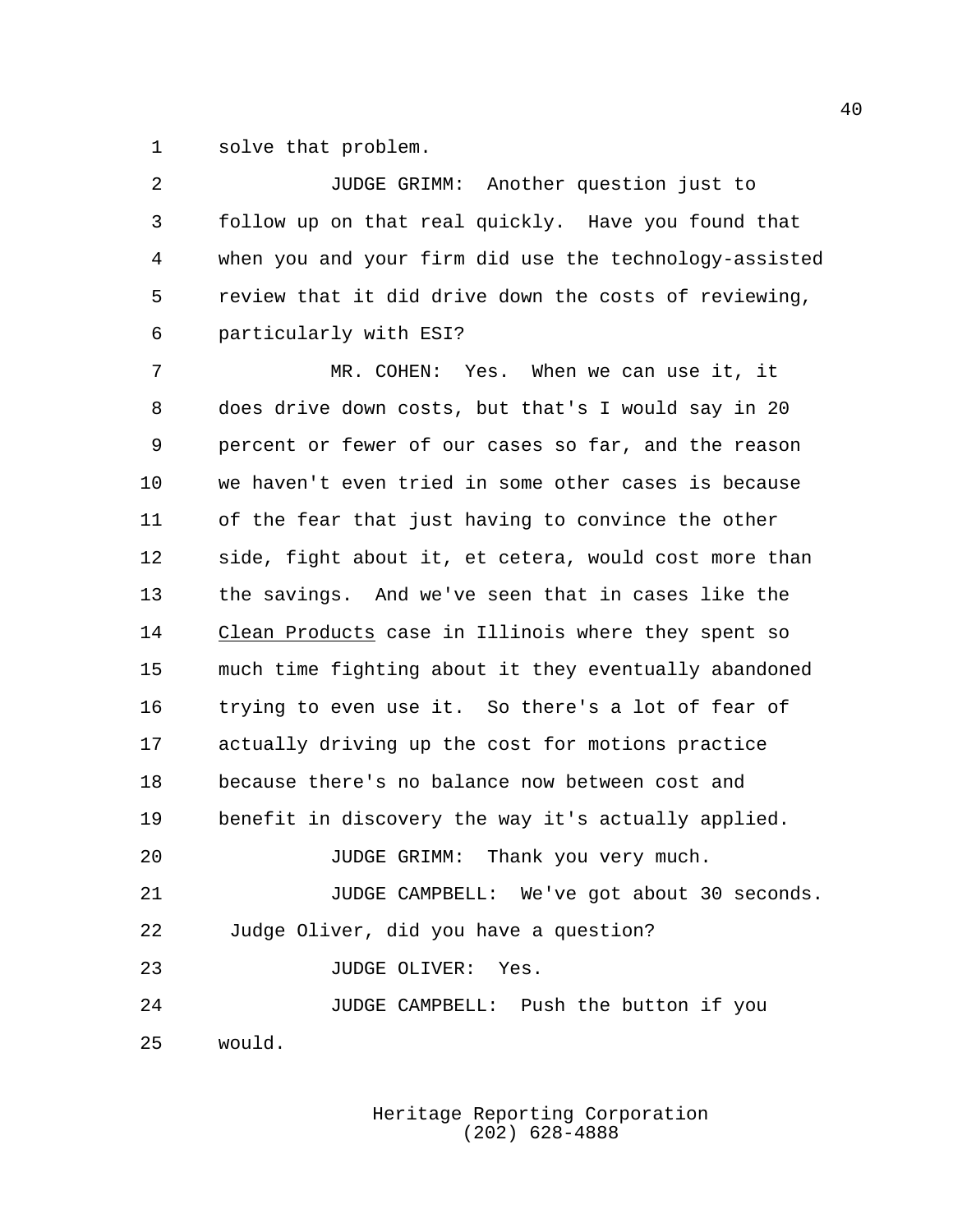JUDGE OLIVER: I don't think you spoke about this, but I was interested in your opinion. I know some cases are probably simple, but I'm sure that you also do some that are somewhat more complex and more involved. What is your view about the five deposition limit or proposed limit? Do you think that's actually enough depositions, that's all you need in most of your cases?

 MR. COHEN: In most of the cases that my firm handles, they tend to be bigger cases. There tend to be more depositions. Even with the 10- deposition limit, very often there's more. So I think 13 judges are used to applying discretion.

 The thing I like about having some limits is it gets people thinking about the depositions. And while there are some contingent attorneys who do have motivation to only take necessary depositions, we also face all kinds of commercial cases where they're not contingent fee cases. And believe me, I've seen a lot. I've seen multiple-day depositions, and I think most depositions that take seven hours can be done in six and most cases that have 20 depositions can use far fewer.

 So I like the idea of that change to start the conversation and get people thinking, but I think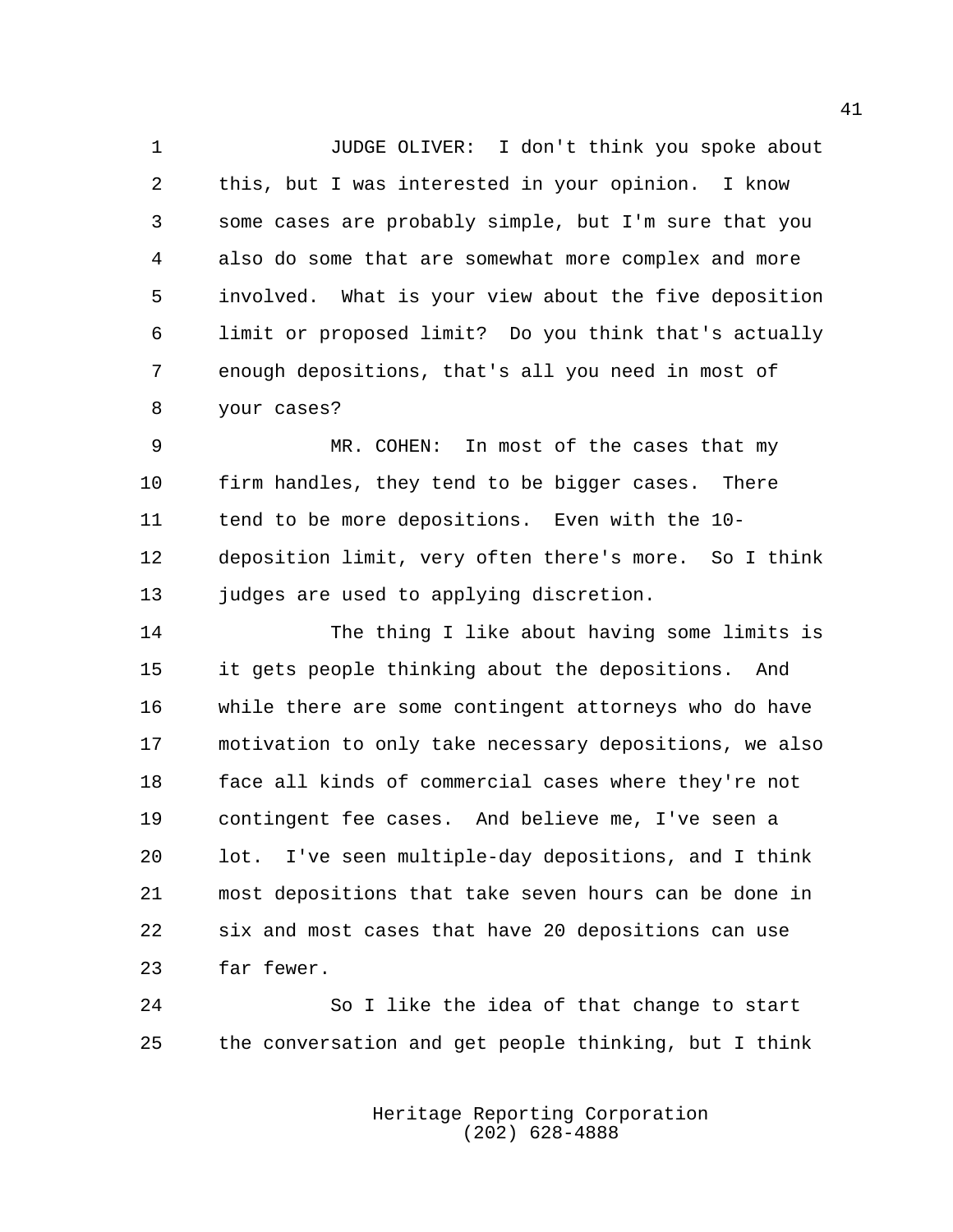most judges when shown good cause are going to grant the extra depositions. And frankly, the parties usually agree to that when they know that there's good reason for more depositions in big cases. JUDGE CAMPBELL: All right. Thanks very

much, Mr. Cohen.

Mr. Andrews?

8 MR. ANDREWS: Thank you very much, and good morning. It's a pleasure to be here, and I'd like to commend the work that you've done. It's tiring work I'm sure, and it shows in the product, in the proposal that you put forward, and I think I speak on behalf of everyone on this side of the room in just saying thank you for those efforts.

 I'm here today on behalf of the Washington Legal Foundation. WLF is now in its 36th year as a public interest law and policy center. We advocate in favor of free enterprise, limited accountable government, and individual rights. WLF has a longstanding interest in the work of this committee and in its central role in shaping federal practice and procedure, and I'd like to use my time today to discuss sort of the macro view, the big picture.

 WLF did submit formal comments a month ago today actually on the specific proposals, and today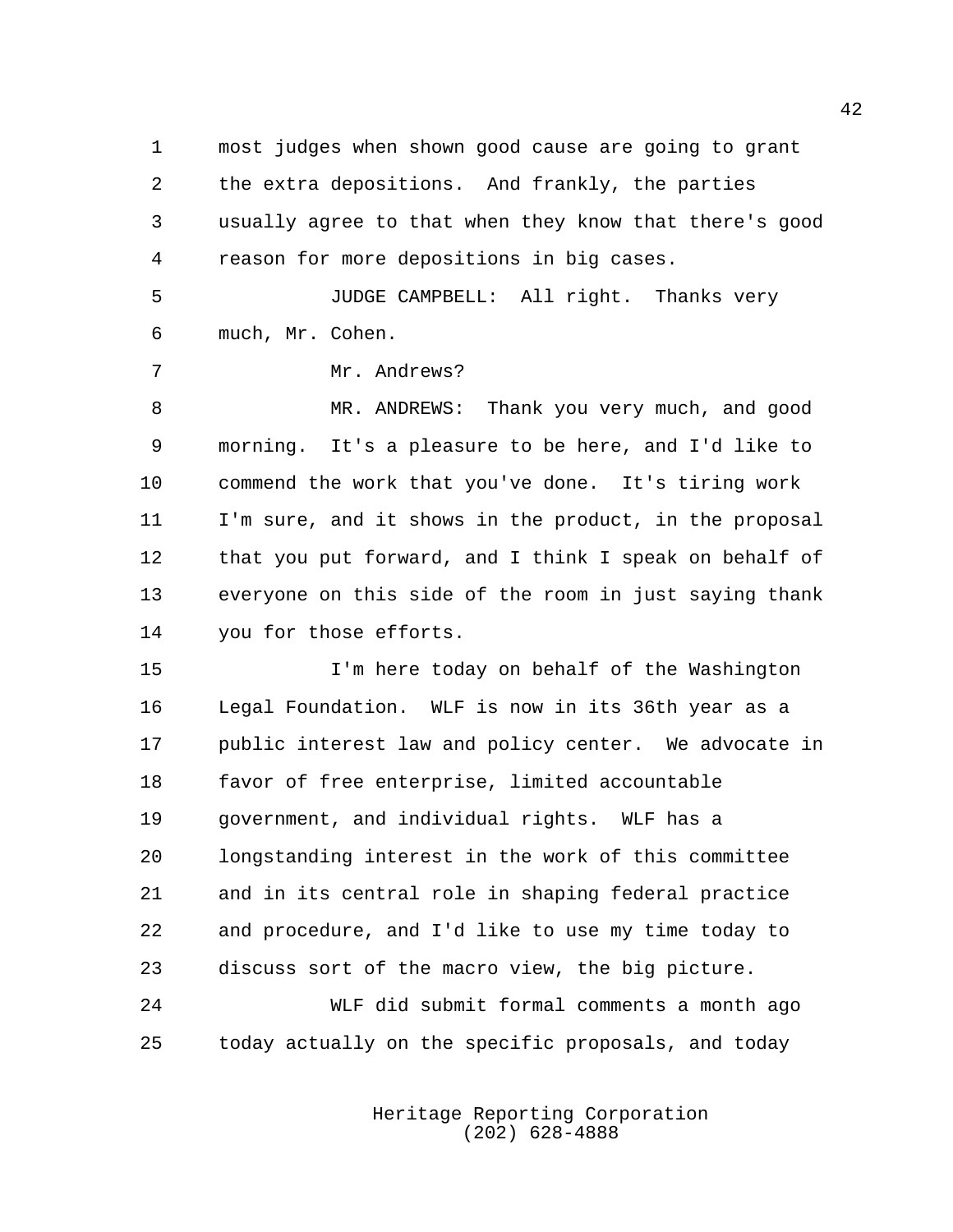what I'd like to do is leave you with the main point, and that main point is that the status quo is completely unacceptable.

 Everyone agrees that discovery-related litigation costs are a competitive drag on the American economy. The exponential growth in discovery-related litigation, it doesn't merely deplete the coffers of Fortune-500 companies. Massive litigation costs can decimate small and medium-sized businesses, many of whom can't afford to hire someone to get on a plane and come up here and testify to you. And all of these costs, large and small, are passed along to every American every day in the form of higher priced goods and services.

 In fact, it's interesting to note, but there's a story on the AP wire today that says despite relatively stable inflation over the last several years the cost of goods and services continues to rise.

 Now it would be bad enough if that was the end of the story, but it isn't, and the reason it isn't is because we are now competing in a global market. Global businesses have many choices in deciding where they'd like to locate their research and development facilities, their factories, their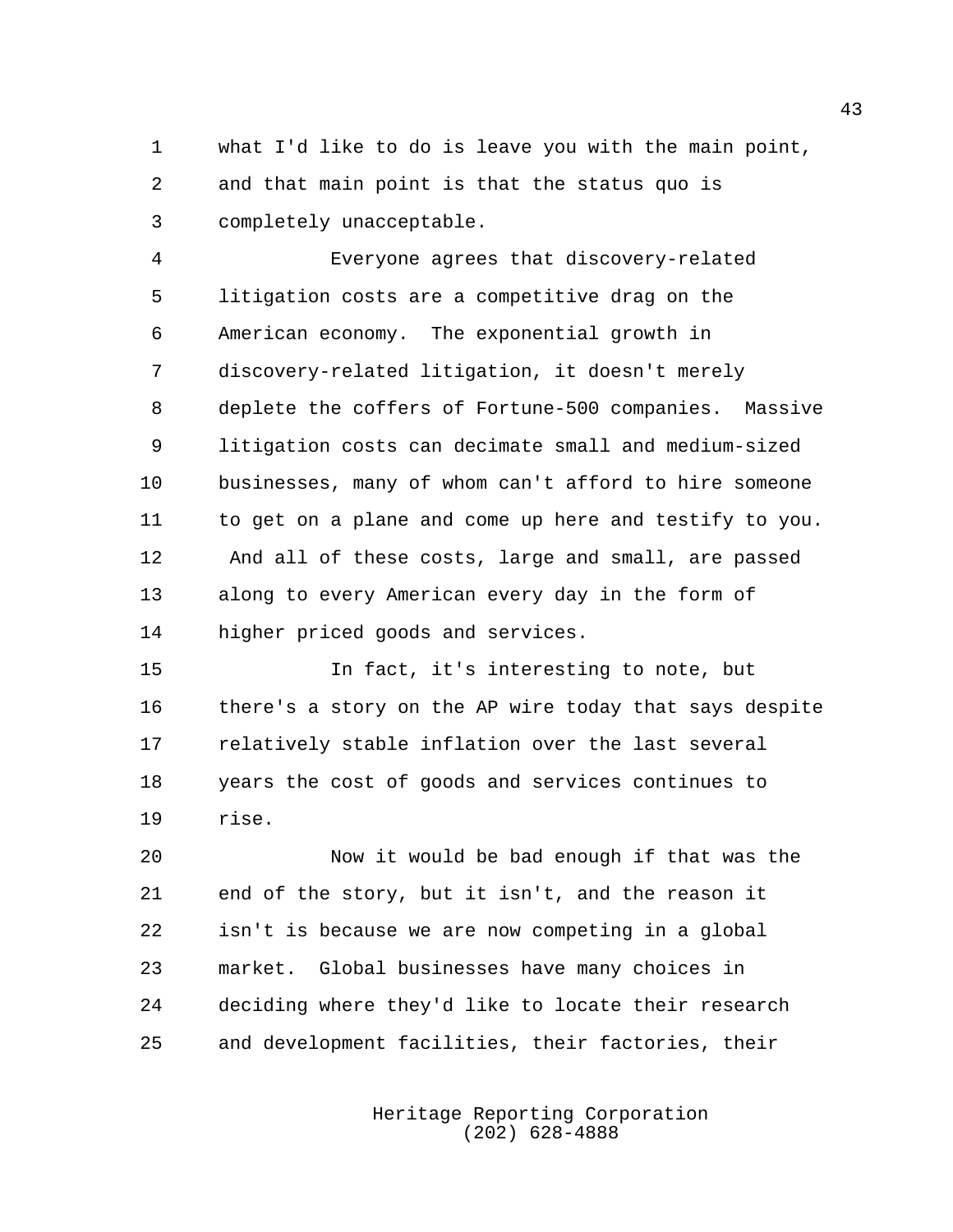global headquarters. Survey after survey shows that litigation costs here are higher than anywhere else. And the costs of litigation, driven primarily by discovery costs, is well recognized as a disadvantage to bringing business investment here in the United States, and in an increasingly global competitive market, this is something that our nation cannot afford.

 The excessive costs of the U.S. legal system don't simply deter foreign investment in America, but they also disadvantage American companies who are seeking to compete overseas. Because American companies tend to locate their operations here and disproportionately conduct their business here, they are uniquely vulnerable to the high costs of American-based litigation.

 America's global competitors almost always enjoy lower costs in their home country's legal system, and as a result, when an American company competes elsewhere, that company is at a peculiar disadvantage.

 Now, given all the talk of David and Goliath, I think it's also important to remember that the proposed reforms you're considering today are about issues of fundamental fairness. And if it's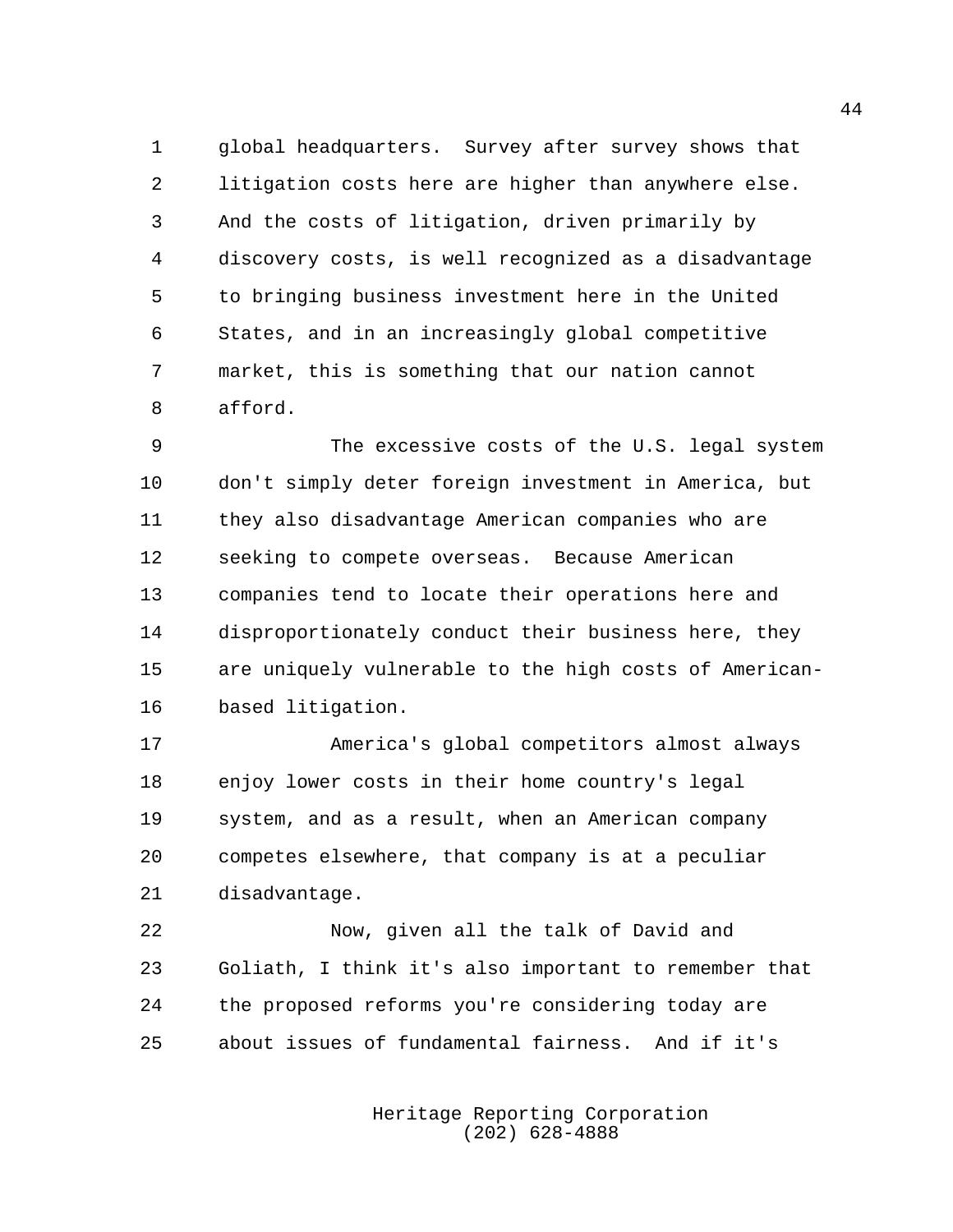fundamental fairness that we're after, so-called deep- pocketed litigants should not be denied the benefit of otherwise sensible discovery limits. The fact that an injustice is visited on litigants with a high net worth is no more reason to ignore it than if an injustice is visited on low net worth litigants. After all, justice means justice for all, not merely for some.

 So no litigant should be essentially forced to settle an unfounded substantive claim simply because the discovery costs of defending the action on the merits are too high and far too lopsided to permit a just resolution of the dispute.

 In conclusion, I think this is a time of great promise for the committee and for American 16 justice. You can accomplish much needed change in the way that federal litigation is conducted and ultimately in the way state litigation is conducted and also, more importantly perhaps, in the way that American citizens and the world come to view the administration of justice.

 Burdensome litigation costs are an unnecessary drain on American businesses who are already deeply impacted by economic hardships. Today's overly broad discovery regime imposes a heavy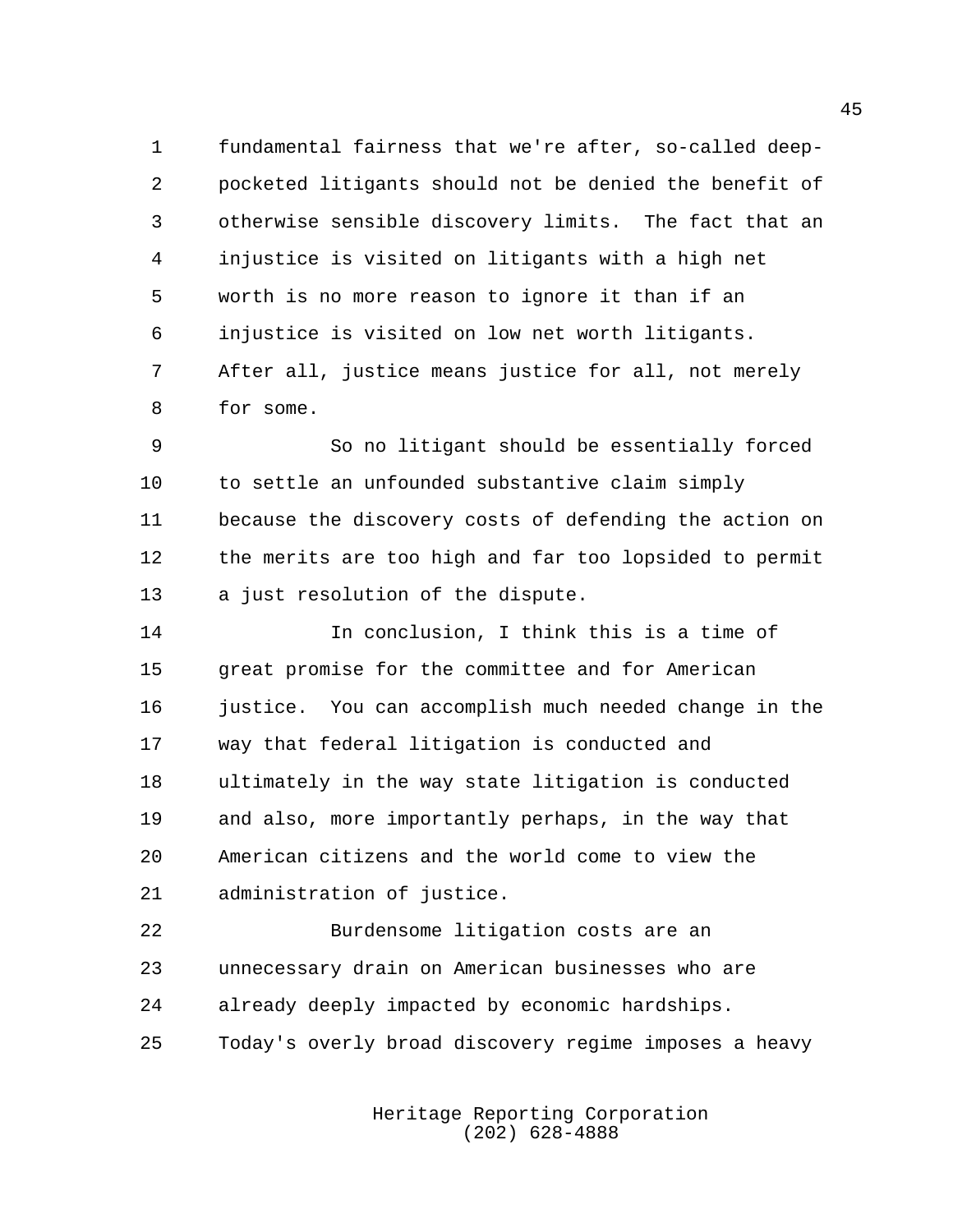burden with very little corresponding benefit.

 Without any sacrifice to the pursuit of justice, the modest revisions to the rules you propose will go a long way towards reducing overall costs and improving federal litigation practice. These are modest revisions. They're modest, they're incremental, they're common sense. They're not radical. They're not draconian.

 And with that, I yield the balance of my time.

**Industry JUDGE CAMPBELL:** Thank you, Mr. Andrews. Questions from the committee? John? MR. BARKETT: Is this still on? Yes. When I was in law school, I had a civil procedure professor named James William Moore who said to us that there was no such thing as a debtor who isn't one day also a 17 creditor. We were discussing the **Sniadach** case in the Supreme Court at the time. And I was just interested in your remarks about litigation. I've seen antitrust cases and patent cases where World War III would be an apt description to describe two very large companies on both sides taking advantage of these rules in incurring the costs of litigation that you are now describing.

So there are different obviously categories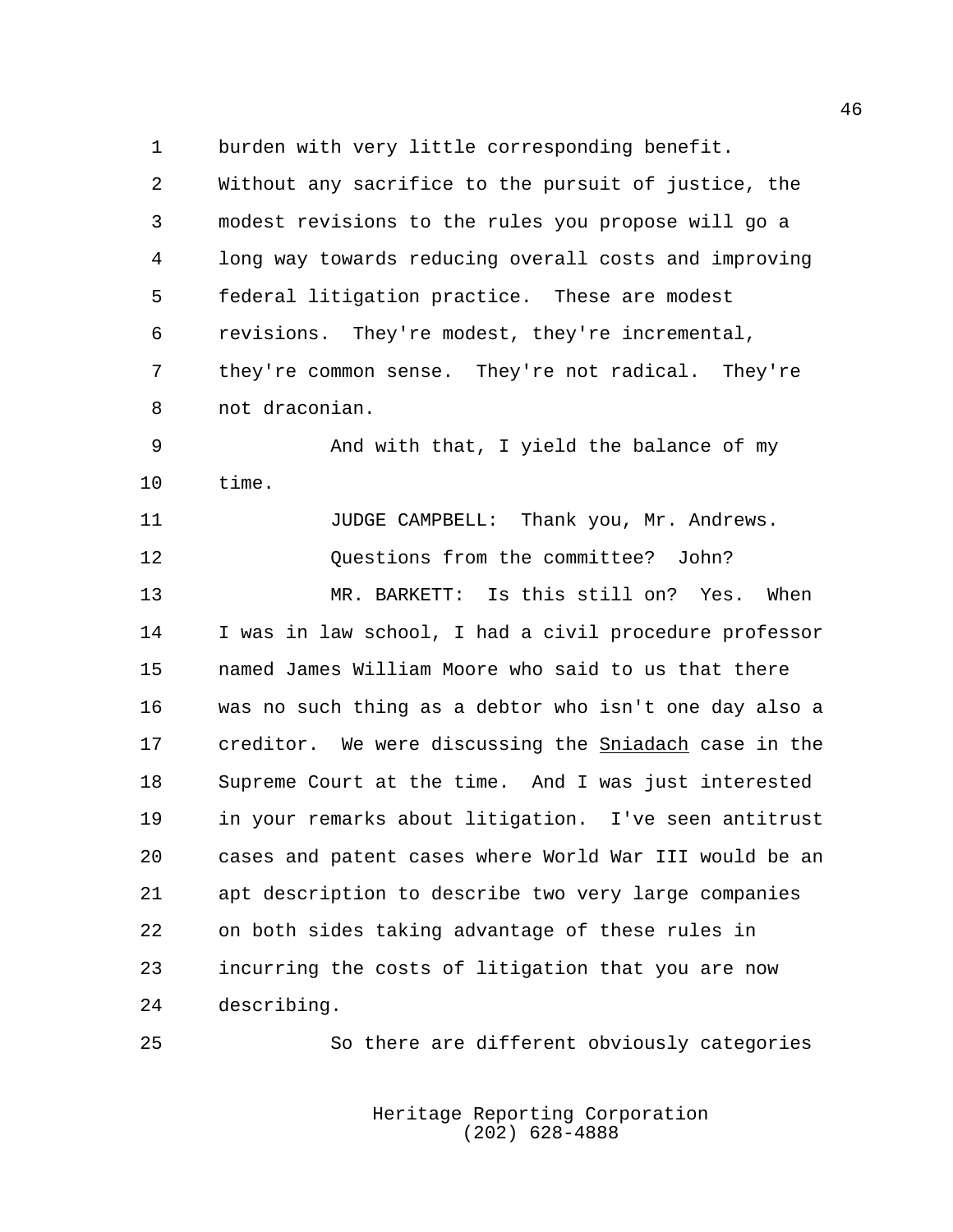of cases out there, but do you acknowledge that in fact part of the reason why costs are so great can be attributed in fact to people that just want to win in big stakes litigation involving very large companies? MR. ANDREWS: Sure, absolutely. There's no discounting the role of psychology in litigation. My

 current practice is primarily appellate, but before that I was a complex commercial litigator in your neck of the woods at White & Case in Miami, and before that I saw federal law practice from the other side as a law clerk for two years with District Judge Steven Merryday. And routinely, as most district judges do at least in the Middle District, he would order the parties to mediation. And one of our mediators has on his office a map of Napoleon's invasion of Russia, and it shows month, the numbers of troops, and how they're completely decimated all the way through to the end.

 And he shows that to the parties who come to try to mediate these settlements to try to get them to understand that sometimes these suits are not really about the merits as much as they are about winning. So I think I certainly appreciate your point.

 JUDGE CAMPBELL: Other questions? Judge Pratter?

JUDGE PRATTER: Mr. Andrews, you wrote a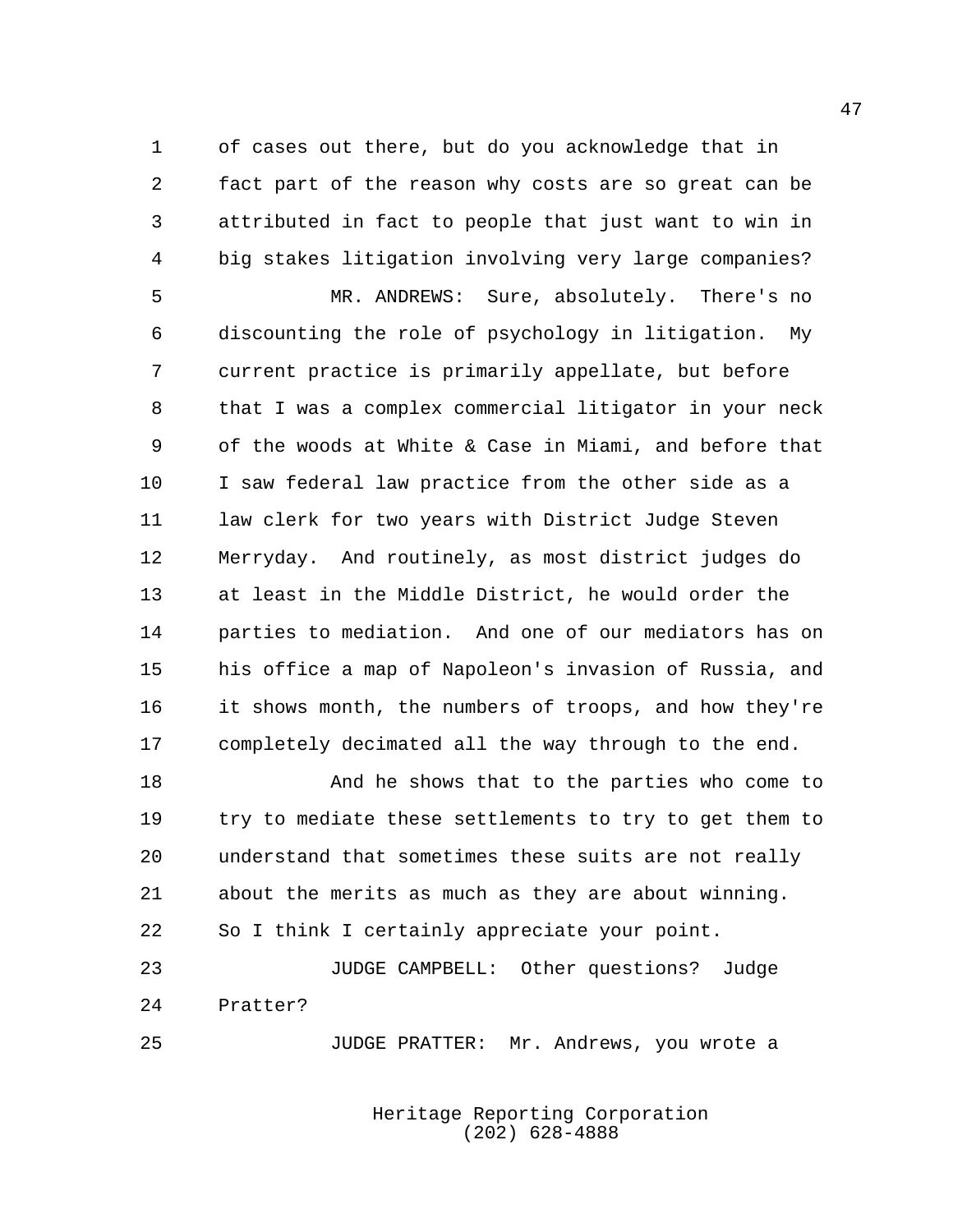very lengthy letter, and among the suggestions, while you applauded the limits that are proposed, you said that you actually would suggest further limits. of what variety and of what quantity?

 MR. ANDREWS: Oh. Well, certainly I wasn't suggesting further limits on the numbers of discovery devices. One of the concerns that were expressed in our comments was the attempt to sort of change the culture and change the habits of practice with the scope of discovery.

11 11 I know the committee already feels that it made clear that the scope of discovery isn't items reasonably calculated to lead to the discovery of relevant evidence, but that didn't catch on. And so one suggestion that we made and I think that some others have made is that you might consider adding a materiality element as well so that it would be relevant and material. That way it will sort of signal the change in paradigm that I think is necessary to get day-to-day litigants and some judges to get away from that language that's very unhelpful. JUDGE PRATTER: So you're not really urging numerical, further numerical adjusting? MR. ANDREWS: Oh, absolutely not. No, ma'am.

> Heritage Reporting Corporation (202) 628-4888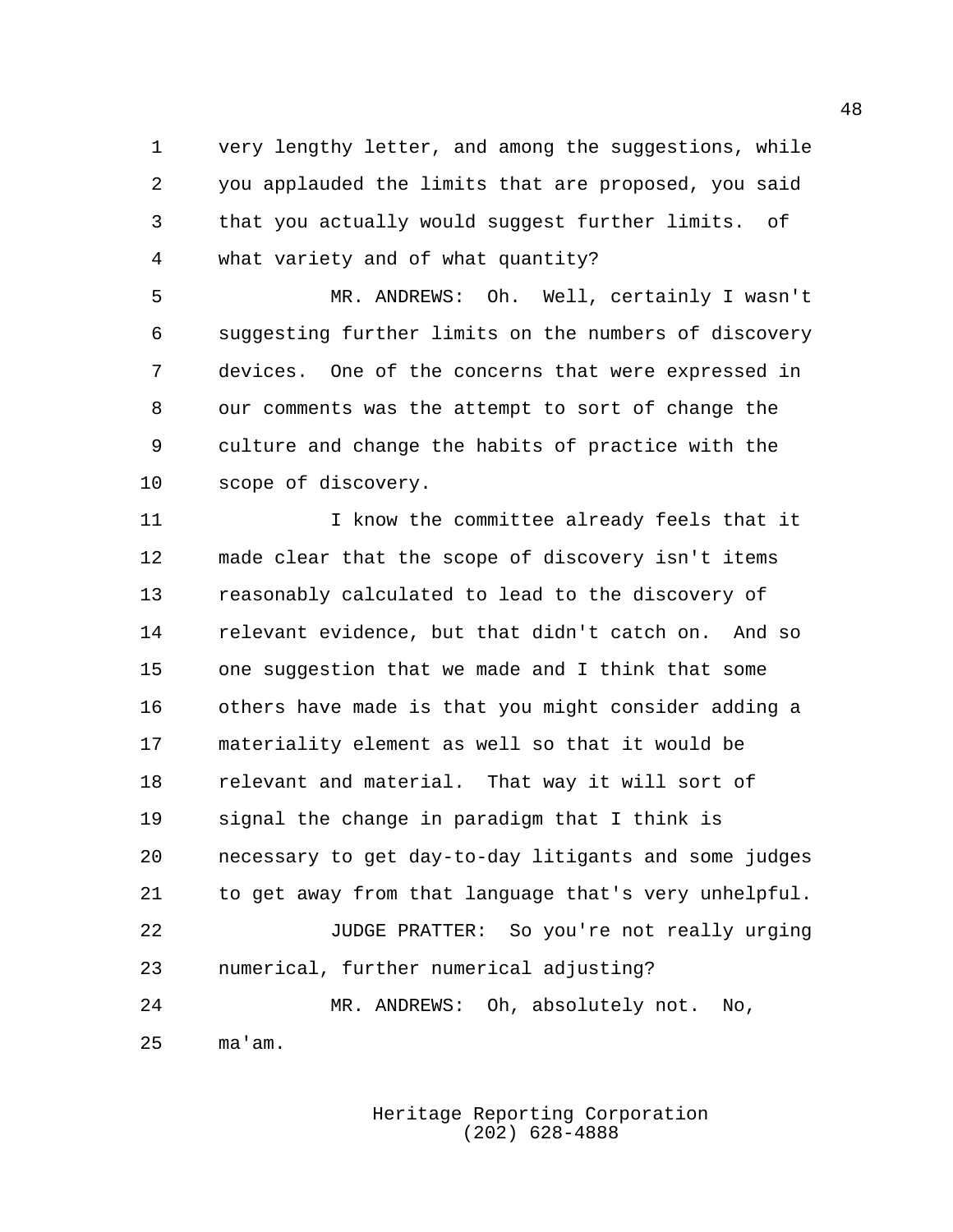1 JUDGE PRATTER: Okay.

2 MR. ANDREWS: No, ma'am.

 JUDGE CAMPBELL: All right. Thank you very much, Mr. Andrews.

Ms. Ross?

 MS. ROSS: Good morning. Thank you for allowing me to appear. I'm here today in my capacity as immediate past president of DRI, and DRI is an organization, as somebody already said, of 22,000 lawyers who defend businesses and individuals in civil litigation. Part of our mission is to work to assure a fair and balanced civil justice system. That's one of the key goals that our organization was created for some 50 years ago, and it continues to be a key part of what we try to accomplish.

 And our members have a strong desire to preserve merits-based jury system as a way of resolving disputes. They believe very strongly that our system of justice has been a wonderful system of justice. It has allowed for people to rely upon contracts, for people with injuries to pursue their injuries and get legal remedies that are available, and for those who are charged with violations to defend themselves when the claims are not merit-based. What we see happening, and this has become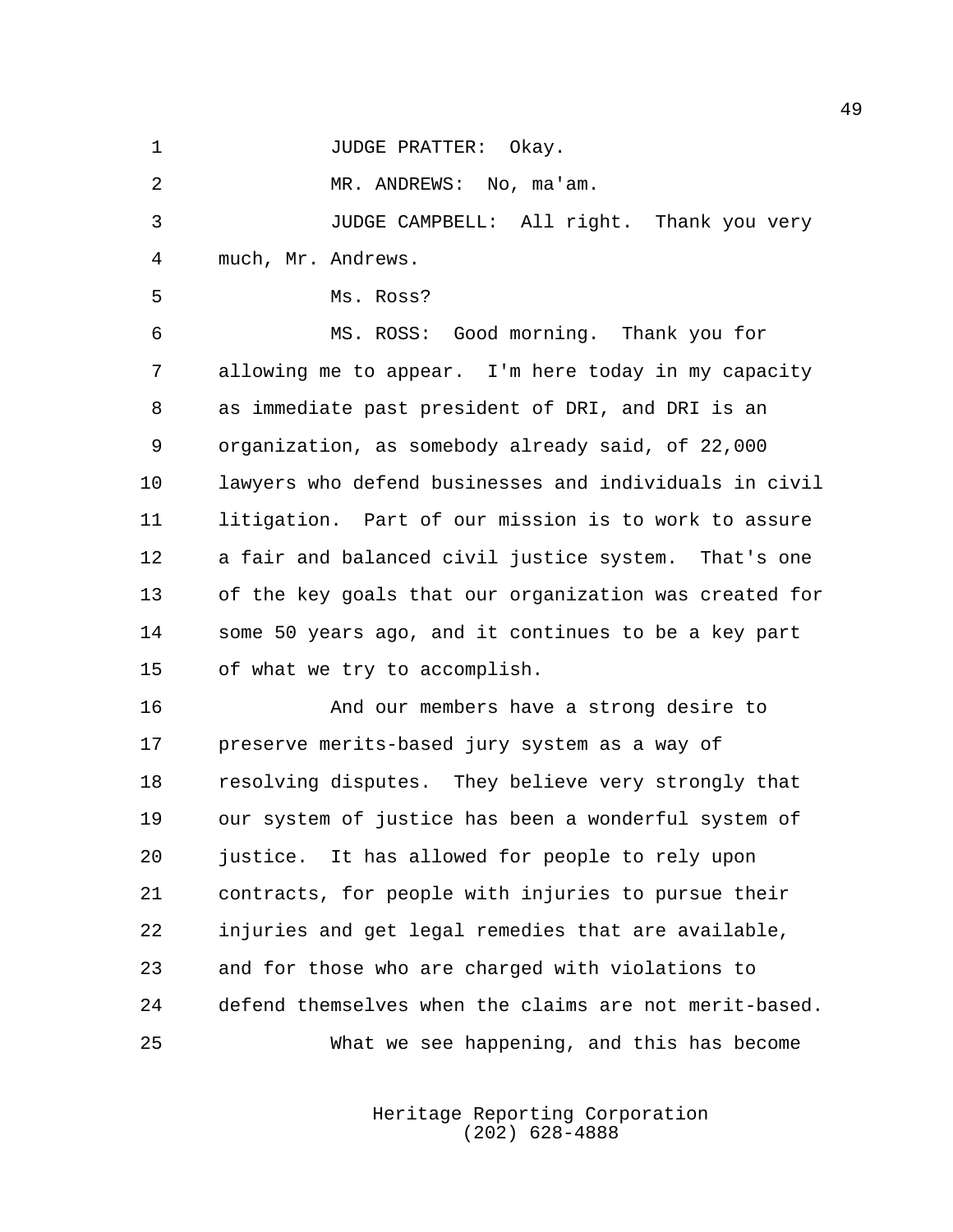really apparent to me over the last year as I've traveled around the United States and also in Europe speaking with our members and speaking also with the over 50 state and local defense organizations that are affiliated with DRI, is a huge concern about the state of the civil justice system and the fact that our clients are in many instances fleeing the system for private arbitrations or are settling cases rather than pursuing them on the merits because of a concern about cost.

 And so I applaud the committee for really wrestling with these issues and putting out proposals that we think will improve the situation and will help to make sure that litigation is not about discovery, it's not about setting up your opponent for some claim of discovery abuse. It's about finding an efficient way the key information that will allow the case to be resolved on the merits. That should be the goal, and we think these rules are moving in the right direction.

 I want to also address concerns that I know some people have raised in the papers, and this is based a little bit on part of my practice that has been a significant part in some years at least, and that is the whole area of civil rights. I know there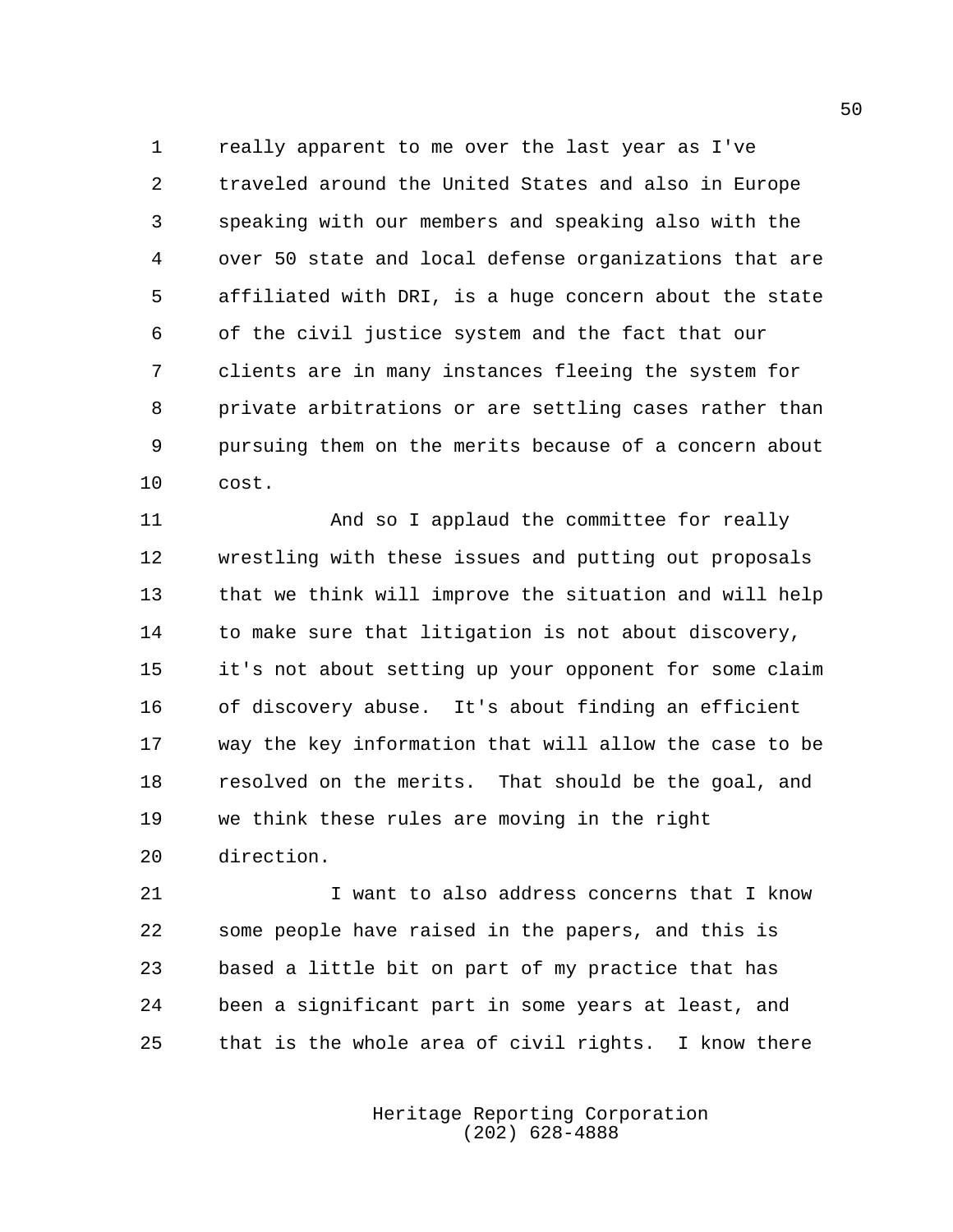has been expressed a concern that perhaps changing these is going to impact civil rights claims.

 I speak with respect to this as the author of an American Bar Association multi-author -- the 5 editor of a multi-author treatise on 42 U.S.C. § 1983 called *Sword and Shield* and as someone who has been involved in representing both municipal governments as well as individuals suing governments in the area of 9 42 U.S.C. § 1983 in civil rights claims for virtually my whole career, and let me just say a word about the kinds of clients.

 Some of my municipal clients are very tiny townships. I think probably the smallest and with least resources municipal client I ever represented was a very small rural township where the township clerk had the city records in a room in his barn because they didn't have any buildings. They don't have a lot of resources in that circumstance.

 And at the same time, I have represented major metropolitan areas. I also represented the property owners suing Wayne County, a fairly large and well-heeled county at one time, not so much now, in bringing their claim that the Michigan constitution did not permit taking of private property for private use, sort of the Kelo case at the U.S. Supreme Court.

> Heritage Reporting Corporation (202) 628-4888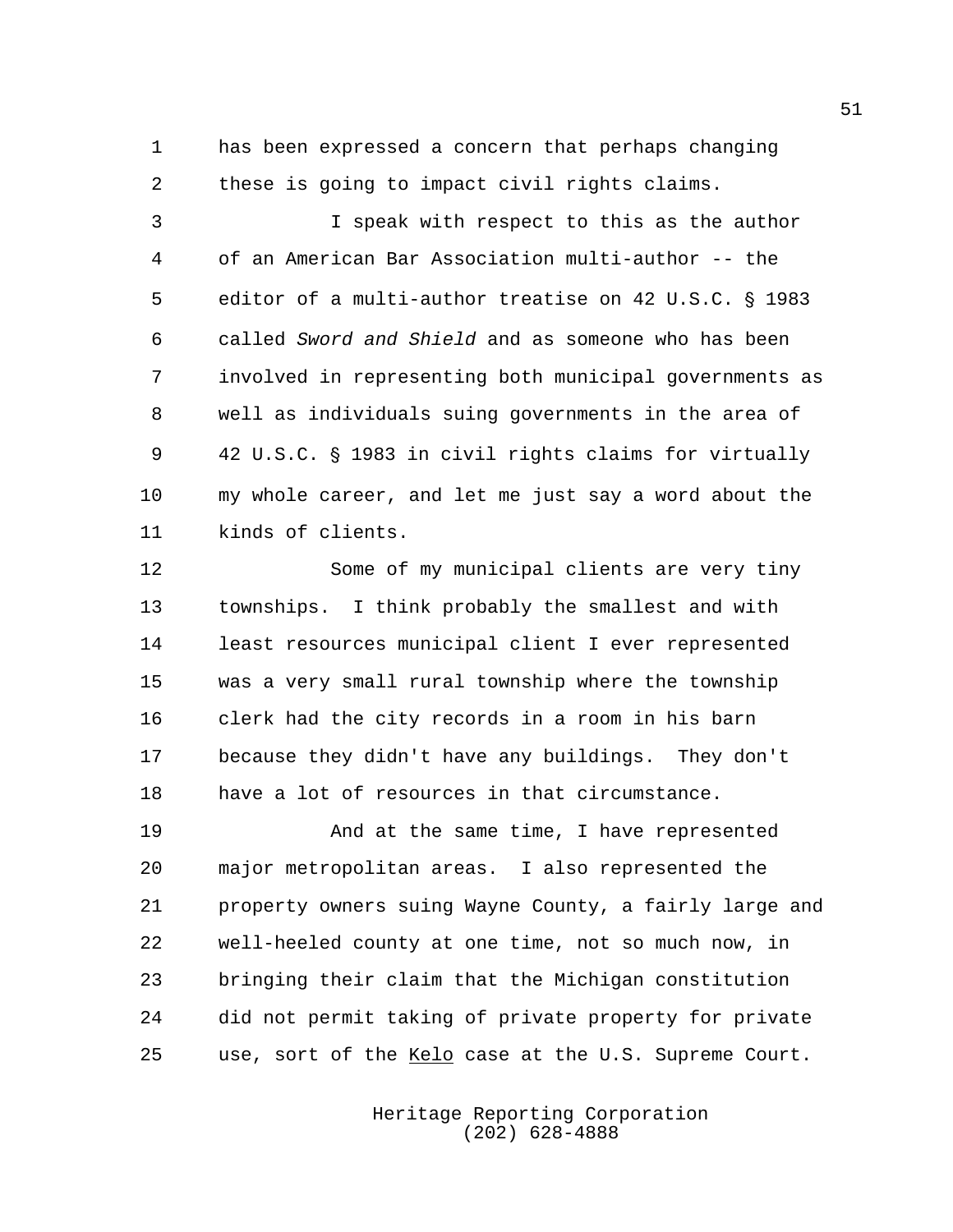Our case was Wayne County v. Hathcock. I'm lucky to say we won, unlike the property owners in the U.S. Supreme Court.

 But the point of making these comments about my experience is to say in the area of government civil rights kinds of litigation, I do not see these as being a problem whether I would be representing the individual or the government. And I think it's important to keep in mind in the area of civil rights how much government information is freely and widely available.

 First of all, the FOIA statutes that most states have and the U.S. Government has make tons and tons of information readily available. Secondly, governments operate in the public eye. Their meetings are public. Their decision-making process is public. Their minutes are public. All of that is public. And even in some of the areas of individual claims, such as the many, many claims that arise in local lockups or jails or involving police, today so many of those claims the governments are using videos, video monitors, and the jail lockup's video monitors on the police cars, and that plus the testimony of a fairly limited number of people is enough to prove or disprove those claims.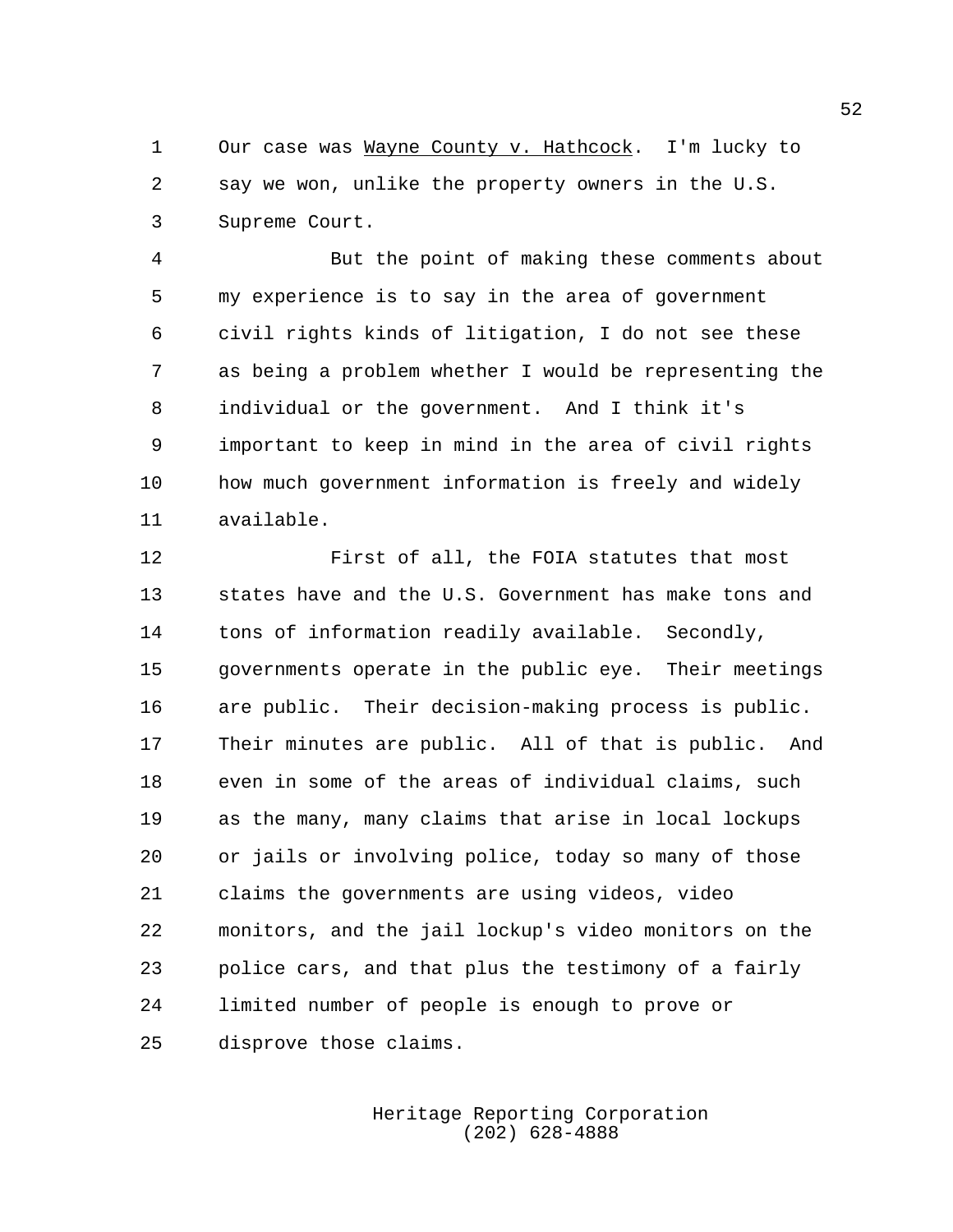So I think these rules would be helpful both to those bringing suits and to those defending suits because governments are struggling, as are individuals, with the economics, and what we want in those very important cases is the ability to get the key information, have a merits-based resolution of the dispute, and not have people having to settle their claim in a somewhat unsatisfactory way because the costs are too high to proceed. **I'm happy to answer any questions.**  JUDGE CAMPBELL: All right. Thanks, Ms. Ross. Dean Klonoff? DEAN KLONOFF: In the 1983 cases that you've handled -- JUDGE CAMPBELL: I'm not sure your mike is on, Bob. DEAN KLONOFF: In the 1983 cases that you've handled, roughly what percentage were done with five or fewer depositions? MS. ROSS: You know, I'm not going to be able to be entirely accurate about the number of depositions. My work on them has been more at the appellate level than at the trial level, so I'm aware of the number of depositions obviously. I think many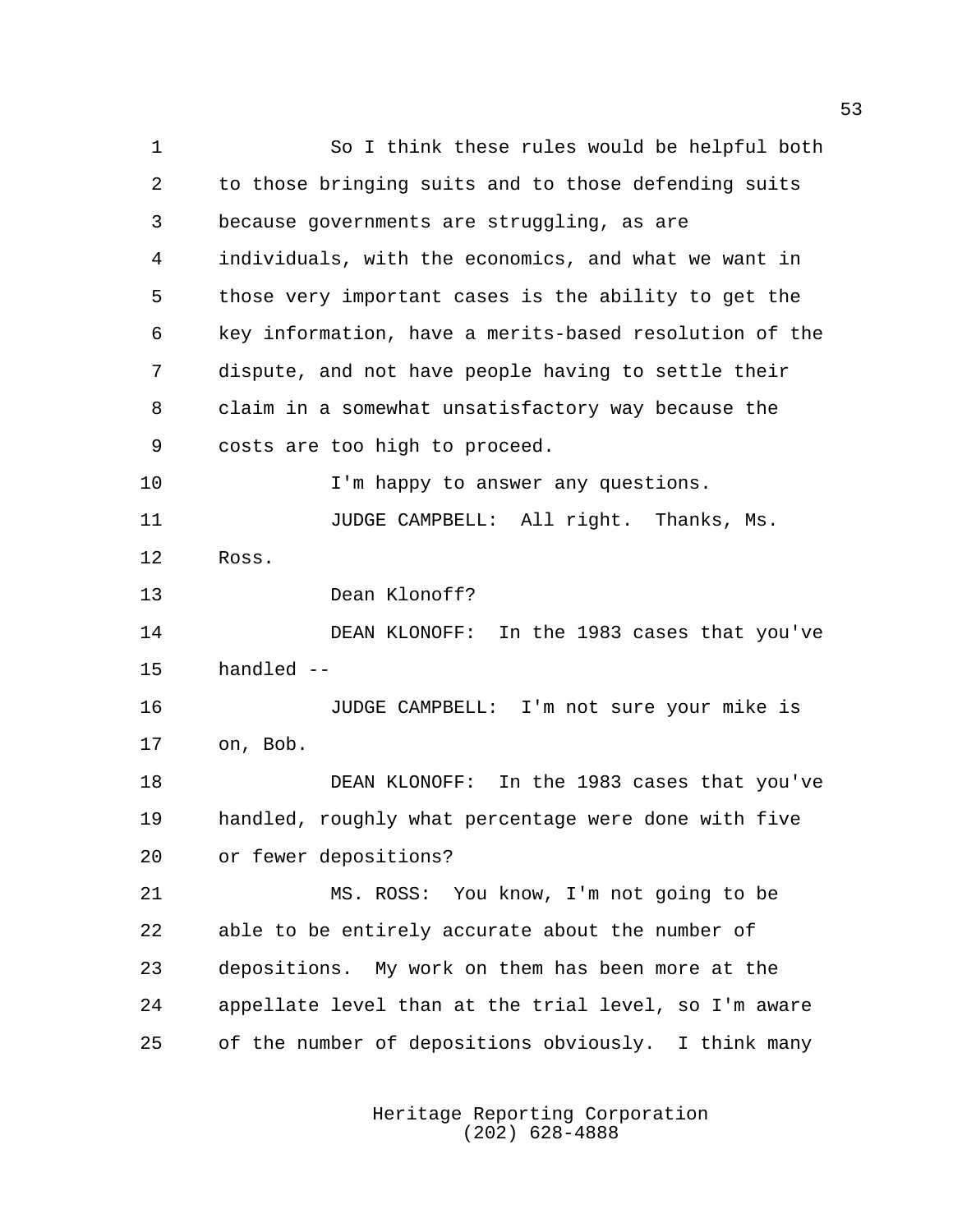of them are not huge number deposition cases, but I don't want to give you a special number because I didn't go back and look and I don't want to be inaccurate.

 JUDGE CAMPBELL: Judge Diamond? JUDGE DIAMOND: Has the DRI with its many members considered reducing litigation costs by reducing the fees they charge, whether it's reducing their hourly rates or figuring a different way to get paid besides hourly?

 MS. ROSS: I would say that certainly DRI as an organization is not in the business of aligning its members' rates. I think that would have some legal consequences that we try very hard to stay away from. But I can tell you that we have many discussions about the business of legal practice, and it is uniformly agreed that our members are experiencing serious pressure on their rates. Many of the clients that our members work for are extracting significant rate reductions. Many of our members are now working very often on alternative fee arrangements. They could be capped fees. They could be a lower hourly rate with a success bonus. They could be a single lump-sum amount for a certain number of cases to be handled over the course of a year. All of those changes are happening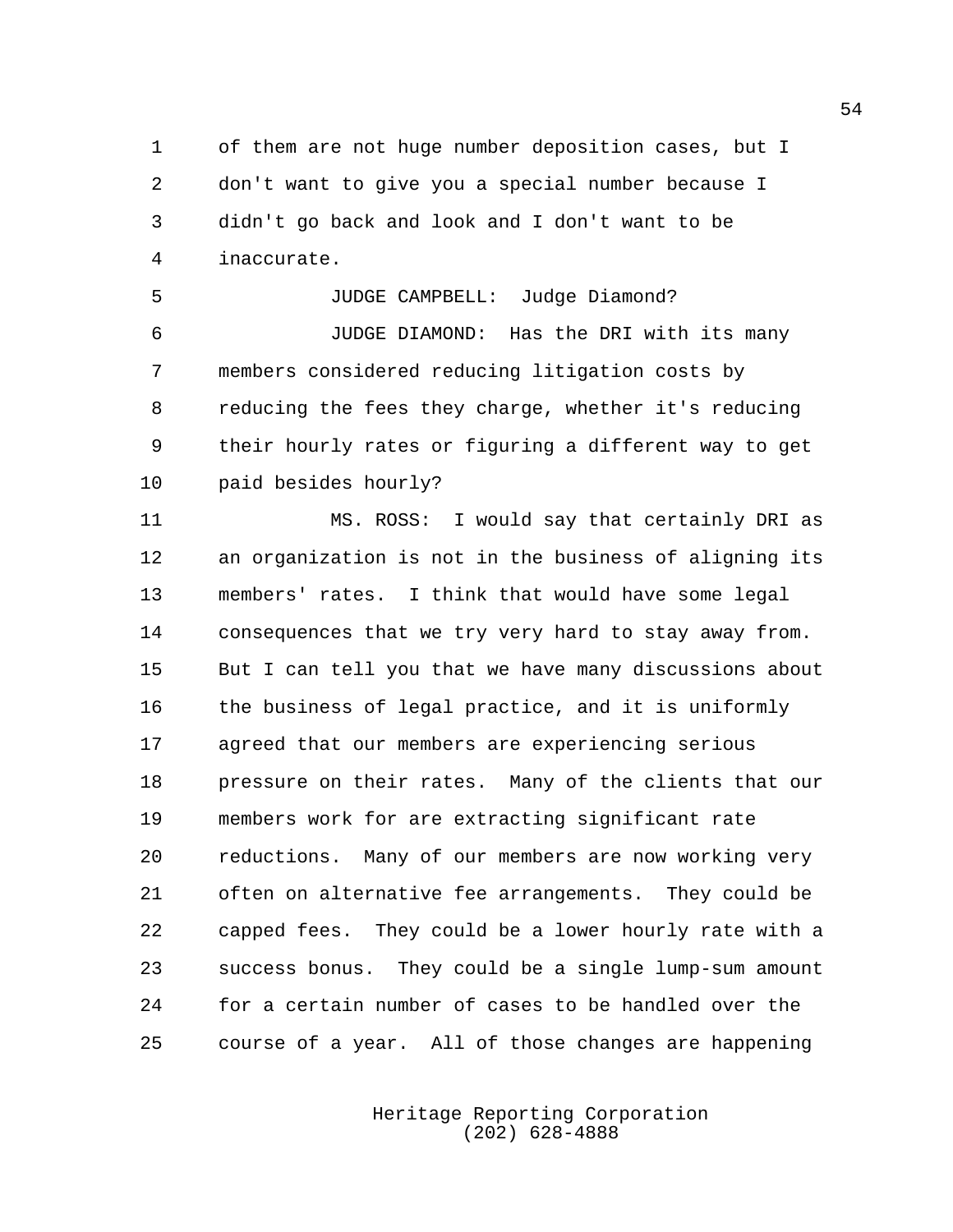in the litigation industry in defense firms all across this country and are causing a reduction in the legal spend. I think that's a fair statement.

 JUDGE CAMPBELL: Other questions? Judge Oliver.

 JUDGE OLIVER: Just very briefly just following up on Dean Klonoff's question. I don't mean to push you too far, but my question to you is if you're dealing with a 1983 case, let's say excessive force or something like that, and you have to deal both with liability issues generally as well as with policy and custom kinds of issues, do you think five depositions would likely be enough?

 MS. ROSS: I think very often five or 10 would be enough, but again, my practice is more appellate. I would say this. The policies, you know, that's paper discovery. Often in policymaker cases the information is going to be available. And then it's targeted individuals that you can figure out from the structure of the government which is fully available.

 Let me add this point about a distinction in the government arena versus the private corporation. When you're looking at the government, the government structure, who is in command formally, who are the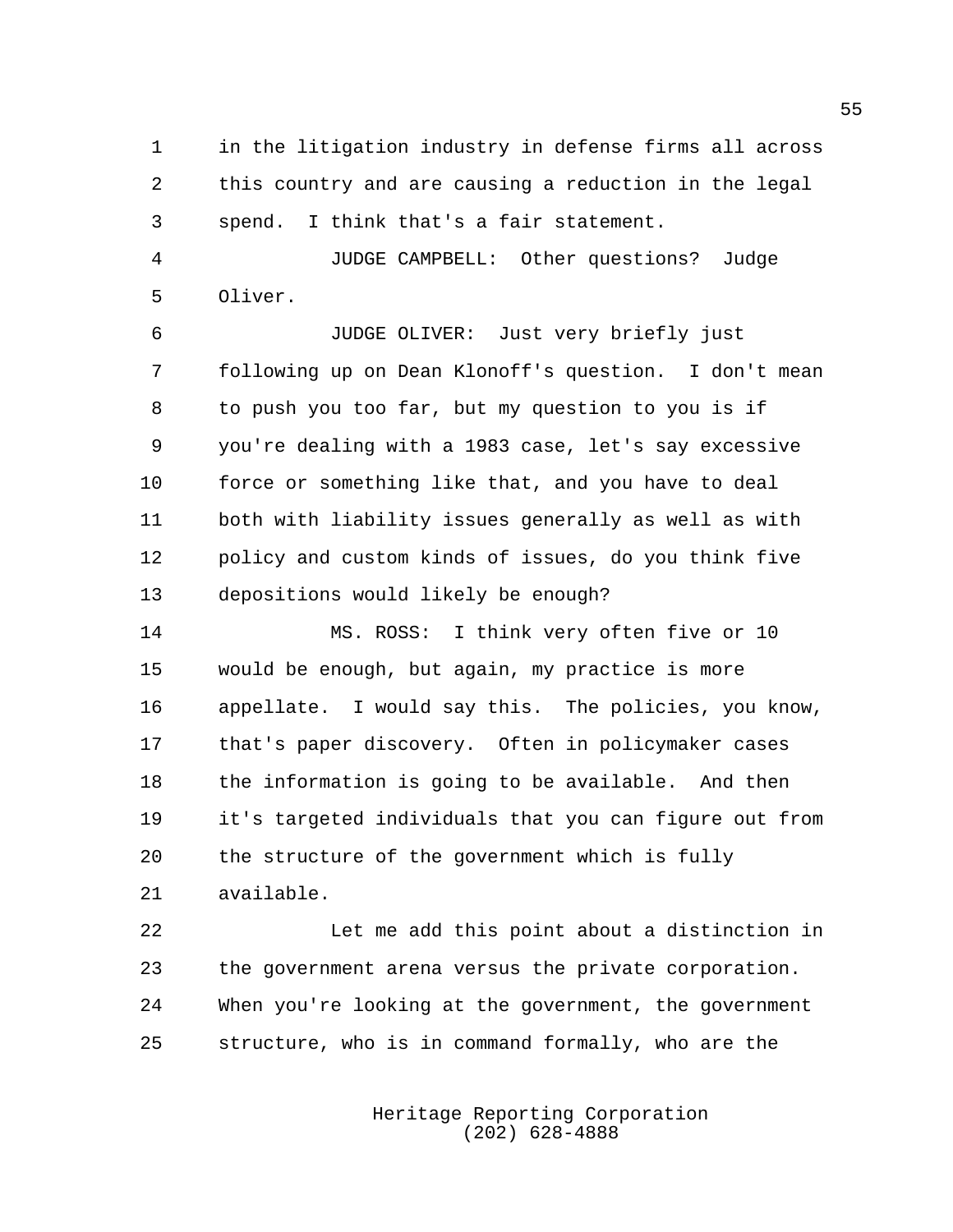people, including their job descriptions and what they're doing, that information is available through FOIA. And so a lot of that preliminary work at figuring out who the key players are can be done through these other mechanisms so that then the actual discovery can and should be very targeted.

 JUDGE CAMPBELL: All right. Thank you very much, Ms. Ross.

Professor Carrington?

**PROF. CARRINGTON:** Thank you very much. I guess I should identify myself. I am a retired professor. I spent eight years as the reporter for this committee back in ancient times, and it was a wonderful adventure. I was appointed by Warren Burger to that role and continued with a number of different federal judges, all of whom were very dedicated to the work of the committee, and I thoroughly enjoyed it.

 But there was an adversary process at work. One of the things that happened in the first couple of years that I was a reporter was there appeared on the scene something called the Competitiveness Commission, which was led by Vice President Quayle on the appointment of President Bush, and I attended a couple of their sessions, and one of the things that I was asked informally on such events was couldn't we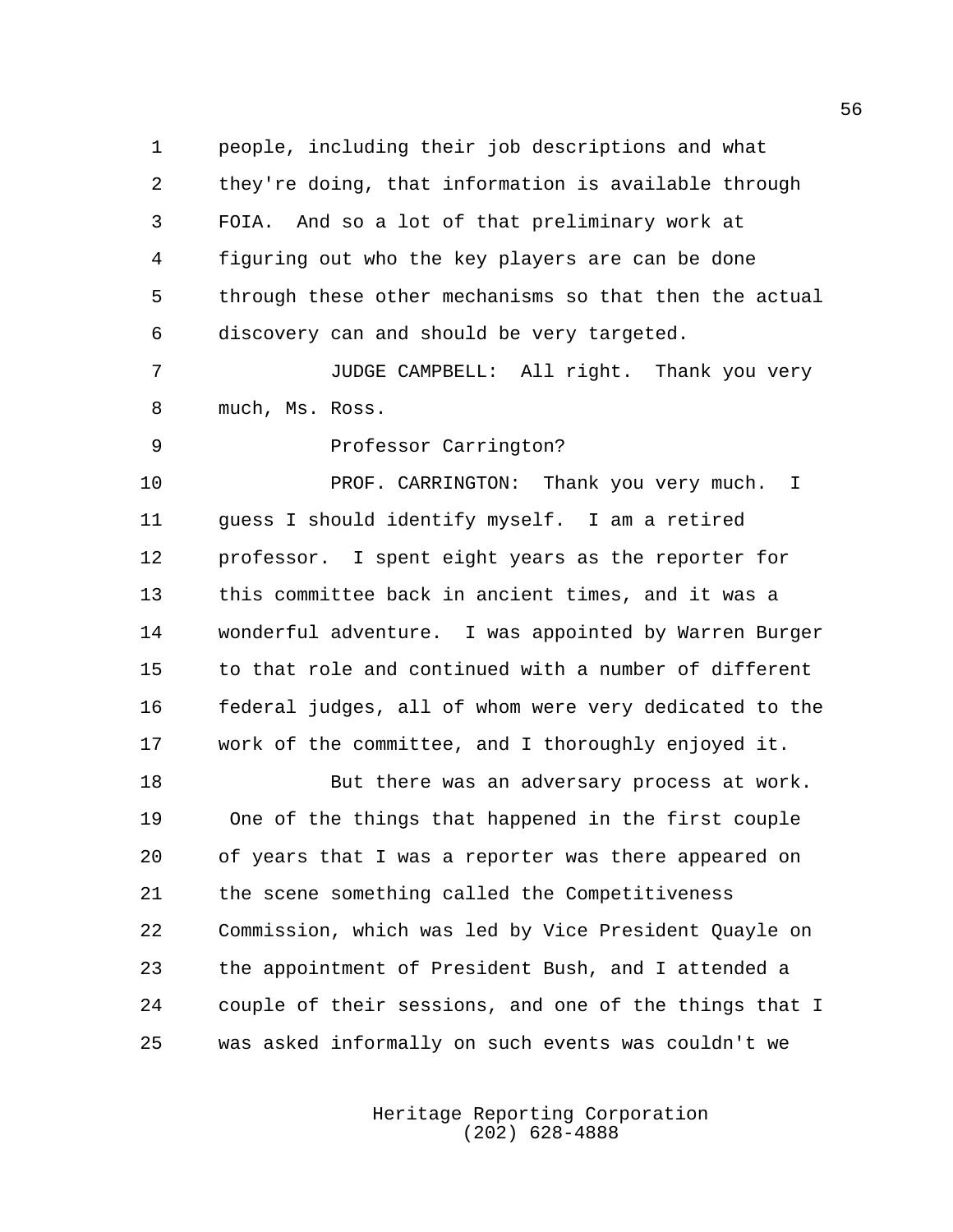just get rid of Rules 26 through 37. Wouldn't that make the whole system a whole lot better if we just got rid of discovery, because it costs a whole lot of money, and it makes American business less profitable, and consequently we can't compete as well in the international global market. And we were hearing a little about this sort of thing just a few minutes ago, an echo of that same notion.

 It was ultimately resolved in a way. There were a lot of minor changes made in the rules, some of which I served as draftsman for. And one of them did have to do with the idea that an attorney had a duty to make a disclosure. If you already had the document and you knew perfectly well the other side needed it, you ought to turn it over.

 That was proposed by one of the members of the committee, and we put it in the rules, and it did 18 go to the Supreme Court. Everybody said it was okay. It went through and was presented to Congress. And sometime after that the president of the American Bar Association exploded at the idea of our trespass on the adversary tradition, and he actually went to the House of Representatives and got them to vote 365 to nothing that the rule that I had drafted for the committee and was going through the process to that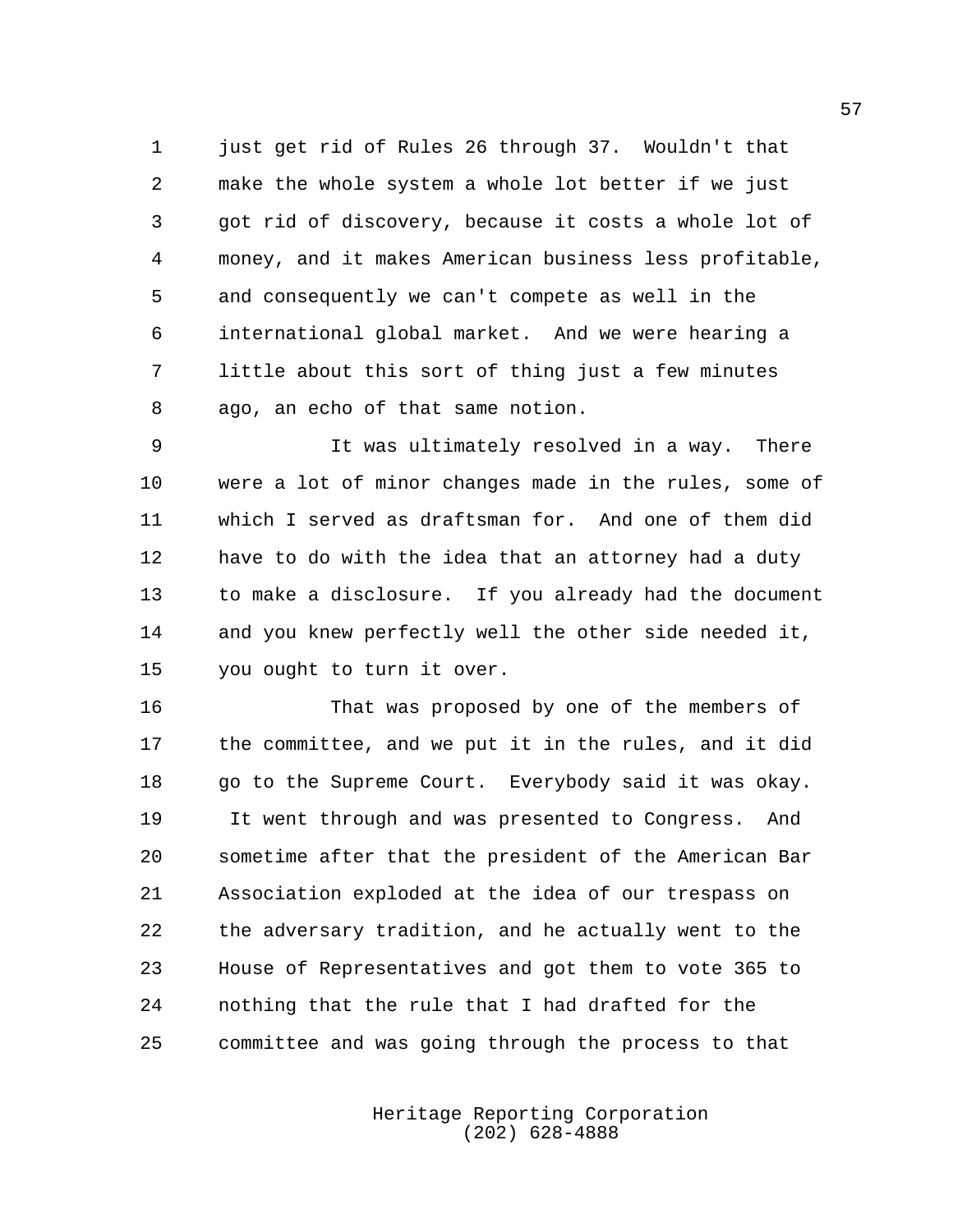point should not become the law of the United States.

 But they didn't get to the Senate in time and so the rule did become the law. And I hold the distinction of having written a law that became the law of the United States, notwithstanding the fact that the House of Representatives voted 365 to nothing that it should not become law.

 So I am a veteran of that kind of political process. I have written a short statement that I didn't get in the mail, but maybe I can just pass it around. It was something I did prepare for this presentation, and I thought maybe for the few minutes I'm here today I would like simply to emphasize the historical mission of this committee and of this function, what are the purposes of the rules, and to remind you that in the 19th century the United States and its legal system was in pretty deep trouble.

 Things were kind of falling apart because of diverse conflicts that were arising in the national economy, that we had railroads and we had factories, but nobody was taking care of much of anything, and a lot of harm was being done to a lot of people, a lot of businesses, and as a result, there was a good deal of conflict, which led to the comment -- produced the comment by Roscoe Pound about the necessity of somehow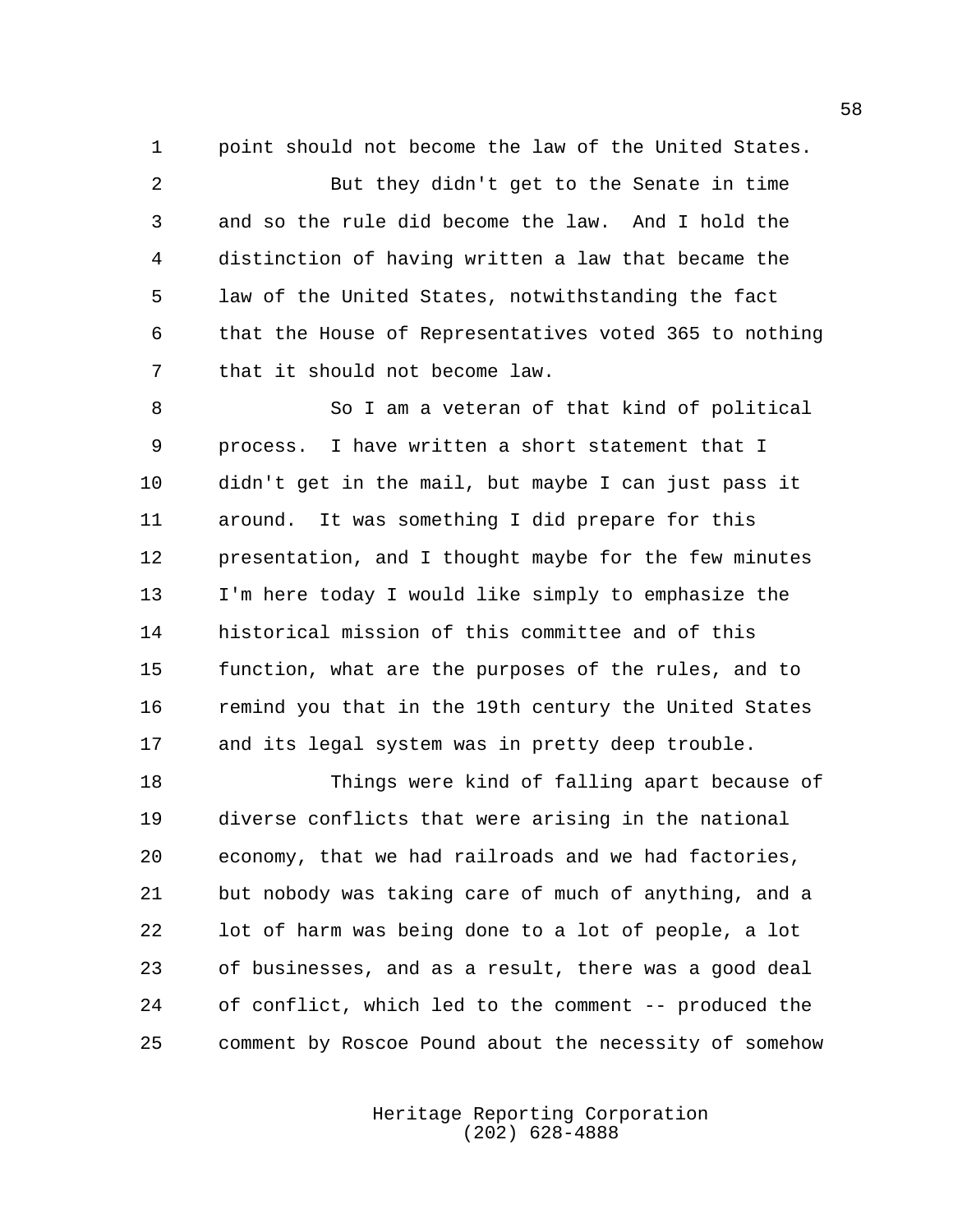or other getting to solve the conflict problems. And he was the author of the purposes of the rules, which was to convince everybody that their rights would be enforced, and everybody's rights are going to be enforced. And that really was the message of Roscoe Pound's statement. The American Bar Association bought into it, and that's what produced the Federal Rules, that enabling act, and where we got the rules in 1938.

 And that is the principle expressed in Rule 11 1, and I beg you to keep that very much on your minds, that our aim is to convince everybody that their rights will be enforced, whatever those rights, substantive rights may turn out to be. And to some extent, the efforts to economize on the process of course do have the potential to jeopardize somebody's interests. And I think you have to be very careful about what you're doing with the discovery process in that regard. And it may well be that the ABA will be back again if you are trying to make lawyers betray their clients in some way or do something that is seen not to be in the interest of their clients.

 That was the problem we got into with the rule that I wrote, and I think there's still some little echoes in these present rules that do invite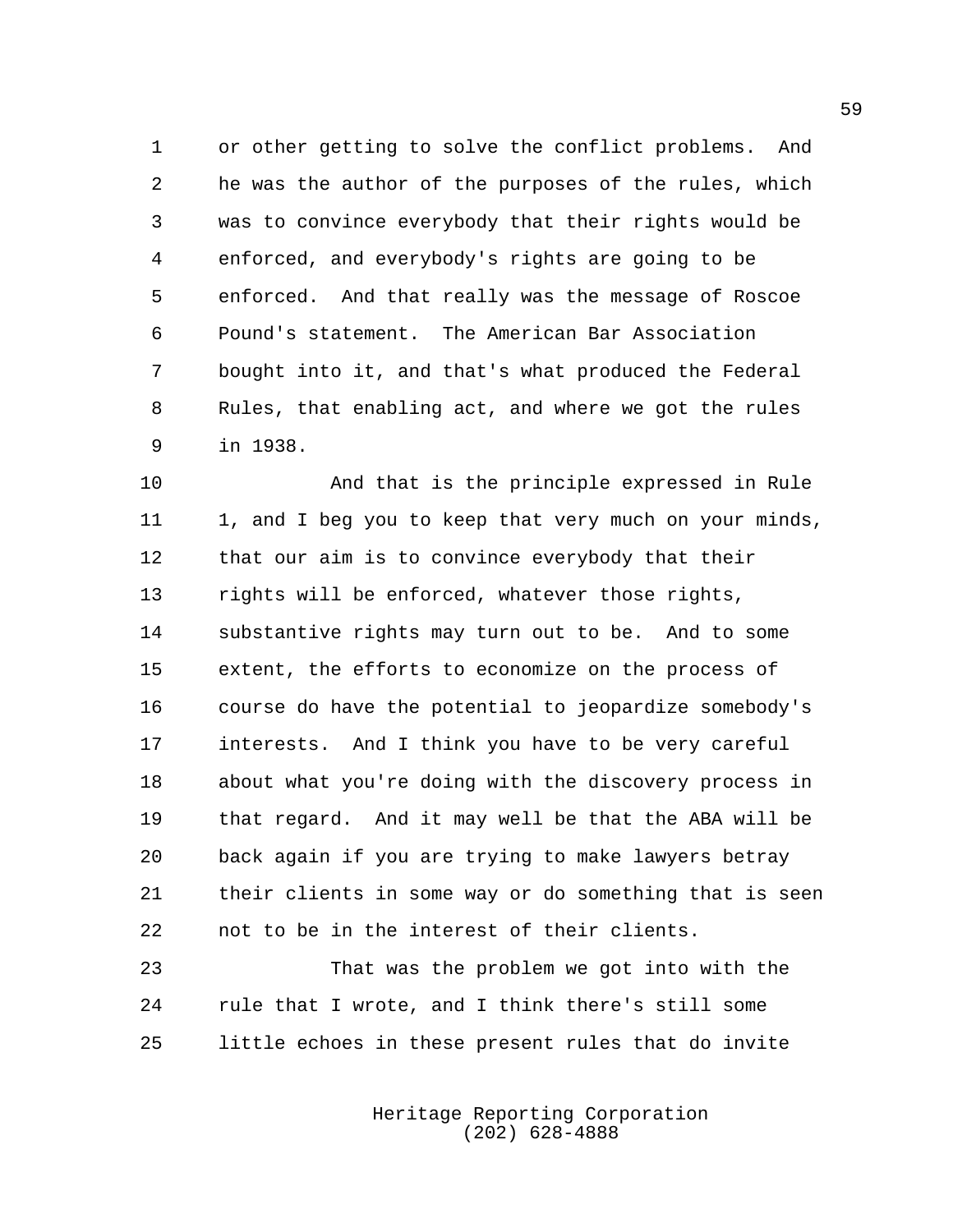concern, particularly the amendment to Rule 1, which didn't appeal to me at all anyway, but particularly I think it kind of suggests that lawyers are supposed to be not too vigorous on behalf of their clients if it would somehow be a pain to the other side.

 The cost of discovery is in many minds an inflated item. The Federal Judicial Center doesn't find the cost of discovery to be out of control in most cases. And the ones where we really can say obviously a lot of money is being wasted on discovery tend to be those big cases in which big enterprises are already on both sides of the case, and that sometimes does lead to them getting out of hand.

 I have no doubt that one of the consequences of the discovery rules -- and not of the discovery rules but the Federal Rules and other -- the discovery process particularly is the elevation in hourly billing by American law firms. That idea really didn't catch on until about 1950, somewhere along in there, and the price just kept going up and up and up. And it is pretty amazing to think about somebody charging \$10,000 for half an afternoon of deposition. But a lot of that kind of expenditure goes on, and I do think that has been a problem. We get

some reassurance from the current literature

Heritage Reporting Corporation (202) 628-4888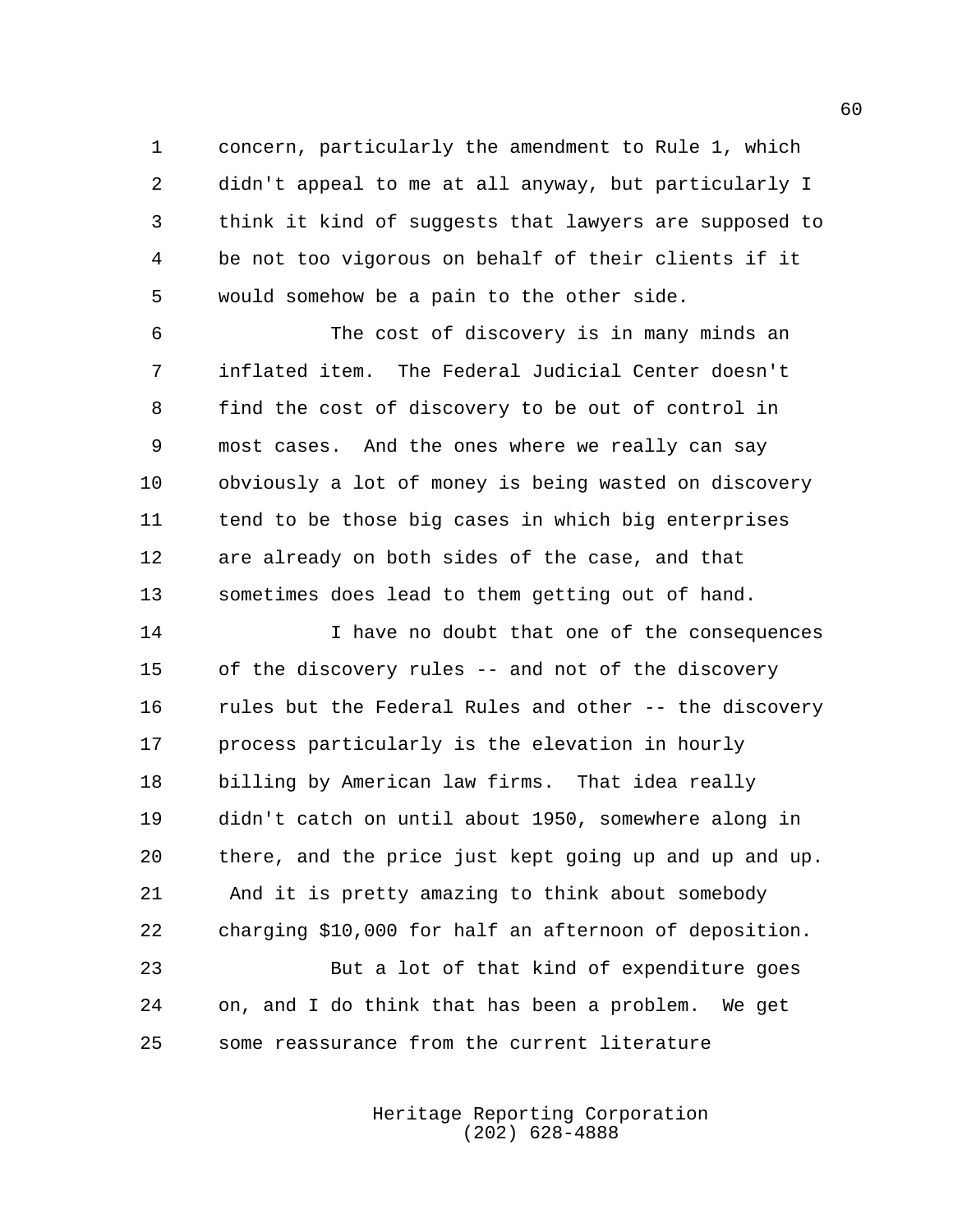indicating that the value and the price of legal services is going down. The market has affected that, and it's harder to charge \$1,000 a minute for your time than it used to be. Clients are more mistrustful, more likely to control the expenditure of time by their lawyers.

 So the proportionality question is less of a problem than it is sometimes presented to be. And I urge you to be cautious about trying to save on discovery expenses at the cost of making individual rights harder to enforce. And there are a lot of detailed circumstances in which there's a risk of that happening.

 The kinds of cases that are most likely most vulnerable to invocation of the idea of constraining disproportionality are going to be those cases in which an individual has a claim or a small business has a claim against a big enterprise and is trying to figure out what was going on out there, who was doing what to whom, and who is responsible for this. And that does run up the costs, no question.

 So that is a caution that I wanted to express. The other items, well, I guess I have pretty much said what I have put out at little further length in that two-page statement, but --

> Heritage Reporting Corporation (202) 628-4888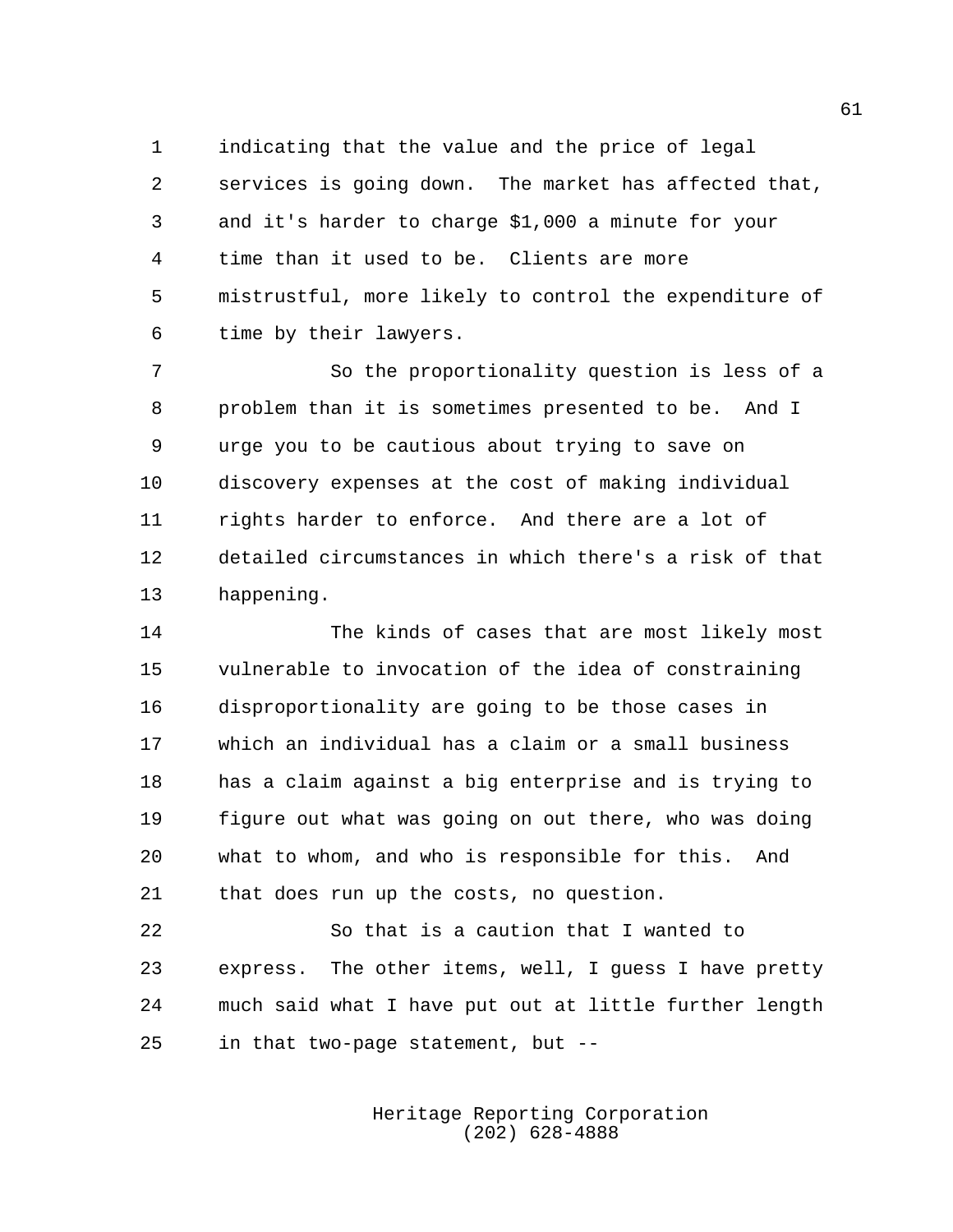JUDGE CAMPBELL: Professor, we will read this with care, but if I can ask you a question on something you just said?

PROF. CARRINGTON: Sure.

 JUDGE CAMPBELL: One of the interesting dynamics in this process is that concern about access to justice is pushing on both sides of this. Those who are seeking to reduce the cost of litigation are doing so in part because so many people are priced out of federal court. They can't get in. They can't get a lawyer to take their case because it just costs too much to litigate. And part of the thought is if we can somehow try to reduce the cost, we will enable more people to come into federal court. And of course, the opposite side is saying you make these changes, you're going to preclude more people from federal court because they can't prove their case.

 Do you have a thought on that tension and how we ought to be trying to balance those arguments? PROF. CARRINGTON: Well, my sense is that the individual plaintiffs are not the ones who are complaining very much about the cost of presenting their cases or defending themselves and that it tends to be a problem primarily, not exclusively but primarily of big enterprises who are engaged in

> Heritage Reporting Corporation (202) 628-4888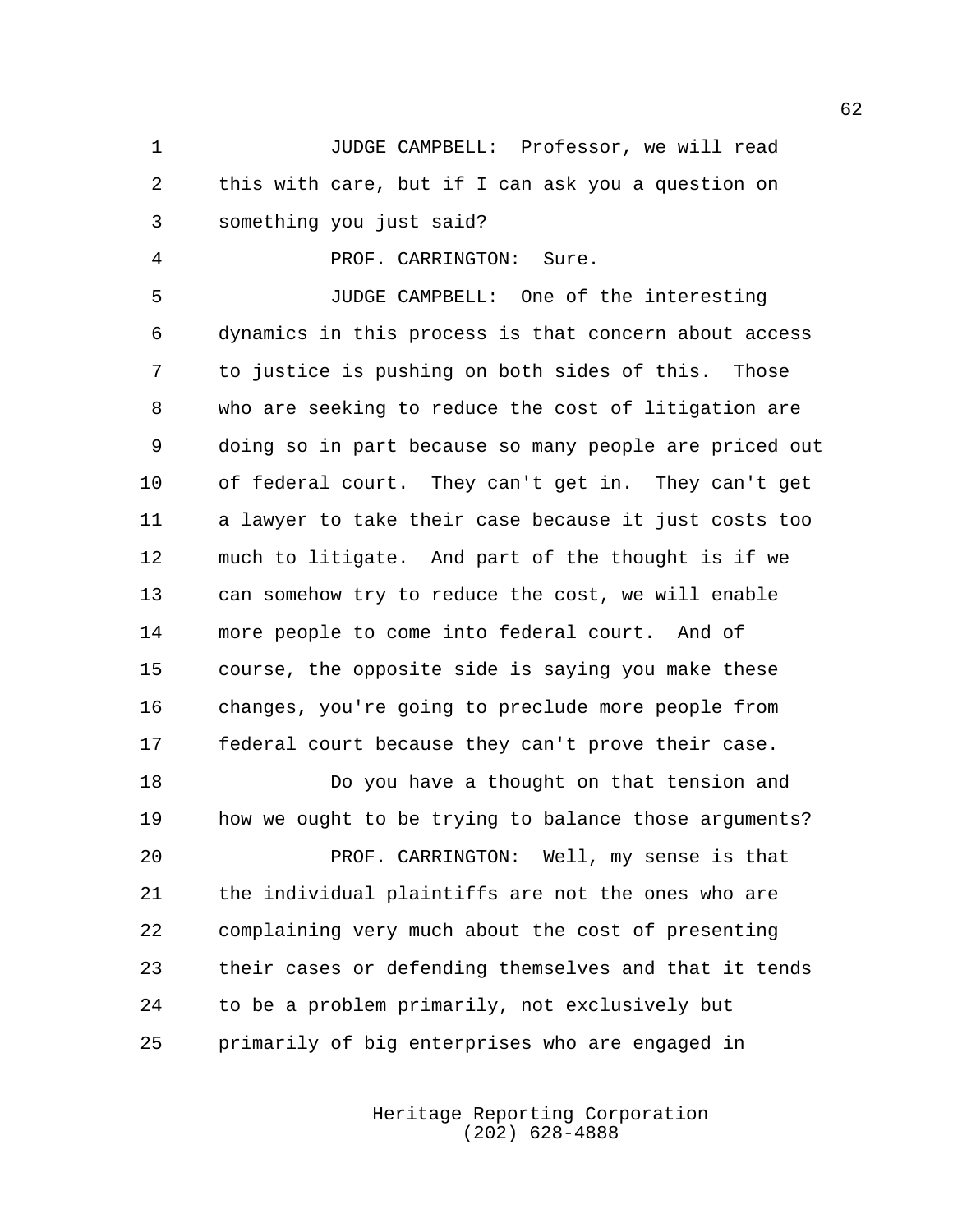litigation of one kind or another and who necessarily have more individual officers and employees who are engaged in the controversy, and the price tends to get high.

 And that tends to be -- I mean, the Federal Judicial Center's data tends to point in that direction. It's the disputes between big enterprises that really run off the charts for cost. And I'm not convinced that in an ordinary civil rights case that there's really a serious problem about excessive costs. There are undoubtedly some episodic cases, some odd ones here and there in which you encounter some extraordinary waste of time, but I'm not persuaded that the real purpose here is to save costs.

 I think there is an underlying purpose that was expressed to me by the Quayle Commission, which was to make American business more competitive by protecting it from liability. And I think it's not always candidly presented that way, but I think that's a lot of what we're talking about.

21 JUDGE CAMPBELL: All right. John?

 MR. BARKETT: Professor, I'm interested in your reaction to this question. When Edson Sunderland was put on the advisory committee, he was put on there in large part to draft the discovery rules, and he did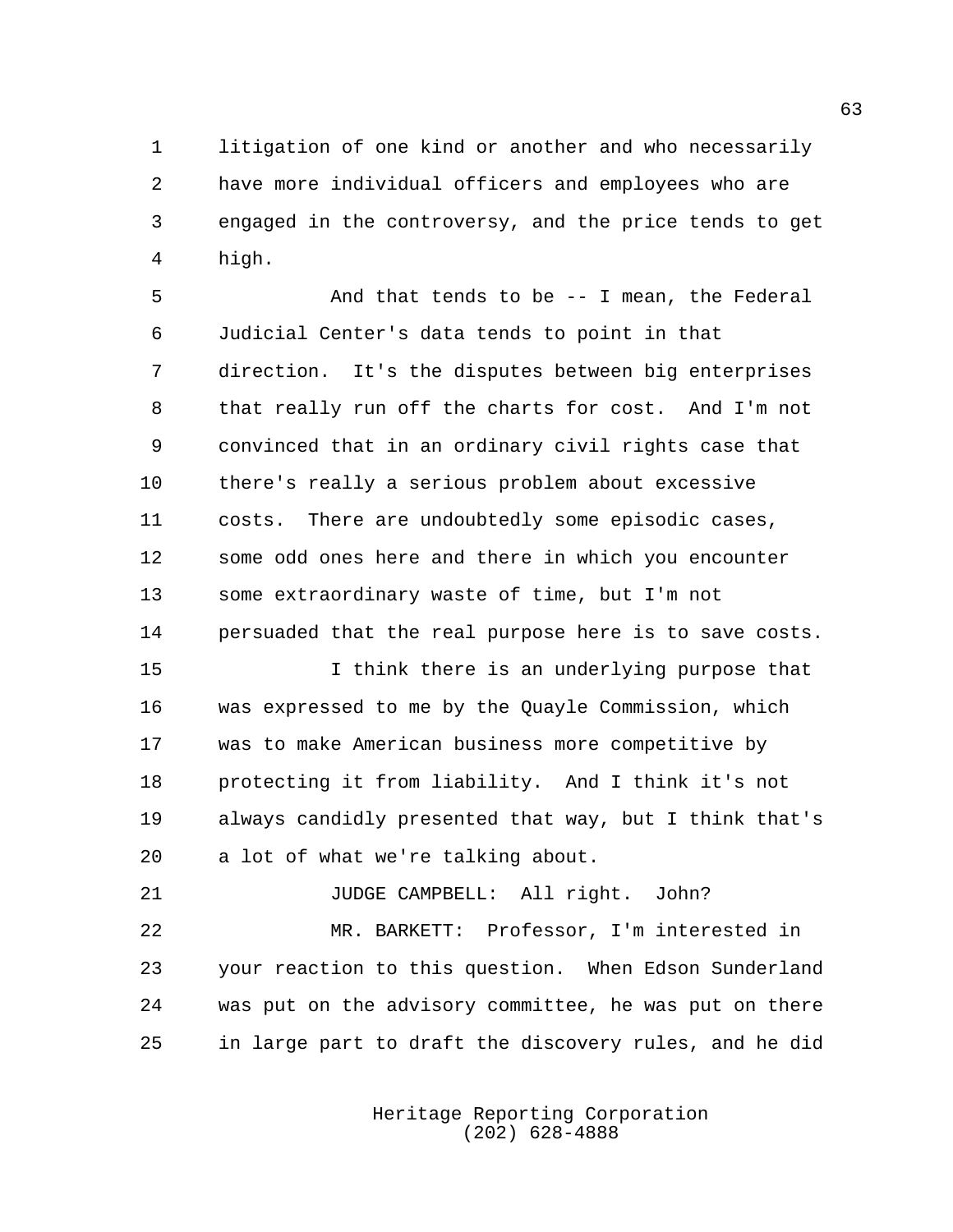that, draft the summary judgment rule, the pretrial conference rule, and I've wondered a lot if those rules -- and if Professor Sunderland were writing those rules today on a clean slate in an era where we have social medial and social media discovery on the plaintiff's side, which is becoming a very significant issue both in terms of preservation and spoliation, and an era where you've heard already about the amount of electronic discovery where we're not dealing with a few pieces of paper, where under Rule 34 originally there was a good-cause requirement when the rules were first adopted before you could even get documents.

 Now we're in an era where judges have been basically taken out of the discovery process and we're dealing with large volumes of data that you need a vendor to help you with in many cases, including a lot of small cases.

 How do you think the rules would have been written if the rules committee members were dealing in an environment that we're dealing with today where there are terabytes and even larger amounts of information on the corporate side. We've heard about the preservation costs. And even little people walk around with eight and 16 and 32 gigabyte devices in their pockets representing hundreds of thousands of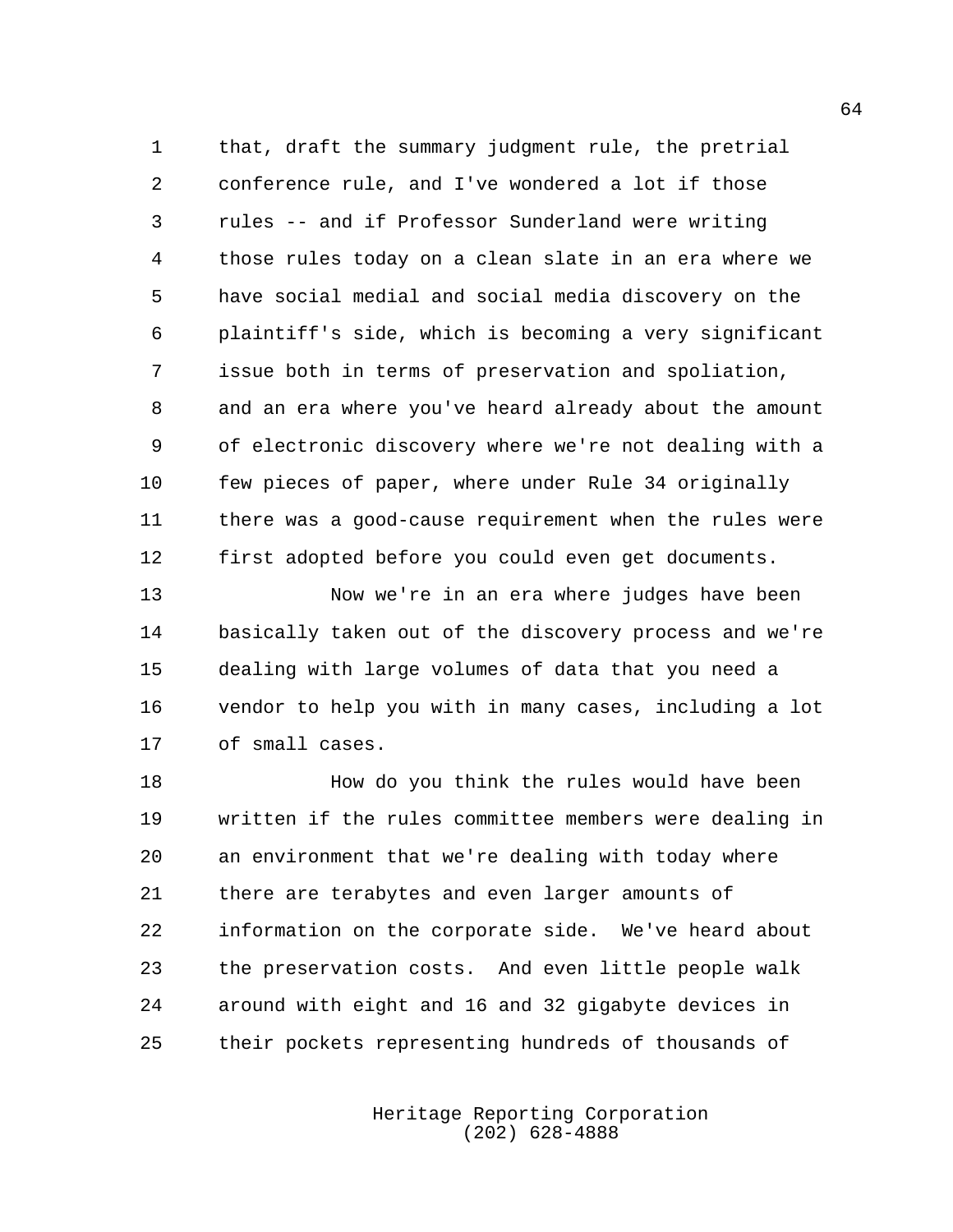files. I'm curious as to how you think Professor Sunderland would have dealt with something like that and how it might guide us based on your historical perspective.

 PROF. CARRINGTON: Well, Edson Sunderland was a fine scholar and a good voice for the cause. I don't have a direct answer to your question. I mean, I think it's -- well, I'm not sure exactly what the question is. Edson Sunderland, yeah. Go ahead. MR. BARKETT: Well, I'm interested in your reaction. I appreciate very much what you said, that you don't think the costs are really that great. PROF. CARRINGTON: Yeah. MR. BARKETT: I don't know when the last time was that you actually worked on a document production involving electronically stored information, whether on the plaintiff's side or the defense side, whether it's a small case or a large case. But I do recognize that these costs can get expensive. PROF. CARRINGTON: Well, I'm sure they can

in extraordinary cases.

 MR. BARKETT: Well, I beg to differ with you there. It doesn't have to necessarily be that extraordinary. But that's my point is how familiar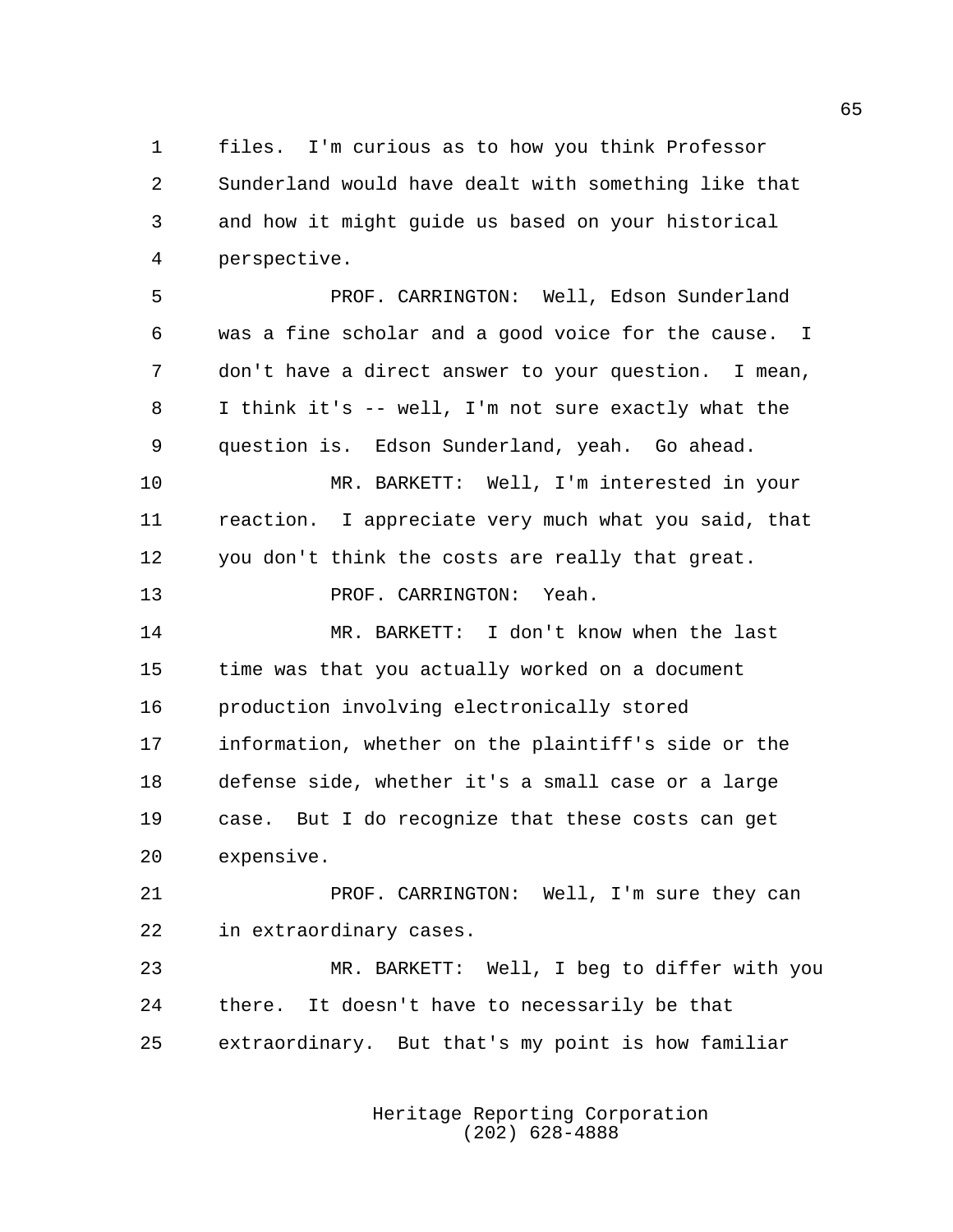are you of what goes on day to day in both state courts and federal courts.

 PROF. CARRINGTON: I'm not pretending to be engaged in daily litigation.

 JUDGE CAMPBELL: Could we have you just back at the mike, Professor? We're sort of losing you. PROF. CARRINGTON: Sure. I'm a senior citizen. I'm a little over the hill for all of this, and I grant you that I'm not into all of the technology. But I am aware of the fact that the same engineering that produces the technology also produces ways of tracing and tracking and getting information out of a huge pile of documents. And it also enables us, for example, if you don't want to read all the documents, you can hire somebody in Asia somewhere who can read English who can do this for a very small fee. MR. BARKETT: But there's a cost associated

with every one of those steps.

 PROF. CARRINGTON: Oh, to be sure, there's a cost. Litigation is not free, and I didn't mean to suggest that it is. But the important step, more important step here in my view is to make sure that we are making a pretty full effort to enforce the rights of individual litigants.

One of the -- maybe if I can just take a

Heritage Reporting Corporation (202) 628-4888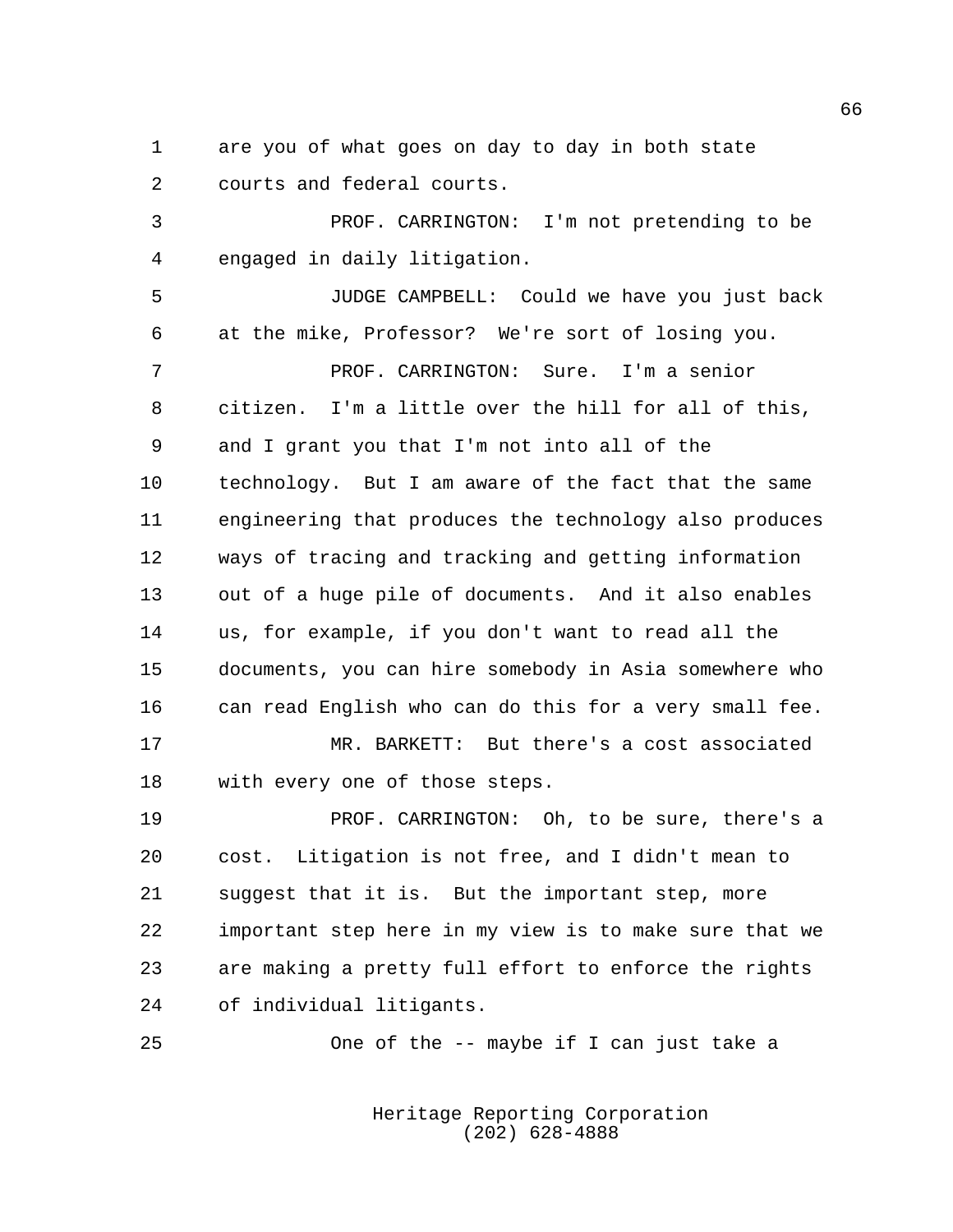moment. There's a wonderful book out recently that inspires me to think about the kind of issues that this group puts together, and maybe some of you have -- maybe all of you have read it, *Why Nations Fail*. It's written by economists, and it's got endorsements by a whole series of Nobel Prize-winning economists. And the point of the book is that if you want a country to work, you have to make sure you run a system that is inclusive, that gives ordinary citizens a sense that it's their country, it's their place, and they have a stake in it.

 And if you don't do that, then you're going to have some serious problems. And they go all over the world with examples of countries that have fallen apart, others that have come together, a striking contrast of Botswana as a country that works and it's prosperous, although they don't have any natural resources and they don't -- it's just amazing right there in the middle of South Africa is a prospering little country. Why? Because everybody in Botswana thinks of themselves as having a dog in the fight, as having a stake in the enterprise. And somehow they got that way.

 The contrast between North and South Korea is another one that they dwell on at some length and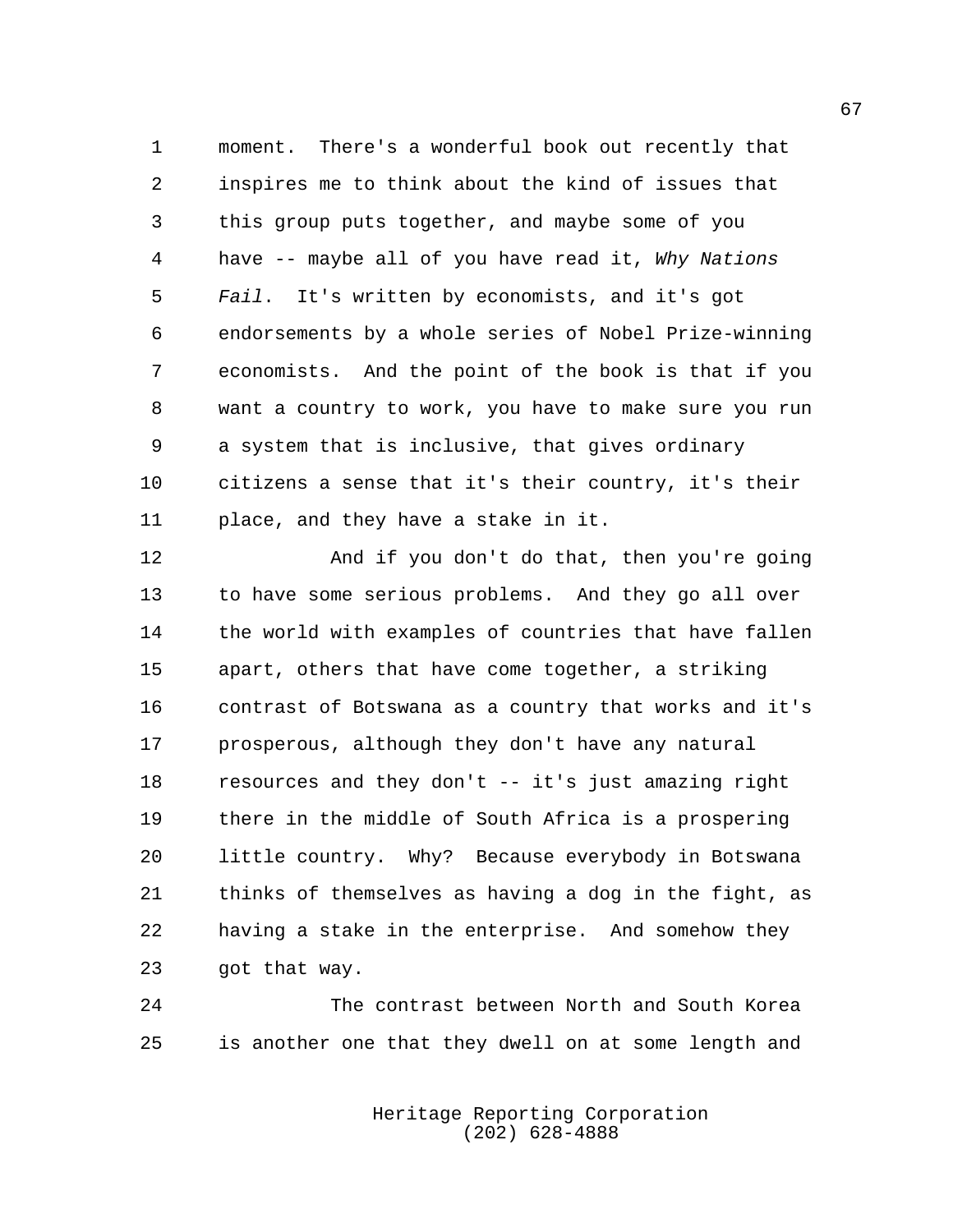very persuasively, that the poorest people in Asia are in North Korea, and it's because the government is so full of itself and the people who are prospering control everything, and they control it to make sure that they continue to prosper and prosper more if possible, never mind what happens to ordinary folks.

 And they go all over the world taking examples of this. And the change that occurred in England in 1688 was a change of that kind in which suddenly, suddenly all the citizens, all the subjects of the king felt that they had some role, some participation, some sense of mutual commitment that made it into a more prosperous nation than it had been before.

 So I do think it is very important to pursue that objective, and the Federal Rules of Civil Procedure were designed to do precisely that. That doesn't answer all the questions. I don't pretend to say exactly what ought to be done. And as I say, I wrote one rule myself that the American Bar Association thought was terrible, and maybe it is. I'm not sure.

 I would certainly not want to go very far down the road of burdening plaintiffs' lawyers with duties that will diminish their ability to bring their

> Heritage Reporting Corporation (202) 628-4888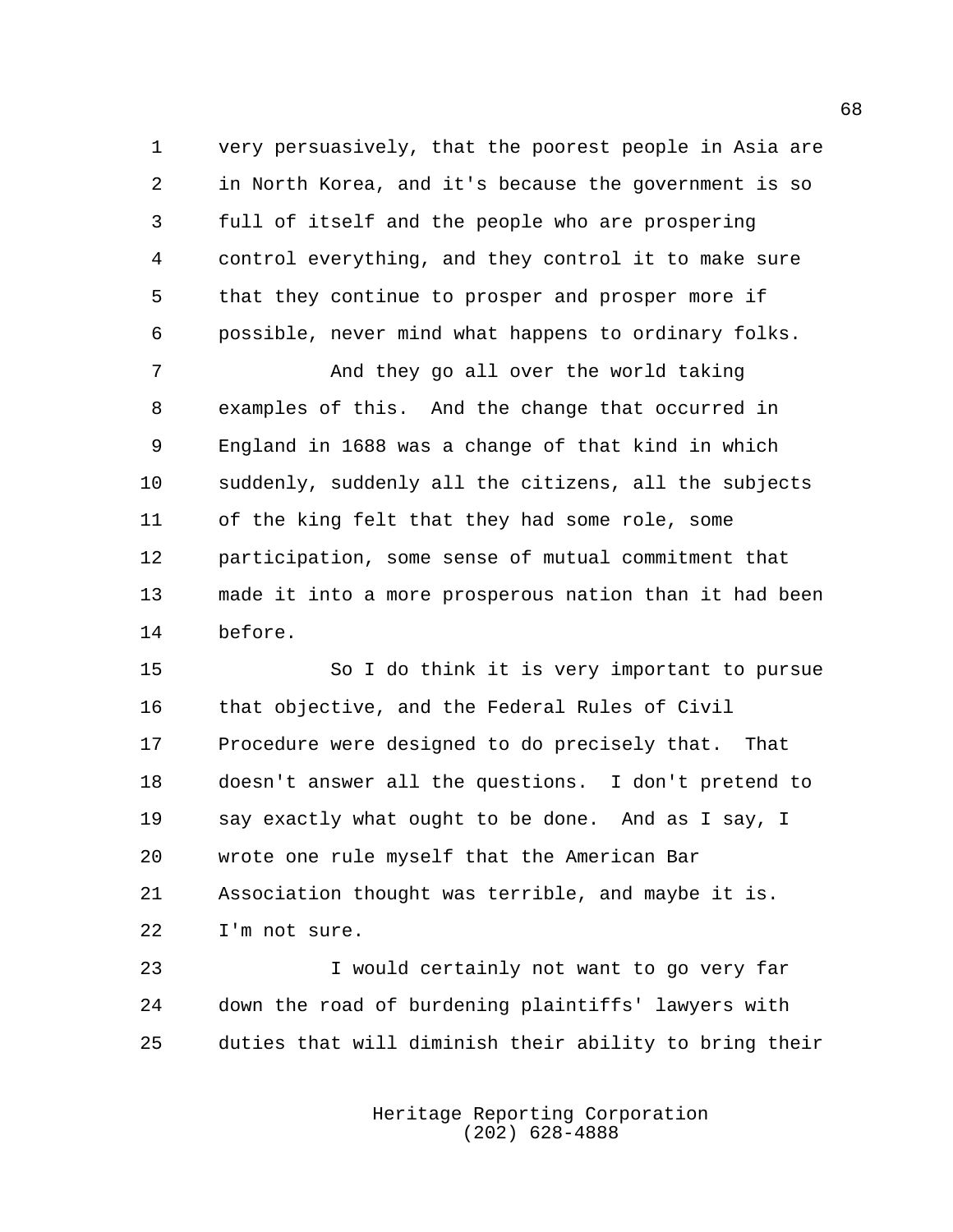cases, and the amendment to Rule 1 troubled me on that ground. I didn't particularly like the idea of making the plaintiff's lawyer responsible for the outcome as under Rule 1. I mean, Rule 1 is a very good rule, and we want to make it as efficient as possible, but trying to impose an independent duty on the part of a lawyer representing the plaintiffs to try to save costs and prevent this from being too vigorous a dispute is I think subject to the same kind of complaint that was brought to the House of Representatives in my time. JUDGE CAMPBELL: All right. Well, thank you very much, Professor Carrington. 14 PROF. CARRINGTON: Okay. Thank you, thank you. JUDGE CAMPBELL: We are going to take a 15- minute break. We will resume promptly at 10:43. (Whereupon, a brief recess was taken.) JUDGE CAMPBELL: Folks, let's get started if we can, please. It's 10:43. (Pause.) JUDGE CAMPBELL: Okay. We are going to continue with Mr. Redgrave. MALE VOICE: Would you like me to shut the doors?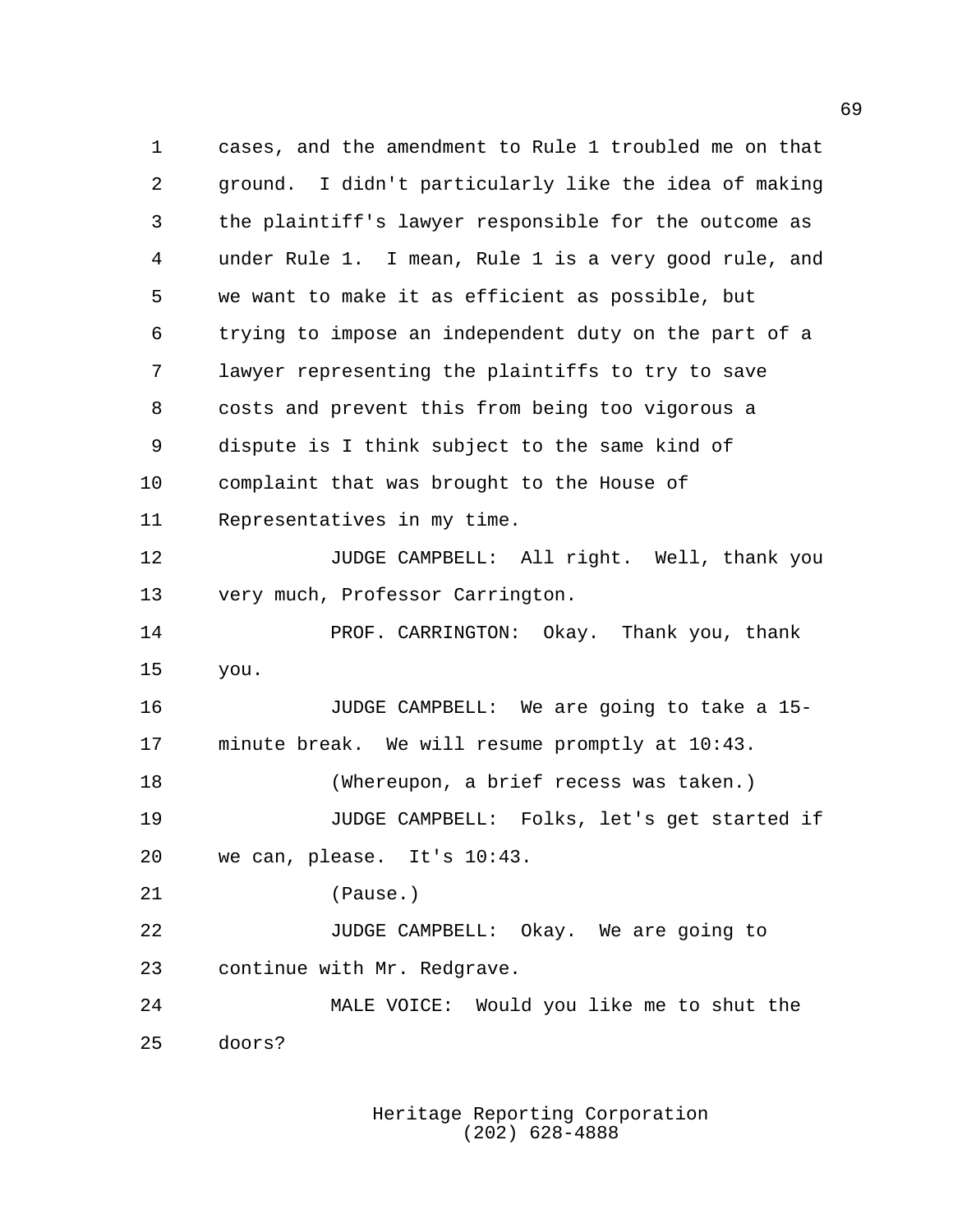JUDGE CAMPBELL: Actually, in fairness to you, I'm going to go out and call folks in. MALE VOICE: I'll get it. JUDGE CAMPBELL: Okay. MALE VOICE: We'll fight for the honor. (Pause.) JUDGE CAMPBELL: All right. Mr. Redgrave. MR. REDGRAVE: Thank you, Your Honor, and it's a pleasure to be here. I appreciate the opportunity to address the committee. My name is Jonathan Redgrave. I'm a partner in Redgrave LLP. I'm here in the Washington, D.C. office. The views I'm expressing are mine and mine alone. I've had the privilege of litigating cases over the last 20-some odd years, a wide variety. I've certainly been involved in the big ticket litigation, but I've also done things from wrongful repossessions to small business-to-business disputes, to lawsuits involving employment rights, a wide variety of cases I've seen in my time. And I've also been involved in the Sedona Conference Working Group on Electronic Document Retention and Production for years. I was the first

chair emeritus of that group.

Heritage Reporting Corporation (202) 628-4888

chair for the first five years, and I'm currently a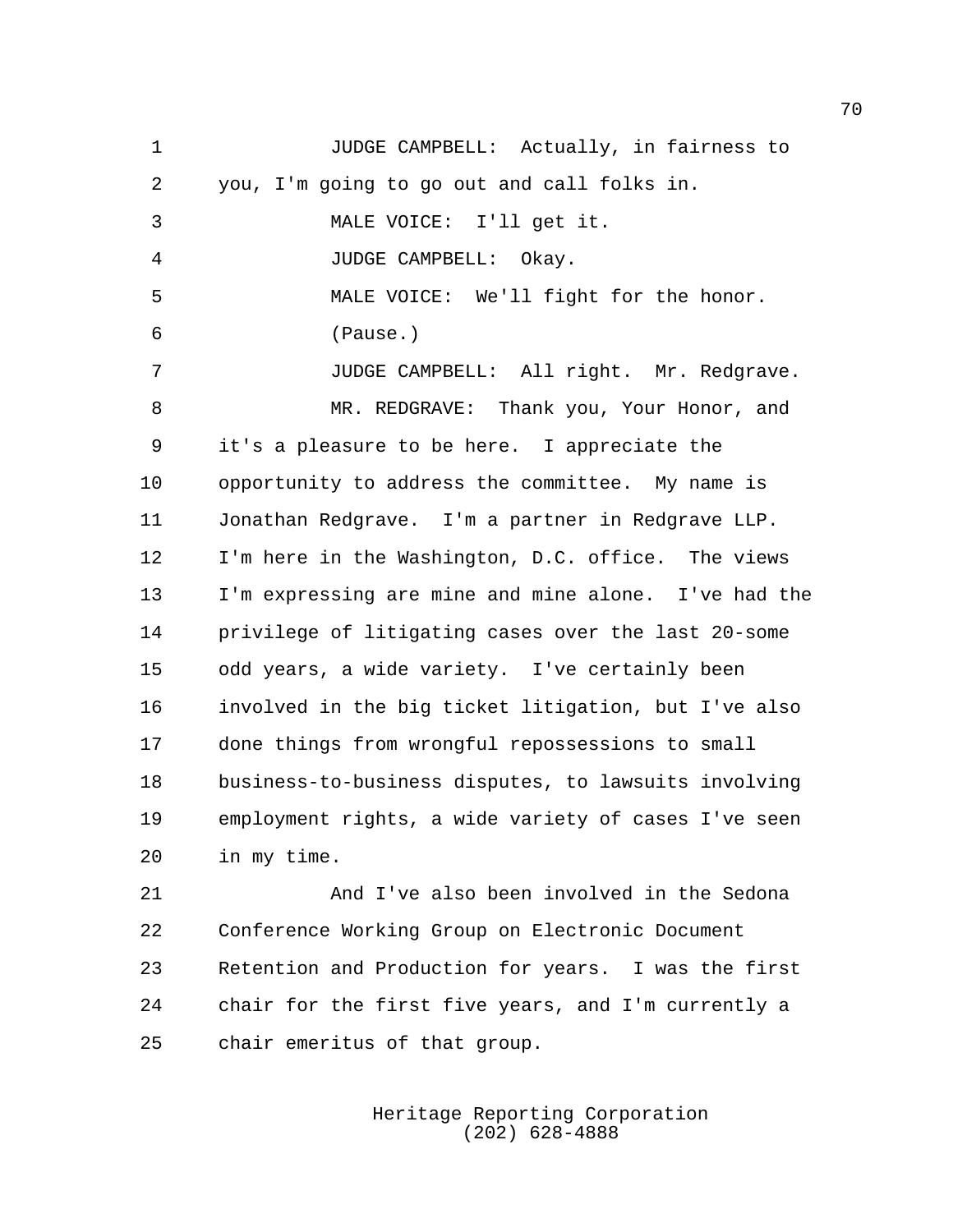I want to commend the Advisory Committee and especially the discovery subcommittee for its work on these proposed rules. I think it's a tremendous undertaking, and it has considered and addressed views and concerns from all angles.

 While I'll be submitting written comments by the deadline probably in January, I want to provide specific testimony today on three subjects, the first being why I believe the committee should move forward with these rules; secondly, my particular views on the proportionality provisions of Rule 26; and then some views on Rule 37.

 With respect to the imperative to act, I do not believe that we can wait forever for the ever- elusive empirical data to develop. I've heard that and seen that in many of the comments. But we all know the famous quote attributed to Benjamin Disraeli. There are three kinds of lies: lies, damn lies, and statistics. Perhaps a fourth is the absence of statistics.

 The absence of empirical data, especially in this age of electronic information that is continually developing at warp speed, is not a stop sign. In fact, there are many well-experienced voices in this room and amongst the judges around the country as well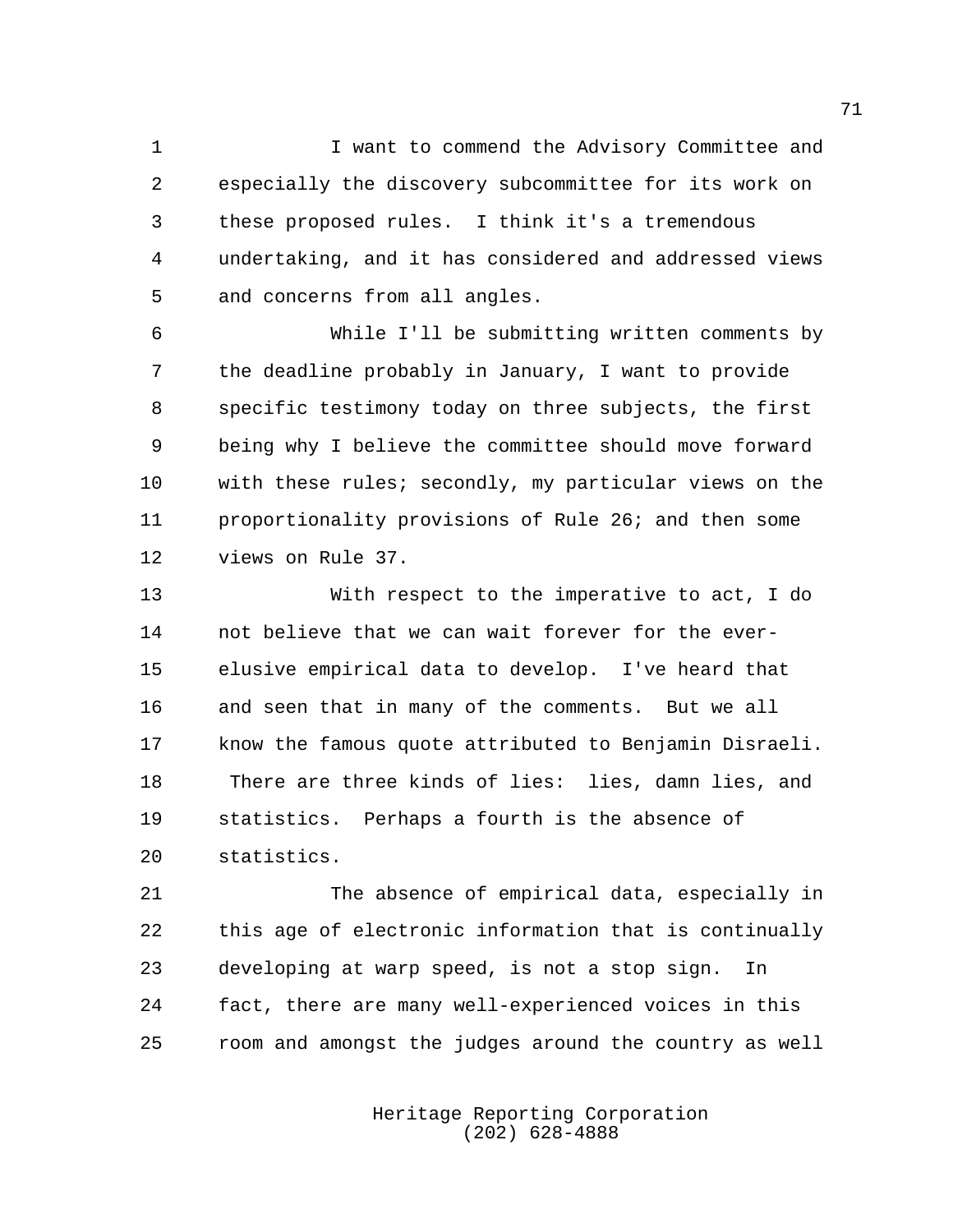as practitioners and clients who have lived the past and the present and can help and understand what lies ahead and what needs to be done.

 Indeed, I believe that the comments that arose at the Duke conference more than three years ago and in many of the written comments that have been submitted from disparate groups reflect a consensus that the civil rules governing discovery need further amendments.

 I also commend the steady and deliberate pace that has been pursued by the committee and the discovery subcommittee. Anyone who thinks that this process is rushed has missed the first six-plus years of this movie.

 Finally, I also believe that all parties, all parties in federal civil litigation, individuals, small businesses, state, local, and federal government agencies, as well as large businesses, will benefit from the proposed rules changes that adjust procedures to better honor Rule 1.

 With respect to the 26(b)(1) amendments, in short, I support the proposed changes. This is not a radical change. This is a change that gives meaningful life to the promise of proportionality envisioned by the 1983 amendments.

> Heritage Reporting Corporation (202) 628-4888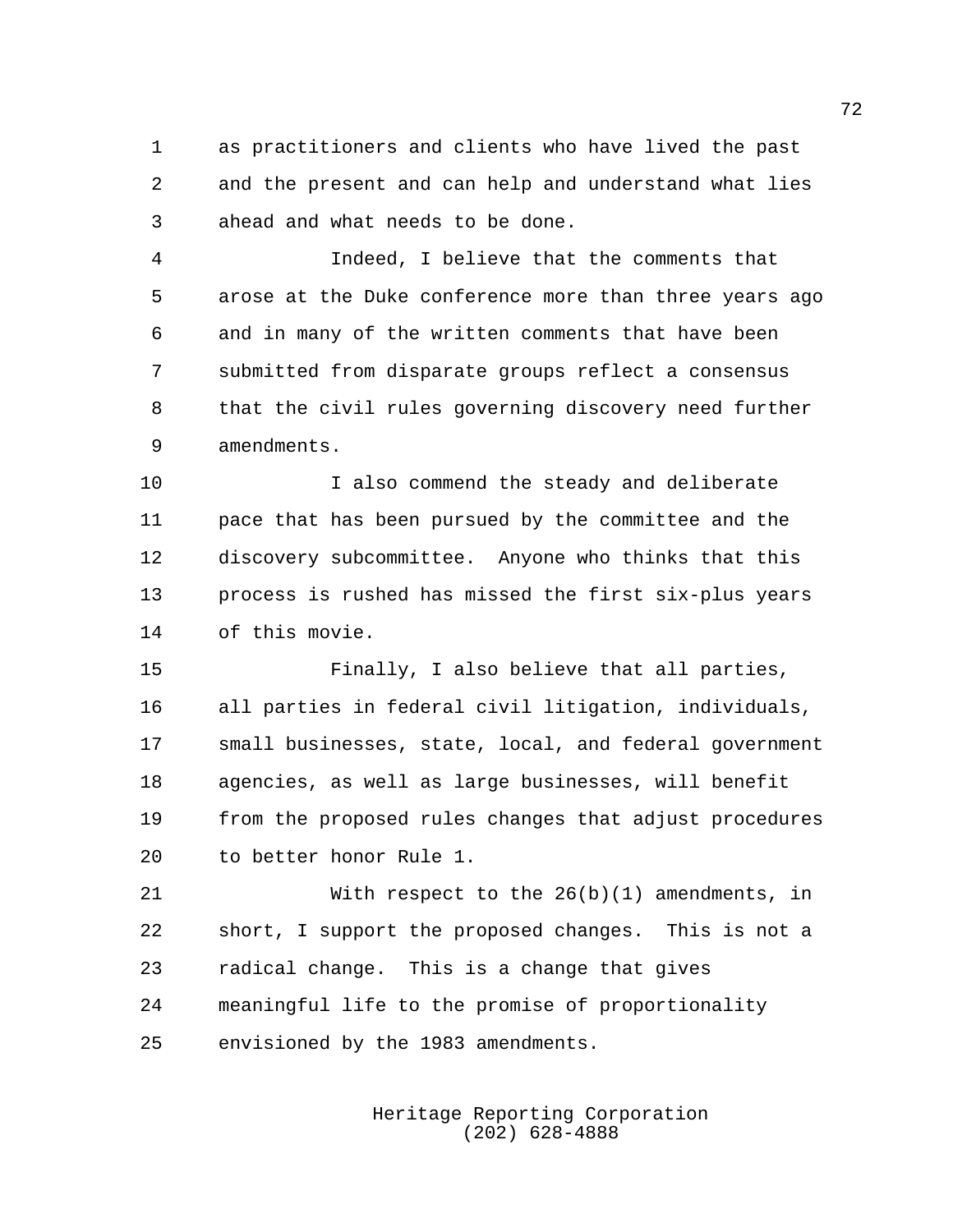In 1984, Professor Arthur Miller, obviously known as a contributing architect to the 1983 amendments, said, "Redundancy and disproportionality most people would agree should be excised." Now, although Professor Miller may not have viewed these proposed changes in 2013 as favorably, the sentiment he expressed at the time in 1983 is absolutely true today and perhaps in my opinion more compelling than ever in light of the exponential growth of data that everyone has. It's not just large businesses.

 Mr. Barkett noted earlier in his questioning about the vast growth of information in social media and in the cloud. This impacts everyone, individuals, and we're just beginning to see the tip of that iceberg and what that means and why proportionality is critical for all litigants.

 I've been doing a lot of work on this in trying to write a law review article on the failed promise of proportionality, and I think there are three reasons why it has failed to meet the promise in 1983. First, partisan courts quite frankly ignore the proportionality factors altogether. Haphazard arguments are made regarding burdens and needs, and there's no meaningful body of stare decisis.

Second, when parties have argued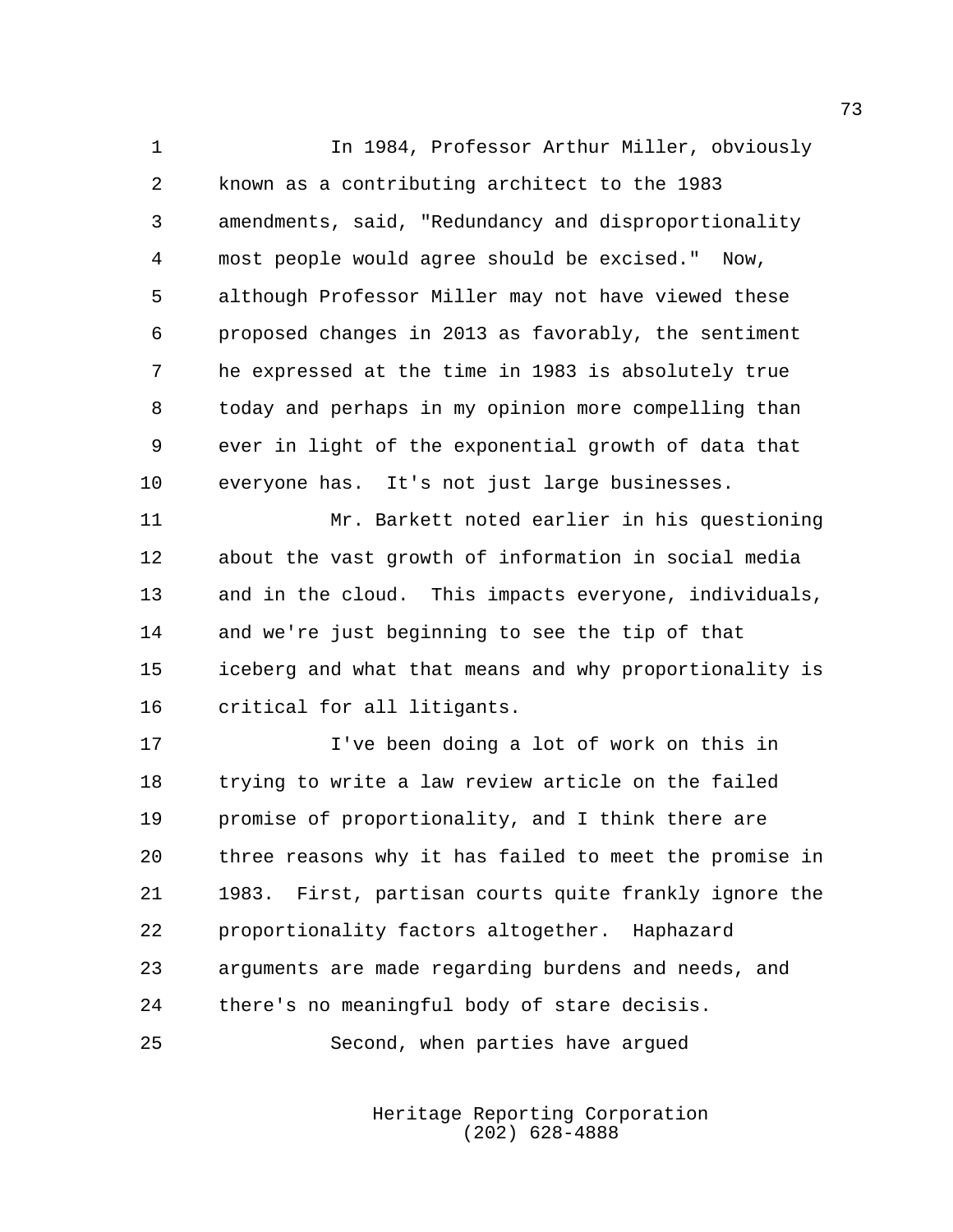proportionality, they've missed the point of proportional discovery, the focus on the discovery device and whether it's worth the candle and instead just cite to a factor, it's a big case, or cite to a factor by itself without really tying it with a discovery device.

7 And third, I think the absence of a consistent mandated approach to proportionality causes the parties to seek and courts to default to a view that I'm not going to get reversed if I give too much discovery.

 So why do the proposed rule changes help? First, I believe it reinforces the need to consider proportionality factors when addressing discovery in every case. It can no longer be ignored by parties or courts. The proposed deletion of existing language is likewise necessary to achieve this end.

 Importantly, proportionality is employed in the amended rule, as I read it and understand it, it's still party and position neutral. Proportionality helps those seeking discovery as much as those seeking to limit discovery. What the rule does is require lawyers to do their jobs better.

 What are the claims or defenses? How does a particular discovery request seeking relevant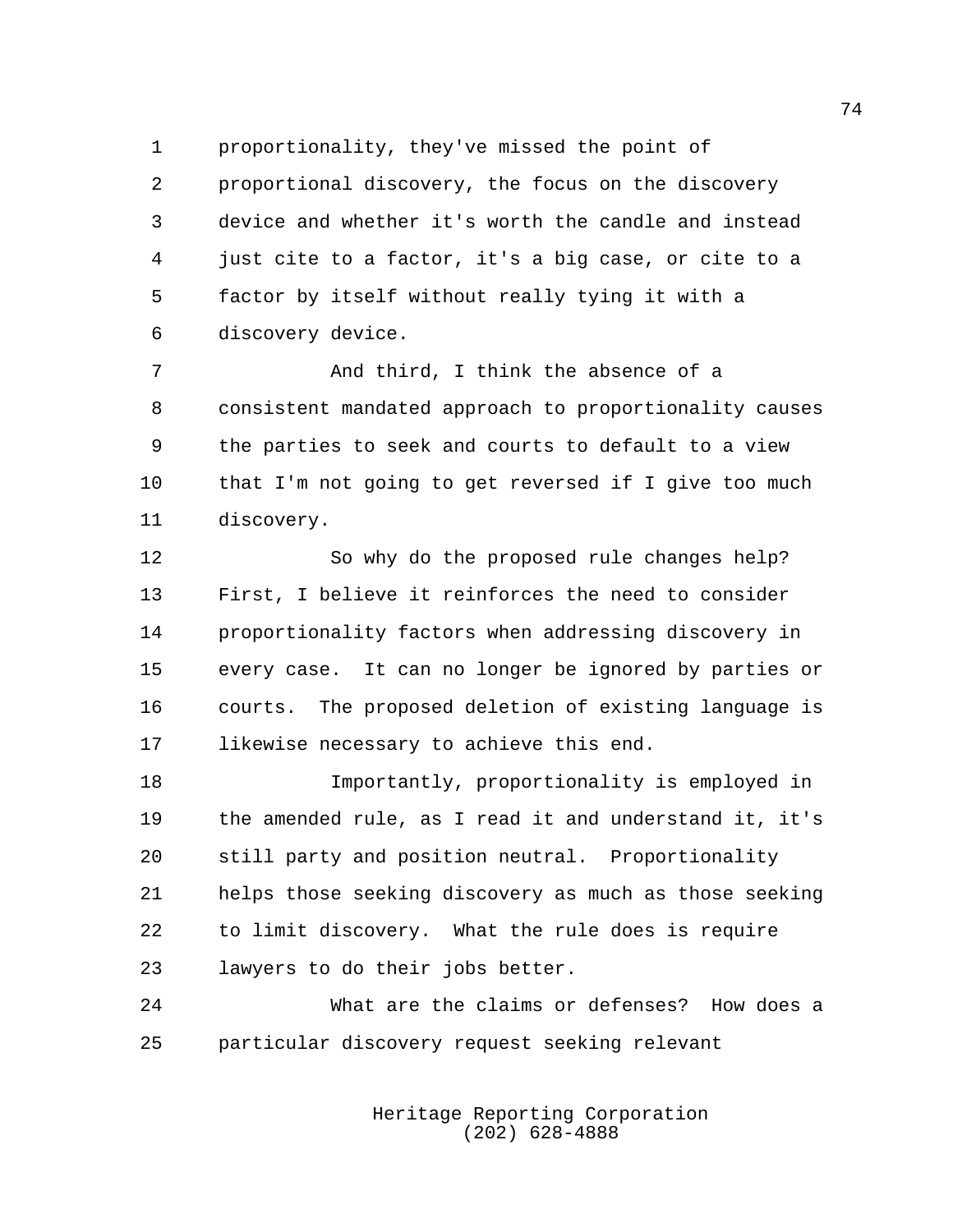information move the ball forward? Is it worth that candle? And asking and answering these questions does not equate to a roadblock at all. They're fundamental questions that with appropriate answers can justify extensive discovery in those cases where it's needed, and that goes for whether it's in the context of a massive intellectual property rights dispute, an employment law fight, or even a civil rights context. Proportionality is inherently and remains in

 this proposed rule infinitely elastic upon proper justification, and this rule doesn't inherently harm anyone or change the burdens.

 With respect to Rule 37, I know I only have a few seconds possibly to address this. I believe that Rule 37(e) in its current formation has failed to live up to the promise. I think what the discovery subcommittee has done in formulating a new 37(e) is commendable, but I think there are still some issues with the drafting.

 I suggested a year and a half ago a simpler formulation of the rule, and I may with all due respect submit something in my January written comments. But I think in terms of putting forth some ideas besides just less language, I think that the curative measures right now is untethered to any idea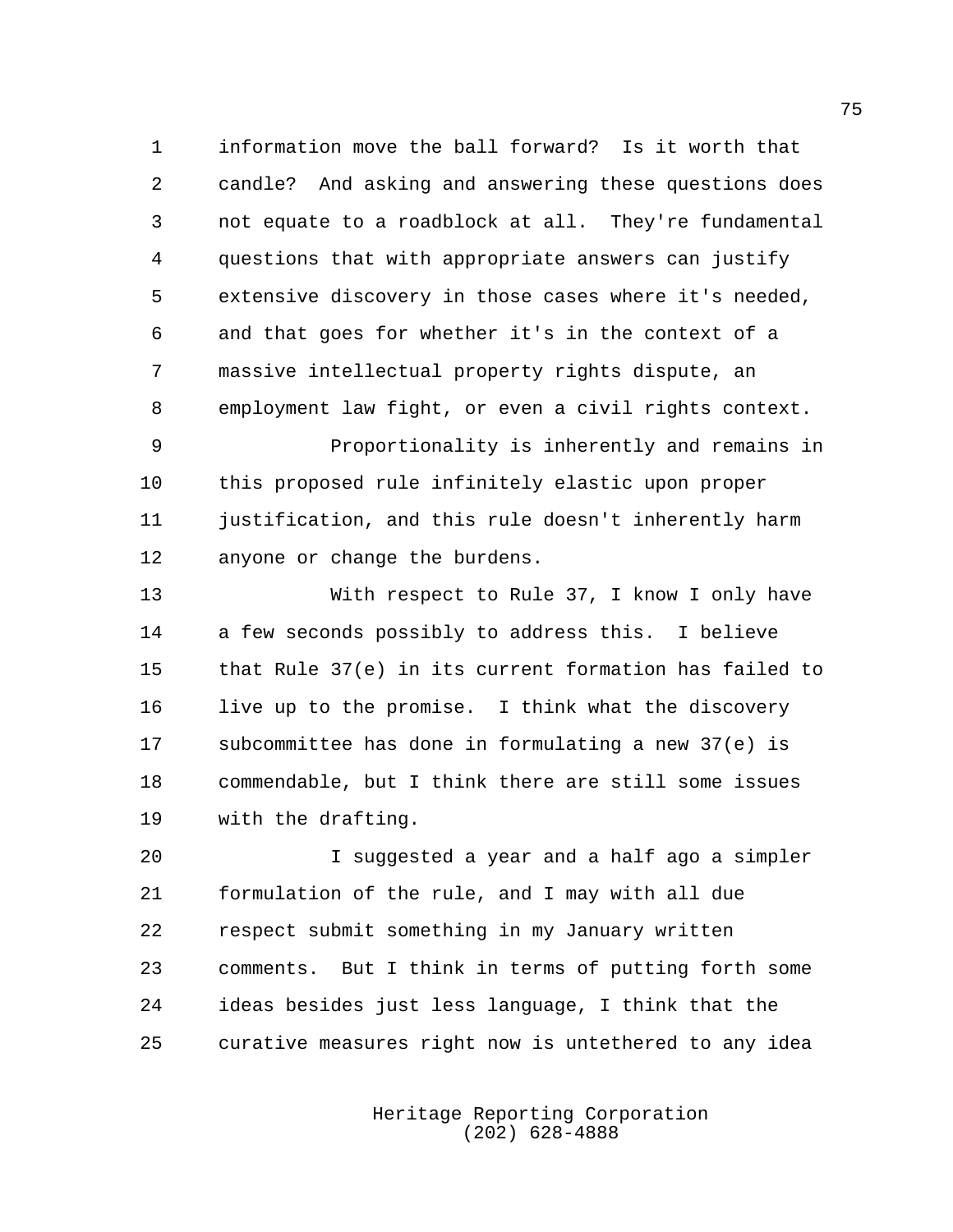of culpability as well as prejudice. I think John Rabiej has submitted a comment in this regard. I think that it is worthy of consideration by the discovery subcommittee and this committee.

 In terms of the bad faith or willful that's currently in (b)(1), I believe we should focus on one of those terms and define it, and I would pick bad faith. I think having the alternative terms leads to a sense of confusion, and I think that will lead to more disputes.

 In terms of (b)(2)'s language, and I know several people are opposed to that in its entirety. I think the real harm here is in any meaningful opportunity to present or defend against the claims. That kind of concept, any meaningful opportunity, is far distant from what we at Sedona when we wrote the Sedona Principles talked about in terms of the materiality of loss. In other words, it mattered to the outcome for any sort of sanction. And I think when we're talking about these even larger sanctions, tying it back to materiality, you can say do they have an opportunity to present or defend a case or a claim. That's not really the issue. Did it make any difference? Was it going to make a difference to the outcome? And that's a more important test and a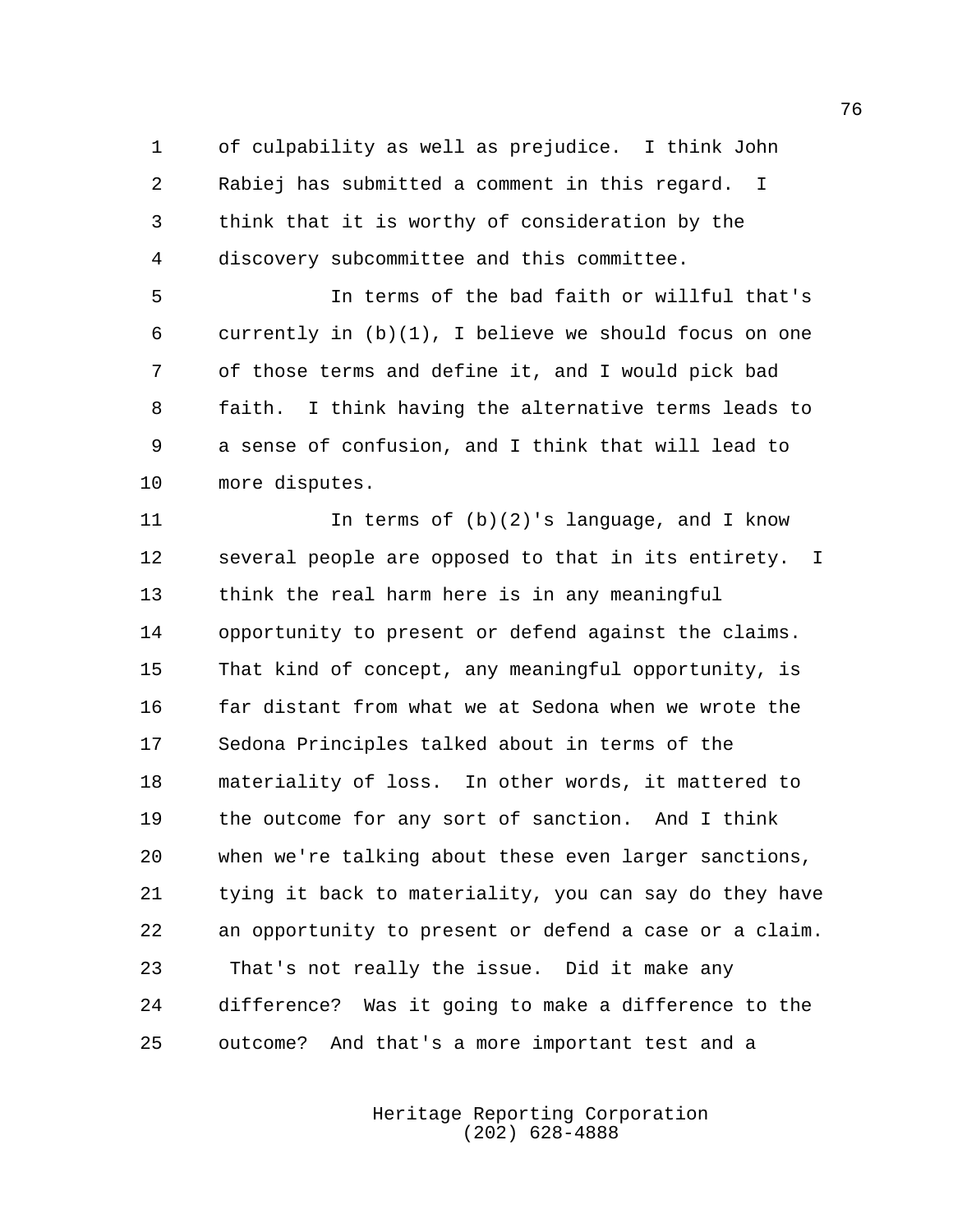narrow one I admit, but I think it's the right one. In terms of the 37(e)(2) factors, I do not believe they should be in the rule. I think that you've got five different factors that are purporting to define four different things that are not necessary to an understanding or an implementation of the rule. If I were in the committee, I would suggest putting them in the committee notes. And then I think finally the notion of the sanctions that are going to be opposed being the least severe available to do the 11 job, that I believe should actually be elevated into the text of the rule itself. Those are my comments, and I'd be happy to take any questions. JUDGE CAMPBELL: Thank you. **Ouestions?** Parker. MR. FOLSE: I wanted to give you a chance to  $-$  JUDGE CAMPBELL: Could you push the button, please, Parker? MR. FOLSE: Thank you. I wanted to give you a chance to comment on two thoughts I had as I listened. You said that the proposed language in Rule 26(b)(1) is party and position neutral. Would you agree that in a case in which there is an imbalance in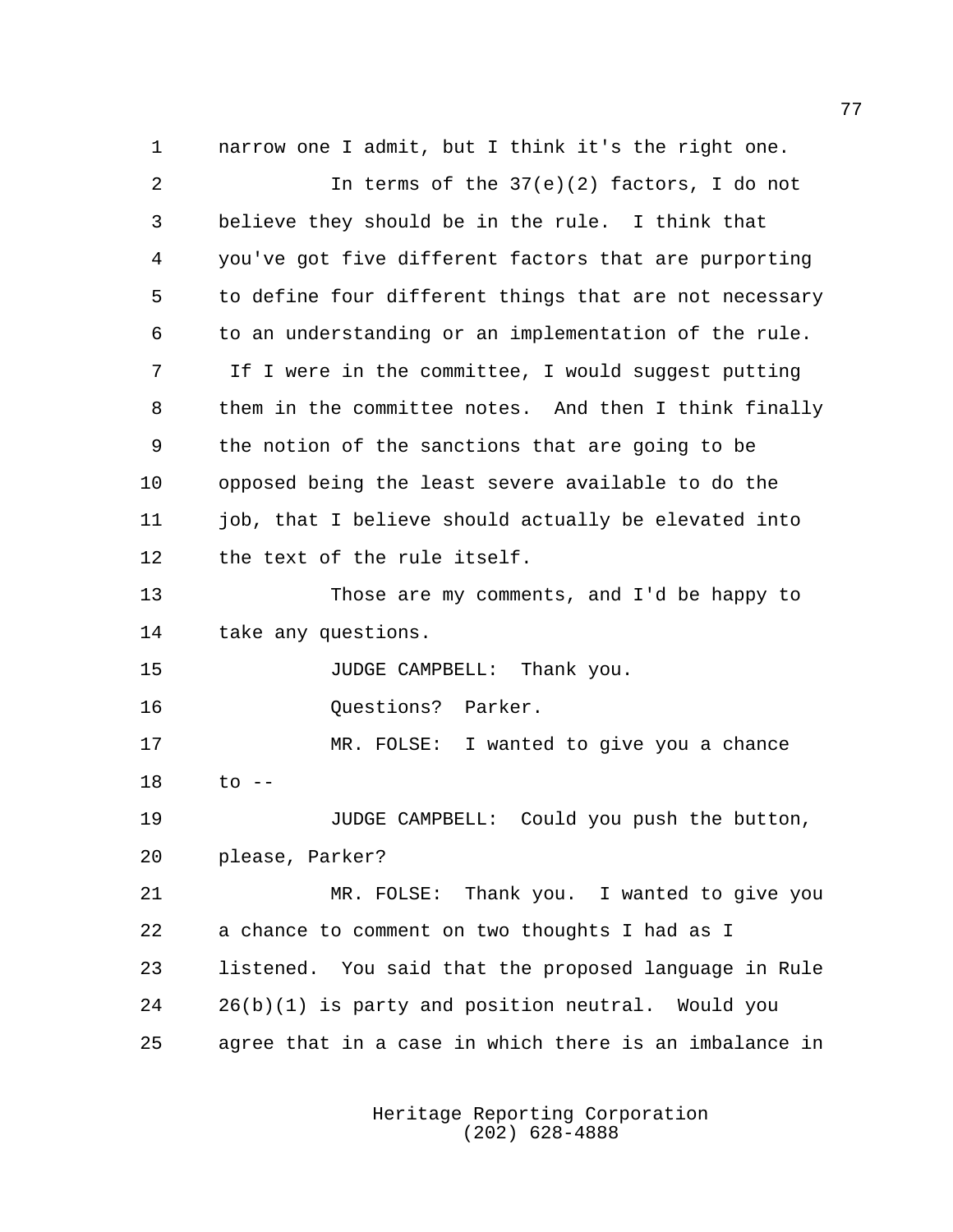the possession of information where one party has information that the other side needs to prove its case, but the reverse is not true, that the rule favors parties that are in possession of information that they don't want to disclose by giving them additional tools to resist discovery requests? So that's the first point.

 And the second is you said that the language as phrased is infinitely elastic in that it still allows courts to provide and tailor discovery depending on the needs of the case. And I wondered if it is in fact infinitely elastic, then why do you believe the change in the language is going to work any kind of a change in the landscape of discovery and the costs of litigation?

 MR. REDGRAVE: I'm happy to address both. With respect to the first one, I don't believe this is providing additional tools in a disparate situation of the one side having a lot of information and the other side not. I say that because the formulation in 1983 of proportionality, and I can go back to some of the original concepts here, but there are a lot of students of the rules on the committee.

 That last sentence on 26(b)(1) right now says the courts shall consider the 26(b), (c) or the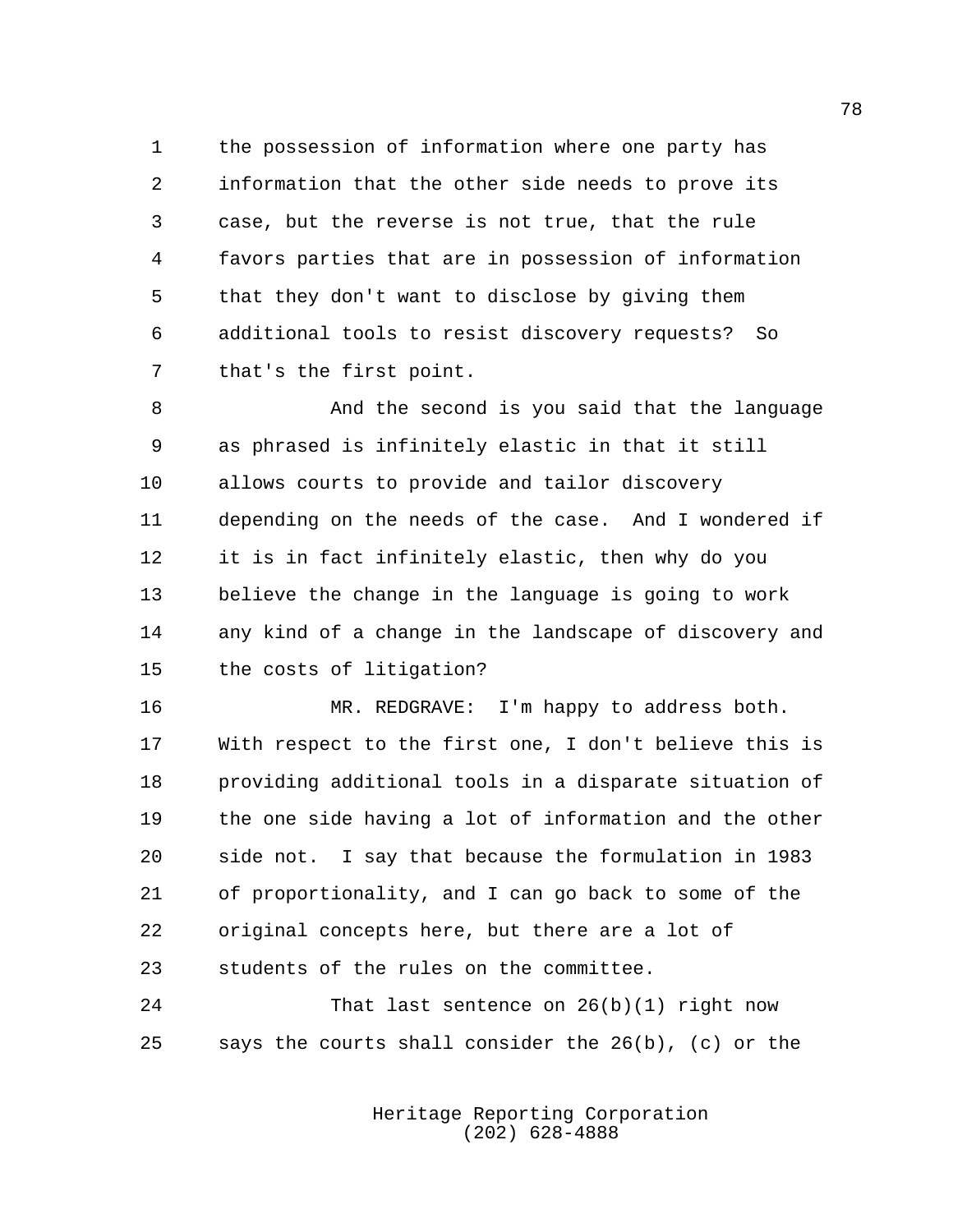renumbered factors over time with respect to

 proportionality considerations has already been in there. But what we've seen, and this is my caselaw research, is people haven't effectively used those.

 So it's not a matter of additional tools now being given to let's say large corporations to beat down plaintiffs who want information. It's saying everyone needs to come to that consistent with the Rule 26(g) obligation to say, hey, what is this case really about? What do I need?

 So, in the instance here with respect to a true uniform application of proportionality, I think representing an individual, you can justify why I need whatever number of depositions or why we need discovery from X number of custodians or why we need information from certain databases. And it's getting more complex. It's not just turning over documents. But the idea of proportionality, as I said, helps both the requesting and the responding party in discovery.

 That's why I say it's neutral. And I think what you're seeing in terms of, you know, a lot of arguments that it's going to be unfair. It is not some new roadblock because it currently exists as a tool. It's just not being uniformly applied and there's not a body of consistent practice about how to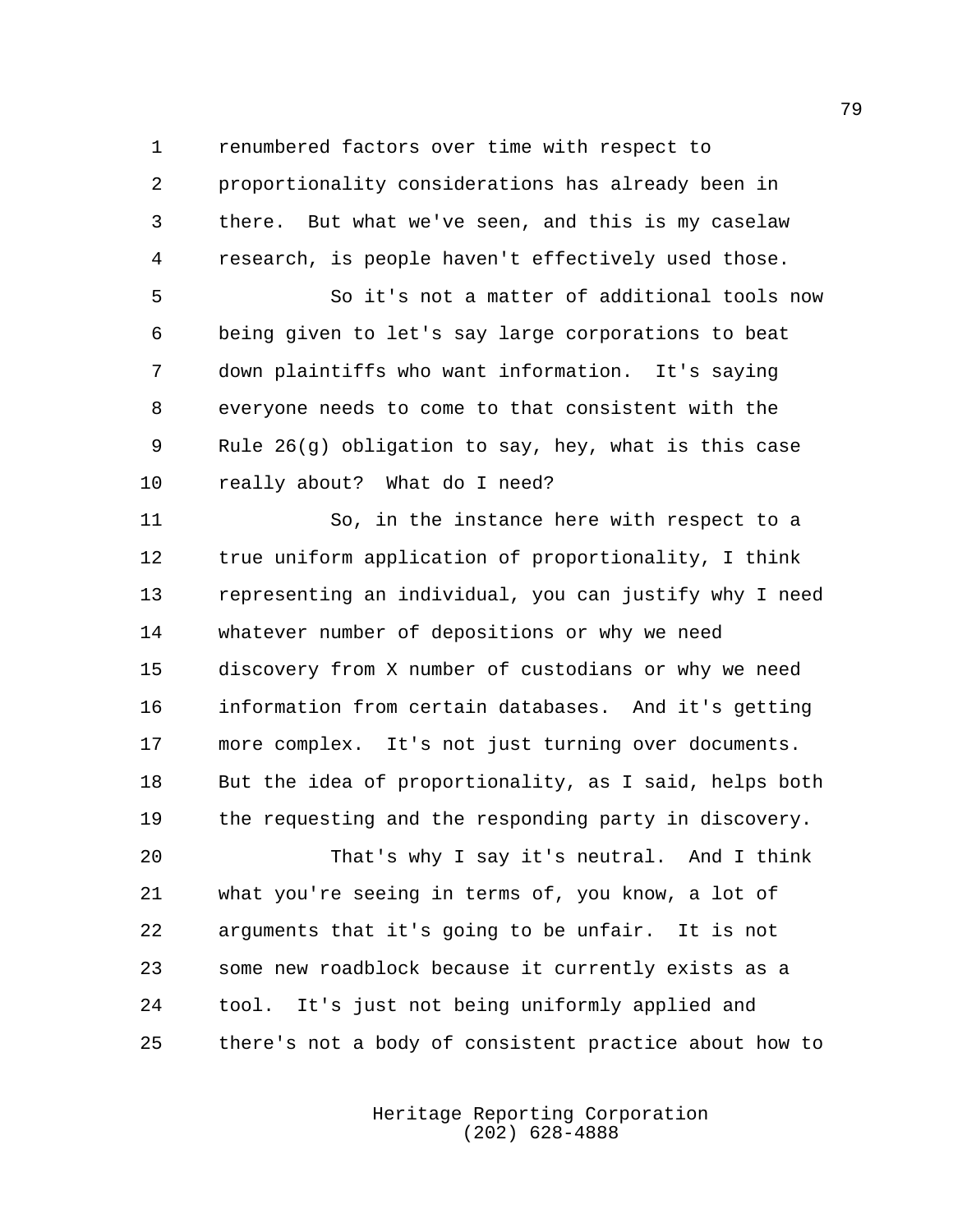do this. And quite frankly, I think that development of this under this new rule will help those requesting parties better translate what they need for their claims to articulate why the discovery they seek from a large entity is proportional to give them the right of access to justice.

 And I will say one of the important things from the last speaker was we do need a rule set that everyone believes gives them a fair shake in court, that they're not going to be overly burdened, but they're not going to be cut off from their rights. And I think this rule set does that balance.

 Now the second question you asked with respect to the infinite elasticity, I think there is an element --

 JUDGE CAMPBELL: If you could cover this in about 30 seconds, we would appreciate it.

 MR. REDGRAVE: I'll cover it in 20 seconds. 19 JUDGE CAMPBELL: Okay.

 MR. REDGRAVE: The infinite elasticity point is focused purely on the fact that the rule doesn't cut off anyone from the ability to argue and show their need in a particular case. It doesn't give a company a blanket power to say we're not doing it. That concept as prescribed in this rule just says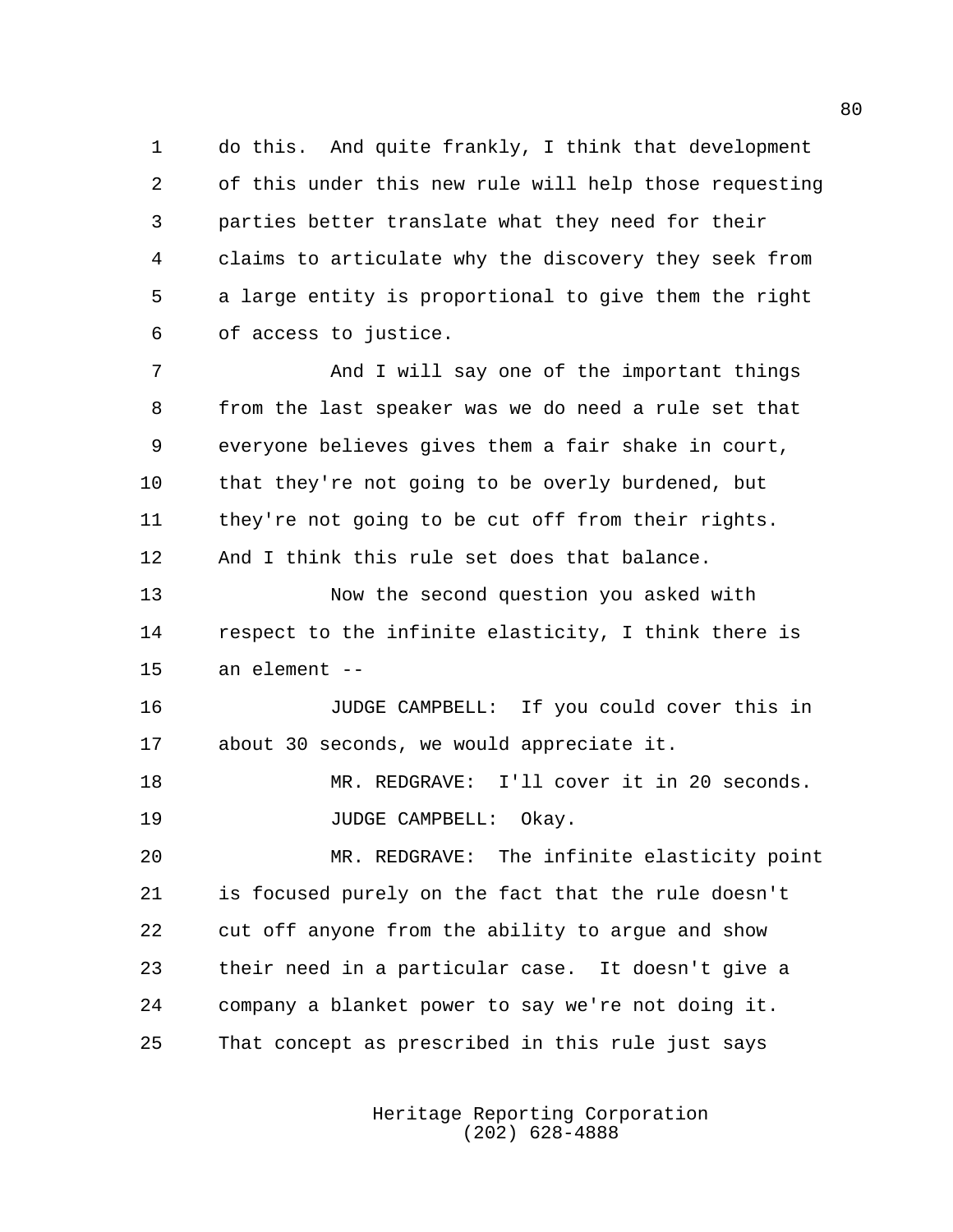everyone has to come to the table understanding you've got to deal with it both from a requesting and a responding side, deal with it responsibly, consistent with your duties, and if you can justify it based on that discussion, go to the judge, you can get enormous amounts of discovery if it's right for that case, whether it's civil rights, intellectual property, whatever it is.

 JUDGE CAMPBELL: All right. Thank you. Peter Keisler has a brief question.

 MR. KEISLER: Just one question. Could you elaborate, Jonathan, on why with respect to Rule 37, why materiality you think would be a narrower standard than irreparably deprive a party of any meaningful opportunity to present or defend against claims in the action? My instinct would be the opposite.

17 MR. REDGRAVE: In terms of -- well, there's a couple things here. Materiality as we use it in the Sedona world applied to all. There had to be some showing that for sanctions there is a breach of the duty to be fair. There's culpability and then there was material prejudice. So there is an element applying to all sanctions no matter what.

 With respect to the specific term that you used there, the irreparable deprivation, that is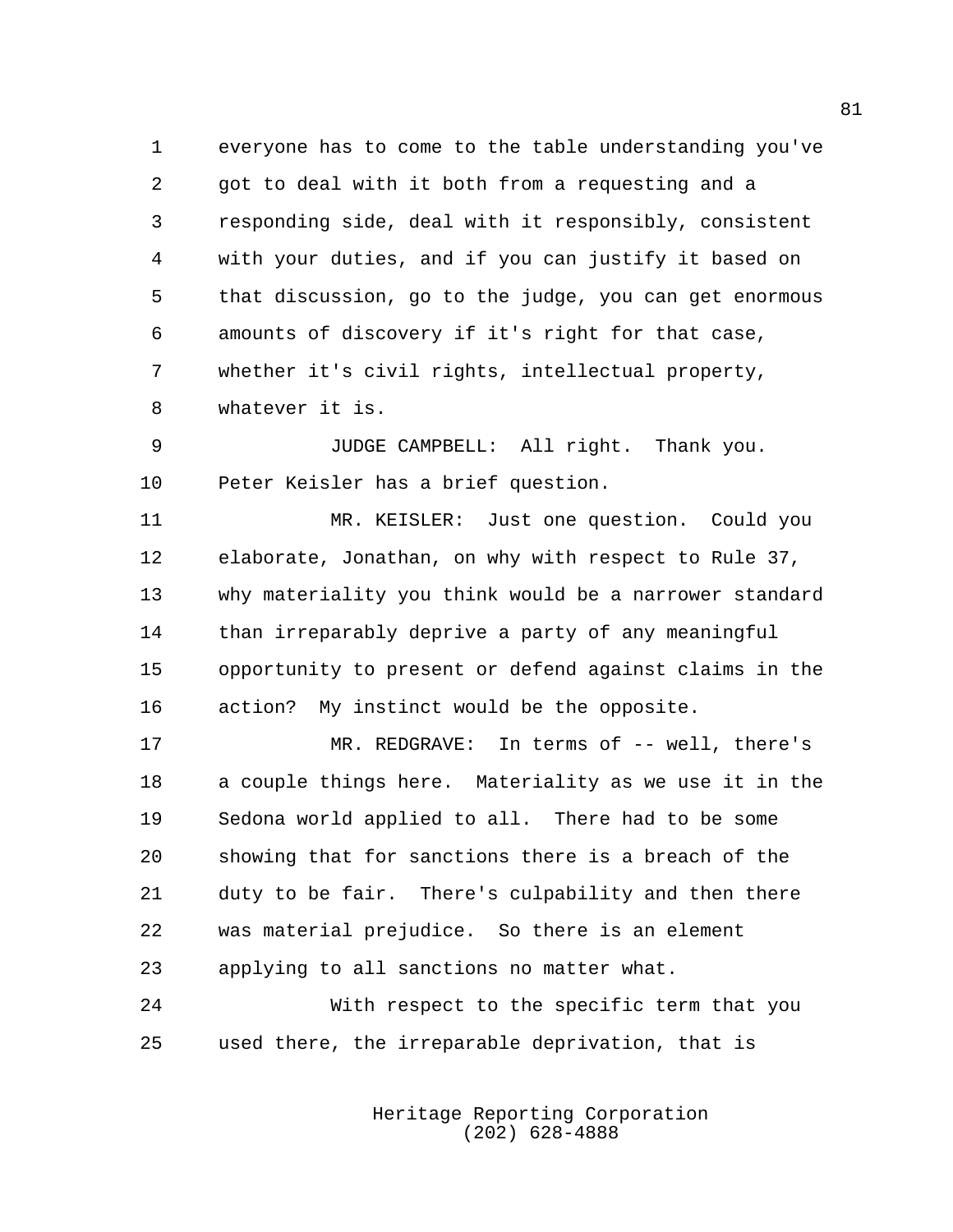pretty tight. But the of any opportunity to present, that becomes very loose as opposed to saying it was any -- not any opportunity to present. But irreparably deprived, or I would say actually had a material -- it was reasonably probable to have a material impact on the outcome. In other words, it really did change the outcome rather than your ability just to argue.

 Does that make sense? I'm really saying it's that ability to argue that's -- anyone can say I could have argued, I should have argued and maybe that would make a difference to what I could have argued. I'm saying no, it should make a difference to what the outcome would have been.

 MR. KEISLER: Although by definition here you're dealing here with something that people couldn't obtain and was lost or destroyed. So, you know, there could be an issue with applying that kind of standard to something where the content is not fully or even perhaps at all understood.

 MR. REDGRAVE: That is absolutely right. There is a close alignment between those two standards and the reality that you're arguing about things that no one knows exactly what they were. I agree, that is a problem.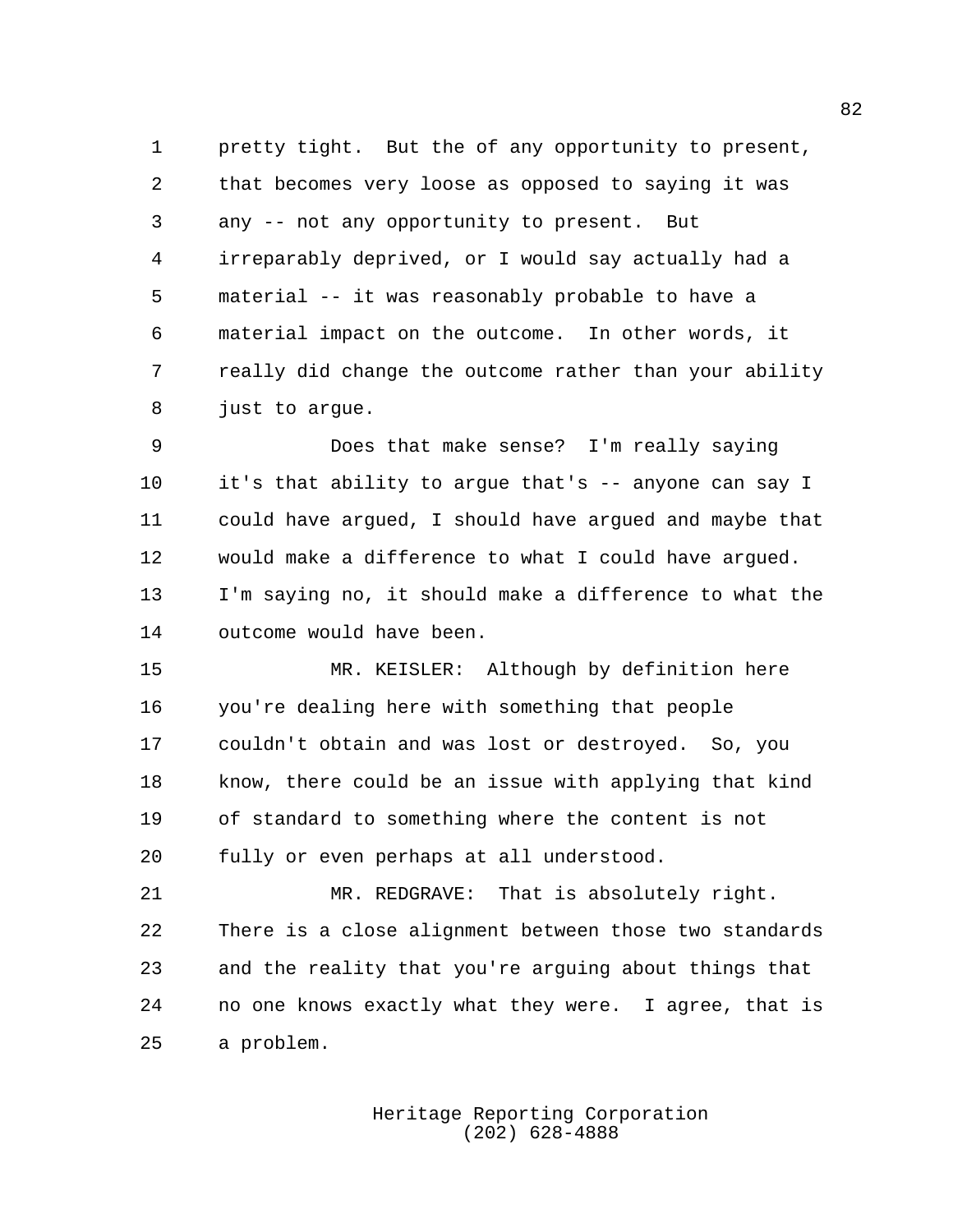JUDGE CAMPBELL: All right. Thank you very much.

 Professor Stancil? PROF. STANCIL: Thank you. My name is Paul Stancil. I'm a professor of law at the University of Illinois. Before that, I practiced law for 10 years as a litigator at both large and small firms. My comments are informed by both perspectives. I should also note at the outset two things. One, I need to make sure I'm first because it makes me sound more intelligent next time instead of repeating what others have said; and second, that it's more difficult than I expected to come up and be critical of people and work that I deeply admire, but I'm going to go ahead and forge on with that as well.

 So, on the flight from Chicago to Washington yesterday, I had the pleasure of sitting next to a young legal aid attorney and she was on her way to a conference here. We'll call her Angela. Angela represents homeowners who are facing mortgage foreclosure actions from their lenders.

22 As we talked, I realized I had to scrap my planned remarks in favor of a couple of stories she told me that I think highlight my concerns about the proposed amendments much better than the abstract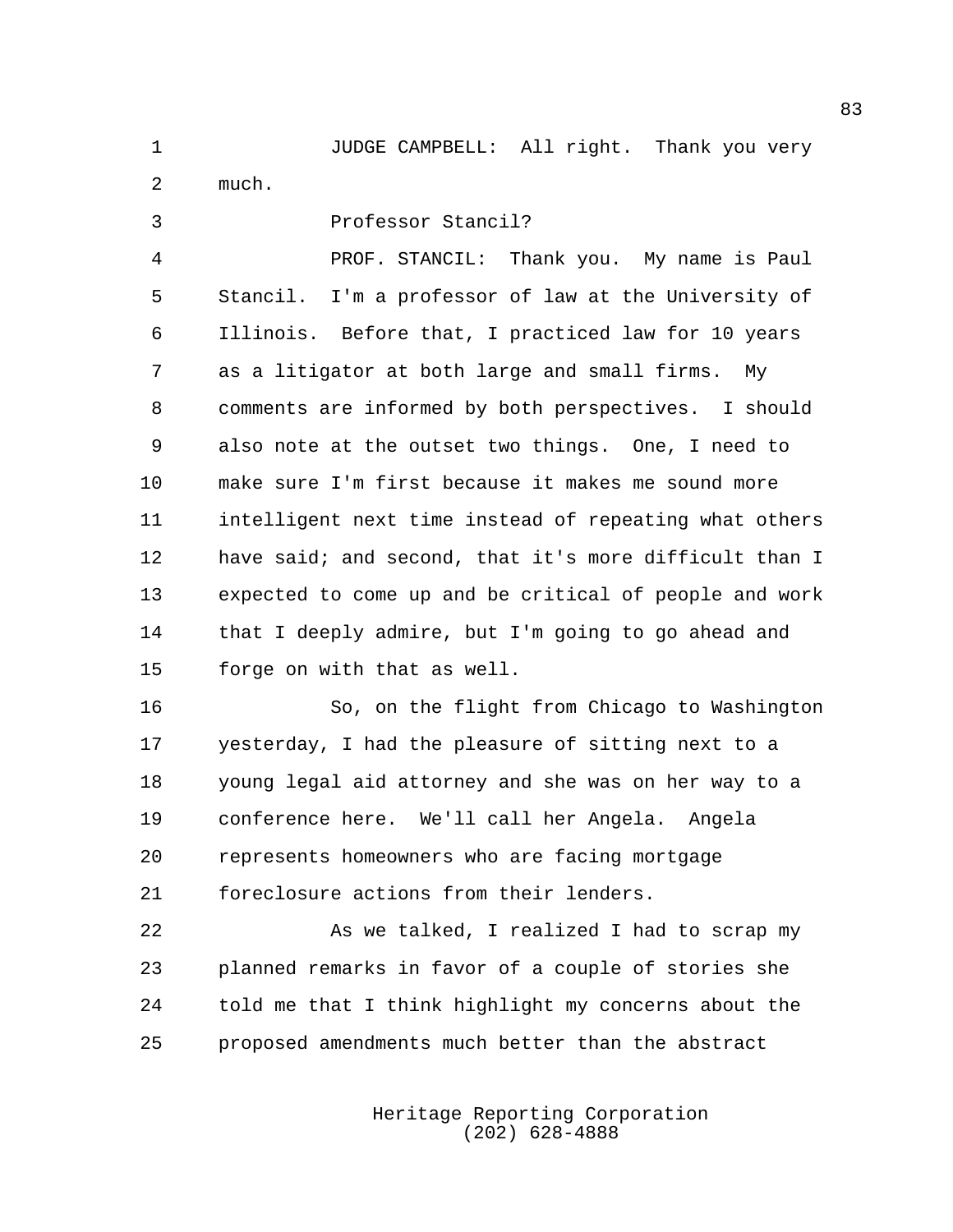academic account that I was going to offer.

 I'm going to start with something maybe a little different than you're used to, a proposal to allow Rule 34 early request for production. As you might expect, Angela mentioned that her clients enjoy few advantages relative to their opponents. Mortgage lenders typically have a few more dollars in the bank even today than the homeowners who can't make their payments. But one thing the homeowners can do and their lawyers can do, they can turn the pressure up and impose costs by handling discovery requests just like we handle voting in Illinois: do it early and often.

(Laughter.)

 PROF. STANCIL: She acknowledged that they often file requests at the earliest possible moment both because that puts the screws to their opponents and because they know their opponents can't do the same to them.

 I'm concerned about the proposal to allow early submission of Rule 34 requests primarily because it will effectively move the most expensive part of many cases, document discovery, forward. One can characterize the period in between filing and the first Rule 26(f) conference as the calm before the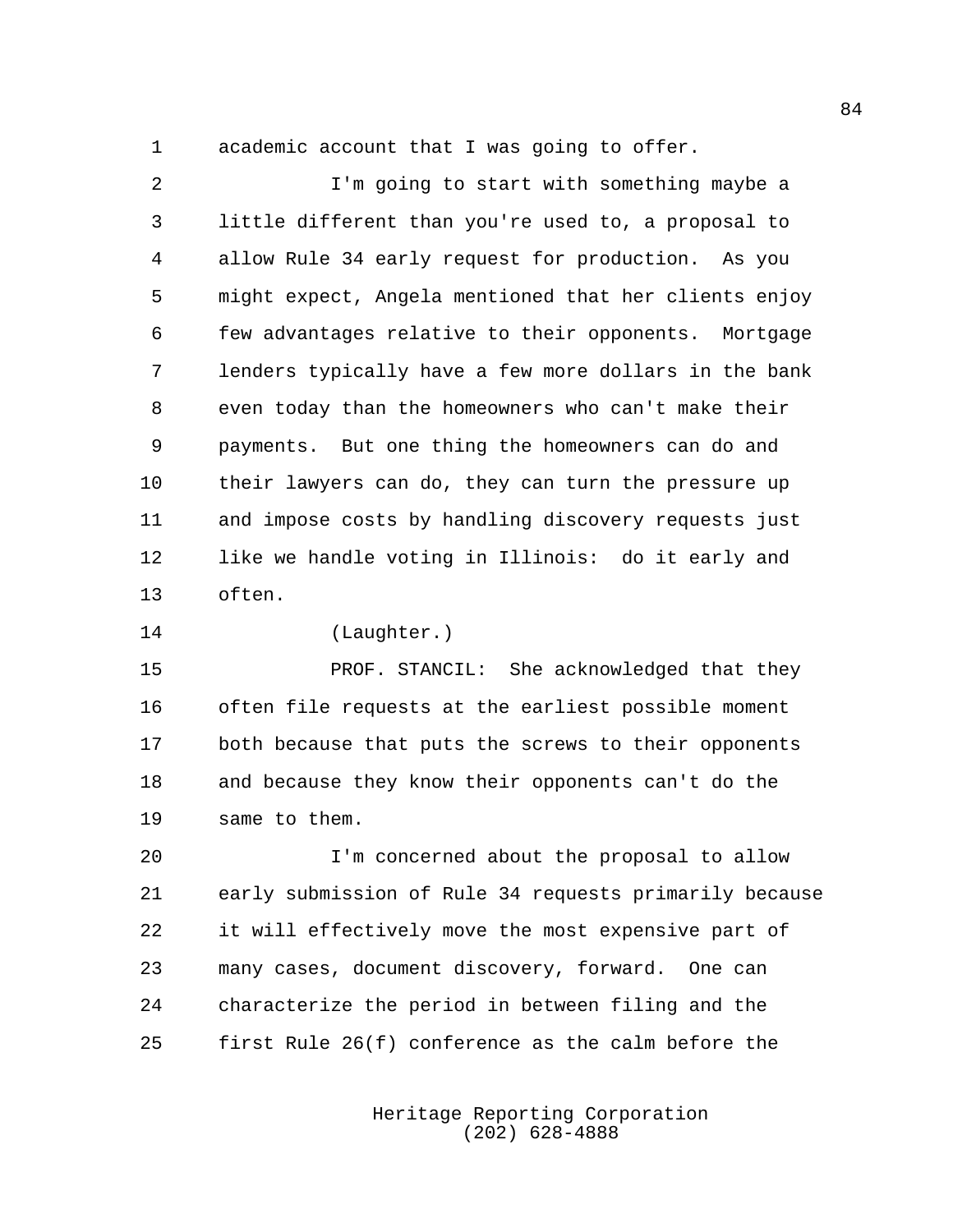storm, but it doesn't necessarily follow that we want the storm to arrive any earlier. It depends on whether we can use that calm to the net benefit of the society and the system. In my experience, the no- discovery period is enormously valuable, not least because it allows adversaries to assess the strength of their claims and defenses without being distracted by the breeze generated as the discovery meter spins out of control.

 If the proposed rule change is adopted, the realities of complex litigation dictate that for some cases the meter will start running more or less upon delivery no matter when the rules declare service to have taken place. Depending on the cases, it's likely to have one of two undesired effects. For cases involving potentially valid claims or defenses, it might stiffen the spine of the responding party, making them less willing to compromise despite their legal vulnerability.

 For frivolous claims or defenses, something that seems to be a matter of significant concern, moving document discovery up makes filing suit and/or asserting the defense more attractive because the immediacy of cost imposition makes it more threatening to the adversary.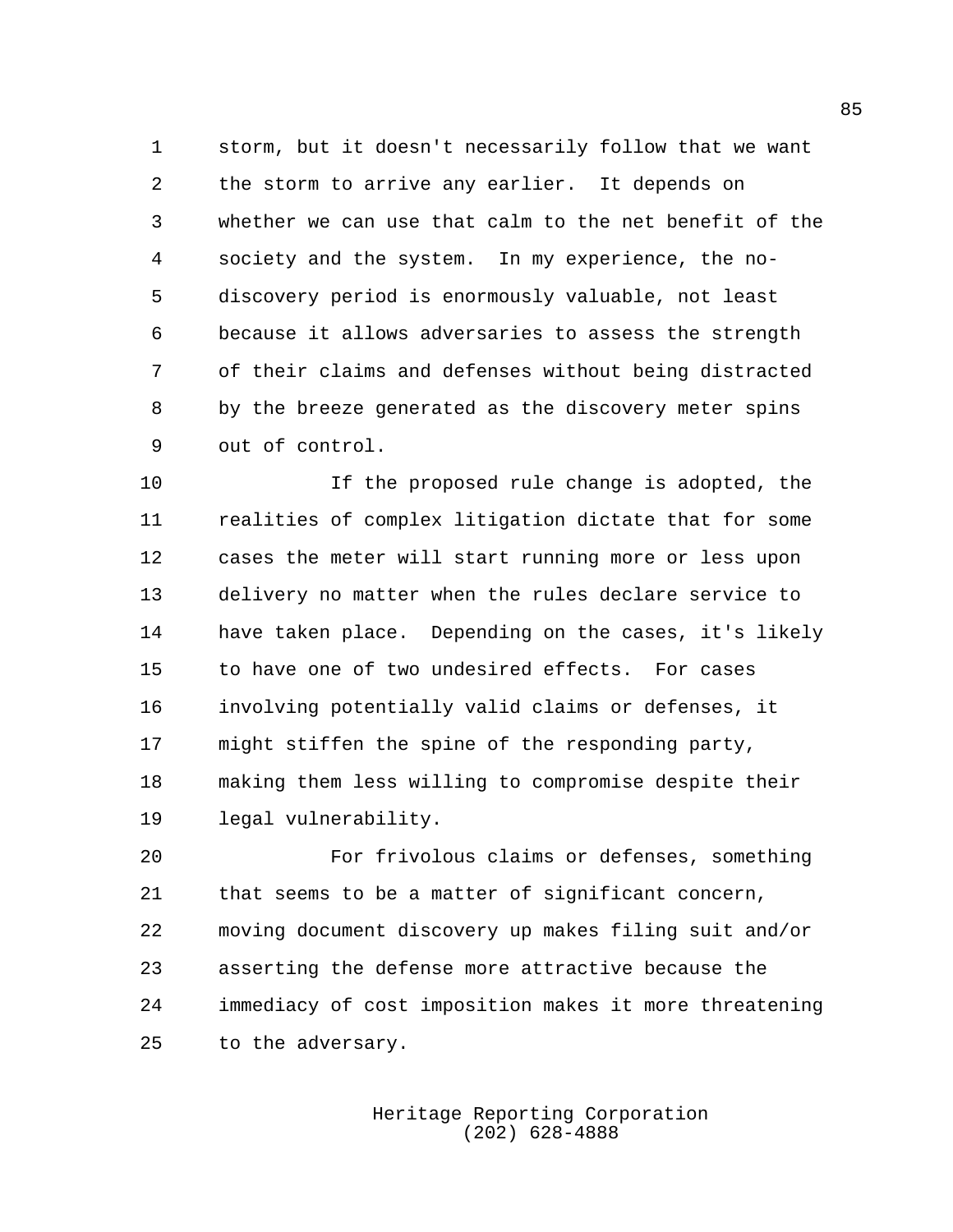Second, I want to talk like many others about proportionality. Because I know very little about foreclosure litigation and defenses available to the homeowner, I asked Angela what percentage of her clients have valid legal defenses to lenders' claims. She indicated it was surprisingly high. In her experience, upwards of 80 percent of homeowners facing foreclosure have some good faith legal defense to the claim.

 This does not mean, by the way, she's correct. This is just her perception, which is an important point. But she also noted that only a fraction of these defenses are obvious from the homeowner's own records and recollections. The remainder must be uncovered on discovery.

 Finally, she noted that her biggest challenge in some ways was not the banks against whom she litigates but rather the judges in front of whom she appears. Liberal or conservative, the judges Angela sees have a decidedly low opinion of her clients. They of course couldn't even manage to make their mortgage payments. And they tend to believe that very few will have any sort of defense to a foreclosure action in the end.

While I applaud the Advisory Committee's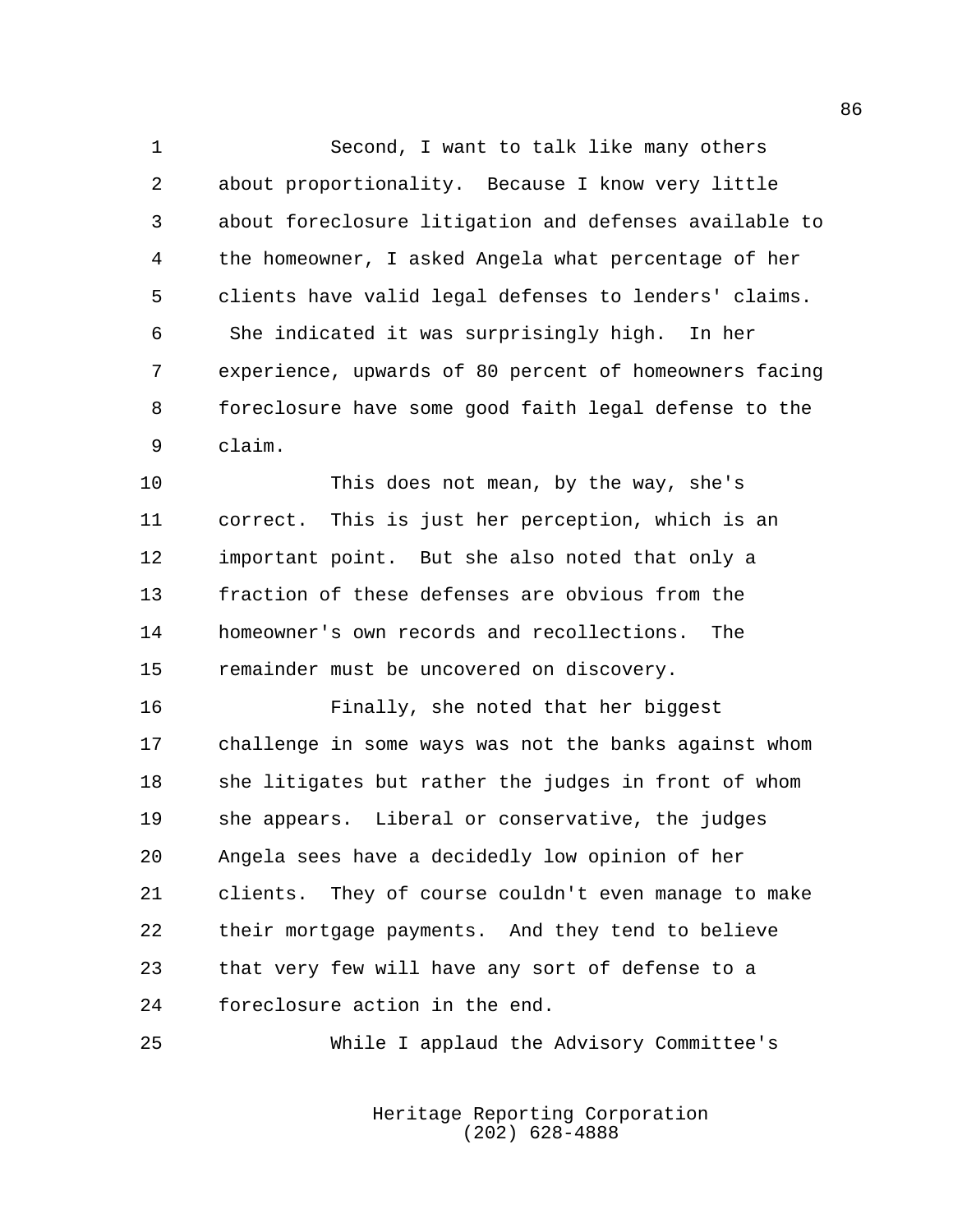attempt to address discovery cost concerns with the proportionality rule, I'm skeptical that any proportionality rule is going to get around two core problems that are inherent in the situation.

 First, although it may be possible for many judges to perform reasonable proportionality analyses with respect to say the amount in controversy, those sorts of factors, it's unlikely in the extreme that those judges will be able to make any meaningful assessment of the likely value of the proposed discovery. Worse, any judge who thinks they can do so will almost certainly be influenced by his or her own priors regarding the type of claim at issue, and there is substantial reason to believe that those priors are unreliable even for the most committed and well-meaning jurists.

 Still worse, there is a serious correlation problem. The very cases in which the temptation will be strongest to reduce allowable discovery on proportionality grounds are those in which we should have the least confidence in judges' ability to assess certain of those relevant factors. They're typically the cases that involve significant informational asymmetry problems for the parties seeking discovery. In other words, they're the cases in which the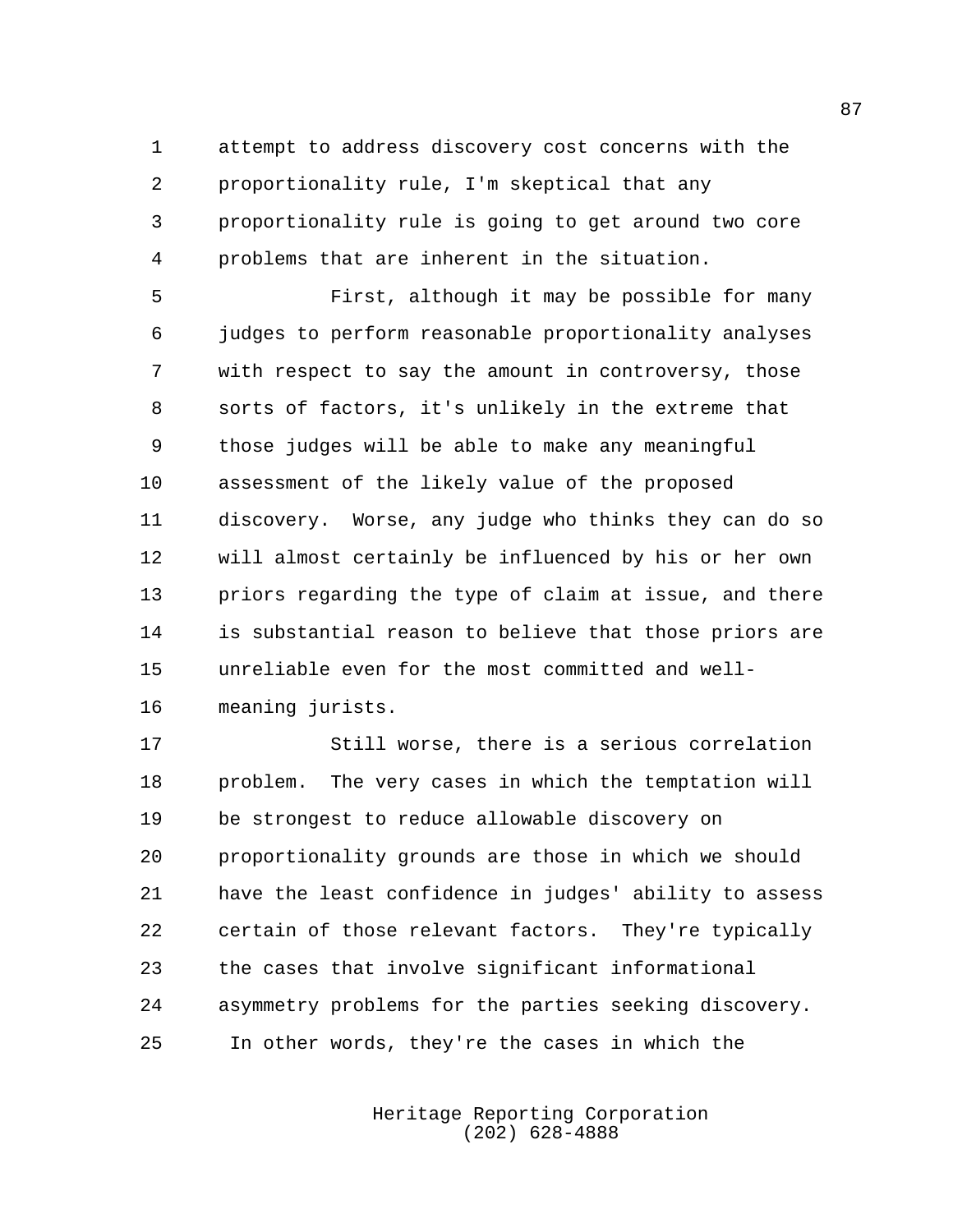proponent of discovery is least likely to be able to demonstrate ex-ante, as the previous speaker suggested, that the likely benefit of the discovery outweighs the burden or cost.

 So in the absence of reliable data -- and I'll admit right off the bat that's a very confounding problem, how do you get reliable data on this -- but in the absence of reliable data, rather than judicial impressions regarding the likelihood that such discovery will bear fruit, it seems to me inappropriate to authorize the judge to invoke her own priors regarding the likely value of discovery. But that is exactly what the proportionality rule contemplates. And making it mandatory or sort of bringing more focus to it the way that these changes do I think is problematic.

 I've written elsewhere about the risk of systemic bias by even the most well-meaning of judges, and this is certainly not my attempt to suggest that judges are anything other than people who do their very best day in, day out. But I believe this is a particularly salient problem, these biases, with the proportionality proposal as currently drafted. And I think I'm under five minutes for the first time in my life.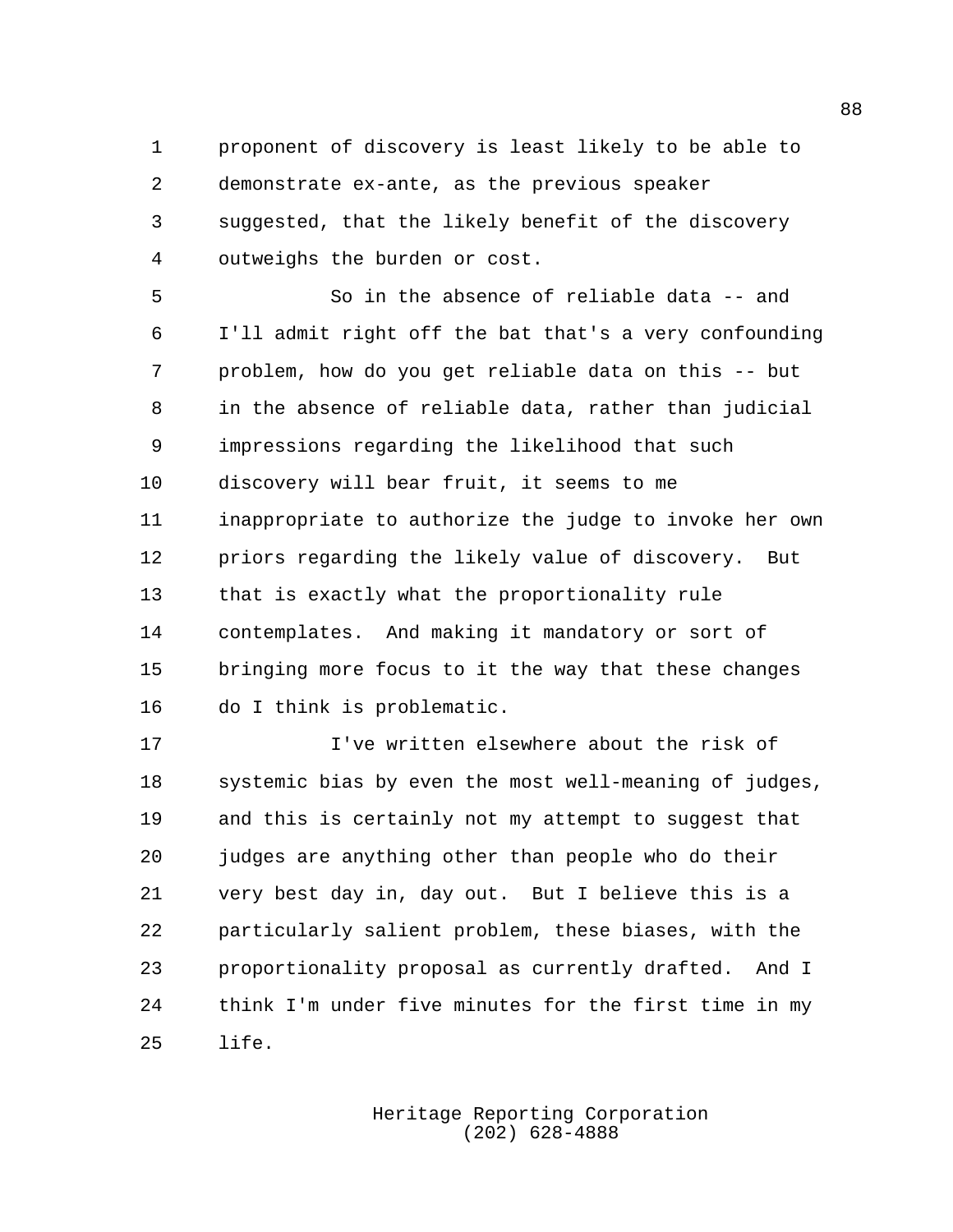JUDGE CAMPBELL: Congratulations. All

right. Questions?

PROF. STANCIL: Yes, sir?

 MR. FOLSE: What is your view -- there have been some arguments made by prior speakers today that this really isn't a dramatic or a drastic change because the language still already exists in Rule 26(g). You obviously have some concerns about the appearance of many of the same words in the proposed rule change to 26(b)(1). What is your view with respect to whether or not moving the language into 26(b)(1) is or isn't a significant change?

 PROF. STANCIL: So, when deciding whether to spend limited research funds on a ticket to Washington, it was my thought that maybe this ends up not being such a big deal that it counts along the side of not coming. In other words, I think that there are a number of cases in the rules where it turns out to be very difficult to move judges to change behavior, and so I don't see -- you know, it is possible that at the end of the day this is not much of a difference functionally.

23 At the same time, I think you are very deliberately in a very high profile way making this issue of proportionality much more salient to judges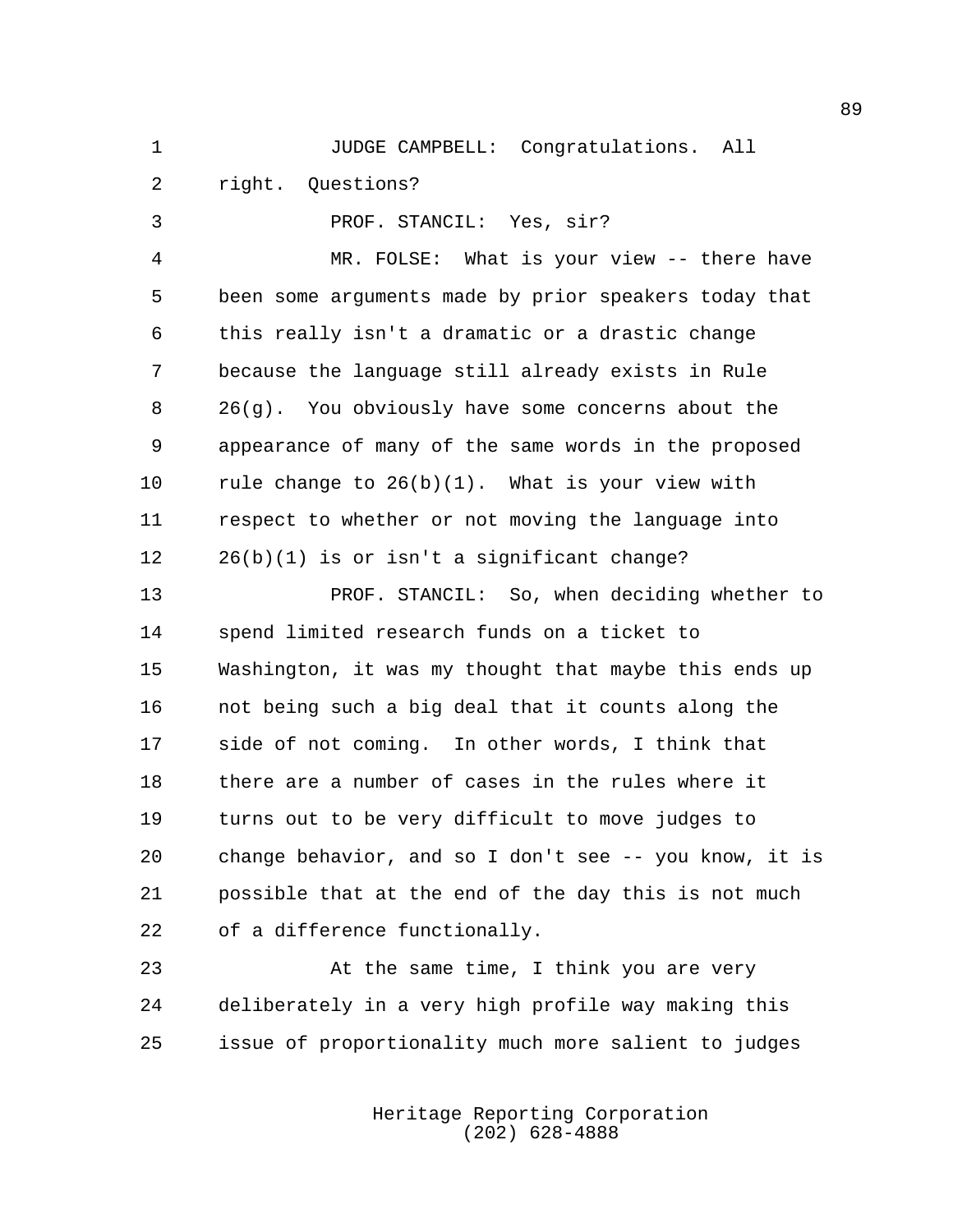and to litigants to some degree. And so I hate to sort of dodge the question because I don't know what's going to happen. The one thing that I've learned -- and I hope you know any comment I give is that you need to be modest about this sort of stuff and see how 6 it works out. I think, you know, Twombly and Iqbal taught us some lessons along those lines as well. The sky it turns out maybe wasn't falling quite like some people predicted.

 MR. FOLSE: I probably should have asked the question a little more carefully --

**PROF. STANCIL:** Yeah. I apologize. MR. FOLSE: -- because it's not just the movement of the language, it's the movement and replacement of other language that is in 26(b)(1). But you may have answered the question already. PROF. STANCIL: Yeah. I think I'm probably still going to stick with the answer. MR. FOLSE: Right. JUDGE CAMPBELL: All right. Judge Koeltl. JUDGE KOELTL: You had mentioned that the legal aid lawyer liked to serve Rule 34 requests and a lot of them as early as possible. What would the change be under the proposed rule? Under the proposed

rule, yes, the document requests could be served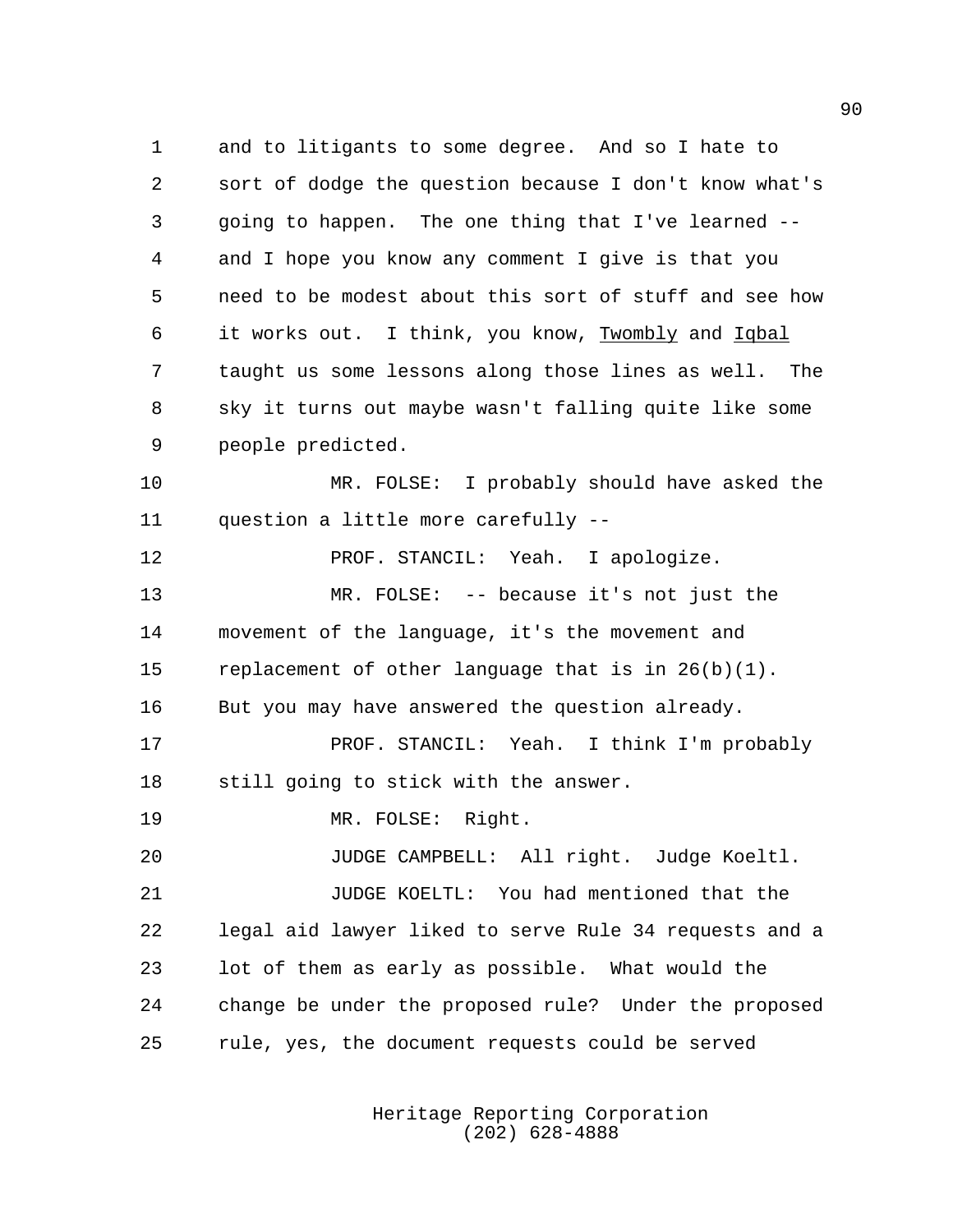before the Rule 26(f) conference, but the requests only -- the time to respond to the request is measured from the 26(f) conference, and under the proposal, that same legal aid lawyer can have the 26(f) conference and serve, if it's that same diligent lawyer who wants to serve as much as possible as early as possible, you go to the 26(f) conference, you serve your 34 request and it's the same time to answer. PROF. STANCIL: So I'll answer this more from the perspective of -- **11** JUDGE KOELTL: Could I just add one other thing? PROF. STANCIL: Yes, sir. I'm sorry. JUDGE KOELTL: The comments that we've gotten from plaintiffs' lawyers almost uniformly applaud this rule because -- 17 PROF. STANCIL: As I would expect. JUDGE KOELTL: -- they want to move forward and they want to get their discovery requests out and they think it would be useful to do it. And some defendants say, well, we'd like to see what's going to be involved. PROF. STANCIL: So a couple of responses. I'll speak at least to some degree as a former associate at a big law firm doing electronic discovery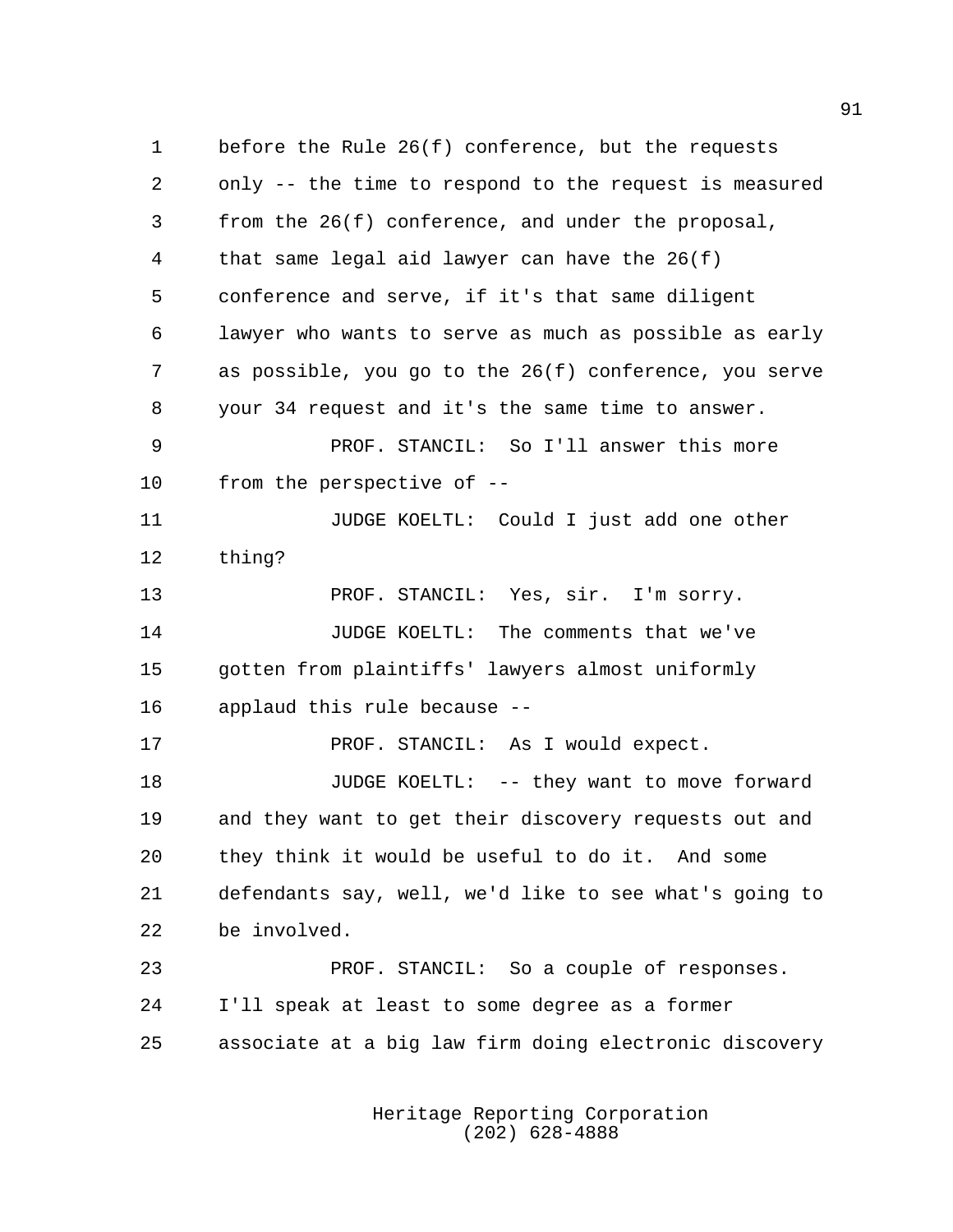work in the earlier days of electronic discovery. With respect to what that timing gives you, yes, obviously it's not deemed served until the Rule 26(f) conference takes place. This is going to start that clock running. But I will also tell you that in the words of my 14-year-old daughter, my typical response when I saw a discovery request whenever it came across my desk was OMG. How in the world am I going to respond to this in the time I have? And if we thought the case was something that was likely to survive a motion to dismiss, something pretty much the norm in pre-Twombly or Iqbal era, we started work immediately on that, and that starts the clock running for the client, and it had some effect on the client's mentality as well.

 With respect to the plaintiffs' lawyers, yeah. I don't want it to come across that I am a pro- plaintiff witness. I think probably my proportionality comments are on balance more pro- plaintiff than pro-defendant because I think it's more likely the dynamic I'm concerned with is going to affect plaintiffs there. But I actually think the opposite is true with respect to the Rule 34 request. I think moving that forward is likely to advantage plaintiffs over defendants disproportionately, and I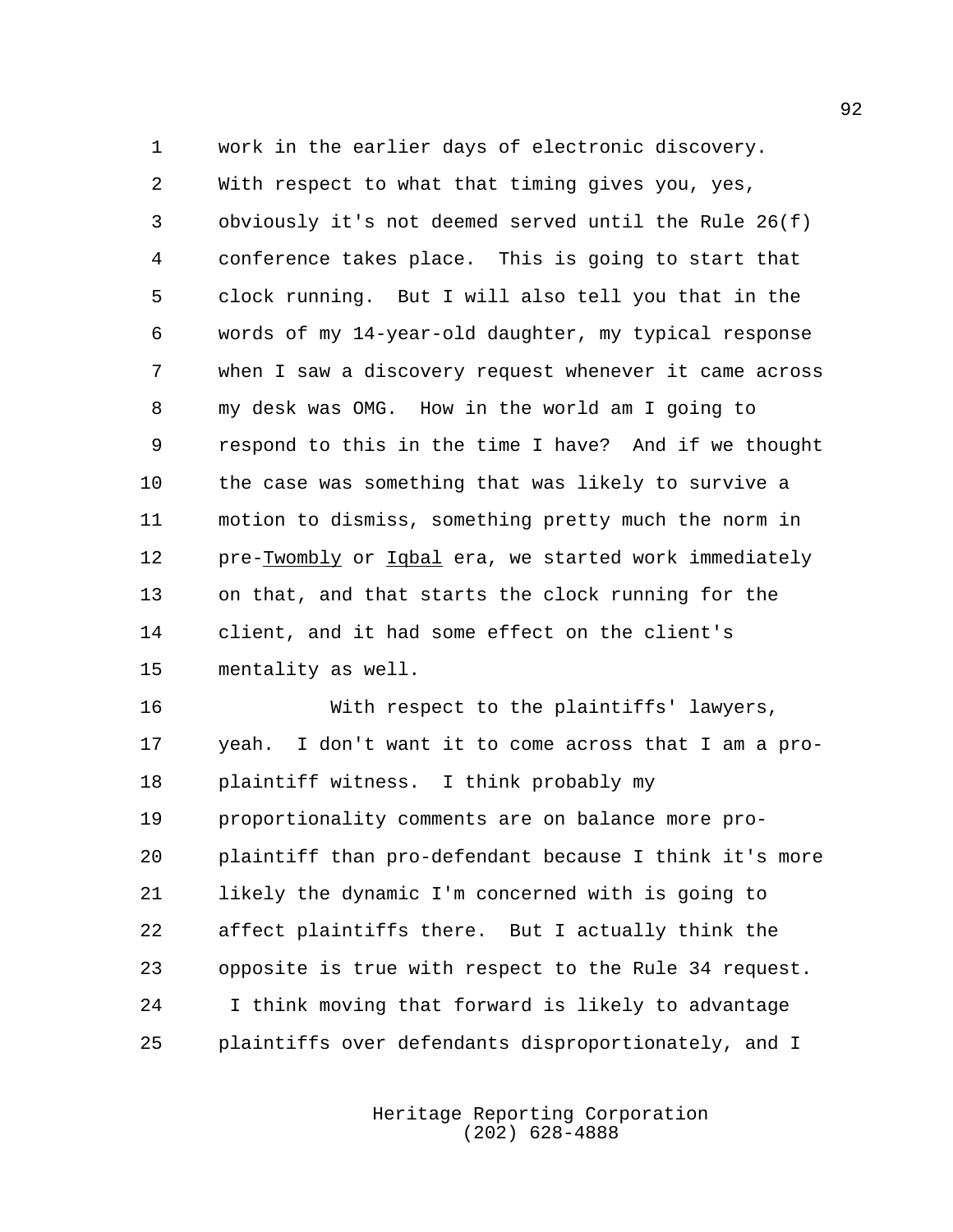think it's that -- so I don't want to suggest that there is any ideological valence to the sum of my comments. It's really two different things. JUDGE CAMPBELL: All right. Thank you, Professor Stancil. We appreciate your comments. Mr. Allman? MR. ALLMAN: Good morning. My name is Tom Allman. I am I guess the third professor to talk to you today. I'm an adjunct professor at the University of Cincinnati College of Law. Prior to that I was general counsel of a very large chemical company for a decade that spanned the trend from documents to e- discovery. And during that decade, I formed some fairly strong views about the role of preservation and was one of the folks that advocated that you should adopt what became Rule 37(e). I also served along with John Barkett on the e-discovery panel at the Duke conference where we advocated both a preservation rule and a rule dealing with spoliation. You have before you now Rule 37(e),

 and I'm here to endorse it, and I'm also here to plead somewhat of an evolution of my thinking.

 I originally proposed to you folks that you should take the existing Rule 37(e) and tweak it. And I and others, among them the Sedona conference, have

> Heritage Reporting Corporation (202) 628-4888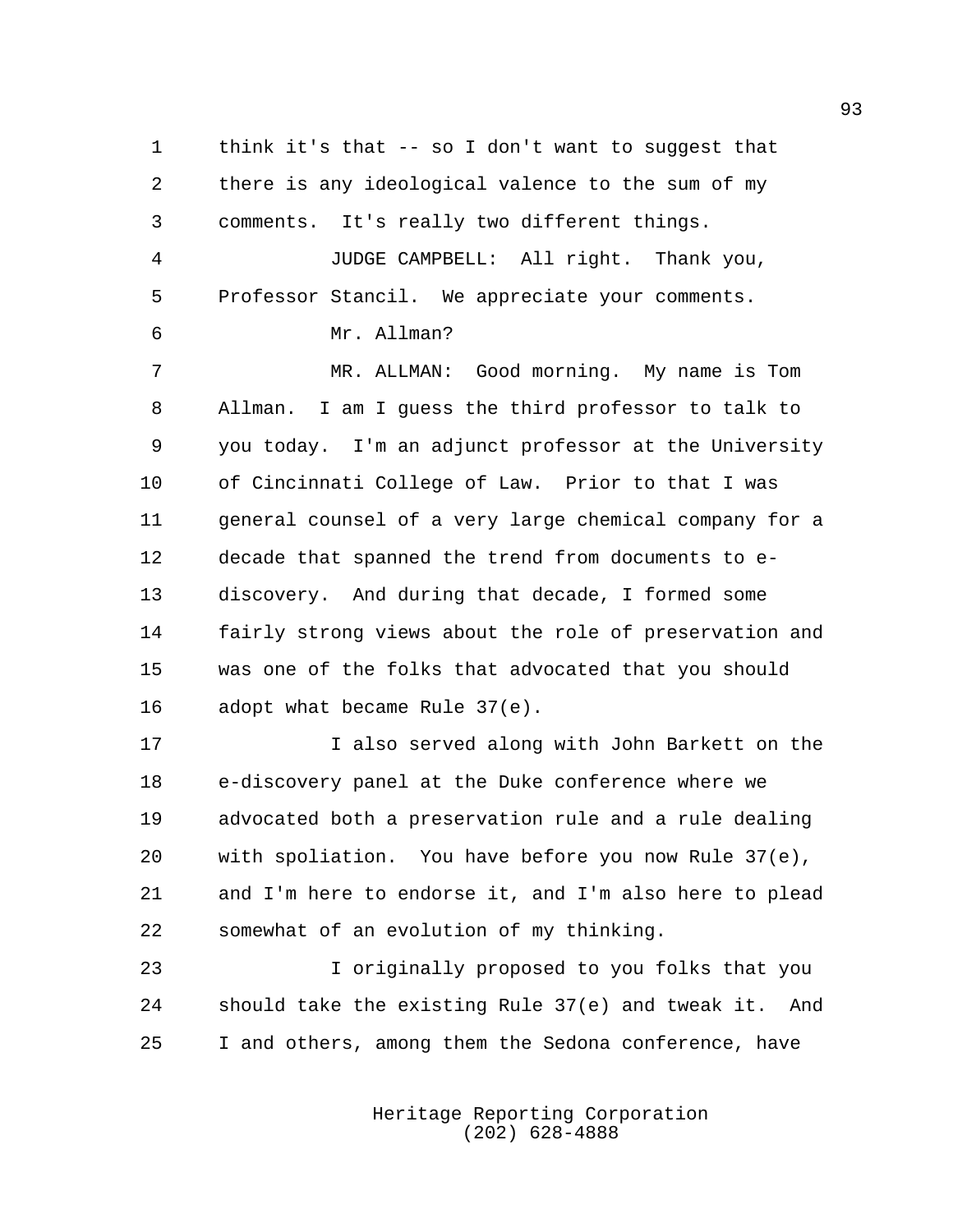suggested ways in which that could be done. You have chosen not to do so, and I have come to the conclusion that that is *the* correct decision, and I strongly support the enactment of Rule 37(e) with a certain amount of tweaks in that one as well, and the reason I do it is because of the role of inherent power.

 In my view, the occupation of the field of spoliation sanctions by the current draft of Rule 37(e) is such that it effectively cabins the sanctioning power of the judges and will discourage the unnecessary and overuse of inherent power to avoid the restrictions that you have placed into the rule. And if I could cite you to a case that really in my 14 view just captures this very well, and that's The 15 United States v. ALEO, which is 681 F.3d 290. And at page 310, Judge Sutton said, "A judge may not use inherent power to end-run a cabined power." And I take that as a very strong support for what your efforts are.

 Let me tell you why I think what you're doing is the correct thing. In my view, the lack of uniformity among the Circuits on the issue of spoliation is an affront to the entire judicial system and it's having unnecessary consequences to both individuals and entities, and I believe that the goal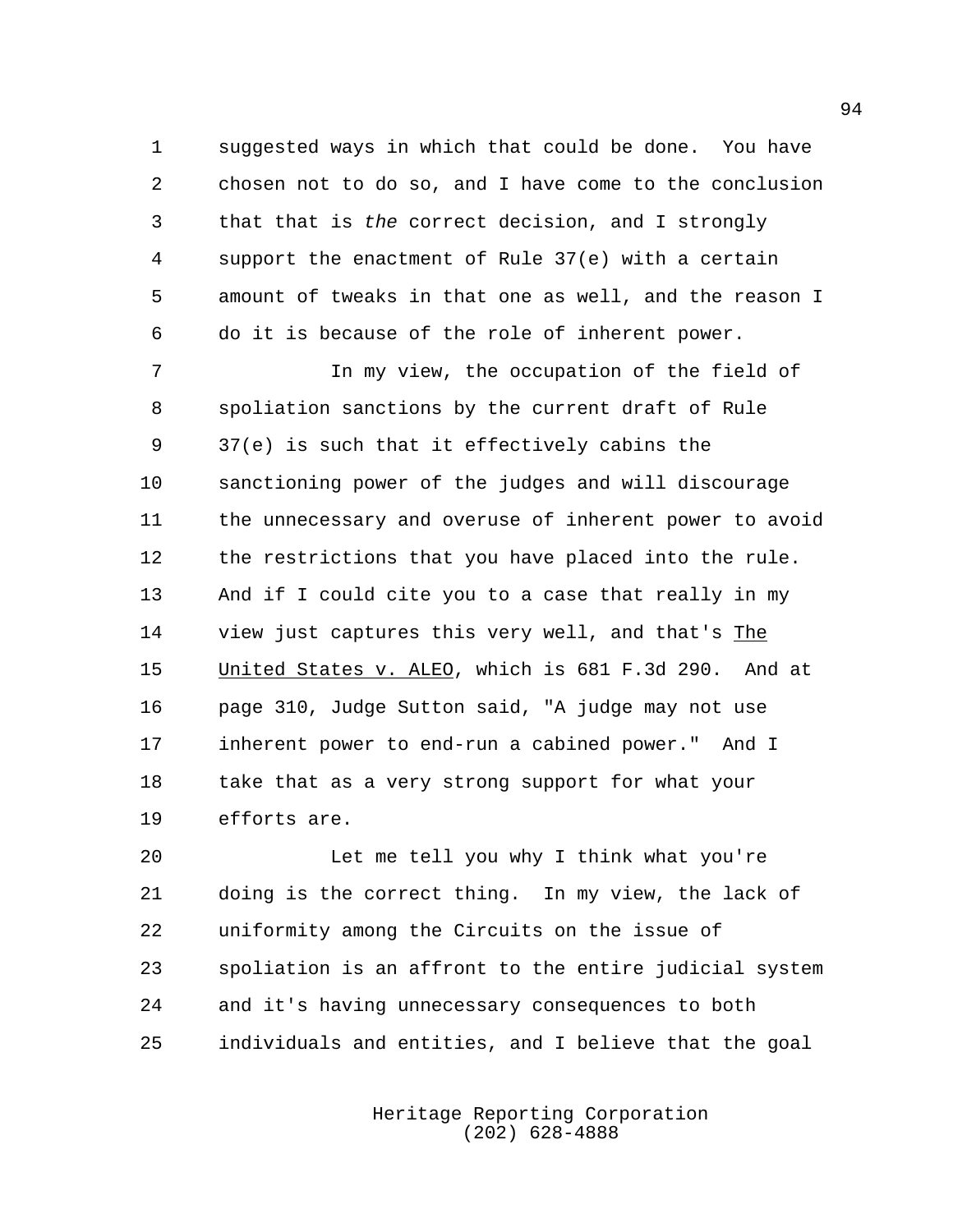of alleviating that confusion is worth the candle. To me, that's what you're trying to do, and that's worth it.

 I believe that it will incentivize reasonable and proportional preservation conduct, not deincentivize it. I think it will help do it, and it will do it because it will allow people to have certainty in their preservation planning, especially in their primary conduct. It's often forgotten that so much of what happens in the preservation world at least happens before there is litigation. And it is that area of primary conduct that has always concerned me from day one and is the reason why I support the bill.

 However, I must caution you that some of the factors and some of the wording in the committee note about the factors is roughly reminiscent of some of the unfortunate language in the 2006 committee notes that led into a per se world where the mere failure to institute a litigation hold, the mere failure to adopt a preservation standard that some federal judge felt should be applied universally to all cases was held to justify sanctions.

 I think you need to address in the committee note that risk in ways that it will not have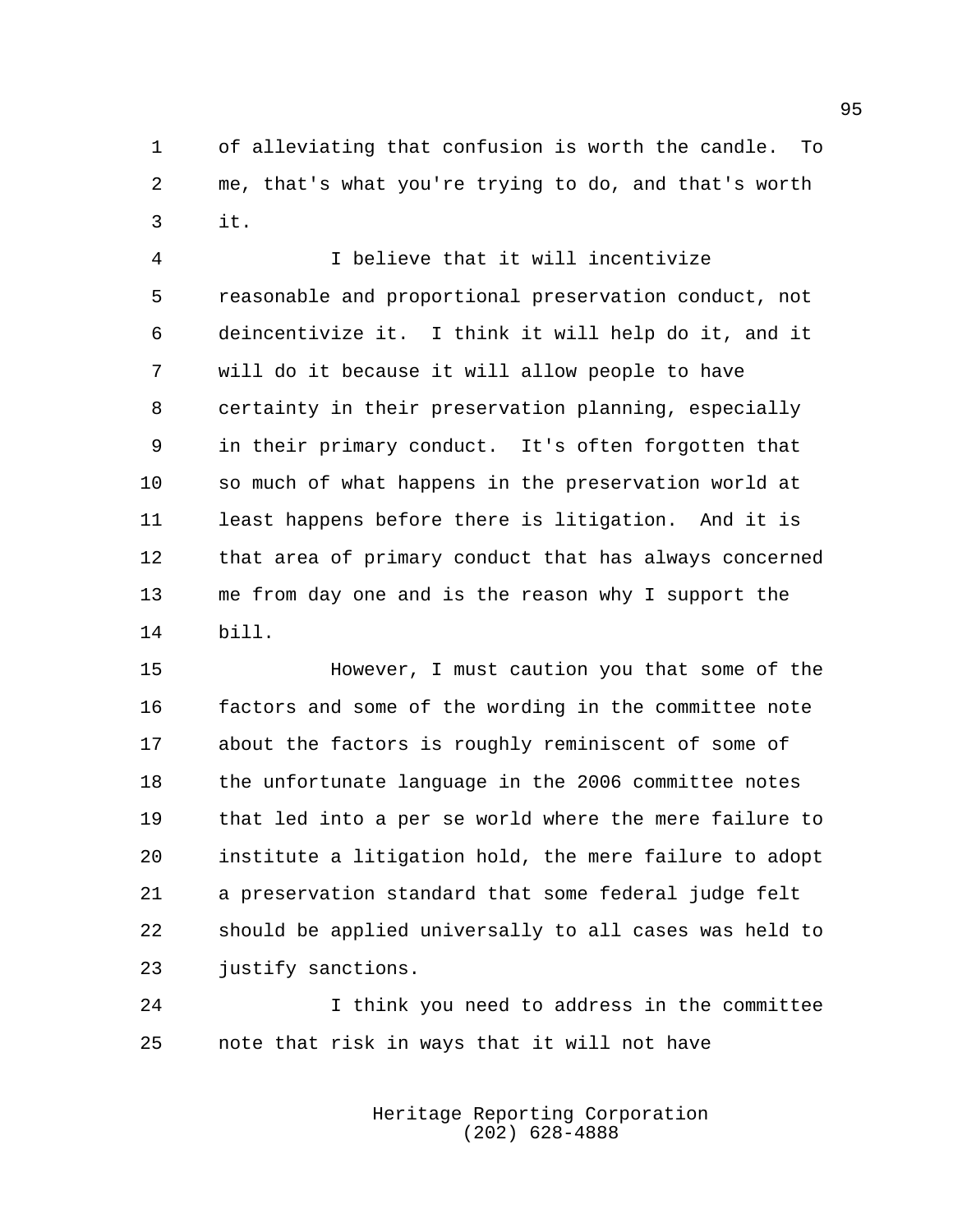unintended consequences. I concede that close to what I'm saying is a possibility that you might want to consider dropping the factors out of the rules into the notes. And there is even a possibility of eliminating those factors for the reasons that one of the witnesses just suggested, that they're trying to do too much in those factors in a very complex and difficult field that is best left to folks like the Sedona conference. And I confess that I'm also a chair emeritus of the Sedona conference and so I'm somewhat biased. But I think we do a better job at Sedona of articulating the considerations of how to manage a litigation hold than you can in a rule that is fixed in time and only changed every 10 years.

 Another quick comment about what you're up to. I take it that you are rejecting the Second 17 Circuit decision in Residential Funding. John Barkett made that point at the November 2010 conference, rules committee conference. I sat behind him at the time he made it. It's an extraordinarily important point. But you need to think through the implications of that decision. It doesn't just mean that gross negligence does not justify sanctions. It also means that presumption shifting is not justified by gross negligence.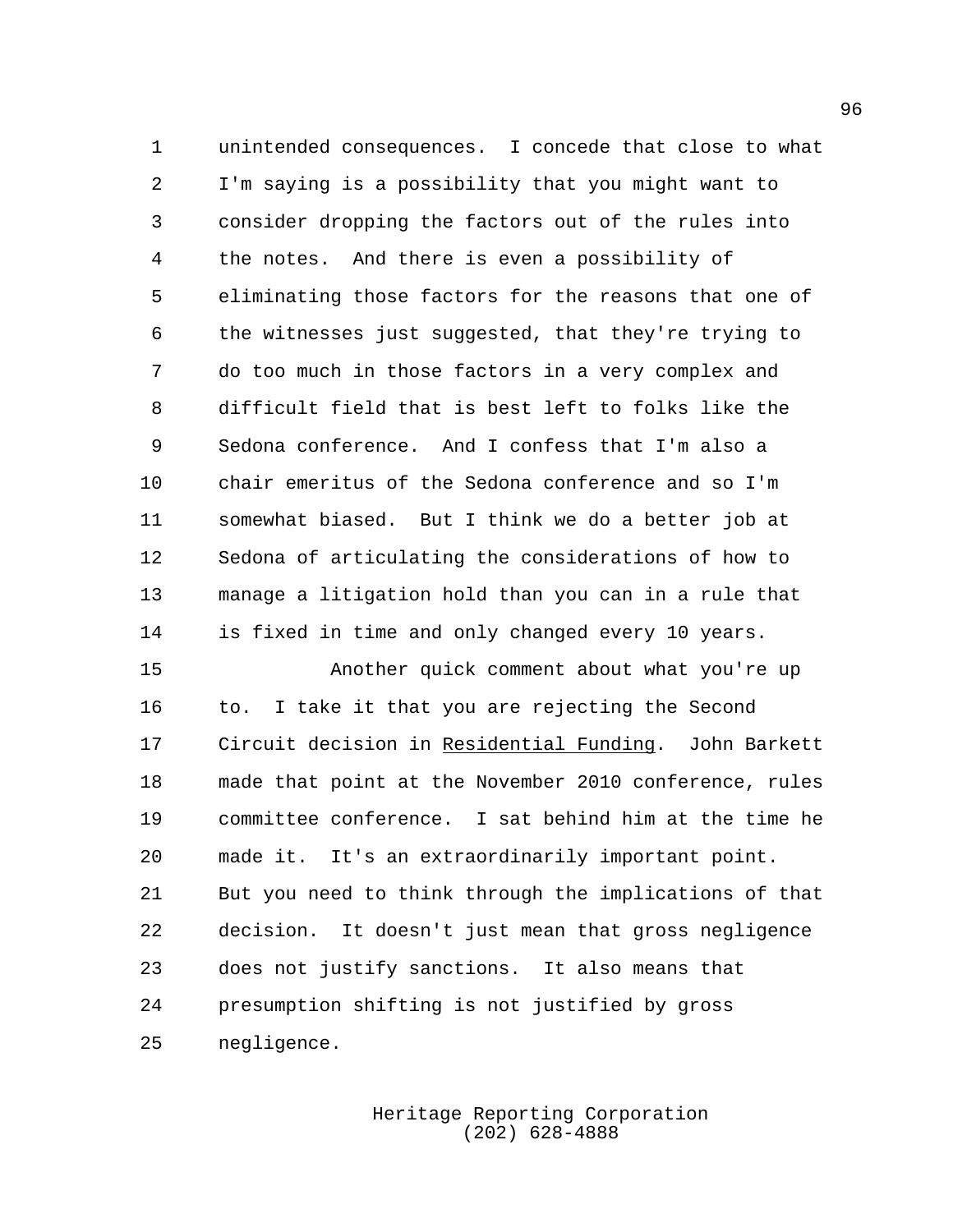The discovery subcommittee felt that gross negligence was not equivalent to willful conduct, that they were quite different things. But some of these recent decisions do not agree, and so you're going to have to address that problem, perhaps by defining willfulness to include that extra element of willful intent to prevent the use of adverse information. Perhaps that's the way to do it. Or perhaps you're going to have to drop willfulness, or even as some have today suggested, link willfulness by the word "and" to bad faith.

 Finally, dealing with Silvestri. I recognize your concerns about Silvestri, but I do not believe that Silvestri belongs in the Federal Rules. I believe that the best way of handling it is to introduce the key (e)(1) rule by the phrase "absent exceptional circumstances," much as we've done in current Rule 37(e), with success I might add, and I see no reason to believe that you cannot do that and then in the committee note explain the extraordinary circumstances that lead to the Silvestri exception, and it would not then be an exception. It would simply be a recognized principle of law which would exist outside the federal rule.

And in response to your penultimate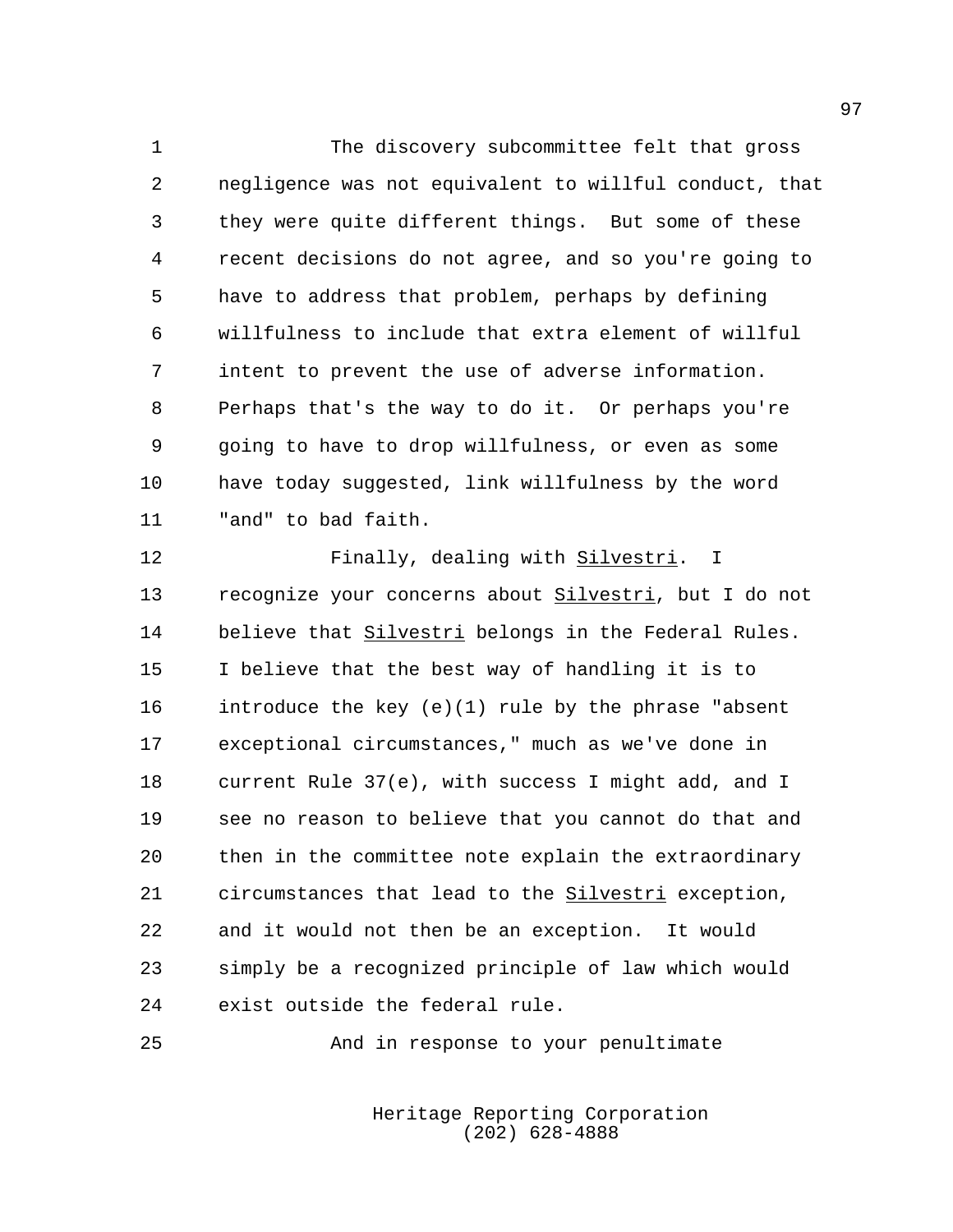question, if you don't do that, what, I would suggest too you might want to take a look at Rule 34(a), which distinguishes between documents and ESI and tangible things, and you might want to confine the rule just to documents and ESI. Not just ESI. I totally agree you cannot draw a line between documents and ESI, but you could draw it between documents and ESI and tangible things.

 I don't recommend it. I don't like it. But if you're not willing to take away some of the temptation to equate (b)(2) with (b)(1) and make it sound as though if you don't like the fact that you can't find culpability, all you have to do is say the damage is irreparable and you can avoid the rule. I don't like that temptation, and I don't think it's fair to the judges to give that to them. Thank you. JUDGE CAMPBELL: All right. Thank you. We

have about two minutes for questions.

Judge Grimm?

 JUDGE GRIMM: A quick question. Tom, with the issue of whether we keep the factors or don't keep the factors --

MR. ALLMAN: Yeah.

 JUDGE GRIMM: -- if the goal is uniformity to try to have a standard that is not going to change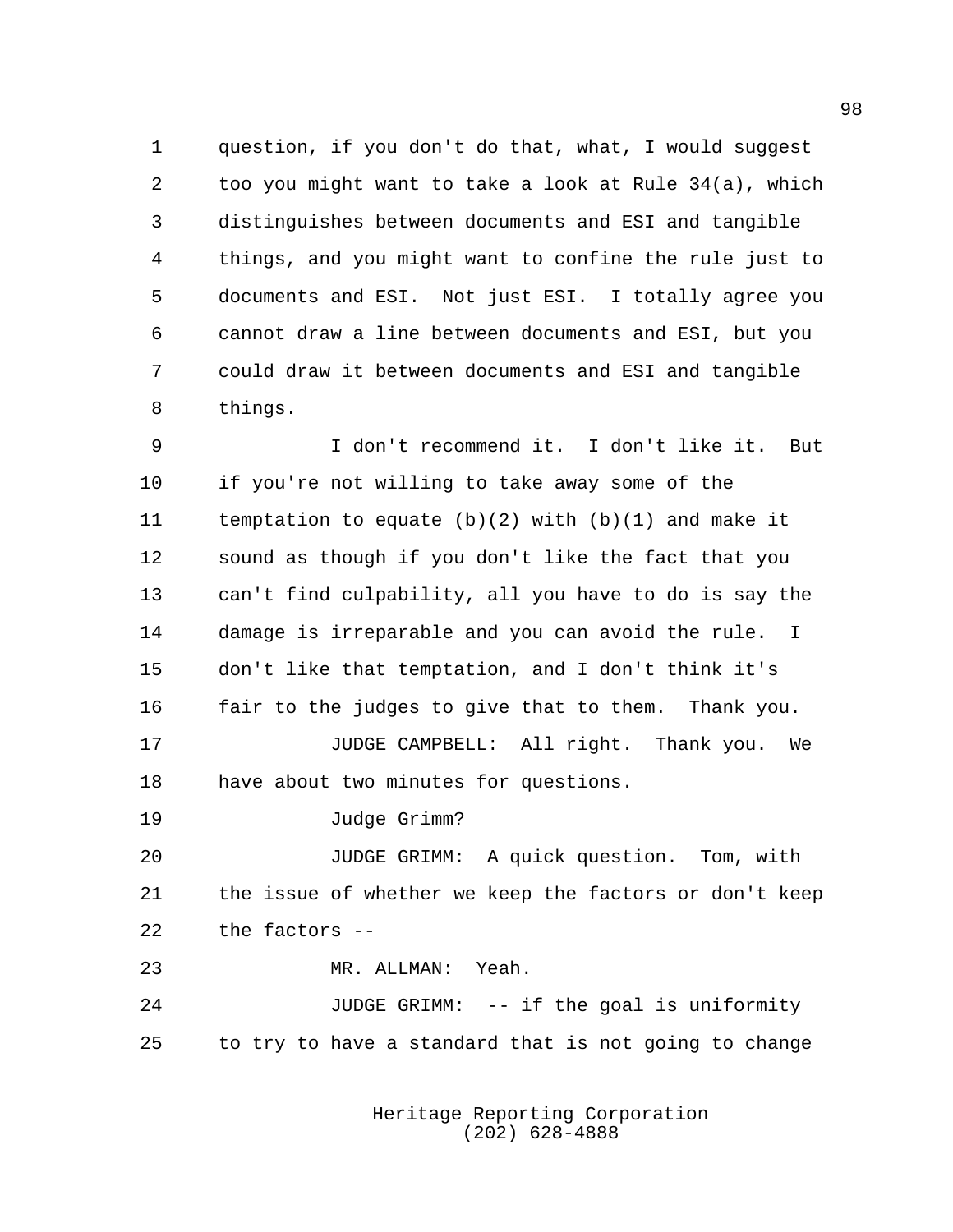dramatically from one jurisdiction to another, and maybe the factors as listed are not the best factors, but --

 JUDGE CAMPBELL: Could you turn on that mike? Folks can't hear you in the back.

 JUDGE GRIMM: Sorry. But my question is that if the goal is to try to have a uniform standard that will be applied in the same fashion in all jurisdictions as much as possible, if the choice is having factors and having no factors, is there not a greater risk of having less uniformity if there's no 12 guidance whatsoever as to how you might try to apply those factors to achieve the goals that you're advancing in the rule itself? And if we got the wrong factors, are there other factors that should be in there?

 MR. ALLMAN: I would like to be able to say 18 to you I know what the factors are and here is what they should be. I'm not in a position to say that. I think it's an extraordinarily difficult thing. I call it rulemaking by committee note really is what it's about. I just think the risk of not -- reasonability and proportionality clearly are related to and important to this process, but when you throw in those other factors -- I'm just not happy with your factors.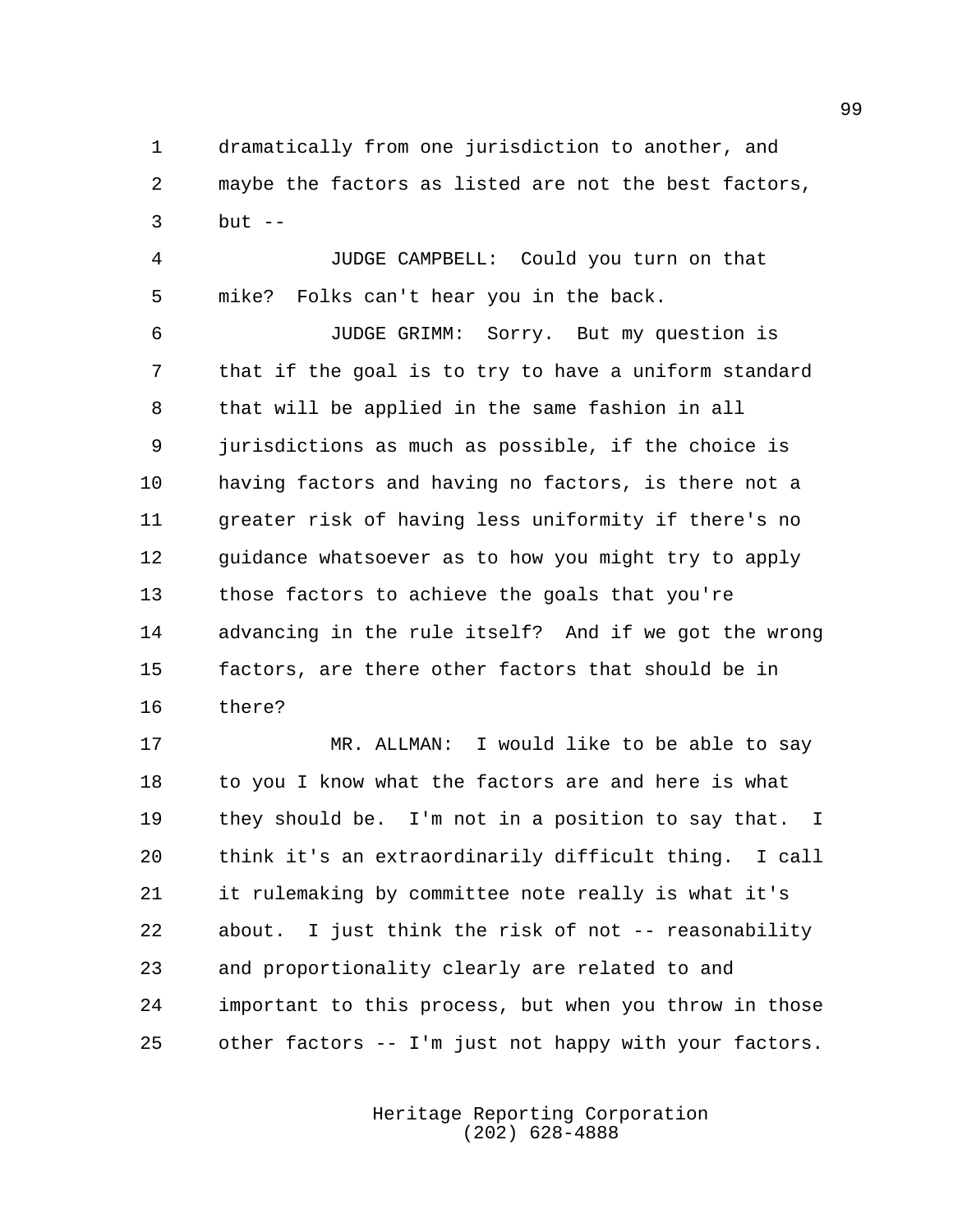(Laughter.)

JUDGE GRIMM: We'll factor that in.

MR. ALLMAN: Okay.

(Laughter.)

JUDGE CAMPBELL: Judge Koeltl?

 JUDGE KOELTL: If you dropped (b)(2) and added "absent extraordinary circumstances," wouldn't that be far more expansive than (b)(2) is now and lead to the problem that it's really undefined so that you're really back in the situation that sanctions could be imposed under the standards that some have said are too broad?

 MR. ALLMAN: Yes, I agree it's a risk. I do think a really carefully written committee note -- here I am advocating a good committee note, but I think a carefully written committee note that explains and especially touches on the point I tried to make kind of subtly in my paper, that using the irreparable prejudice standard as an excuse to enter a default judgment and allowing a party to go immediately to the damages suffered is equivalent to creating a spoliation tort.

 I think what you need to do is carefully define in the committee note that the purpose of the 25 Silvestri exception is to permit parties who would be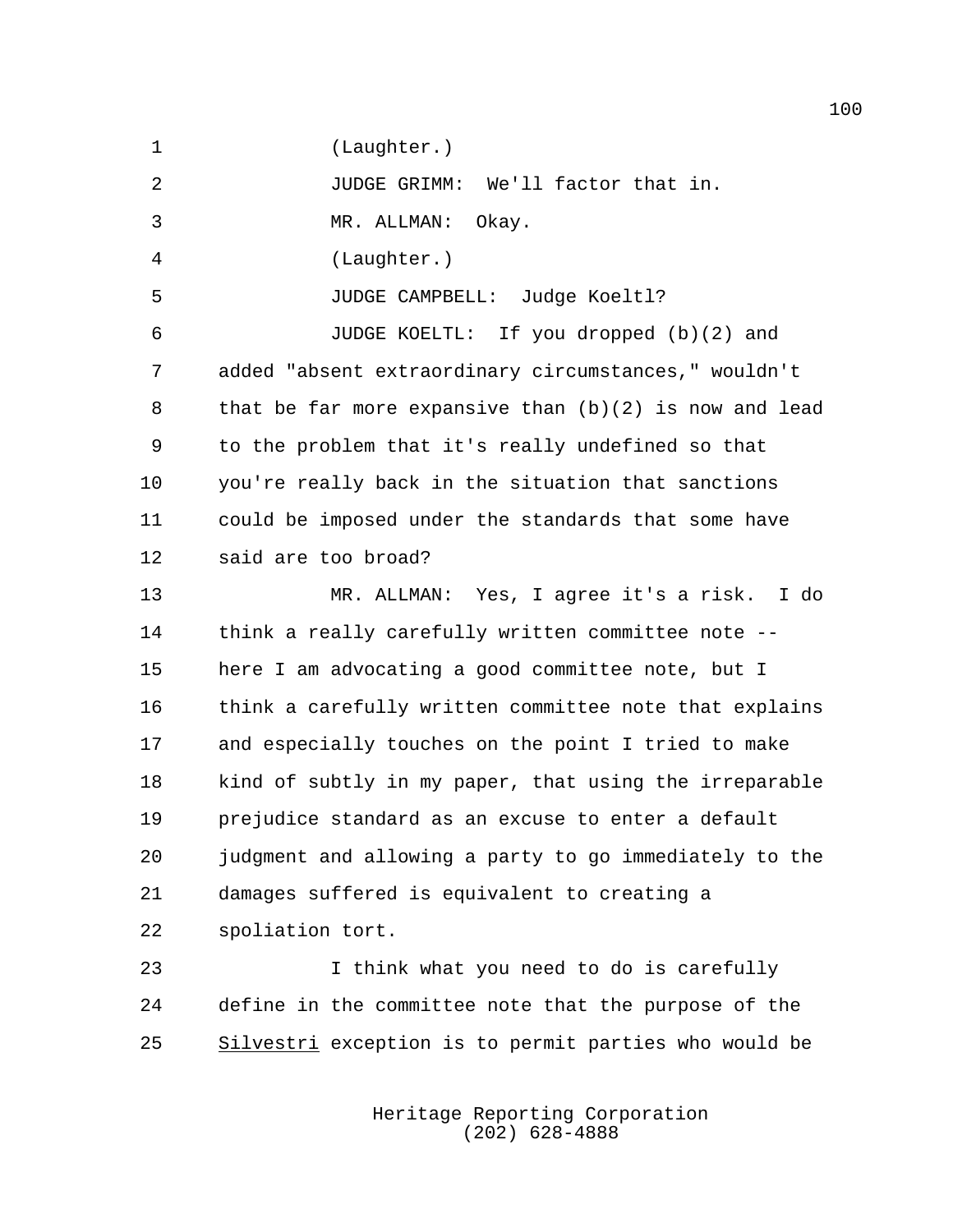unfairly asked to defend a case to have that avoidance, and I think you could do that in a committee note. So it's a risk, but I think based on the fact we've had -- you know, since 2006, we've had a rule that says that, and I've never seen any case that has questioned or tried to use that as a hole through which to drive a truck. I just haven't seen it.

 JUDGE CAMPBELL: All right. Thank you very much, Mr. Allman.

Mr. Hedlund?

 MR. HEDLUND: Good morning, Mr. Chairman and members of the committee. First I wanted to thank you for all your efforts on this committee and all the hard work that you put forth, and thank you for giving me a chance to speak today about these important proposed changes.

 My name is Dan Hedlund. I am a member of the law firm of Gustafson Gluek in Minneapolis where I practice antitrust and consumer protection law. I am also vice president of the Committee to Support the Antitrust Laws, or COSAL, of which I am here on behalf of today.

 I realize the time is limited given the number of speakers that are appearing, so I refer the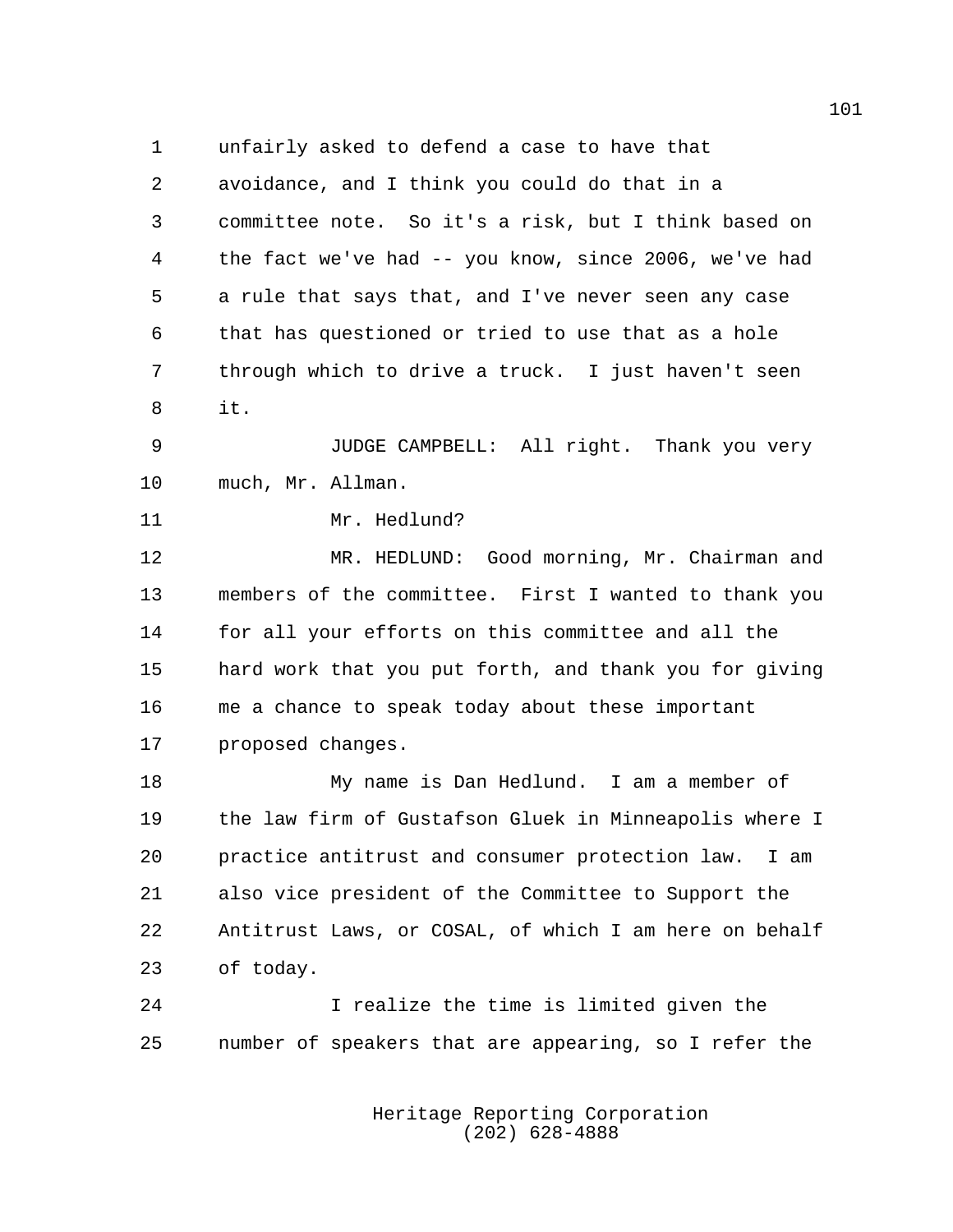committee to our written comments submitted in March for a more complete recitation of our views on the proposed rules. Those comments contain the input of COSAL members from around the country, members with many years of prosecuting complex litigation cases on behalf of small businesses and consumers.

 Today I am here to testify regarding the proposed changes to Rules 26(b)(1), 30, and 33. These changes are potentially unfair to parties bearing the burden of proof in complex civil litigation in particular and could result in increasing the costs, inefficiencies, and burden of litigation for all parties. These proposed changes raise serious concerns because they could substantially curtail the ability of litigants to gather evidence from defendants and third parties. This is a problem for the following reasons.

 First, plaintiffs in antitrust cases are faced with substantial information asymmetry. Defendants and third parties have the bulk of relevant information regarding the market, the product, and the alleged conduct, while plaintiffs tend to be on the outside looking in at the outset of a case. Price- fixing conspiracies by their very nature are secretive and hidden ventures, and oftentimes they can only be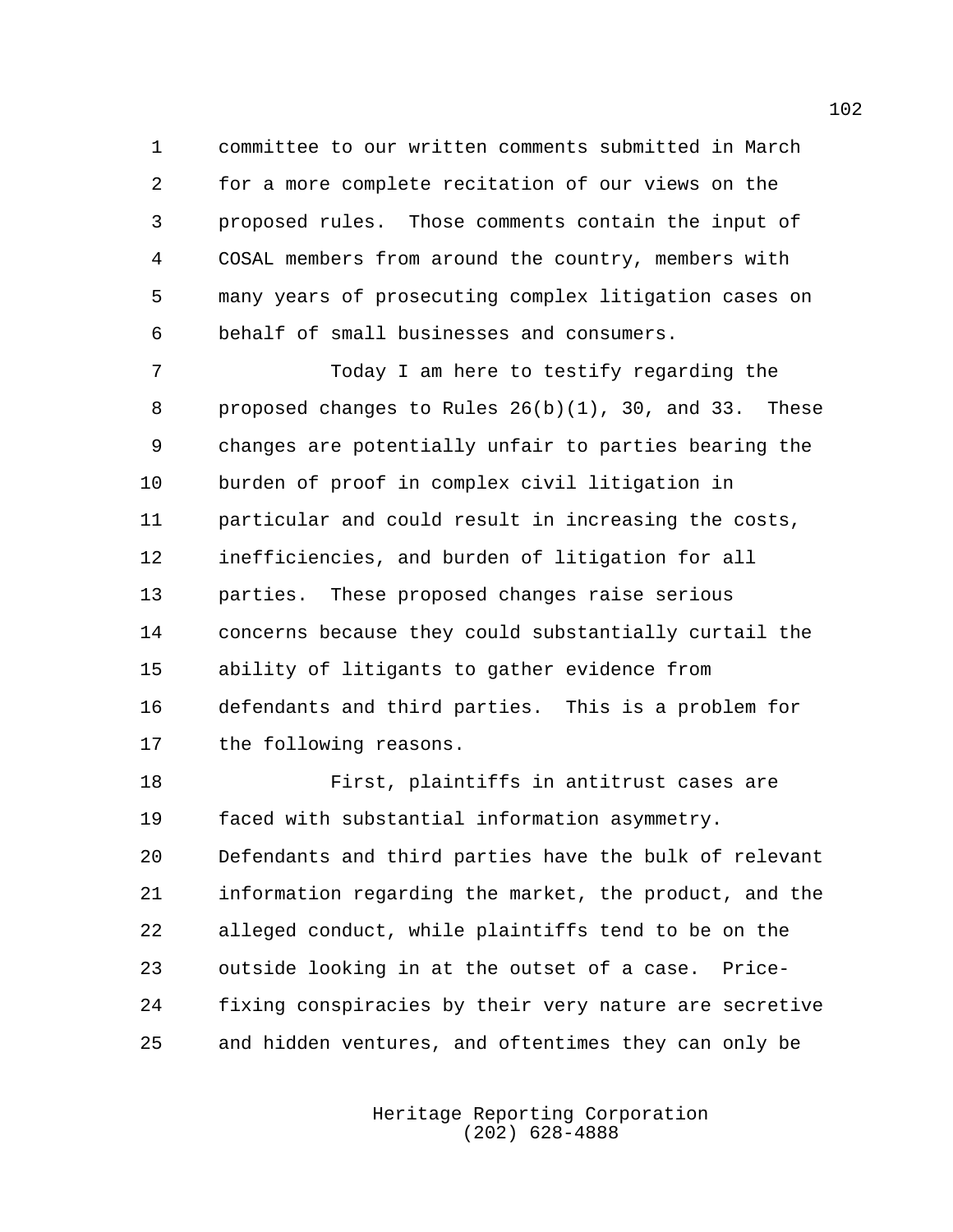proved by stringing together numerous pieces of circumstantial evidence known as plus factors.

 The evidence vital to plaintiffs' claims is regularly in the sole possession of the defendants or sometimes disbursed among a variety of far-flung third parties. To effectively enforce the antitrust laws and obtain recoveries for the businesses and consumers that have been harmed, private litigation is the only way to do that because although the Department of Justice issues a lot of fines, as everyone here is aware, that money does not go through to the people who have been harmed by the illegal behavior.

 So, in order to effectively enforce the antitrust laws, the discovery rules must provide fair access to defendants' and third parties' information and documents.

 Second, many recent court opinions have been increasing the evidentiary burdens on plaintiffs. For example, the requirements to prove class certification have been expanding pursuant to recent cases, including the Dukes case and Hydrogen Peroxide. This has led to a period where we are required to gather substantial amounts of data and to comprehend and understand a great deal of documentary and testimonial evidence.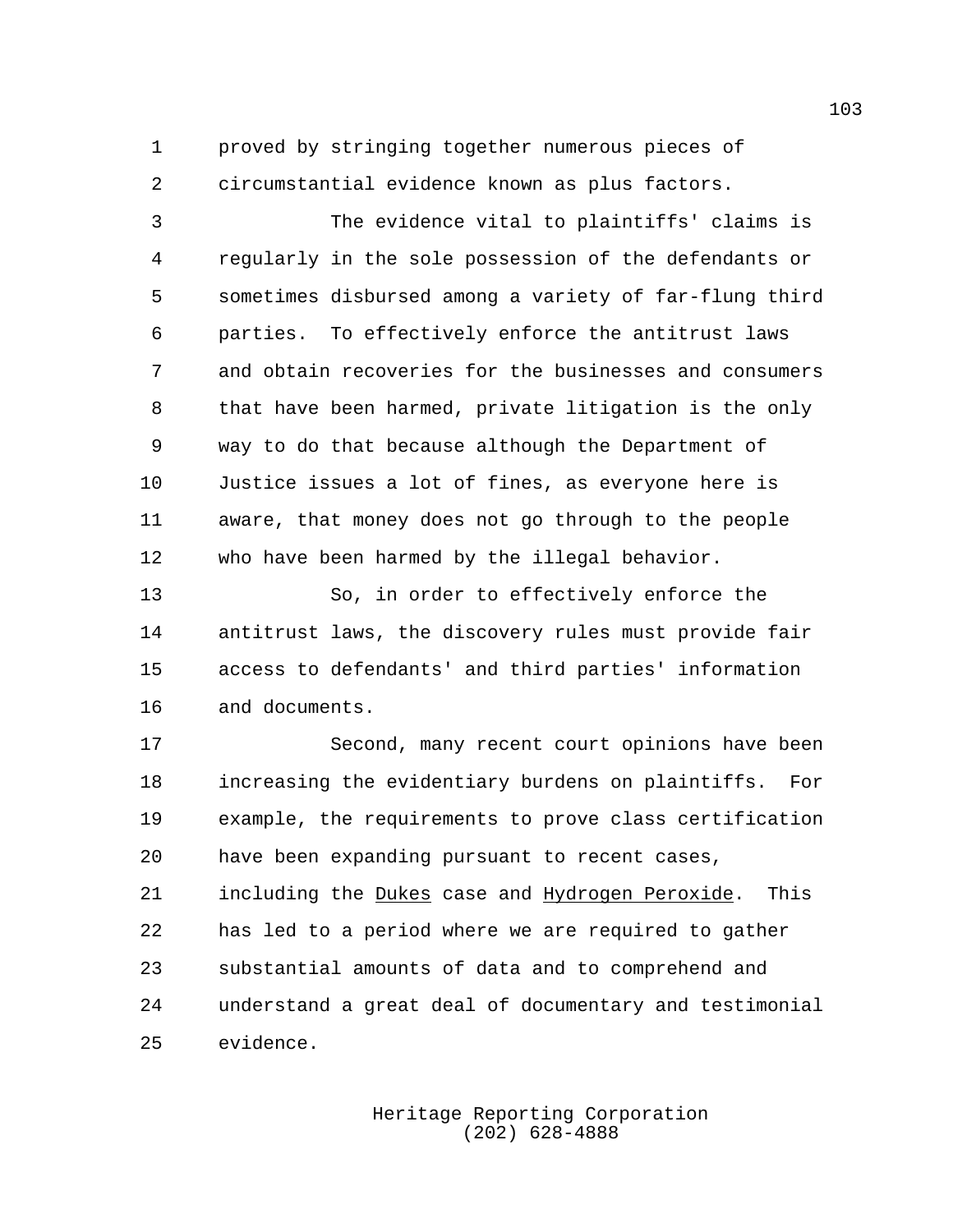Third, the Class Action Fairness Act has brought many state law class actions into federal courts. These cases typically assert the laws of multiple states, further adding to the complexity of the discovery process.

 Specifically with regard to the rules, I'll start with the proposed changes to 26(b)(1). Decades of law students have learned the simple rule that discovery is limited to that which appears reasonably calculated to lead to the discovery of admissible evidence. The new rule proposes to eliminate this currently familiar language without replacing it with an equivalent.

 This is troublesome for several reasons. First, we do believe that it is the case that the burden as it stands now is presently on the party withholding the information to establish that the withheld information is beyond the scope or too burdensome to produce.

 In contrast, we believe that the proposed rule imposes a multifactor proportionality determination that will place a heavy burden on the party seeking information to satisfy the requisite proportionality. As we read it, the proposed proportionality inquiry is open to interpretation and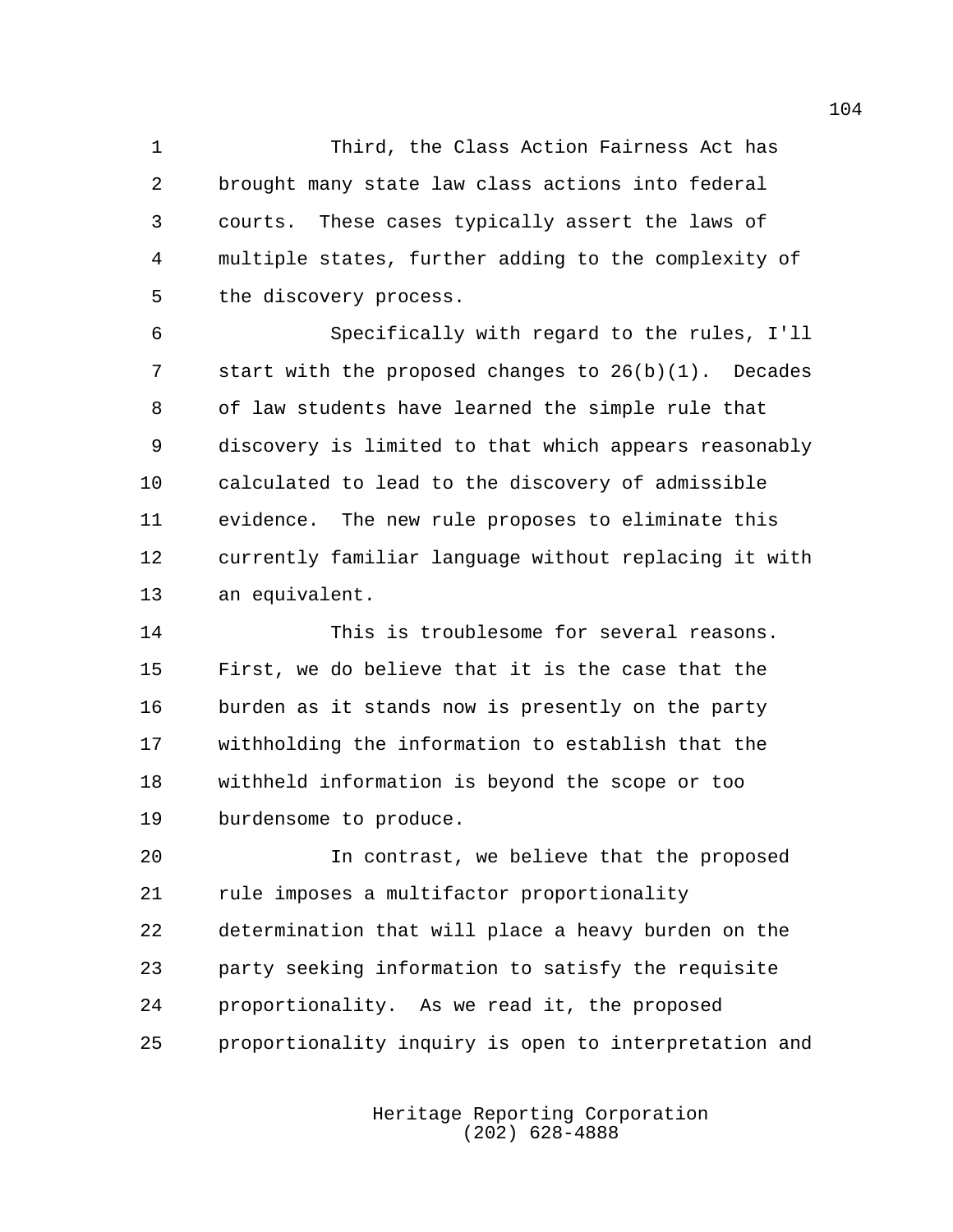will subject potentially every discovery request to scrutiny, and we believe that will lead to inefficiencies in the discovery process.

 Third, the proportionality concept is unworkable at the outset of a complex case characterized by asymmetric information. Where one party has all the information, discovery will necessarily appear disproportional until the evidence is discovered and used to prove the claims.

 As currently written, Rule 26(b)(1) generally treats litigants equally without regard to the amount of potentially relevant information they may have. In contrast, the proposed rule appears to offer protection to larger parties who have a monopoly on information by allowing them to use that disproportionate burden to avoid document production through the use of the proportionality argument.

 With regard to Rule 30 and the two proposed changes, first to change the presumptive limit from 10 depositions to five and to reduce the number of hours from seven to six. With regard to antitrust cases, which are oftentimes or almost always MDL cases, dozens of depositions are often required to gather evidence from far-flung witnesses and to preserve testimony of witnesses that will not be available at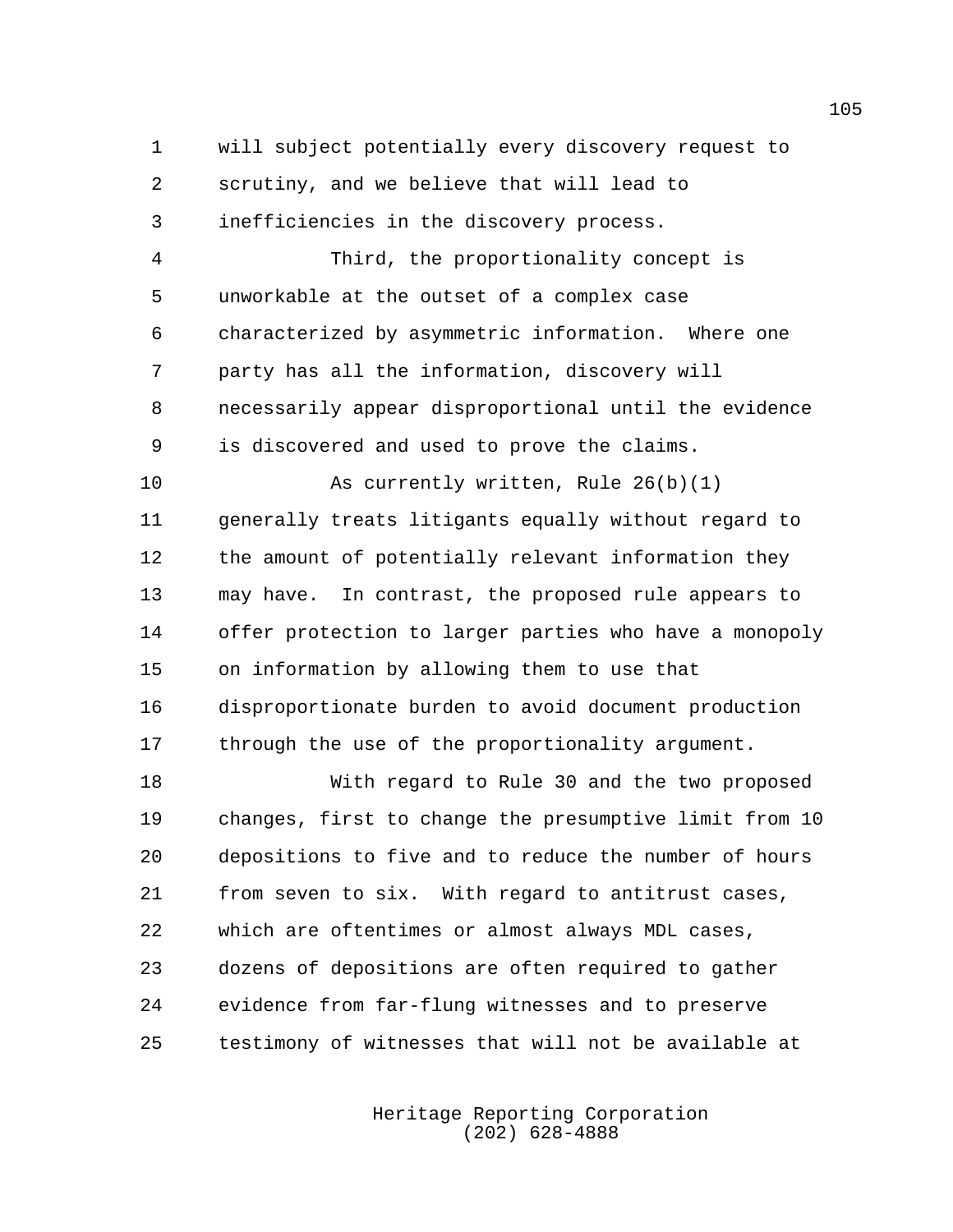trial.

| 2  | In addition, experts play a very large role            |
|----|--------------------------------------------------------|
| 3  | in the cases that we work on. One side may even have   |
| 4  | more than five expert witnesses. Due to the unique     |
| 5  | nature, expert witnesses should be, it's our position, |
| 6  | excluded from the proposed limit.                      |
| 7  | Third, reducing the presumptive limit to               |
| 8  | five depositions significantly alters the bargaining   |
| 9  | position of the parties. The net effect we believe     |
| 10 | will be to drag down the number of allotted            |
| 11 | depositions below a level necessary to prosecute a     |
| 12 | complex case, which can prevent parties from obtaining |
| 13 | all the information that they need to litigate. Five   |
| 14 | instead of 10 becomes the new baseline for negotiating |
| 15 | purposes.                                              |
| 16 | With regard to the proposed six-hour limit,            |
| 17 | antitrust cases involve large amount of documents and  |
|    |                                                        |

 data and a large amount of time during the depositions is spent going through those documents and authenticating them. Another issue that arises is that oftentimes seven hours needs to be split between multiple parties. We've been in cases where we've shared time on behalf of the class with the Department of Justice and with opt-out cases. We've also had cases where states attorneys general are involved, and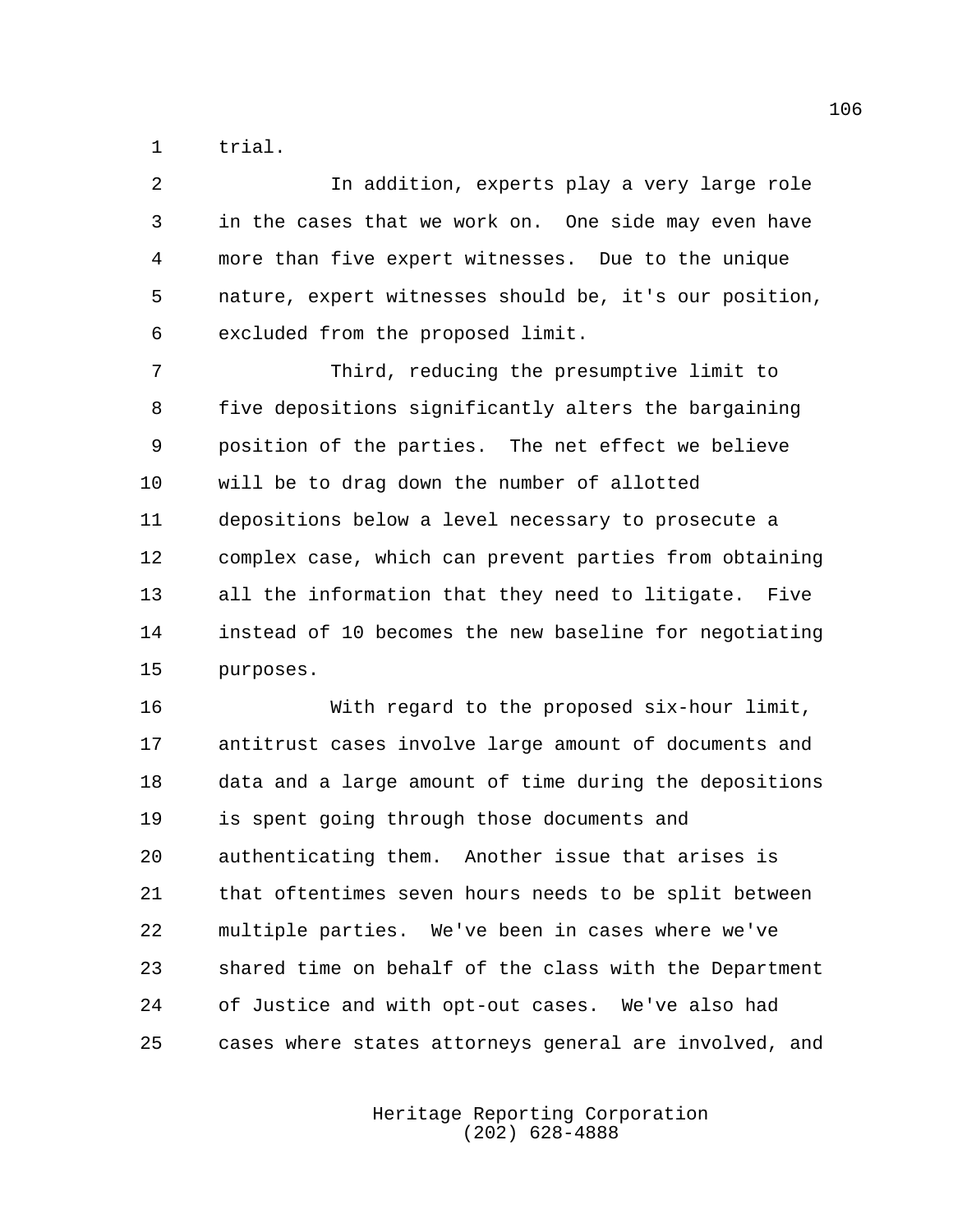so once the limit is cut to six there's fewer pieces of pie to go around between the various parties taking depositions.

 At the very least, COSAL suggests that the proposed presumptive limit should be modified by committee comments to exempt expert and third-party depositions from the proposed limits. In addition, we suggest that the proposed rule could include a clarification that the presumptive limit on depositions is per party and not per side.

 Finally, with regard to the interrogatories, we believe that the proposed shift from 25 to 15 is similarly problematic for the same reasons that I've stated with regard to depositions. And in our proposal, we actually put forth a suggestion with respect to contention interrogatories, proposing that they not be required to be answered until the close of discovery.

 To conclude, as a lawyer who works on contingent cases, we at COSAL are familiar with the expenses of discovery because we bear it until the end of a case, and sometimes, if the case isn't successful, we bear it forever. We believe these proposals to restrict discovery are unnecessary and should not be adopted, but in the alternative, any new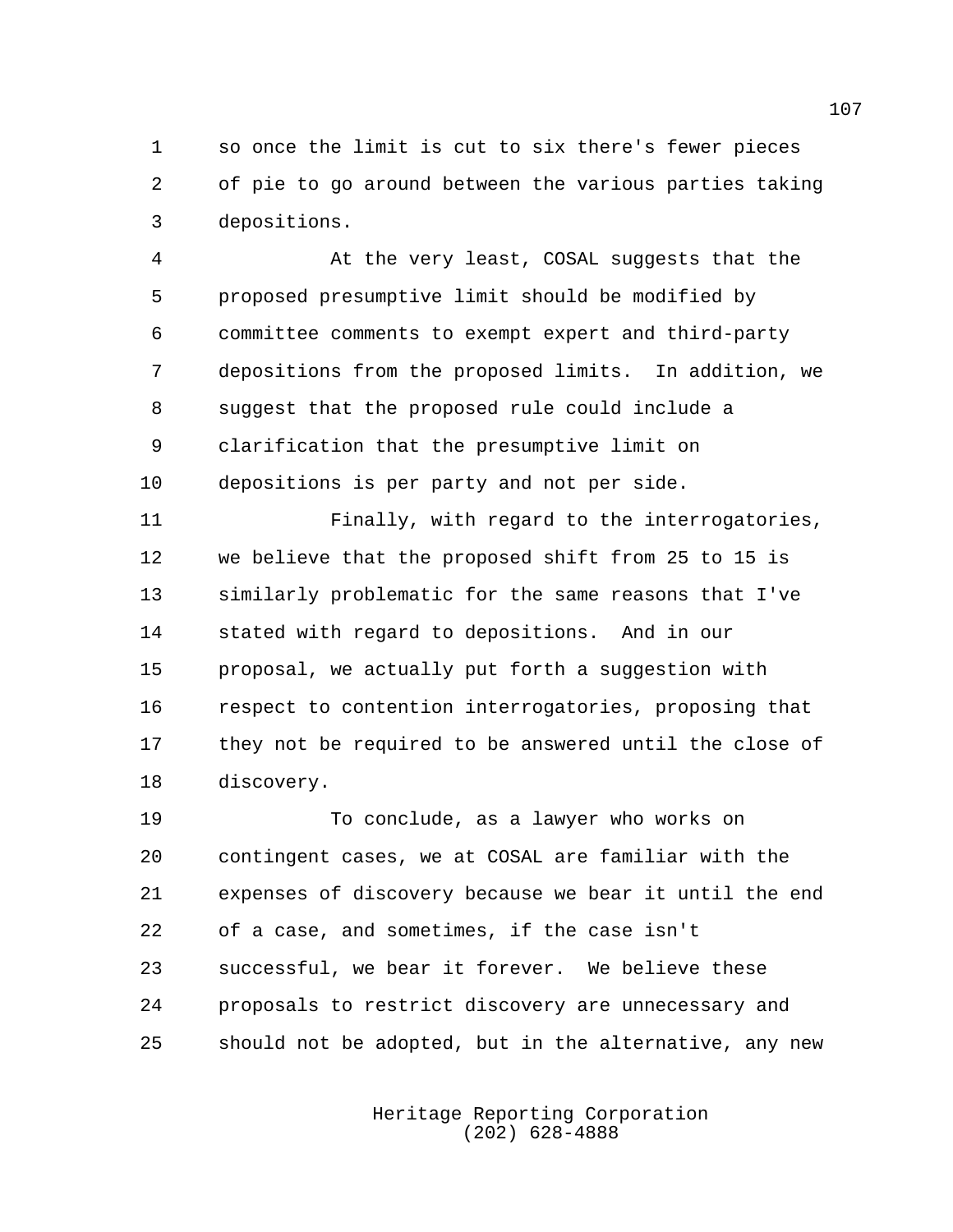restrictions should include commentary and the Advisory Committee notes observing that courts should be expected to substantially vary the rules and especially the presumptive limits and caps in complex and large cases, consistent with the interests of justice.

 JUDGE CAMPBELL: All right. Thank you, Mr. Hedlund. We've got about a minute of time. General? GENERAL DELEREY: Thank you. Given that your subject is antitrust cases, I wanted to ask you about your experience. I'm not an antitrust practitioner, but I sort of assume that the arrival of an antitrust case would bring with it an assumption by everybody, including the court, that it's going to be complicated and will require more than whatever the defaults are. And so I was curious about your experience under the current rules in terms of getting the needed discovery given the complexities of the case.

 You mentioned frequent cases with dozens of depositions. Do you see an issue now with getting the discovery that you need in these which almost by definition would be viewed as complicated? MR. HEDLUND: Thank you. Yes. I mean, I think generally the experience has been that, you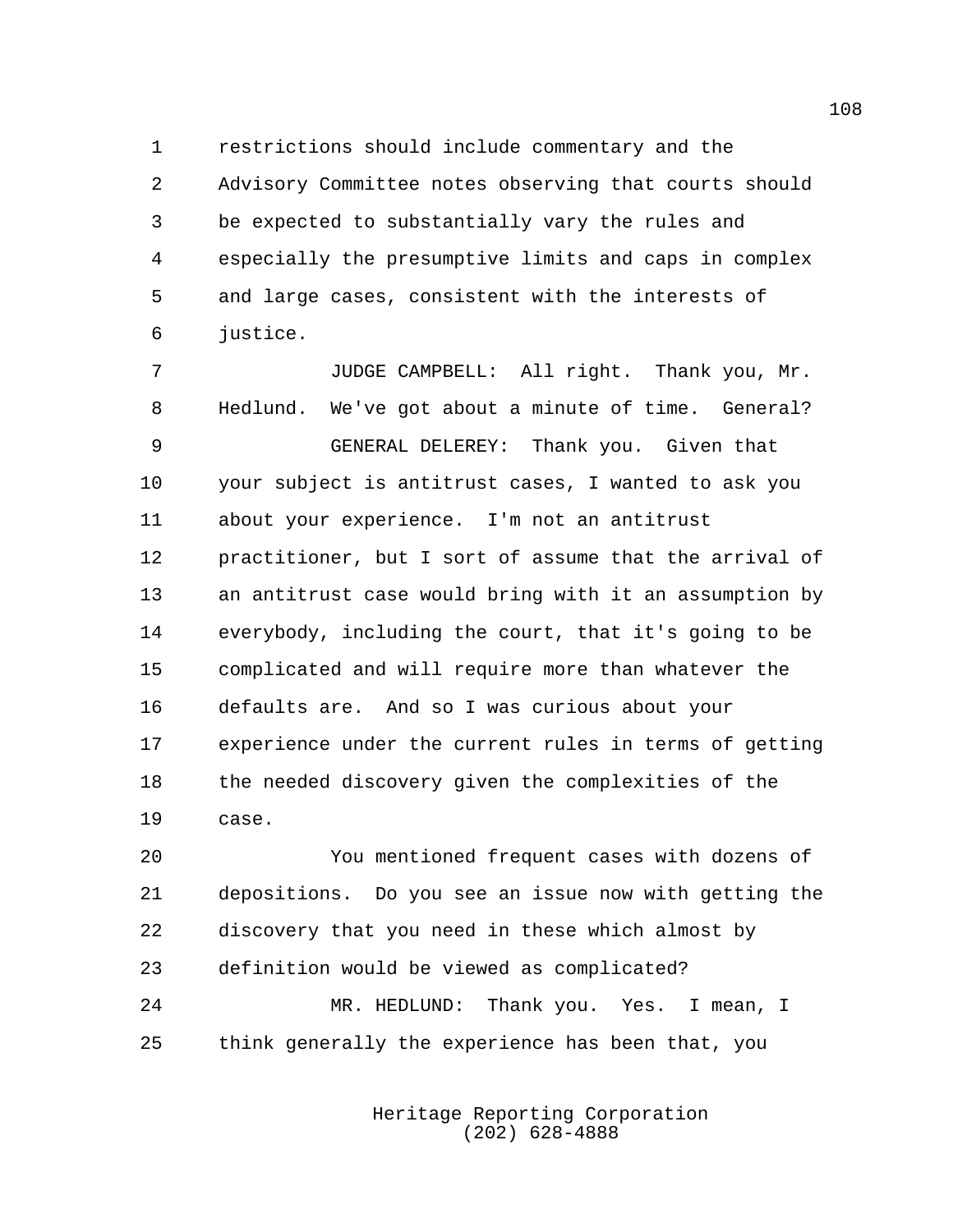know, for example, we're not limited to 10 just due to, you know, the complexity of the case and in particular the number of parties that are involved. But our concern is that if the numbers shrink that, you know, when we start negotiating -- for example, we're negotiating with some defendants now, and their proposal is that, you know, we should have three depositions of each defendant family, which equals more than 10 for the case. But it seems to me that it becomes -- when the number is diminished, it becomes sort of a new guideline or a framework to work within, and the assumption of the courts will be, well, then, you know, for example, if they were going to give say 60 depositions in a case, now they can say, well, that's six times the number of depositions that are allowed under the rules. But now if you did 60 depositions in a case and it's five, then it's 12 times. I think it's a harder argument for us to make. Plus, I do think that with respect to cases that are not like the cases that I prosecute but with

 respect to smaller plaintiffs and cases, you know, we're used in our practice to going to the court and talking to the defendants about expanding the number of depositions. But I do think there's probably litigants out there who don't have that sort of level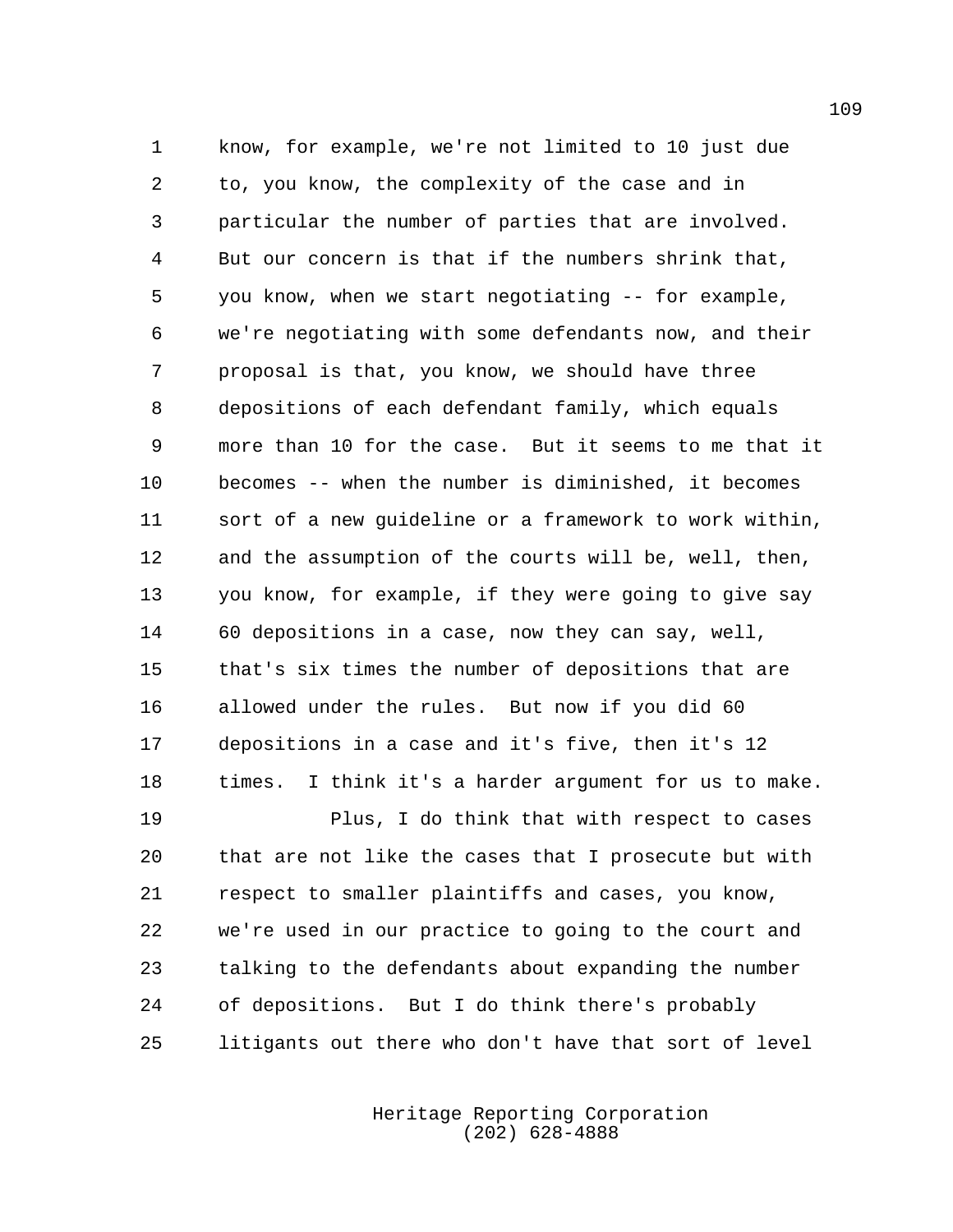of knowledge with respect to going about that practice and I think they can be negatively impacted by this as well. JUDGE CAMPBELL: All right. Thank you very much, Mr. Hedlund. MR. HEDLUND: Thank you. JUDGE CAMPBELL: Ms. Hoffman? 8 MS. HOFFMAN: Hello. My name is Anna Benvenutti Hoffman, and I'm a partner at Neufeld Scheck & Brustin, a small civil rights law firm -- JUDGE CAMPBELL: Ma'am, could you pull that mike down just a bit? 13 MS. HOFFMAN: Sorry. JUDGE CAMPBELL: Thanks so much. MS. HOFFMAN: A small civil rights law firm that handles serious police misconduct and other civil rights cases around the country. Obtaining enough discovery, particularly document and deposition discovery, is absolutely critical to the success of our civil rights suits, but we already have a strong incentive to keep the costs of discovery down as much as possible. As lawyers representing disadvantaged clients, we advance discovery costs out of pocket, carrying them for the multiyear life of the case against the risk that they will never be repaid if we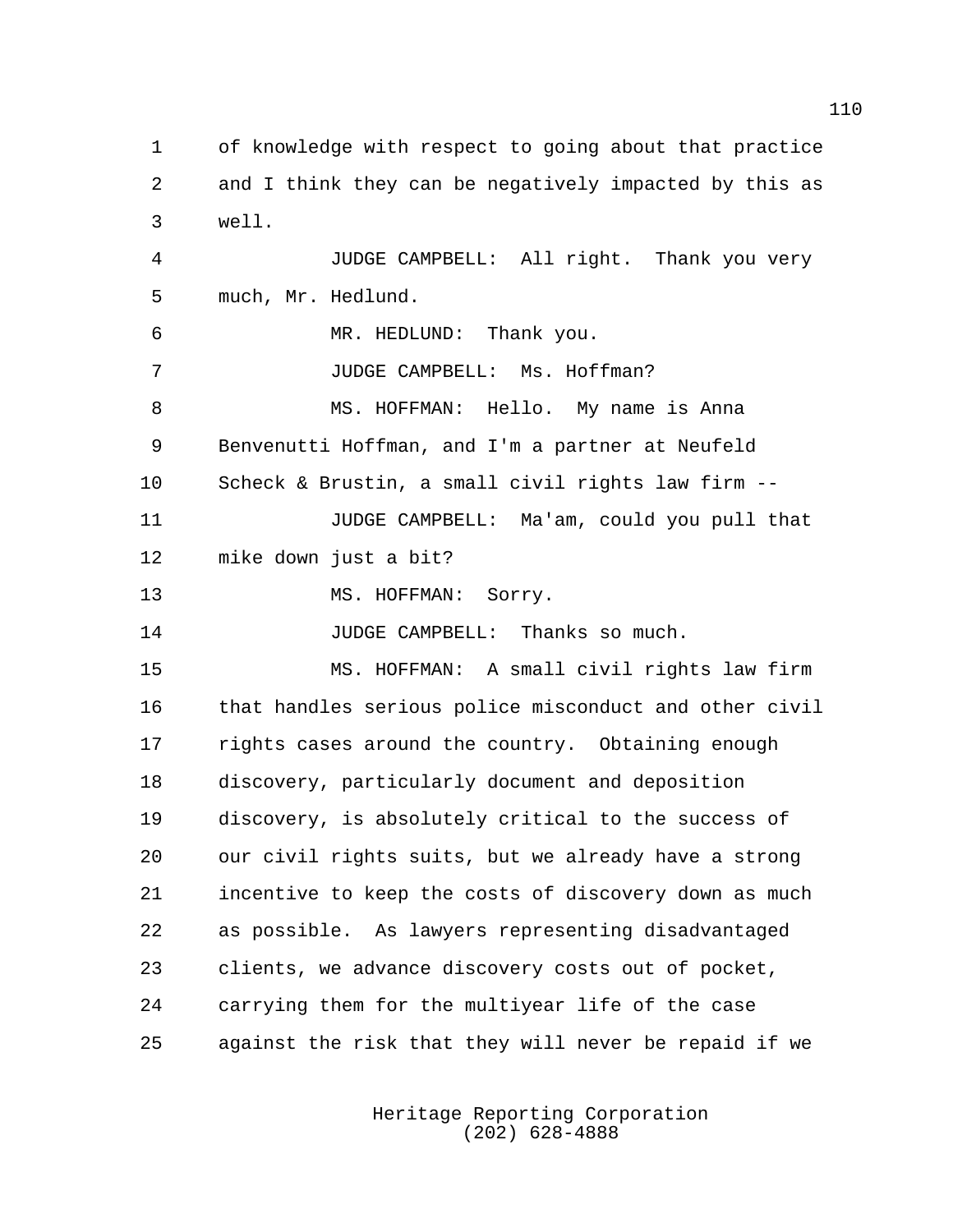lose.

 Although we object to the proposed new limits on depositions, interrogatories, and requests to admit, I will focus today on the proposed limits to depositions and the new spoliation rules.

 In our serious civil rights cases, we always need to take more than five depositions and routinely more than 10, including at least seven hours with lead deponent. It is one thing to give judges discretion to limit discovery, but by creating presumptive limits that we can never meet, our ability to prove civil rights violations is left to the essentially unreviewable mercy of the district judges to grant us an extension in every single case.

 For example, we represented Eddie Joe Lloyd, who was exonerated by DNA testing after serving 17 years in prison for a 1984 rape and murder he did not commit. While he was involuntarily committed to a psychiatric hospital, Mr. Lloyd was interrogated by Detroit police officers who deceived him into confessing by telling him he could help smoke out the real killer. The detectives then fed nonpublic facts about the crime to the innocent Mr. Lloyd to make this confession falsely appear reliable and then misrepresented that this nonpublic information had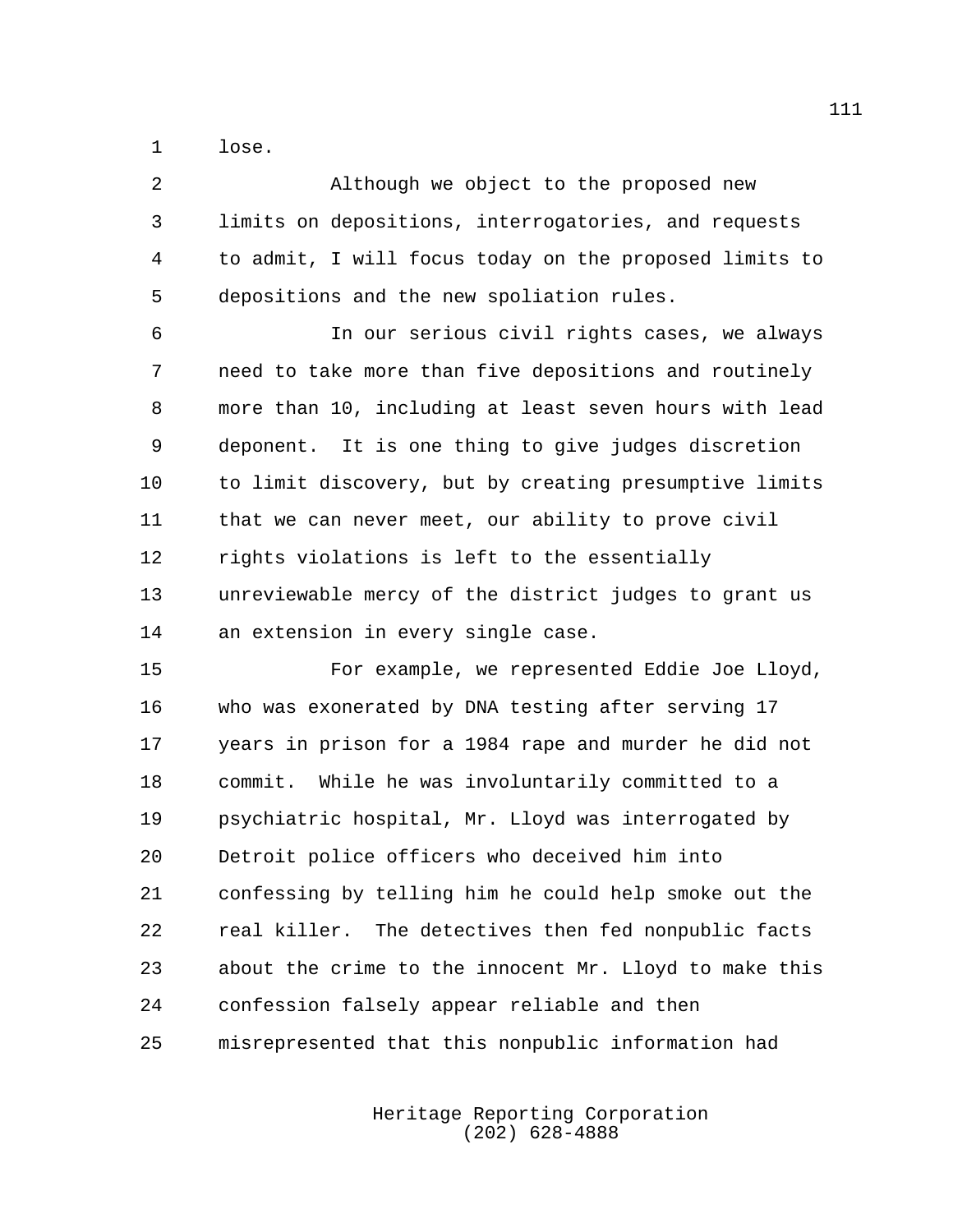originated with Mr. Lloyd.

| 2  | As with most of our cases, the defendants              |
|----|--------------------------------------------------------|
| 3  | did not admit the misconduct. We had to prove our      |
| 4  | case through circumstantial evidence. This mostly      |
| 5  | comes from witnesses who generally will not talk to us |
| 6  | outside of a deposition, defendants, other police      |
| 7  | employees, prosecutors, and witnesses who testified    |
| 8  | against our clients at their criminal trials.          |
| 9  | As most of these witnesses are hostile to              |
| 10 | us, the depositions are slow-going, with even basic    |
| 11 | facts conceded only begrudgingly. In Mr. Lloyd's       |
| 12 | civil rights suit, we took 18 depositions spanning 24  |
| 13 | Discovery established that several details<br>days.    |
| 14 | included in Mr. Lloyd's confession were things that    |
| 15 | the detectives believed to be true when they           |
| 16 | interrogated Mr. Lloyd but that were later proven      |
| 17 | false. The only possible source of these details was   |
| 18 | the detectives.                                        |
| 19 | Discovery also revealed at least two other             |
| 20 | instances of coerced or fabricated confessions taken   |
| 21 | by the Detroit Police Department around the same time. |
| 22 | At the end of discovery, Detroit not only agreed to    |
| 23 | provide substantial compensation for Mr. Lloyd but     |
| 24 | also to begin videotaping interrogations in homicide   |

and other serious felony cases to prevent similar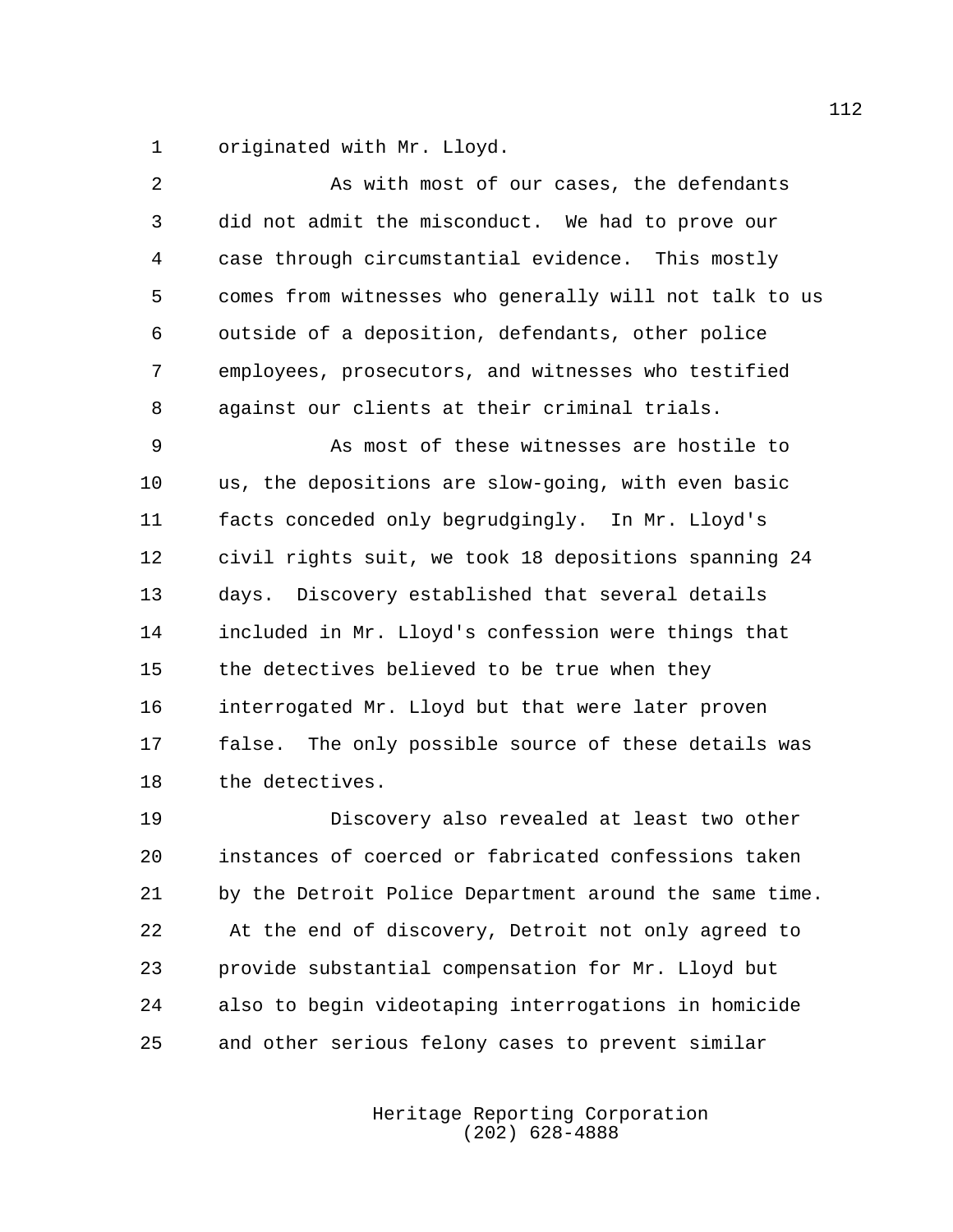tragedies.

| 2              | As another example, we represented Michael            |
|----------------|-------------------------------------------------------|
| $\mathsf{3}$   | Greene, another DNA exoneree who spent 13 years       |
| $\overline{4}$ | wrongly imprisoned for rape. Mr. Greene's conviction  |
| 5              | was based on deeply flawed forensic evidence. Mr.     |
| 6              | Greene should have been excluded as a suspect at the  |
| 7              | time of his initial prosecution. Instead, a Cleveland |
| 8              | criminalist falsely claimed that hair comparison and  |
| 9              | blood type evidence were highly incriminating.        |
| 10             | To prove our civil rights case, however, we           |
| 11             | had to establish the criminalist knew these findings  |
| 12             | were false at the time he reported them. Only after   |
| 13             | we took 15 depositions over 17 days did Cleveland     |
| 14             | agree to a settlement. It would compensate Mr. Greene |
| 15             | and perform an audit of its forensic laboratory. This |
| 16             | audit in turn led to the exoneration of two more men. |
| 17             | The criminalist, who had remained on the job after    |
| 18             | Mr. Greene's exoneration and the prosecution of the   |
| 19             | real perpetrator, was fired several months after the  |
| 20             | settlement.                                           |

 Both of these cases show how critical adequate discovery is to the essential objective of ' 1983, ensuring that victims of unconstitutional misconduct may recover damages or secure injunctive relief. We firmly believe that had we been limited to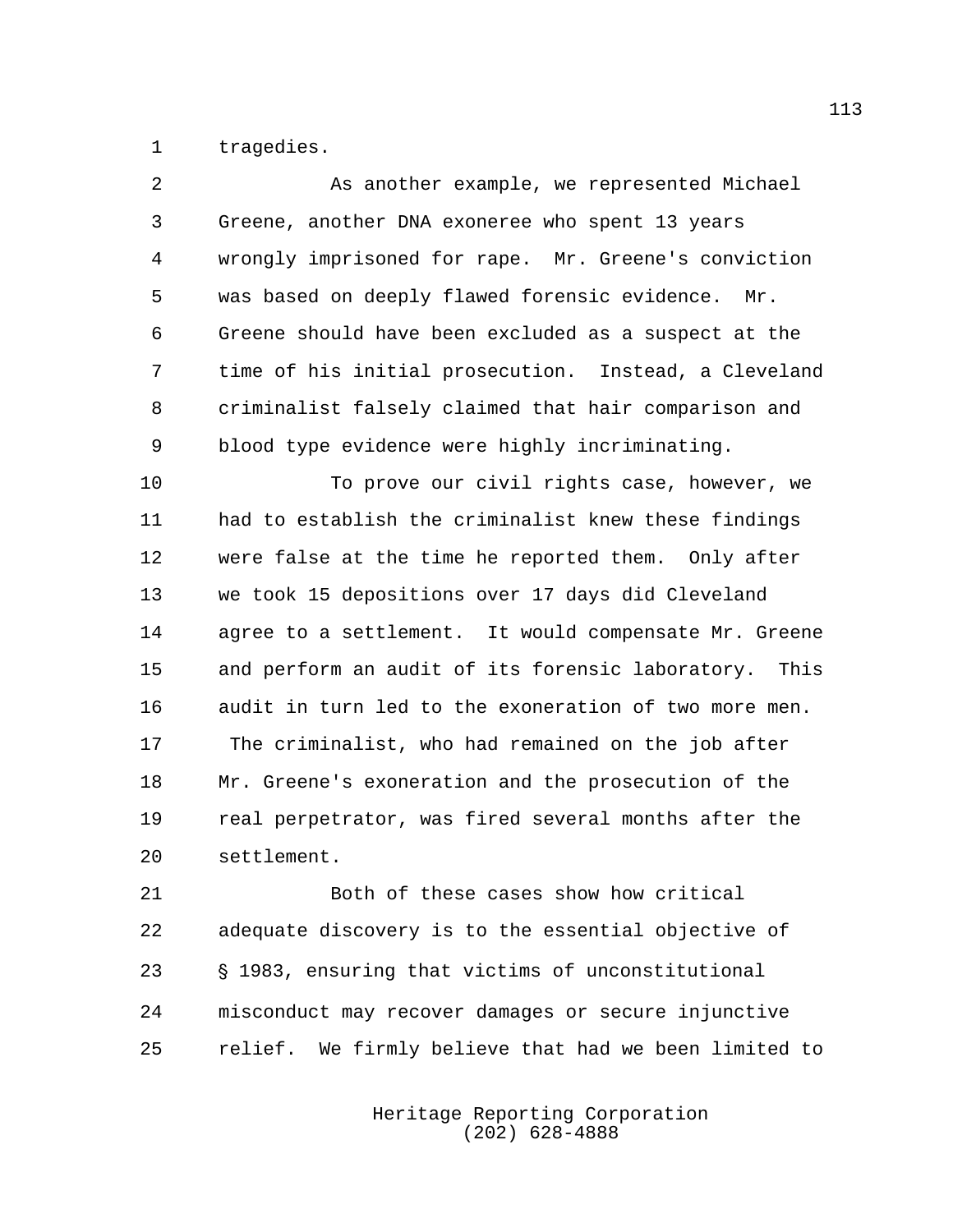five depositions of six hours each we would not have succeeded in getting the agreement to videotape interrogations in Detroit or the audit in the Cleveland crime lab.

 The proposed changes to Rule 37 are also of concern. We routinely face serious difficulties obtaining the underlying files from our client's criminal prosecutions even when according to policy and law they should have been preserved. These files, the contemporaneous records of the investigation, often contain critical evidence. The new rules encourage stonewalling and the destruction of this evidence.

 An adverse inference is not a very powerful sanction. It merely permits the jury to find that evidence the defendant should have kept but cannot produce may have been helpful to plaintiff. But it does provide some incentive for defendants to look for and produce files. With the change, that would be gone as it would be essentially impossible to meet the threshold required for sanctions.

 Even if files have been willfully destroyed, it may be difficult to prove that. Typically all anyone will say is the files have disappeared or cannot be located. On top of that, we would also have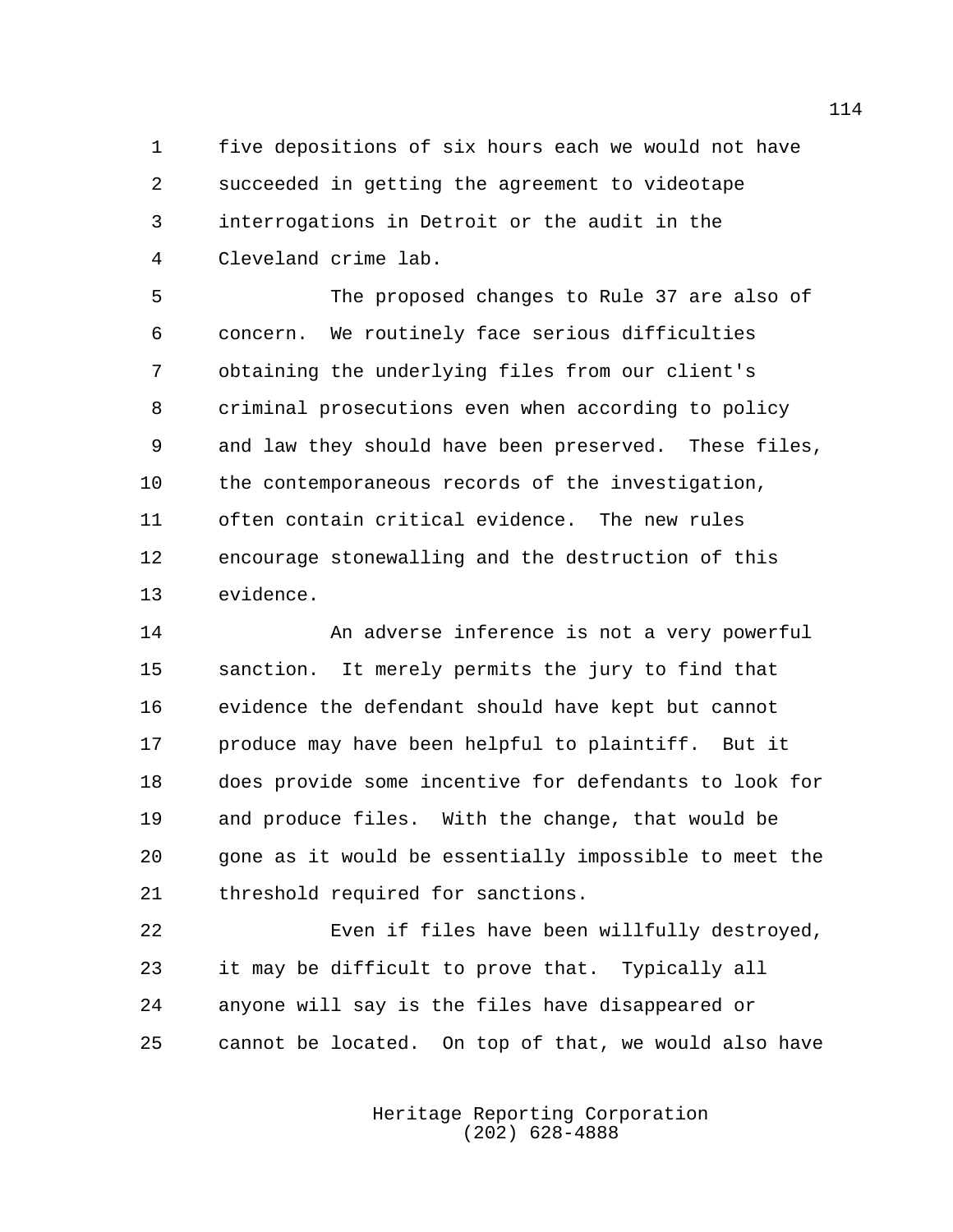to prove the loss caused substantial prejudice, which is particularly difficult when you don't have the files.

 We urge you to reject this change entirely. At the very least it should be limited to electronically stored evidence. The committee's aim to make civil litigation more accessible for average citizens is laudable, but limiting discovery in civil rights cases will have the opposite effect. It can effectively shut the courthouse doors to victims of serious police misconduct.

 JUDGE CAMPBELL: All right. Thank you, Ms. Hoffman.

Questions? Judge Koeltl.

 JUDGE KOELTL: Did you reach agreements with the defendants to take that number of depositions in 17 the Lloyd and Greene cases, or did the judges give you the authority to do it?

 MS. HOFFMAN: To be honest, I don't remember in those cases whether that was by agreement or --

 JUDGE KOELTL: But plainly there would have had to have been either agreement or a decision by the court to go beyond the 10 deposition limit, and the rules say that the court must do that if the discovery is consistent with the rules. Why do you think that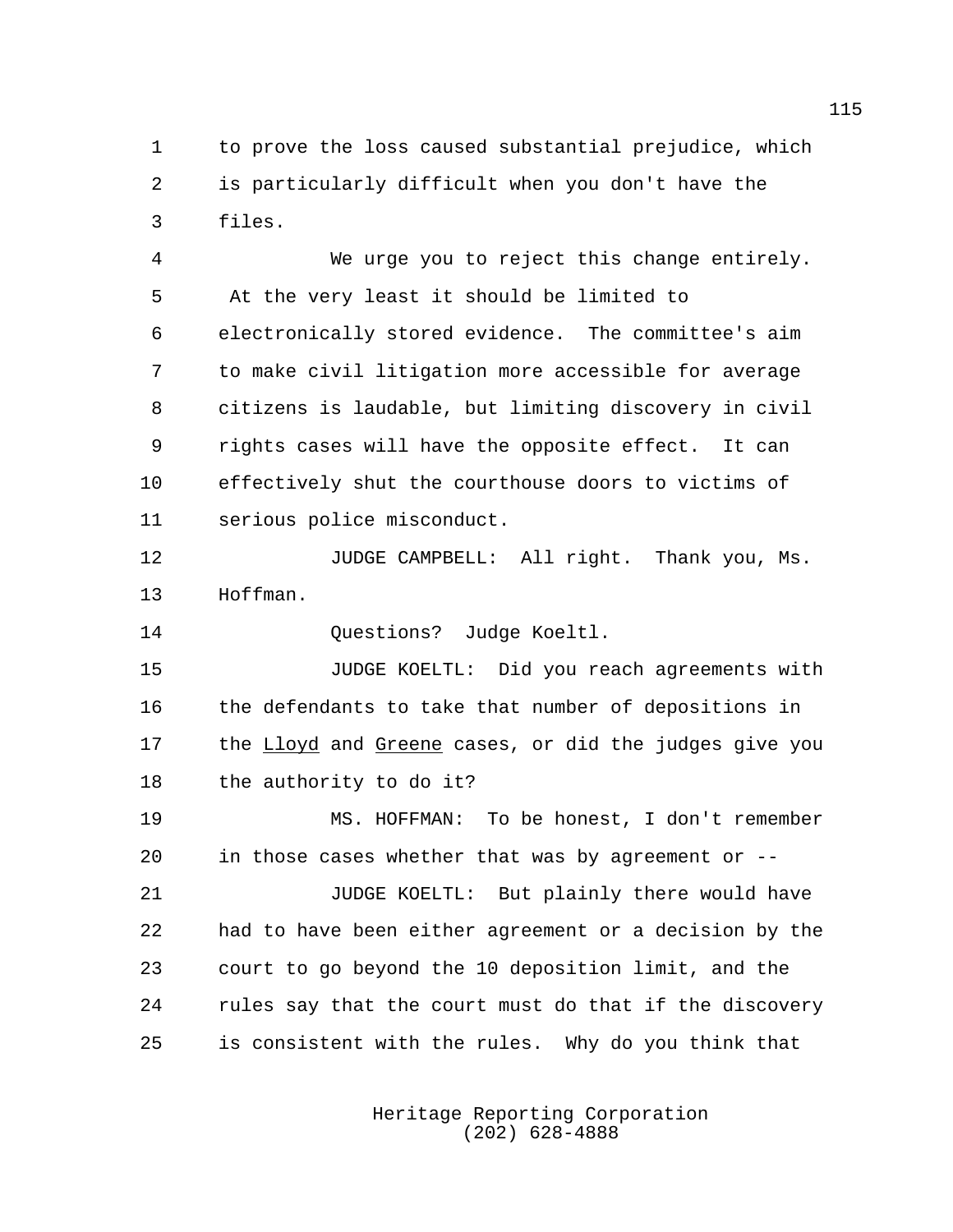judges would be more reluctant to give you the same number of depositions when the presumptive limit is five rather than 10? The judge is still looking at the same case. The judge is still going to have to make the determination that this is the number of depositions that is the reasonable number in this case. The judge is going to have to say in fact I must do this if the amount of depositions is consistent with the purposes of the rules.

 MS. HOFFMAN: Well, I think there are two issues. First is by changing the rule from 10 depositions to five depositions, you'd be sending a strong signal that you think there's too much discovery. I mean, that's what you've been talking about. You think there's too much discovery in civil cases. So I think conscientious judges will take that signal and say, well, we've been allowing too many depositions. We should cut down. And I think that as the gentleman who spoke before me mentioned, when you have a lower limit of five and you're arguing for above that instead of arguing for, you know, slightly over the limit of 10, we're now arguing for triple the limit of five.

 The other issue is, to be honest, I mean, we've faced some judges who are -- not most, but some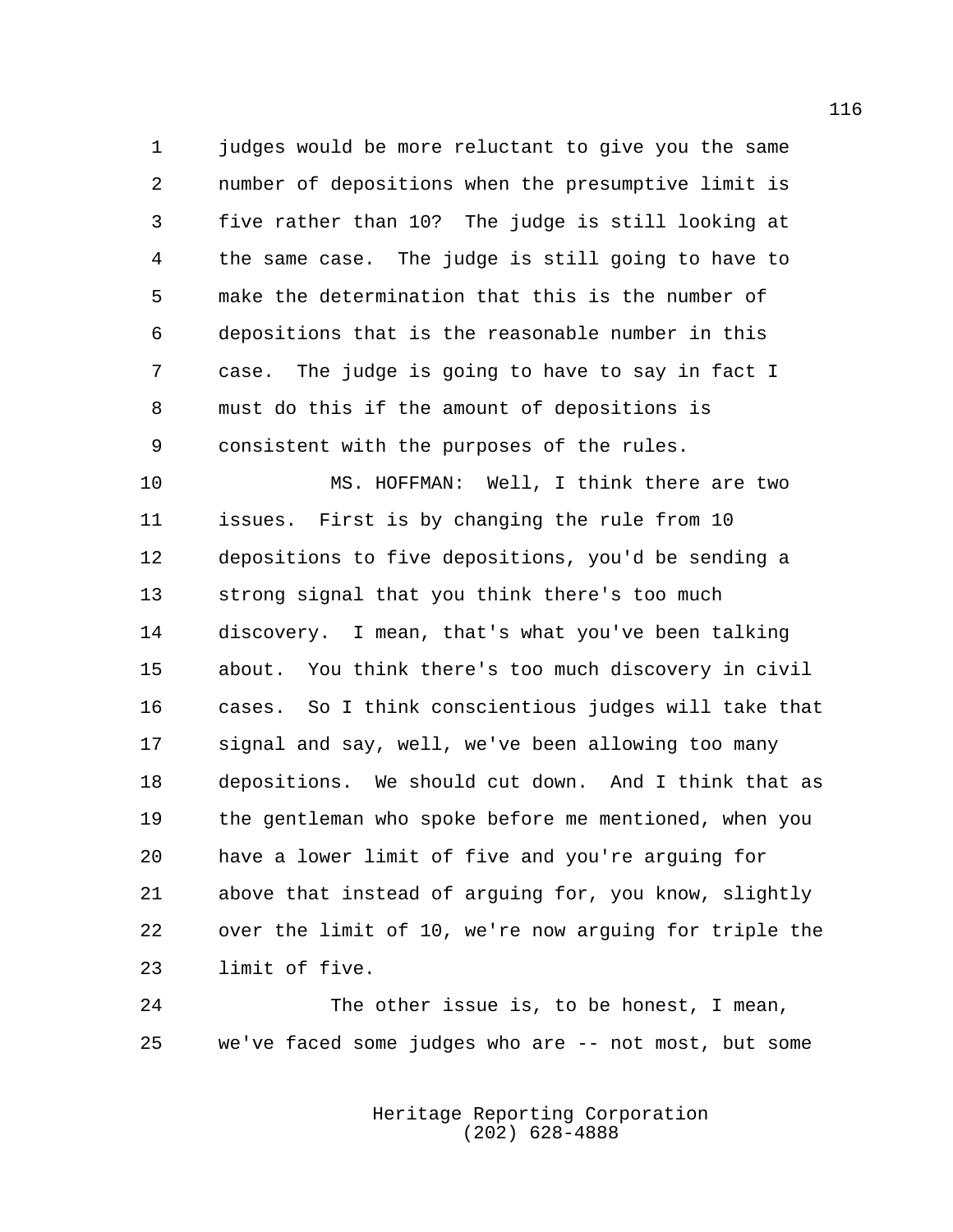judges who are very hostile to our clients, and I think that if we have to get either agreement from the defendants or permission from the court to take any more than five depositions, we run the risk of just simply not being able to prove our claims at all, and it would be a very difficult thing to get reversed or to get review of in any way.

 JUDGE CAMPBELL: Other questions? Dean Klonoff?

 DEAN KLONOFF: Do you see serious prejudice by the reduction from seven hours to six?

 MS. HOFFMAN: I mean, I see prejudice. It's hard to say one hour is serious prejudice. I do think that with lead defendants in our cases we often have to take more than seven hours. And frankly, a lot of that is because of the obstruction by both the defendants and the defense lawyers. They say they don't remember anything, they won't admit anything. There's lots of speaking objections, all kinds of things which are not permitted by the rules but which everyone does and you don't want to run to the court every single time someone's violating the deposition rules.

 And as long as you are permitted enough time in depositions to get what you need anyway, you don't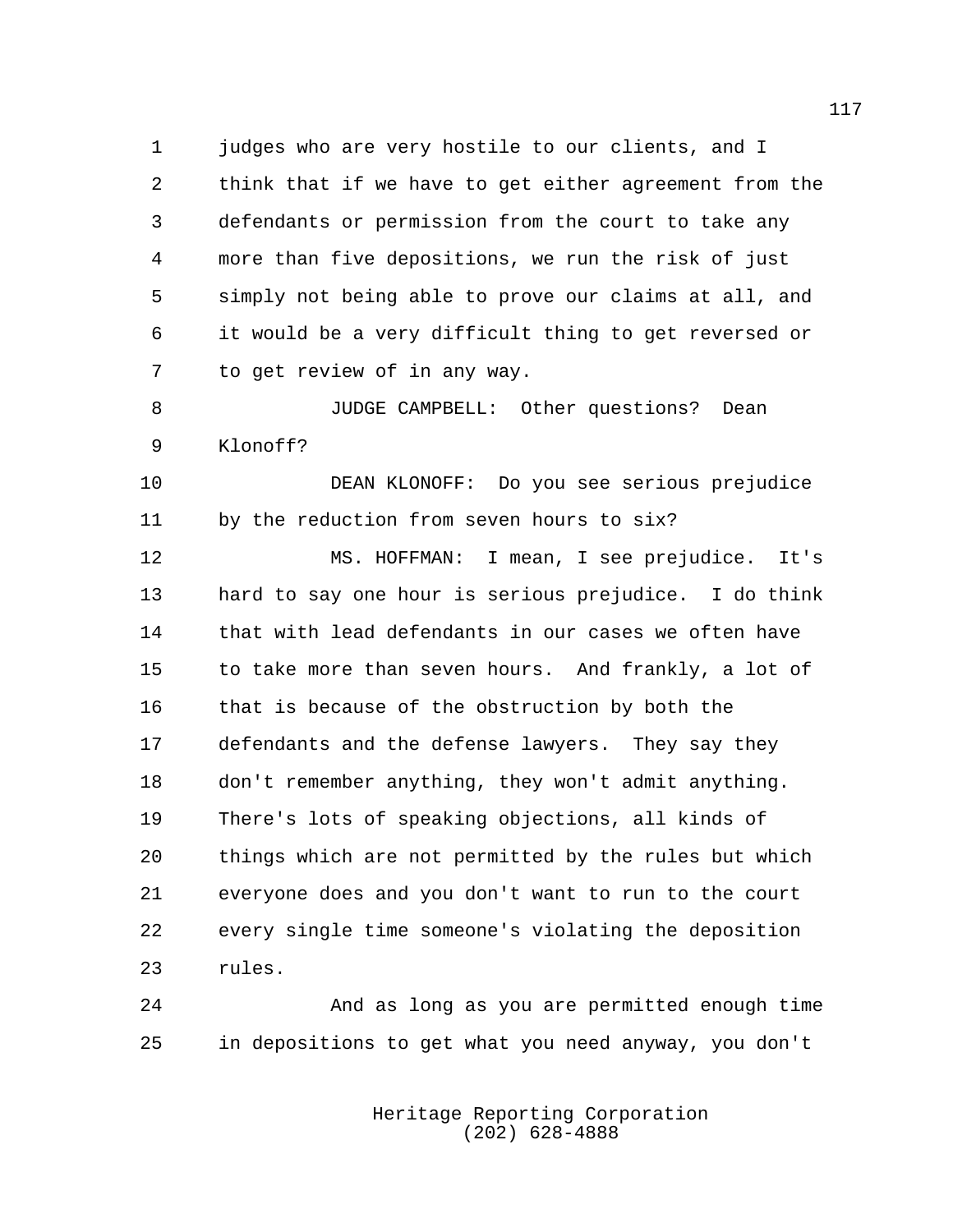have to bother anybody with it. You can just kind of ignore it and go ahead. But the shorter you make the depositions, the easier it is to just frustrate the ability to get the necessary discovery at all. JUDGE CAMPBELL: Judge Diamond? JUDGE DIAMOND: You kept saying your firm represents plaintiffs in serious civil rights cases. Do you have any sense of how many depositions are usually needed in less serious civil rights cases? MS. HOFFMAN: I mean, I don't want to say any civil rights cases are not serious, but I -- 12 JUDGE DIAMOND: Your word. MS. HOFFMAN: I understand. Our cases are all cases with very high damages, often people who are in prison for many years, you know, death cases, that kind of thing. My understanding is from plaintiffs who are representing, you know, people who are held for 24 hours or something that routinely they don't take as much discovery because it's not in anyone's interest for them to take as much discovery. So I think it's a self-limiting -- 22 JUDGE DIAMOND: It's the less exceptional cases that we see perhaps more frequently. A five-

MS. HOFFMAN: But I think that they're

deposition limit might be perfectly okay.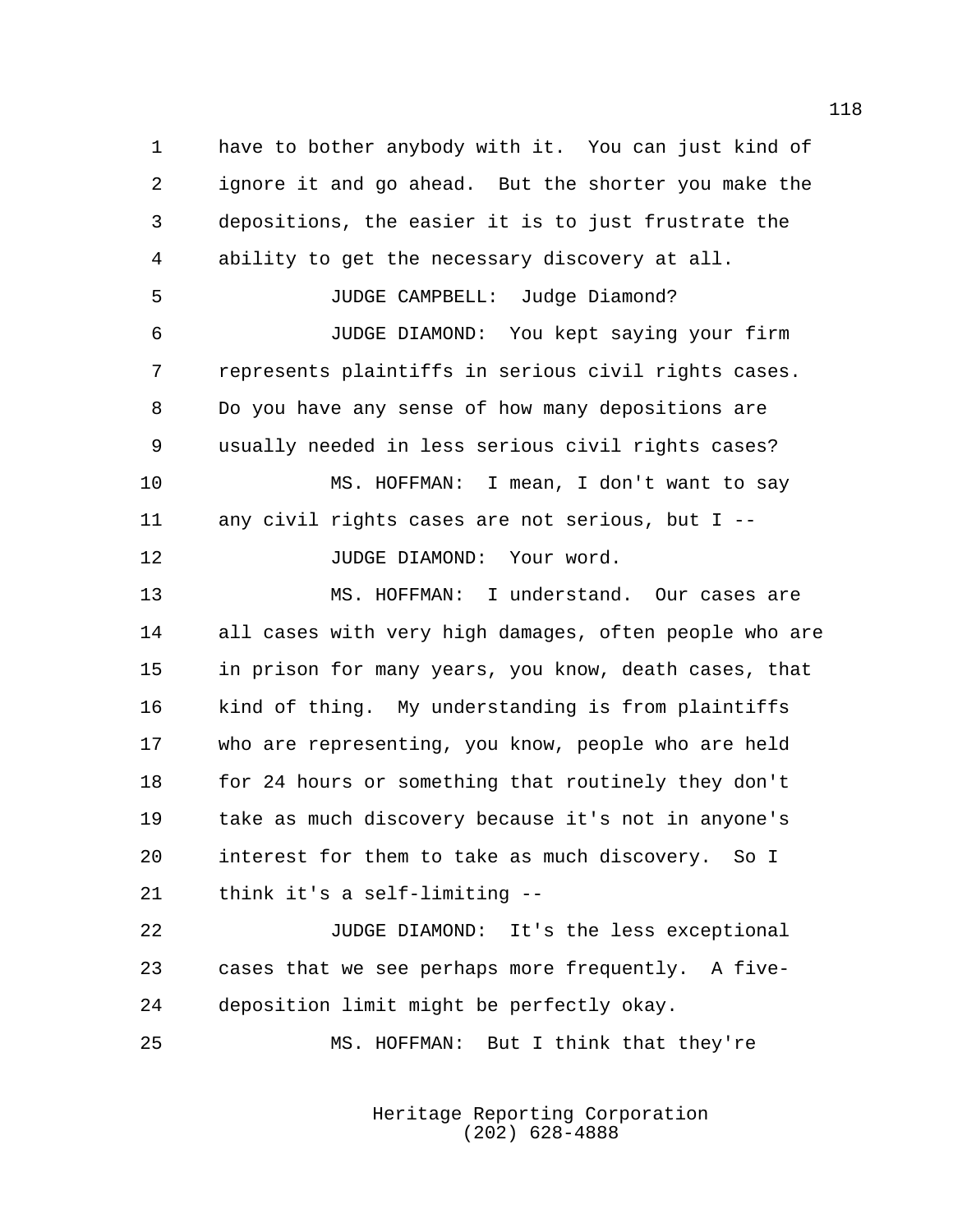already -- I don't think there's a problem now. I don't think they're routinely taking more. JUDGE DIAMOND: But the five-deposition limit would be okay. MS. HOFFMAN: For those cases, they might take less than five depositions, yes. JUDGE CAMPBELL: All right. Thank you very much, Ms. Hoffman. Mr. Strand? MR. STRAND: Good morning. Thank you all very much for having me here today. Thank you all very much for the very hard work that you've done in working on the rules over the past several years. I'm here today on behalf of the Defense Research Institute. I am currently chair of the DRI Intellectual Property Litigation Committee, and I am immediate past chair of the DRI Commercial Litigation Committee. When I'm not doing DRI work, I am a partner at Shook, Hardy & Bacon in their Washington, D.C. office. Over the past 30 years I have been trying commercial and intellectual property cases, generally very complex, and I have been living with and under the very federal rules we're here talking about today. So I do not come to you as a scholar. I come to you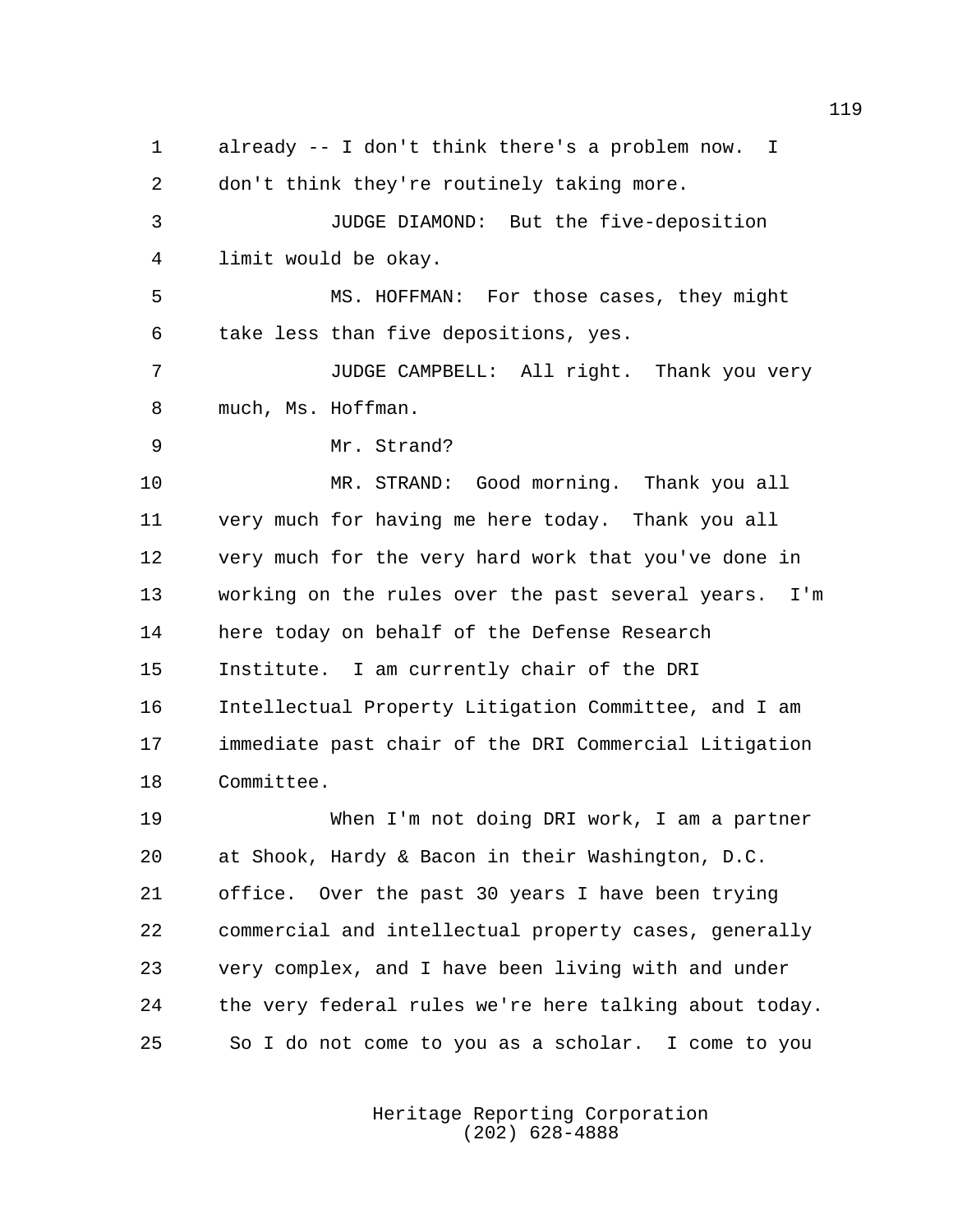as someone who has worked with the rules and oftentimes with judges across the table.

 I'm here today to urge the committee to adopt the rules in the form that they're advanced with the modifications suggested by the Lawyers for Civil Justice in their written submission. I won't go over all of that and don't have the time. There are two things I'd like to talk to, Rule 26(b)(1) and Rule 37(e). We've also submitted written submissions from the chairman of our firm and you have those before you.

**If I can only leave you with one word today,**  this is the word I'd leave you with: focus, focus. Rule 1 of the Federal Rules of Civil Procedure, and I believe it's Rule 1 for a purpose, talks about the 16 just, speedy, and inexpensive resolution of claims. Just, speedy, and inexpensive. And just is first. Why? Because an inexpensive resolution without justice is no good. A speedy resolution without justice is no good. So it's about justice.

 Now, when I started litigating, the purpose of litigating was the trial, and the purpose of anyone in our firm that had any clout was as a trial lawyer because you walked in to a judge, you walked in front of a jury, you declared ready and you tried the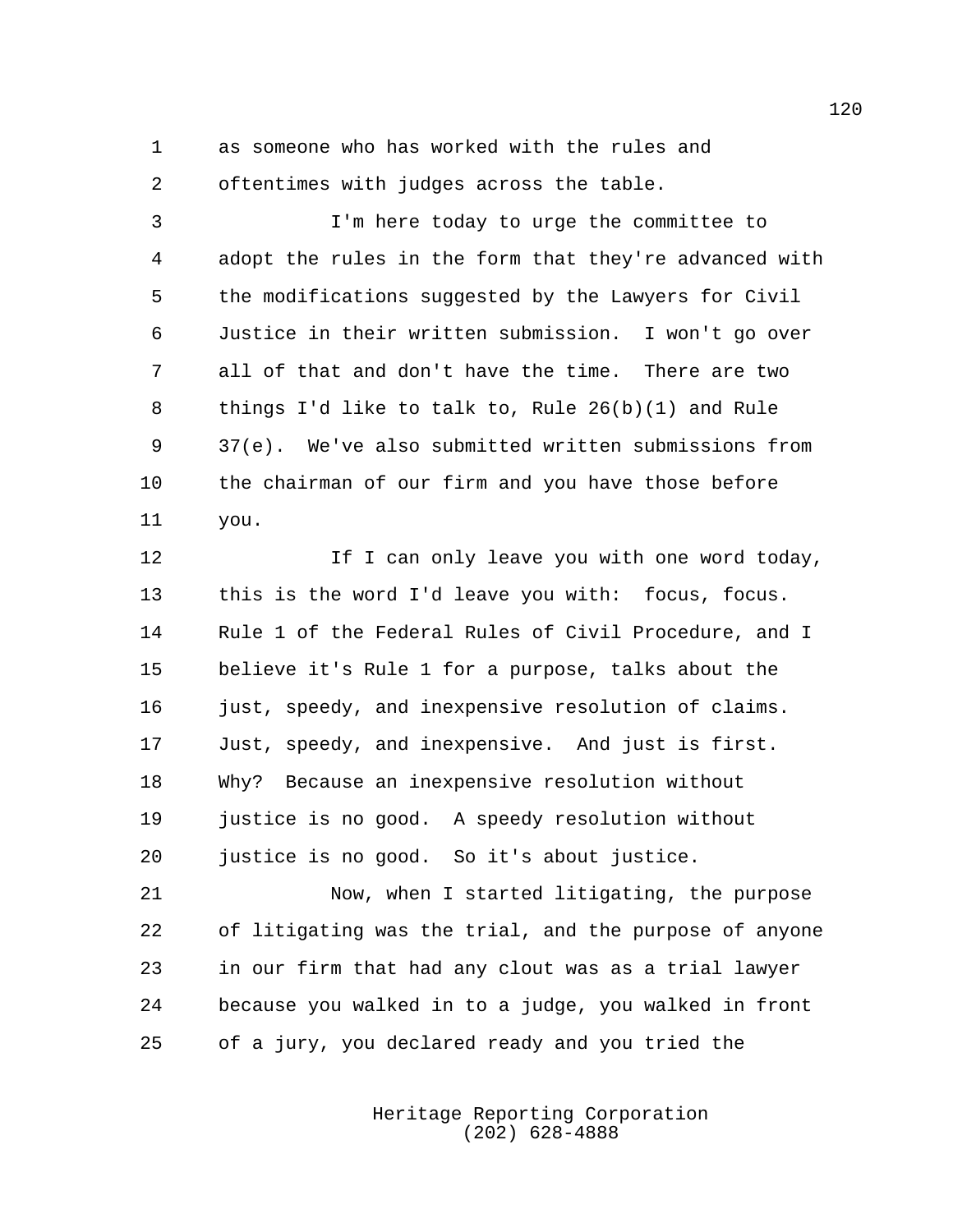lawsuit. Today we have lost focus. Our system is a system of trial by litigation and trial by discovery, not trial by jury. We have lost focus.

 The rules that you all have considered are attempting -- they're not the total solution. They're not a panacea. They're attempting to shift that focus back to the just, speedy, and inexpensive resolution of claims. Here's what I mean.

 I do a lot of patent work. I try not to do a troll litigation. I hate troll litigation, because what happens? You get a troll that comes in. They file a lawsuit. They've never practiced. They're out buying foreign lawyers. Every document they have is privileged. They come in to your client. They say we want all documents for all time over everything you've ever done related to all of your products. It will cost \$100 million to produce -- or it will cost \$10 million to produce 100 million documents. And the first thing your client says is how fast can we settle this.

 That's not just, speedy, and inexpensive. That is litigation for litigation's sake. It is not litigation for the purpose of the Federal Rules. That's the most egregious example that's being considered by our friends across the way here with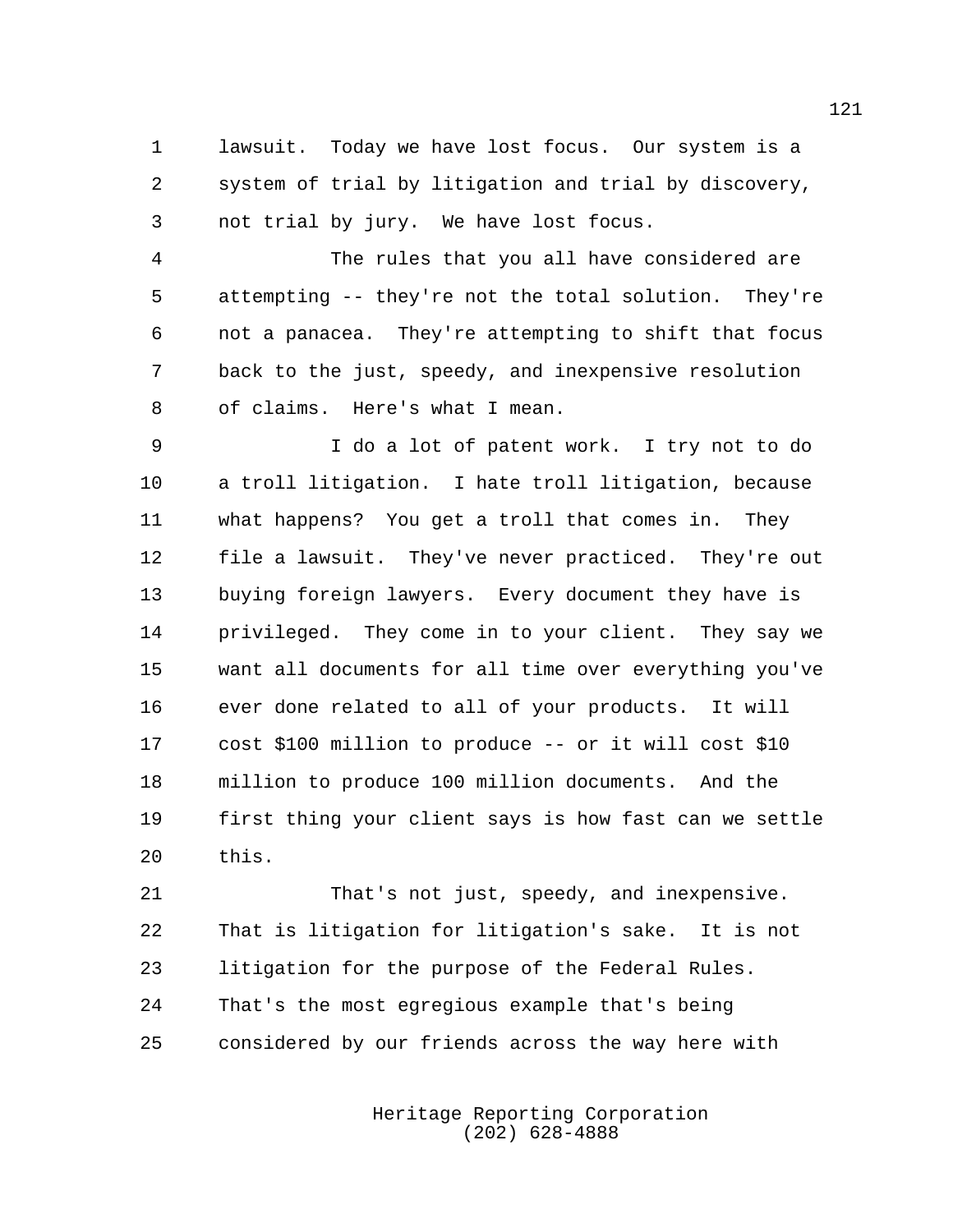legislative changes. Your rules will assist in fixing that.

 What do I mean? 26(b)(1). I've been a plaintiff, I've been a defendant. I have argued as a plaintiff that I am reasonably calculating to lead to the discovery of relevant information as I seek everything in the entire world. I'm not proud of that, but you do that when you zealously represent your client.

 By eliminating that reasonably calculated language, you are focusing the issue on what is the claim about. First day of law school we all learn there are certain elements in the cause of action. Today we don't talk about elements. We talk about the litigation.

 Last week I received a 30(b)(6) notice in a competitor-on-competitor case seeking right off the bat ESI discovery. We want a 30(b)(6) day-long deposition regarding your ESI processes. Now how does that have anything to do with a patent infringement case? Take your patent, take my product, look at it, and we either infringe or we don't. But no, we're going to spend \$100,000 fighting about ESI discovery right off the bat.

Focus: speedy, just, and inexpensive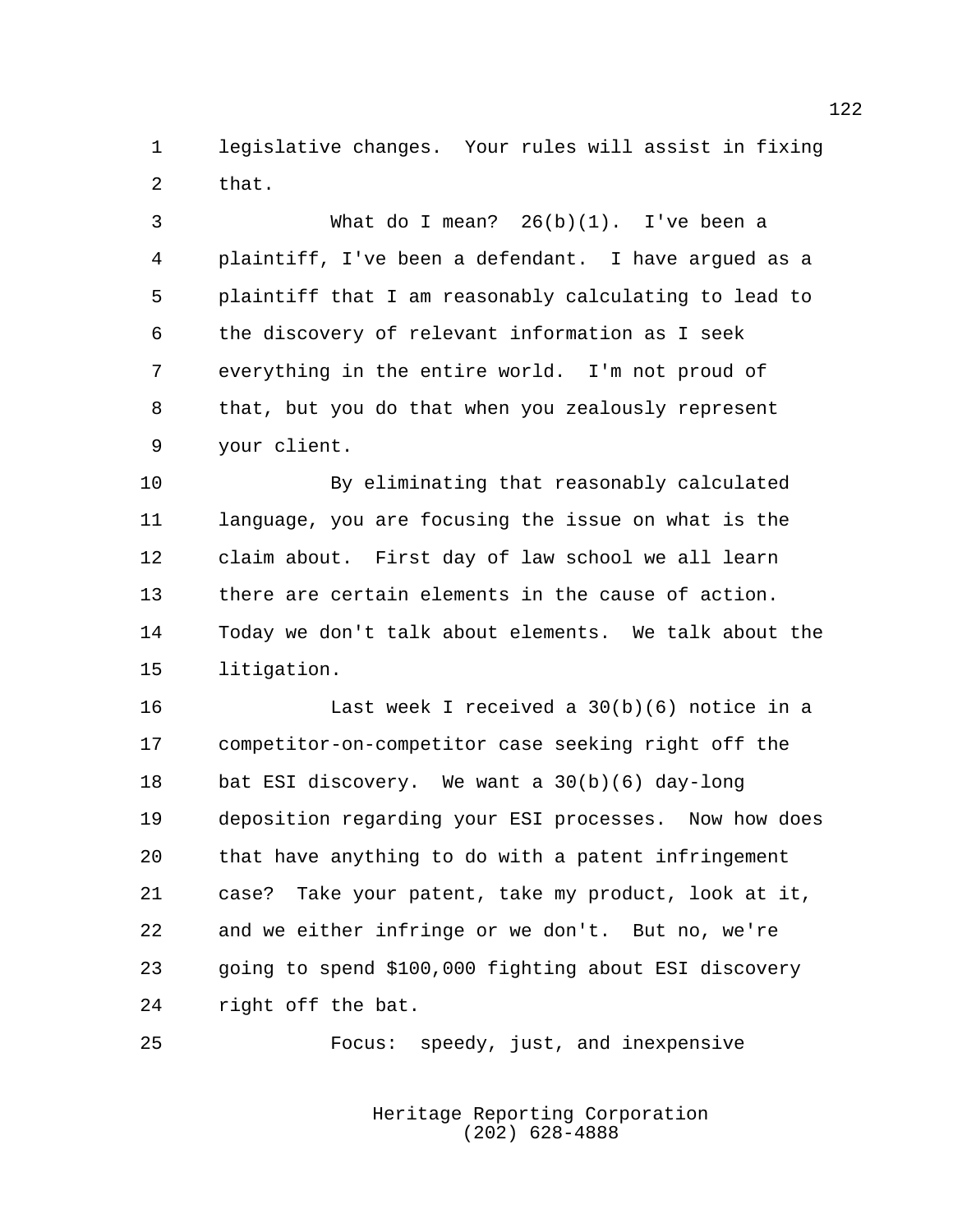resolution. 37(e), same type of thing. Let's focus there on when there is really something that has gone wrong. I would agree with LCJ that the willful and bad faith, not or, would make a huge difference there. Folks don't destroy documents. Many of you are judges. There is no way in the world if a client's destroyed documents that's a good thing. You know you're going to die sooner or later, so just get it over with. I don't think Rule 37(e)'s change -- I think it benefits. I don't think it hurts things. 11 I'm slightly over my time. JUDGE CAMPBELL: All right. Thanks, Mr. Strand. 14 MR. STRAND: So if you have any questions. JUDGE CAMPBELL: Questions? (No response.) 17 MR. STRAND: Thank you all very much. 18 JUDGE CAMPBELL: All right. Thank you. Mr. Troy? MR. TROY: Thank you. I'm Dan Troy. I'm a senior vice president and the U.S.-based worldwide general counsel for GlaxoSmithKline, a London- headquartered research-based global health organization of 100,000 people, 17,000 in the U.S. committed to helping people do more, feel better, and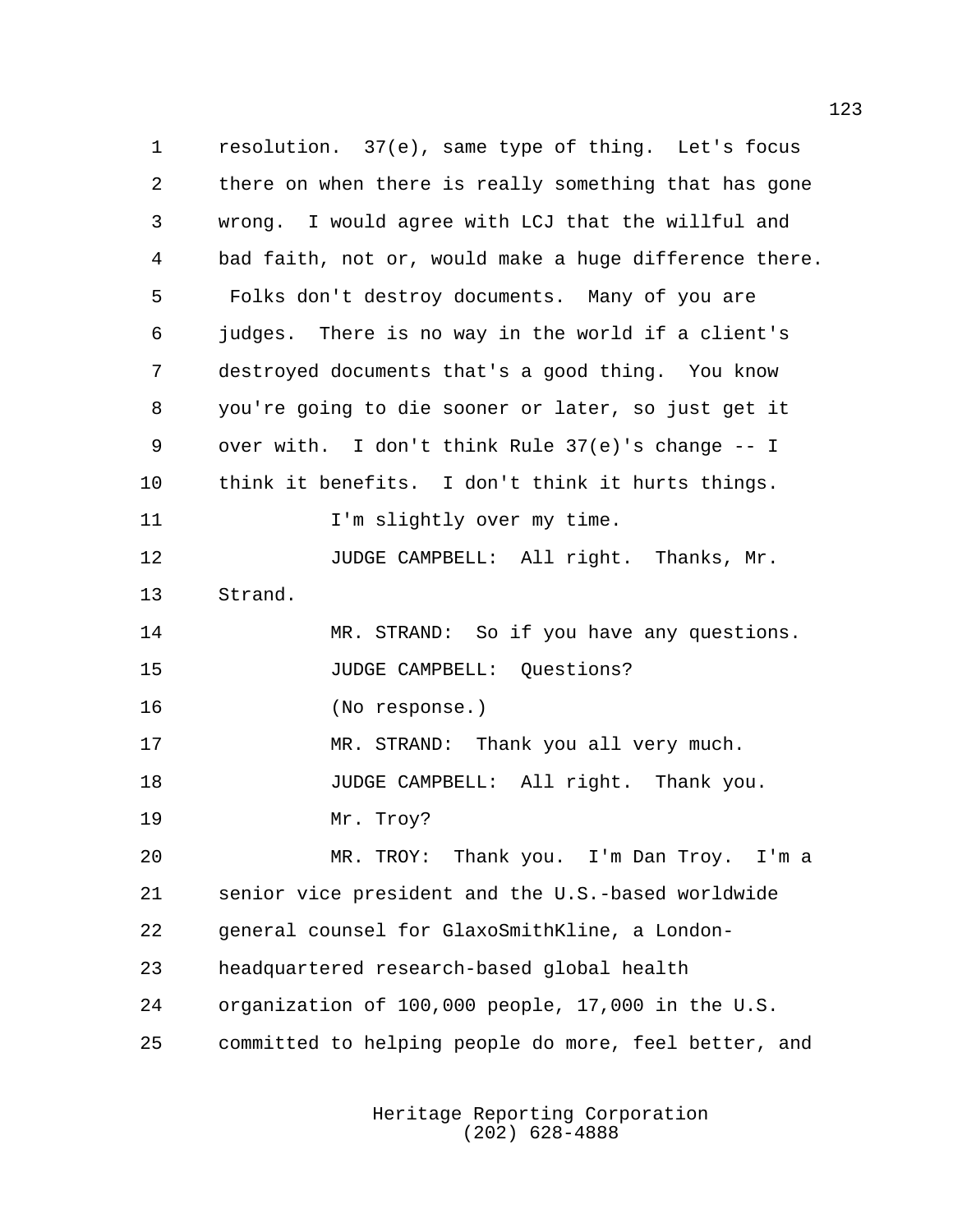live longer. I'm keenly aware that I'm what stands between you and lunch. I'm always short. I'll try to be brief.

(Laughter.)

 MR. TROY: In my position, I see firsthand almost every day how the U.S. legal system harms the U.S. competitiveness in the global marketplace. Within the last 10 years, as a percentage of GSK's global relative revenues, our annual U.S. external litigation case costs have been as much as 50 times higher than our non-U.S. costs. More than 45 percent, almost half, of GSK's U.S. employees are subject to at least one preservation notice. By contrast, in the rest of the world, it's just about one in eight.

 Foreign-headquartered, worldwide, global multinationals like GSK, we have many choices about where to invest, where to expand, where to establish our new operations. As a 2008 U.S. Commerce Department report recommended, and I quote, "If high U.S. legal costs are not commensurate with high benefits, policymakers will need to find ways to reduce uncertainty and to bring U.S. legal costs more in line with those of other advanced economies."

 I'm here to tell you the costs at least from where we sit are not commensurate with the said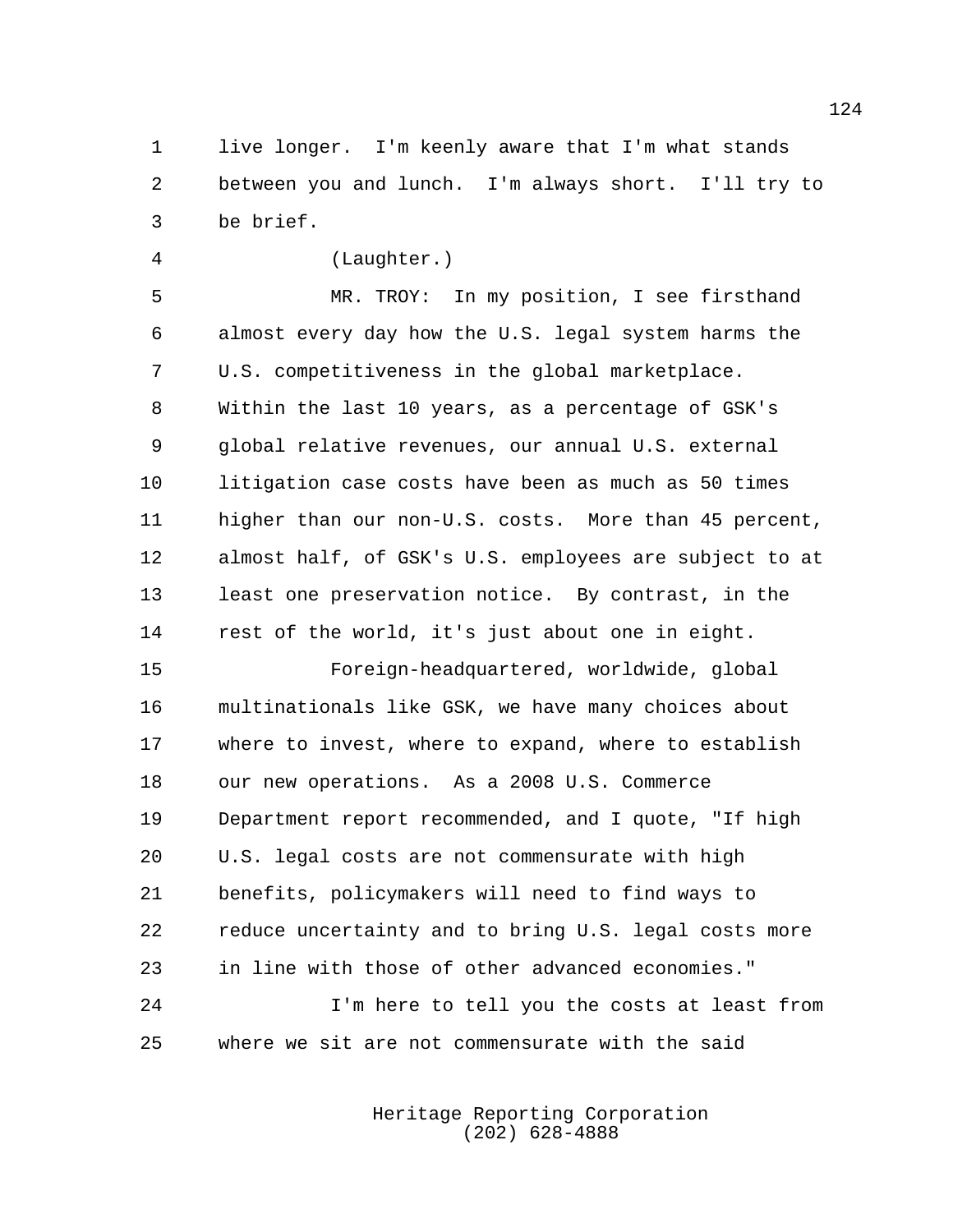benefits. To take but two examples, I was in Germany two weeks ago, in the U.K. last week. We can get way more cost-effective justice in the United Kingdom and in Germany. And as a patriotic American, it pains me to say that, but it is true.

 When we make contracts with our peers these days, we opt out of the U.S. courts. That is not the way it was perhaps 30 or 40 years ago, but that is the way we as multinationals have to play things.

 Indeed, a 2011 Harvard Business School survey of nearly 10,000 alumni identified cost and delay of the U.S. legal system as an important impediment to business investment in America. The U.K., for example, their current economic development efforts highlight their legal system and its emphasis on proportionality and cost containment. And I really think it behooves us to look to places like the U.K. and Germany to see how you can have an effective court system which does not function the way ours does.

 So I'm going to talk about two rules quickly, and I very much endorse the previous comments and LCJ's comments. The current overly broad scope of discovery allowed under current Rule 26(b)(1) creates an overwhelming burden for corporate litigants and provides little evidentiary benefit to any party at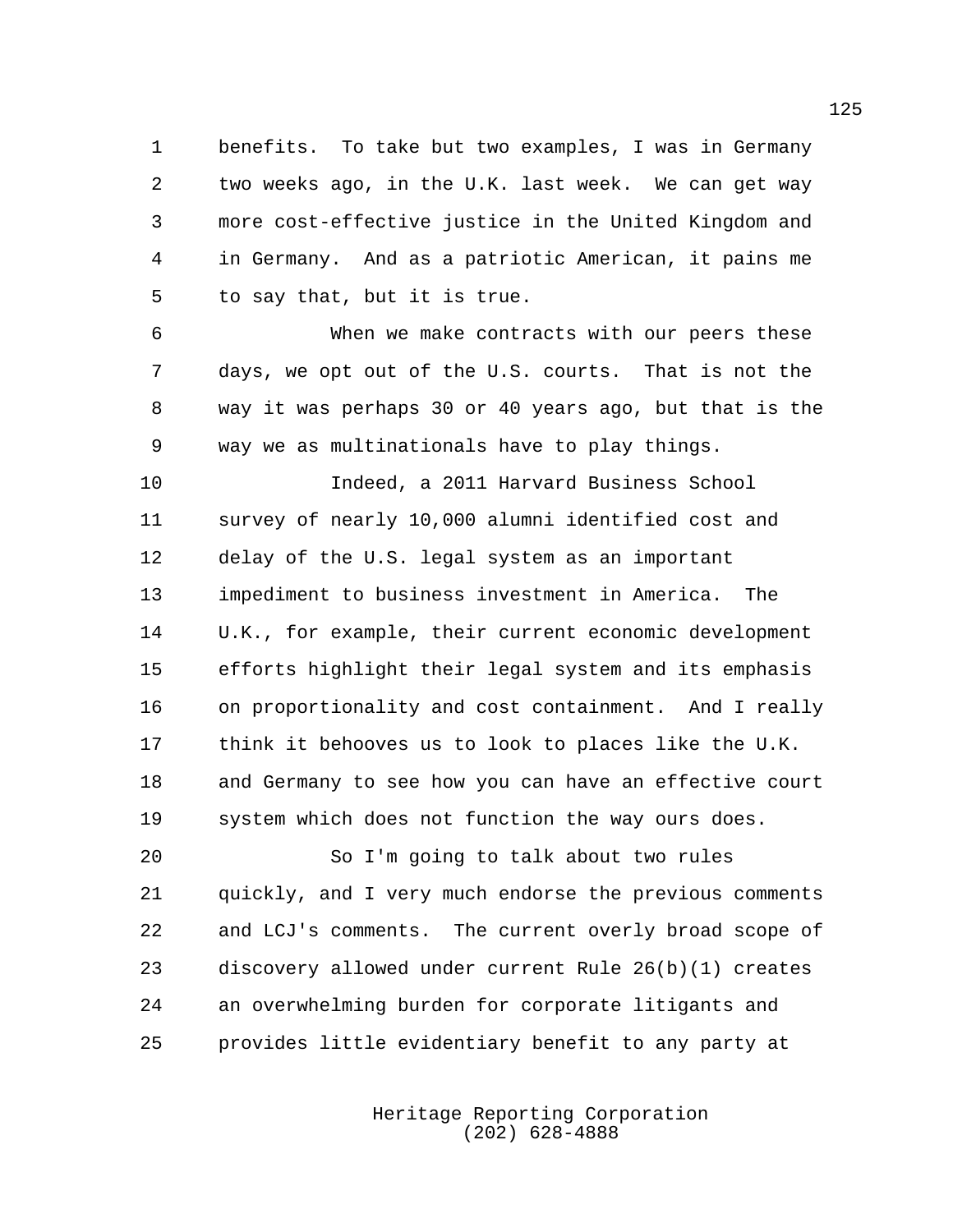trial.

| 2              | Fortune 200 companies reported that in 2008            |
|----------------|--------------------------------------------------------|
| 3              | there were an average of 1,000 pages produced in       |
| $\overline{4}$ | discovery in major cases for every one page used at    |
| 5              | trial, 1/10th of 1 percent. Our experience is          |
| 6              | similar. I will submit these comments for the record.  |
| 7              | But in one federal multidistrict product litigation    |
| 8              | that settled recently before trial in 2011, we         |
| 9              | produced 1.2 million documents, yet plaintiffs         |
| 10             | included only 646 GSK documents on their exhibits      |
| 11             | list, less than 5/100ths of 1 percent of the           |
| 12             | production.                                            |
| 13             | So we strongly support the proposed changes            |
| 14             | to $26(b)(1)$ , with the addition of a materiality     |
| 15             | requirement which we think is necessary to ensure that |
| 16             | the proposal isn't undermined by historically broad    |
| 17             | views of discovery and relevance that have             |
| 18             | unfortunately made ineffective the previous scope of   |
| 19             | discovery reforms.                                     |
| 20             | Turning briefly to Rule 37(e), preservation,           |
| 21             | like many corporate defendants, we are forced to take  |
| 22             | an extremely conservative approach to the              |
| 23             | preservation, collection, review, and production of    |
| 24             | documents. In one example, we have preserved 57.6      |
| 25             | percent of our company email. That's 203 terabytes of  |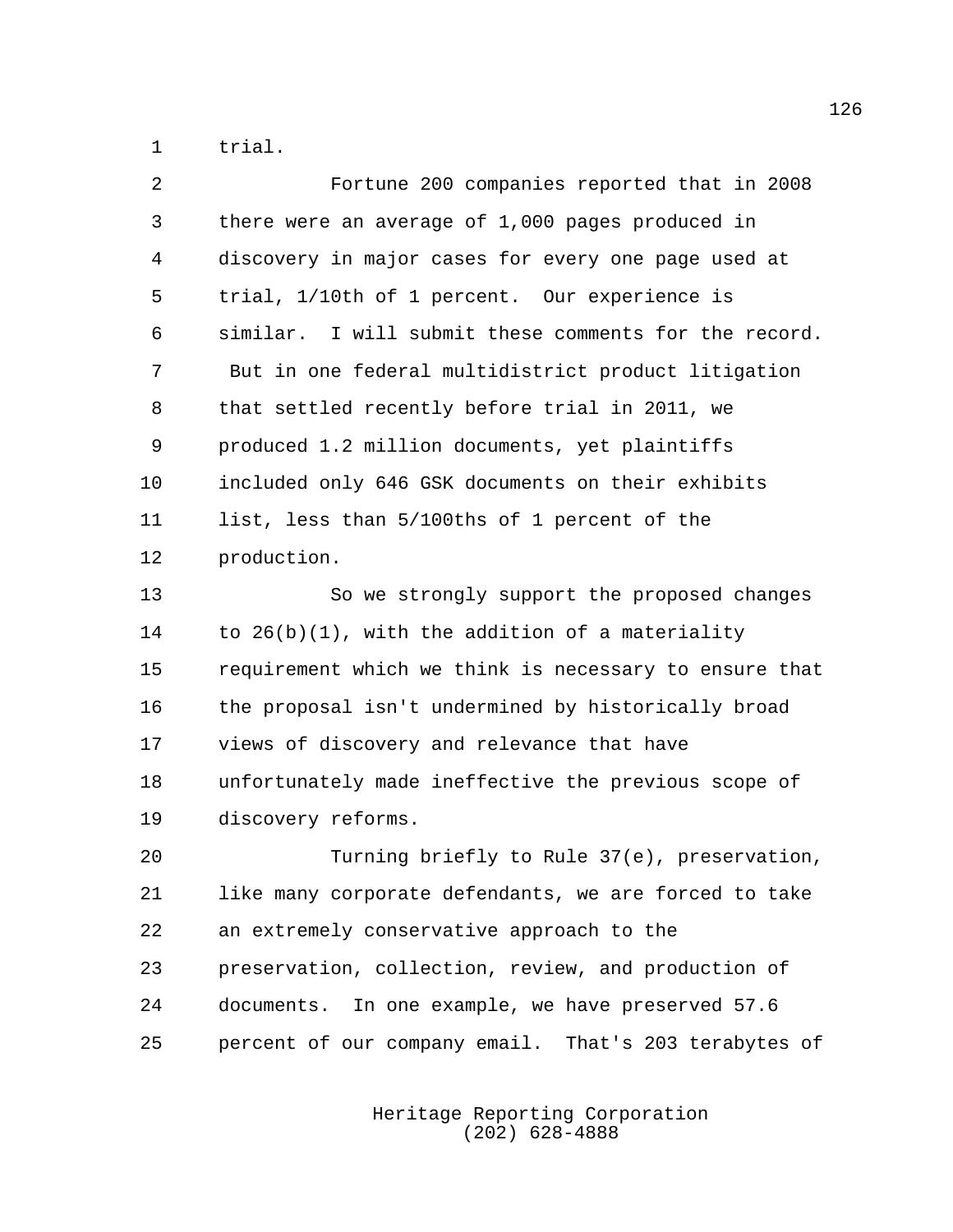information. That's 20 times that of the printed collection of the Library of Congress.

 Just to take another example, the amount of material collected to respond to specific requests in litigation has increased, this is from 2010, 2.86 terabytes, to 2012, 9.03 terabytes. That's 316 percent in two years.

8 So we believe that the proposed Rule 37(e) is an incredibly important step towards establishing a national preservation standard desperately needed to allow corporate defendants to reduce costly overpreservation so we can spend the money on more socially valuable activities like R&D.

 We do ask that the proposed rule be further reviewed to make clear that sanctions are available only if the actor had a culpable state of mind and acted with both willfulness and bad faith, though willfulness has been interpreted inconsistently.

 To pick up and in conclusion, the favorite words you'll hear from me, what someone said before is not right. We don't want to be protected from liability where it is warranted. We do want to be protected from what some courts have accurately called legalized blackmail. We believe that taken together, the proposed changes, especially as we suggest with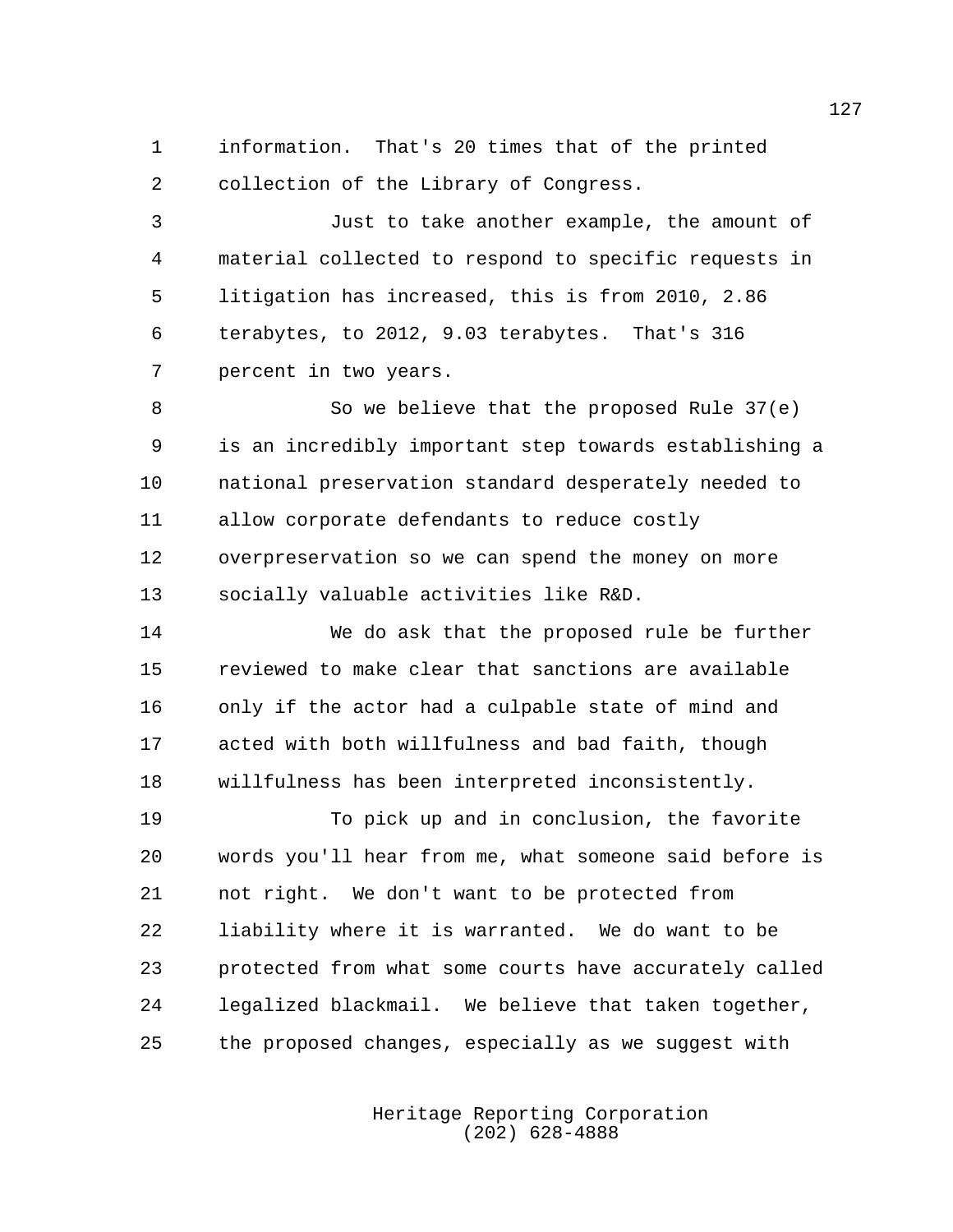the amendments, would go a long way towards making the U.S. legal system more fair, efficient, cost- effective, and, yes, competitive. Thank you for the opportunity to testify. I'm happy to take any questions. JUDGE CAMPBELL: All right. Thank you. Judge Grimm? JUDGE GRIMM: A question when we're trying to address some of the notions of the economic consequences of our system versus another system, and you expressed some confidence in the one in the U.K., and also you say that you don't want to avoid liability where liability is proper. In the U.K., they require disclosures, to include disclosures of information which is harmful to the party by their civil rules.

 I've had some time and contact with the judges in the U.K. and how they do that, and that's ingrained in their system. It would certainly help reduce the amount of document production, discovery requests and other things that have to be -- that happen under our system if there was a requirement that both plaintiff and defendant produce as a mandatory disclosure information that was, in the case of a medical device that allegedly caused some sort of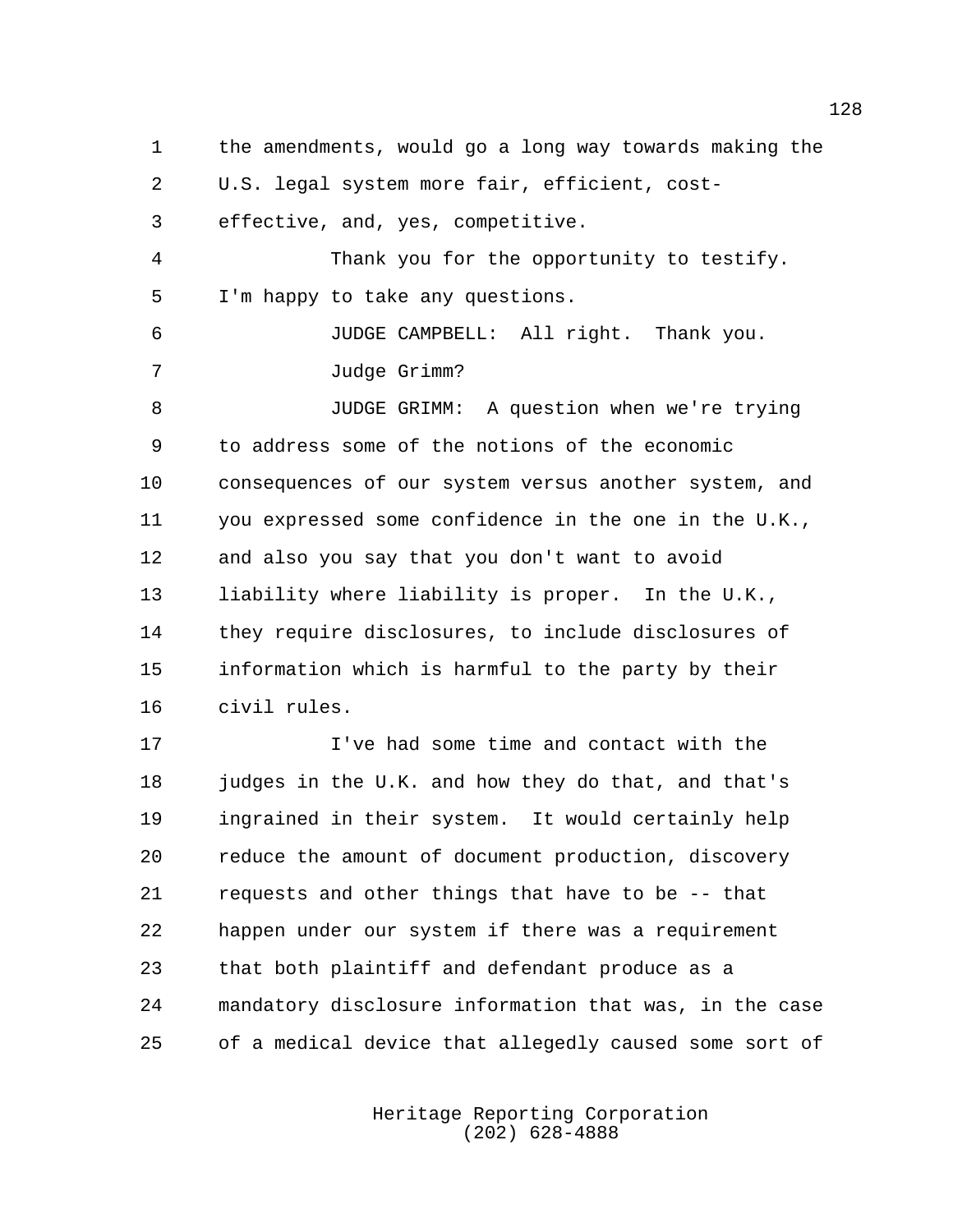an injury, the information they had that shows that it was in fact harmful or that they had knowledge of it. Should we be considering measures like this when we look at other countries like the U.K.? MR. TROY: I'm not a U.K. lawyer. I'm not an expert in their system. I can't practice law in the U.K. That said, I think that if you take a look at the requirements or the proposals for the American College of Trial Lawyers, both plaintiffs and defendants, the best lawyers believe that they actually can get to the resolution of a litigation much quicker, much speedier, and by and large they believe that those kinds of -- I'm not endorsing one or the other specific thing -- focused information exchange can lead to better justice and better resolution. And that's why even plaintiffs' lawyers like Steve Sussman have endorsed a much more focused approach to discovery that's much more like the U.K. 19 than you have here in the U.S. unfortunately. JUDGE GRIMM: You can't get much more focused than giving up the stuff you know you have which is harmful to your case, right? 23 JUDGE CAMPBELL: Judge Matheson. JUDGE MATHESON: We've heard now several times this morning the suggestion about adding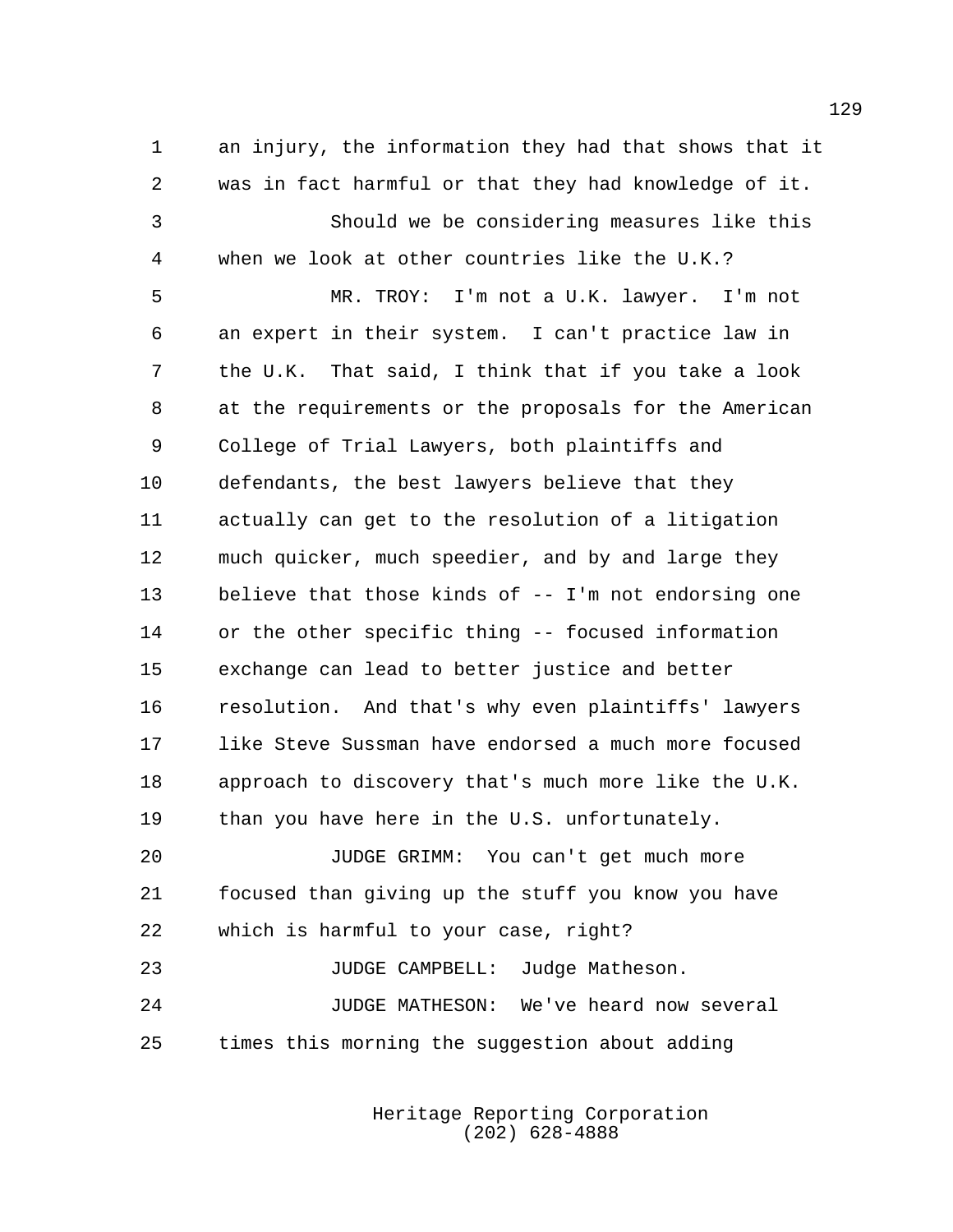materiality, and I'd be interested in what your definition of materiality would be and how it should be applied.

 MR. TROY: That is a good question. I'm not sure I've given that enough thought. I'd like to respond to that in written comments. I mean, as lawyers, I want to say we know it when we see it. Materially means materiality does have a sense of there's something that's important as opposed to being trivial, whereas I think it's fair to say the interpretation and application of 26(b)(1) has been anything that could potentially be relevant as opposed to things that are again more focused and material. JUDGE CAMPBELL: Elizabeth?

 MS. CABRASER: Yes, thanks. I'm just curious if you know what percentage of the business records of Glaxo that it keeps in the normal course are now kept solely as ESI.

 MR. TROY: Great question. I do not know that offhand.

21 MS. CABRASER: Okay. Thanks.

MR. TROY: A lot of it.

 JUDGE CAMPBELL: We've got several other hands that have come up. I think the next one up was Judge Koeltl's.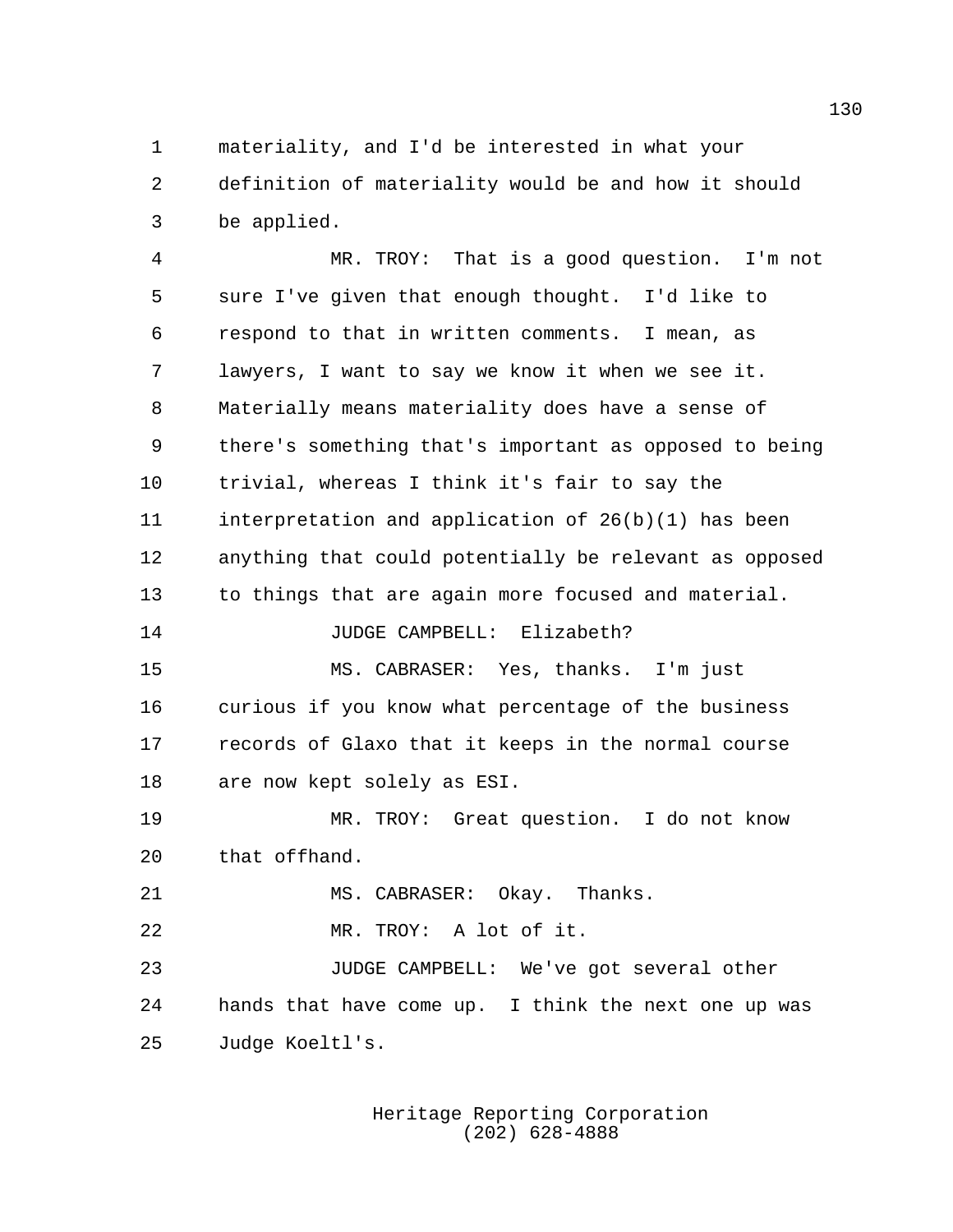JUDGE KOELTL: It's not clear to me how adding material to Rule 26(b)(1) would actually work since it's the standard for discovery, and you're going to be sending people out into the field or outsourcing it to contract people abroad to go over documents. You tell them that these are the documents which are relevant to a claim or defense, and then they're going to have to sift through the documents also to determine whether they're not only relevant to a claim or defense but also material. Wouldn't that 11 just sort of increase all of the costs of review, discovery, sifting? How would it work?

 MR. TROY: I'm not sure that it would. And we don't offshore our review, by the way. We tend to do it here in the U.S. And even if there's an initial cut made by contract lawyers, the people who are working on the litigation do take a second cut at things.

 So I think it absolutely could work, and it would just again shrink down the massive amounts of information that each side is really sort of dumping on the other, which again, if you go back to the American College of Trial Lawyers, the plaintiffs' lawyers who at least participated in that, they don't want that much information dumped on them either. It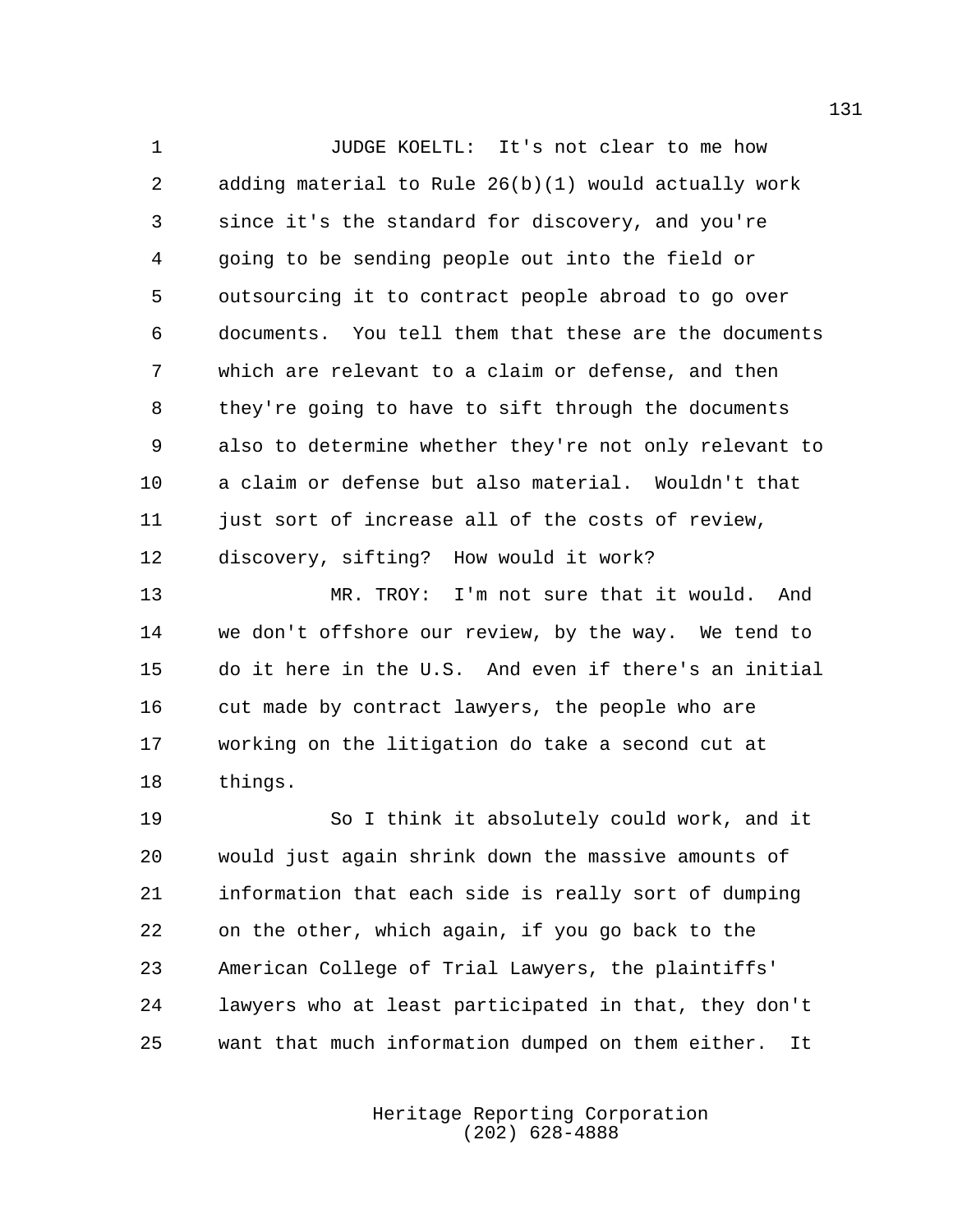gets to the needle in the haystack problem that was identified before.

 JUDGE CAMPBELL: Judge Pratter. JUDGE PRATTER: To understand rather than to presume the context in which your comments have been made, could you say just very briefly what it means to say you get better justice in the U.K. or Germany than here? I mean, what justice is this?

 MR. TROY: What I mean is that if we have a contract dispute and we can choose a forum in which to litigate, we tend to put in an ADR clause. Why? Because we think that the courts are too expensive, the courts are too burdensome, the courts take too long. But if we can't agree to an ADR clause, we will often litigate in the U.K. because again the process is not as burdensome, it's not as costly, it's not as random.

 I mean, I can't tell you that in this individual case versus that individual case, but in general, the U.S. litigation system does not have a very good reputation abroad. Go and talk to the Europeans even as they adopt things like modified class action kinds of measures. The first thing they say is, well, we don't want to be like America. We don't want to be like America. Well, why is that?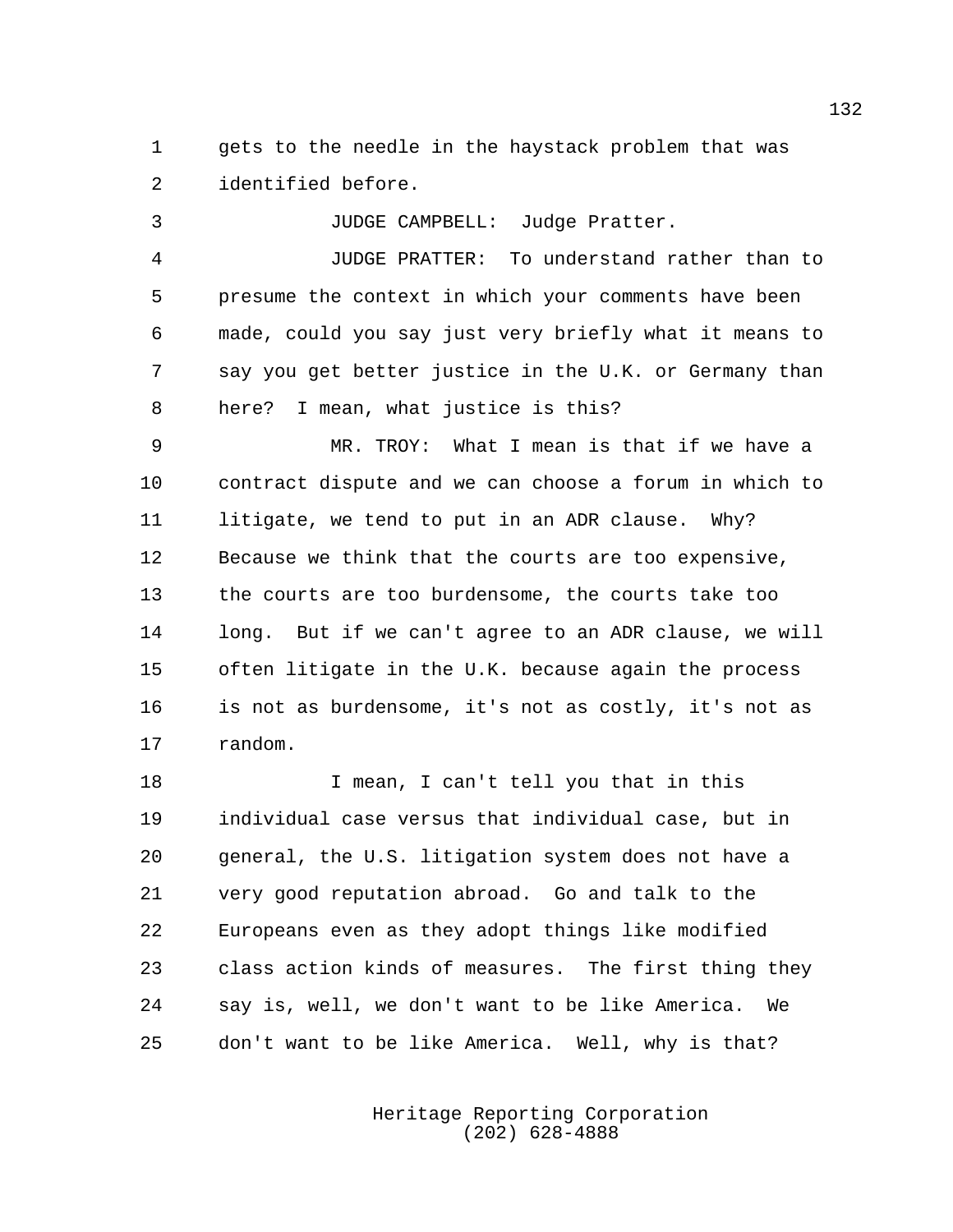It's because our system is the ridicule of the world. JUDGE PRATTER: And excuse me for following up. MR. TROY: Please. JUDGE PRATTER: But I'm just saying maybe we could just listen in on what they're saying, but maybe I won't. 8 (Laughter.) MR. TROY: That hasn't helped us either. (Laughter.) JUDGE PRATTER: But what I'm hearing is that you're talking more about cost and process, not result. Or is that how you quantify the result? MR. TROY: Well, I guess two things. First of all, I'm much more willing and able to try cases in other places because it's not a process of extortion. I can actually get to a result much more easily, quickly, and less expensively, okay? And I think that this goes way beyond where this committee's discussions are, but often in certain kinds of complex cases, I'm a lot better off in front of a judge than I am in front of a judge and a jury. 23 JUDGE PRATTER: Okay. Thanks. 24 JUDGE CAMPBELL: All right. Thank you very much, Mr. Troy.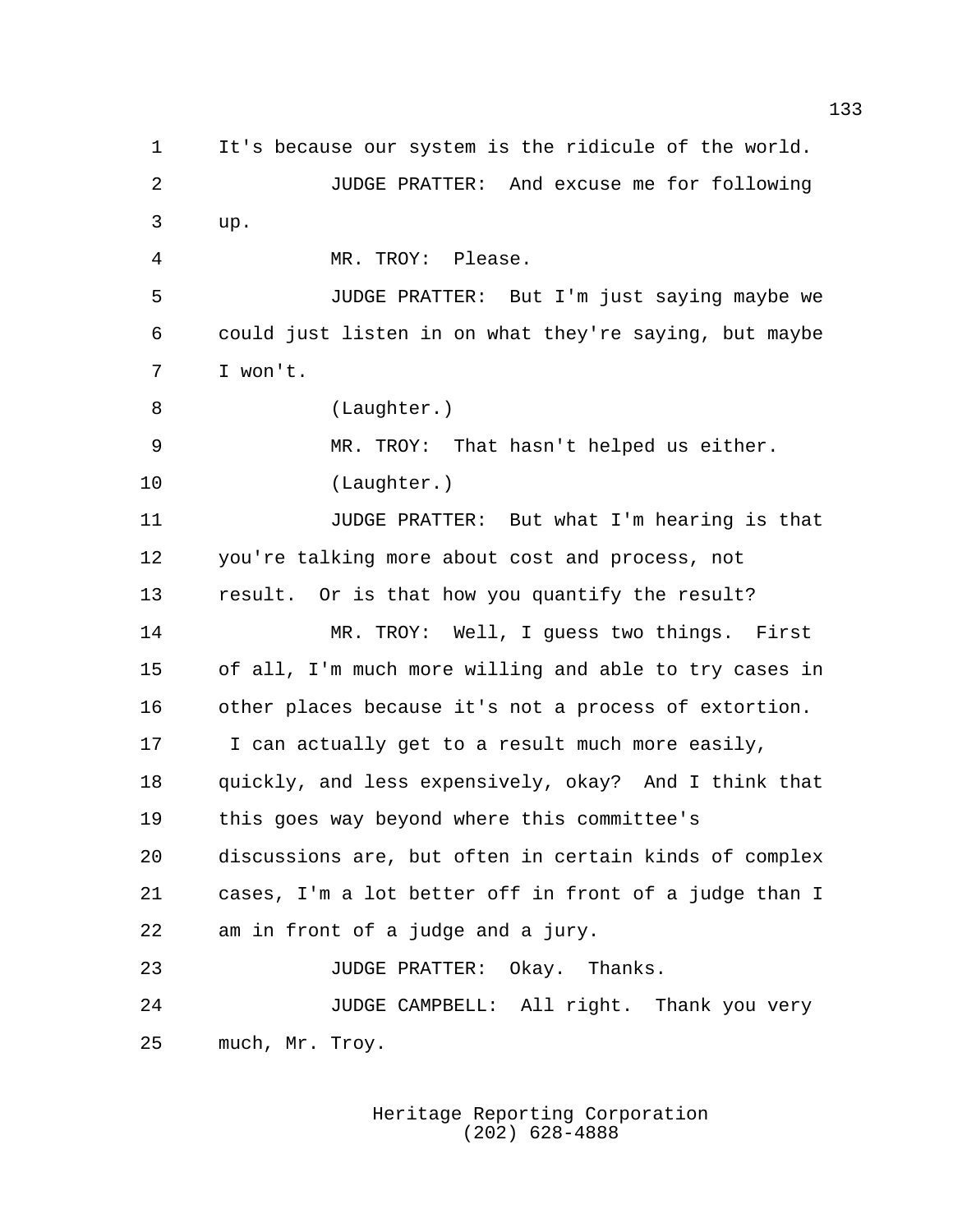| $\mathbf 1$    | We appreciate everybody's comments this              |
|----------------|------------------------------------------------------|
| $\sqrt{2}$     | morning. We will take a one-hour break and resume at |
| $\mathsf{3}$   | 1:00.                                                |
| $\overline{4}$ | (Whereupon, at 12:01 p.m., the hearing in            |
| 5              | the above-entitled matter was recessed, to reconvene |
| $\sqrt{6}$     | at 1:00 p.m. this same day, Thursday, November 7,    |
| 7              | $2013.$ )                                            |
| $\,8\,$        | $\frac{1}{2}$                                        |
| 9              | $\frac{1}{2}$                                        |
| 10             | $\frac{1}{2}$                                        |
| 11             | $\frac{1}{2}$                                        |
| 12             | $\frac{1}{2}$                                        |
| 13             | $\frac{1}{2}$                                        |
| 14             | $\frac{1}{2}$                                        |
| 15             | $\frac{1}{2}$                                        |
| 16             | $\frac{1}{2}$                                        |
| 17             | $\frac{1}{2}$                                        |
| 18             | $\frac{1}{2}$                                        |
| 19             | $\frac{1}{2}$                                        |
| 20             | $\frac{1}{2}$                                        |
| 21             | $\frac{1}{2}$                                        |
| 22             | $\frac{1}{2}$                                        |
| 23             | $\frac{1}{2}$                                        |
| 24             | $\frac{1}{2}$                                        |
| 25             | $\frac{1}{2}$                                        |
| 26             |                                                      |
|                | Heritage Penerting Corner                            |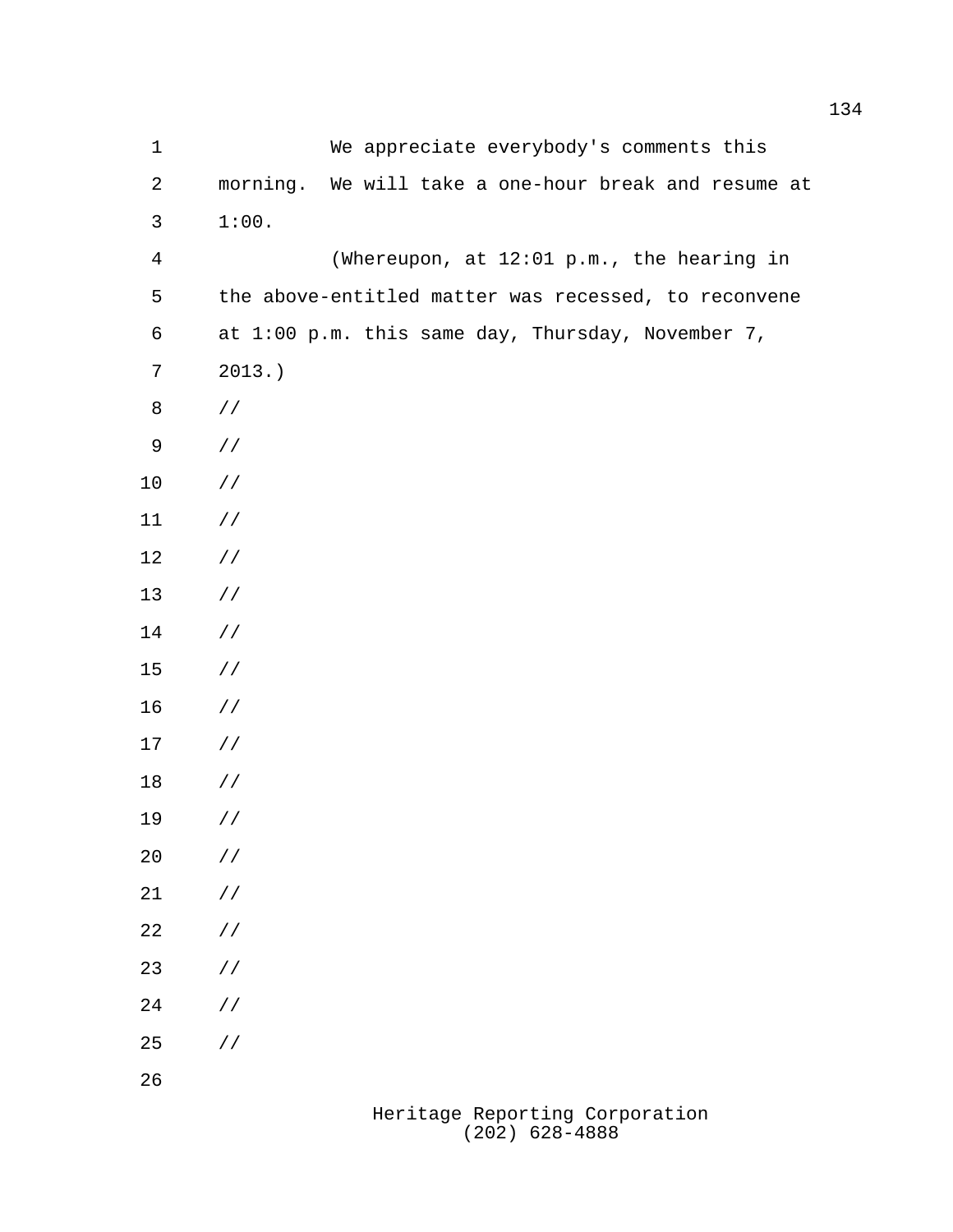1 A F T E R N O O N S E S S I O N 2 (1:00 p.m.) JUDGE CAMPBELL: All right. We're ready to start with the afternoon session. Thank you all for being here, and I think our first speaker is Mr. LeBlanc. MR. LeBLANC: Thank you. Good afternoon. Thank you for the opportunity to testify before this committee today. My name is Burton LeBlanc. I'm a shareholder with the law firm of Baron & Budd. And I appear before you today in my capacity as president of the American Association for Justice. I'd like to say at the outset AAJ believes that we do have the greatest legal system in the world, and the fact that we're going through this process today serves as a shining example. AAJ, with members in the United States, Canada, and abroad, is the world's largest trial bar. Our members have practical experience with discovery tactics undertaken by defendants, who often have far greater resources than the plaintiffs AAJ members represent.

 In other words, they can afford to battle over every dispute and spend excessively on document review while complaining about the expense. AAJ is extremely concerned with the impact the proposed rules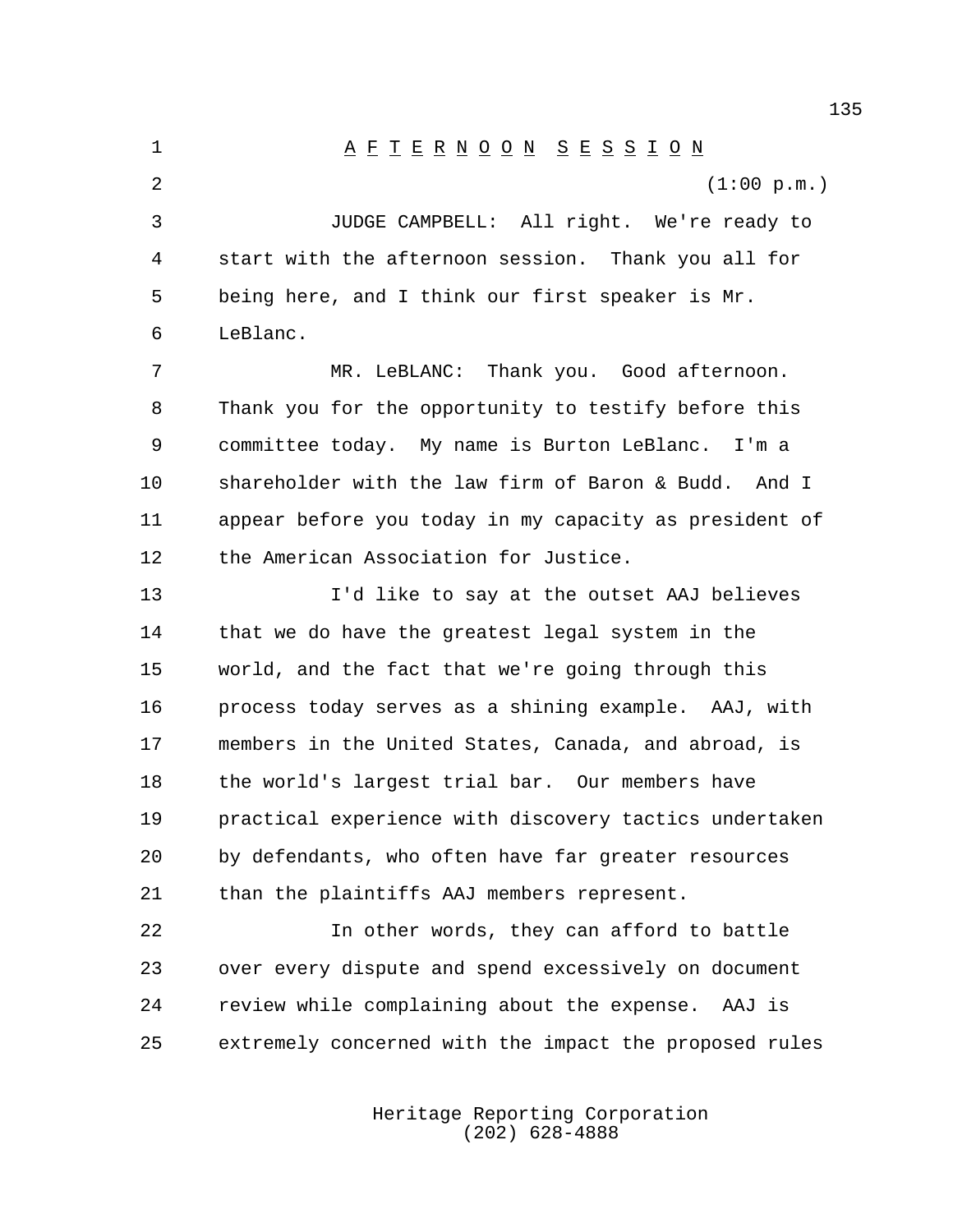will have on the administration of justice. The rules will increase the burden and expense for plaintiffs and give defendants more tools to avoid discovery -- more tools to producing relevant discovery that plaintiffs need to meet their burden of proof. Ultimately these proposed rules will make it far more difficult for consumers and small business owners to hold wrongdoers accountable.

 Now AAJ has a number of concerns about the proposed rules. I'll be submitting extensive comments to this committee detailing all of those concerns. But today I want to focus on the harm the new proportionality standard of 26(b) will create.

 The proposed changes to Rule 26(b) shifts the discovery process from a focus on relevancy to an economic calculation. In doing so, relevancy will give way to proportionality and defendants will benefit from step-by-step instructions on how to avoid producing critical, relevant information that plaintiffs need to prove their case. Each of the five factors would benefit defendants at the expense of plaintiffs, ultimately raising more questions than they will answer while creating collateral litigation in each and every case, in our view drastically increasing the workload of the federal judiciary.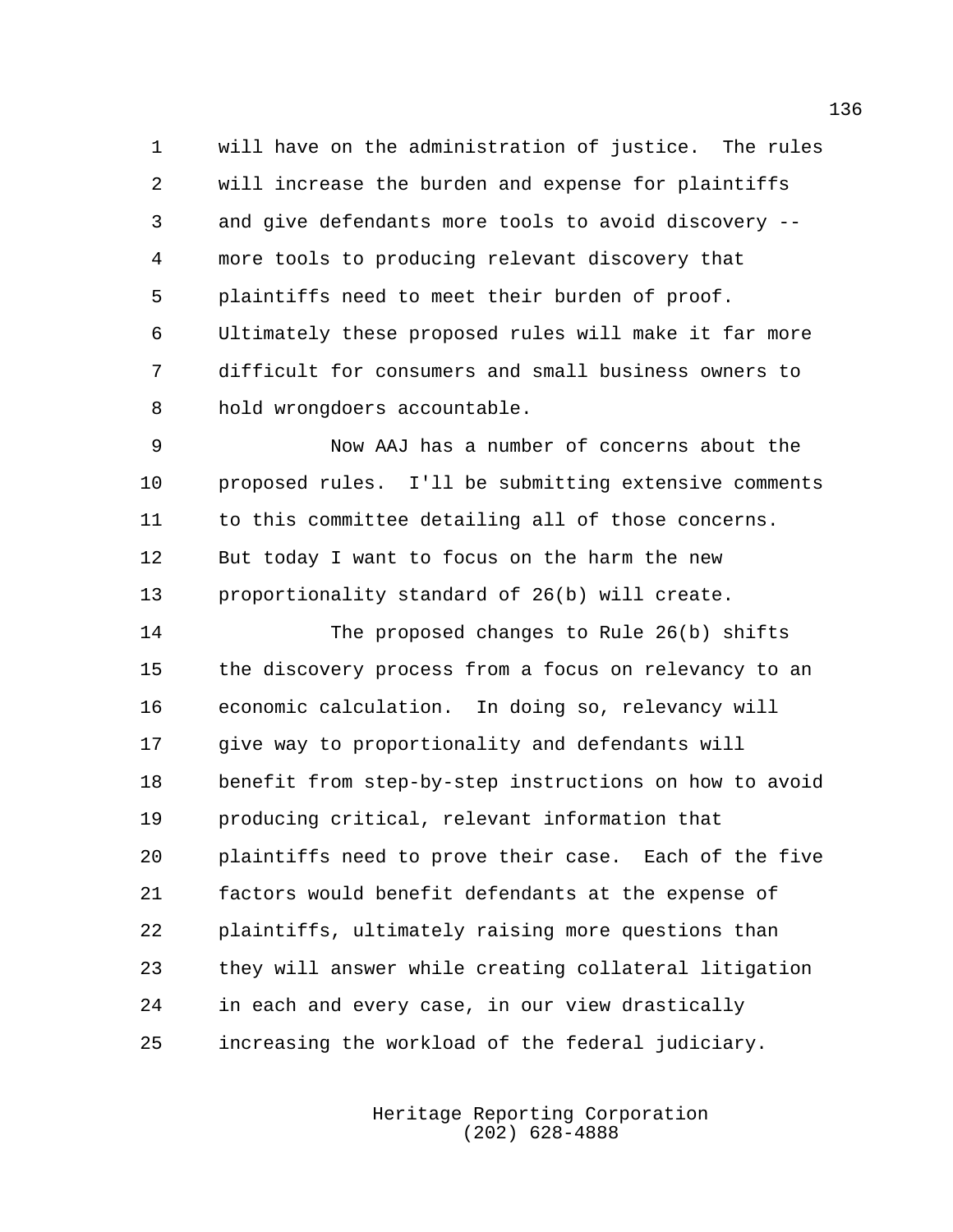The factor that will have the greatest impact on the fair administration of justice is the specific consideration of burden or expense. Discovery is more than a cost-benefit analysis. It is necessary in the search for the truth, and it is the method by which injured individuals are able to obtain information from alleged wrongdoers.

 Defendants already argue in almost every case that discovery is simply too burdensome and expensive to produce, including that as one of the specific factors at the outset, but when we codify this practice, you give the argument credibility even when there is no basis for the claim. This factor upends incentives for defendants to preserve documents in an easily accessible format and encourages them to ensure that discovery will be too expensive or difficult to retrieve.

 Justice would not be served in numerous cases litigated by our members if the burden or expense factor is codified. For example, in a complicated qui tam case that resulted in a very large verdict, plaintiffs alleged that a nursing home defrauded the federal government and the State of Illinois by billing Medicare and Medicaid for services that were so deficient as to be essentially worthless.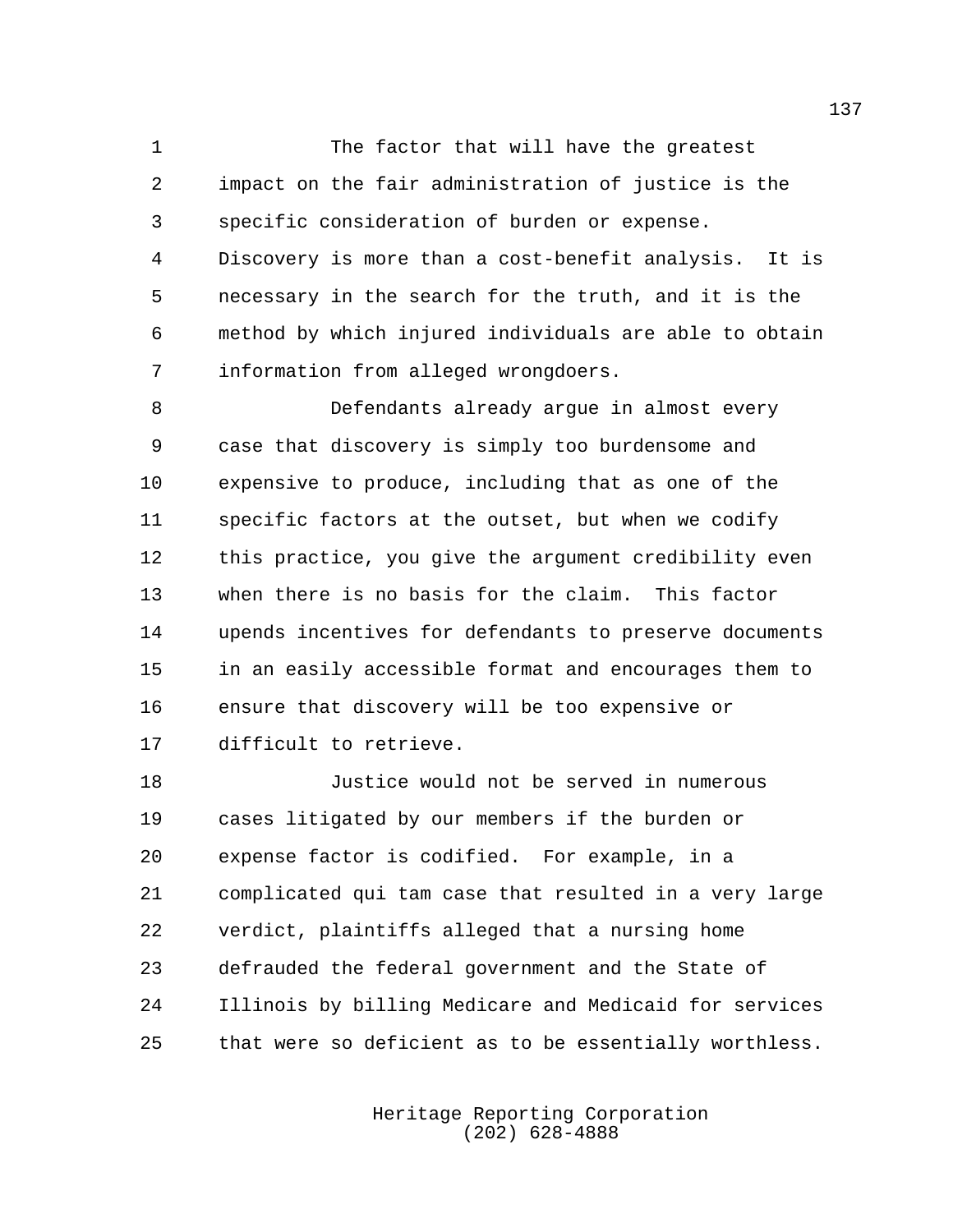Discovery in the case involved 25 fact depositions, five expert depositions, and the review of approximately 350 patient files and company records, all of which were necessary because plaintiffs were required to prove that proper care was not documented or provided. Discovery also included the late production of 50 boxes of inappropriately withheld but relevant documents.

 There is no doubt that defendants had a significant burden and expense to produce medical records for the residents in this case that lasted over six years. Plaintiffs would never have been able to prove their case if the defendants had been able to hide behind the burden of cost of producing relevant documents, and significant funds would not have been returned to the federal government and U.S. taxpayers.

 I'd like to briefly address AAJ's objection to the proposed changes to the new limits on depositions, interrogatories, and requests for admissions. We believe these proposed limits will place limitations on important discovery tools that will make it far more difficult for parties to get the information that they need to support their case and will eviscerate tools the parties currently use to resolve simple issues of fact.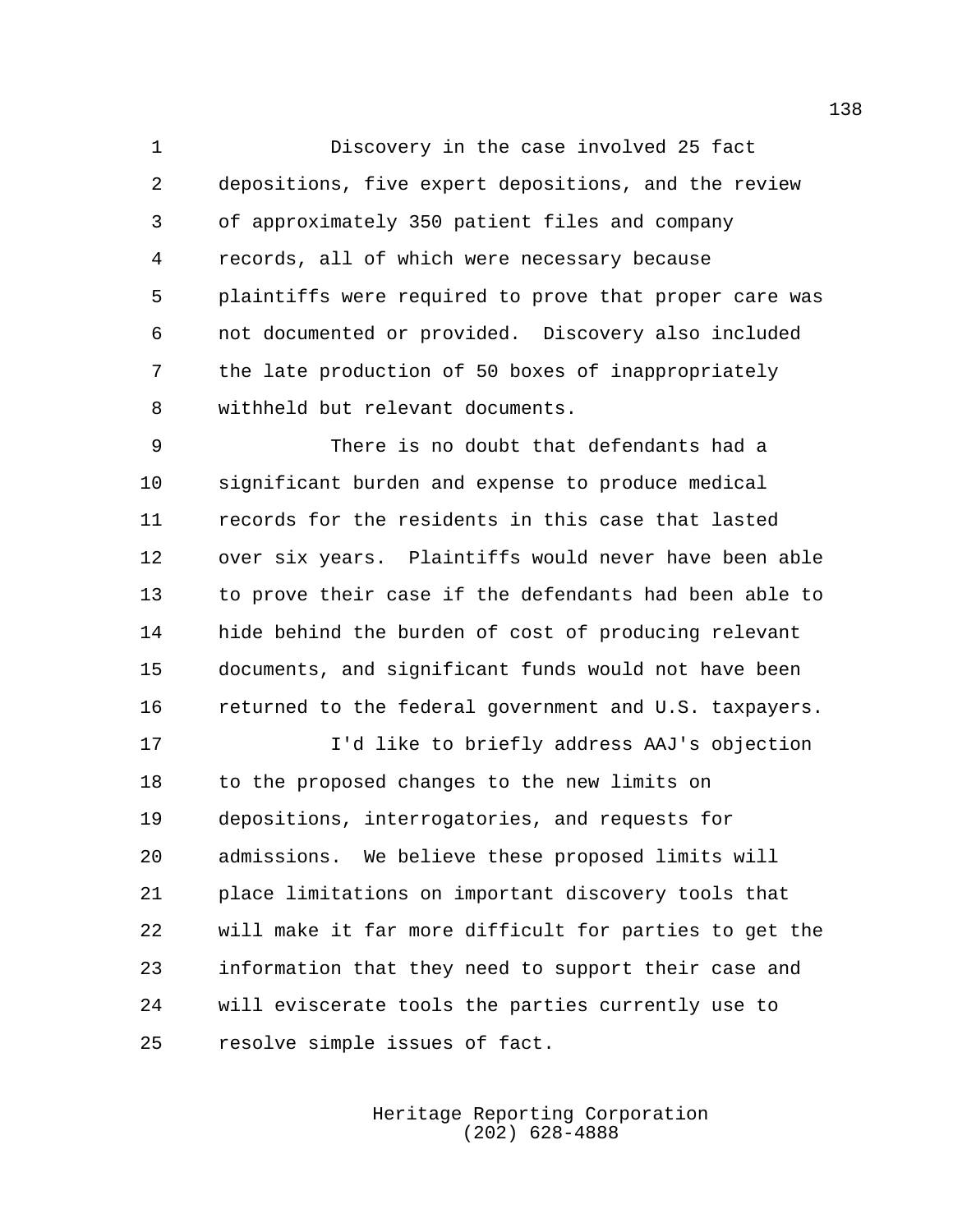The problem that the new limits will create are enhanced by the fact that the proposed rules require that these exceptions now be granted only to the extent consistent with the new proportionality test.

 While AAJ supports the proposed changes to Rule 34(b) relating to requests for production, the totality of the other proposed changes is overwhelmingly unbalanced against the interests of plaintiffs, and in our view, the changes are not necessary. Thank you for your time today.

**JUDGE CAMPBELL:** Thank you, Mr. LeBlanc. A question. You focused on the burden or expense factor that would be part of 26(b)(1), and as you know, that's in the rule now. It's in Rule 26(b)(2). It's also in Rule 26(g). So it can't be the presence of that language in the rule that's the problem. It's the relocating of it that it sounds like you're objecting to. Could you address what you think the relocating of it does given the fact that 26(b)(1) now says all discovery is subject to that factor which is in 26(b)(2)(C)?

 MR. LeBLANC: We believe that the relocating will heighten the burden or expense factor. It will make it more complicated and challenging for the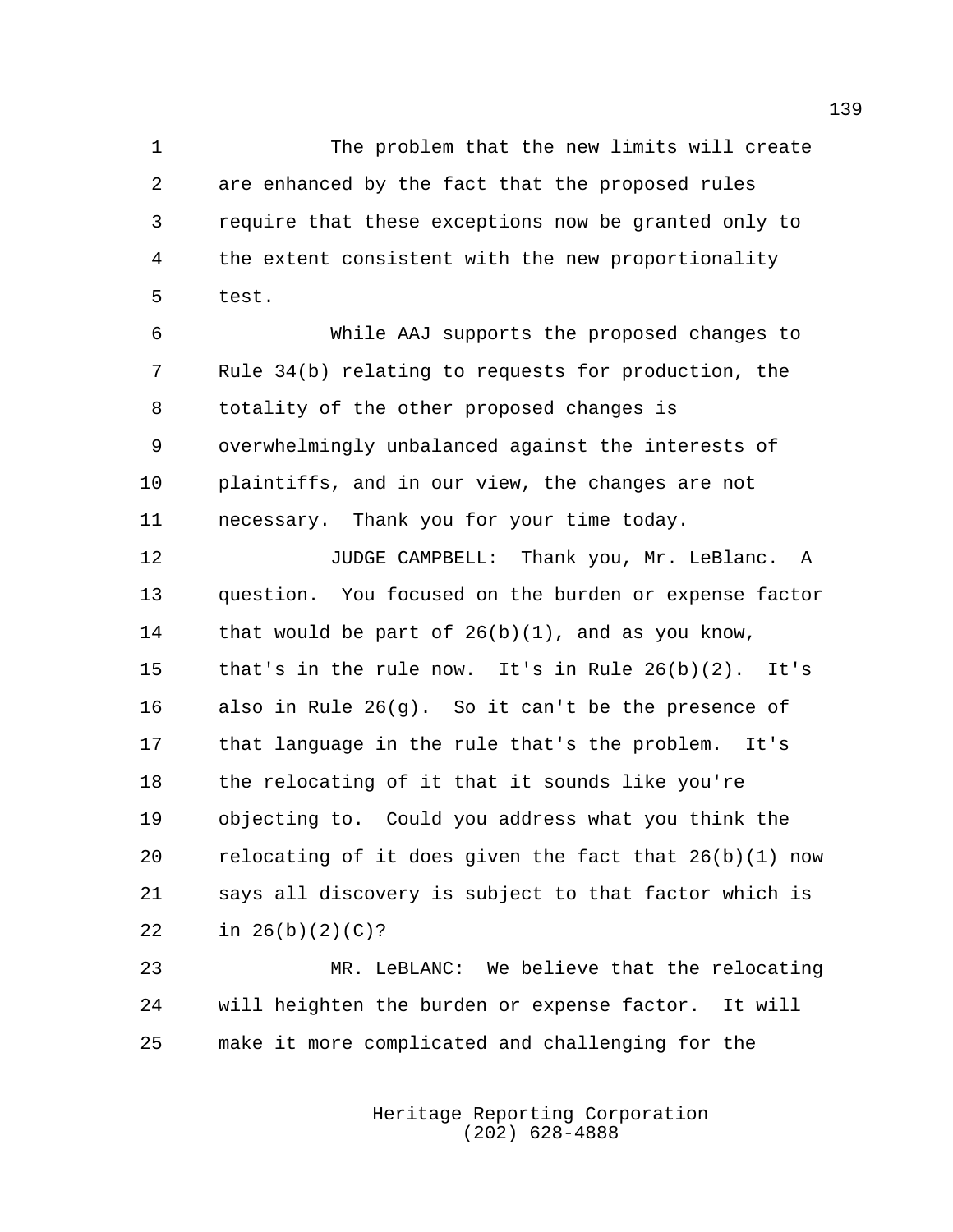plaintiff to deal with that particular burden of proof early on in the litigation right up front.

 JUDGE CAMPBELL: How will it do that? I mean, in every Rule 16 conference I hold, I ask myself the question and also the parties the question of proportionality, and we have that discussion right at the beginning of the case to ensure that the discovery is proportional to what is needed in the case. And in most cases, that's what they're proposing, but in some they're proposing out-of-proportion discovery. 11 MR. LeBLANC: Right. JUDGE CAMPBELL: Is AAJ opposed to that discussion occurring at the Rule 16 conference, or do you see other problems arising from the presence of the language in 26(b)(1)? MR. LeBLANC: We believe that it will emphasize the proportionality aspect as opposed to the relevancy aspect of seeking the information sought. So, yes, we have a problem with the location. Placing the proportionality test and codifying it up at the beginning as opposed to the end after determining what is relevant is a problem for us. We don't oppose discussing it in a rule conference, though. JUDGE CAMPBELL: Other questions? PROF. MARCUS: A similar kind of question.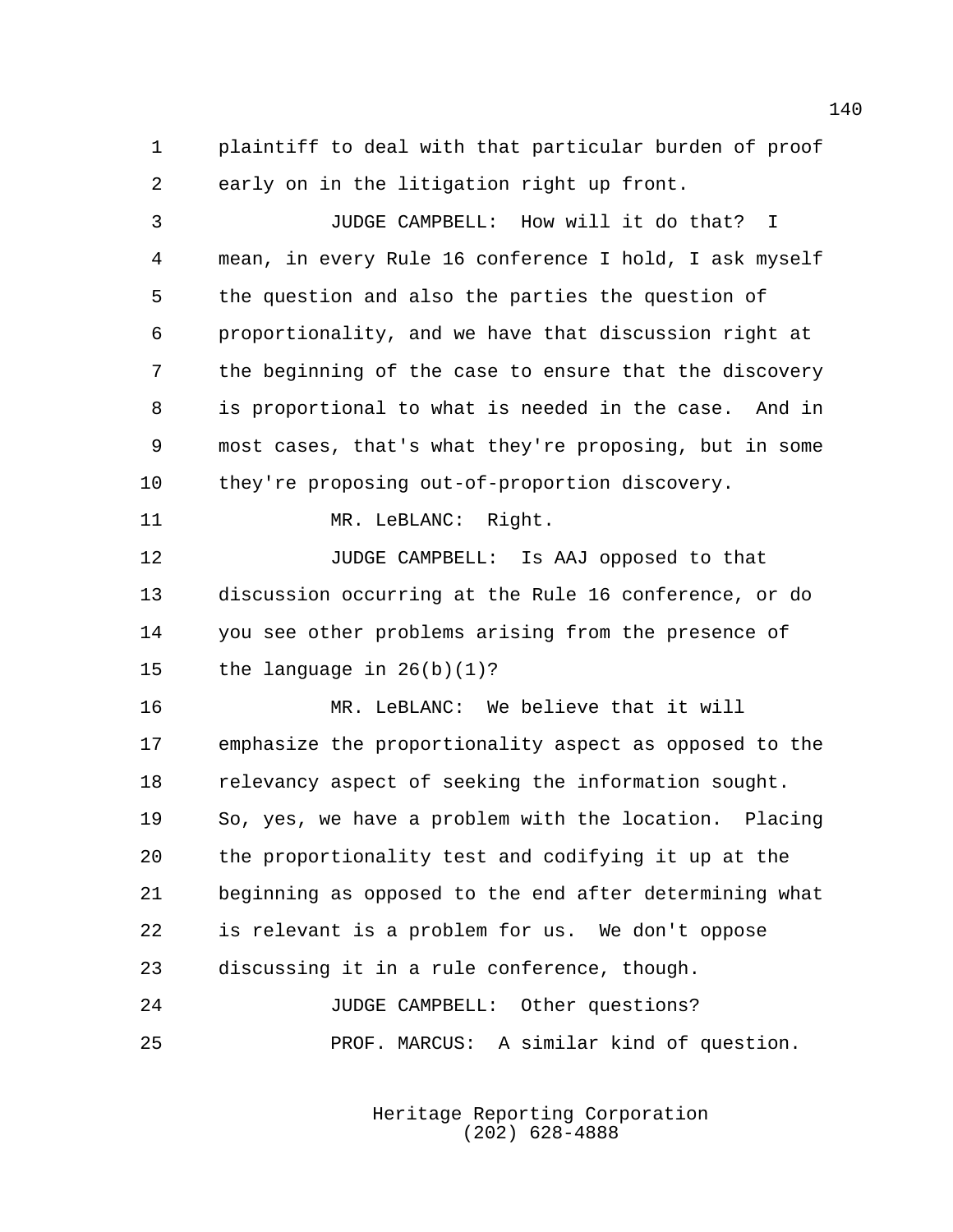You didn't mention the proposed permission to serve Rule 34 requests earlier than presently allowed. Does AAJ have a view on that?

 MR. LeBLANC: We don't oppose the changes to Rule 34, so we support the proposals as written. I was running short on time, so I focused on the proportionality and even had more to say on that but for time. But no, we do not have opposition to requests for production.

 JUDGE CAMPBELL: If I can ask you one other question. I don't know your particular practice, but I know your firm is often engaged in large-scale litigation.

14 MR. LeBLANC: Yes.

 JUDGE CAMPBELL: Do you find that you encounter difficulty getting more than 10 depositions in most cases? And if the answer to that is no, is there a reason you think you would encounter difficulty getting more than five?

 MR. LeBLANC: Let me answer it this way. In my case, I handle toxic tort and environmental cases, and at the outset of the type of litigation that I handle, we did encounter problems getting the depositions that we needed to prove our case. As this area of the law has matured and developed, we now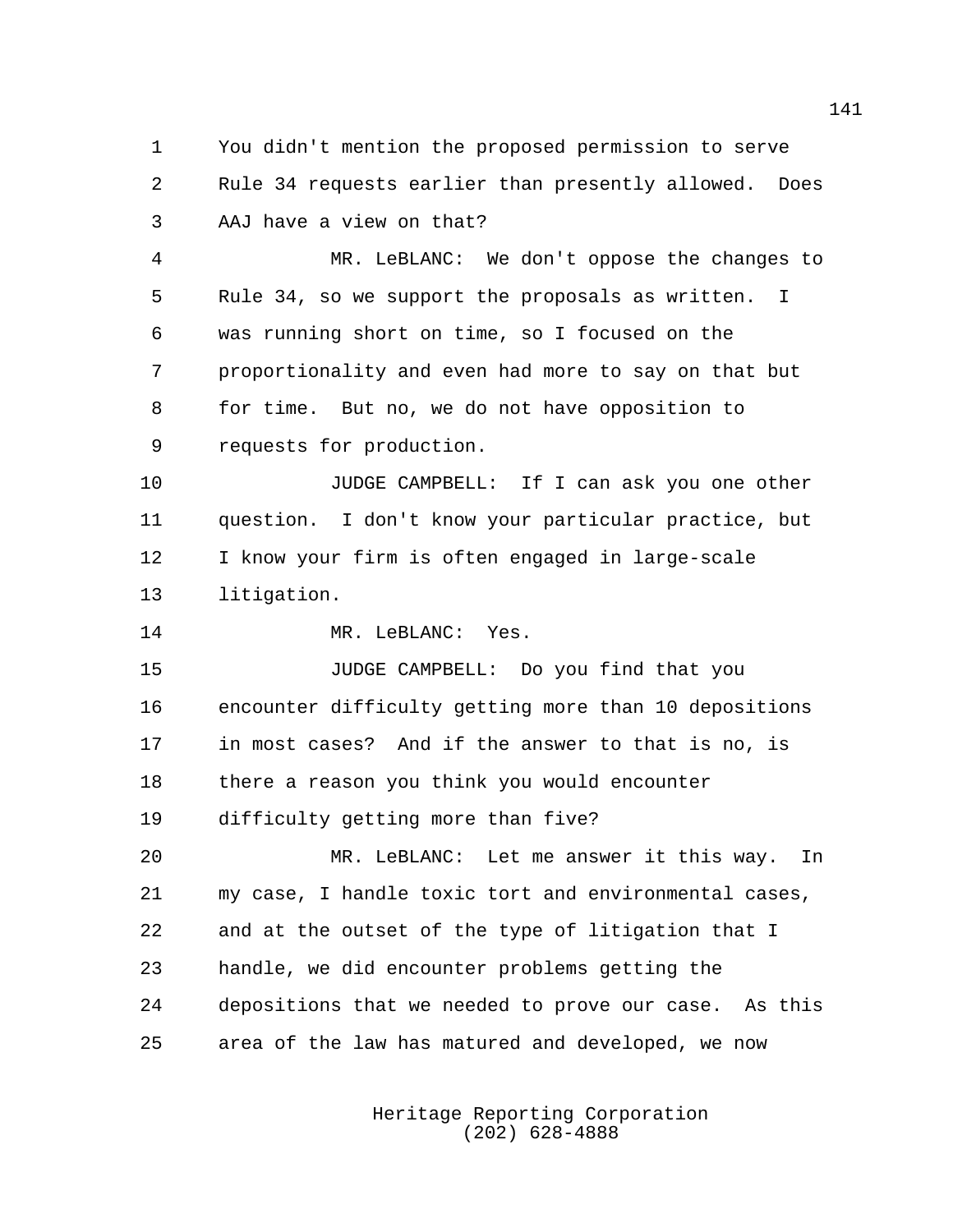generally enter into consent arrangements with the defendants concerning depositions. Our concern with limiting the depositions to five is the same that we heard earlier from the antitrust bar. It will become the new normal, and it will be much more difficult to get 15 or 25 depositions, 25 being the norm in the type of cases we handle. JUDGE CAMPBELL: We have another minute. Any other questions? (No response.) 12 JUDGE CAMPBELL: All right. Thank you very much, Mr. LeBlanc. MR. LeBLANC: Thank you for your time. 15 JUDGE CAMPBELL: Mr. Mason? MR. MASON: Thank you, Mr. Chair. My name is Wayne Mason, and I hope to bring you maybe a little different perspective. I have a national trial practice where I travel around the country and try cases both in federal as well as state court, primarily on the defense side, although I do do some plaintiffs' work. I want to talk with you about Rule 26, which seems to be a popular subject today, and give you my perspective perhaps of where the rubber meets the road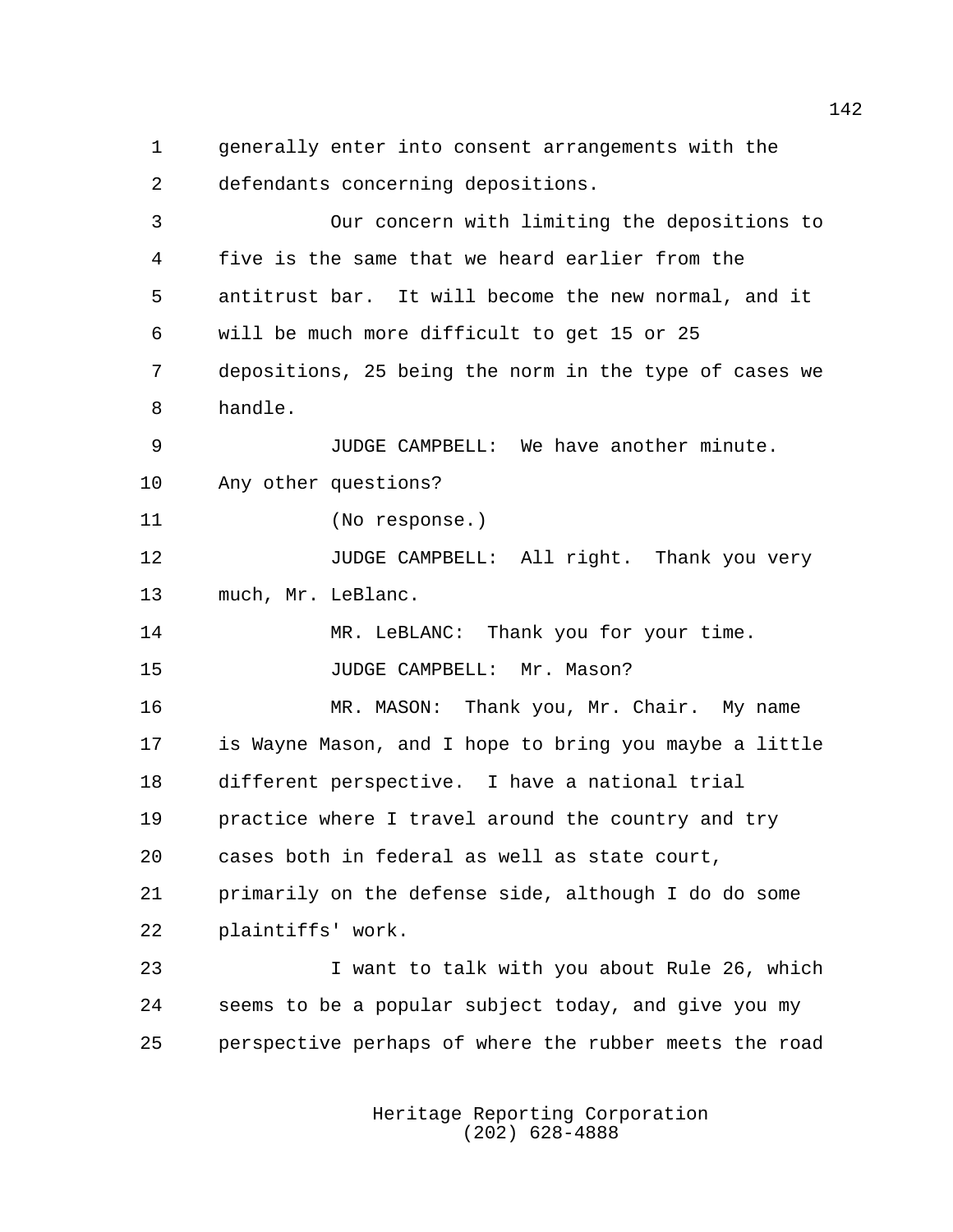out on the road so to speak. My experience is and my recommendation to you is if you did one thing and made one change through all of this, that it would be to remove the language as you have proposed with respect to reasonably calculated to lead to admissible evidence.

 I heard in the Dallas mini-conference, I believe it was the chair who mentioned the experience of having lawyers come in and believing that that phrase meant you could pretty much have anything you wanted. And I would tell you that when he said that that it resonated with me and my experience not only in the federal system but in the state system and in arbitrations.

 And we can't ignore the fact that that is the reality of this. In arbitrations where they're going to apply the federal rules, we have the same reference to it. So I applaud the fact that you have included that in and recommend that that remain in.

 This issue of discovery in Rule 26 has become an issue of leverage. We used to in the trial bar talk about resolving a case because the person on the other side was a great trial lawyer and you may get your bell rung. Now it's just about how much discovery that they can push the button on and how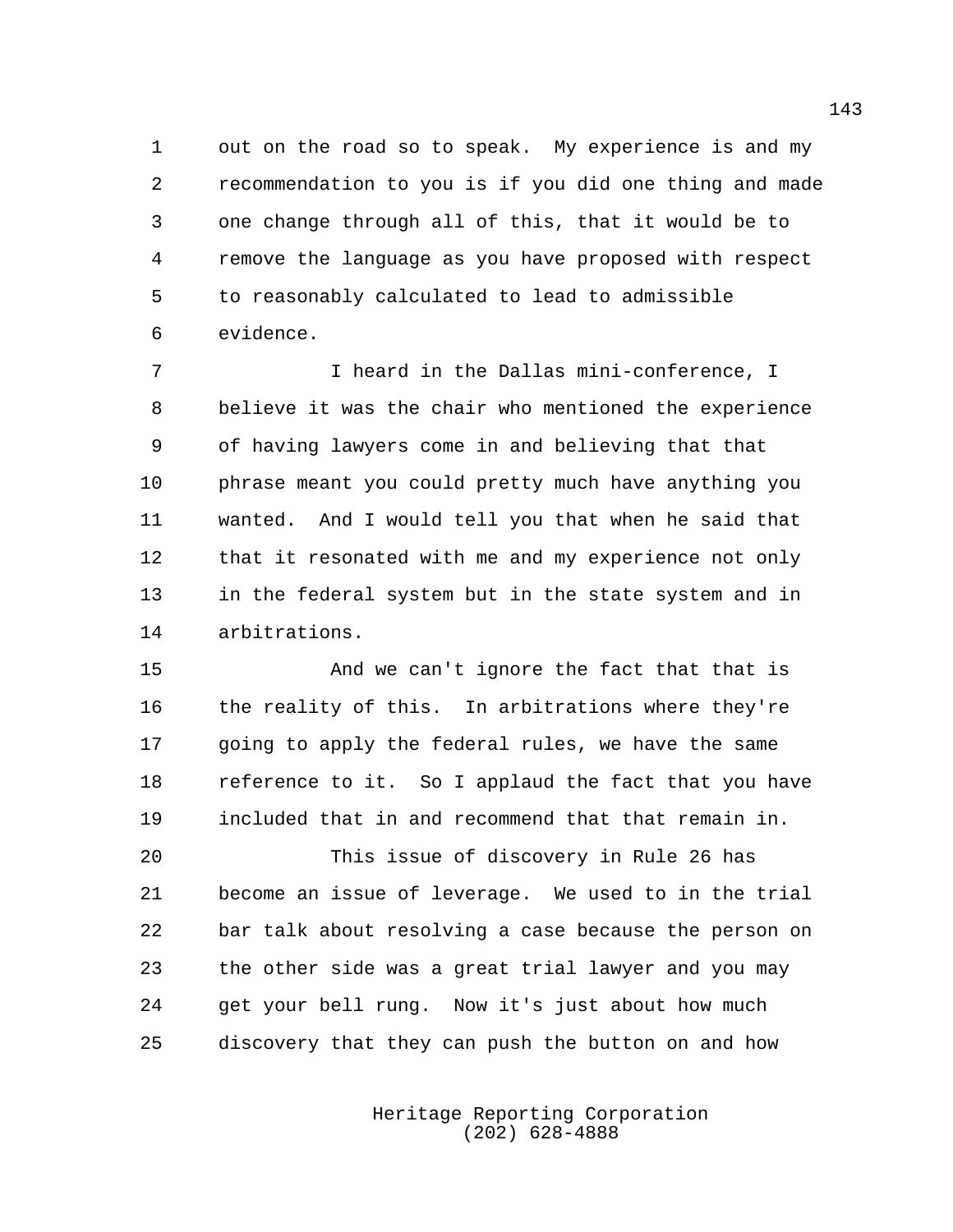much media attention and destructive that the other side can be.

 It's an unfortunate situation. So, when I talk about change and changing this, one might say, well, wait a minute, this has been in the rule forever. Why are you saying that this is such a powerful thing? E-discovery has changed the world, and it has highlighted and it has created an opportunity for parties, and not just defendants, plaintiffs, commercial plaintiffs in cases that know they can do it, to push the button and use the leverage there do it.

 And the importance of focusing on narrowing that is really an important thing that I think that you have to consider. The practical realities then of all of this massive documents, which is not limited to just multinational corporations, but because everyone has an iPhone and everyone has a smartphone and an iPad, the amount of information available from smaller companies is now disproportionate to what it used to be, and it does matter in litigation in cases.

 Here is how it matters too. It's not just about we'll send it to India and save money, and defense lawyers, you charge too much money. The reality is these documents have to be reviewed and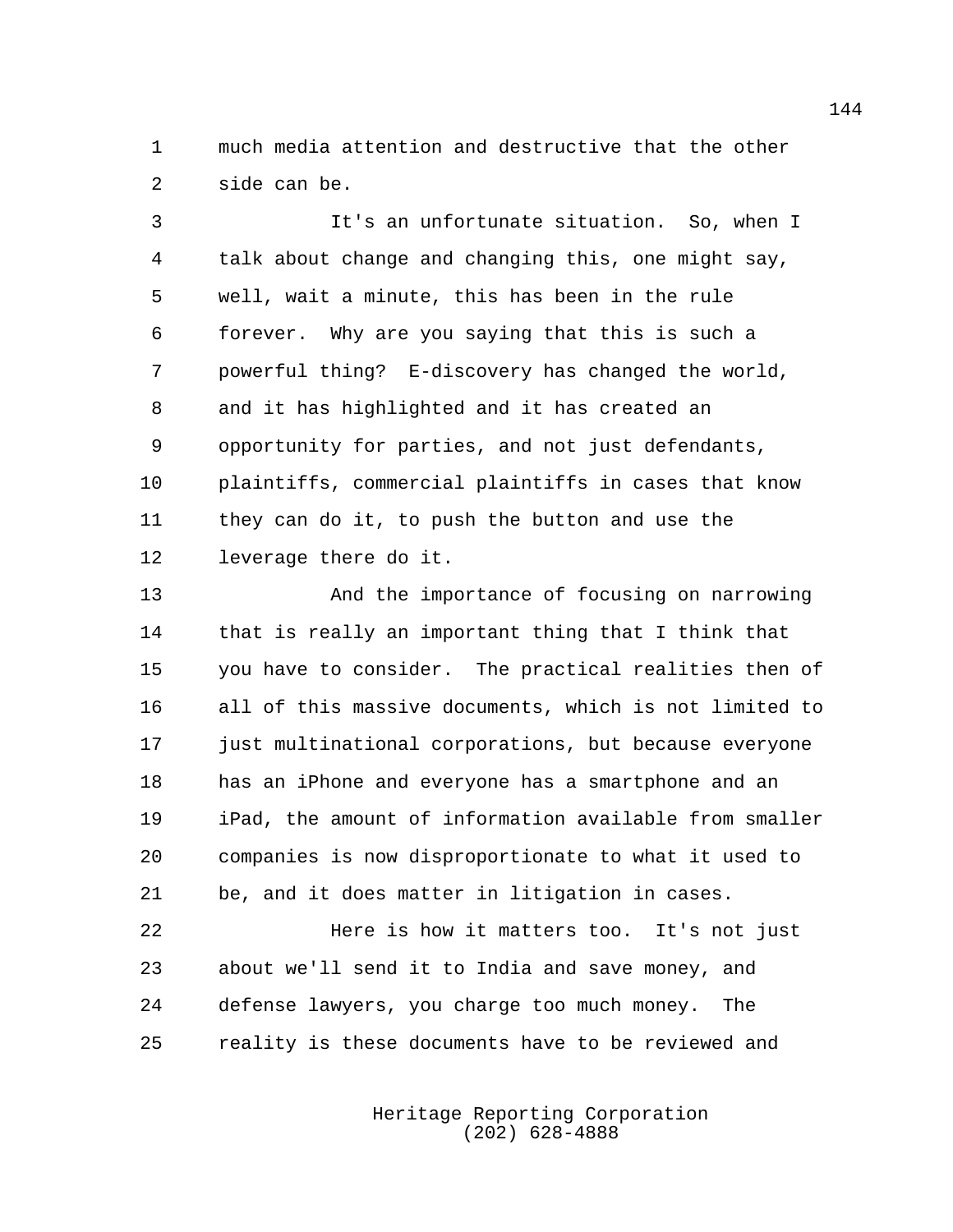they have to be reviewed typically for attorney-client privilege, work product, and things like that, and it's an enormous expense.

 What I'm suggesting to you is that justice is not being denied. But my personal view of what I see is the fact that when I have to produce 2 million documents and the reality is two dozen of them wind up in trial of any significance, that there's so much waste in the system of stuff that is being requested under the auspices of reasonably calculated to lead to discovery that it's a real problem.

 The proportionality, those five factors, I don't see how that increases the burden and expense to plaintiffs. I just don't see it. And I would say to you that in a civil rights context I think there is clearly protection. And if Ms. Hoffman were to suggest to anyone as she did in giving her anecdote today, I think she'd get more discovery. I'm not here to talk about limits because I'm not exercised about whatever you decide on that to be honest with you.

 The pretrial process it's been said this week is littered with stop signs, and I would suggest to you that that's an improper metaphor to suggest that there is not justice in the implication of that. To just carry out the metaphor, a stop sign does not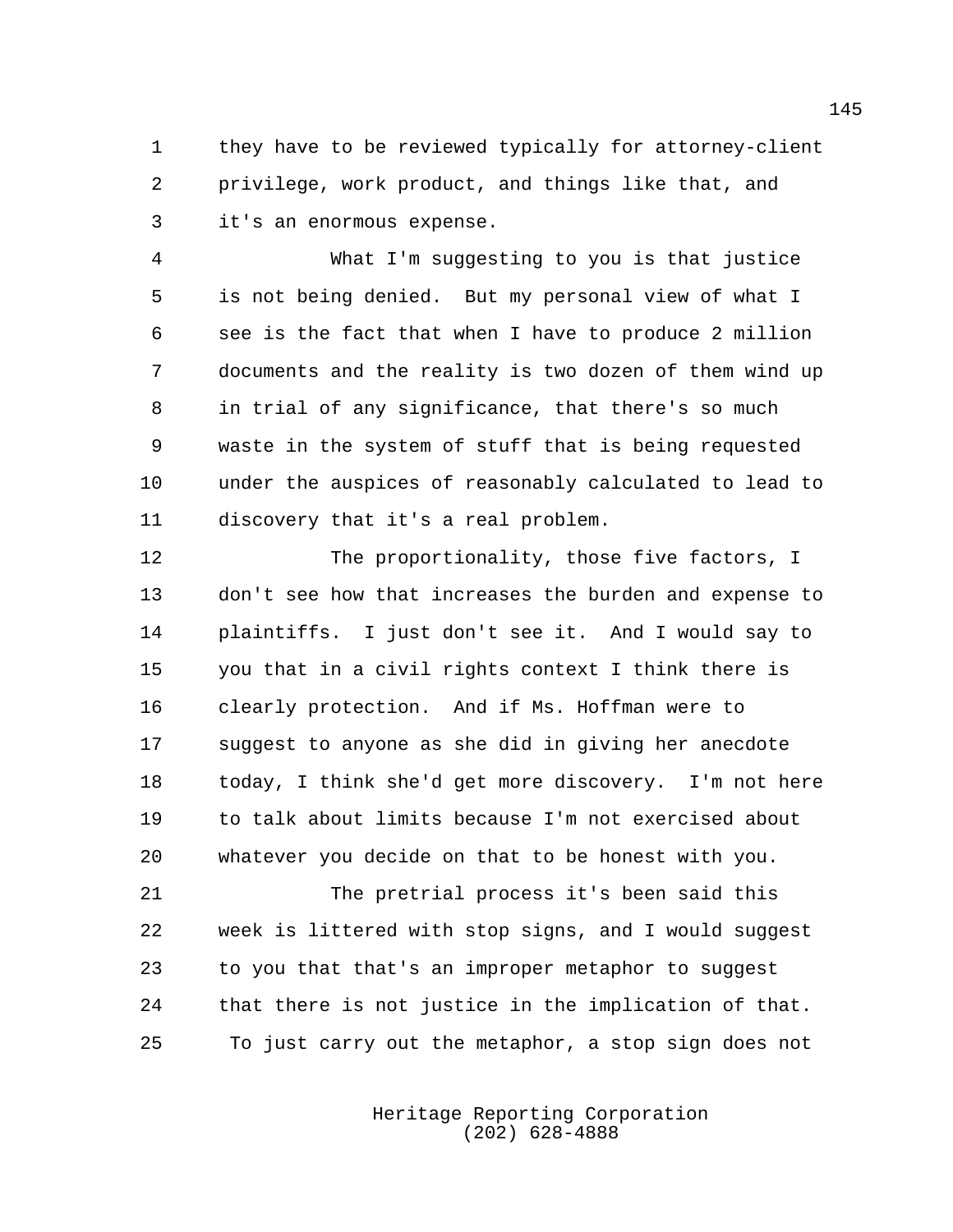say do not enter. You cannot enter, which would preclude justice.

 To the extent that a stop sign is in place in pretrial like we discussed here, it's a moment to pause, like if we were taking our car to a stop, and to reflect, which is a powerful and a good thing typically, and then move forward if appropriate.

 That's not to say there aren't dispositive motions and things like that, but to suggest that it is improper is I think really wrong. Any lawyer who has the ability to pass the bar exam in any state in my opinion has the intellectual acumen to focus their requests and to ask good questions. In my experience, the best lawyers take the shortest depositions. They know the questions to ask. And so whatever the number is, the reality is here we're not precluding justice by what you're proposing in terms of relevant evidence.

 They can still ask the questions without trouble to sit down, and we can do that, and I should do that, to be reflective, to ask the right questions. And that is not changing here, and it is not favoring one side or the other.

 The last thing would be just again I mentioned it briefly, but the reach is really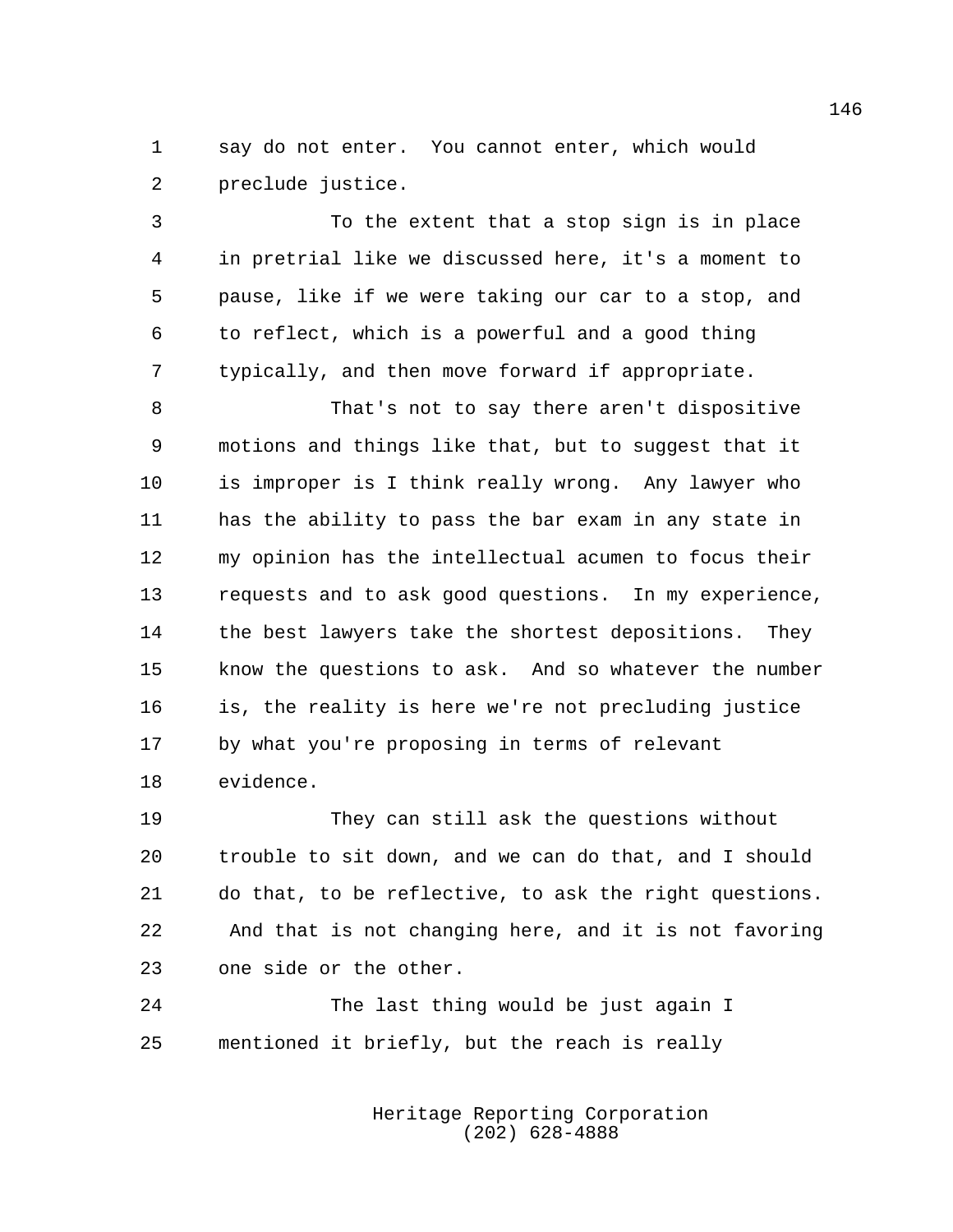significant here in state courts dealing with this all the time and in arbitration. And we can't just say, well, we're here about the federal system, we can't talk about that. This matters to justice in the United States, and it's a pervasive problem, and I encourage you to stand firm in your recommendations and to act. Thank you.

8 JUDGE CAMPBELL: Thank you.

9 Ouestions? Judge Pratter?

 JUDGE PRATTER: Mr. Mason, did you hear the comment this morning about predictive coding and whether or not that was useful or not? Have you any observations about whether in your practice you've seen any tendency to use predictive coding, or has it been a good idea that is just a good idea?

 MR. MASON: Well, it's an evolving idea. So far it's just a good idea. We haven't bought all the software that the other gentleman spoke about, but the reality is we're always looking for ways. I mean, fees are too high. We're to blame. Defense lawyers have some responsibility in this. And the reality, though, is there is enormous pressure to keep costs down and the like.

 And so I embrace that kind of technology and the like, but it is only one step and it is not the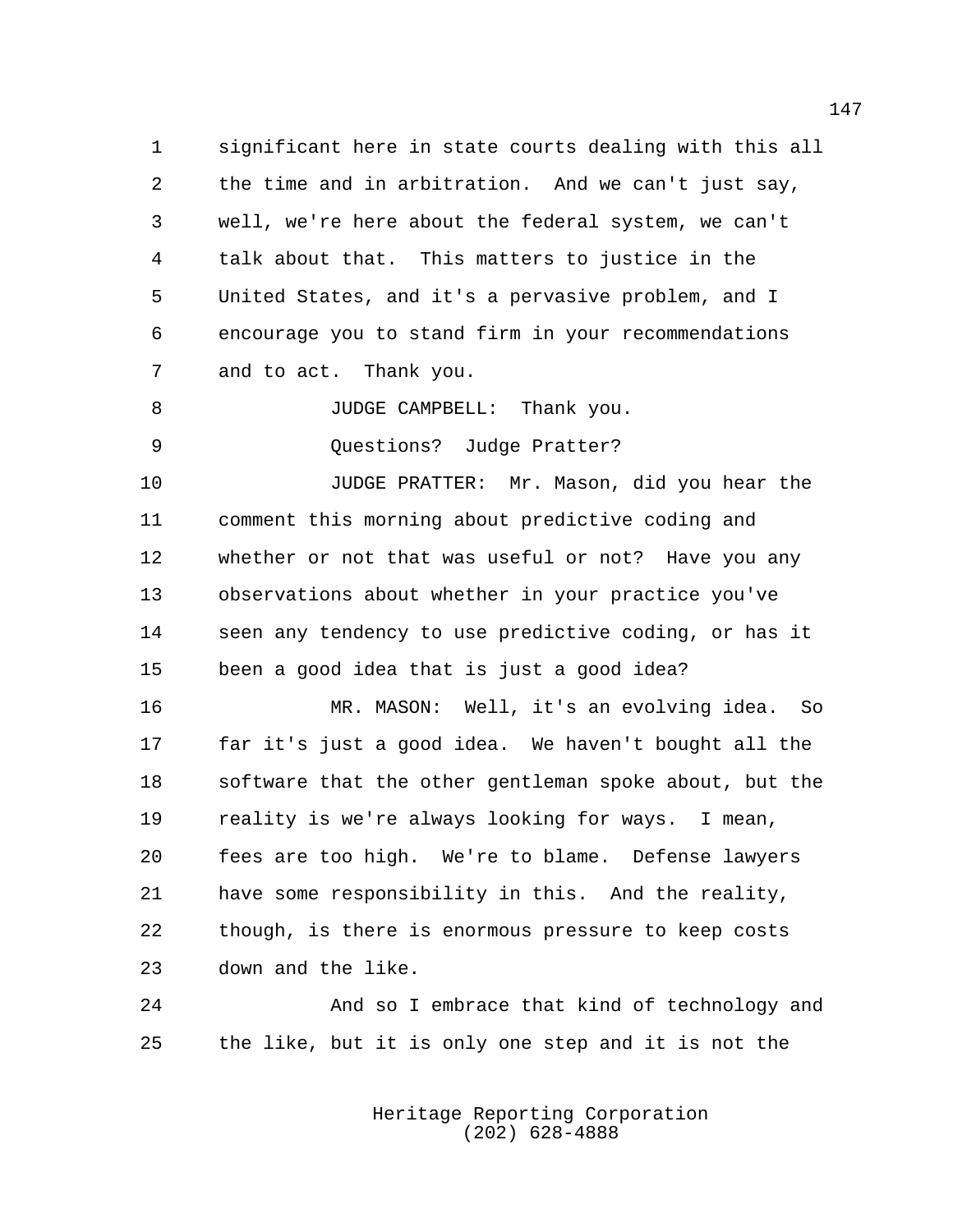answer. My experience is the same as the speaker in terms of multiple cases and things like that. You can't get agreement on it. You can't afford to use it. And so, as a practical matter, it's used very little.

 And as I said earlier, the other practical problem is you still have to review a ton of documents under the current system, millions of documents that are unnecessary. They're wasteful. There's no -- there is not -- and I want to emphasize -- a preclusion of an ability to find the smoking gun under your proposals. Or forget the smoking gun. And there is an ability for justice to be served for people to 14 get what they need. They need to focus -- someone used the term focus, focus on the claims.

 JUDGE CAMPBELL: Other questions? Let me ask one final one. You talked about producing 2 million documents and 12 became relevant at trial. Why are you persuaded that if you only had to produce 250,000 documents the plaintiff would still get those 12 for trial?

 MR. MASON: Because I know what the documents were, and I know what the claims were, and I know exactly that, you know, anybody that is capable of passing a bar examination can ask questions that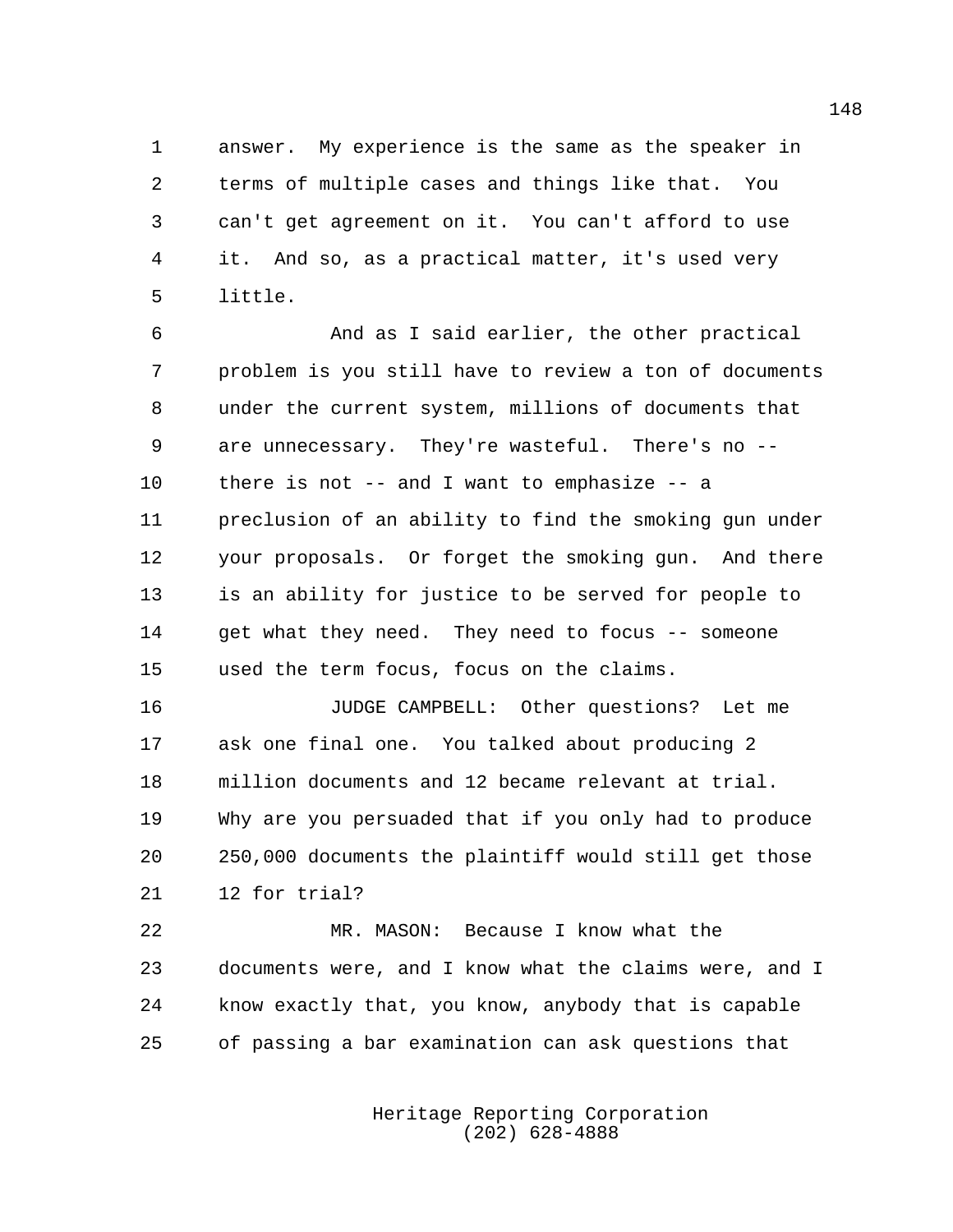would have gotten those documents and not just those. In fairness, there's an appropriate number in excess of that. But every one of those documents without question in my mind were discoverable, would have been had. It's the waste of the other over million and the storage costs that we had of every month having to store all these things and the holds and things that is the real-world problem.

 JUDGE CAMPBELL: All right. Thank you very much, Mr. Mason.

Darpana Sheth?

 MS. SHETH: Good afternoon. My name is Darpana Sheth, and I'm an attorney with the Institute for Justice, a nonprofit public interest law center dedicated to protecting constitutional rights. Thank you for the opportunity to testify on behalf of IJ at the first public hearing on the proposed amendments to the civil rules.

 I applaud the Advisory Committee and the distinguished panel for its extensive work in proposing these reforms. Although IJ welcomes the amendments encouraging early and active judicial case management, we are tremendously concerned about the proposals to narrow discovery and limit the use of discovery devices. These measures will cause serious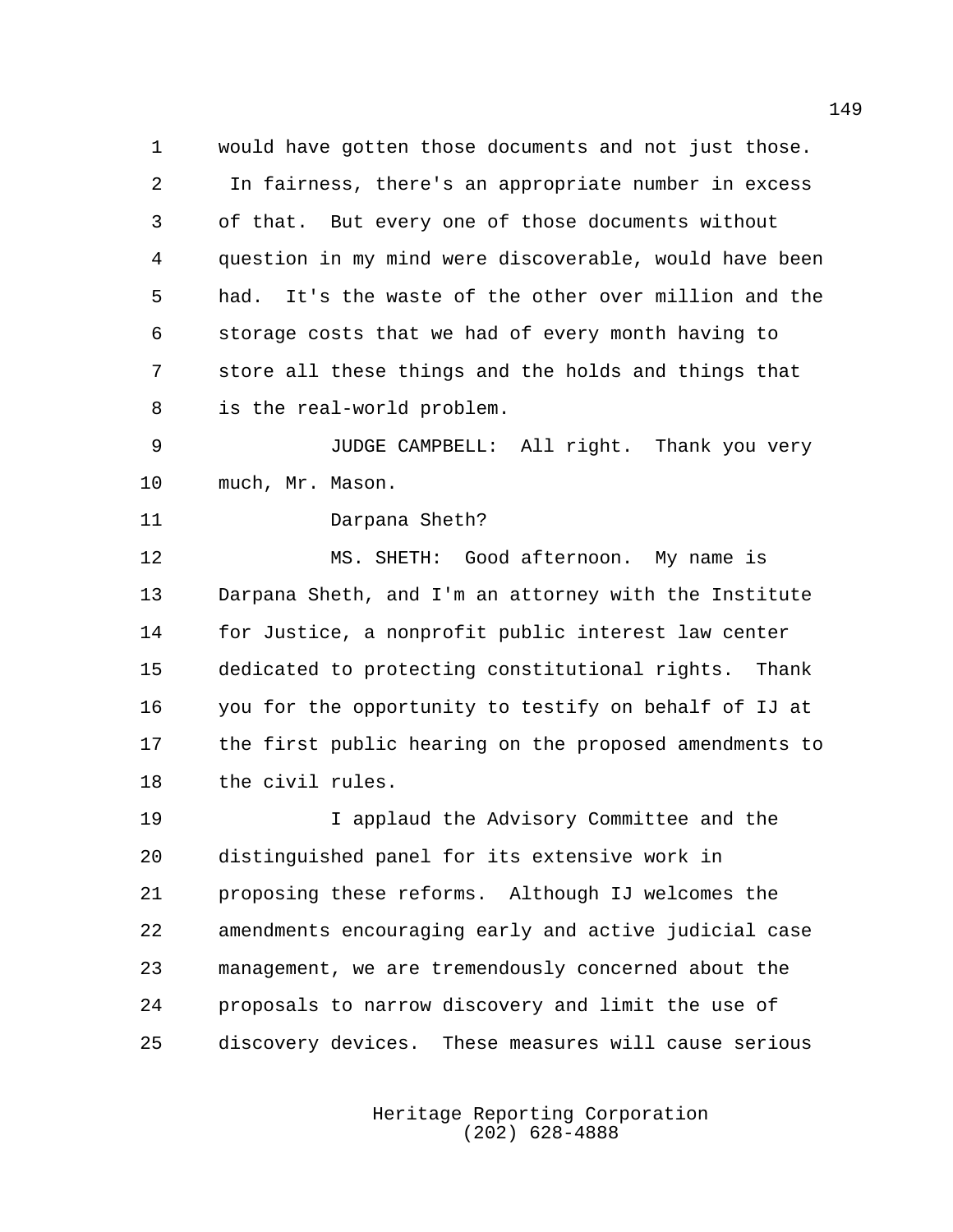problems in constitutional litigation and contrary to their intent will in most cases profoundly increase discovery disputes and therefore litigation costs.

 Since 1991, IJ has represented individuals and small businesses in federal courts across the country to challenge unconstitutional conduct by government officials at all levels. IJ litigates to protect free speech, property rights, economic liberty, and educational choice. Perhaps uniquely among the witnesses, IJ represents both plaintiffs and defendants to protect these constitutional rights.

 For example, I represented the Monks of St. Joseph Abbey in a constitutional challenge to Louisiana law prohibiting anyone but a licensed funeral director from selling caskets. I also successfully defended a family-run motel against a civil forfeiture action brought by the U.S. Attorney in Massachusetts.

 Most IJ cases are moderate in size. Typically they are resolved on summary judgment, but when required trials can last between one and five days. Routinely they require more than five depositions, although rarely more than 10. Invariably these depositions do not last the full seven hours, but more depositions are required because of the

> Heritage Reporting Corporation (202) 628-4888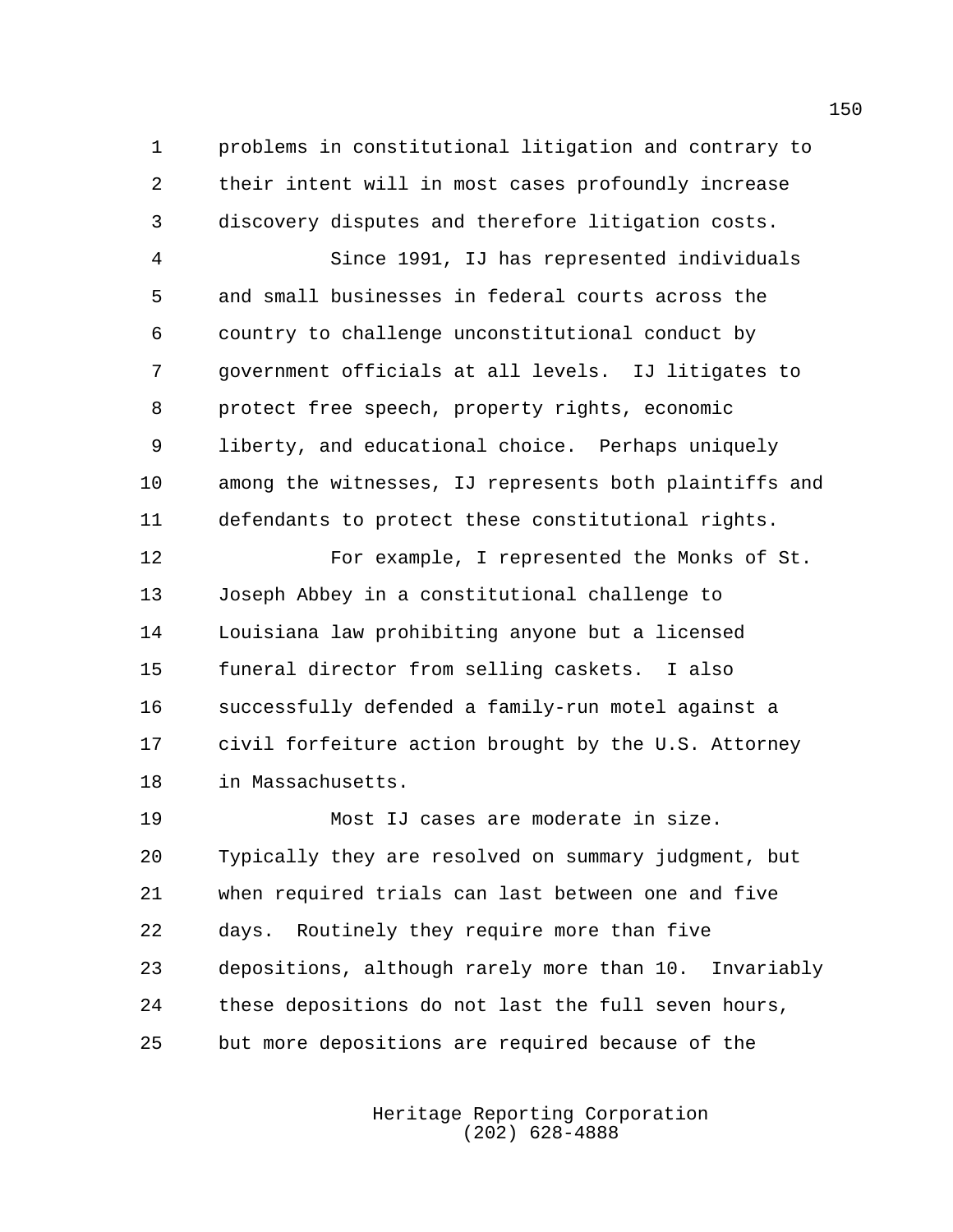amount of witnesses.

| 2  | Whether representing plaintiffs or                     |
|----|--------------------------------------------------------|
| 3  | defendants to protect constitutional rights, there is  |
| 4  | an asymmetry in access to information, with the        |
| 5  | government in sole possession of most of the facts     |
| 6  | needed to prove a constitutional violation. Based on   |
| 7  | this perspective of representing both kinds of         |
| 8  | litigants in moderate-sized litigation to address      |
| 9  | constitutional wrongs, I offer testimony opposing the  |
| 10 | proposals related to discovery.                        |
| 11 | First, the proposed proportionality                    |
| 12 | requirement threatens the very ability of              |
| 13 | constitutional plaintiffs to obtain relevant           |
| 14 | information from the government. As an initial         |
| 15 | matter, through the use of the conjunctive "and," the  |
| 16 | amendment requires materials sought to both be         |
| 17 | relevant to a claim and defense and proportional to    |
| 18 | five subjective and very fact-dependent criteria.      |
| 19 | Many witnesses today have even suggested               |
| 20 | adding a third requirement of materiality.<br>Thus a   |
| 21 | government defendant can simply resist requests for    |
| 22 | information needed to prove a constitutional claim     |
| 23 | based on its own subjective belief that the request is |
| 24 | not proportional to the action. Oftentimes these       |
| 25 | actions only seek injunctive or declaratory relief.    |
|    |                                                        |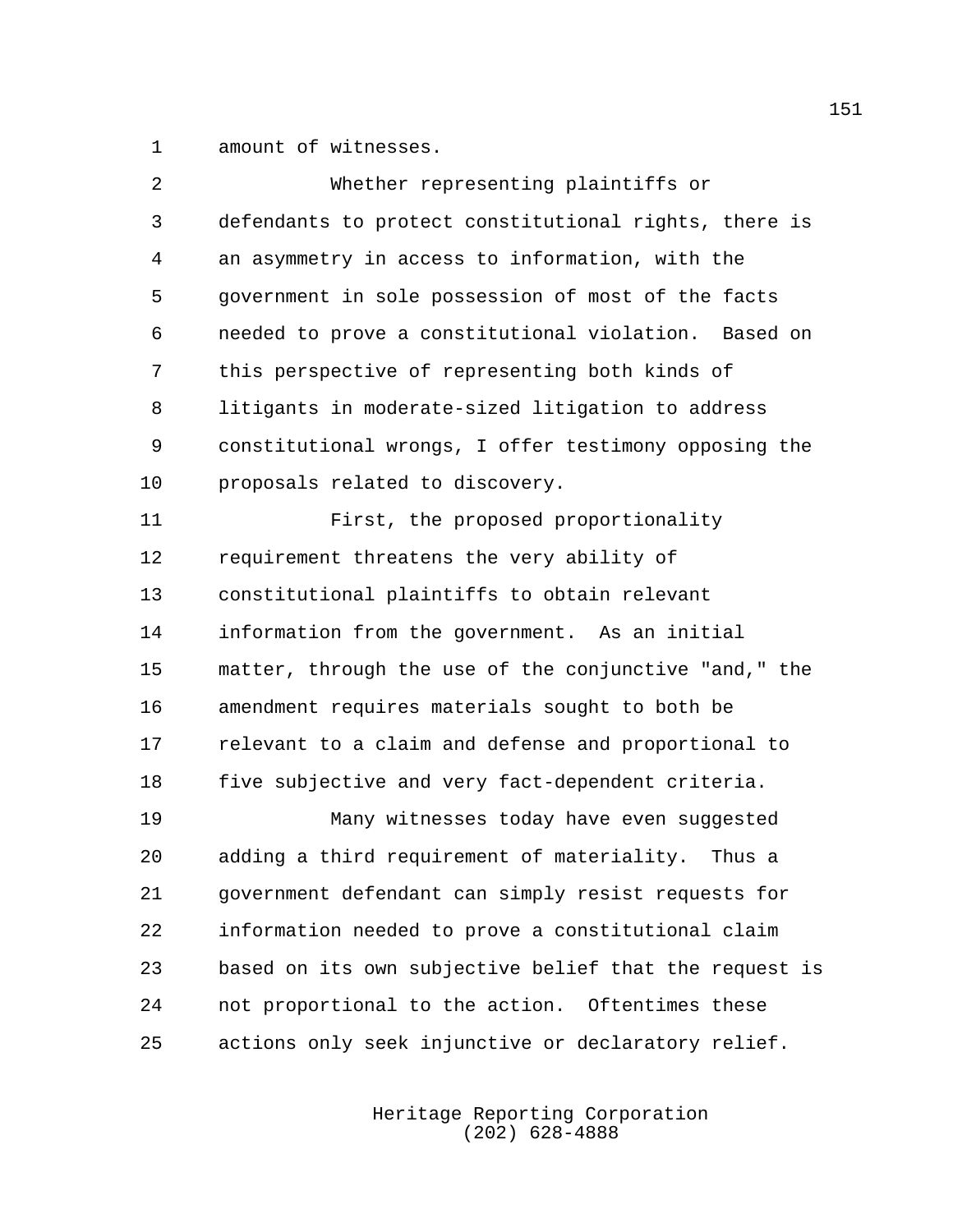Moreover, to address Judge Campbell's earlier comment, relocating the proportionality factors shifts the burden under the existing rule from defendants to prove that discovery requests are disproportional to plaintiffs to prove that the discovery requests are in fact proportional. The proposed advisory note makes this burden shifting clear.

 Consequently, contrary to its intent, this requirement will increase litigation costs given the uncertainty as to what proportionality means in a particular case and recalcitrant litigants. This shift will inevitably lead to a barrage of motions to compel and a concomitant need for judicial intervention.

 Second, the amendments reducing the numerical limits on discovery devices are also counterproductive to the goals espoused by the committee. I will focus my comments on limiting the requests for admission.

 Empirically there has been no problem with burdensome or abusive requests for admission. Indeed, to the extent there is a problem, it is that litigants underused this very useful tool that can reduce costs both for parties and the judicial system. Rule 36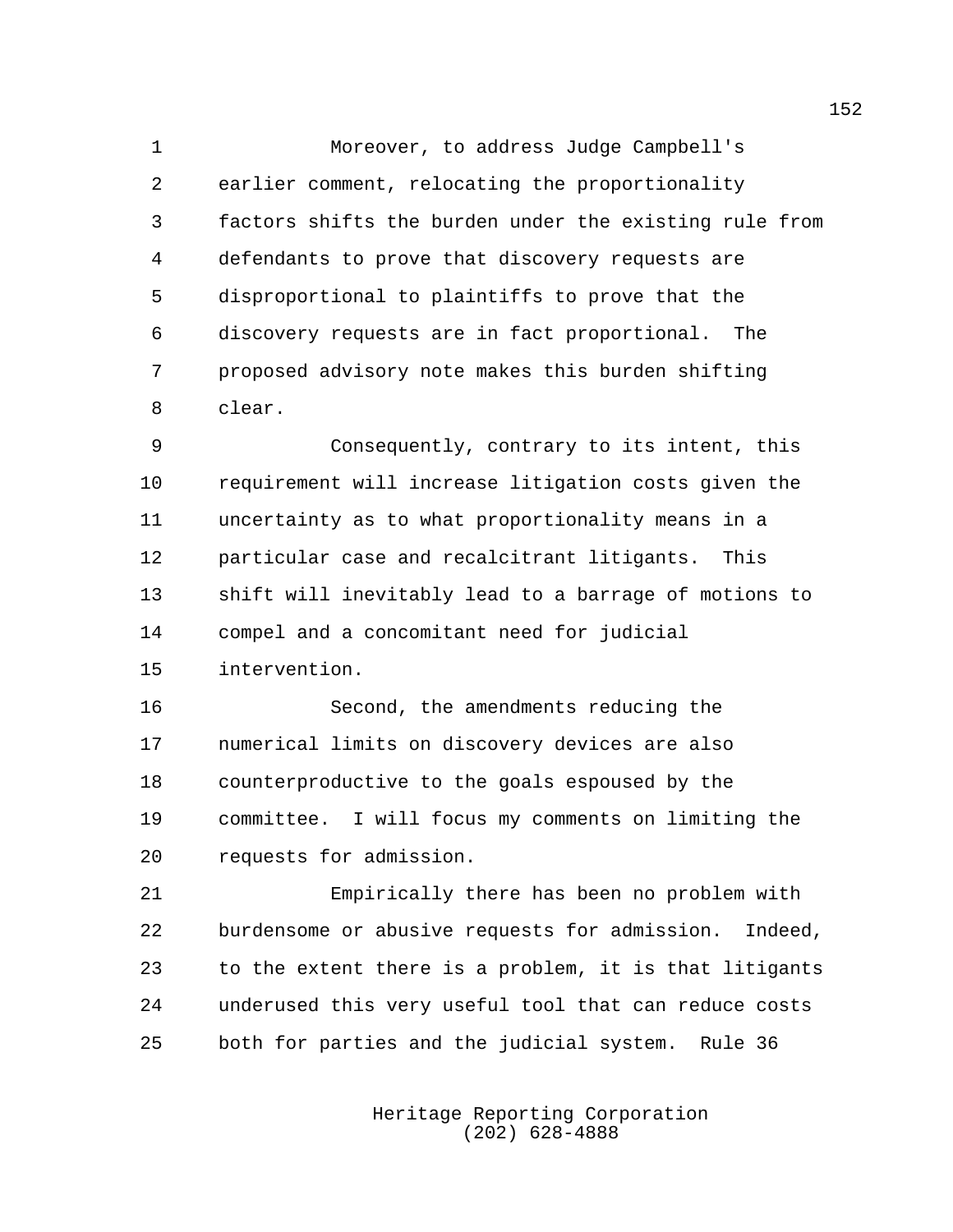requests serve additional vital purposes beyond laying foundation to admit documents into evidence.

 First, admissions narrow the issues in the litigation. Second, they facilitate proof with respect to the remaining issues. Both of these purposes expedite litigation by reducing other more burdensome discovery or making a suit amenable to summary judgment or even reducing trial time.

 This is particularly true in constitutional cases subject to the rational basis standard of review. For example, in the litigation challenging the casket monopoly in Louisiana, IJ effectively used Rule 36 to obtain admissions to prove material facts about the lack of any health or safety justification for the licensing requirement. As a result, the trial was shortened to three hours rather than the anticipated three days.

 IJ is sympathetic to the problems raised by many of the witnesses regarding cost-prohibitive discovery and extortion at settlements, but changing the default rules for *all* civil litigation to address a problem that occurs in only 30 percent of the cases is not the solution. This blunt and heavy-handed approach threatens to close the doors of justice to meritorious cases, and for nonprofits like IJ with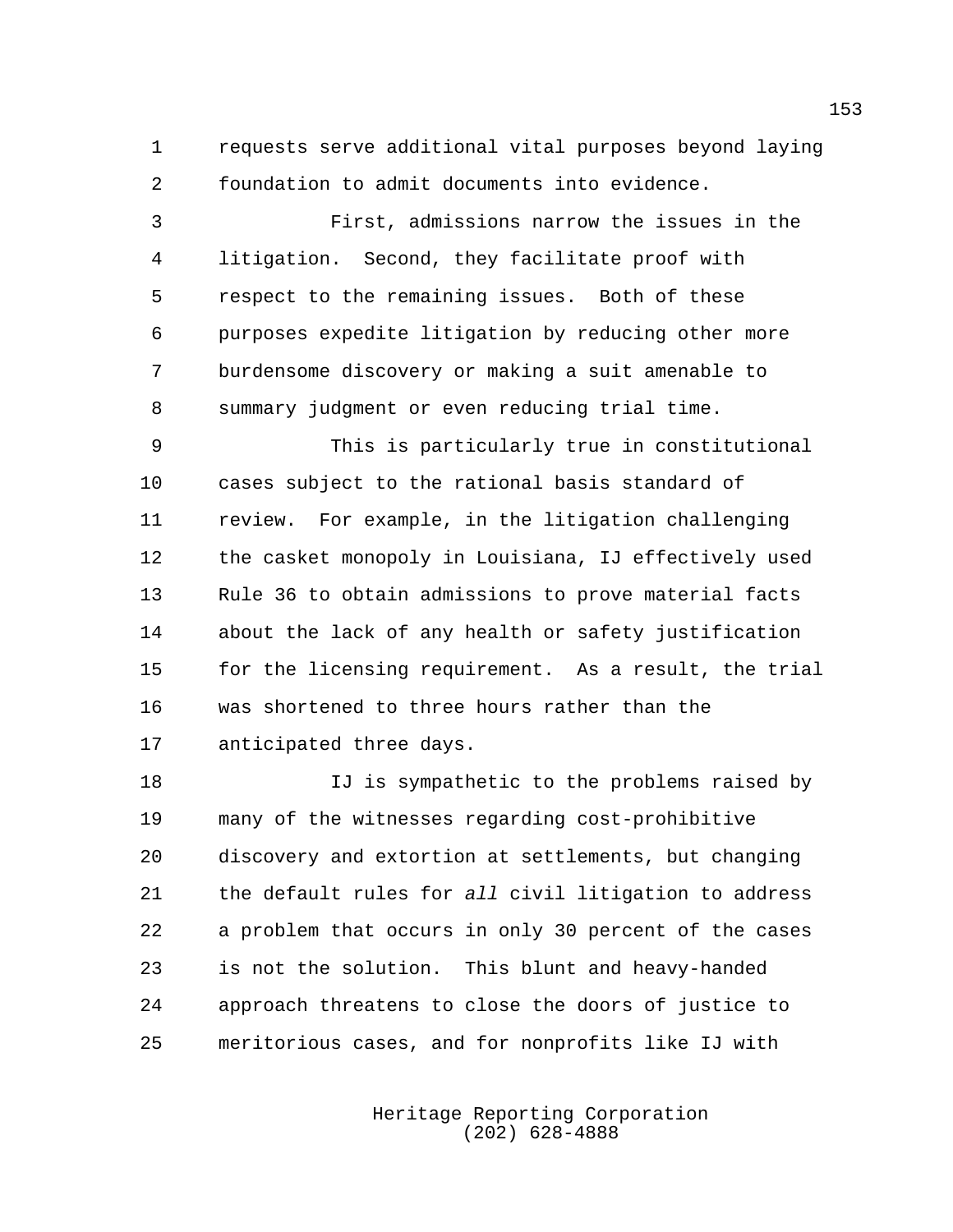limited budgets, they threaten to severely curtail the vindication of constitutional rights. Thank you for your time, and I'm available for questions. JUDGE CAMPBELL: All right. Thank you. Judge Grimm? JUDGE GRIMM: Can I just sort of as a practical way of understanding, because the notion of the shift in the location of the existing requirements regarding proportionality, I understood you to say that it shifts the burden to the plaintiff at an earlier point to be able to justify it instead of at some later point when the person who is resisting discovery wants to assert it. But how in practical terms are you able to meet the requirements that you have under Rule 26(g) that says that your signature on a discovery request certifies, and the third element of that is that it has the same analysis that's required under Rule

 26(b)(2)(C), which is it's neither unduly burdensome or expensive given the needs of the case and the importance of the evidence?

 So you've got to make that proportionality assessment before you can comply with your obligations under the rule when you initiate it. How if you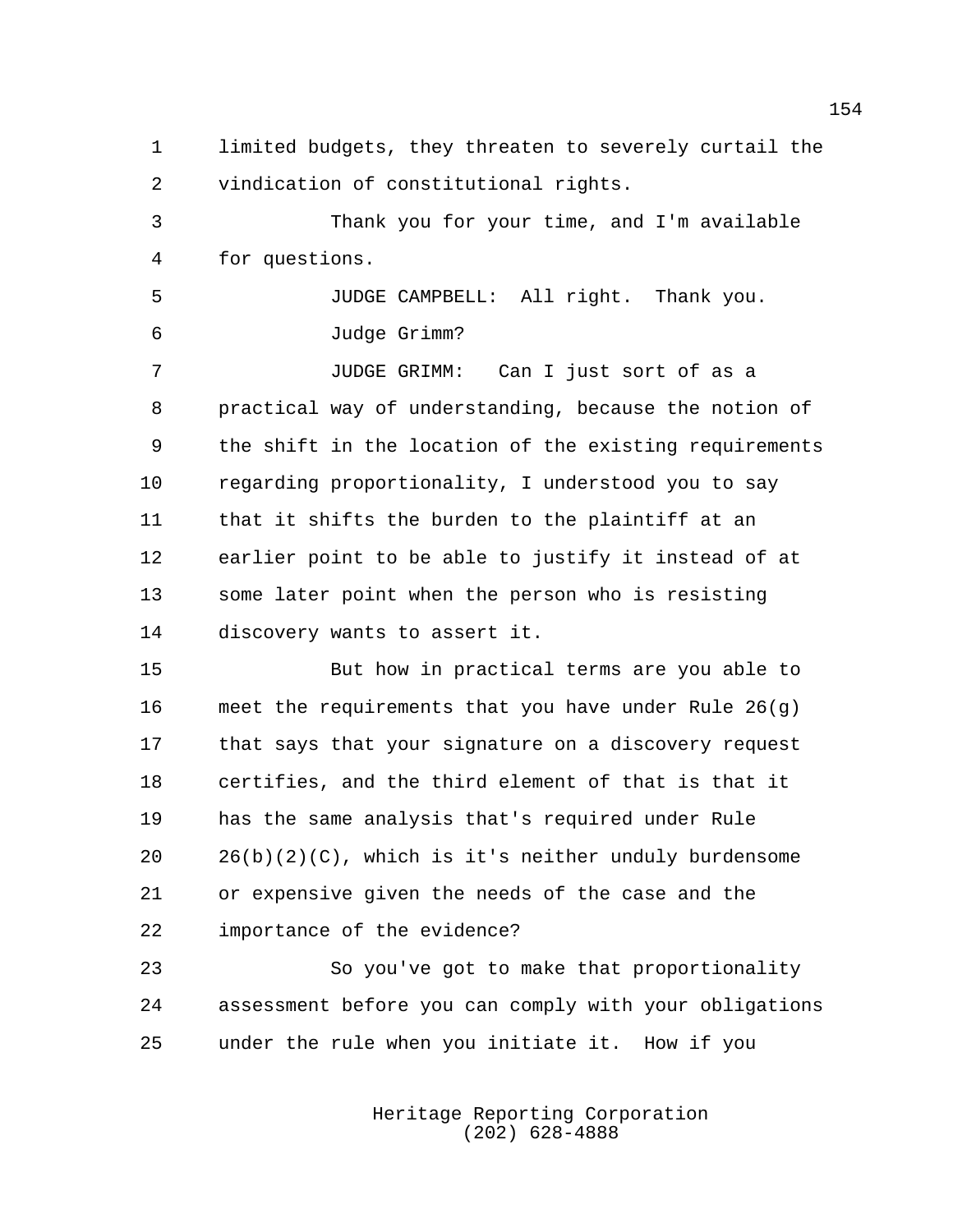already have to do that does moving the language of proportionality into the scope significantly change what you already have to do? I don't understand in a practical matter how does it do that.

 MS. SHETH: I think there are two points. One, under current rules, you have the party- controlled discovery where it's relevant to a claim or defense, and then you have court-controlled discovery where it's relevant to the subject matter. And so the current rules contemplate I think more disputes over that larger sphere of information that's simply just relevant to the subject matter. And there I think that's where 26(g) comes into effect where the signing the discovery requests indicates that you are aware of all these factors and you're considering them.

 With the proposed revisions, you're inviting more disputes over not just whether it's relevant to the claim or defense but whether it is in fact proportional. And at those disputes, it's going to require judicial intervention, and in that motion to compel, it's going to be plaintiff's burden rather than the defendant's burden to show disproportionality or proportionality.

JUDGE CAMPBELL: Rick?

PROF. MARCUS: Following up I think on what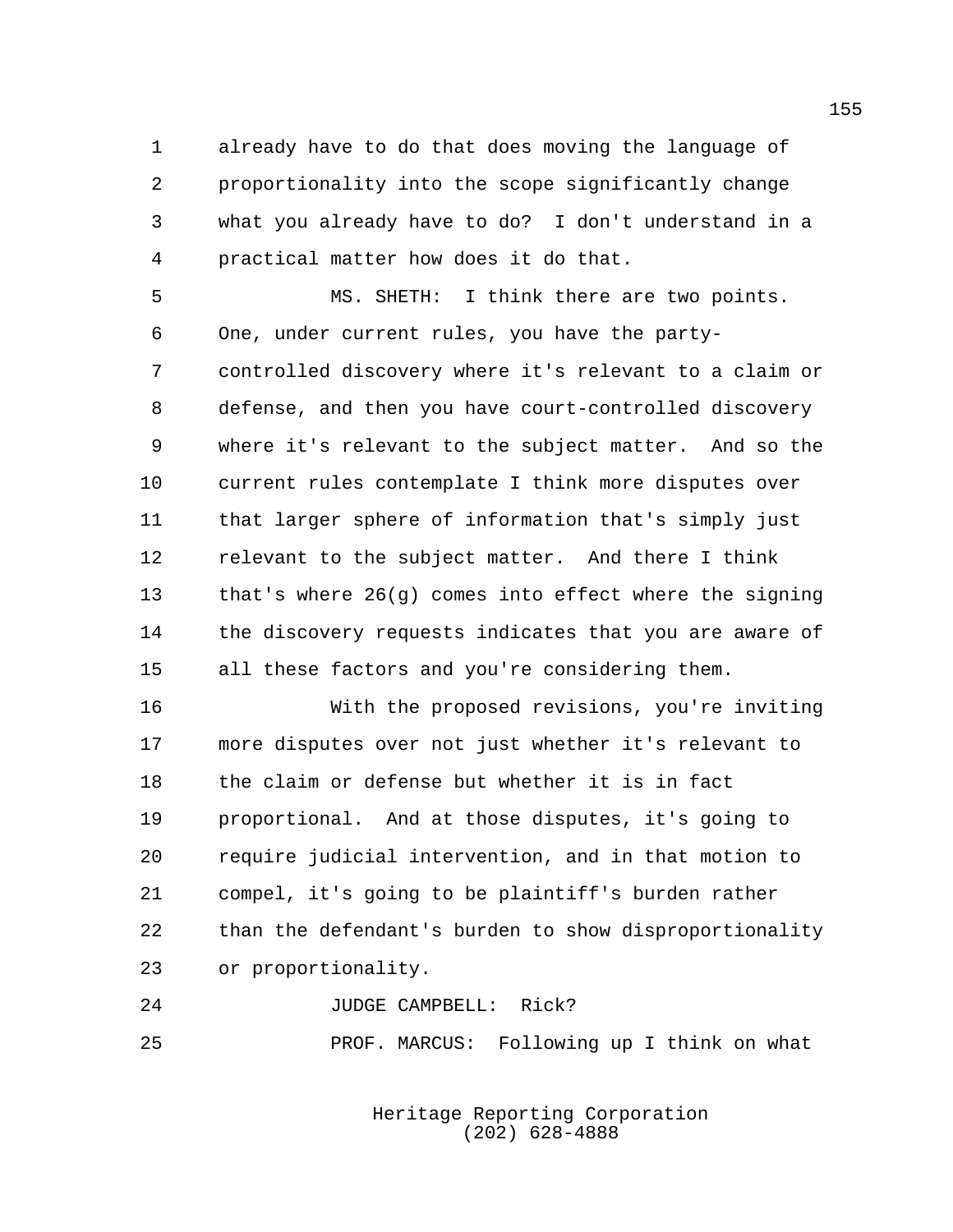you just said, and earlier I think you said the committee note shows or says that there's a burden shift. That's what you just said. Can you tell me where it says that? MS. SHETH: I don't have it in front of me, but I recall that at least the proposed committee note that was in the draft -- PROF. MARCUS: That's what I'm talking about. MS. SHETH: Right, right. My understanding was that that was the implication of the note. If that's not the case, then, you know, I'm very relieved, but I think a lot of people -- 14 PROF. MARCUS: So, if the committee note didn't say that, you'd be very relieved. MS. SHETH: I'd be very relieved if there is not in fact a burden shifting. That's correct. JUDGE CAMPBELL: Any other questions? Go ahead. JUDGE SUTTON: Yes, just one question. You know, there's a current safeguard in the rules, which is that if your opponent is behaving unreasonably with discovery or the district court judge is being unreasonable, if a Rule 56 summary judgment motion is filed against you, and that's usually the big event in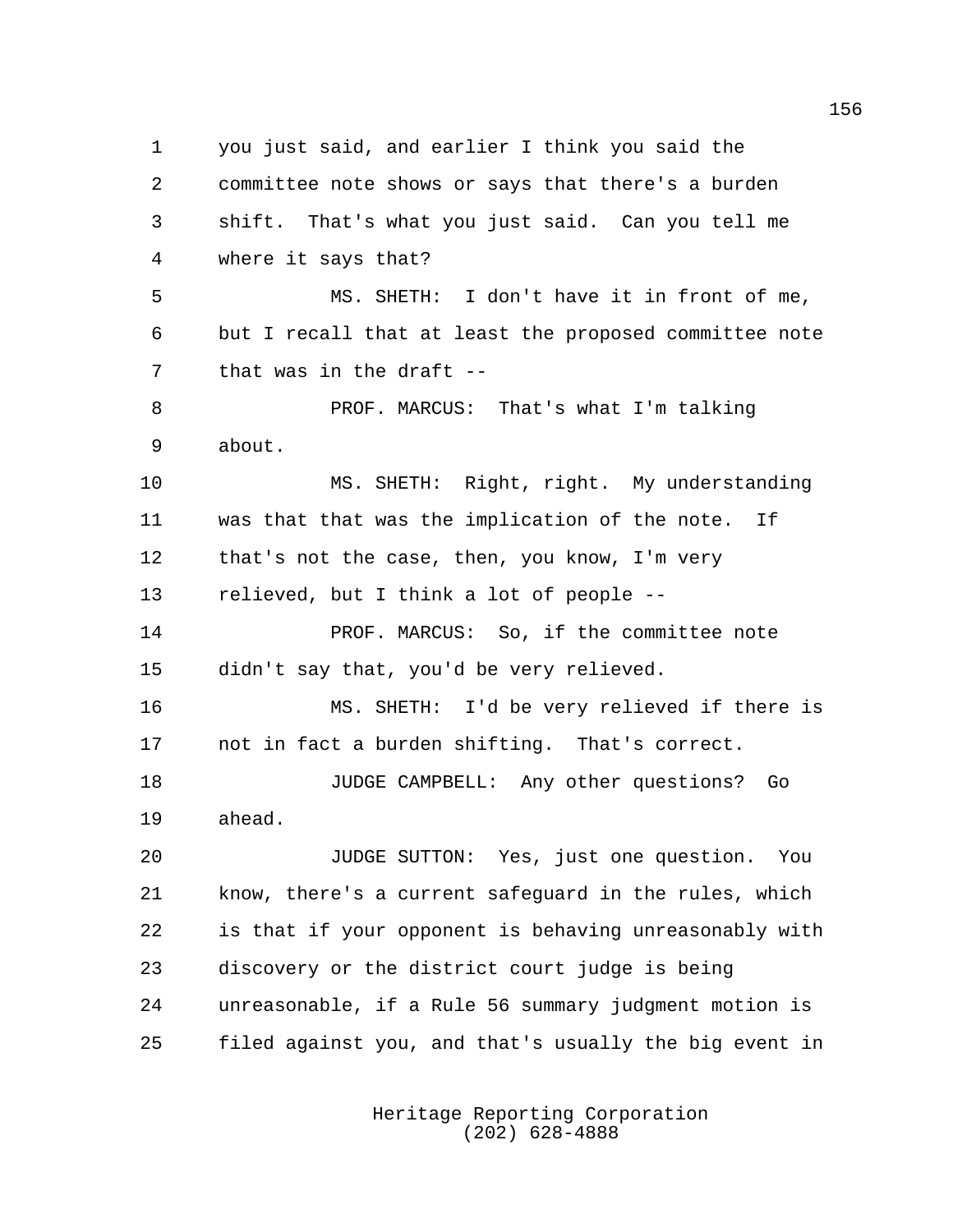a 1983 case, you can say under 56(d), you know, I can't respond to this because I haven't gotten enough discovery. There were three decisionmakers, there were four other witnesses. I've only had discovery of five people. I need all seven to be able to respond to the summary judgment motion.

 So I'm curious in constitutional litigation is that a waste -- is that really not a safeguard? Or maybe you just haven't come across it.

 MS. SHETH: I haven't actually come across it because right now the rules adequately protect rights to discovery, but by severely curtailing that, I don't know how that would.

 JUDGE SUTTON: Because what I'm wondering with the current proposals, it's hard to figure exactly where things should be. But you've got safeguard of the person on the other side being reasonable. If that doesn't work, you're hopeful the district court judge is being reasonable. But a concern of an earlier person testifying or commenting was, well, what if you have an unreasonable district court judge. It's very unusual to get review of a limit on depositions or interrogatories, which I think is true.

But I think if you lose a summary judgment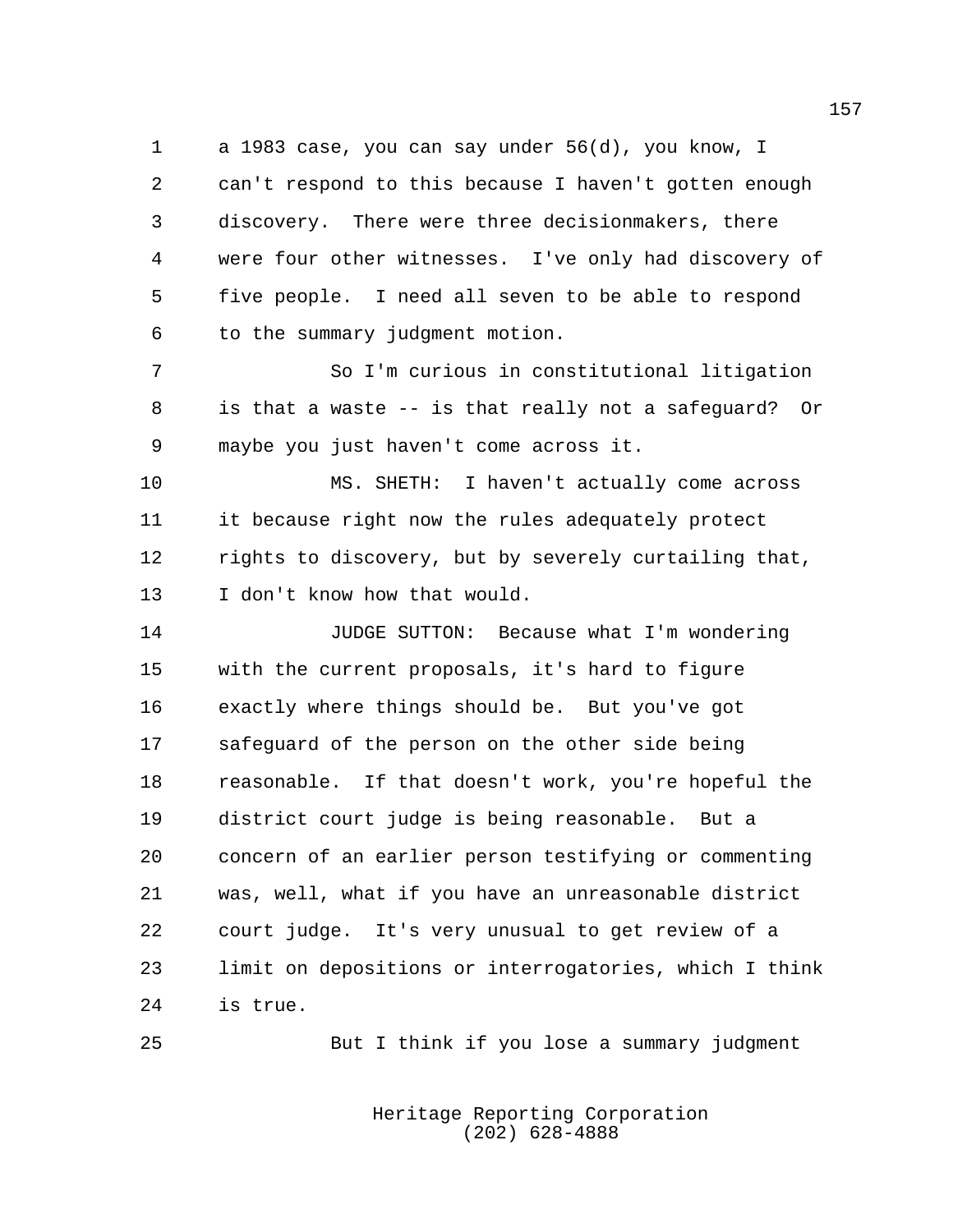motion having said I can't respond to this, that would strike me as a pretty serious exception, and I do think courts of appeals would step in and say how can they possibly respond to this summary judgment motion if they're not getting the evidence or a deposition of a decision-maker or a witness.

 MS. SHETH: Well, in our practice usually, I mean, although you can make a summary judgment motion before the close of discovery, it usually happens after discovery is closed when all the evidence is in. So I'm not sure how the rule would take -- the 56 provision would be implemented after with the proposed rules, but it doesn't seem like it would be an adequate safeguard. Or it would come into play a lot more often, whereas right now the current rules adequately safeguard against it, provide for enough discovery.

**JUDGE CAMPBELL:** All right. Thank you very much, Ms. Sheth.

Mr. Levy?

 MR. LEVY: Good afternoon. My name is Robert Levy, and I am counsel for Civil Justice Reform and Law Technology at Exxon Mobil Corporation, and I also serve as chair of the Federal Rules Committee of Lawyers for Civil Justice. Thank you for the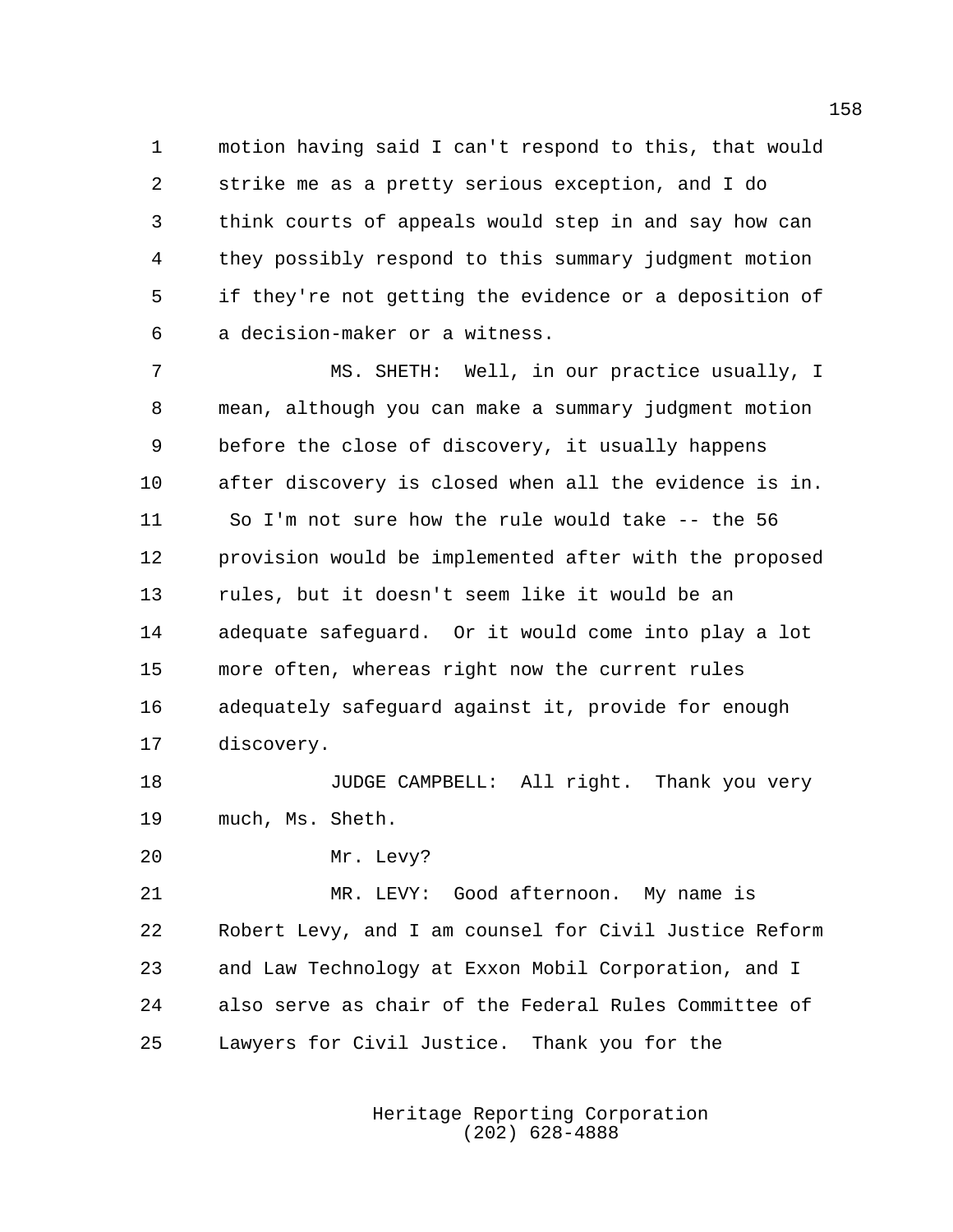opportunity to come and speak to you and give a perspective on the proposed amendments. And my goal today is to give you some empirical facts that hopefully will reinforce the reasons why the amendments to these rules are so important and really essential to resolving some of the fundamental challenges that we have in our current litigation system in federal courts.

 One initial issue, I know there's been a lot of discussion, and at the Tuesday hearing there was discussion as well, about the FJC study. And while that brought -- the closed case study. That brought some important information to the process. One of the areas that was not addressed in that study were costs and impact of discovery on the parties themselves, which I think is a very important factor, and therefore I'm not sure that we can draw the conclusion from the FJC study that discovery is not a broad issue and it's solely limited to what's been called a narrow band of cases. I think that the issue is much broader and much more severe.

 A significant driver for why Exxon Mobil currently has over 5200 individuals on litigation hold for U.S. matters is the lack of standards for preservation obligation. Each time we put someone on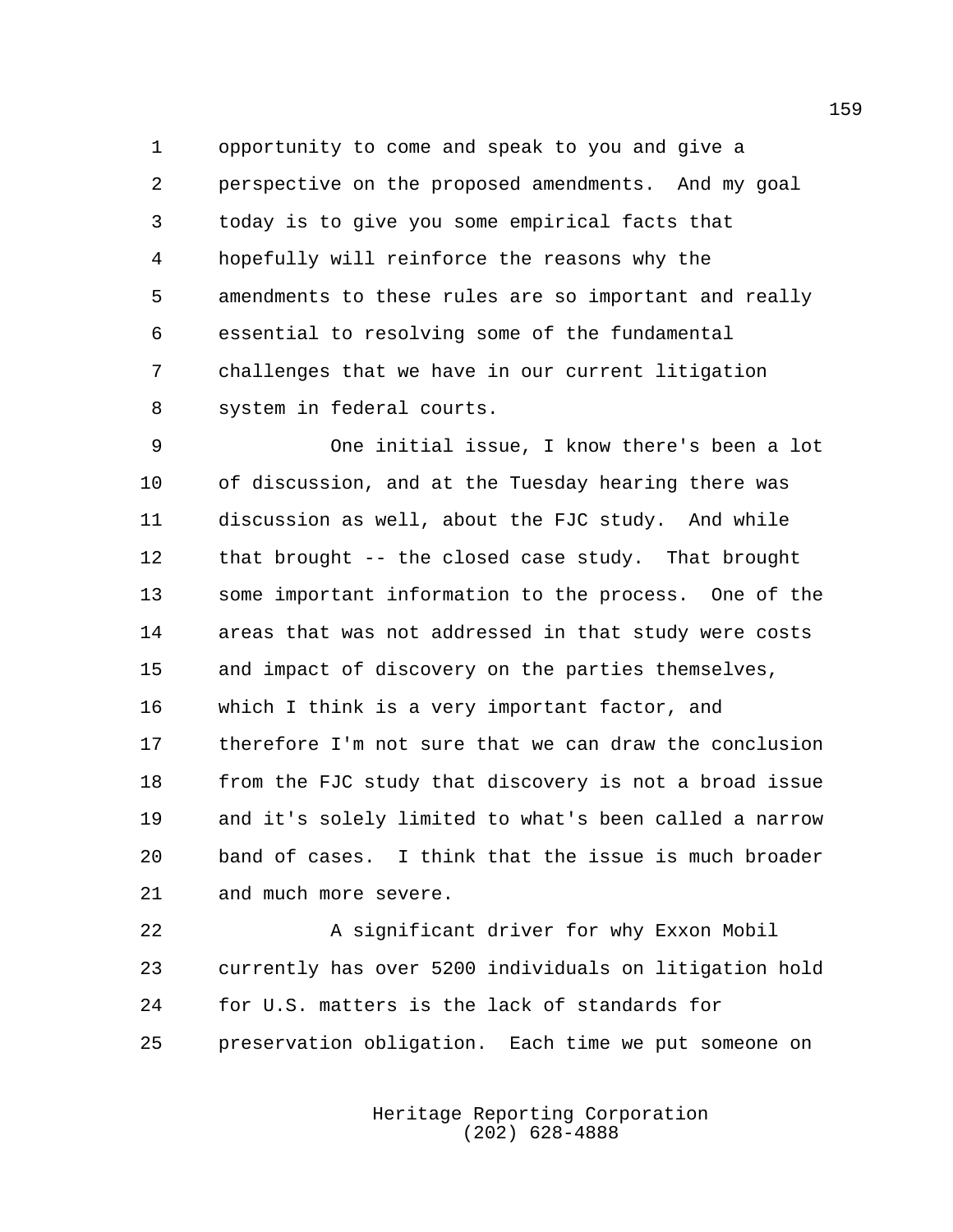hold it impacts up to 10 different parts of our technology organization, not to mention the impact that it has on the individual involved.

 A significant percentage of these holds are put in place long before the litigation actually is formally begun, a lawsuit filed, we file one or the other side files one, and certainly long before we know who the court is or the opposing party. Plus, we have to entertain and address and evaluate preservation issues in all of our e-discovery platforms, of which you can imagine are quite significant in number. And so we are making decisions about what our preservation approach is when we're looking at implementing new technology or updating technology. Even as simple as switching out computers involves preservation issues.

 So we are very, very focused on these changes. These holds also impact each individual employee who is on hold. We estimate that it involves at least 10 minutes a day for the individual on hold to address the issues related to the hold and the obligations in the notification, which include some pretty direct and important language to each individual. And they take that very seriously, and so they have to change the way they do their business.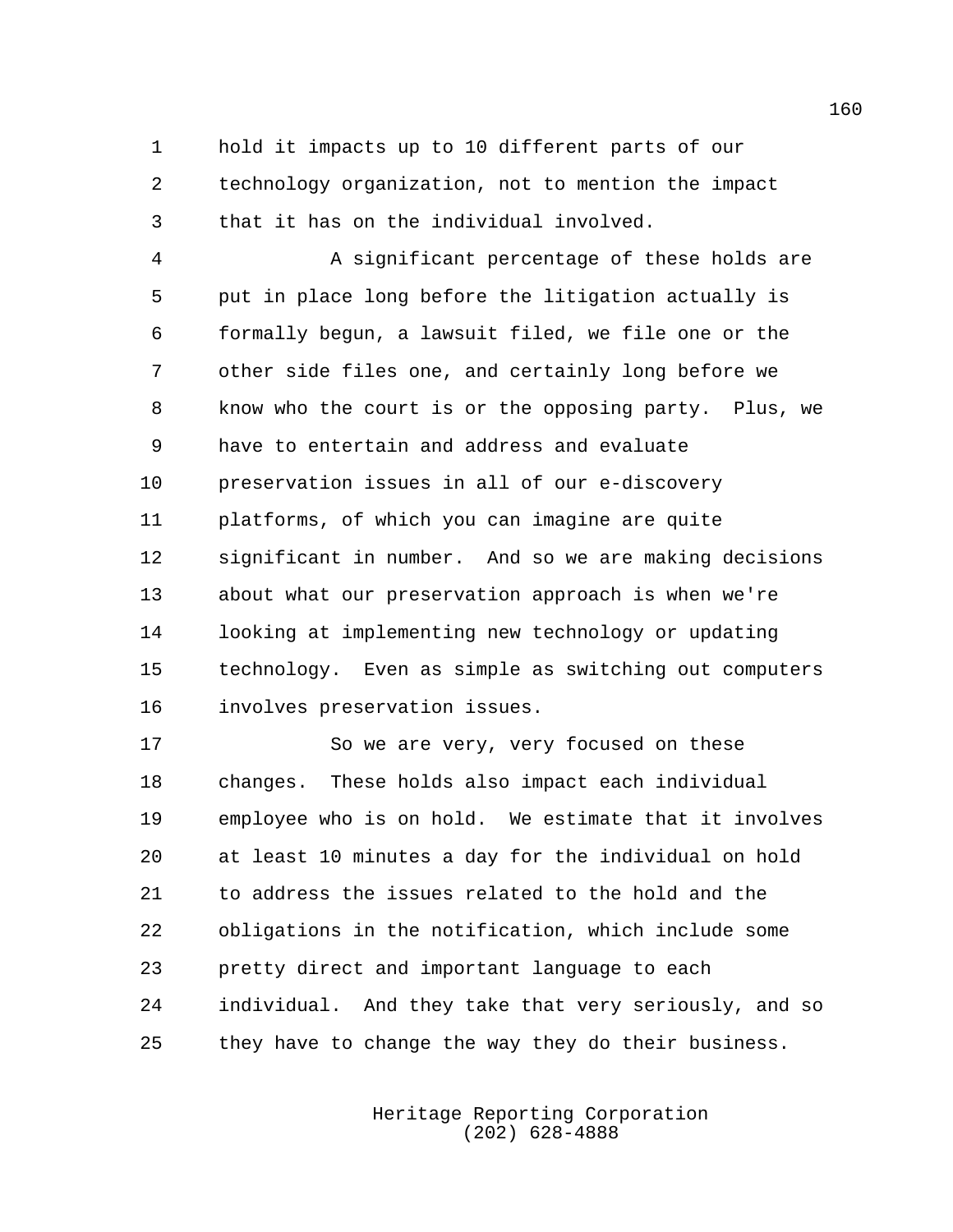So, if you look at it for the 5200 individuals on hold, and some of those are former employees, but the vast number are current employees, it translates into about 867 hours per day in the company, which on a yearly basis is over 327,000 hours that are impacted just by the fact of people having to address litigation holds.

 And this in terms of productivity even for a company of my size is talking about real dollars, in tens of millions of dollars that are impacted simply by dealing with preservation issues. And, you know, it is a significant issue.

 So the next issue or question is why do we have this vast overpreservation of information. And as I pointed out before, without the clear standards and consistent standards throughout all of the Circuits, we're forced to overpreserve because we're faced with the risk that in hindsight, looking at the facts of a particular case, we will be held to what is referenced as Monday morning quarterbacking about what we could have done and therefore what we should have done in that context.

 Preservation, as I noted, is a big element in our design and approach to our technology systems, and I've described it as throwing sand in the process

> Heritage Reporting Corporation (202) 628-4888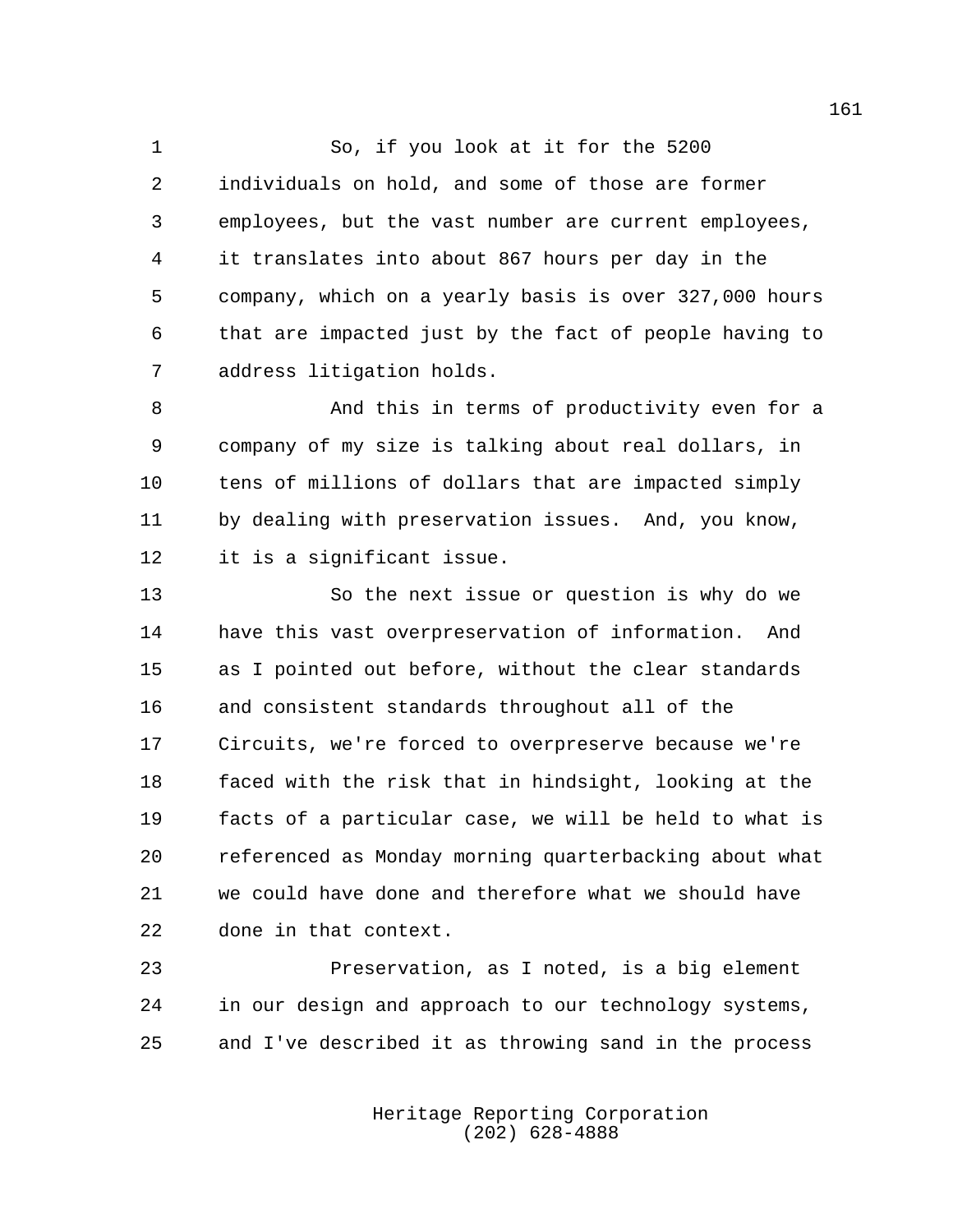of efficiency. These systems are designed to make our people do their jobs more effectively, more efficiently, to give them more information, and yet when we have to deal with all of these issues and hamstring the technology, it slows down the process. We end up sometimes making significant changes in our technology and other times not approaching technology solutions because of these concerns.

 We also know that very rarely in actual discovery is this information ever used. In 2012, we collected data on about 3.8 percent of all the custodians that we have on hold in the U.S. So just 3.8 percent, so that's about four out of 100 people. And then we know that even when we collect the information, so we collect it to preserve it or sometimes because we needed it, it's very rarely used in litigation.

 So of these individuals, the four out of 100, we processed only 16, a little over 16 percent of that data in terms of matters. So what it's saying is that 16 percent of the 4 percent is for each 100 people, less than one of those individuals ever has their information put into the discovery cycle. And as you know, once it goes into the discovery cycle, the chances of particular information being needed is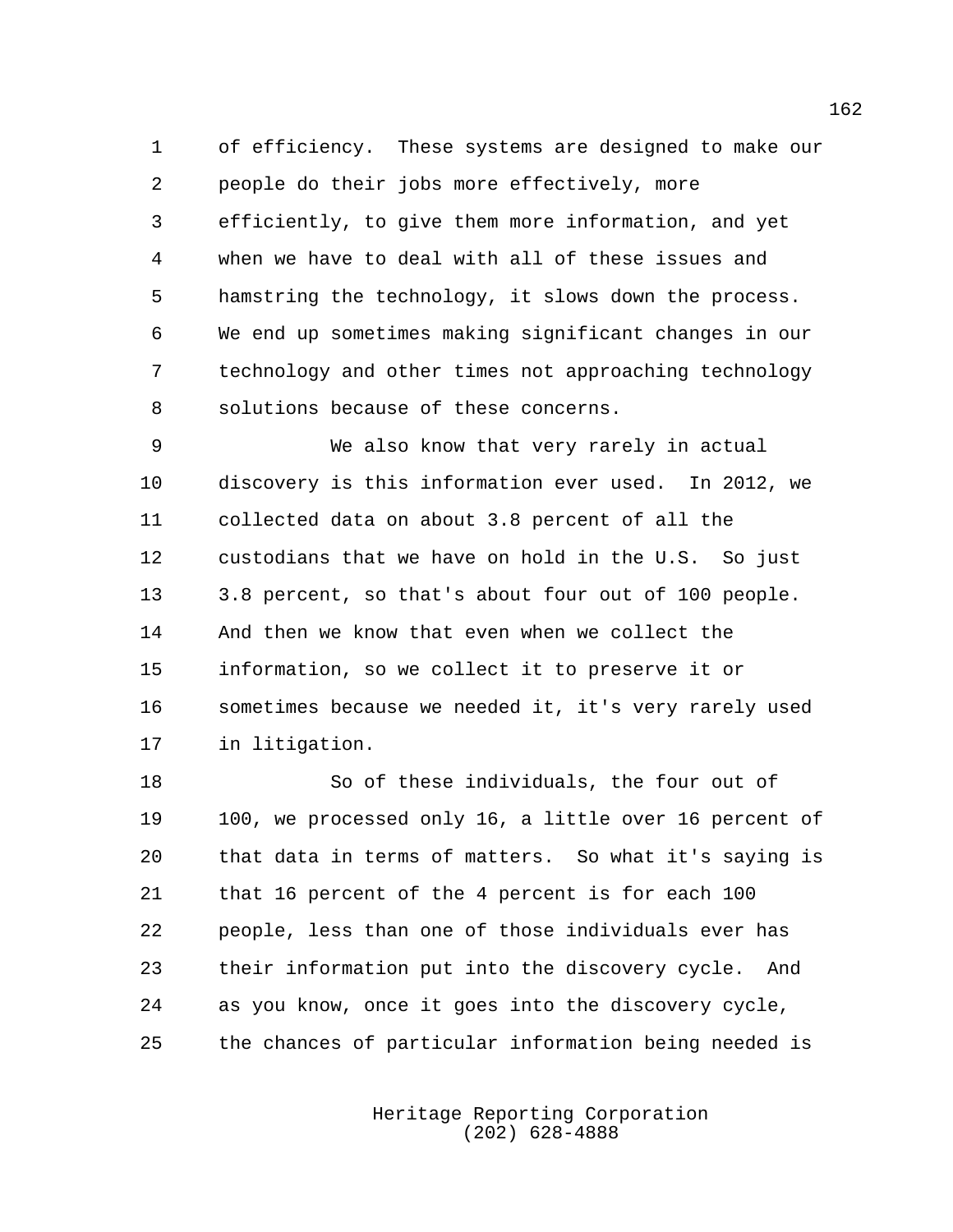also pretty, pretty limited, a relatively small percentage.

 These costs are very significant obviously. We spend over 40,000 hours in internal costs just in terms of discovery activities. That's the internal time of our personnel. That's not including the outside review time, the outside counsel costs or the outside costs for our review vendors.

 So these are significant costs. Obviously the impact to a smaller company could be devastating, and it's a big impact for us as well. And I don't want to belabor this issue, but we know that the question about costs and the ability to seek and obtain efficient justice can be a gatekeeper for whether people can get relief.

 People don't bring lawsuits because they know the costs are going to be so high. And I know that there was a question before about the nonsignificant civil rights cases. I posit that there's probably a number of civil rights cases that are not being brought today because the lawyers can't make an economic case to bring them because of the costs of discovery.

 This is an issue that impacts plaintiffs and defendants, and these changes will make a meaningful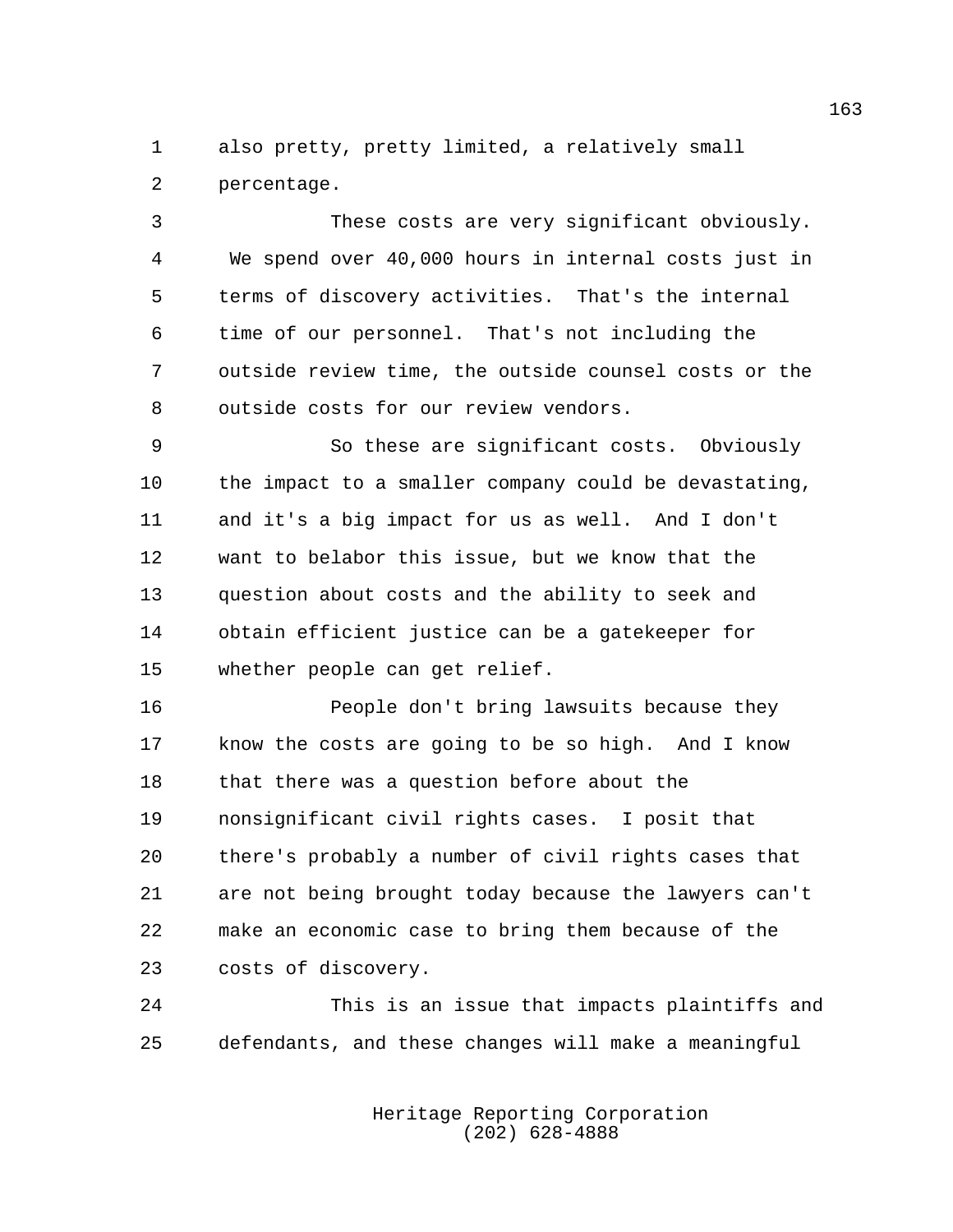difference in our civil litigation system. I want to point out that we endorse obviously the LCJ comments, and I do agree with John Rabiej's comments on the issue of curative measures. I think that's a very important change that should be considered. And I'm happy to answer any other questions.

 JUDGE CAMPBELL: Questions? Judge Oliver? JUDGE OLIVER: I think we would all agree that the plaintiffs didn't cause all these problems with e-discovery and neither did the defendants, but technology, as a result of advances in technology, some of which actually do benefit businesses, that means that we've got a lot more documents, a lot more things to control, and there may actually be a lot more relevant information because people do more recordkeeping.

 It's legitimate obviously to think about how can you lay down a rule where you have some certainty or relative certainty and that you don't have to overpreserve. But it's got to be somewhat imprecise necessarily because of the number of documents and things you have to anticipate. Wouldn't it be reasonable to build in some business costs as a result of decisions that are made that may have you getting rid of documents that may be pertinent?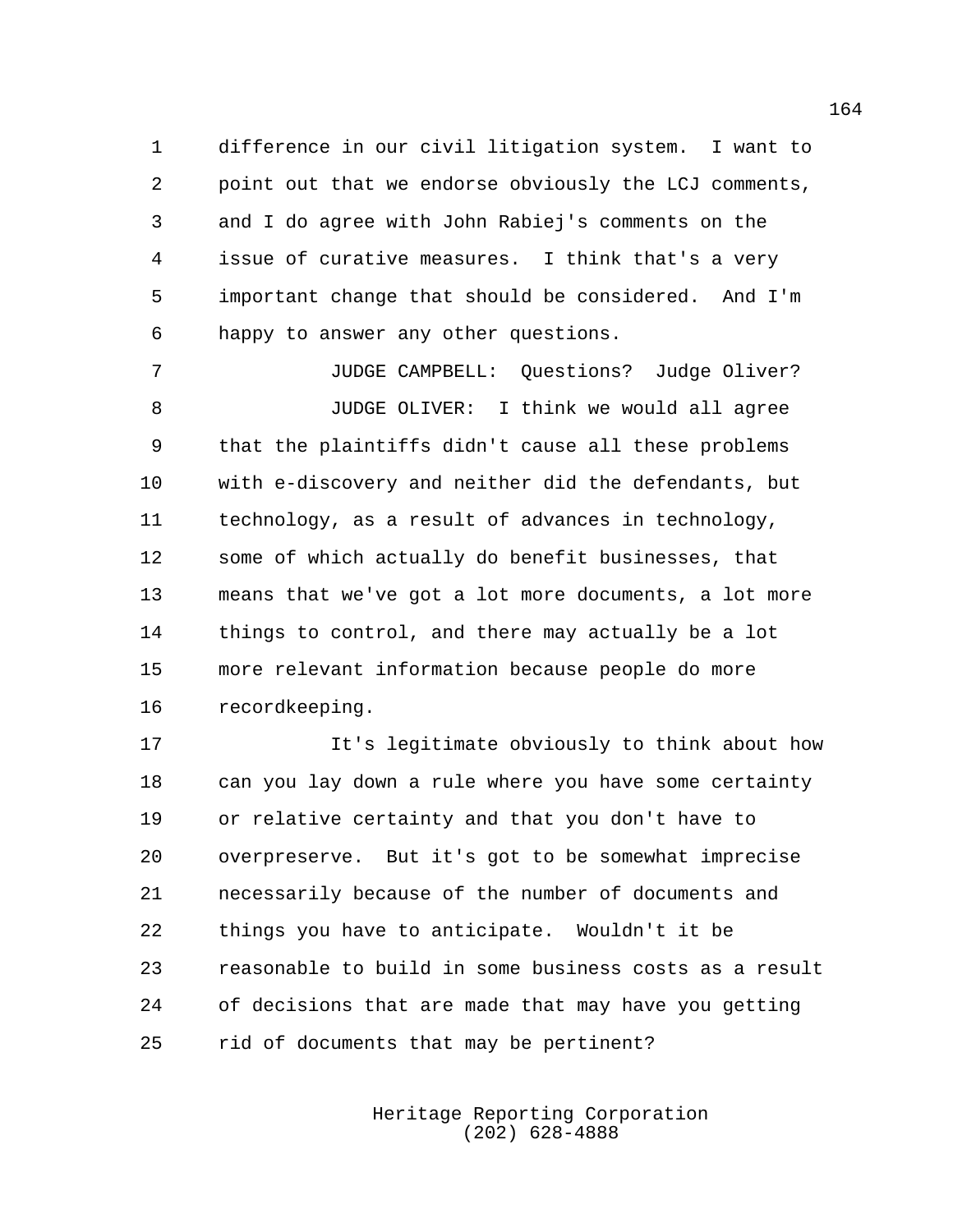MR. LEVY: Well, when we look at our information systems, we, I think like any company, have to try to figure out the most effective way to manage information, to govern that information, to make our company work more effectively. We do have a tremendous amount of information, and we struggle with how to get rid of what we don't need in terms of the business decision-making and have access to the things that we do need.

 We also know that when we try to be the most efficient and effective in making that decision, the exception is the preservation obligation and what happens if we get rid of a lot of things that we know we'll never need, it won't advance our business, but we're going to be questioned later about why we didn't save it because it might be related to some future lawsuit or even an existing lawsuit, and that's a tough standard.

 But, yes, business decisions are a factor. We know we benefit from this information, but we need to be able to use it in the most effective way possible. I hope I answered your question on that. JUDGE CAMPBELL: Parker? MR. FOLSE: Given that the rule -- JUDGE CAMPBELL: Could you push the button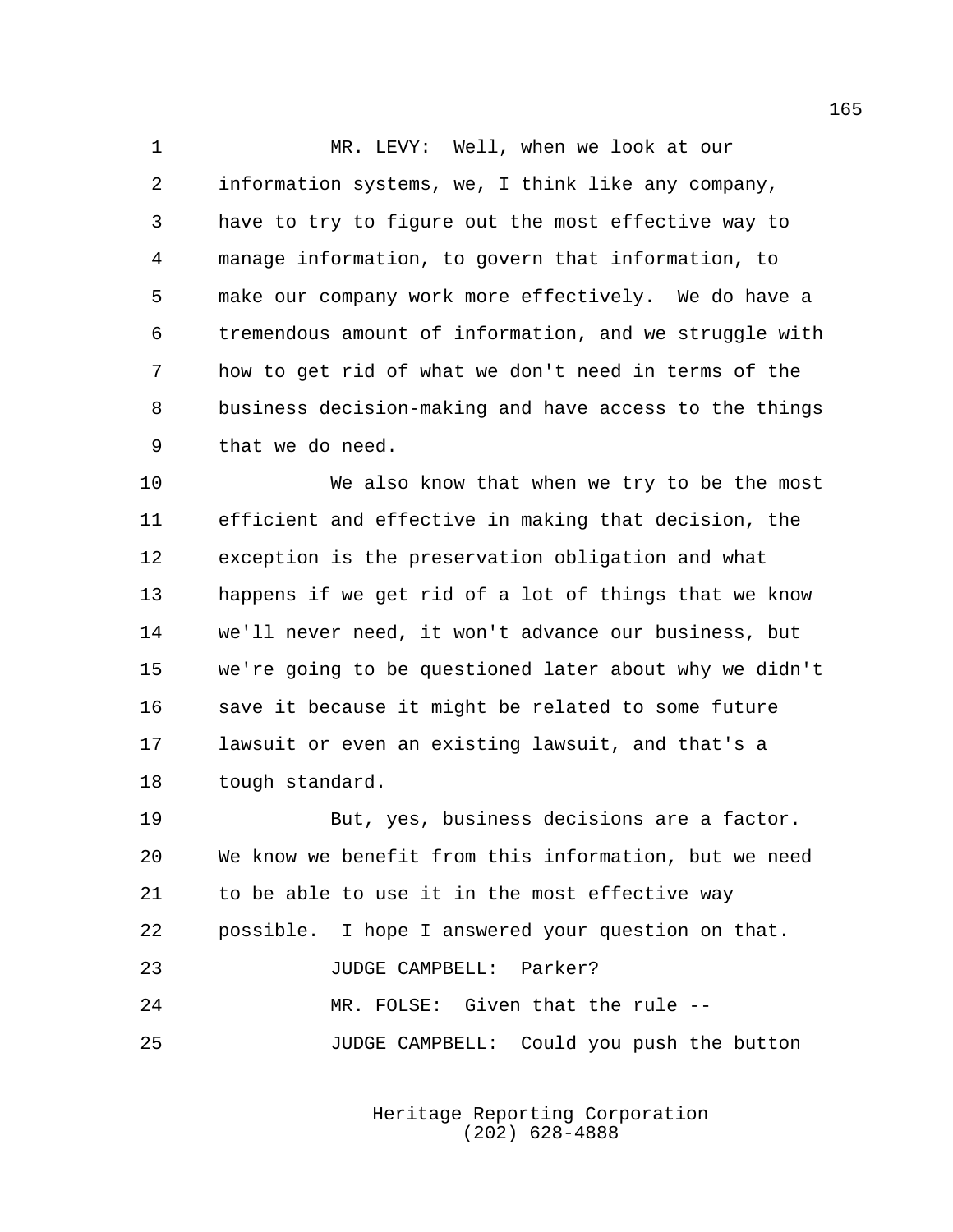on that, please?

| 2  | MR. FOLSE: Okay. Given that the rule                     |
|----|----------------------------------------------------------|
| 3  | doesn't change the obligation to preserve information,   |
| 4  | how specifically would the proposed amendments in the    |
| 5  | case of your company reduce the number of individuals    |
| 6  | who would be on hold or reduce the cost and money        |
| 7  | incurred internally devoted to preservation? It          |
| 8  | sounds as if there's been a very conscious, well         |
| 9  | thought out effort at Exxon Mobil to try to preserve     |
| 10 | information. Do you as a result of these rule            |
| 11 | amendments do something less, and if so, what language   |
| 12 | of the rule allows you to do that?                       |
| 13 | MR. LEVY: I think the difference is that                 |
| 14 | the decisions that are made, some of them are            |
| 15 | decisions that are put to me -- my ability to make       |
| 16 | what I think is the reasoned and appropriate and         |
| 17 | efficient result that won't cause any loss of            |
| 18 | information that relates to a lawsuit will be -- I'm     |
| 19 | not going to say no, let's just keep everything, which   |
| 20 | sometimes we do now. We have 600 terabytes of data       |
| 21 | that's only on hold simply for the potential it might    |
| 22 | be needed in a lawsuit.                                  |
| 23 | I can guarantee you that of that 600                     |
| 24 | terabytes, maybe 50 gigabytes would ever be used.<br>But |
|    |                                                          |

Heritage Reporting Corporation (202) 628-4888

I can't feel comfortable getting rid of that knowing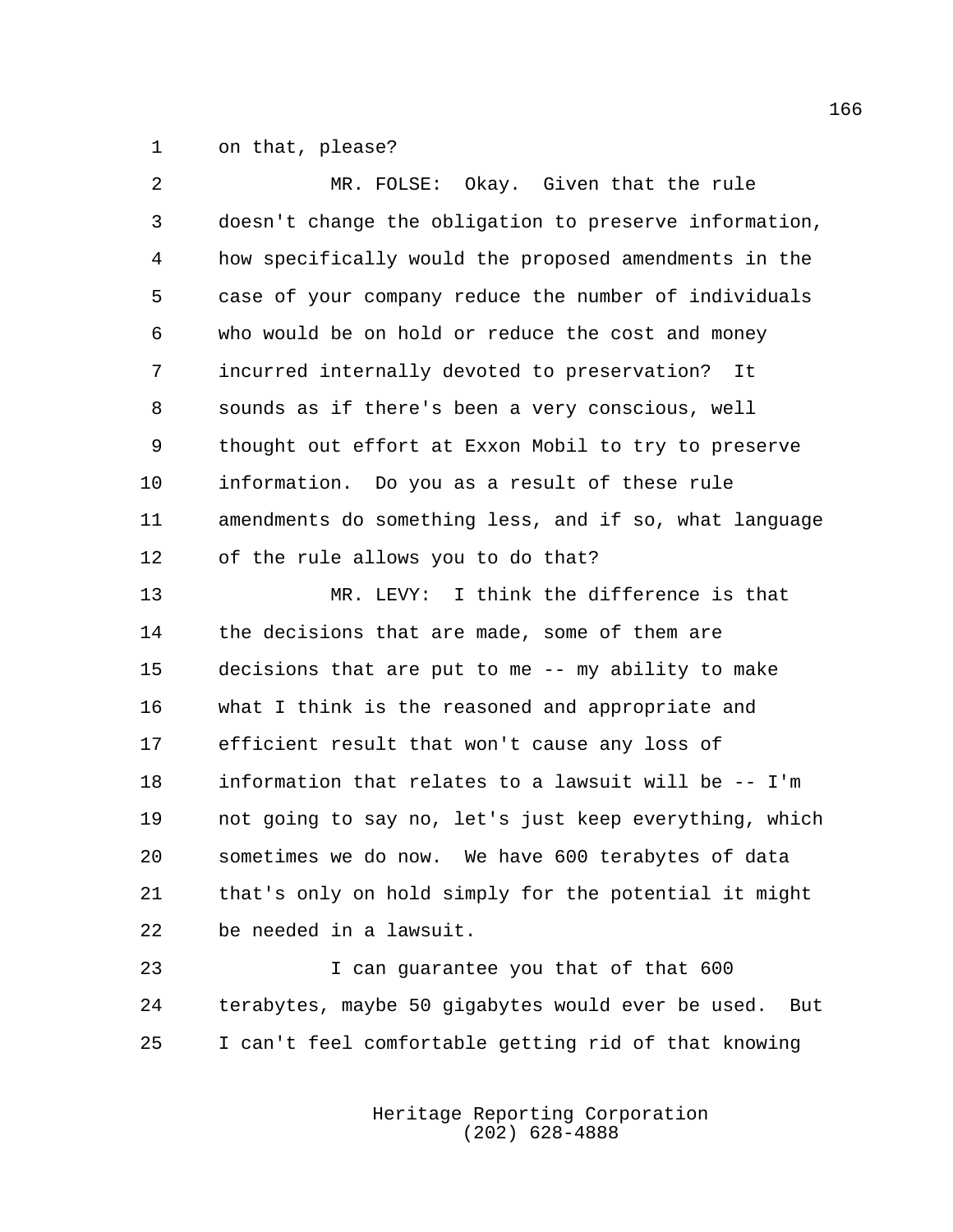that I don't know what the standard against which I will be judged in that decision, whether it's reasonableness, whether it's negligence, whatever it is. So I have to keep it all.

 And that cost, we're spending a significant amount of money right now just dealing with the preservation of that information. It's not free just to sit that stuff down. There are a lot of costs associated with that. Those are the types of examples where we will save money and not lose any information that will be needed in ongoing lawsuits.

 MR. FOLSE: Because the standard by which sanctions would be imposed changes?

 MR. LEVY: I don't what sanctions -- I don't know what standard against which my decision will be made. So, if it's negligence, I'm not sure what -- you know, how can I decide whether I will meet that in deciding I don't think it's reasonably likely that it's going to be needed, and so I keep it. But if it's a standard based upon what the committee has proposed, I think that I'm justified in making the decision that we don't need to spend the money to keep it because I know it's probably never going to be used. But the probably is the part that I think the difference between some Circuits and other Circuits

> Heritage Reporting Corporation (202) 628-4888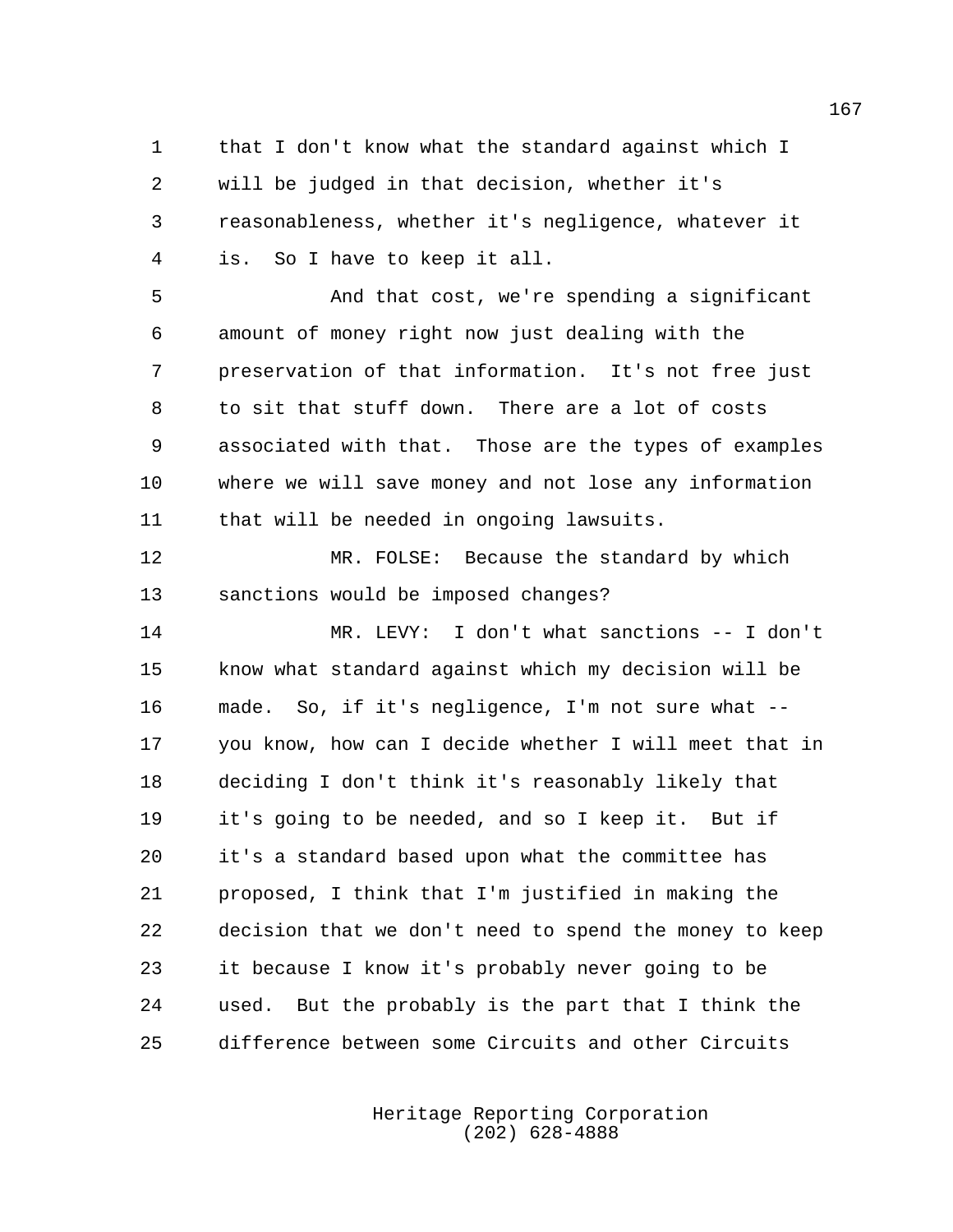could be determinative.

 JUDGE CAMPBELL: All right. Thank you very much, Mr. Levy.

Ms. Schwartz?

 MS. SCHWARTZ: Judge Campbell, members of the committee, thank you for the opportunity to testify today about proposed amendments to the federal rules. My name is Michelle Schwartz, and I'm the director of justice programs at Alliance for Justice, a national association of more than 100 organizations dedicated to the creation of an equitable, just, and free society. AFJ has submitted comments, as have several of our members.

**I** speak today to urge you to consider these amendments in the broader context of numerous factors already affecting everyday Americans' access to the courts and to reject those proposals that would further diminish that access.

 I want to push back on the suggestion that was made earlier that our justice system is somehow a black mark on our nation's reputation. Quite to the contrary, thanks in no small to the efforts of those on the committee and others in this room, our justice system is the envy of the world. Disputes that in other places might be decided on the streets here are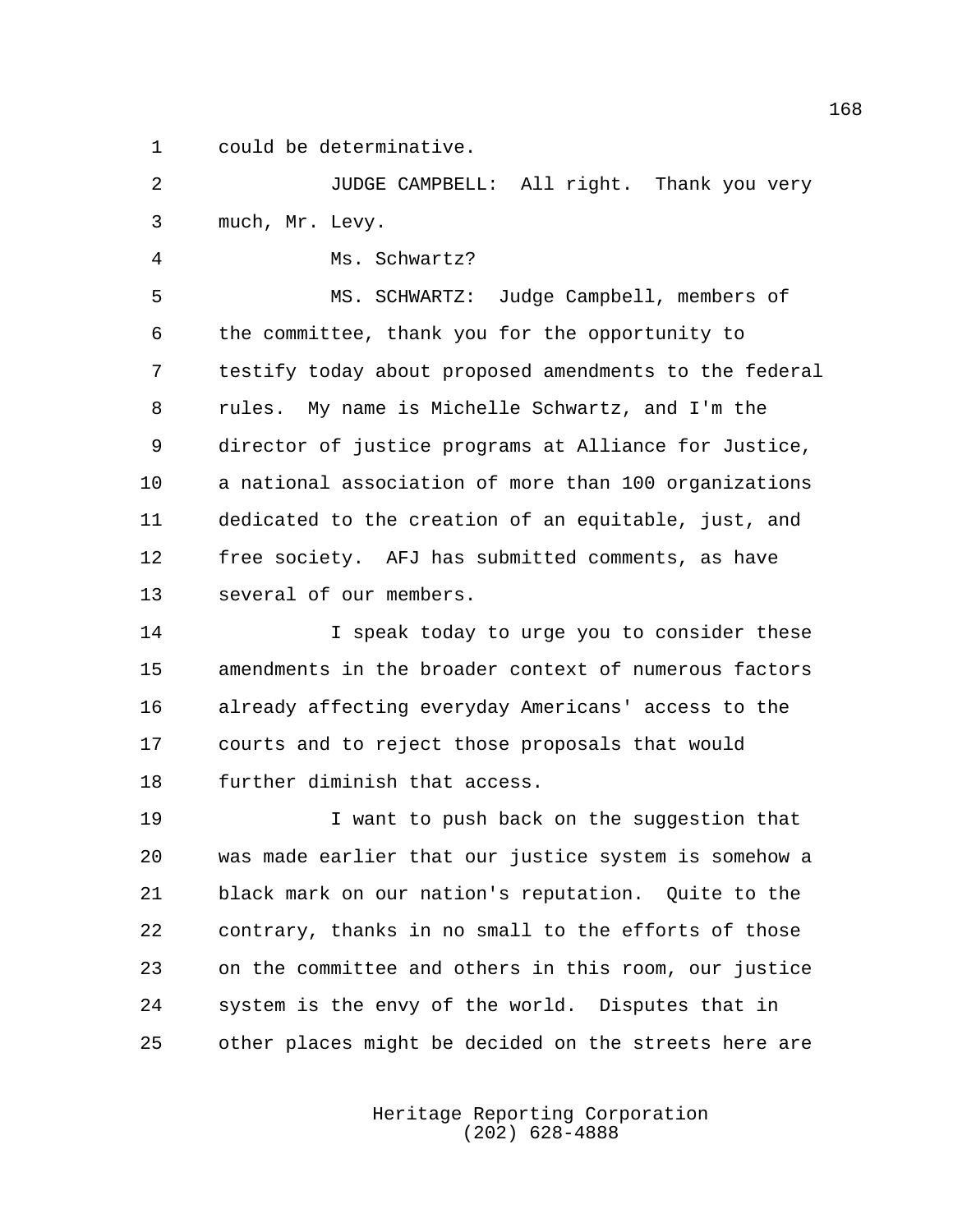decided in the courtroom.

| 2  | The system works because people know that              |
|----|--------------------------------------------------------|
| 3  | when they enter an American courtroom, they do so on a |
| 4  | level playing field. Whatever inequities of status,    |
| 5  | class, or money exist on the outside do not matter     |
| 6  | before an impartial judge and jury. This ideal is      |
| 7  | inscribed on the U.S. Supreme Court: equal justice     |
| 8  | under law.                                             |
| 9  | The system only works as long as the                   |
| 10 | American people believe they can in fact have their    |
| 11 | day in court if they are wronged, but that belief is   |
| 12 | being eroded by a number of factors. First, with one   |
| 13 | in 10 federal judgeships vacant and courts suffering   |
| 14 | under the weight of draconian budget cuts, more and    |
| 15 | more Americans are being forced to wait for justice    |
| 16 | despite the efforts of federal judges.                 |
|    |                                                        |

 Second, consumers, employees, and even small businesses are being blocked from the courthouse because of forced arbitration agreements in the fine print of contracts.

 Third, the class action device is facing increasing limitations. That device often is the only path to relief for individuals who have been harmed but whose injuries alone are not worth the cost of litigation. It is also an incredibly important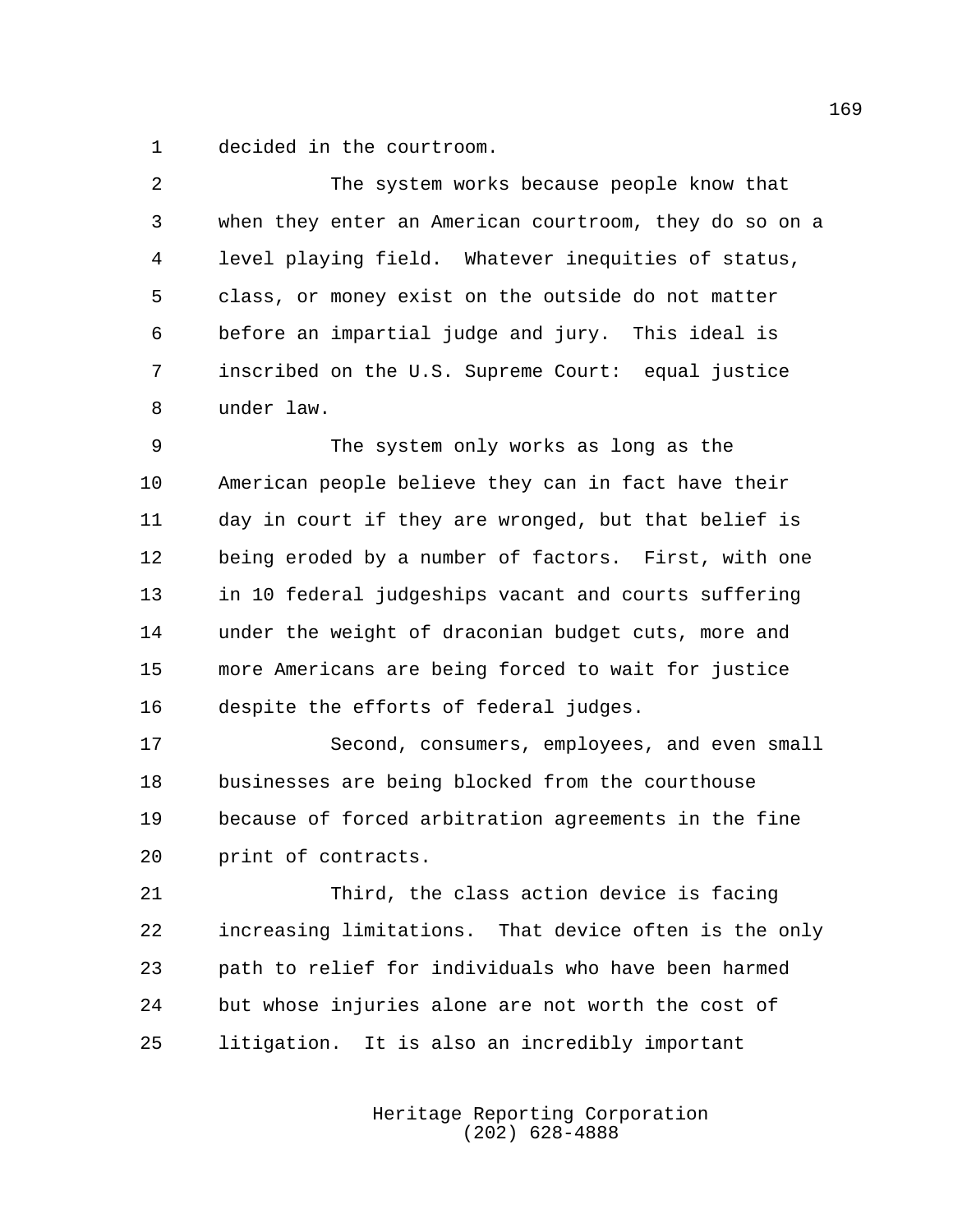mechanism for addressing societal wrongs.

 And fourth, pleading standards have been increased in recent years such that victims who make it through the courthouse doors frequently cannot make it past the initial pleading stage.

 Together these recent developments mean that it's harder for victims to find a lawyer who will take their case, and victims are questioning whether they can really have their fair day in court. As a result, more and more wrongdoing will be pushed underground. That has dire consequences for the victims themselves, but it also harms our society when wrongdoing continues unpunished and the public doesn't learn of threats to their health, safety, and well-being.

 Unfortunately, a number of the proposed amendments to the federal rules will only magnify the barriers that already exist for those seeking justice. In particular, we are concerned about the changes to Rules 26(b), 30, 31, 33, and 36. By limiting discovery, these changes would further serve to discourage victims from going to court, discourage lawyers from taking victims' cases, and privilege parties with money and power.

 I've heard it suggested that these proposed amendments are minor and would have little effect.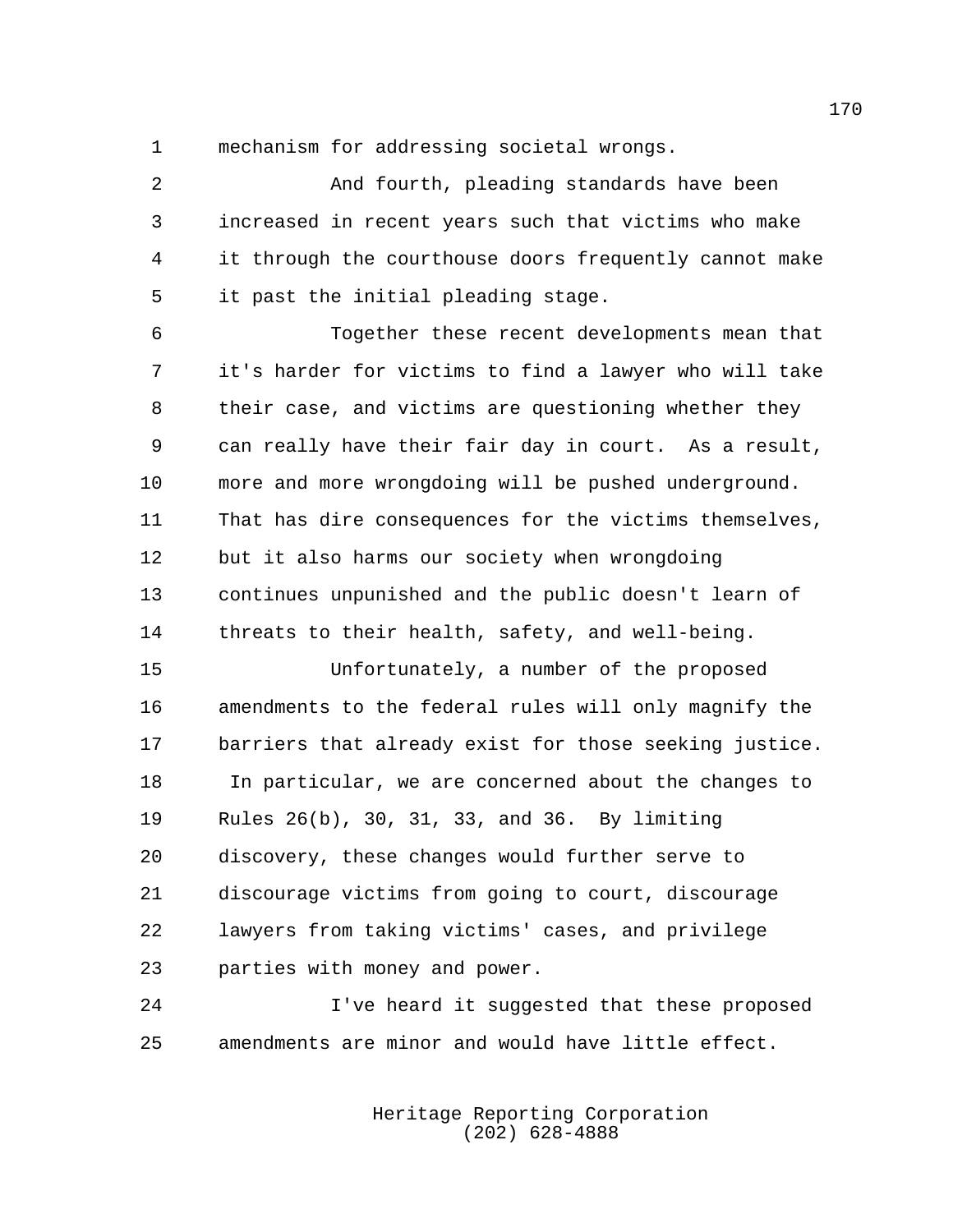That may be true in cases where the parties have equal power and resources, but where a victim with few resources is coming up against a powerful corporation, the impact will be anything but small.

 I began by speaking about an inscription on the U.S. Supreme Court. I would like to end my remarks with an inscription on the Frank R. Lautenberg Federal Courthouse in Newark, New Jersey. I had the great honor of working for Senator Lautenberg, my home state senator, for six years. Although he was not a lawyer himself, Senator Lautenberg had a deep and abiding respect for our justice system, a respect no doubt shaped by his experience fighting in Europe during World War II.

 And so, when it came time for Senator Lautenberg to choose an inscription for the courthouse that bears his name, he wrote, "The true measure of democracy is its dispensation of justice." At a time when public confidence in two of our three branches of government is disturbingly low, it has never been more important for Americans to believe in the fair dispensation of justice. Therefore, AFJ urges the committee to reject changes to the federal rules that would undermine those beliefs. Thank you.

JUDGE CAMPBELL: All right. Thank you.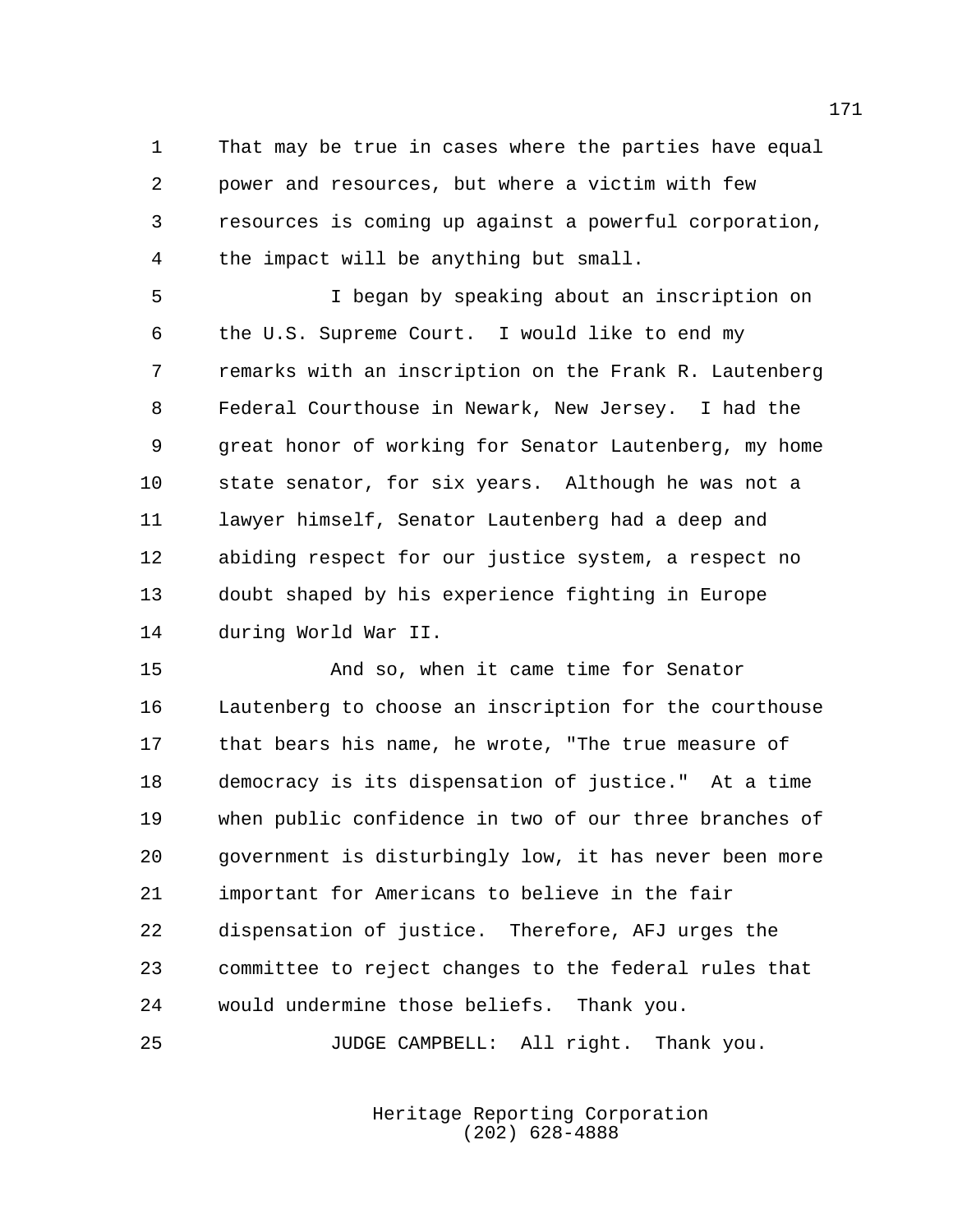Comments or questions for Ms. Schwartz? (No response.) JUDGE CAMPBELL: All right. Thank you very much for your comments. MR. BARKETT: I have one. JUDGE CAMPBELL: Yes, please, Justice Nahmias (sic). Could you pull a mike over toward you? MR. BARKETT: Oh, sorry. No. I have one. JUDGE CAMPBELL: Oh, it's John. Okay. MR. BARKETT: Did you have a specific reaction to the scope of discovery in 26(b)(1)? You rolled a number of numbers together, but did you have a particular reaction to the scope changes? MS. SCHWARTZ: The concern about Rule 26(b) is by moving the proportionality requirement up, by taking out the longstanding language that has existed in that rule, we're very concerned that that will increase litigation around those questions and further burden already overburdened courts, therefore making it even more difficult for people to get justice, delaying trials and so on. MR. BARKETT: Even though you've heard 23 already the  $(b)(2)(C)$  factors have been part of  $(b)(1)$  for a long time, reasonably calculated has been subject since 2000 to a good cause standard, and the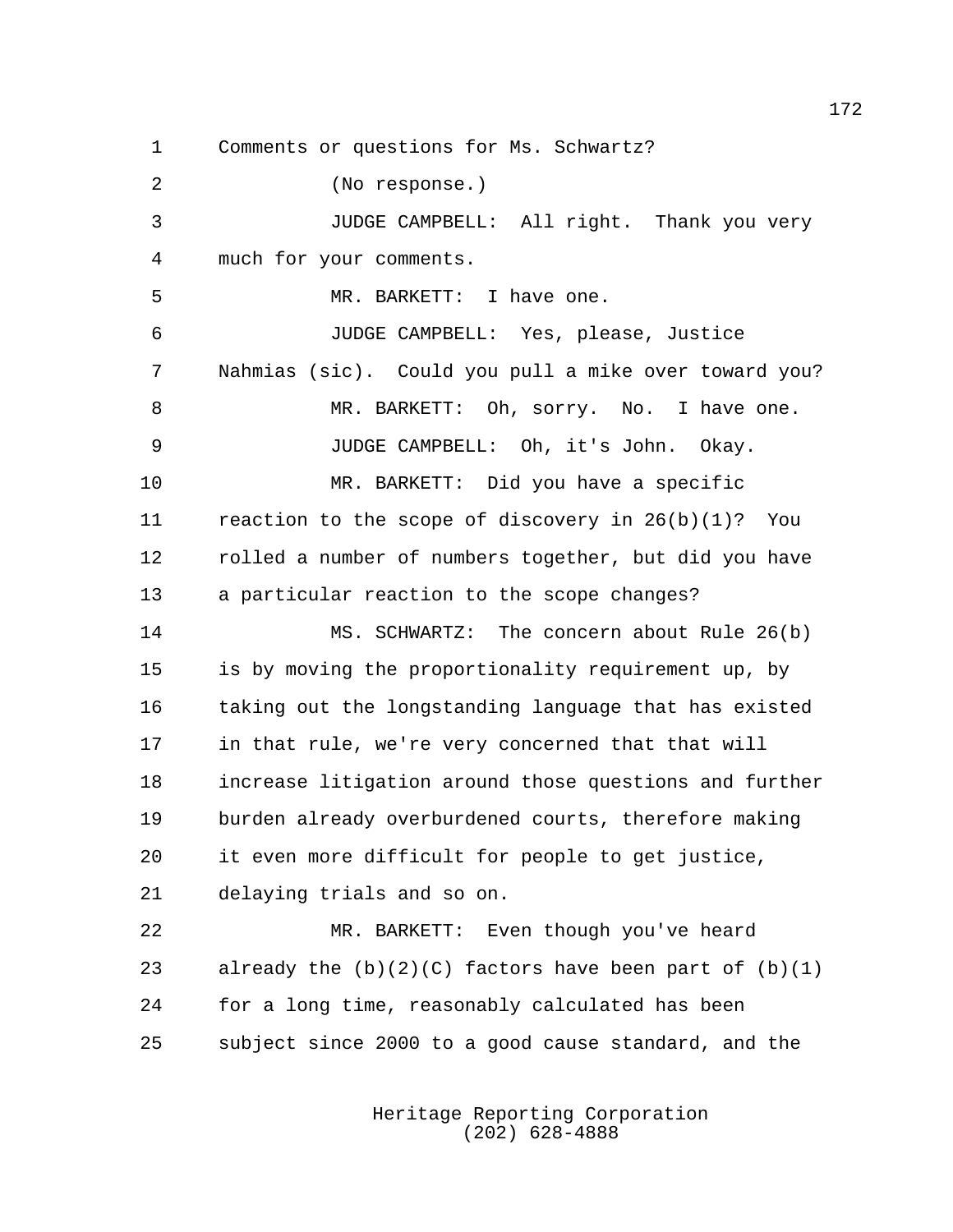26(g) certification language that all lawyers now sign essentially say the same thing.

 MS. SCHWARTZ: Well, I think the concern is twofold. One is taking out the reasonably calculated language altogether and --

 MR. BARKETT: Well, it's not removed altogether. It's just adjusted to reflect its original intent.

 MS. SCHWARTZ: I would submit that the change is going to lead to corollary litigation around that question, and also the concern of moving it up in the rules and making it so that that burden is placed on the proponent of the discovery at the outset as opposed to being a question that may be determined later on.

16 JUDGE CAMPBELL: Okay. Any other questions? (No response.)

**JUDGE CAMPBELL:** All right. Thank you very much for your comments.

Ms. Vaughn?

 MS. VAUGHN: Good afternoon, members of the committee. My name is Andrea Vaughn. I'm a staff attorney with the Public Justice Center. We are a nonprofit social justice law firm in Baltimore, Maryland that works to expand and enforce the rights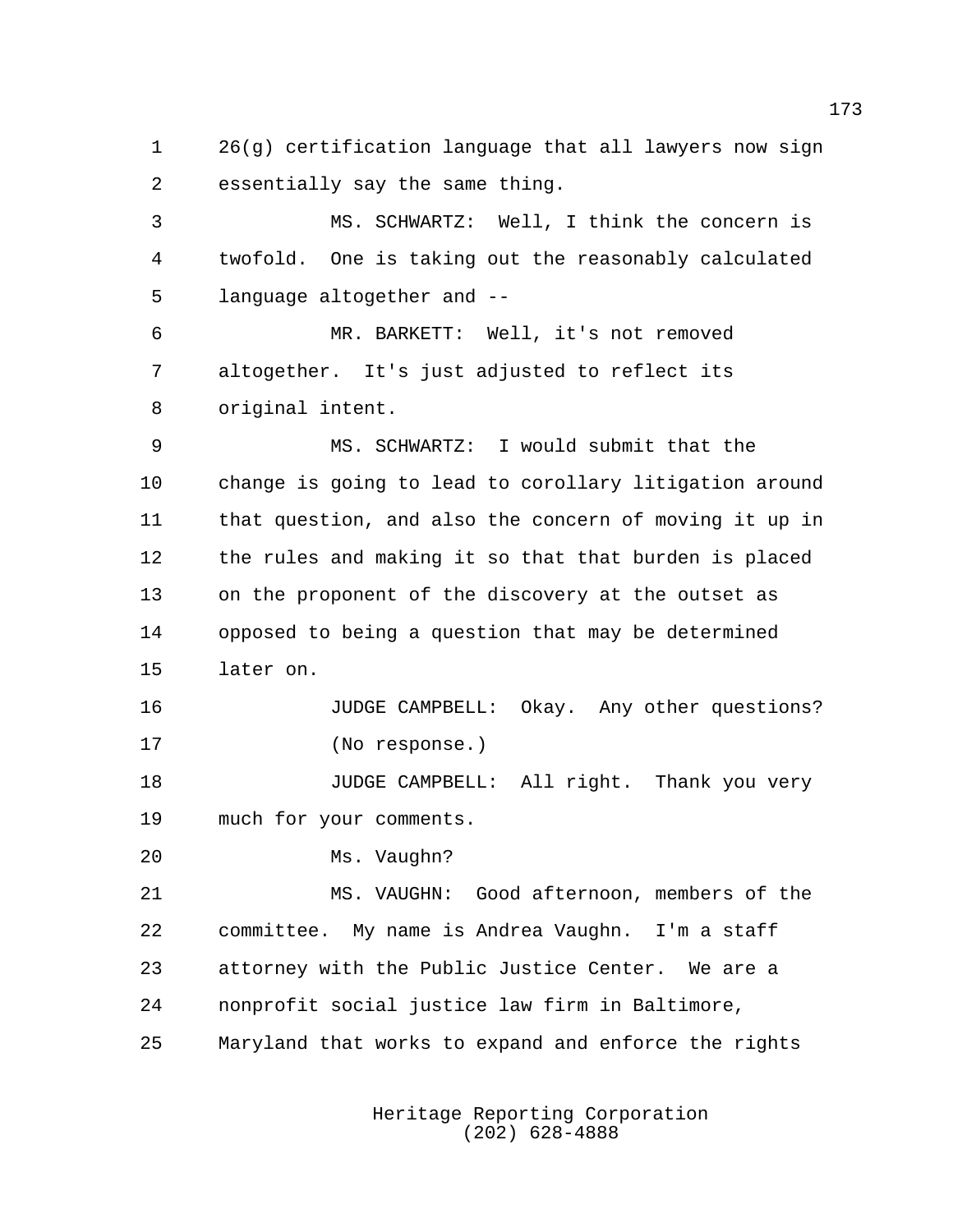of those who have suffered due to poverty or

 discrimination, and we do this through litigation, legislative advocacy, and community education.

 I very much appreciate the opportunity to come here today to provide input on how these proposed changes to the rules will impact our clients' ability to enforce their basic rights under the law. I'll be brief because we've also submitted written comments, and I'll just focus on our three main concerns.

 First, the presumptive limit on deposition hours and the reduction of depositions from 10 to five would significantly burden our clients in employment cases. Our workplace justice project litigates many cases on behalf of low-wage workers for nonpayment of wages, and these cases often involve complicated employment relationships.

 For example, we litigate a lot of cases around labor broker arrangements or rental worker schemes. These all have multiple employers, which often require several 30(b)(6) depositions of the corporate employers as well as additional depositions of foremen, managers, supervisors, et cetera.

 All of these depositions are necessary to take out the facts around control that is required to show joint employment under federal employment laws.

> Heritage Reporting Corporation (202) 628-4888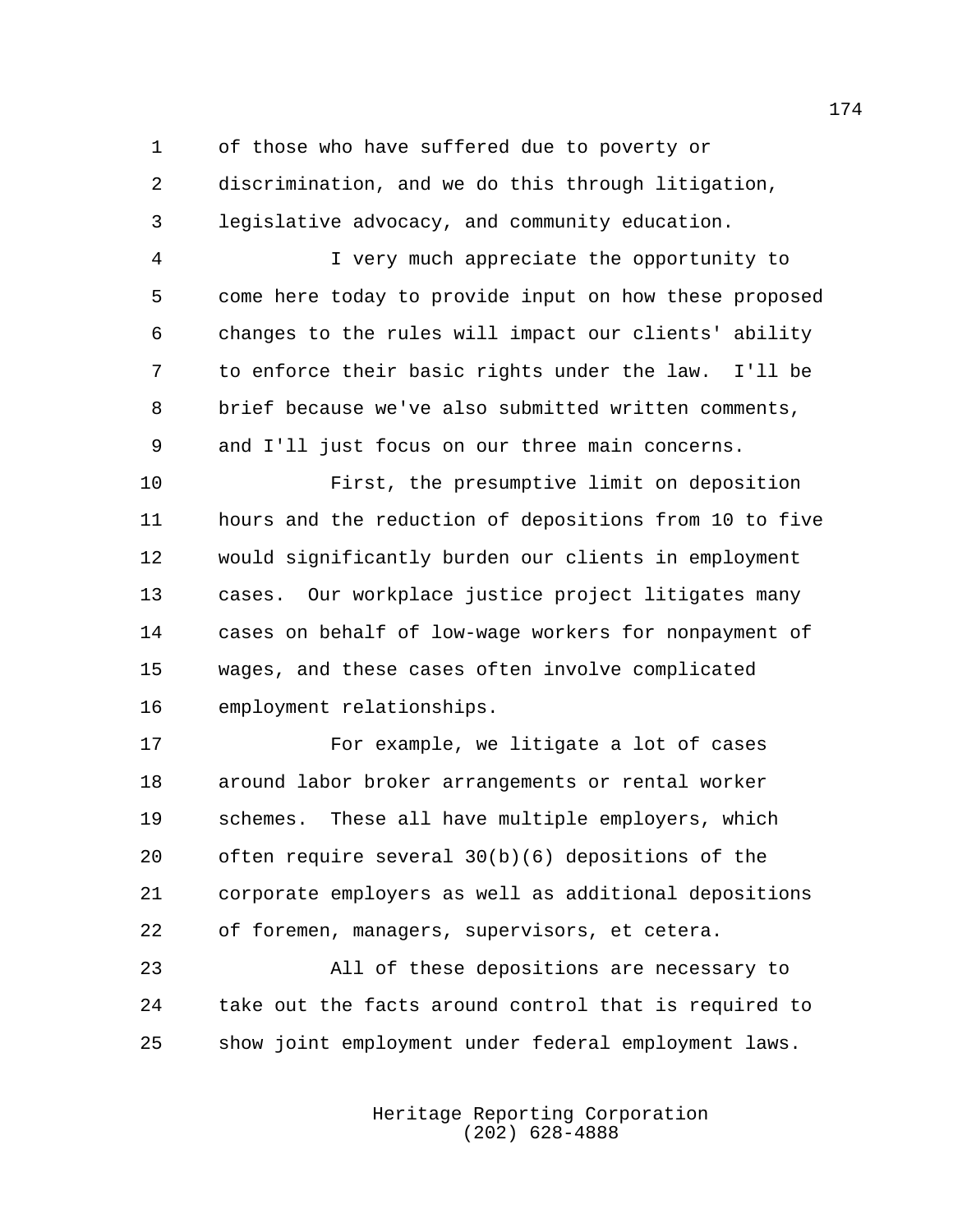These depositions also take a significant amount of time in order to uncover the necessary and relevant evidence to establish these relationships.

 In addition, I'm sure not only in our litigation but in much more litigation than was previously true, many depositions require the use of an interpreter. Using an interpreter in depositions, as you can imagine, often can take more than double the time that is normally needed for a deposition. While in theory a judge could permit a party more time to depose a non-English speaker, the need to argue exceptions each time, which in our cases would be for most depositions that we defend and even some that we conduct, could deter reliance on such witnesses at all.

 Reducing the presumptive limits both in number and hours would therefore particularly burden our clients' access to key evidence and would require us to routinely demonstrate why the presumption would not apply. In short, altering limits we don't see as necessary, and we think that it would increase the costs of litigation and impede access to justice for low-wage workers.

 Second, in employment and civil rights case, defendants typically are in possession of the facts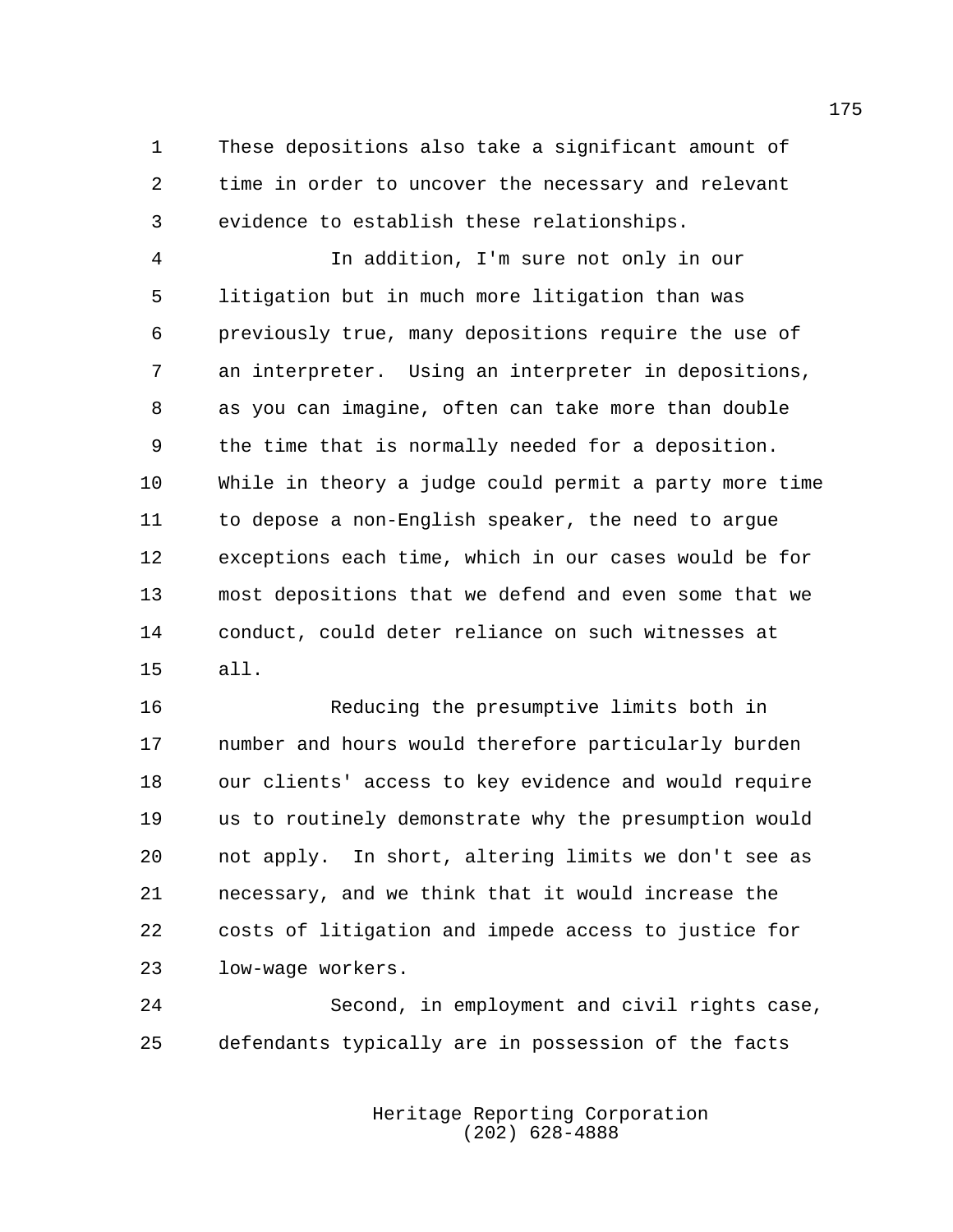that plaintiffs need to support their claims, and the proposed rules we believe would further this imbalance by adding additional limits to plaintiffs' access to information.

 For example, in employment discrimination claims, plaintiffs need records of hiring decisions, pay scales, names of coworkers who may have heard improper remarks, names of comparators. All of this evidence is in the hands of the employer, and plaintiffs' only tool to get this evidence is through discovery, especially interrogatories and depositions.

 Therefore, decreasing the number of interrogatories and depositions will usually be inadequate to generate the evidence that a plaintiff needs to prevail, and this is especially true in cases where we are arguing a joint employer relationship, as I alluded to earlier.

 And finally, as you've heard a lot about already today, we are definitely concerned about the new limitations on discovery based on proportionality. Defining the scope of discovery to include, in our cases, consideration on the amount of controversy at the outset puts low-wage litigants at a distinct disadvantage.

For many low-wage worker plaintiffs,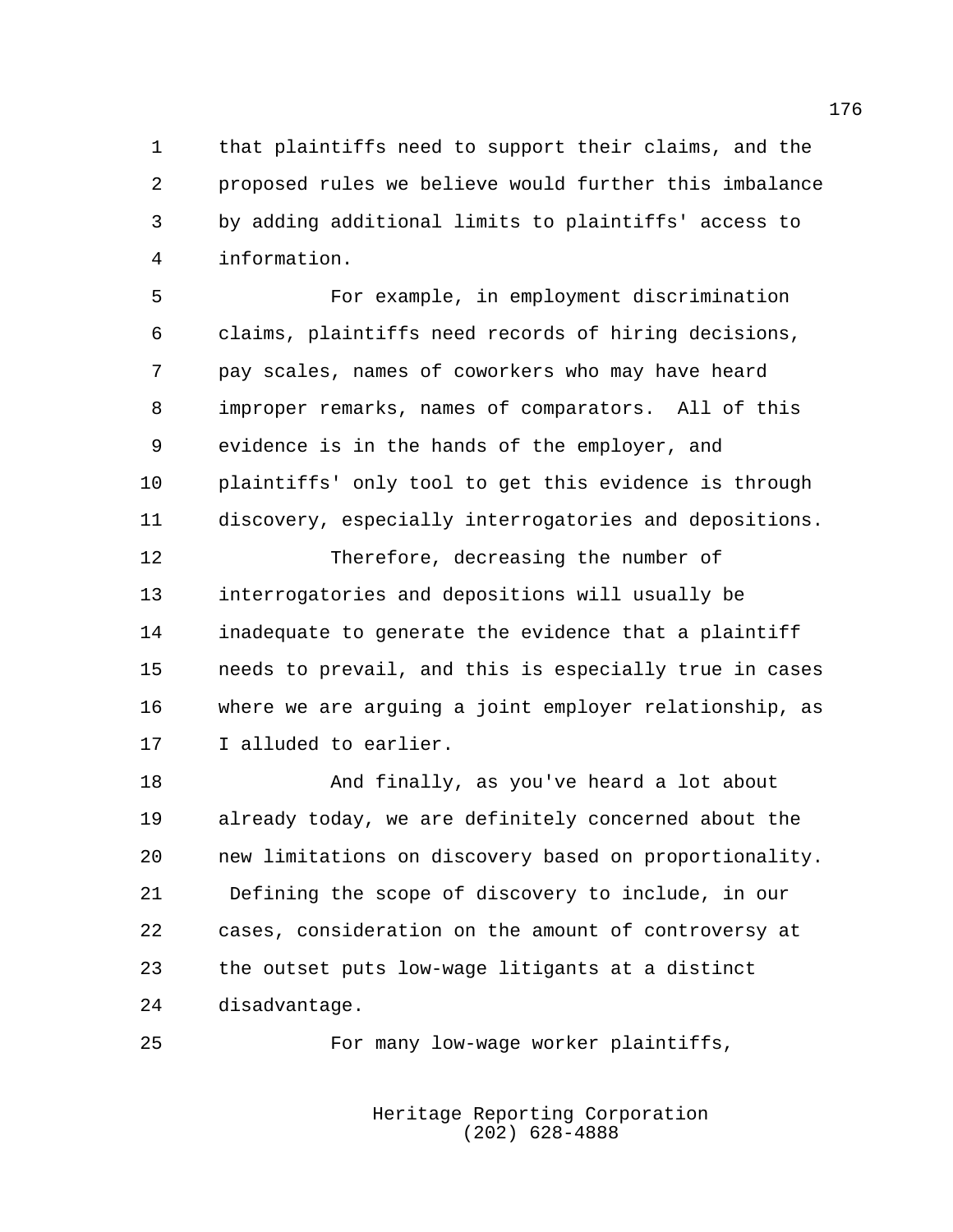including our clients, the amount in controversy may be relatively small, especially in comparison to the costs of litigating a case in federal court. Clearly low-wage workers will be at a disadvantage in litigating their wage claims if the scope of permissible discovery shrinks in proportion to the monetary value of their claims.

 We also believe that this proposed rule is in direct conflict with the remedial purposes of important employment laws like the Fair Labor Standards Act, which drafters intended to facilitate the enforcement of important rights, especially in the case of low-wage workers.

 So not only does this rule adversely impact low-wage workers in employment claims, it will cause more delays and more increased costs while the parties litigate more discovery disputes.

 In conclusion, typical civil rights and employment plaintiffs can prevail only through the liberal use of discovery. These proposed rule changes, especially the ones that I've just discussed, will subject litigants, especially low-income litigants, to an unfair and often insurmountable disadvantage.

Thank you. I'm happy to take any questions.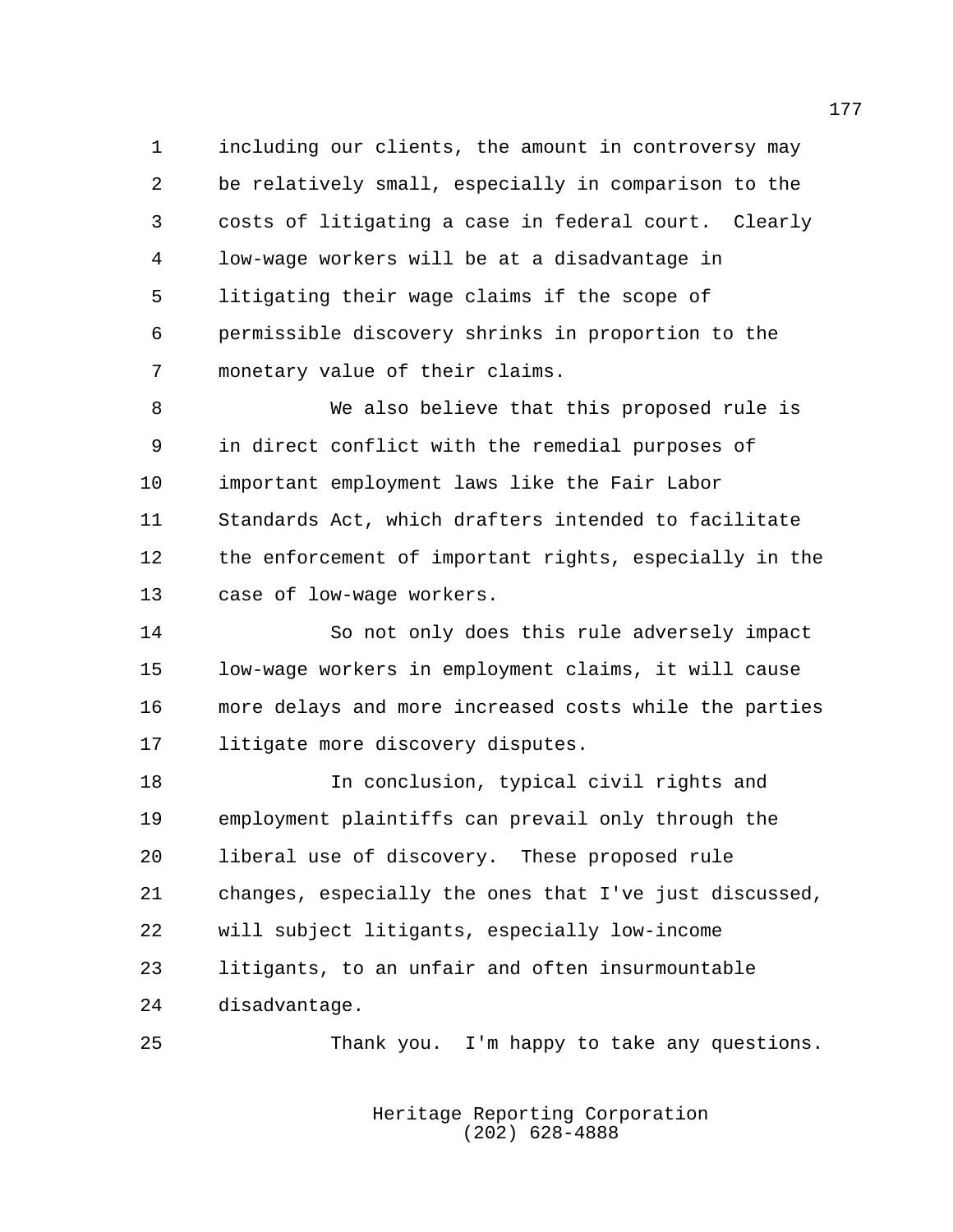JUDGE CAMPBELL: All right. Thank you. 2 Ouestions?

 MR. FOLSE: To what extent in the work that you described have you been facing proportionality- related objections based on undue cost or expense already under the existing rules?

 MS. VAUGHN: That's a great question. Defendants now often bring up, for example, the amount in controversy. This is a case about a small amount of money. The discovery you are seeking is too much. But typically we are still able to get the information we seek, and if not, then -- or the defendants have to move for a protective order. Our concern is that with this rule, it puts the presumptive responsibility -- or the parties have the ability to resist discovery based on something like amount in controversy, whereas now it would be a question for the court. 18 JUDGE CAMPBELL: Judge Pratter. JUDGE PRATTER: Have you run into any circumstances or cases where a judge who's been requested to give you more time on depositions because of a translator or an interpreter has refused that

kind of a request?

 MS. VAUGHN: We have not had that come up ourselves yet. I think my main concern with the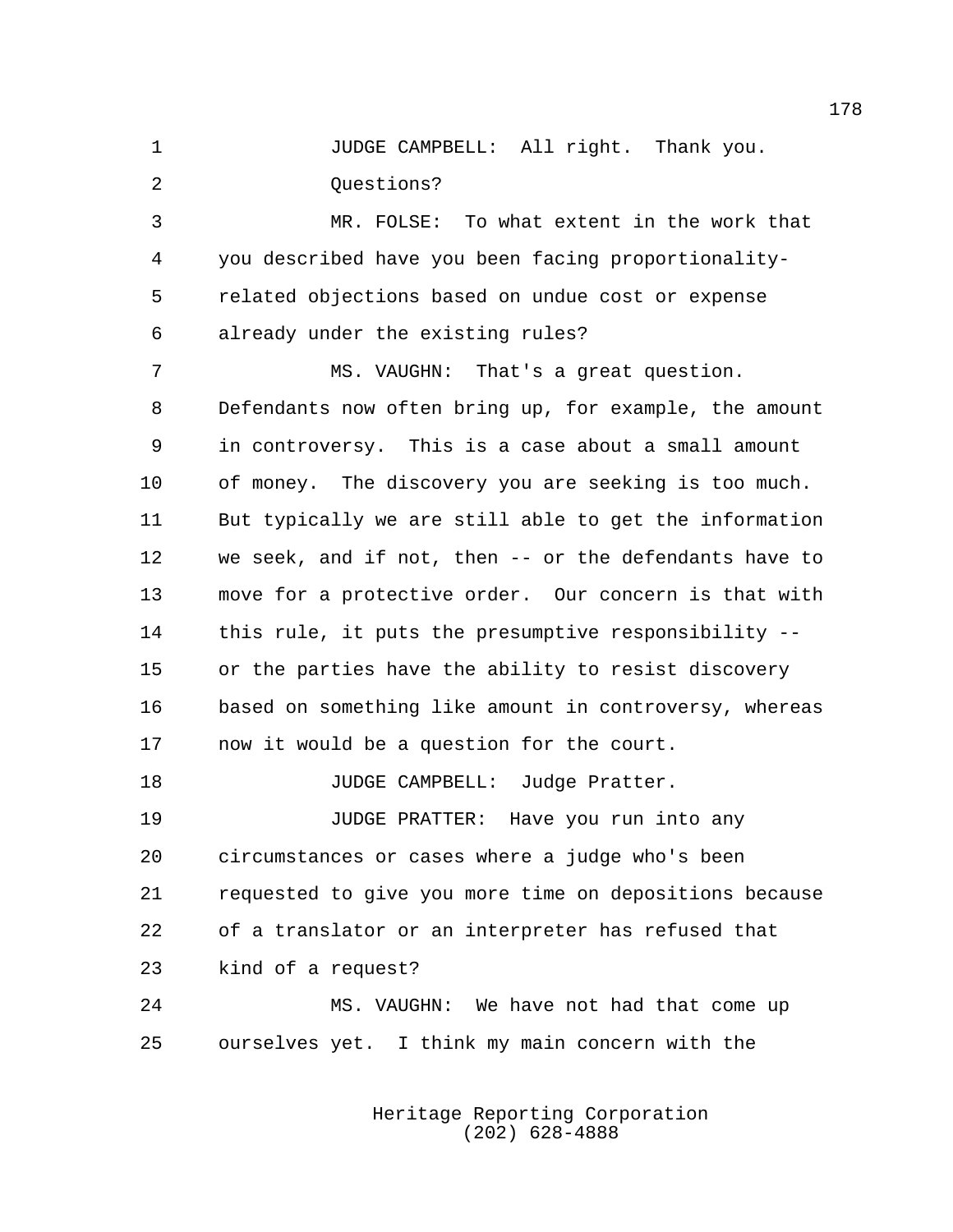shortening of the deposition hours, and I heard someone earlier say one hour may not seem like a lot, but the idea is that by just shortening it, you know, going from seven to eight hours may not be seen as a big deal. Maybe going from six to eight or six to nine is seen as a larger jump. So I think the issue is more why are we lowering the bar.

 JUDGE PRATTER: Well, if your alternative was to speak to your opponent and say you understand that the plaintiff or the witnesses are not English speakers, we're going to have to bring a translator, do you really think that you're going to run into problems with opposing counsel, who is going to say, you know, five hours are five hours? I mean, really?

 MS. VAUGHN: I certainly hope not, of course, because we all understand -- I think it's pretty intuitive that an interpreter is going to take longer. They want to get the information, or we want to get the information. It's in the interests of everybody that the interpreter be allowed to interpret for as long as it takes. And I would say that typically we are able to come to an agreement with defendants on the number of hours when an interpreter is involved.

JUDGE PRATTER: Because obviously with what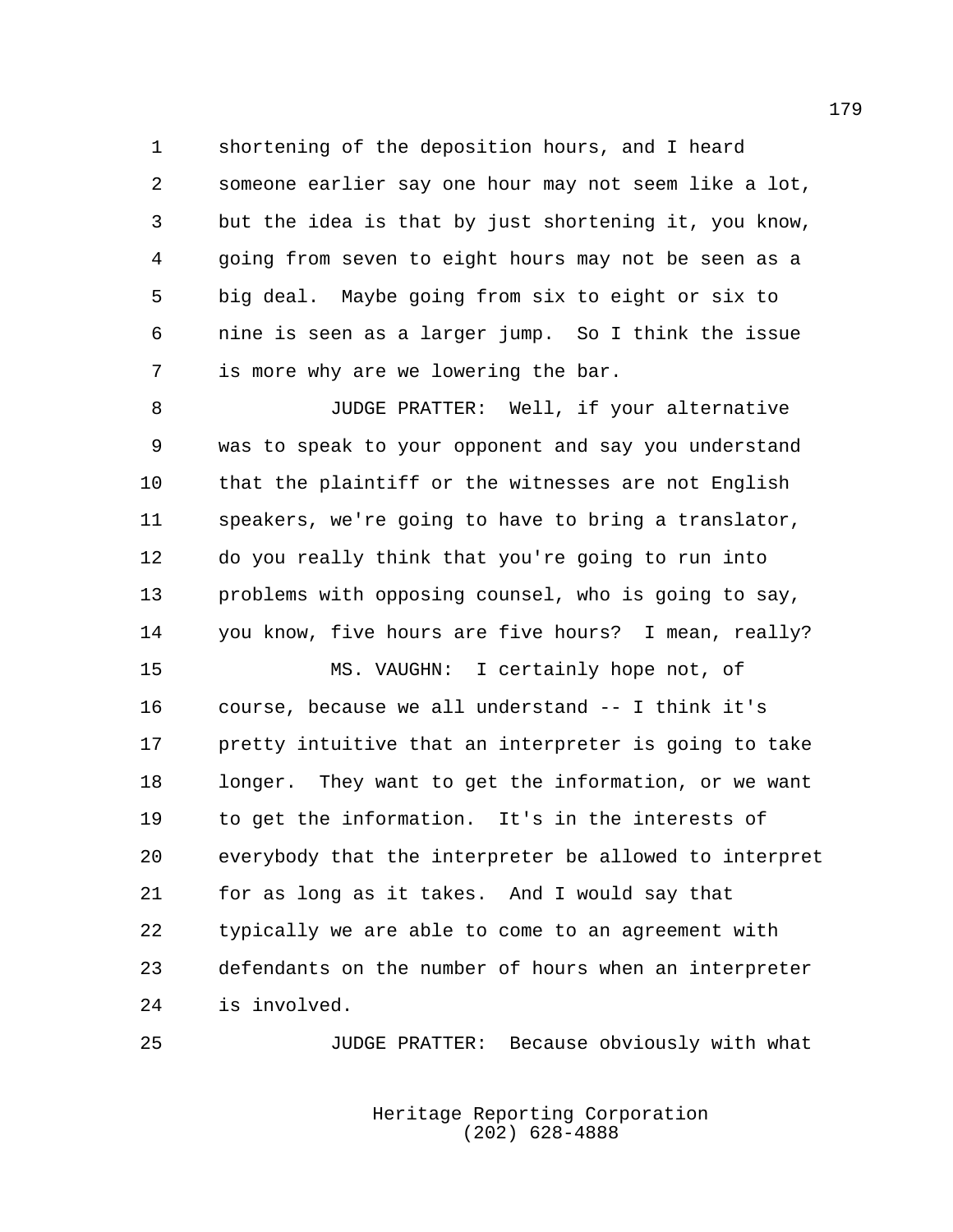we are all -- the underpinning of much of this is that it may be not as simple-minded as can't we all get along, but it really does shock me to think that on basic kinds of propositions do we really have to have rules about them. Maybe that's a rhetorical question. JUDGE CAMPBELL: Judge Matheson, did you have a question? JUDGE MATHESON: I had the same question. JUDGE CAMPBELL: Judge Koeltl? JUDGE KOELTL: I'm really not sure how your issue with respect to proportionality would work out in practice. You say it's now going to be the responsibility of the plaintiff's lawyer to assure that the requests that the plaintiff's lawyer makes is consistent with the scope of discovery, which includes such things as consideration of burden and expense. Under 26(g), that's already a responsibility

 of the plaintiff's lawyer. But the specifics of how a request might be too burdensome, not proportional to the needs of the case is really going to require some input from the defendant, who comes forward and says, look, if we were to comply with this request as you've worded it, we would have to search the files of 500 people.

And so that would usually be something that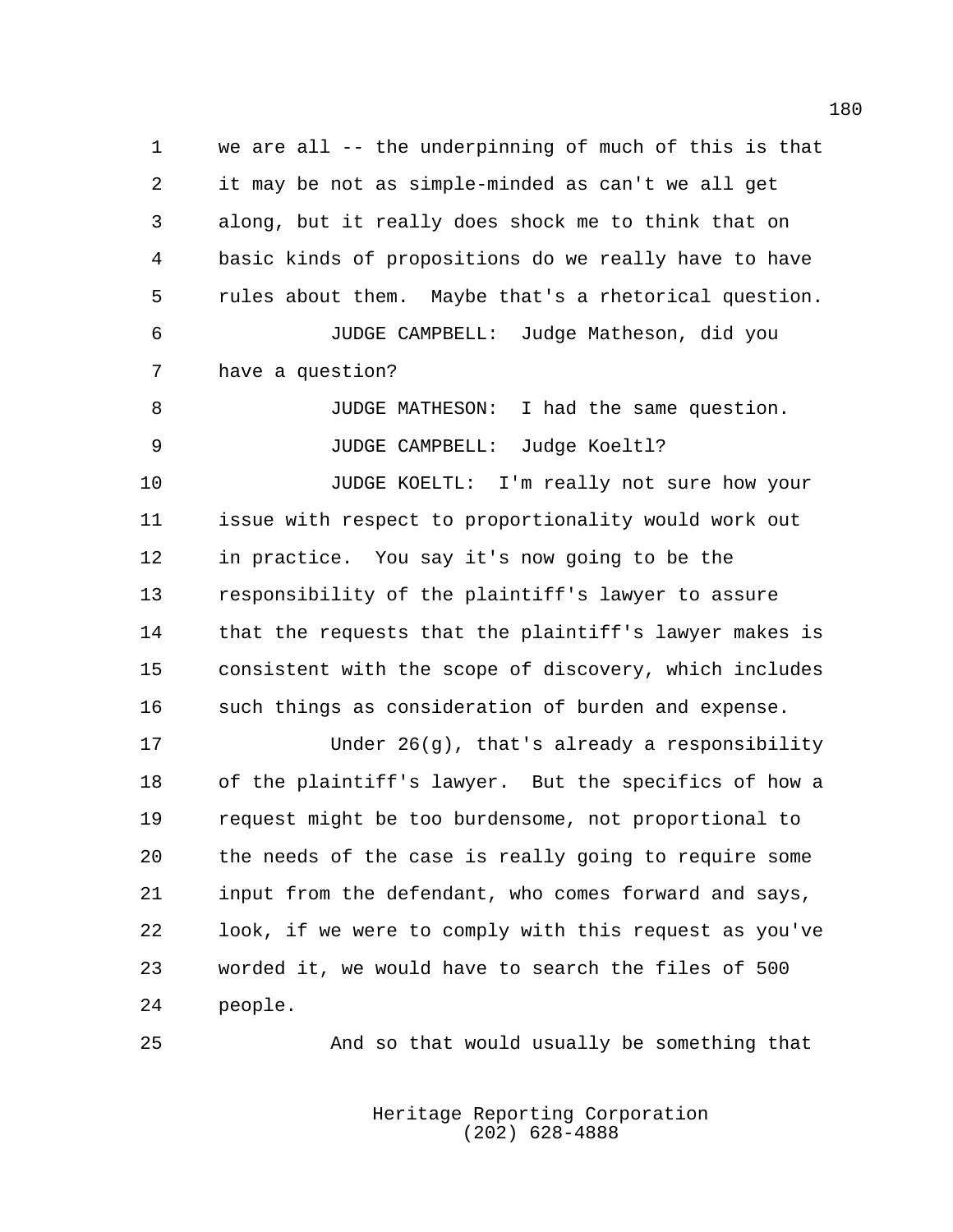would be discussed in the context of attempting to work out what the requests are, what the reasonable proportional responses to the requests would be, and only if the parties disagreed with that would it ever come to the court. It just seems -- and you can respond from your own practice -- that it's unreasonable to think that the change in the rule would somehow require the plaintiffs to be omniscient with respect to what the effect of the request would be on the defendant's recordkeeping and the documents and the custodians. It plainly requires some input from the other side. It requires a discussion as to what a reasonable request is in terms of this case. And you would also expect that in the context of a civil rights case that the interests involved, which are part of the factors to be considered, would be taken into account by the parties and certainly by the judge who if you ever had to bring it before the judge would make that determination.

 So I don't understand why putting the factors into the scope of discovery would change the actual practice other than to remind people that all of this is still there, which some people don't appreciate when it's not in the first sentence of the rule.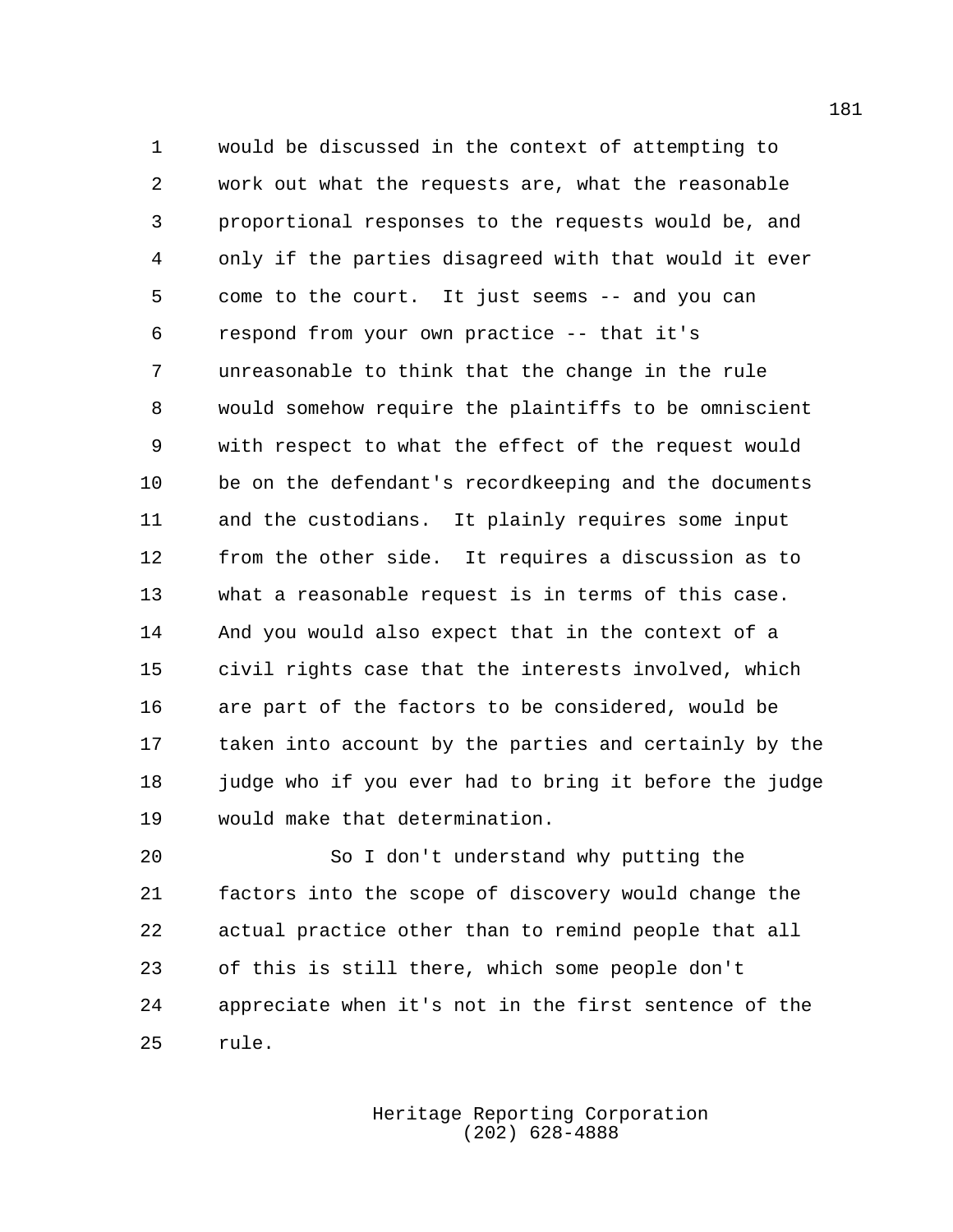MS. VAUGHN: Sure. And I can speak again from our own experience. I think largely in most -- I think litigators would agree that discovery is a collaborative process. There's lots of discussion that happens before anything is brought to the judge. In the District of Maryland, for example, it's required that there be very extensive discussion between counsel before --

 JUDGE KOELTL: We require a pre -- in the Southern District of New York, we also require a conference. We also require the lawyers to first of all discuss and then to have a conference with the 13 judge before you ever make a discovery motion.

 MS. VAUGHN: Right. And in the District of Maryland, you're even required to exchange briefing before it goes before the court. So I don't mean to imply that in every single case it's this contentious battle between the two sides and we're unable to come to an agreement. Our concern about the language, the changes in the language of the rule, is that it puts the -- that it allows defendants to resist discovery from the onset based on the factors instead of requiring them to bring it before the court.

24 JUDGE KOELTL: But can't they do that now? They file an objection to a request for discovery and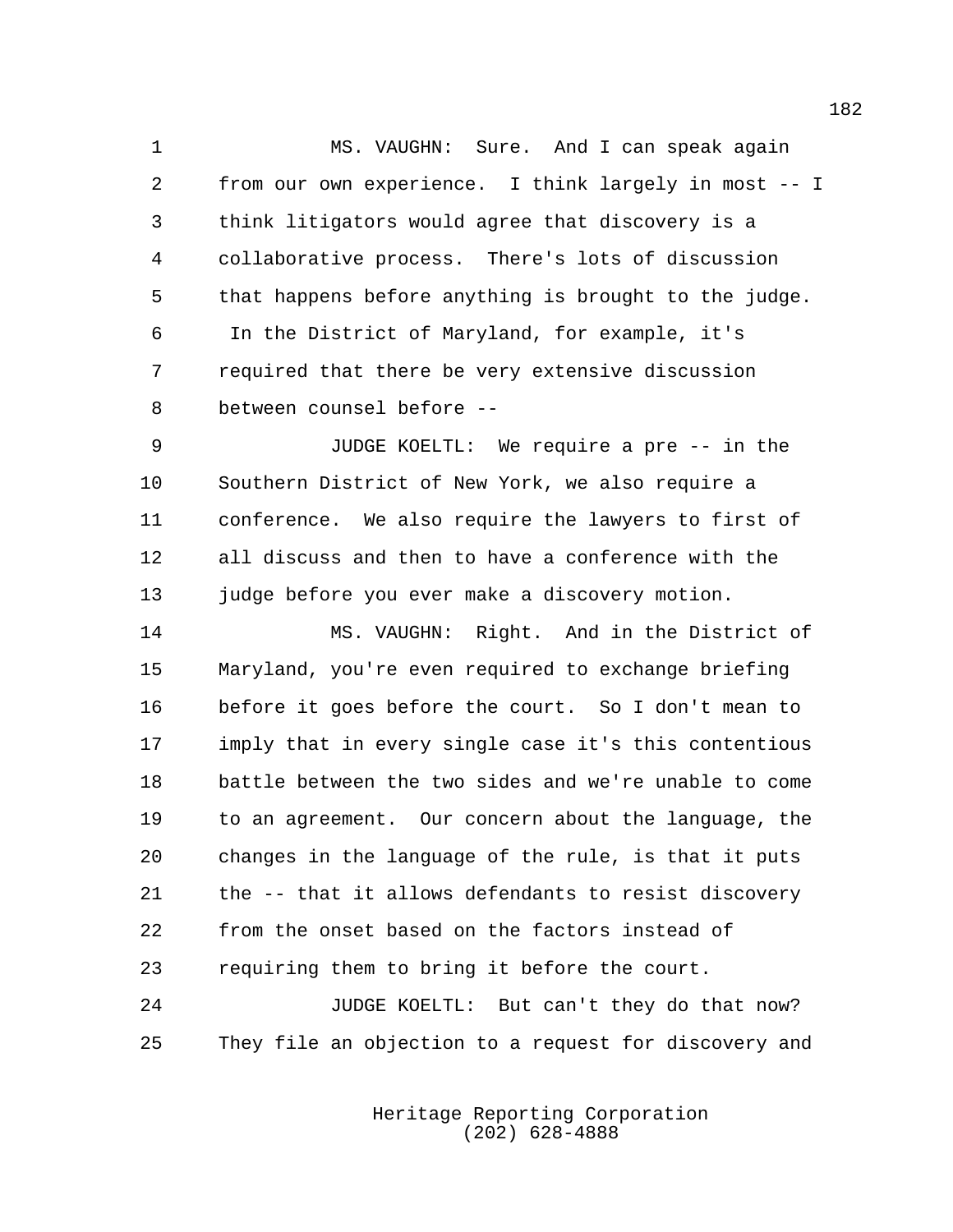they say burdensome, not proportional, not consistent with 26(b)(2)(C)(iii)?

 MS. VAUGHN: Right. And I think what the difference is is that here -- well, in our current practice typically there are objections and occasionally some withholding of information. But for the most part, the rules require that you move for a protective order or that before you can resist the discovery to that level -- and our concern is that by moving the language up, it makes it easier for parties to resist discovery and also potentially increases the risk of abuse, discovery abuse.

13 JUDGE CAMPBELL: All right. Thank you very much, Ms. Vaughn.

Mr. Dyller?

 MR. DYLLER: Thank you. My name is Barry Dyller. I'm a civil rights attorney in a small civil rights litigation law firm. Thank you for hearing from me.

 I'm an attorney in the trenches of the federal courts. I represent citizens whose civil rights, their constitutional rights, were violated by government entities or government employees or actors. Most of my clients have little or no money. So I make the decision up front what cases are valid, what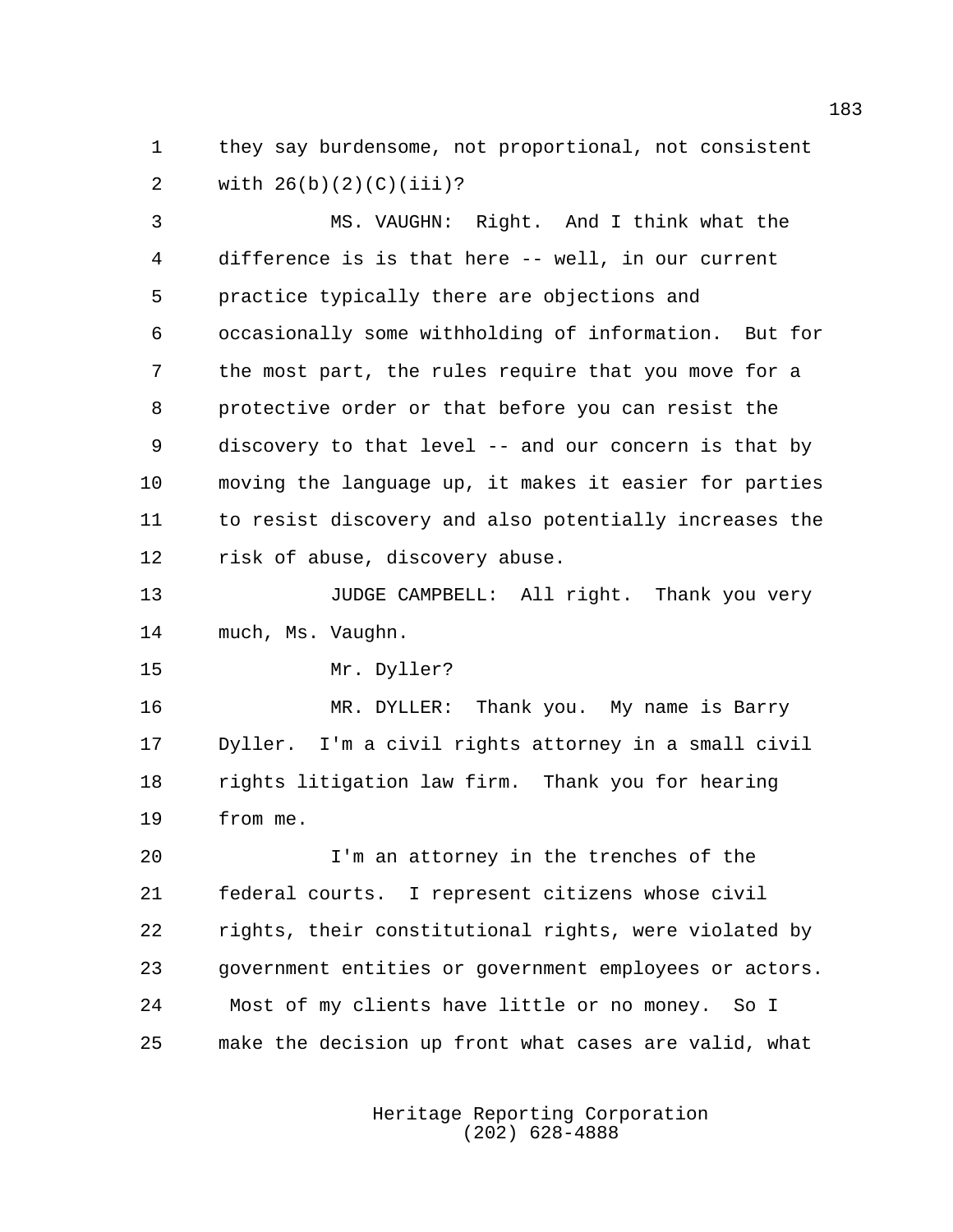cases are provable, what cases have significant societal issues or personal issues, and I mention this because so much of these proposed rules changes have to do with costs, but I think that it is generally plaintiffs' lawyers who weed out frivolous cases because we're paying for the costs, we're paying for the excessive discovery.

8 1f I take a deposition that's not needed, it costs me hundreds of dollars, so I don't do it. I believe these rules will thwart the goals of reducing costs. I know the proposed rules will prevent valid claims from being brought and prevent valid claims from being proved. And this will permit or encourage bad conduct by government actors, which violates citizens' constitutional rights.

 I'd like to talk about two of the proposed amendments, not proportionality because I know that's been discussed extensively. I have not heard anyone speak about Rule 4, service. And the proposed change to Rule 4(m) would reduce the time for service from 120 to 60 days. I think this is unnecessary, first of all, because it's always in plaintiff's interest to get the summons and complaints served as soon as possible.

I also think that the proposed rule change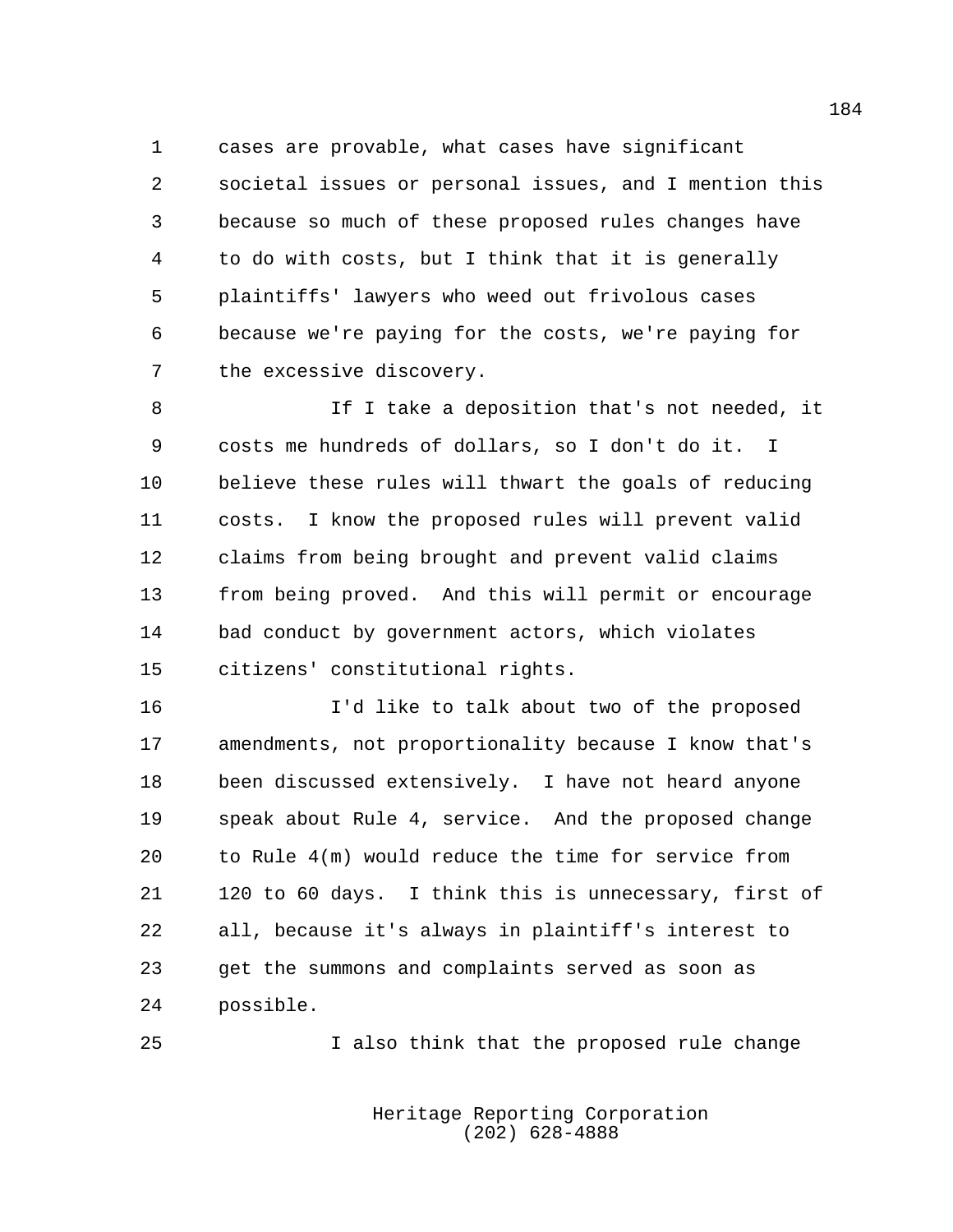is a de facto repeal of Rule 4(d), which permits waiver of service by mail, the cheapest, most inexpensive, and easiest mode of service, and the reason it does that is because Rule 4(d), if I file my complaint today and put it in the mail today, the other side has 30 days to not respond. By the time I learn they haven't responded, maybe I have 25 days, and I have to really hustle, and it's not always possible. So I think it doesn't do anything except make it more difficult and expensive.

 I would also like to discuss the proposed rules change to the number of depositions. I think a limit of five depositions is a disaster. When one considers the need to depose parties, eyewitnesses, supervisors, people involved in making governmental policy, document custodians, medical providers, countless other types of witnesses, five depositions is nothing or in many cases is nothing.

 Not only do we need to be able to survive summary judgment, we need to be able to make a convincing case to a jury. So even if I can survive a summary judgment motion, I need people's testimony and if I can't get it, I can't protect my client's rights. And that applies equally to defendants because I want defendants to take as many depositions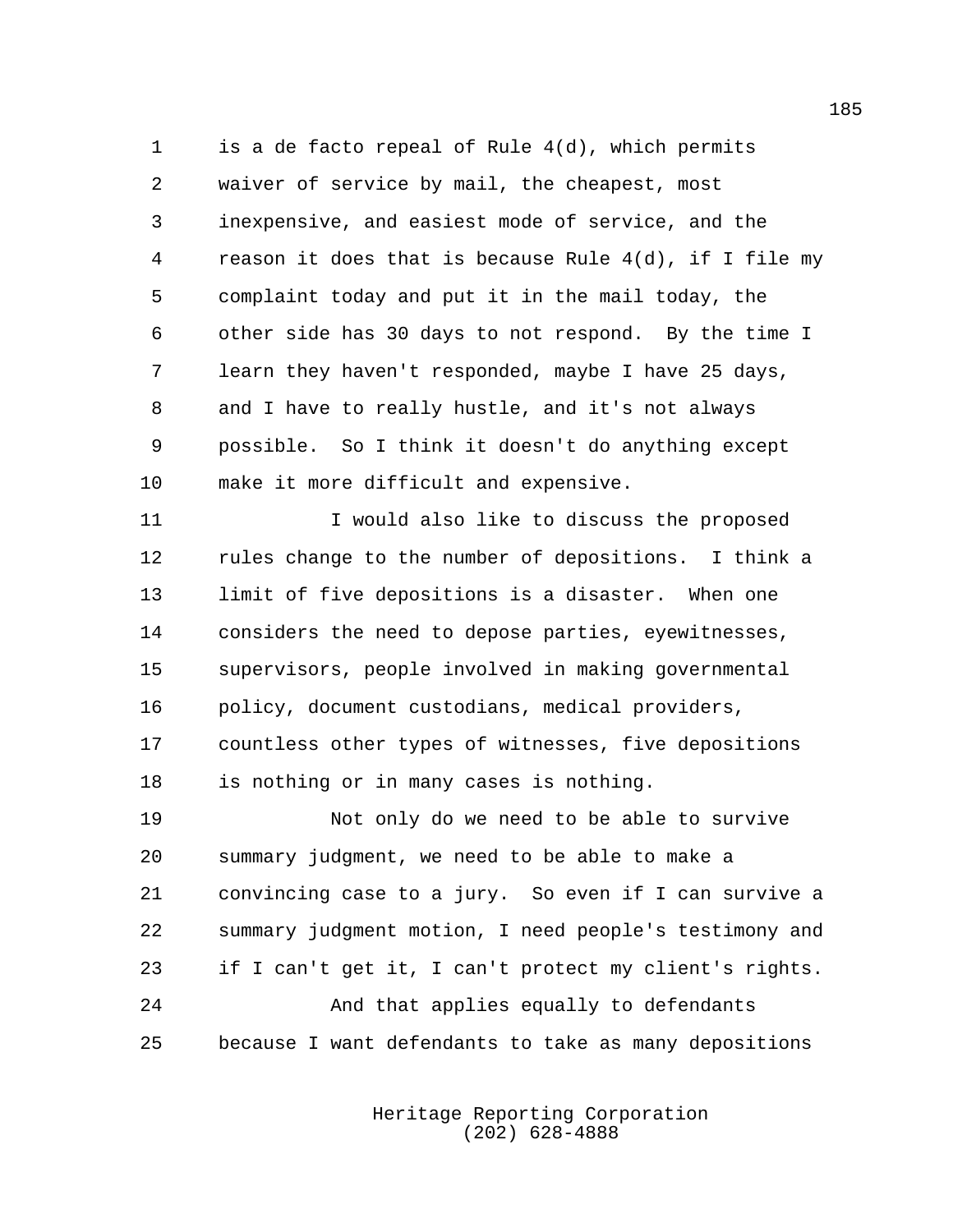as they want because if they can't assess my case, they can't assess whether to go to trial or to try to resolve the case. I want all information on the table. And this limit I think is just a disaster.

 Now there are abuses, but federal judges are more than capable of stemming those abuses. I think the severe limits in the proposed rules presume that attorneys and judges cannot exercise good judgment, and I just don't think that's so. The proposed rule change reminds me of something that Judge Max Rosen of blessed memory from the Third Circuit wrote in an opinion in a different context, and he wrote that formalism is often the last refuge of scoundrels. History teaches us that the most tyrannical regimes from Pinochet's Chile to Stalin's Soviet Union are theoretically those with the most developed legal 17 procedures. And that's from Beck v. City of Pittsburgh.

 The more restrictive our rules, the more we rely on their formalism, the less accountable our government, our government actors, and our corporate and individual citizens need be. The more restrictive our rules, the more at risk the most vulnerable citizens are. The more restrictive our rules, the fewer tools at our disposal to prevent corruption or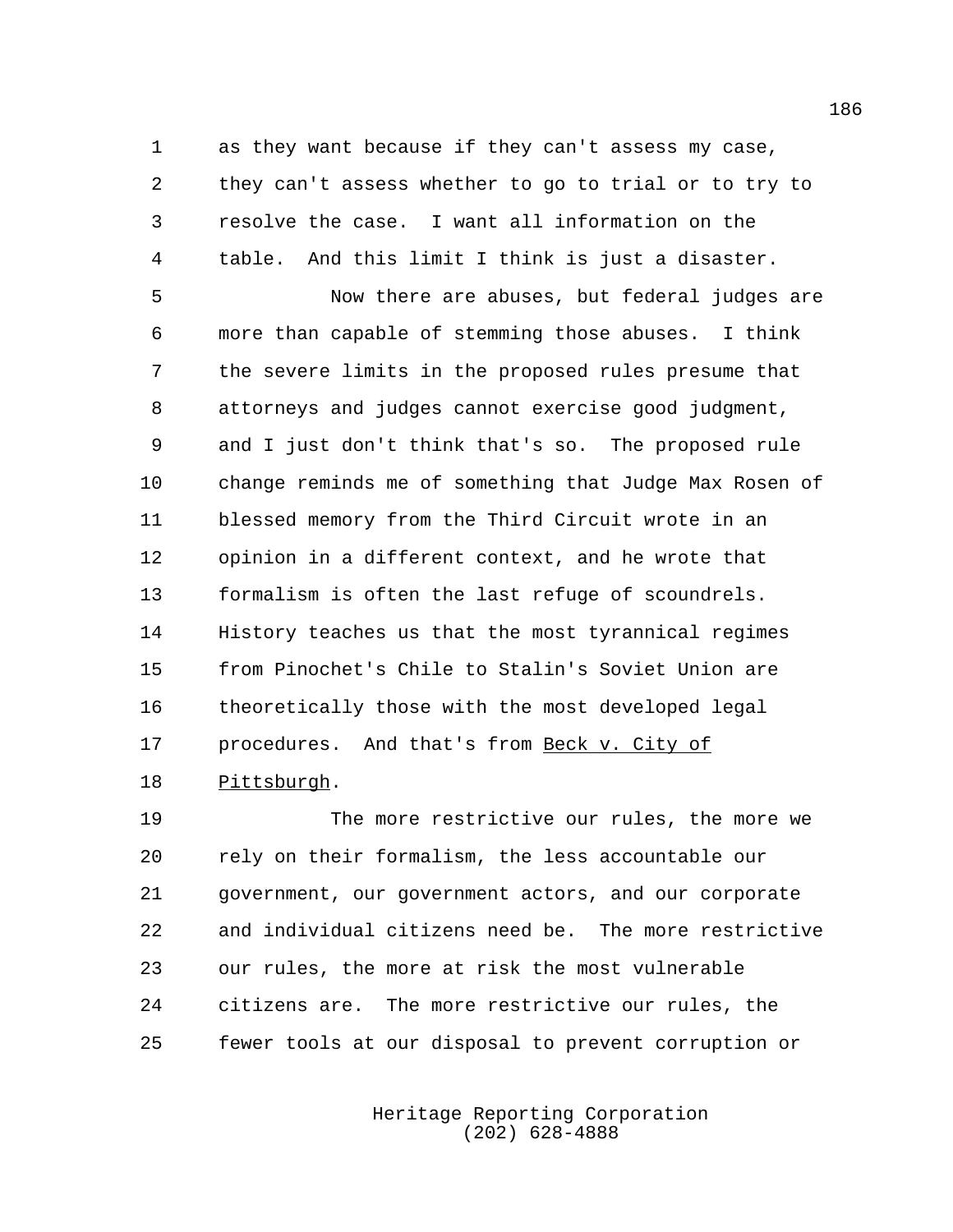other law violations and to pursue remedies where bad acts have already occurred. Thank you.

 JUDGE CAMPBELL: Mr. Dyller, it seems to me that a limit of five depositions is a disaster only if you can't get more when you need more, and to say that a presumptive limit is a disaster necessarily implies that judges won't exceed it in cases where it should be exceeded. At the same time, you said that judges are more than capable of preventing abuses. One seems to be a vote against the competency of judges to make the right decision on the number of depositions and the other seems to be a vote in favor of judges being able to control abuses. Could you address that dichotomy?

 MR. DYLLER: Sure. When I bring a case, I always think I'm right, and from time to time, the judge tells me I'm not. So, when I say I need more depositions, in my experience, I've never had a problem, but that doesn't mean I won't have a problem. And I also think that if there's a change from 10 to five in the rules, that is a message to judges. You know, we want you to limit this. It's also a message to opposing counsel. Here is a weapon at your disposal to limit proof.

So while judges certainly have the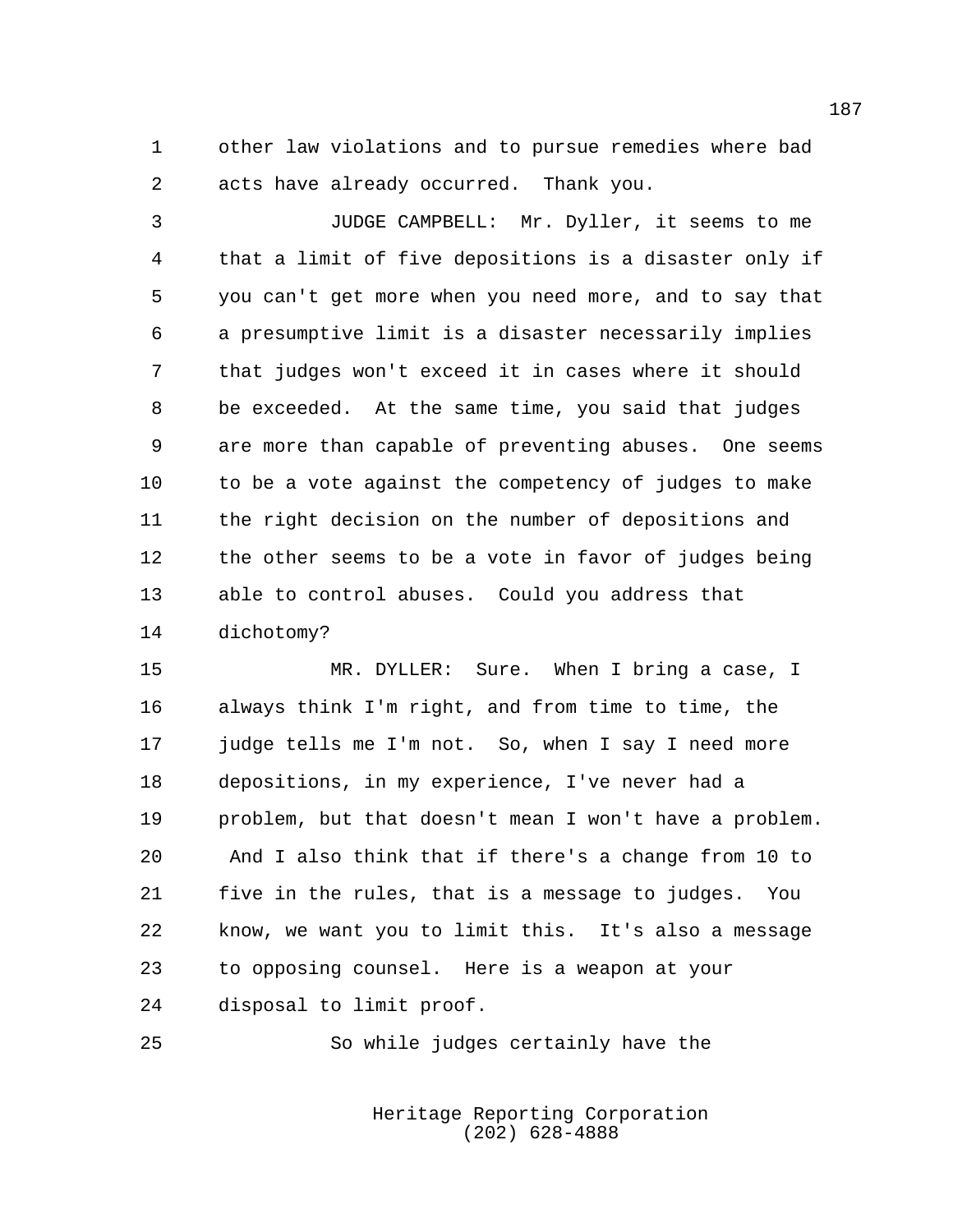discretion to give me everything I want, it doesn't mean they will, and I think it's a message not to. JUDGE CAMPBELL: Dean Klonoff. DEAN KLONOFF: Two questions from your written submission. The first one, you say most cases require more than five depositions, and I'm wondering if you have any empirical support for that. And then secondly, you talk at some length about how bad it would be to have a four-hour deposition. I wonder if you're as vigorously opposed to a six-hour. MR. DYLLER: I don't have studies about how many depositions. It's really my own personal experience that generally more than five are needed, and I can certainly give examples. I have a case, a wonderful case where there were 27 depositions taken, every one needed by both sides. It was about half and half, by the way. DEAN KLONOFF: Well, that's a very different statement to say most of your cases than to say most cases. MR. DYLLER: Well, that's true, that's true.

 And I am talking from my own experience. In terms of four hours versus six hours, most of my depositions aren't more than four hours, but it doesn't mean that many are -- you know, many are more than that. A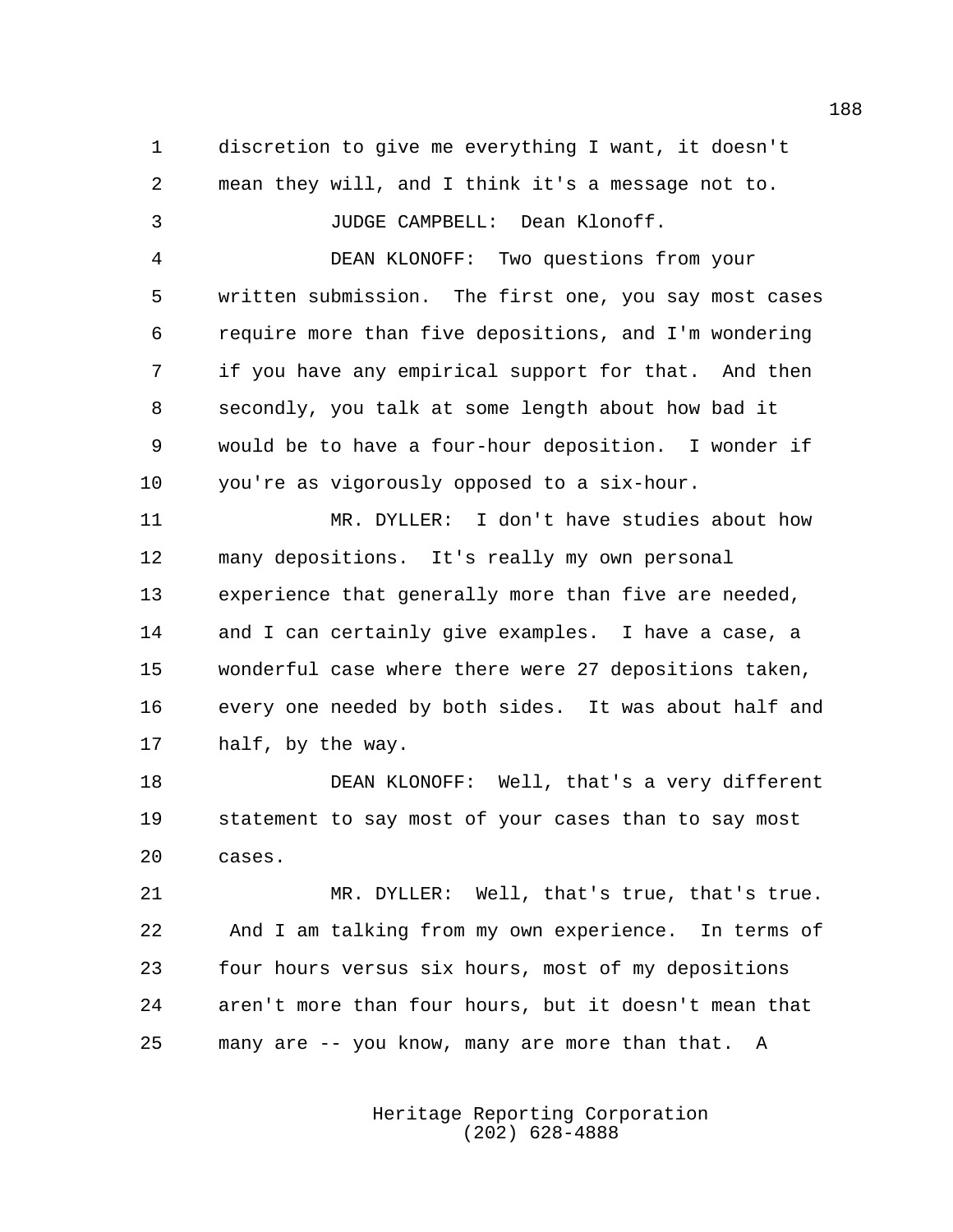minority, but many.

| 2  | I also think that it invites abuse. For               |
|----|-------------------------------------------------------|
| 3  | example, I did have a deposition of a corporate       |
| 4  | president who after every question paused 25 or 30    |
| 5  | seconds. A question like what is your name, and we    |
| 6  | would wait and we would wait and we would wait. And   |
| 7  | that was every question, and I waited, and I took the |
| 8  | deposition over two days.                             |
| 9  | You know, I don't really want to have to go           |
| 10 | to a judge and while I think I would get what I want, |
| 11 | I think it's a waste of the judge's time for me to go |
| 12 | and say, you know, Mr. Smith, you know, paused a lot, |
| 13 | please, judge, make him come back.                    |
| 14 | JUDGE CAMPBELL: Judge Harris, did you have            |
| 15 | a question?                                           |
| 16 | JUDGE HARRIS: Thank you. With 4(m), have              |
| 17 | you ever had any trouble getting an extension of time |
| 18 | to perfect service from a judge where you've had      |
| 19 | trouble?                                              |
| 20 | I never have had a problem.<br>MR. DYLLER:            |
| 21 | But I do think that it will make me think twice about |
| 22 | trying to serve by mail. It is generally how I do     |
| 23 | serve because it is the most efficient. And it will   |
| 24 | make me think twice, but, you know, in the handful of |
| 25 |                                                       |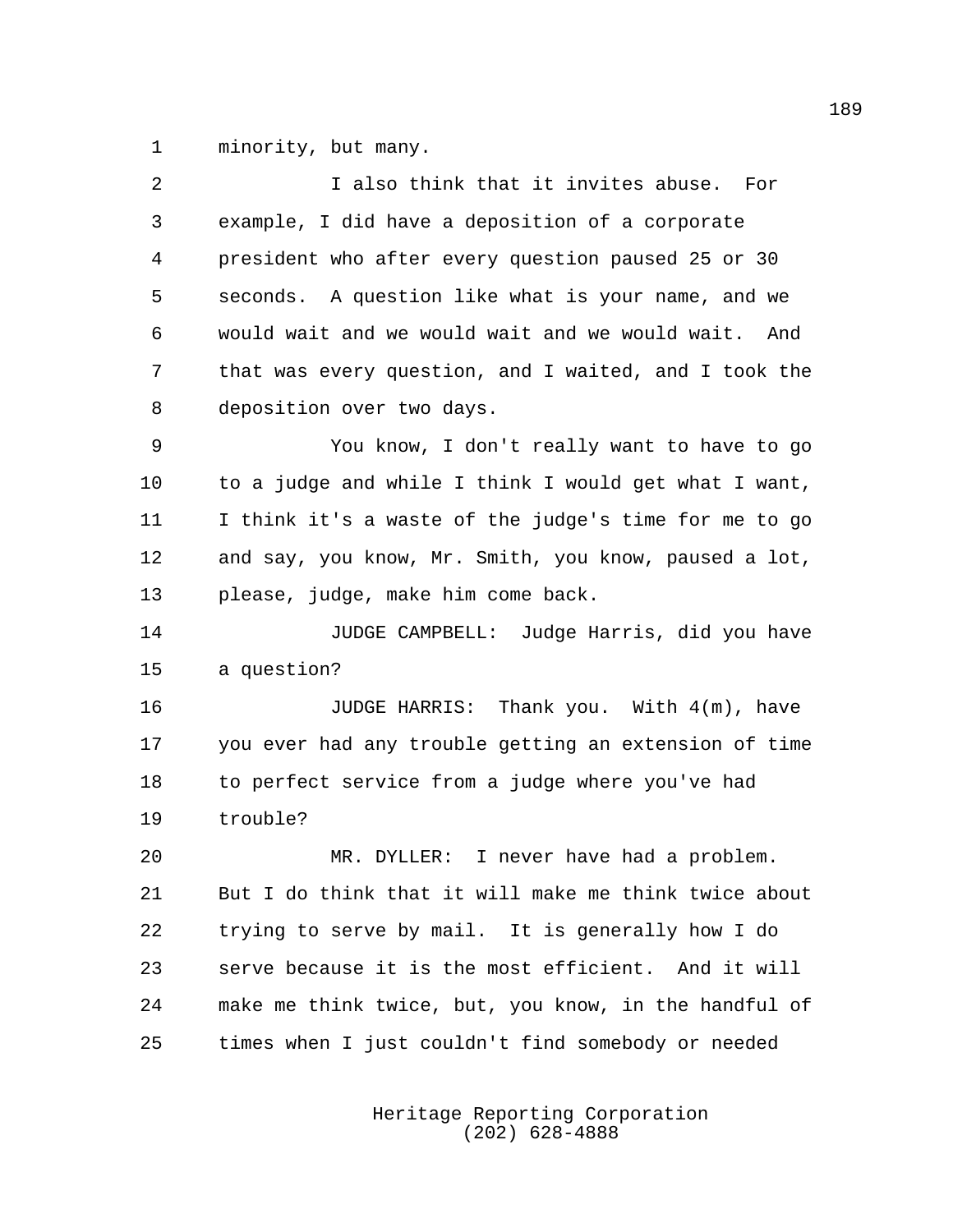more time, I have not had a problem.

 JUDGE CAMPBELL: We've got about one more minute. Judge Pratter?

 JUDGE PRATTER: Just very quickly. Thank you for the written submission because it's very helpful to put into context some of the things that you've mentioned. One of them that caught my attention was your suggestion that by reducing the number of interrogatories, the unintended consequence might be that lawyers being reduced in the number they can write will write the ones -- will draft them more broadly and therefore defeat what we're trying to accomplish. I thought that was a fairly interesting comment. Is that how you approach discovery? MR. DYLLER: Well, actually, if I'm correct, that comment that I made was to the prior proposed rule about limiting document requests. JUDGE PRATTER: I thought it was about interrogatories. MR. DYLLER: The only reason I say that is I rarely use interrogatories, so I don't care how many there are personally. I personally think they're

useless.

 JUDGE CAMPBELL: All right. Thank you very much, Mr. Dyller.

> Heritage Reporting Corporation (202) 628-4888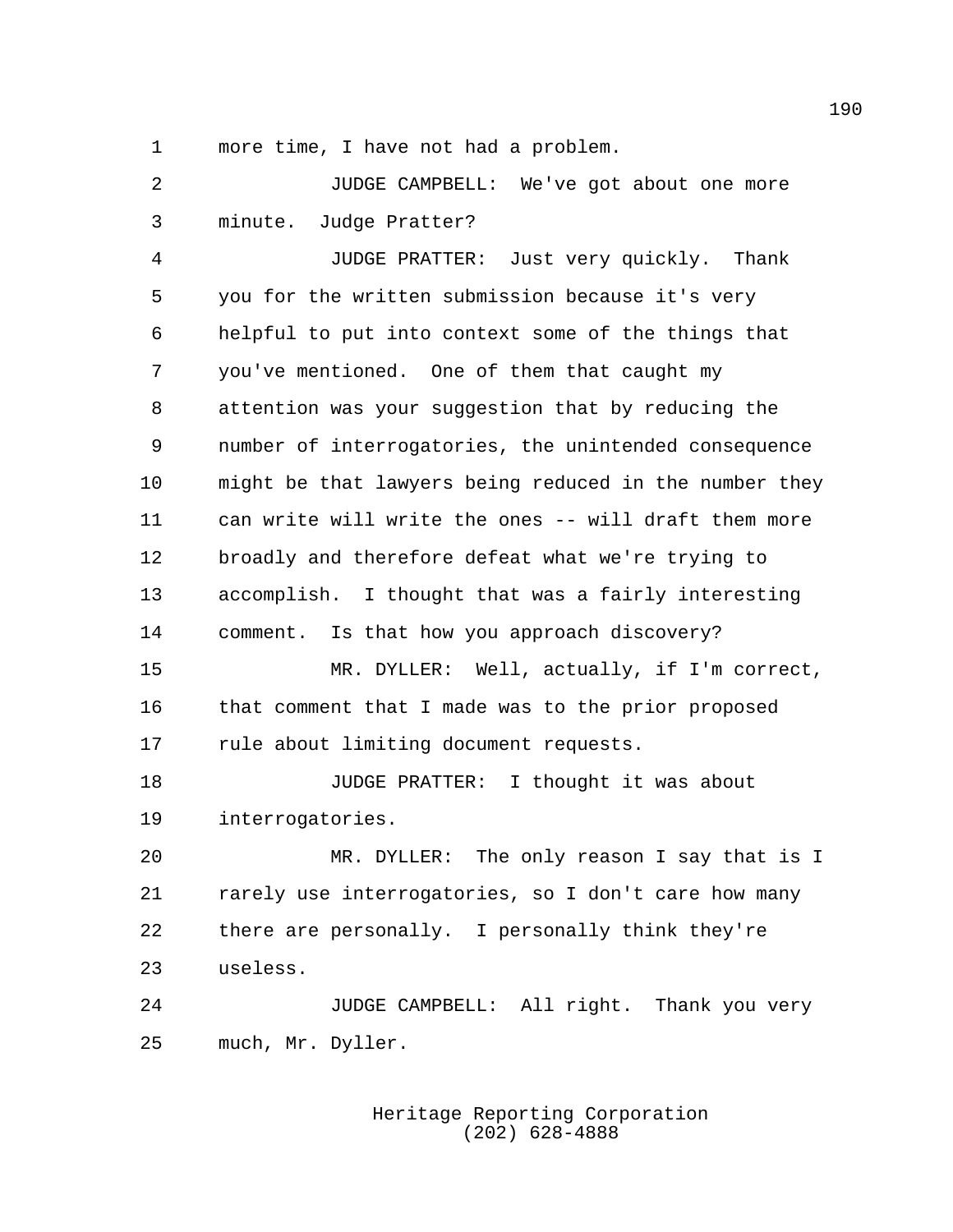1 MR. DYLLER: Thank you.

JUDGE CAMPBELL: Mr. Dahl?

 MR. DAHL: Good afternoon. My name is Alex Dahl, and I'm counsel for Lawyers for Civil Justice. Thank you very much for this opportunity to participate in the public comment process, and we appreciate your recognition that there is a serious problem. As you know, there's widespread agreement in the bar that discovery is too expensive, that costs are driving the outcomes of cases, and that discovery is being abused.

 The overbroad scope of discovery is in a big picture the reason for these problems. We have filed a lengthy comment, so I just want to touch on three points briefly here. I'd like to start with Rule 37(e) because I believe that this is one area in which the public comment process has already achieved clarity on one issue, and that issue is what it means to say willful or in bad faith.

 On the first day of the public comment process, the Sekisui case defined willful and made clear that willful means knowing but not necessarily with any culpability. In other words, that phrase has now been defined. Willful or in bad faith means willful.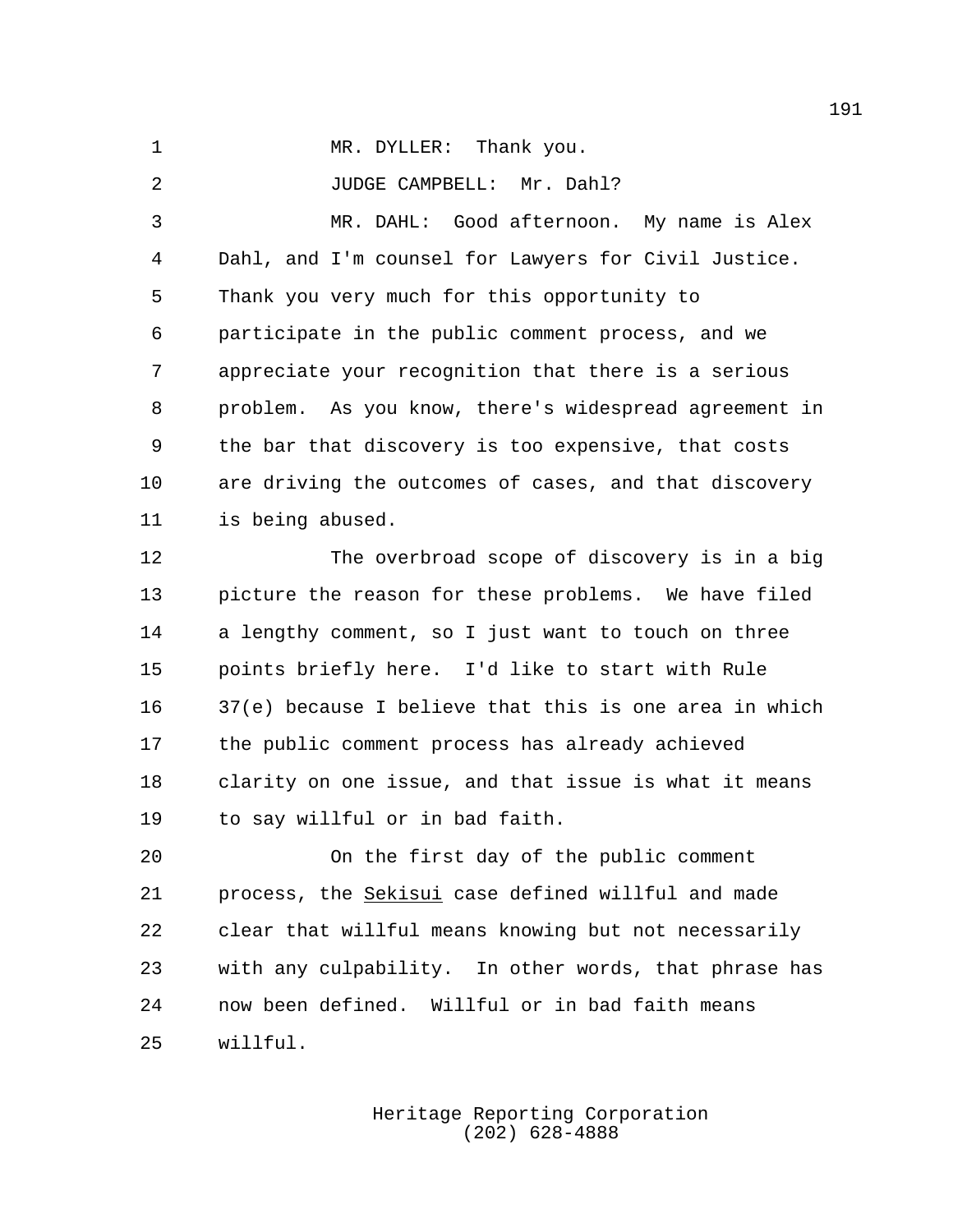It's been defined as such to one of the audiences that matters most, the people who make preservation decisions, because their job is to make sure that their organizations don't get sanctioned. And so, to those people, it doesn't matter whether that's the majority rule or most jurisdictions or almost all jurisdictions because if their jurisdiction is where that's the standard, that is the standard that they are going to use to make preservation decisions. So those people, they don't know whether a case is going to be brought or where it's going to be brought, but they know there's a chance that it's going to be brought in a jurisdiction where willful simply means knowing without any culpable intent, and they will make preservation decisions to preserve everything to avoid sanctions in that event.

 So, if the committee is going to adhere to its goal, as the note says, to ensure that potential litigants who make reasonable efforts to satisfy their preservation obligations have the confidence that they're not subjected to serious sanctions, then the committee should change the "or" to the "and" or define willful in a way that makes that clear that there is a culpability requirement for that rule. Now I'd like to address (b)(2). The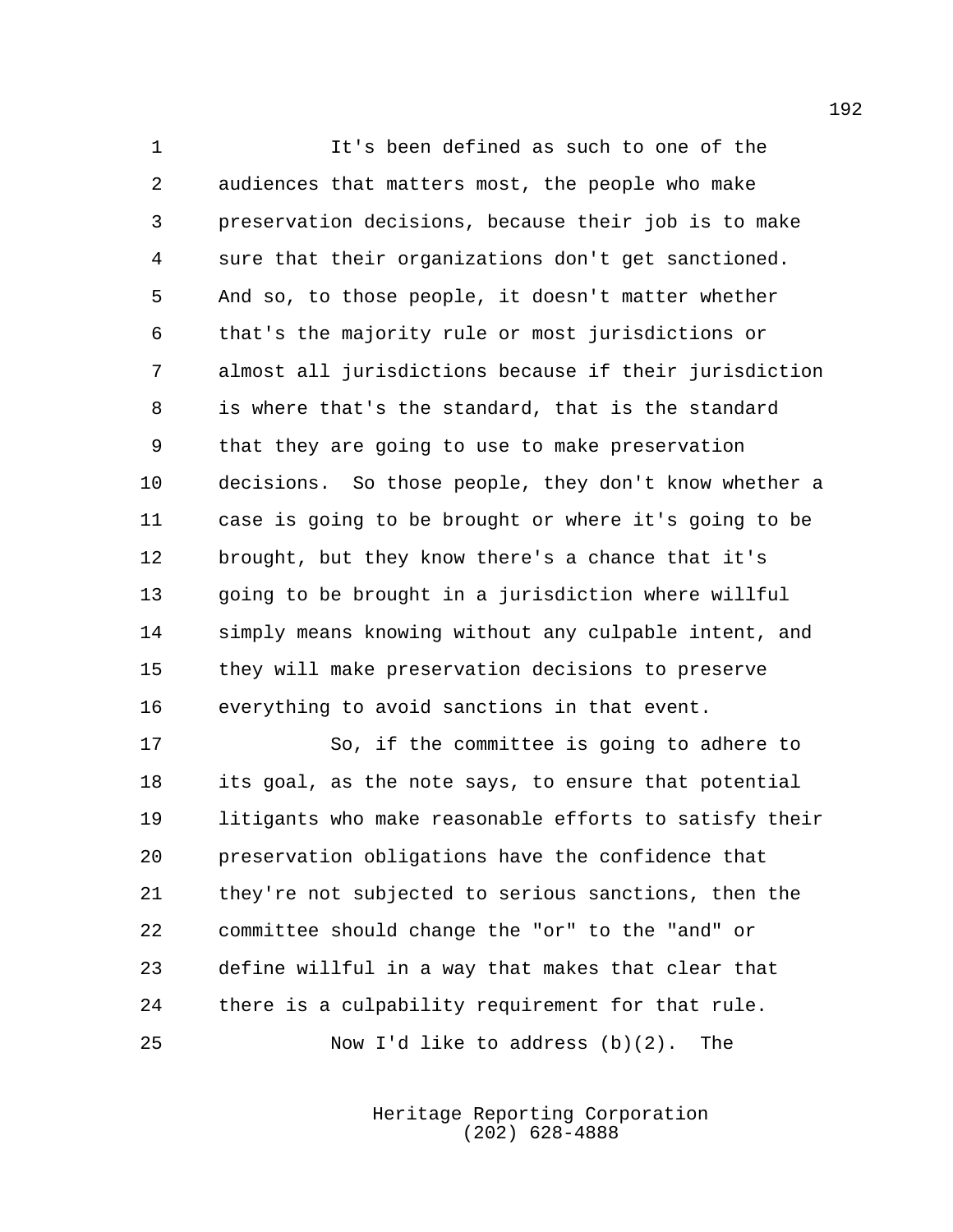provision in (b)(2), the exception to the rule, is an example of rule writing for a very rare exception, but putting that into the rule, that will run a very high risk of being used more than the committee expects it to be.

 As we laid out in our comment, we also believe that the exception is unnecessary. The cases that gave rise to the concern have some showing of culpability in the facts of those cases. They also could have been dealt with by what is incorporated in the current draft as curative measures. So the risk of a rule written for a very rare exception being overused does not outweigh the cost -- sorry -- the cost of -- the potential cost of that rule does not overweigh the usefulness of it, and we urge that the (b)(2) exception be removed.

 Finally, I'd like to comment on the change 18 proposed to  $26(b)(1)$ , and we addressed this in the comment as well, but I'd like to make the observation that it seems to me that the opponents of this change really aren't afraid of proportionality. They're afraid of not having proportionality.

 What we've heard today is arguments why proportionality means different things to different cases, which is exactly the point of the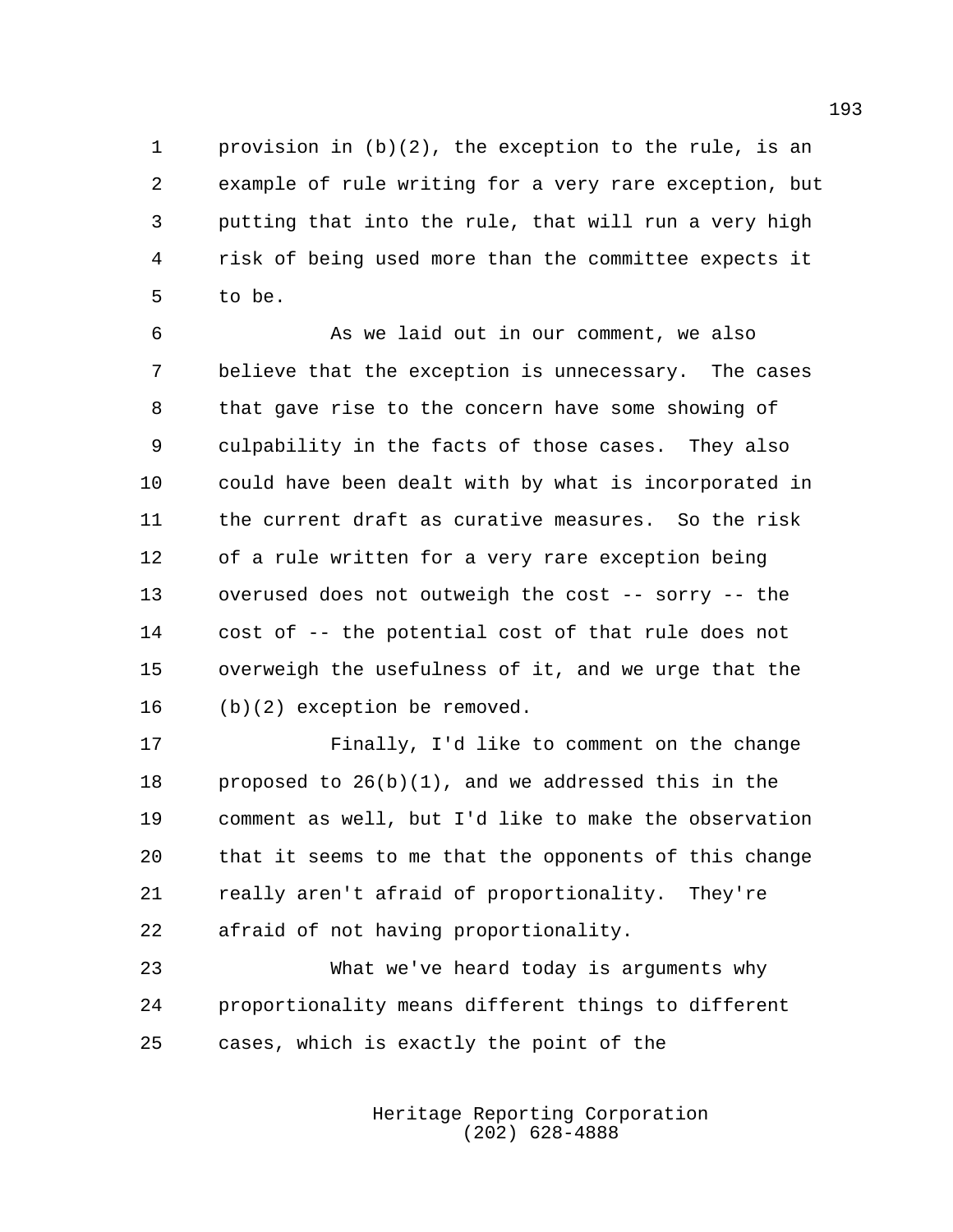proportionality analysis to begin with, and

 demonstrates that thoughtfulness given to cases in advance is an appropriate way to gauge discovery because again there's widespread belief that the discovery is overbroad.

 So putting that language into 26(b)(1) we think would be a substantial improvement for the reason that it will make people think about their case and their claims and have discovery that is related to the claims and defenses in the cases.

 JUDGE CAMPBELL: Mr. Dahl, let me ask you a question on that last point. As I understand some of the comments on proportionality, the concern is this. Where it currently resides in the rule in (b)(2), it is a consideration a court can take in limiting discovery, and in order to invoke it, somebody needs to ask the court to limit discovery, and that's usually going to be the party who's received the discovery, and they then have to go to the court and say this isn't proportional, please limit it.

 I think one of the points that has been made is that if we put that right into the definition of the scope of discovery, we now empower lawyers who receive discovery to say, I object, I won't produce it because even though it's relevant, it's not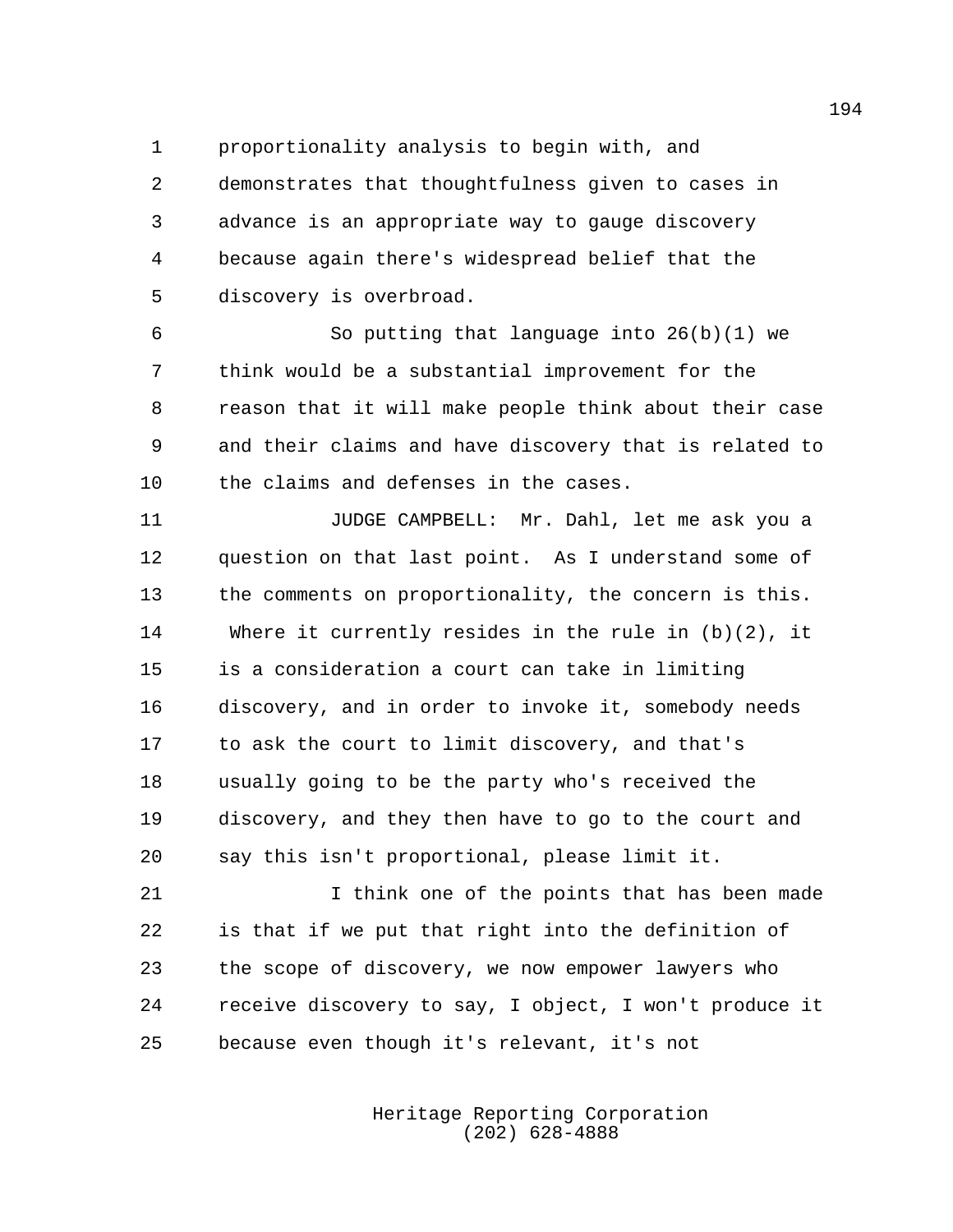proportional. And that then in effect creates a new obstacle that those lawyers who don't want to turn over information can invoke that isn't in the present version of the rule. Could you address that?

 MR. DAHL: Sure. And I confess that that's a new idea, even though I've read the draft a number of times, a new idea to me because that's not what I understood the change to mean. And I frankly don't understand why that would be a change of burden because it seems to me that in discovery disputes as a pragmatic thing that they're going to arise in the same way today that they would in the future under the rule, which is that there's a request and a response, and one party or the other is going to move either to compel or for a protective order, and I don't understand how as a practical matter moving the language is going to change which party does that or what the burden is.

 So that's off the top of my head. I admit that that's a new concept because that is not how I understood the change to mean.

## JUDGE CAMPBELL: Professor?

 PROF. MARCUS: I note you refer to the Sekisui case and in particular in relation to the use in our rule of willful. I'm right, am I not, that the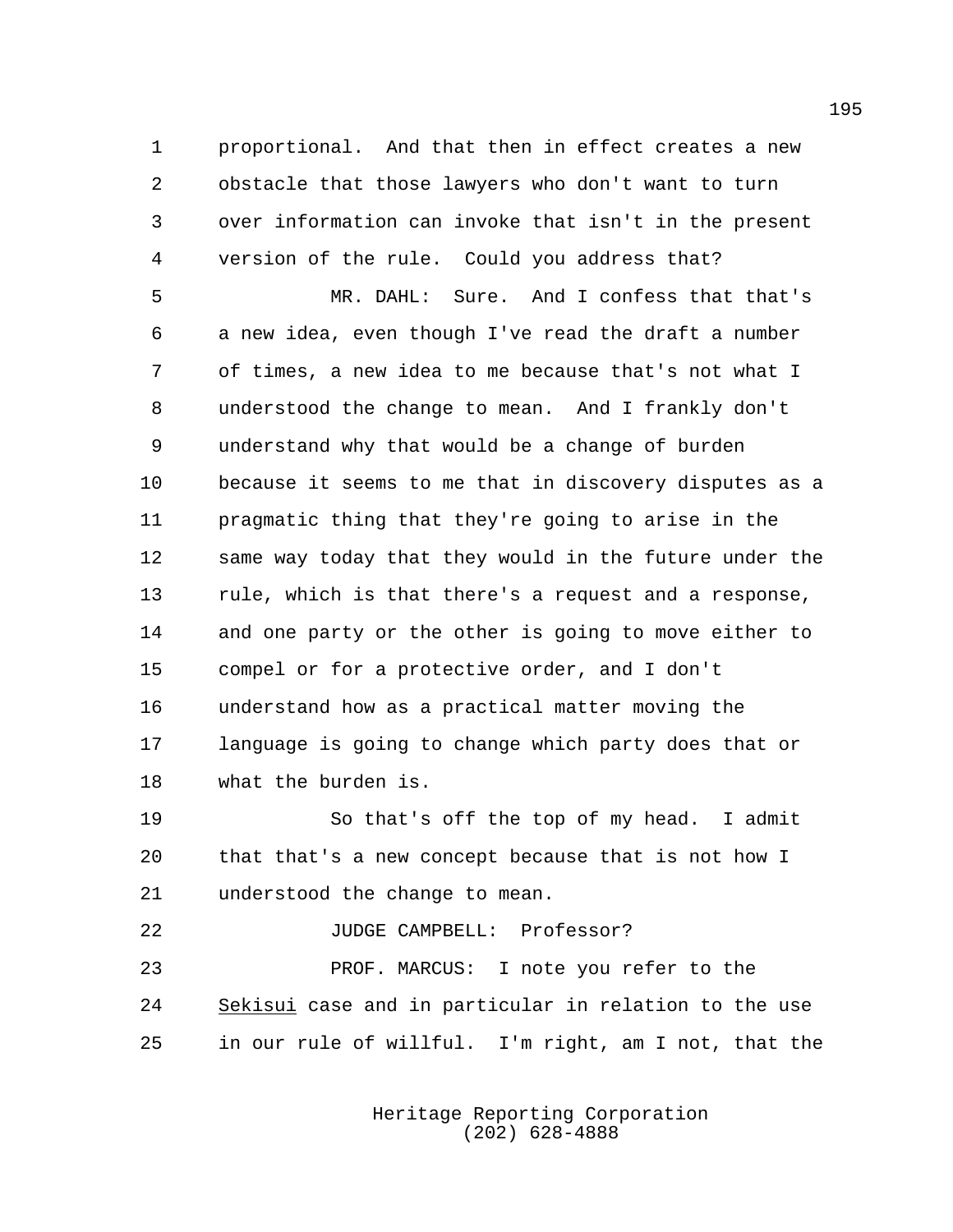1 Sekisui case contains some fairly strong disagreement with our rule. Is it really the measure of our rule? I'm a little surprised at that idea.

 MR. DAHL: The Sekisui case says that willfulness is sufficient for a sanction without culpability standard --

 PROF. MARCUS: In the Second Circuit, citing Residential Funding.

 MR. DAHL: Correct. And then it says or negligence. And in the footnote that you refer to, it says that the rule if adopted would abrogate Residential Funding with respect to negligence. And I can't give you the *Law Review* answer off the top of my head, but I can tell you that those two phrases together is enough to cause serious concern. And again, my point is to keep in mind the audience -- isn't most judges or most jurisdictions, it is the preservers, the people who are making decisions whose 19 job is to avoid sanctions and whether that creates risk.

 But the text of that case, of the Sekisui language says that knowledge without any degree of culpability is sufficient for sanctions or negligence. And I think that for the people making preservation decisions that's it. That's all they need to know,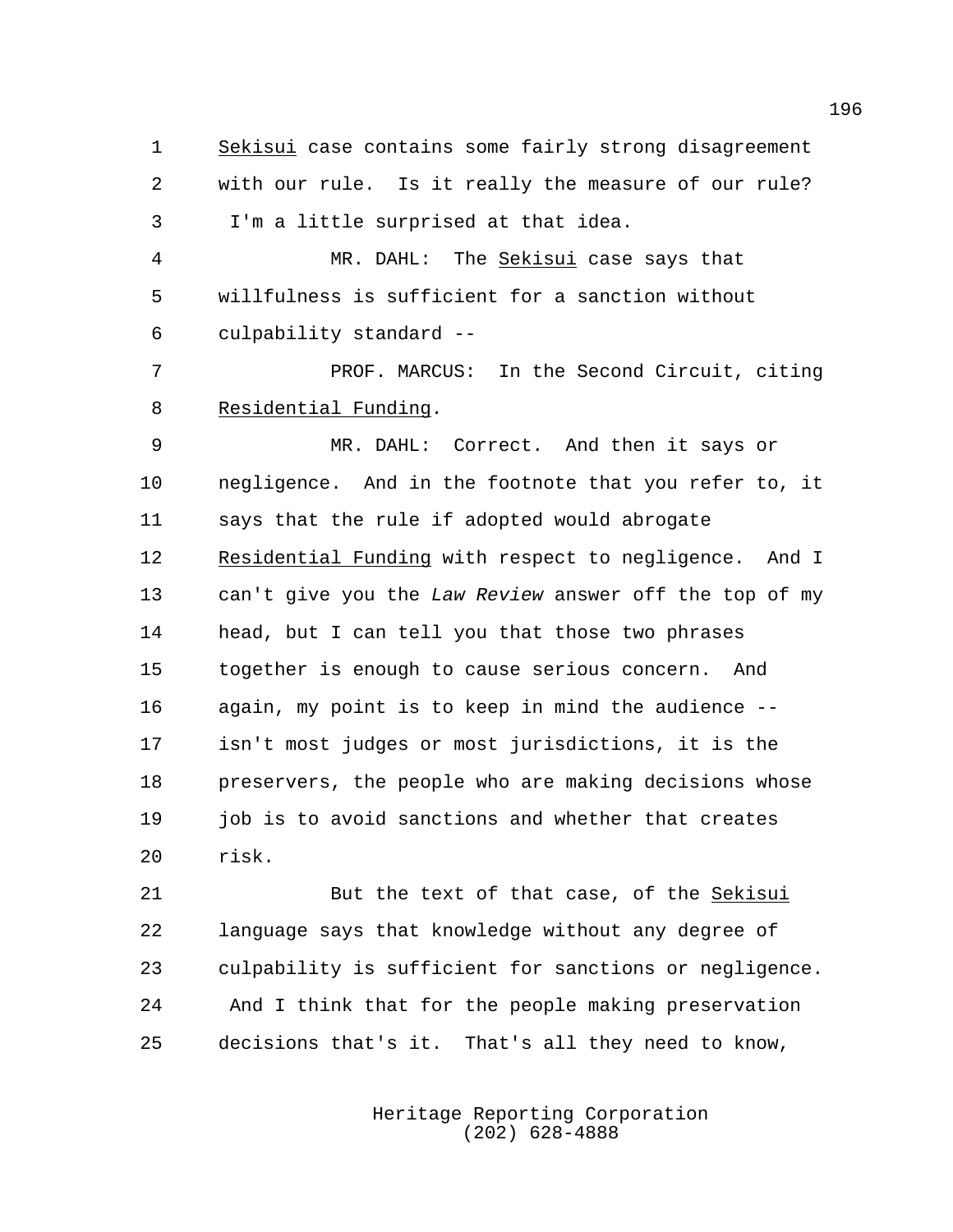that there are jurisdictions where they can get sanctioned under that standard, and therefore their option is only to preserve everything and to continue what's happening today, which is a really extravagant amount of overpreservation needlessly.

 JUDGE CAMPBELL: Judge Grimm, last question. JUDGE GRIMM: Mr. Dahl, help me out if you would. If the decision is made to have willful or bad faith, disjunctive instead of conjunctive, is there a definition of willful? Knowing that the definition in the footnote that you've been referring to is very broad, is there language that you believe you would think that we should be well-served to consider to define willful either in the rule itself or in the advisory note that you think gets at the conduct that would cause those decision-makers who may have to act before there's even a lawsuit to have some comfort as to where they can go safely without being fearful of sanctions?

 MR. DAHL: Yes. I think the important concept to put in the definition is a level of culpability, bad faith or -- I can't dictate the exact words, of course, but to put that concept in so that it's not simply knowing without any kind of culpable conduct.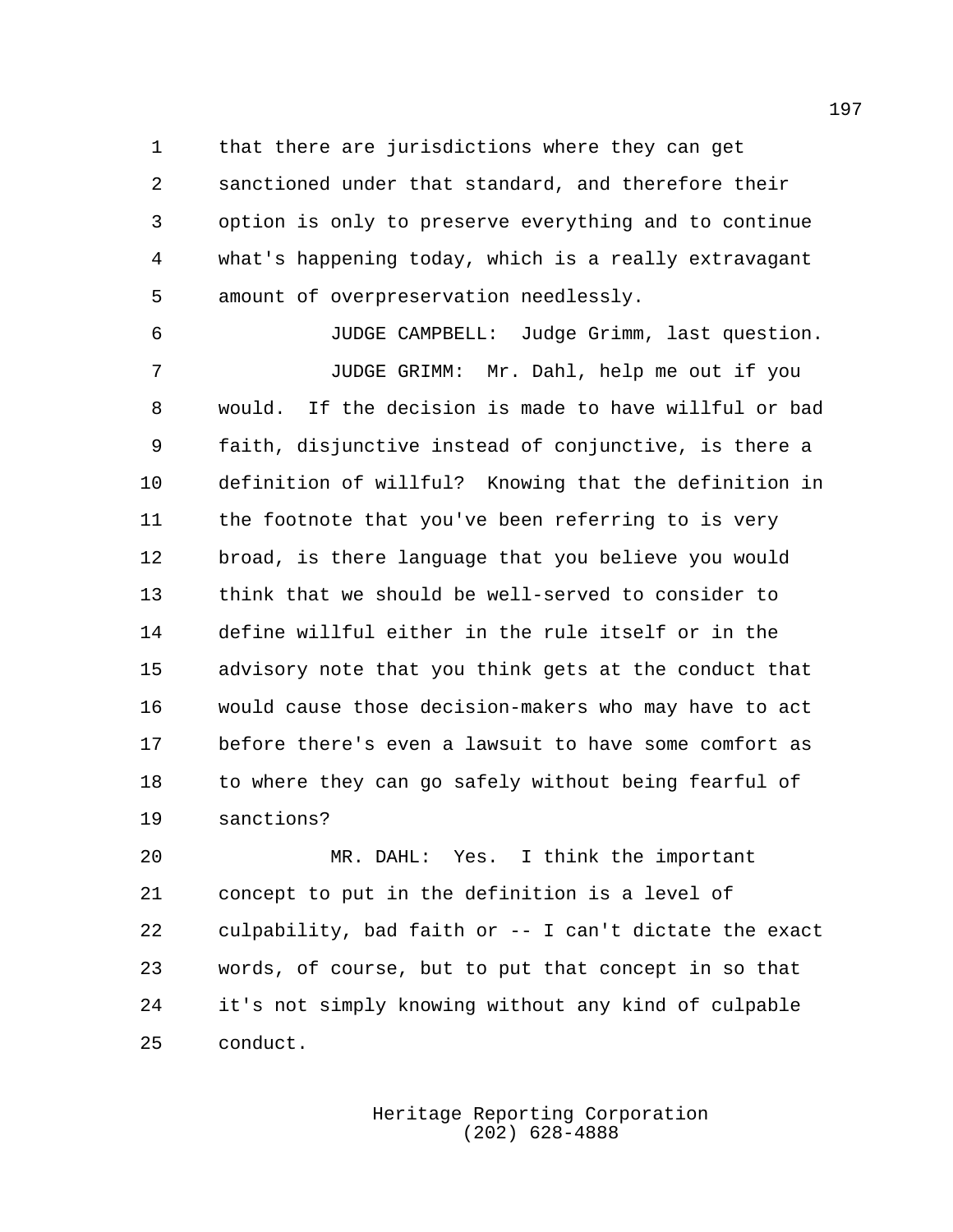JUDGE GRIMM: Some notion of awareness of the consequence in terms of making the information unavailable as opposed to I'm not sleepwalking when I didn't do this. MR. DAHL: Correct, something that is related to an intention to get rid of that data or information for the purpose of not allowing it to be considered in a future lawsuit. JUDGE CAMPBELL: All right. Thank you very much, Mr. Dahl. Ms. Claffee? MS. CLAFFEE: Good afternoon. Thank you so much for the chance to testify this afternoon. My name is Lily Fu Claffee. I am the general counsel of the U.S. Chamber of Commerce, which is the world's biggest business federation, as well as the general counsel of the U.S. Chamber's Institute for Legal Reform. I'm also the head of the Chamber's Litigation Center, which is a public policy law firm that litigates on behalf of the Chamber in state and federal courts all over the country. Before I joined the Chamber, I was a litigation partner at Mayer Brown and the Jones Day law firms. I was a government lawyer for four years serving at three agencies, including the Justice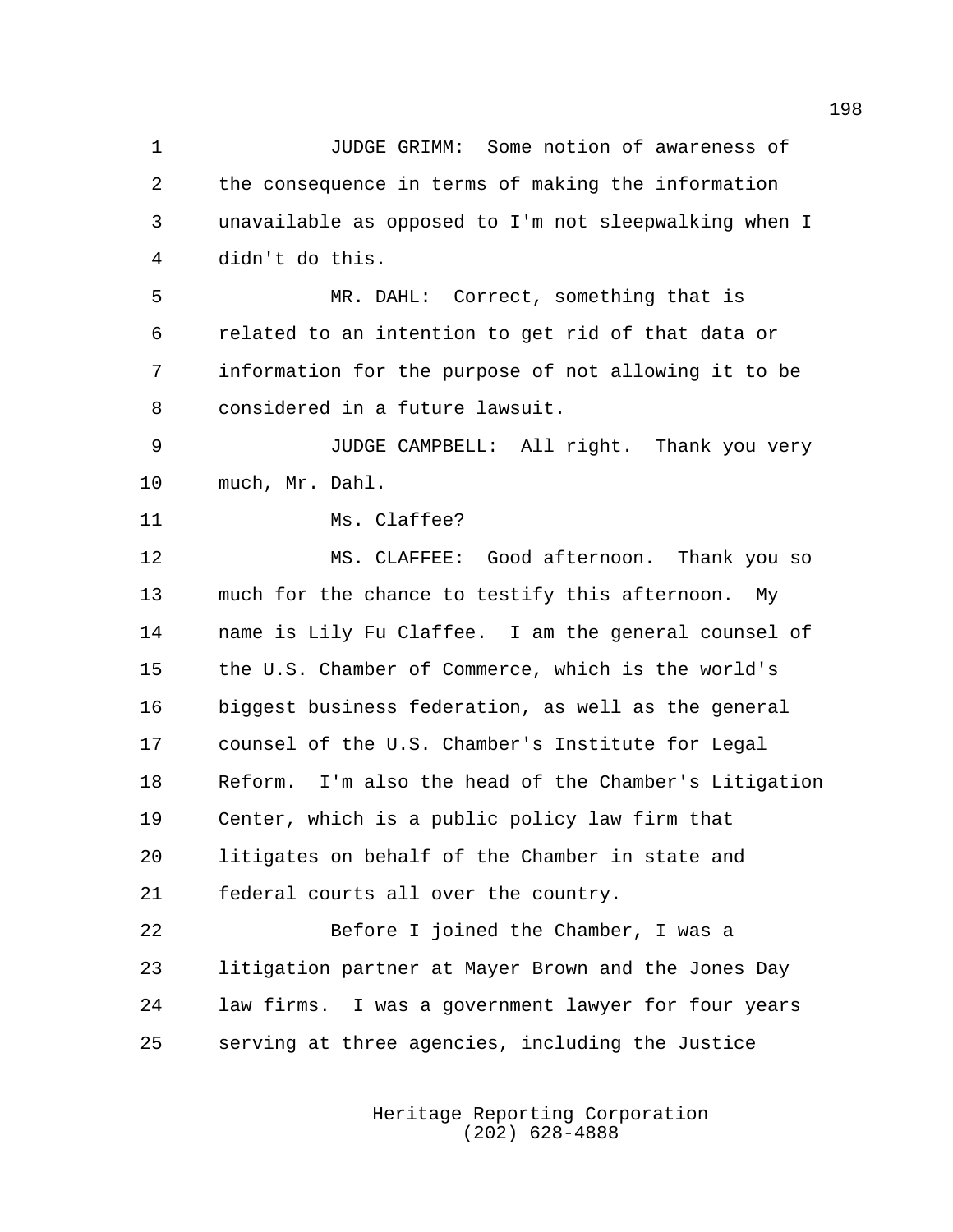Department. And I've thought about the federal rules as a practitioner, as a government GC, as a corporate GC, and as a public interest litigator who tries to shape litigation policy. But today I'm speaking as a voice on behalf of the Chamber's tens of thousands of members who are affected by the federal rules every day.

 I'm not going to rehash the Chamber's technical comments to the proposed amendments, but instead I just want to make one overarching point, and that is the proposed amendments to the federal rules overall in the Chamber's view is a cautious and well- reasoned, carefully balanced effort to address among other things two of the most important aspects of civil litigation that affects the business community today: one, the scope of discovery, and two, document preservation.

 In the Chamber's view, the proposed changes represent moderate but positive steps toward clarifying the rules and making them work as they were intended. The committee correctly focused on scope and preservation. These are two areas that are major drivers of litigation costs. And I know that this committee is lousy with data at this point, but allow me to throw a few more points on the pile.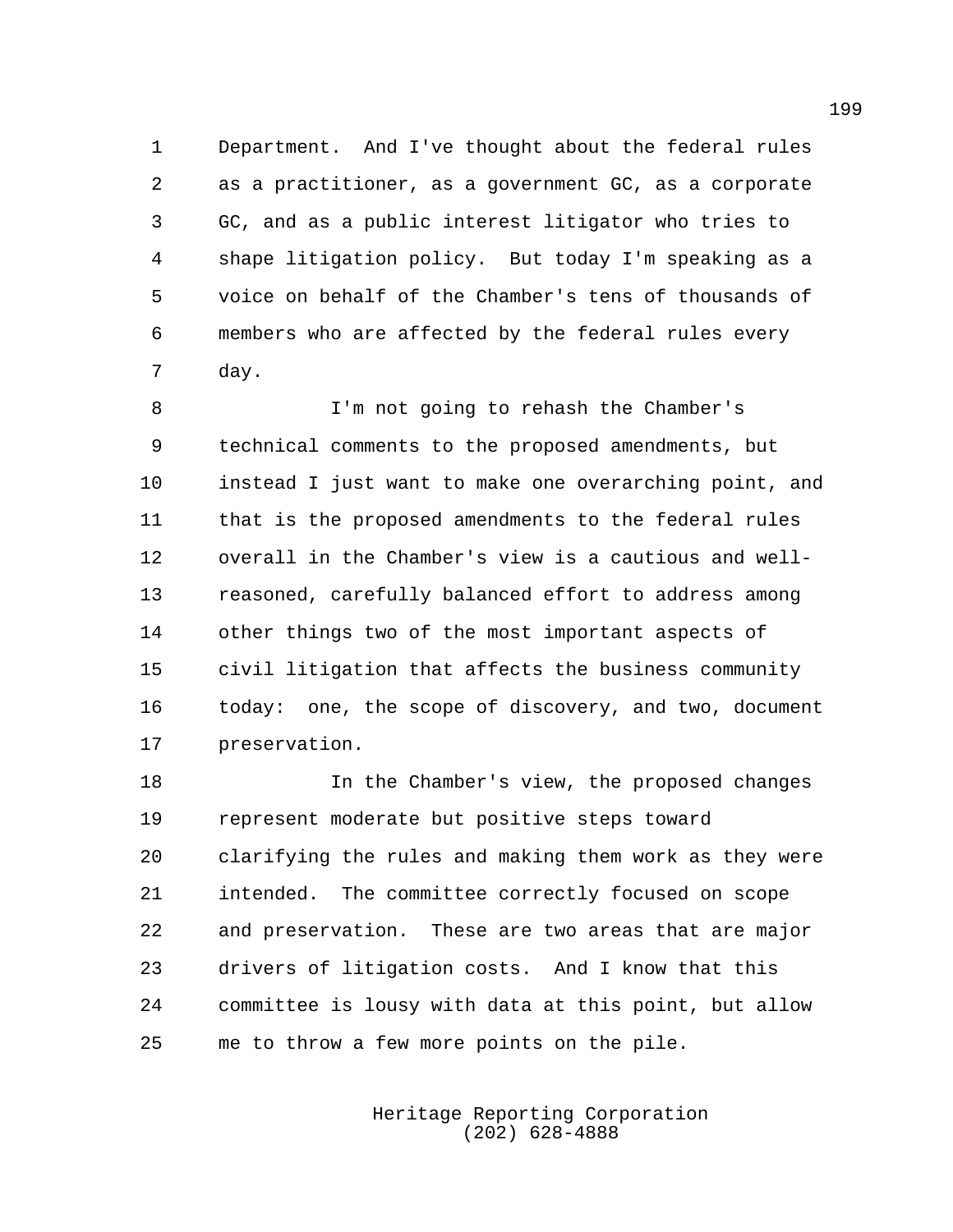Studies show that discovery costs alone account for anywhere between 25 to 90 percent of litigation costs. Scope helps determine whether we're closer to the 25 percent side or to the 90 percent side. Preservation costs are a little bit more difficult for us to quantify on a broad basis, but preliminary reports suggest that those costs are pronounced as well, and testimony such as Mr. Levy's earlier would confirm that point.

 The reason for this is the amount of material, as we've discussed -- other witnesses have discussed is so great today with electronic discovery, and overpreservation for safety's sake is so prevalent.

 In my position, I can confirm that preservation exacts a heavy psychic toll on in-house lawyers and outside lawyers who are worried about it not just in the context of sanctions. Discovery costs are also not just an inconvenience or a drag on profits for the business community. Litigation costs have real-world implications for everyone, and I just want to raise three specific harms.

 The first is a harm to our global competitiveness. In a June 2013 analysis by Nera Economic Consulting comparing liability costs across

> Heritage Reporting Corporation (202) 628-4888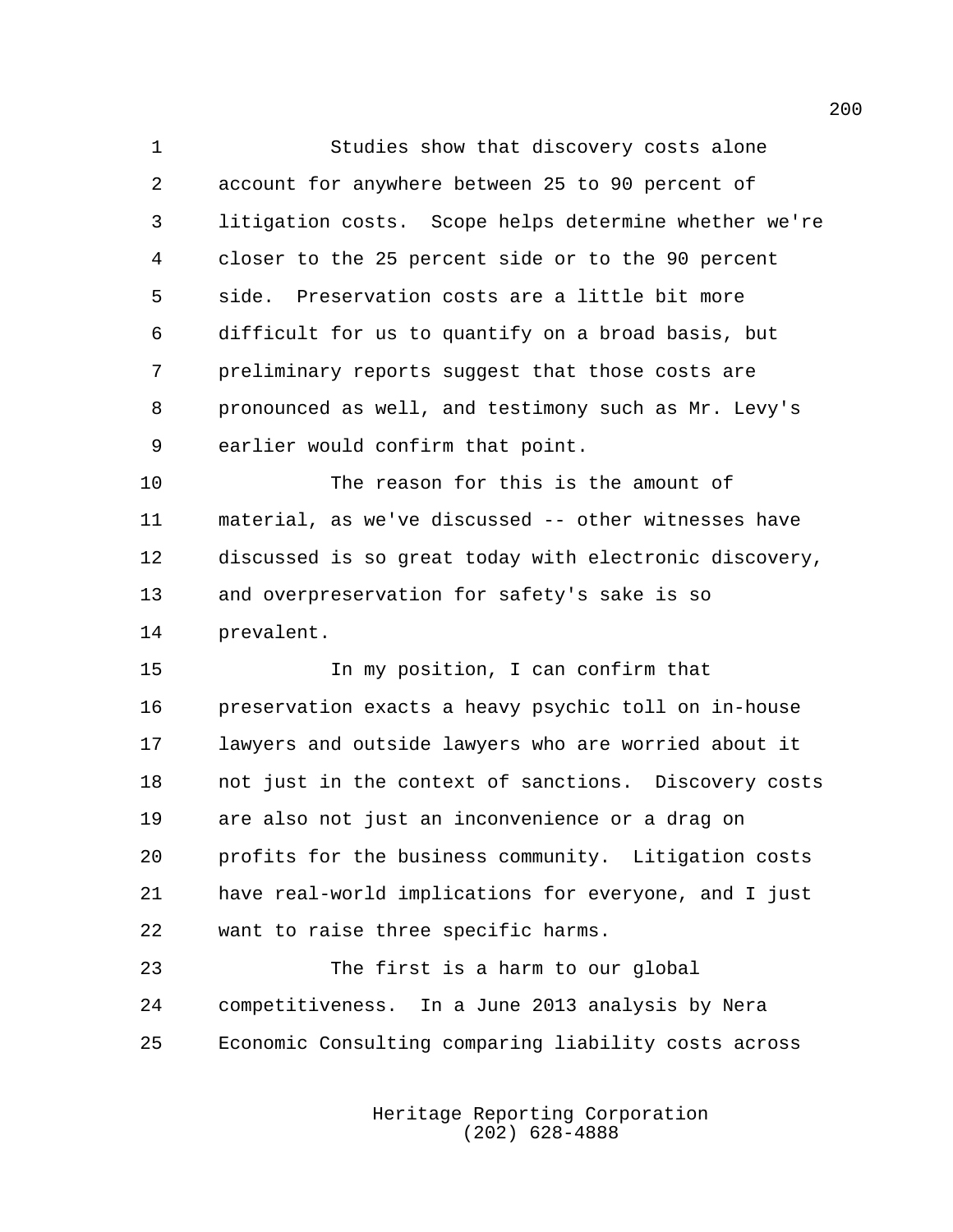Europe, Canada, and the United States, the analysis found that the United States has the highest liability costs of all the countries surveyed, comprising a full 1.66 percent of U.S. GDP. That figure is 2.6 times higher than the average level of Eurozone economies.

 The oversized costs of litigation for companies doing business in the United States undermines our efforts to attract innovators and entrepreneurs to American shores. It puts companies doing business in the United States at a competitive disadvantage at least in this respect to companies that do not, and it does not matter if the company is a U.S. company, although U.S. competitiveness does disproportionately impact U.S. businesses, but it certainly affects the U.S. employee and the U.S. customer.

 Whether analyzed in terms of foreign direct investment in the United States or the impact on U.S. businesses, litigation costs have negative real-world impacts on every person that's dependent on or has an interest in the health of U.S. markets.

 The second harm I would like to raise falls squarely on the shoulders of small businesses, defined roughly as companies with 100 or fewer employees or in some other contexts companies with less than \$10

> Heritage Reporting Corporation (202) 628-4888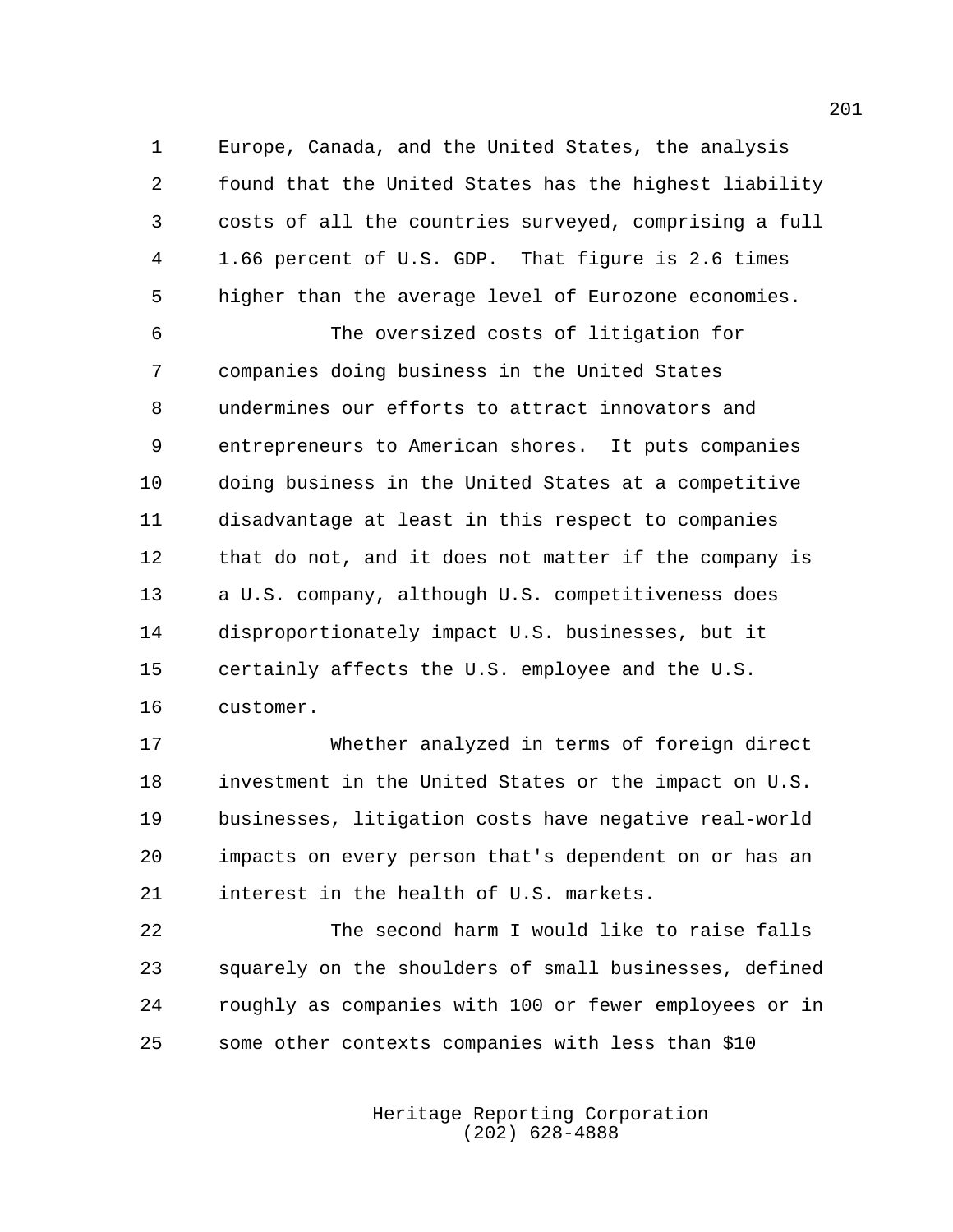million of revenue a year. Some circles are accustomed to talking about discovery costs in terms of terabytes and petabytes, but in my opinion, a much larger-scale problem exists with respect to discovery costs, is the effect that discovery costs have on small businesses. They make up the majority of the Chamber's membership, and as the Small Business Administration has reported, small businesses create most of the nation's new jobs, employ half of the nation's private sector workforce, and provide half of the nation's non-farm private real-growth domestic product, as well as a significant share of innovation.

 It's estimated that litigation costs small businesses well over \$1 billion a year. In one study, one in three small businesses reported that they had either been threatened or sued, threatened with a lawsuit or sued. If sued, more than two-thirds of them said that they would have to pass legal costs on to customers, reduce employee benefits, or delay hiring new employees.

21 A majority who were sued said their businesses suffered because litigation was very time- consuming, and almost a majority said that litigation caused them to "change business practices in ways that do not benefit customers". That is worse in my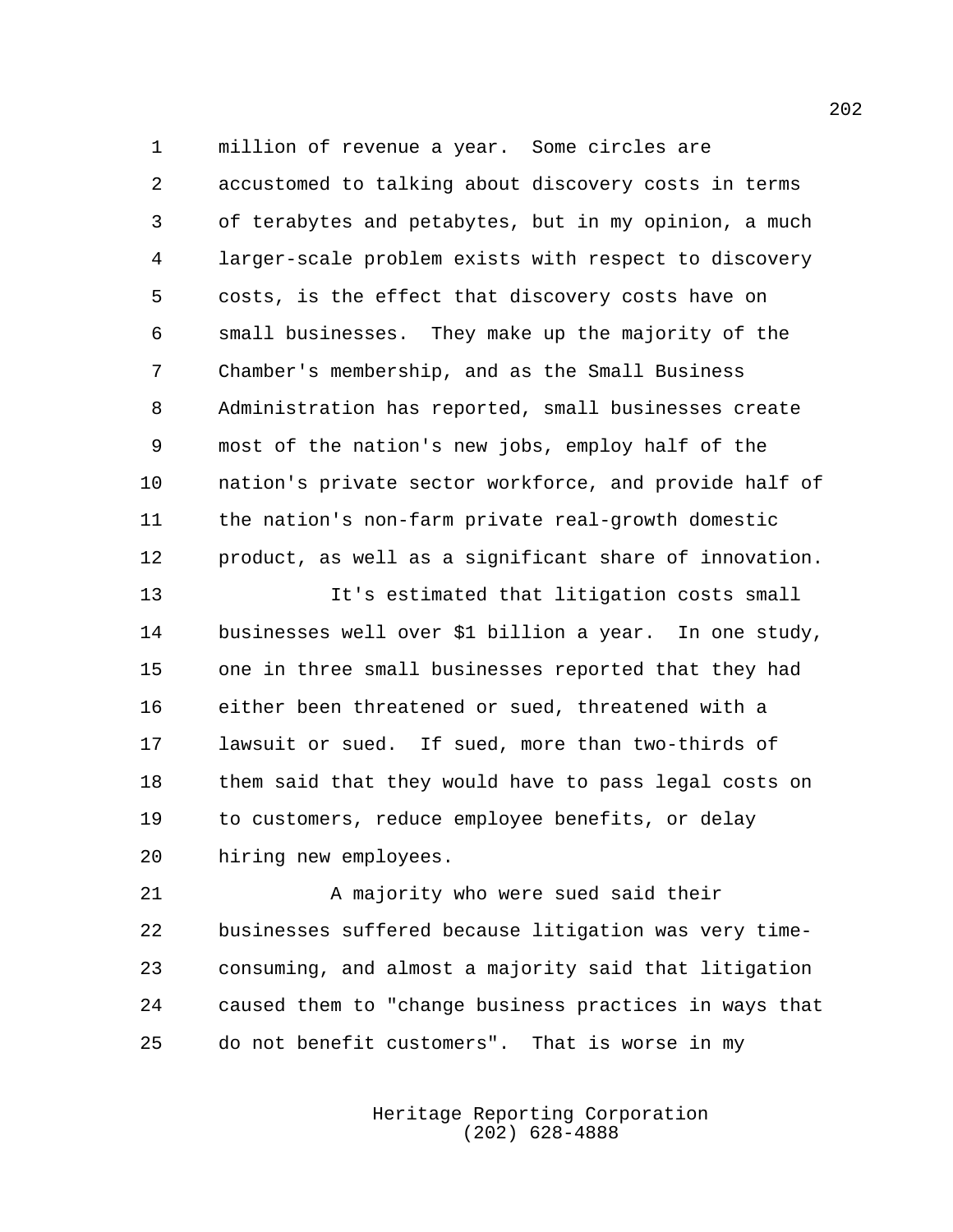opinion than any petabyte.

| 2  | The third harm is more fundamental.<br>The             |
|----|--------------------------------------------------------|
| 3  | fact that it can be economically rational for a        |
| 4  | defendant to settle unmeritorious claims rather than   |
| 5  | pay the inevitable high cost of having to defend       |
| 6  | against them raises serious fairness concerns.<br>It's |
| 7  | disappointing that the very rules governing federal    |
| 8  | litigation can be manipulated to make the process      |
| 9  | itself more costly than a bad outcome on the merits or |
| 10 | to make the process costly regardless of the merits.   |
| 11 | So I just want to conclude by commending the           |
| 12 | committee for focusing on these important areas in a   |
| 13 | positive although a modest way. We don't expect that   |
| 14 | these proposed amendments will revolutionize           |
| 15 | litigation behavior, in part because the amendments    |
| 16 | are largely clarifying tweaks with court intervention  |
| 17 | mechanisms built in throughout as pressure valves.     |
| 18 | Dire arguments suggesting that the changes             |
| 19 | will lead to cataclysmic problems are simply not       |
| 20 | credible. This committee's own memorandum proves its   |
| 21 | evident caution by laying out a series of more         |
| 22 | aggressive approaches it could have taken but that it  |
| 23 | then rejected. The committee obviously deliberated     |
| 24 | carefully before choosing not to pursue these more     |
| 25 | aggressive reforms at this time, and it's the          |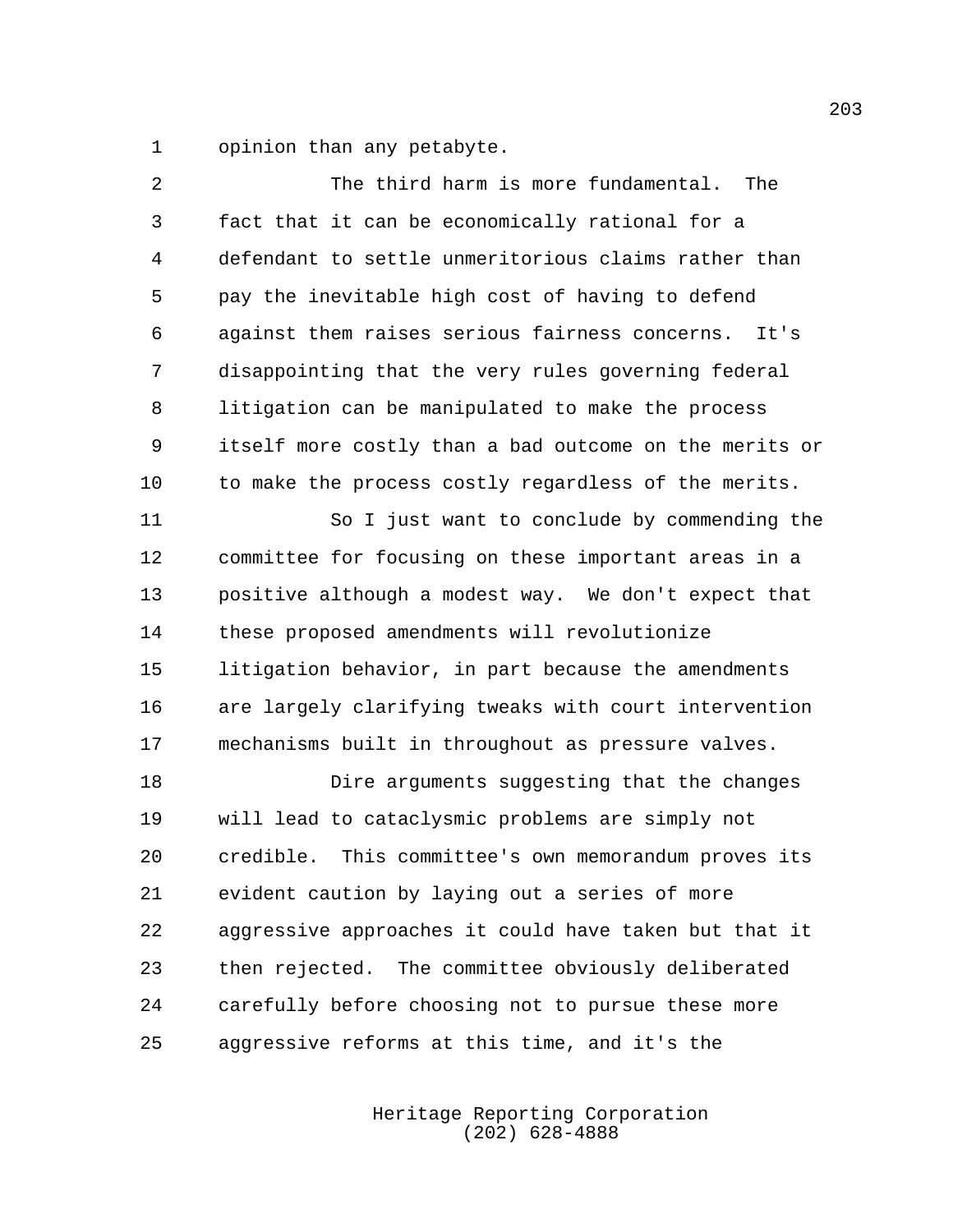Chamber's view that the committee should not let its measured approach be watered down further by naysayers.

 That concludes my remarks, and I'm glad to take any questions.

 JUDGE CAMPBELL: All right. Thank you. Questions? Judge Diamond? JUDGE DIAMOND: Wouldn't the great majority of your small business members be covered by insurance

of various kinds? Do you have data on that?

 MS. CLAFFEE: I don't off the top of my head now, but regardless of that, they are affected by litigation regardless of whether there's ultimate insurance coverage. As you know, a lot of deductibles are quite high, and it's also the time and energy and the psychic pain it causes small businesses --

**JUDGE DIAMOND:** Many of those decisions, though, that you talk about are going to be made by the insurer. I mean, wouldn't it be more complete, wouldn't your analysis be more complete, if you figured what role the insurer and insurance companies play in all this?

 MS. CLAFFEE: The rule amendments focus largely on scope of discovery and preservation, and those two areas impact small businesses in a way that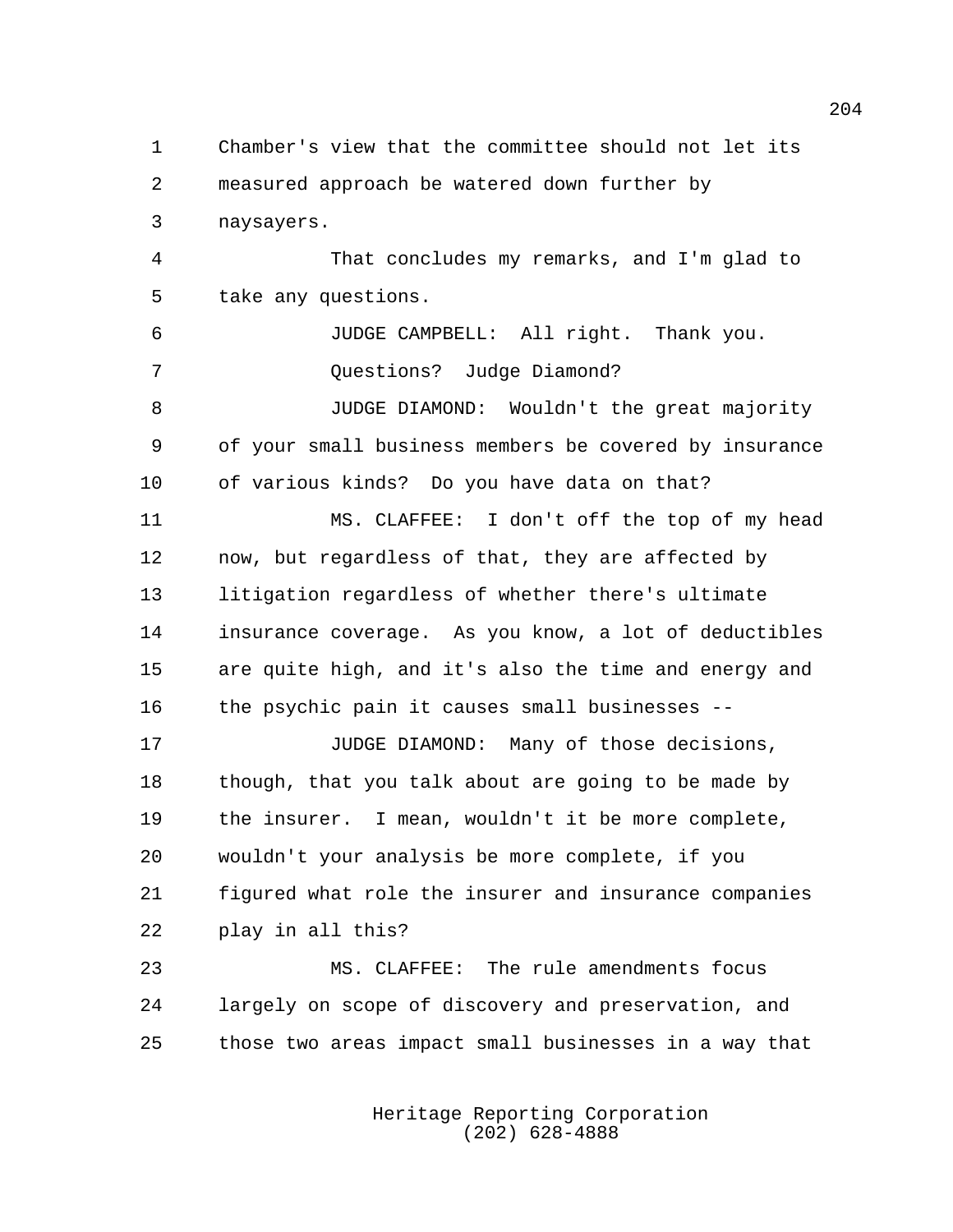insurance companies can't really ameliorate.

 JUDGE DIAMOND: Even if they're paying the legal fees?

 MS. CLAFFEE: In terms of disruption and concern, yes.

 MS. CABRASER: Thank you. Exxon Mobil's counsel gave us a snapshot a few minutes ago of employees at Exxon Mobil engaged in litigation hold. I believe he said 5100, and that they spent 10 minutes a day. Do you have any comparative data on the percentage of employee time or the percentage of employees that were engaged in record preservation activities back in the day of paper discovery?

 MS. CLAFFEE: I did a lot of research on that before I came to the hearing today. I didn't find anything that I felt concrete enough to present to this committee, which is why I said it was harder to measure. There are some preliminary reports. I'm aware of one in particular, but that report calls on further study. I thinK the most compelling evidence on that is testimony like Mr. Levy's where he can say at my company this is what happens.

23 JUDGE CAMPBELL: Judge Matheson. JUDGE MATHESON: It seemed to me towards the end of your remarks that you thought the committee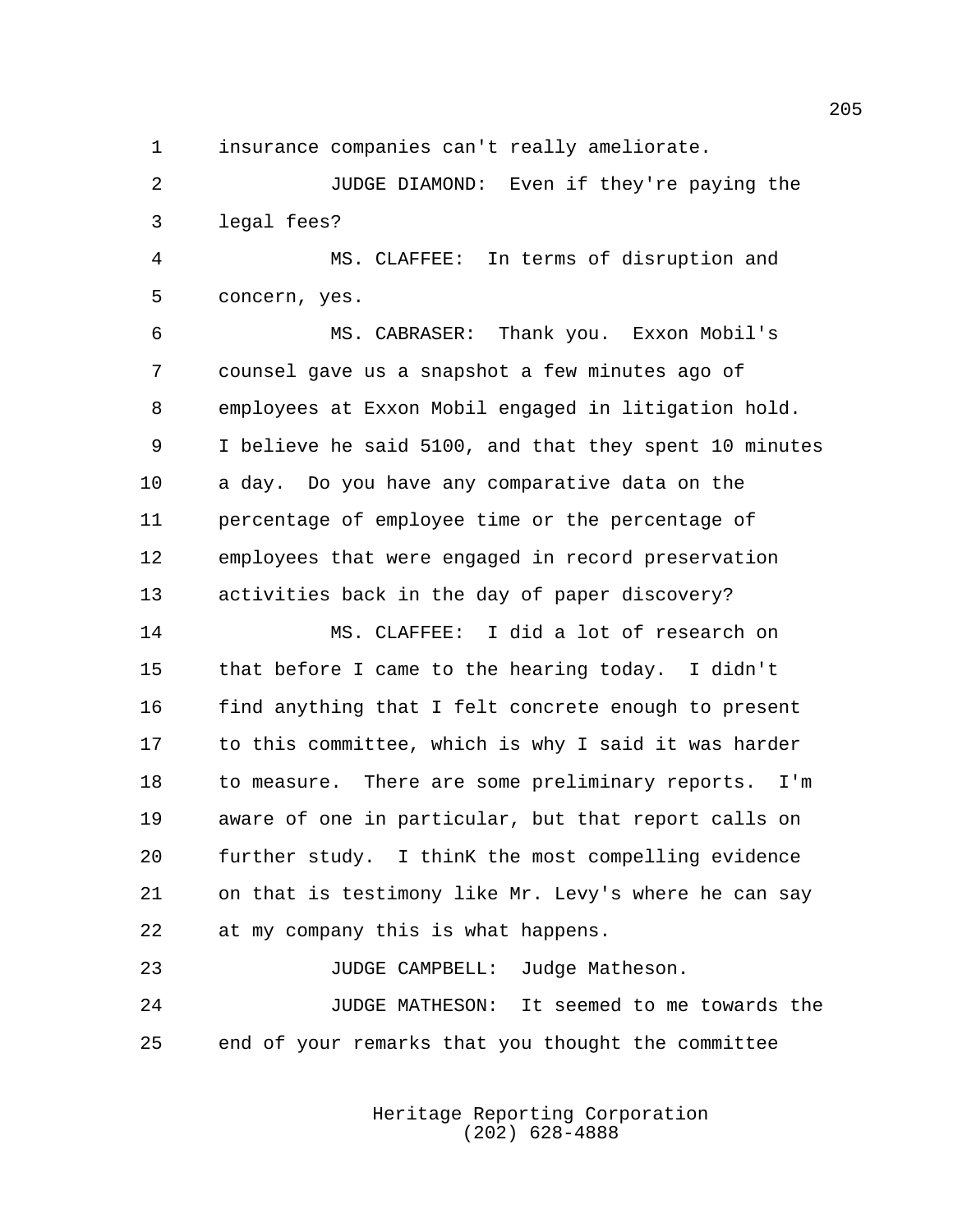should go much further. Do you have any specific recommendations that the committee should continue to consider as we work through this public hearing process?

 MS. CLAFFEE: Yes. The answer is yes. I'd love to submit a personal wish list, but in our written comments, we did suggest a number of ways in which although we are supportive of the proposed amendments as they currently read, we suggested a number of ways they could have gone even further. JUDGE MATHESON: Well, I know we have

 limited time, but why don't you just give us your top suggestion.

 MS. CLAFFEE: Top suggestion, okay. Well, as a GC myself, my worry with respect to preservation is trigger, scope, and duration. That's what I worry about. I worry about when I've got to do a hold how broad that hold has got to be and how long I've got to leave it in place. These amendments don't go there. I understand why not. I know that the committee considered it and decided not to go there.

 Sanctions is the least of my problems, frankly. I'm not going to take actions for other reasons. My ethical duties, what's going to happen to me in court if I spoliate evidence, that stuff is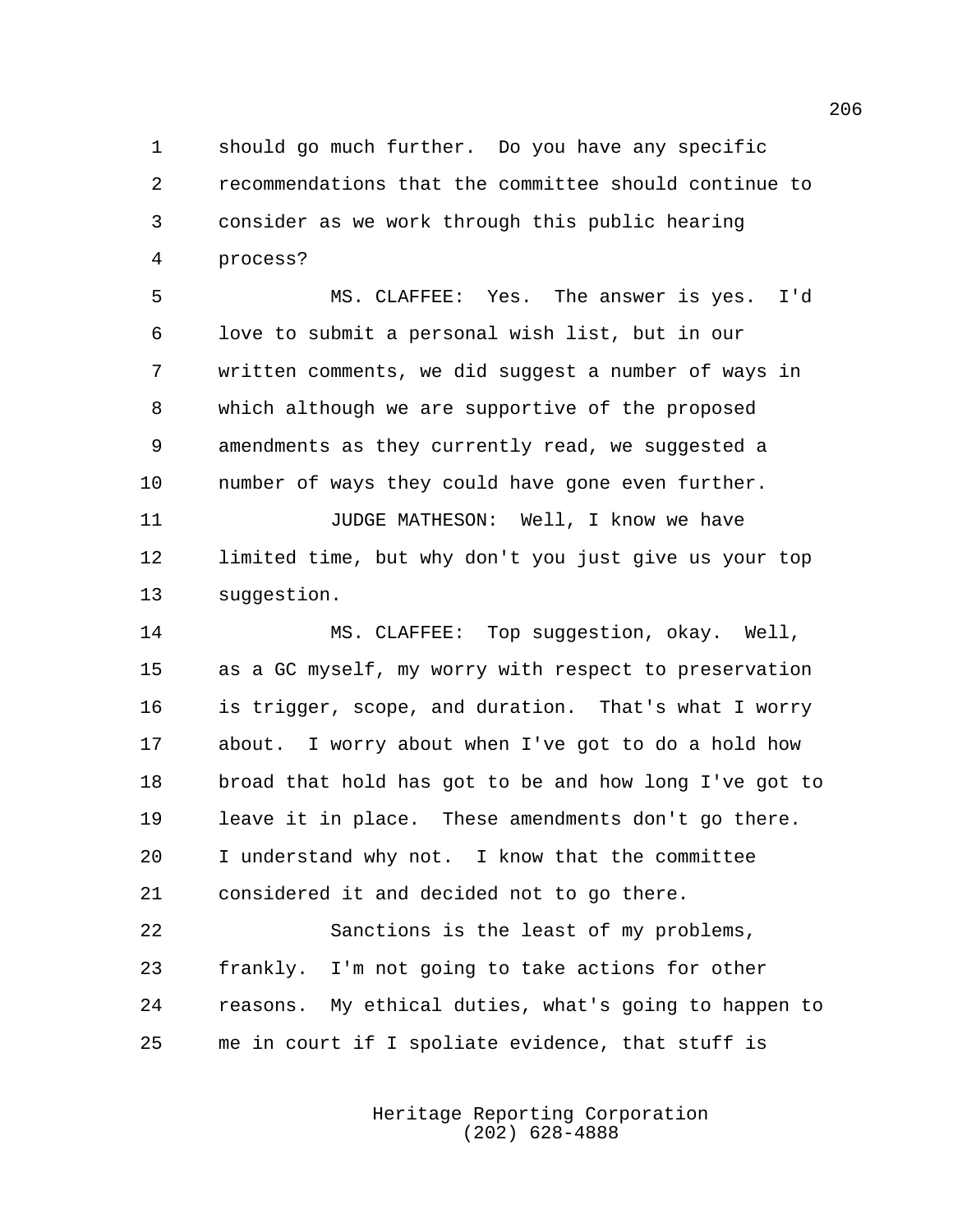going to keep me from doing the stuff that I do now to preserve documents, and back-end sanctions are not what's going to drive me. So, as a result of the committee's suggested amendments, I'm not going to change how I preserve. I am a chronic overpreserver, and I'm going to continue to do that. So that's one thing.

 On scope, I think that those changes are -- they're good. You can see this committee has pointed out a number of ways in which they're actually not that different from the way the rule currently reads. The big change is moving away from being able to ask a judge for evidence that's relevant just to subject matter rather than relevant to a claim or defense.

 Frankly, I think you could narrow down relevance because I can drive a truck through relevance. My opponents in litigation certainly have before. I've never sat down and argued with somebody about whether or not something is discoverable because it's related to subject matter. They always argue that it's relevant, and relevance is a very, very broad concept.

 I think that there could be an amendment to the rule that says that it should be material and relevant, and that gets us closer to a place where we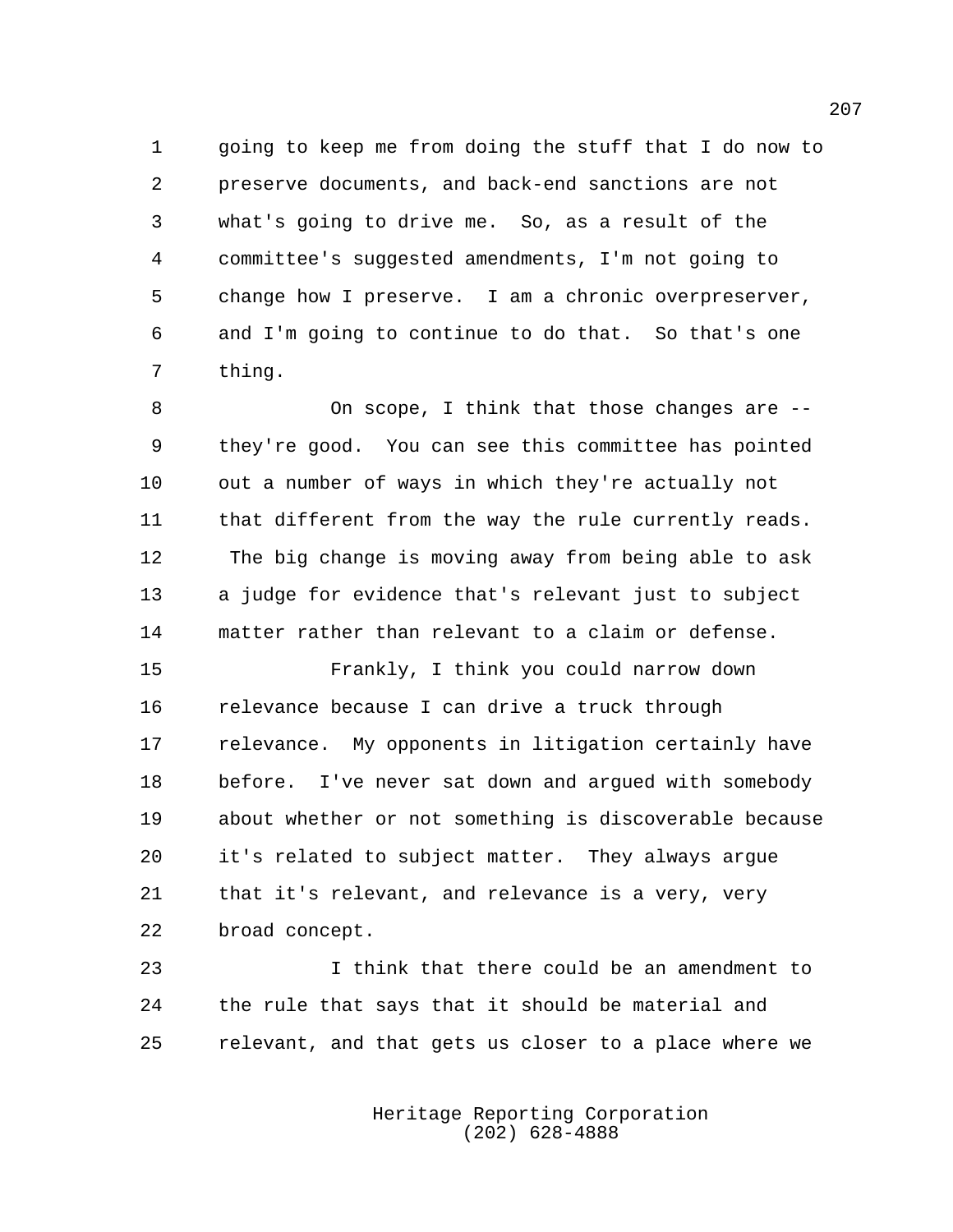discover discovery is better matched to the small amount of documents that actually get used at trial or that get used in dispositive motions rather than the gigantic amount of paper and electronic paper that ends up getting discovered.

 So I think there's not any number of ways to skin that cat, but there's a substantial distance that these rules could go to bring litigation costs under control.

**JUDGE CAMPBELL:** All right. Thank you very much, Ms. Claffee.

 We're going to take Mr. Karl, and then we'll take a break.

 MR. KARL: Mr. Chairman and members of the committee, I thank you for the opportunity to speak before you. My name is John Karl and I've been in private practice since 1979. I'm an adjunct professor at American University Law School, but I'm here speaking on behalf of my experiences, and I'm a member of the National Employment Lawyers Association and its local affiliate, the Metropolitan Washington Employment Lawyers Association.

 And over the years, I've done practically every kind of litigation, from airplane crashes to medical malpractice to securities litigation. Much of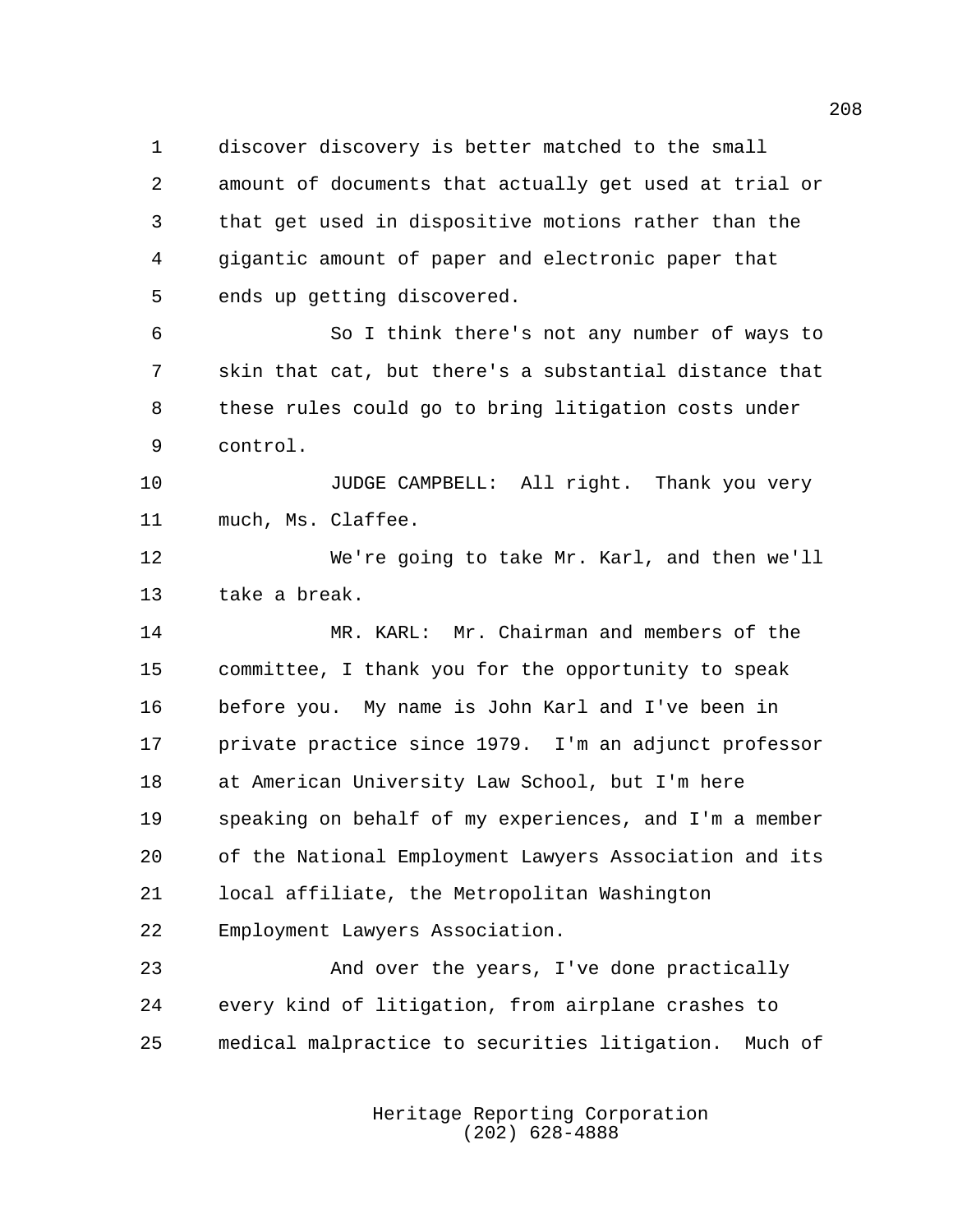my current practice is employment discrimination,

 whistleblower cases, and the challenge of doing those kinds of cases is that you have to show intent. Those cases are different. It's not a question of merely satisfying a negligence standard.

 I'm here to speak on behalf or in opposition to the proposals to severely limit the written discovery and the number of depositions that parties can take. As an attorney, I owe a professional obligation and a duty to my clients to prepare for the inevitable opposition to the motion for summary judgment or in other cases to prepare for trial.

 And I'd suggest that it's simply impossible to do that in a professionally responsible way under the proposed changes. It has never happened to me in any of the employment cases that I've done where I could prepare the case for summary judgment or for trial doing -- or living under a five-deposition limit, to living under a 15-interrogatory limit. I just don't think it's possible to do it properly. I don't think it will work for employment cases.

 I recognize that some cases require only a couple depositions, but in those cases that's all that's going to be taken in any event. And I had a recent wrongful termination case, and one of the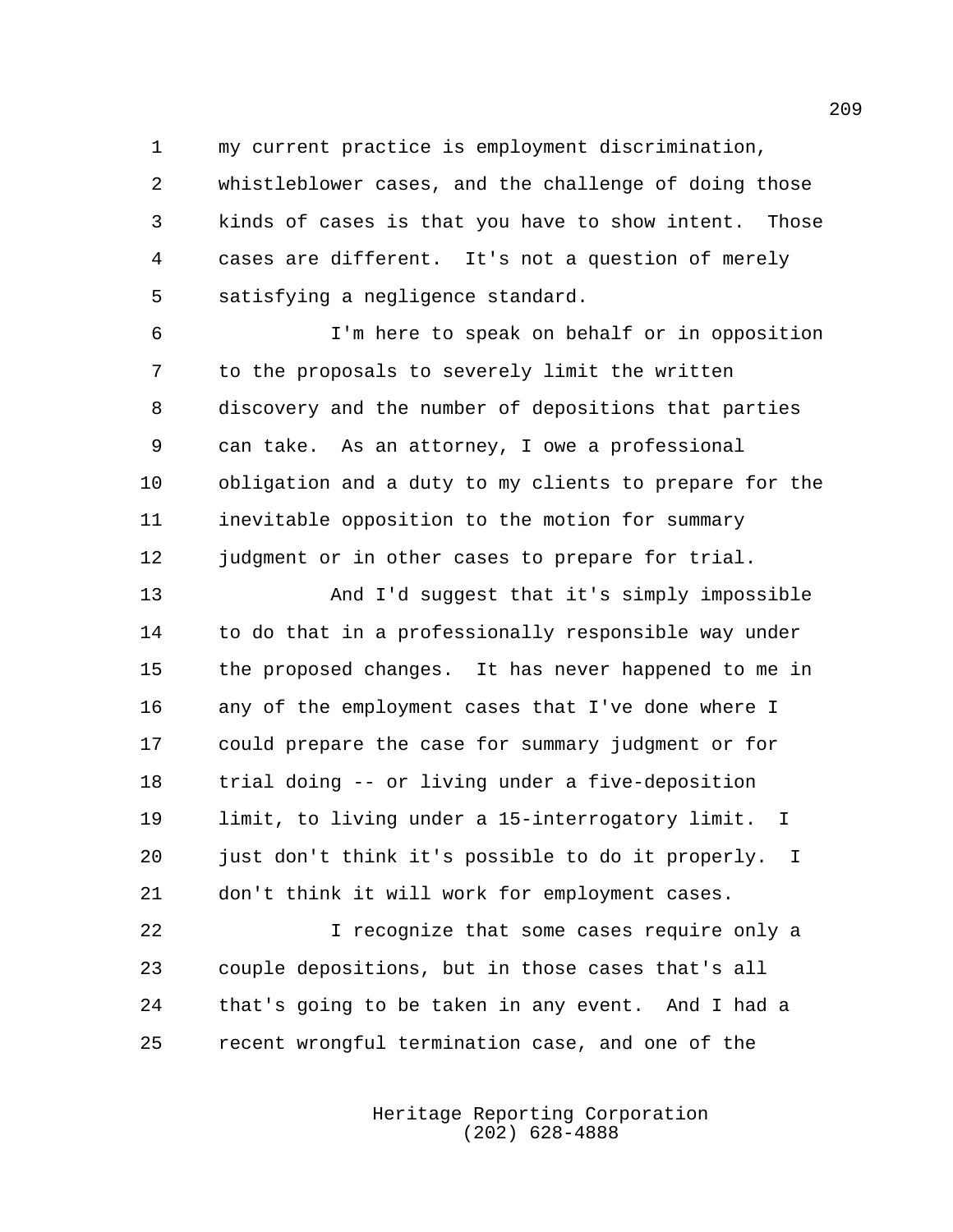issues was -- and this just underscores perhaps some of the complexity and some of the issues that come up. There was a dispute over who was the decision-maker, who made the decision to terminate, and under Staub v. 5 Proctor Hospital, this required additional depositions.

 Obviously I had to take the depositions of the people who I thought were the decision-makers, but I certainly had to take the depositions of the people whom the defendants claimed were actually the decision-makers. And ultimately that judge ruled that that was a matter to be decided by the jury, and the 13 jury rejected the defendant's claim as to who actually made the decision.

 You've got all sorts of internal dynamics in a case like this because the defense really was the persons who made the decision to know about the protected activity. The jury didn't believe that explanation. And so, in addition to having to deal with the question of two possible sets of decision- makers, I had to depose the HR people. The defendant in the middle of the litigation started changing its rationale for the decision. That required an additional deposition. And then you've got the whole issue about what was said at a particular meeting and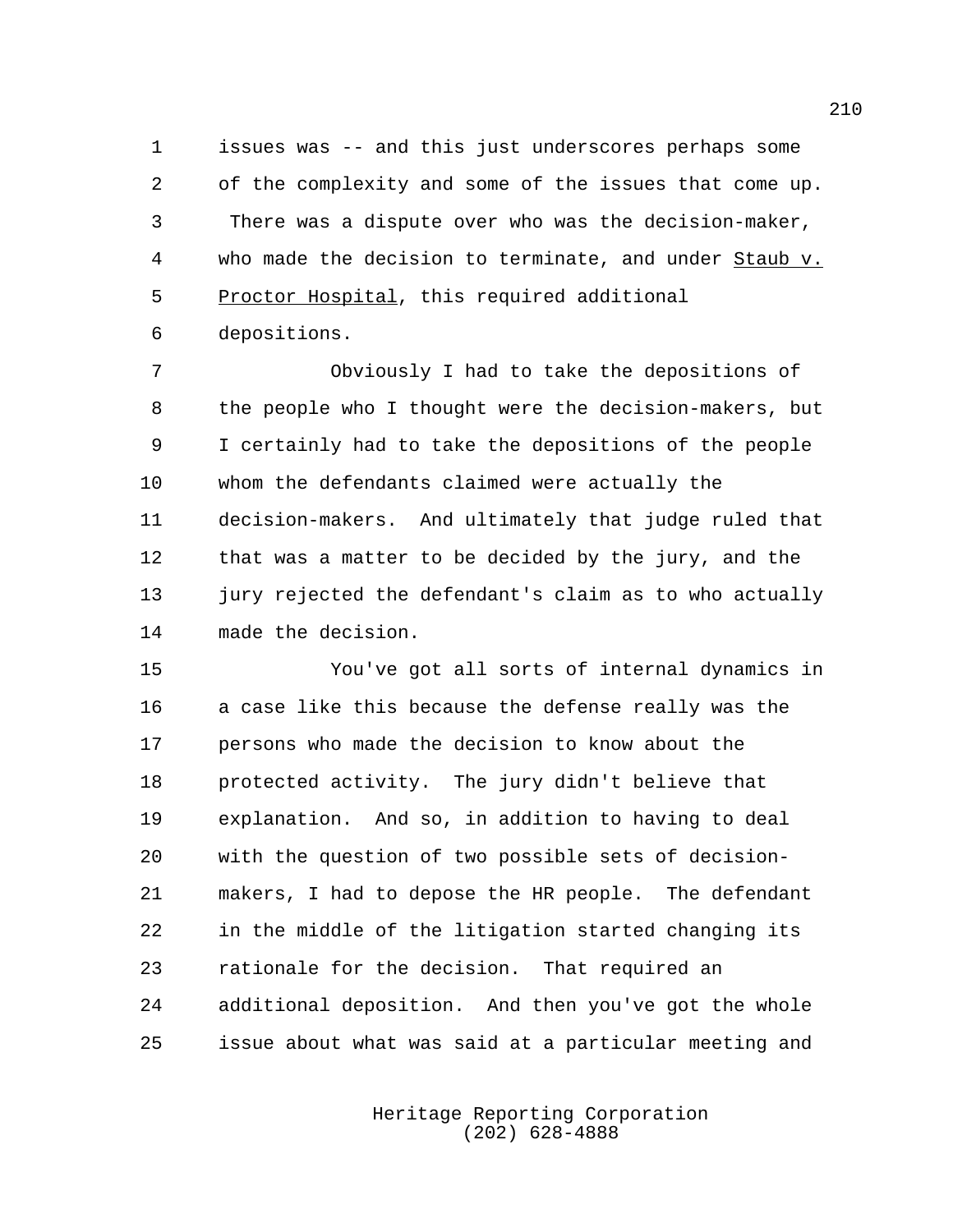how you go about proving pretext.

| 2  | You've got a need certainly as an                      |
|----|--------------------------------------------------------|
| 3  | attorney, you have a need for defining corroborating   |
| 4  | witnesses. You need to find or want to find            |
| 5  | conflicting testimony. And it's just impossible to do  |
| 6  | that without taking a sufficient number of             |
| 7  | depositions. And so the attorney is faced with a       |
| 8  | situation where they're not properly preparing or      |
| 9  | incurring the additional cost of going to the court    |
| 10 | and asking for additional depositions.                 |
| 11 | I think in most cases, certainly in most               |
| 12 | employment cases, the lawyer's requirement of diligent |
| 13 | representation -- I mean that the parties are going to |
| 14 | have to certainly in employment cases seek permission  |
| 15 | of the court. It's one more delay, and it's one more   |
| 16 | thing for the judges to do, and I think the judges     |
| 17 | certainly have enough on their plates without having   |
| 18 | to get involved in the process or progress of          |
| 19 | discovery for cases that are filed before them.        |
| 20 | And what this does is it unfairly increases            |
| 21 | the cost to the parties and increases an additional    |
| 22 | burden, particularly on the plaintiffs who are         |
| 23 | bringing the claims, and in a wrongful termination     |
| 24 | case, you've got a plaintiff who can't afford to pay   |
| 25 | these additional costs. And I can tell you that no     |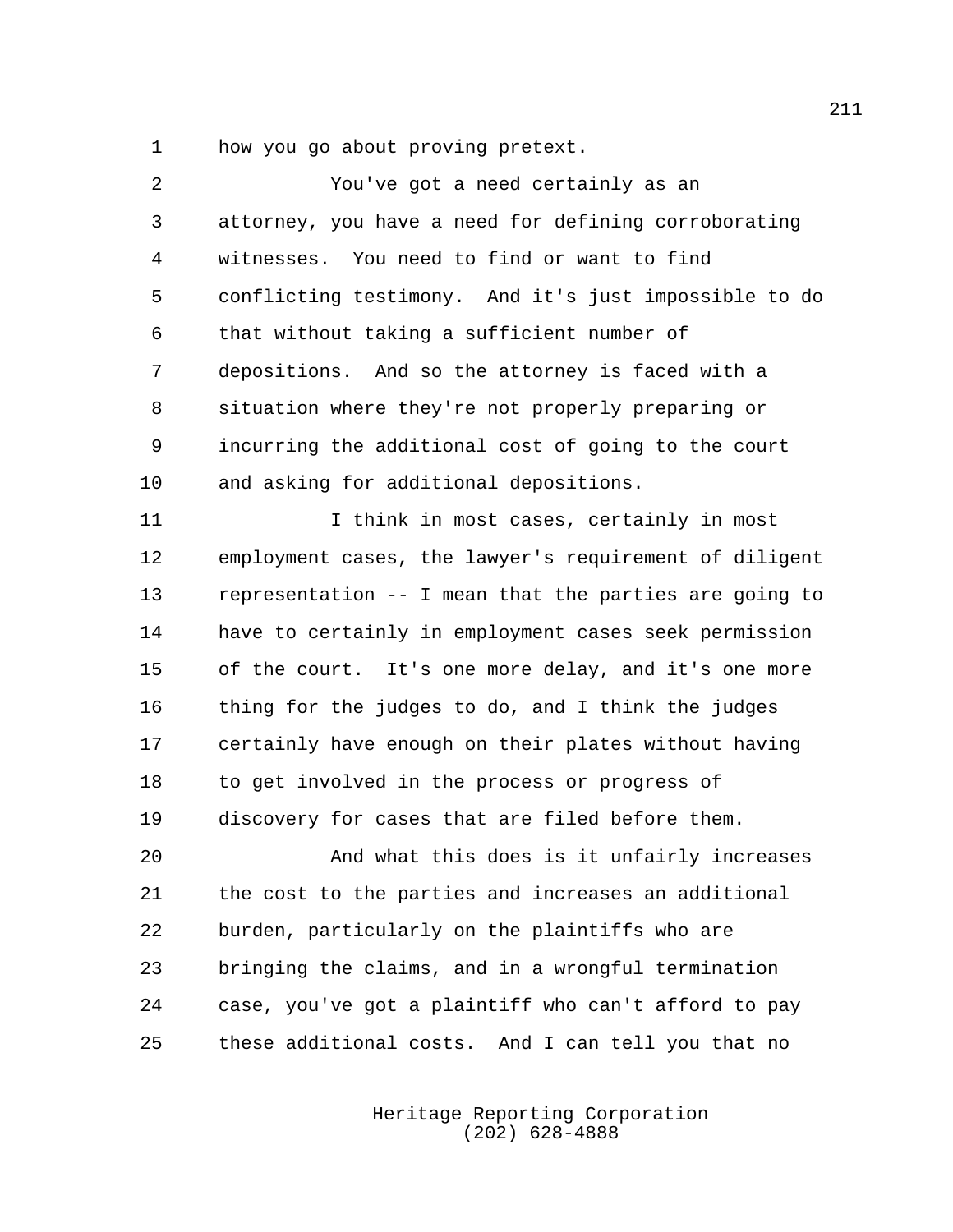one on the plaintiff's side wants to incur additional deposition costs, and I can really be sure that I really don't want to pay any deposition costs that I don't believe that I absolutely have to pay.

 I think it's going to have the impact of reducing the number of depositions and have the impact of discouraging pro bono attorneys, and it could very easily lead to having more people come in as pro se plaintiffs. I think with respect to the question of the time of the deposition, as a practitioner, I can say I don't know in advance how long a deposition is 12 going to take. And if you're subject to a really severe time limit -- and I think certainly the seven- hour limit is something that we've learned to live with.

 You've got a -- there's an incentive for opposing counsel and the witnesses as well to run out the clock. You've got to go through in many cases, certainly in employment cases that are document- intensive, you've got to go over the documents with the witnesses. You've got to ask specific and precise questions about it. And sometimes there's just obstreperous conduct on the other side.

 I had one case, a whistleblower case, where the attorney objected to practically every single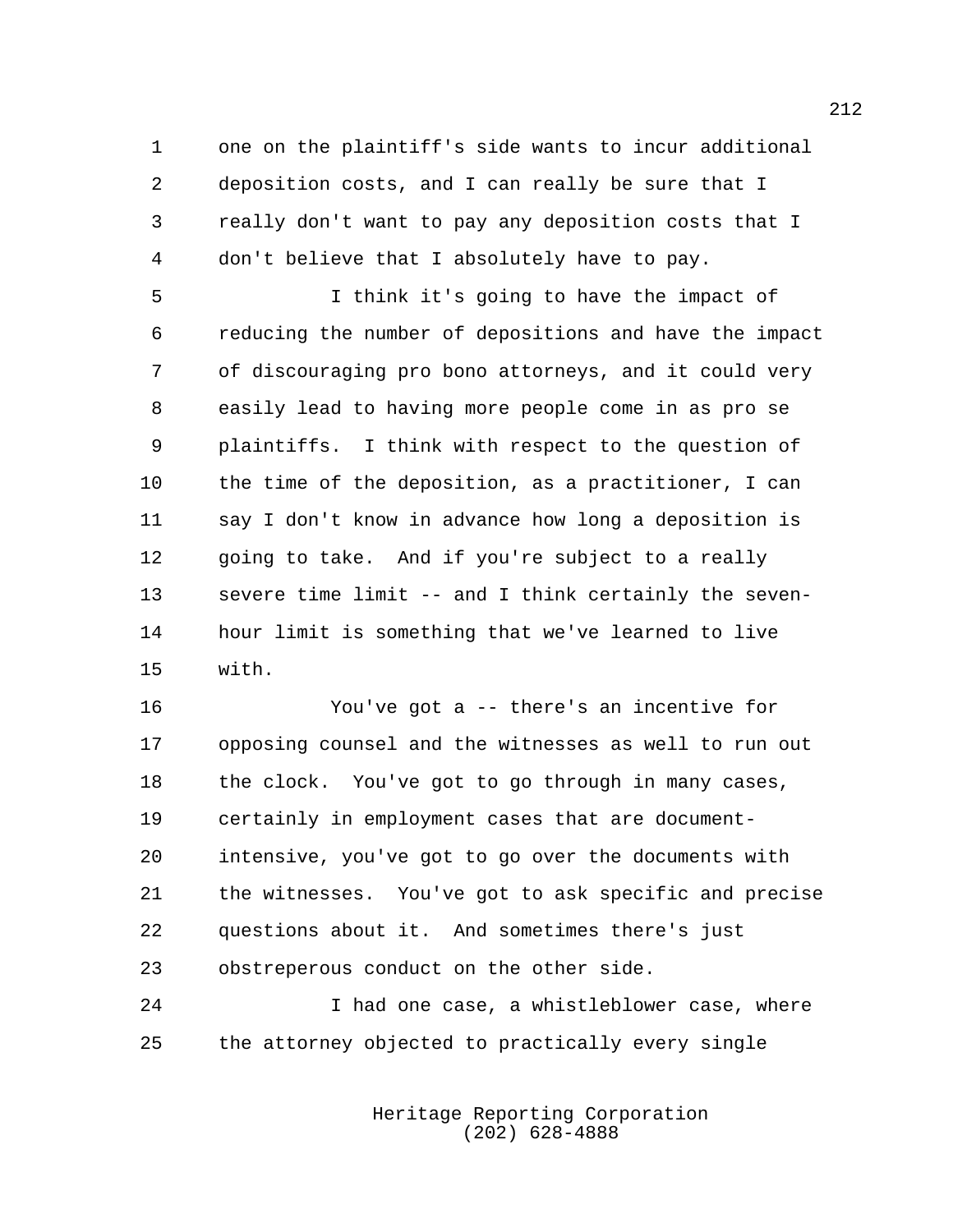question that I proposed. There was an average of 3.2 objections per transcript page. And when you think in terms of the impact that this has, what the attorney was doing was taking advantage of this opportunity to delay the deposition, to take up additional time, and ideally dissuade me from following up on some of the questions.

 And I think shortening the time available or allowed for depositions runs the risk of encouraging this sort of conduct in other cases. I would ask that you take into consideration the impact that reducing the number of interrogatories, reducing the number of depositions and reducing the time allowed for these depositions, that you reject the proposed changes. Thank you.

**JUDGE CAMPBELL:** Thank you, Mr. Karl. Questions?

 JUSTICE NAHMIAS: It sounds like many of your cases involved more than 10 depositions, much less five. Have you had any difficulties working with counsel to get the number of depositions that you think you need?

 MR. KARL: Frankly, it depends who the counsel is. If the counsel is experienced, then I don't have trouble. But some of the local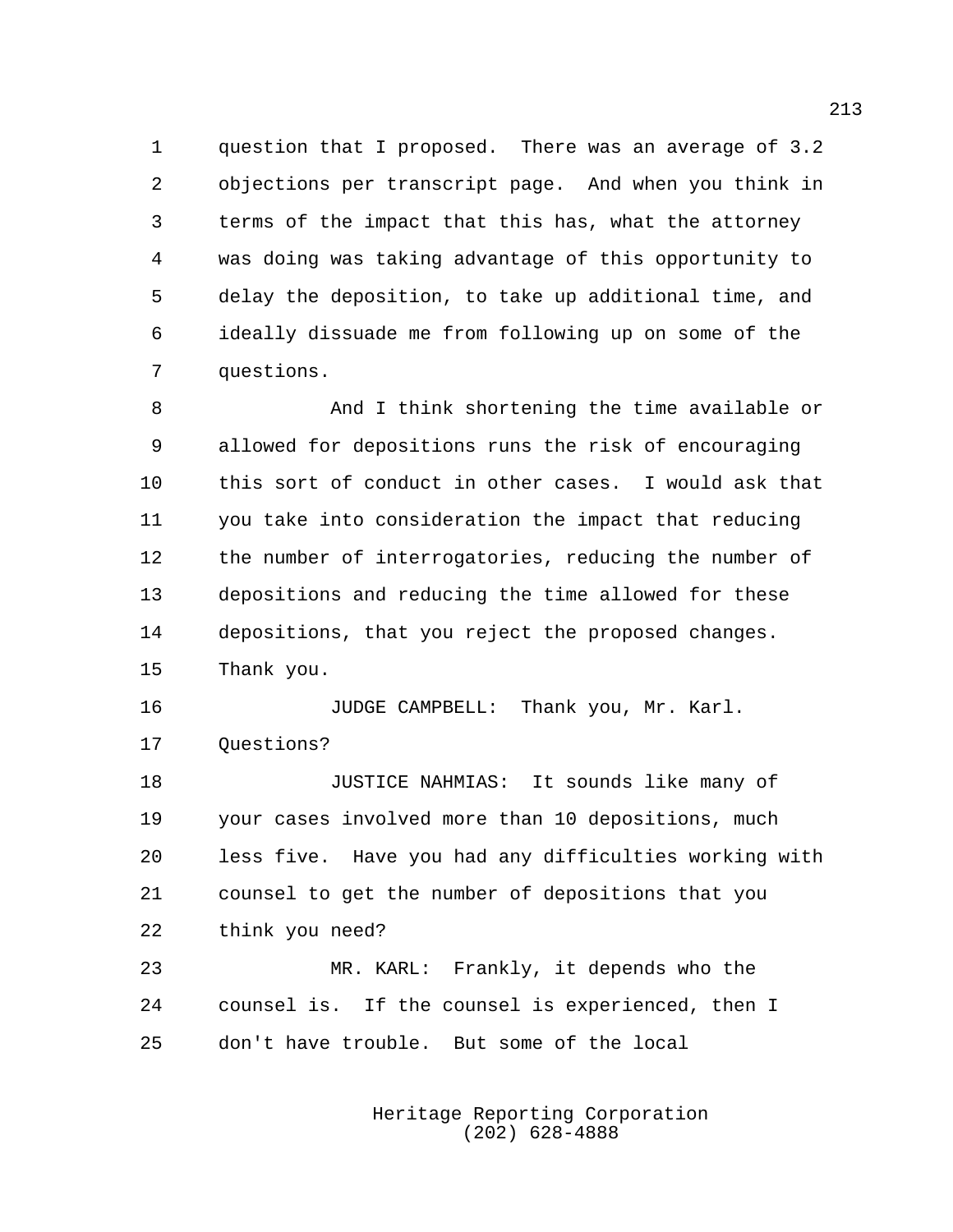institutional defendants often staff their cases with younger attorneys who while they are very competent just don't have the authority to agree to additional depositions.

 JUSTICE NAHMIAS: And what about a judge and judicial involvement at that point in the cases that you have now when you're working with those talented lawyers but the ones that don't have authority? What happens then?

 MR. KARL: I hate to bother the judges. I do it no more than once a year.

12 JUSTICE NAHMIAS: So, if you need more than 13 10 and the lawyer doesn't agree, you just take less than 10?

 MR. KARL: No, because I've been able to reach agreement, and where I've needed a couple more than 10, we agreed to 12 or 13, and there's been no problem reaching an agreement with the other side.

 JUSTICE NAHMIAS: Then why would you think that if five was a presumptive limit you'd have any less or any more difficulty in reaching agreement?

 MR. KARL: Because I've dealt with a number of obstreperous attorneys who have given me a hard time on behalf of the institution that they represent. JUDGE CAMPBELL: Judge Diamond?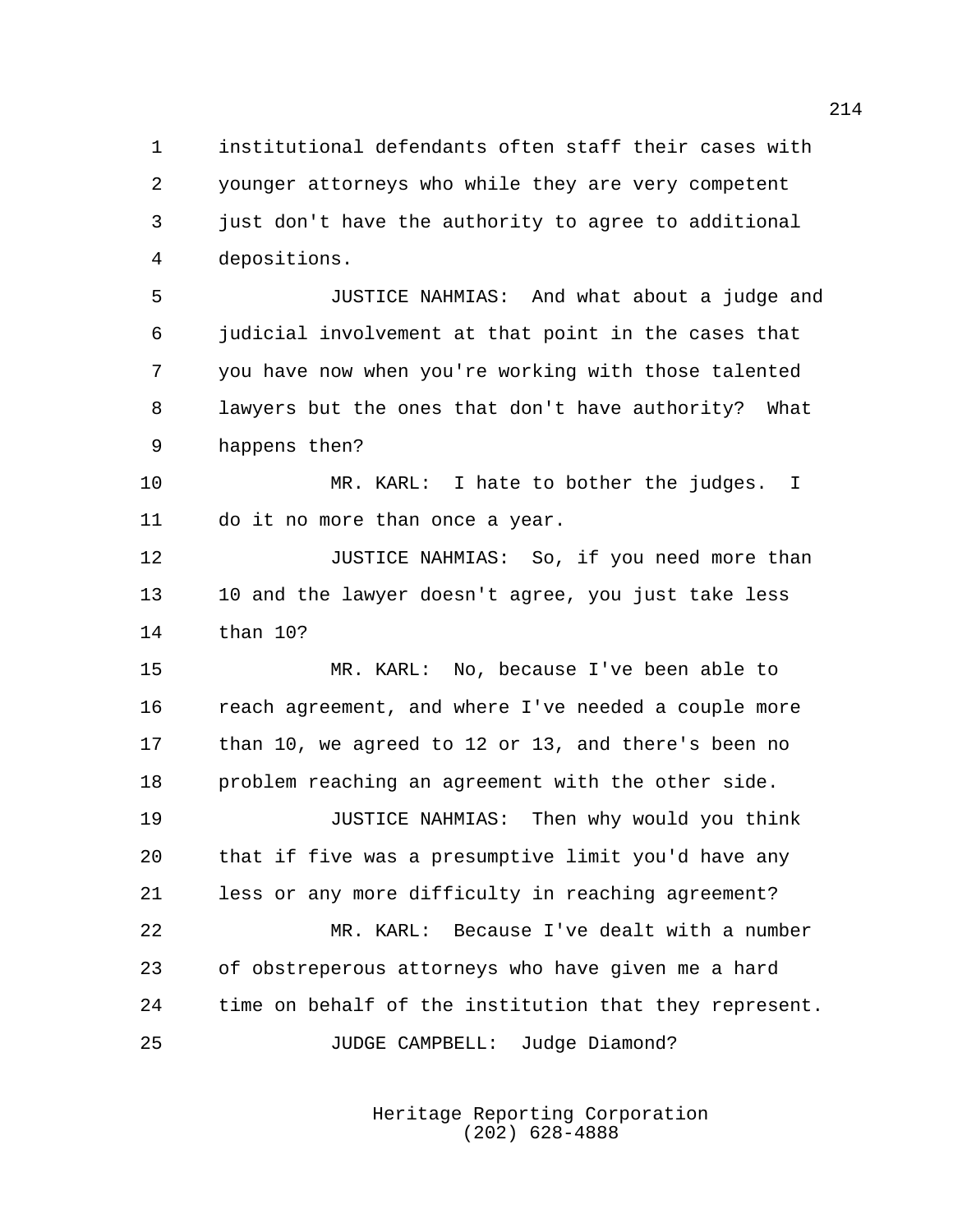JUDGE DIAMOND: I'm curious that you say that employment cases are document-intensive. Do you really think they are? MR. KARL: Certainly with the production of emails. I have a Rehabilitation Act case that involved about a foot and a half worth of printouts and emails and I had to go through them. JUDGE DIAMOND: Well, I don't doubt that you have an occasional case, but aren't the great majority of workplace discrimination cases rather straightforward? I was fired because of my age, I was fired because of my race, very few documents. MR. KARL: I've had cases where the particular defendant had a policy of not backing up any part of its email system, and so there were perhaps no more than 15 or 20 documents at issue in that case. That's certainly correct that it varies from case to case depending upon what's at issue, depending on how many decision-makers were involved in the process. And the problem is that there's no precise rule of thumb to say that there's never just a few documents or that -- you know, part of the thrust of my concern is that if you look at it from the point of view of how many people do you have to depose, I think you've got to -- it's always in my experience

> Heritage Reporting Corporation (202) 628-4888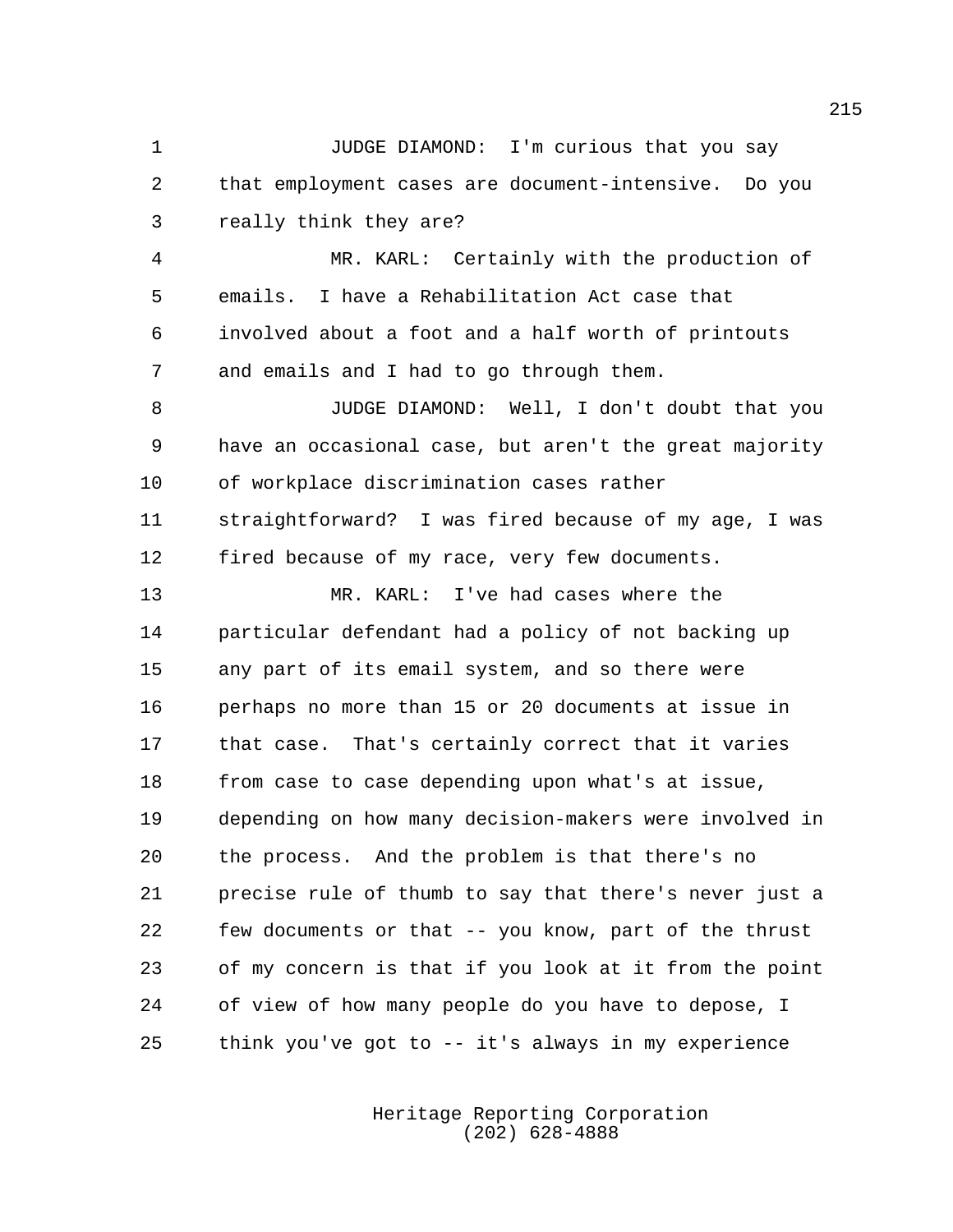been more than five, and requiring the litigants to go to the court if they can't work it out just imposes additional burdens on both sides, but it's on the judicial system as well because then the judge has got to read the papers, he's got to decide whether or not the additional depositions are warranted, and so creating the presumptive limit just creates more work for anybody, and it's procedural work rather than work that's related or directed to the merits. **JUDGE CAMPBELL:** All right. Thank you very much, Mr. Karl. 12 MR. KARL: Thank you. JUDGE CAMPBELL: We will break and resume at 3:00. (Whereupon, a brief recess was taken.) JUDGE CAMPBELL: All right, folks. Could you please take your seats? We're ready to get started. (Pause.) 20 JUDGE CAMPBELL: Mr. Chertkof. MR. CHERTKOF: Good afternoon. I'm Stephen Chertkof. I'm a lawyer in Washington, D.C. I'm speaking on behalf of the Metropolitan Washington Employment Lawyers Association, about 300 people who bring claims on behalf of individuals in employment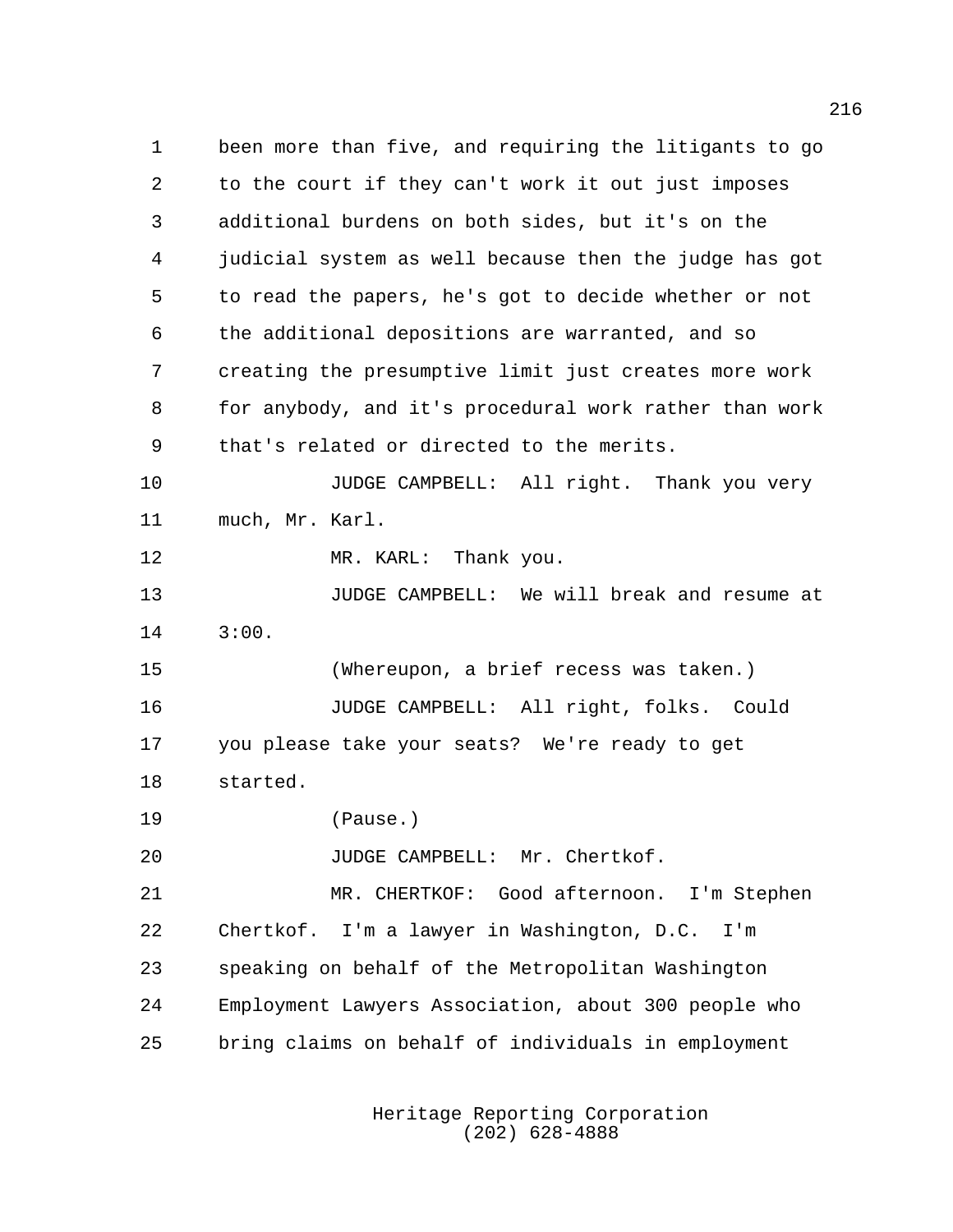discrimination cases primarily and other civil rights cases.

 The refrain we hear from the defense bar is essentially litigation takes too long and it's too expensive. And yet plaintiffs, the plaintiffs' bar, have no greater interest than getting inside a courtroom and in front of a jury as quickly and as inexpensively and efficiently as possible. Running up the clock and running up the bill are classic defense tactics, not the plaintiffs' bar.

 I'm here to focus on two particular issues, although we'll submit written comments on others: the restriction of depositions and proportionality. Professor Miller, Arthur Miller, wrote an article earlier this year called "Simplified Pleading and Meaningful Days in Court" in which I thought he summarized eloquently and at great length the problem of asymmetrical cases, that is, where nearly all of the information is in the control of one side.

 In such cases, deal-making and horse trading is virtually nonexistent. In your typical employment case, the employer has access to nearly all the documents and controls in one manner or another all or nearly all of the witnesses. You add on top of that that employers try to expand their reach by broad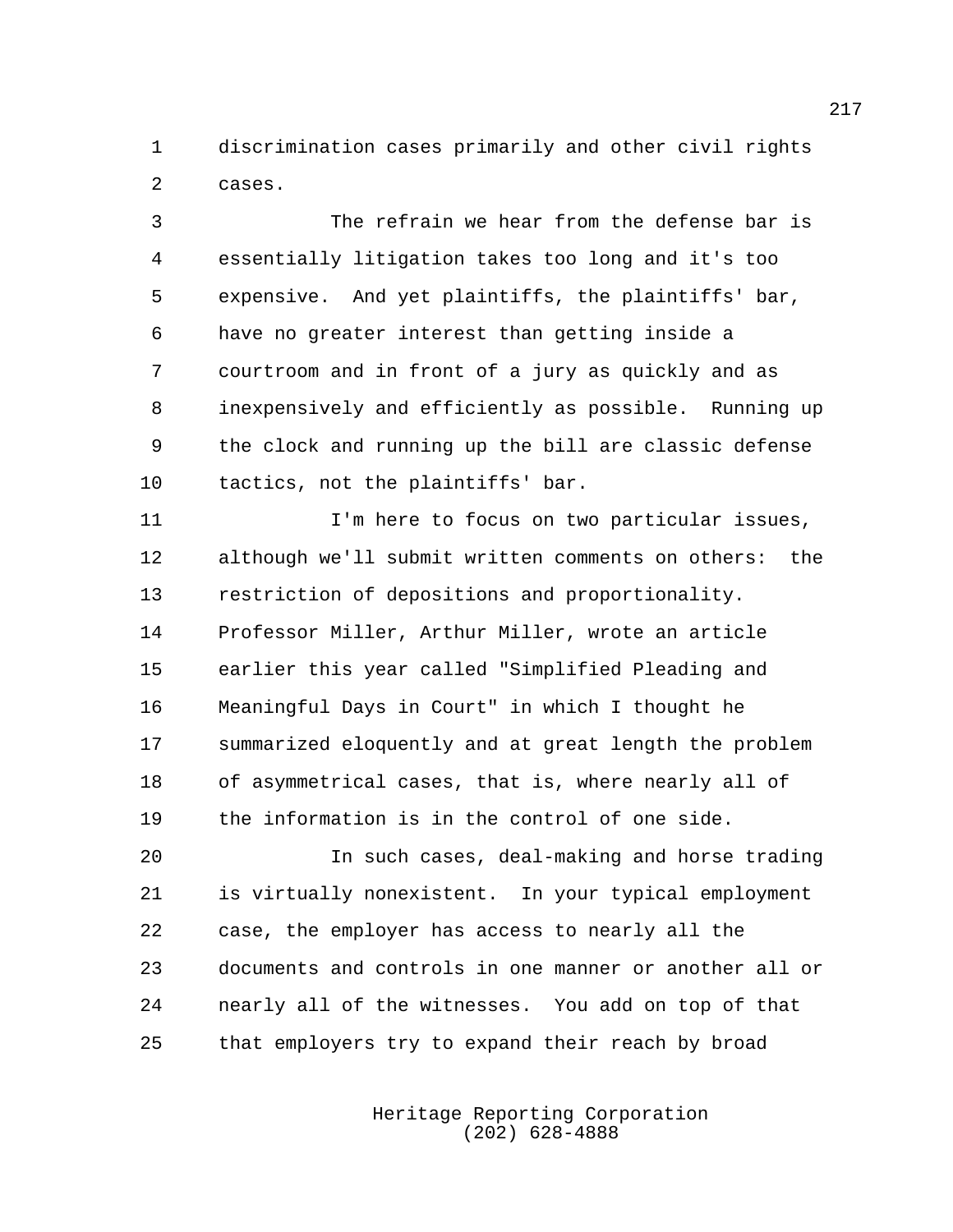claims, sometimes unreasonably broad claims, under Rule 4.2 of the rules of ethics to say every employee or virtually every employee is represented and you can't talk to them even if they're willing to talk to you.

 Then settlement agreements and severance agreements are more and more often having gag orders that says in exchange for some money you can't voluntarily cooperate with anybody who's bringing a claim against the company. Only under subpoena can you talk to them. Sometimes these nondisclosure provisions end up earlier where as part of routine paperwork employees agree to nondisclosure and that everything they learn at the company is confidential. We've had such agreements applied to the personnel policies, to internal evaluation forms, saying what's company confidential.

 You've heard in other contexts about doctors practicing defensive medicine. Well, I think that's true in employment cases and many probably civil cases in general where there's asymmetrical information. A lot of the depositions and other discovery devices we use aren't necessary for trial. That was one of the points made in the committee's report is that judges say, oh, in criminal cases, people cross-examine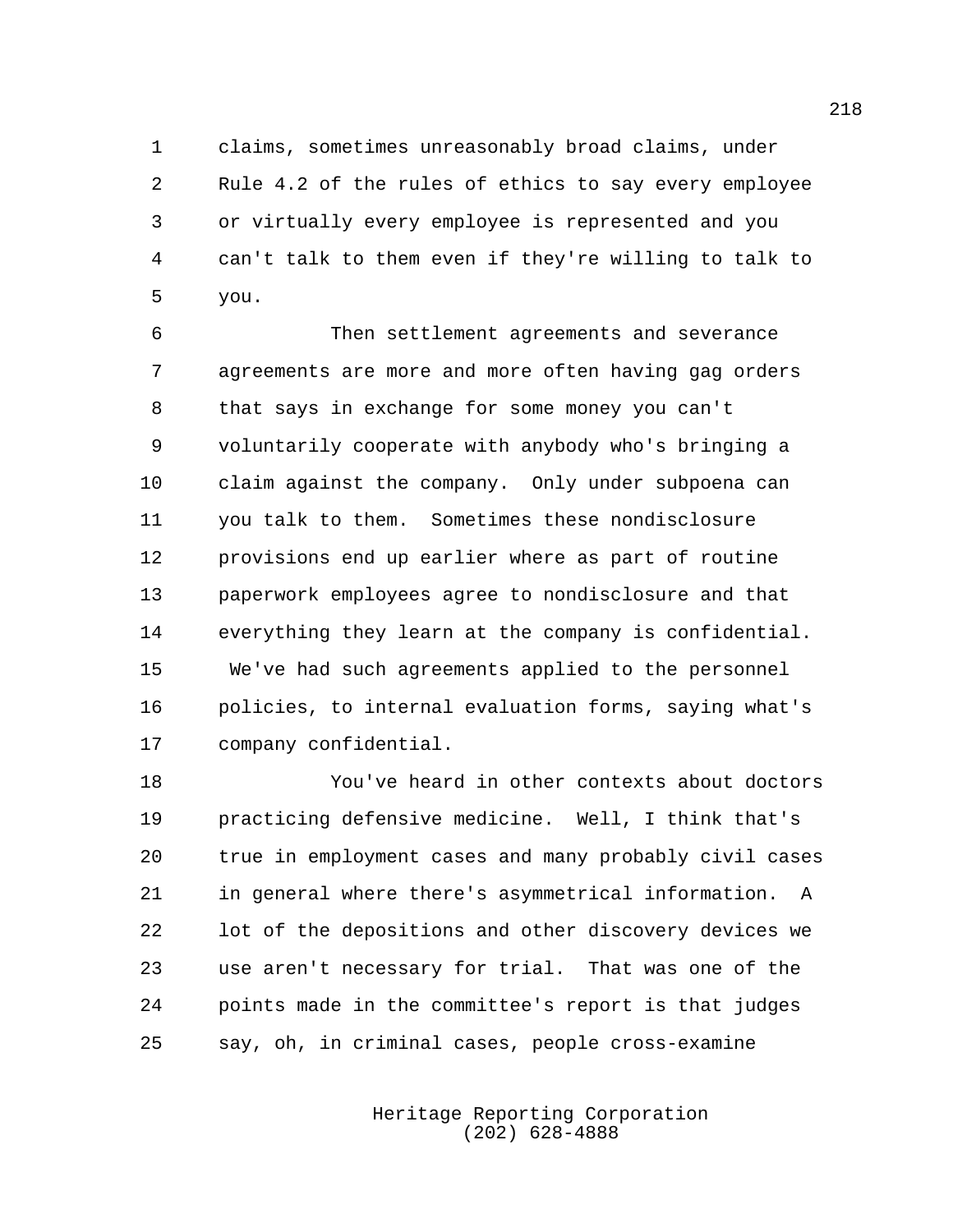witnesses they never deposed. That's true. I've done that. But you don't get to trial unless you overcome the summary judgment motion, which is virtually inevitable in every such case. It's virtually inevitable. Some defense lawyers have joked it would be malpractice not to file one.

 And so we practice defensive lawyering. We take a lot of depositions and other discovery because we have to prove our case on paper before we ever get to trial. And defense tactics are good at hiding the ball. How do you do that? You can do that by not identifying a single decision-maker, by having decision-makers' decisions made by committees. Oh, this one recommended, but that one approved, but this one signed off.

 We just had a recent case where the decision was made in a room with 12 people. Whether minutes were kept or not is in dispute, but they certainly weren't produced, and nobody could remember what was said. After deposing nine of them, we got bits that leaked out about what was said as the reason for the firing. And that was before we deposed anybody for comparative evidence or for me-too evidence, other people had brought claims, or to get things like how are the emails kept and destroyed and things like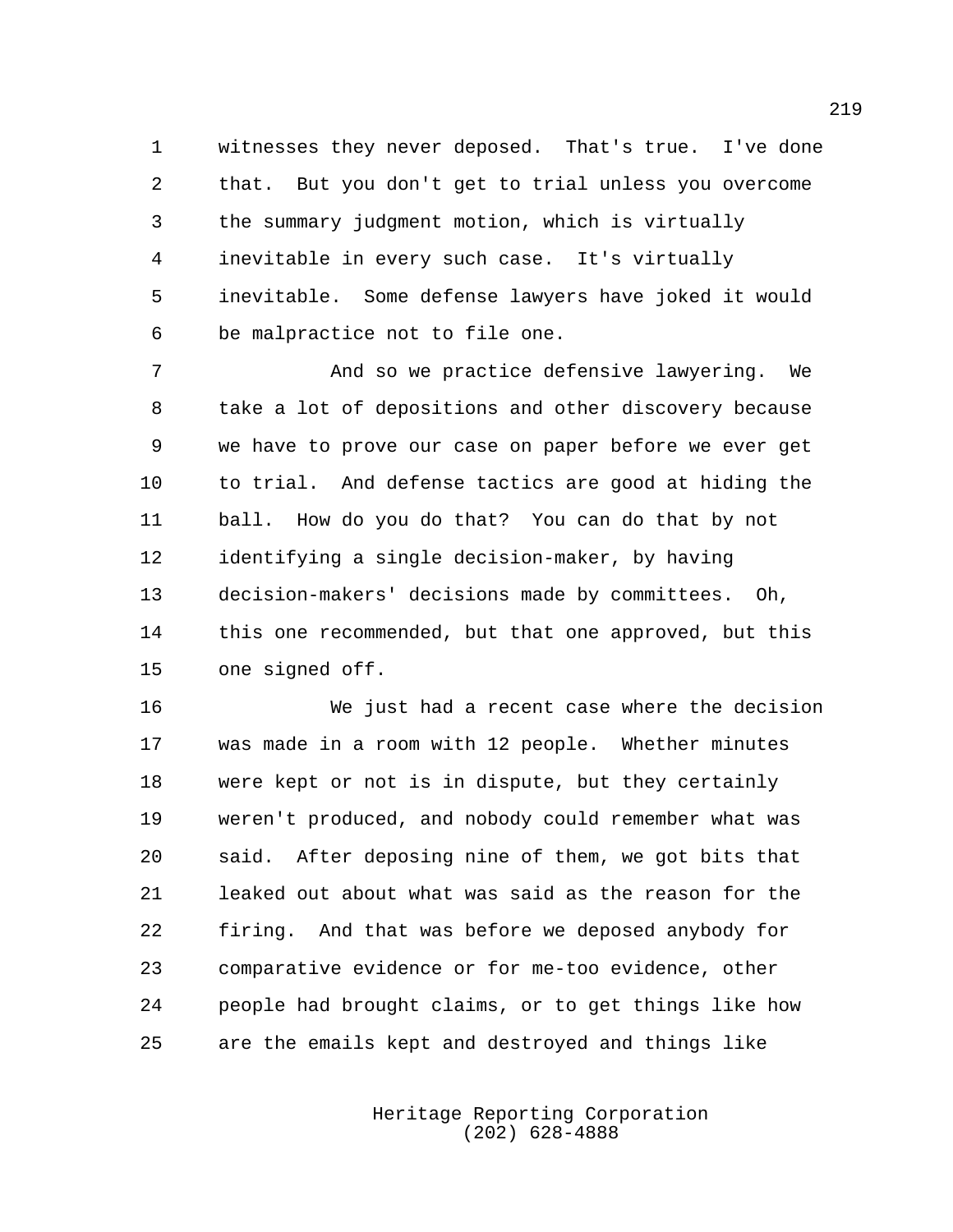that.

 In a case where one side has all the information, they have no interest in offering to let the other side have any more discovery than the rules entitle them to. My experience -- I heard Mr. Karl testify -- my experience and other people I've talked to even during the break is you never get agreement to exceed the number of depositions in the rules from opposing counsel.

 The nice ones laugh and say, yeah, I'd love to if I could, but, you know, my client would fire me if I agreed to give you an extra three or four depositions. And I've never in my experience seen somebody sanctioned for arguing that the limit in the rules is reasonable. Even when we win those motions, there is never a downside to the defendant. In fact, there's an up side because delay happens.

 Every time we go to court, every time we file a motion to compel or a motion to exceed depositions, it's months and months of delays, sometimes years, which doesn't suit plaintiffs. It runs up the costs. It doesn't make things more efficient.

 Under the current rules, active judges who want to be involved in discovery early on, who want to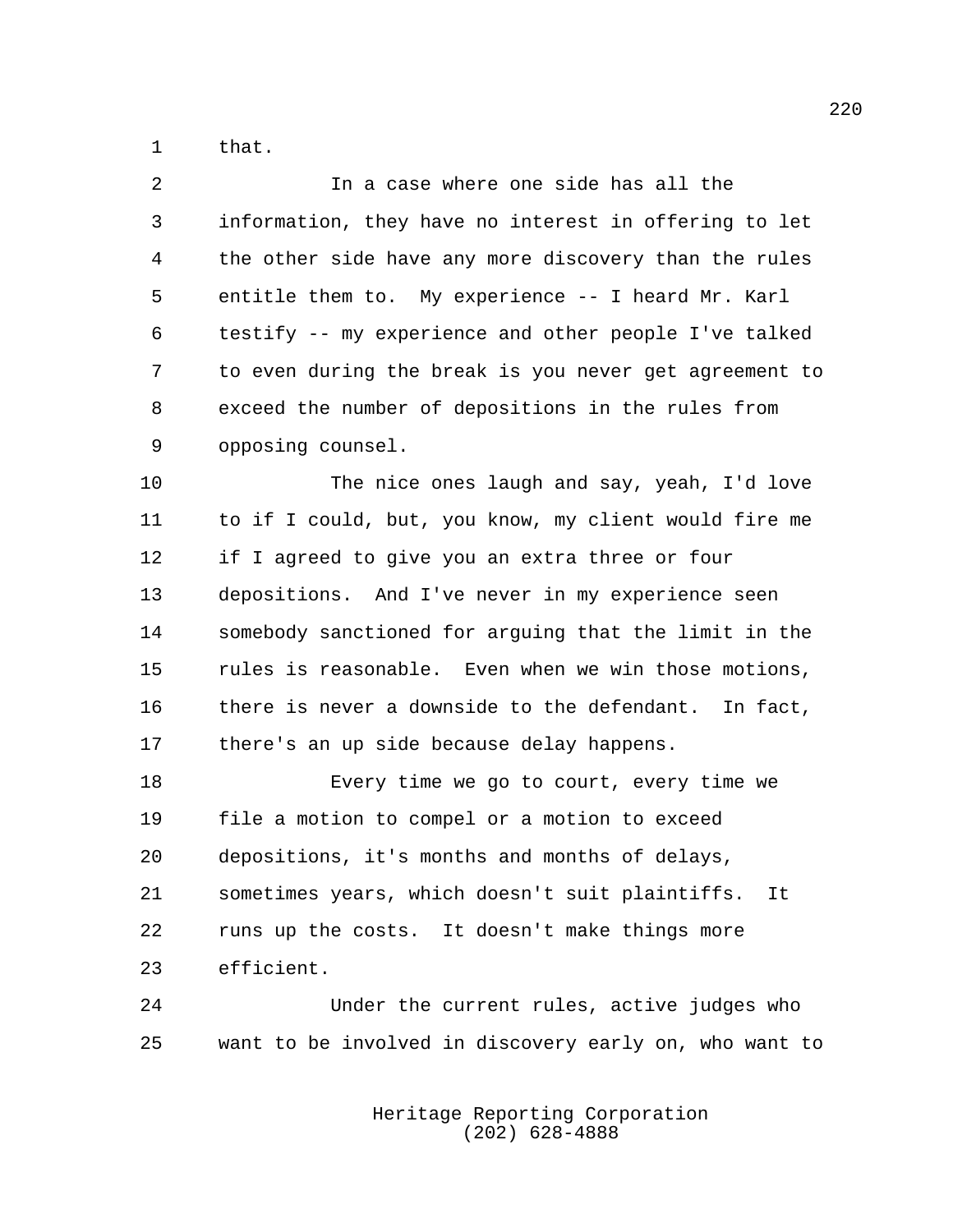be very involved and have reports and manage

 discovery, can already do so. But for many other judges where discovery motions are the unloved stepchildren who aren't gotten to very quickly, it is just a delay. Every time you go to the courthouse it adds time and money.

 Here is what the rule on depositions looks like to me. The empirical data in the report was that around 80 percent of cases already, civil cases in the federal court, are done with five or fewer depositions per side.

 So this is what it looks like to me. Suppose our state insurance commissioner said, we did a study and concluded that 80 percent of people only have five or fewer doctor visits per year, so we're 16 going to pass a rule that says insurance companies only have to reimburse for five doctor visits a year. Now, of course, if you need more, you can ask for more, but it's up to their discretion.

 And there's no analysis of whether the other 20 percent of cases and discovery are more complex, require more depositions, properly require more, none at all. All we get is anecdotes. So back to the example, that the insurance company says, well, I can tell you an anecdote about a claimant or two or three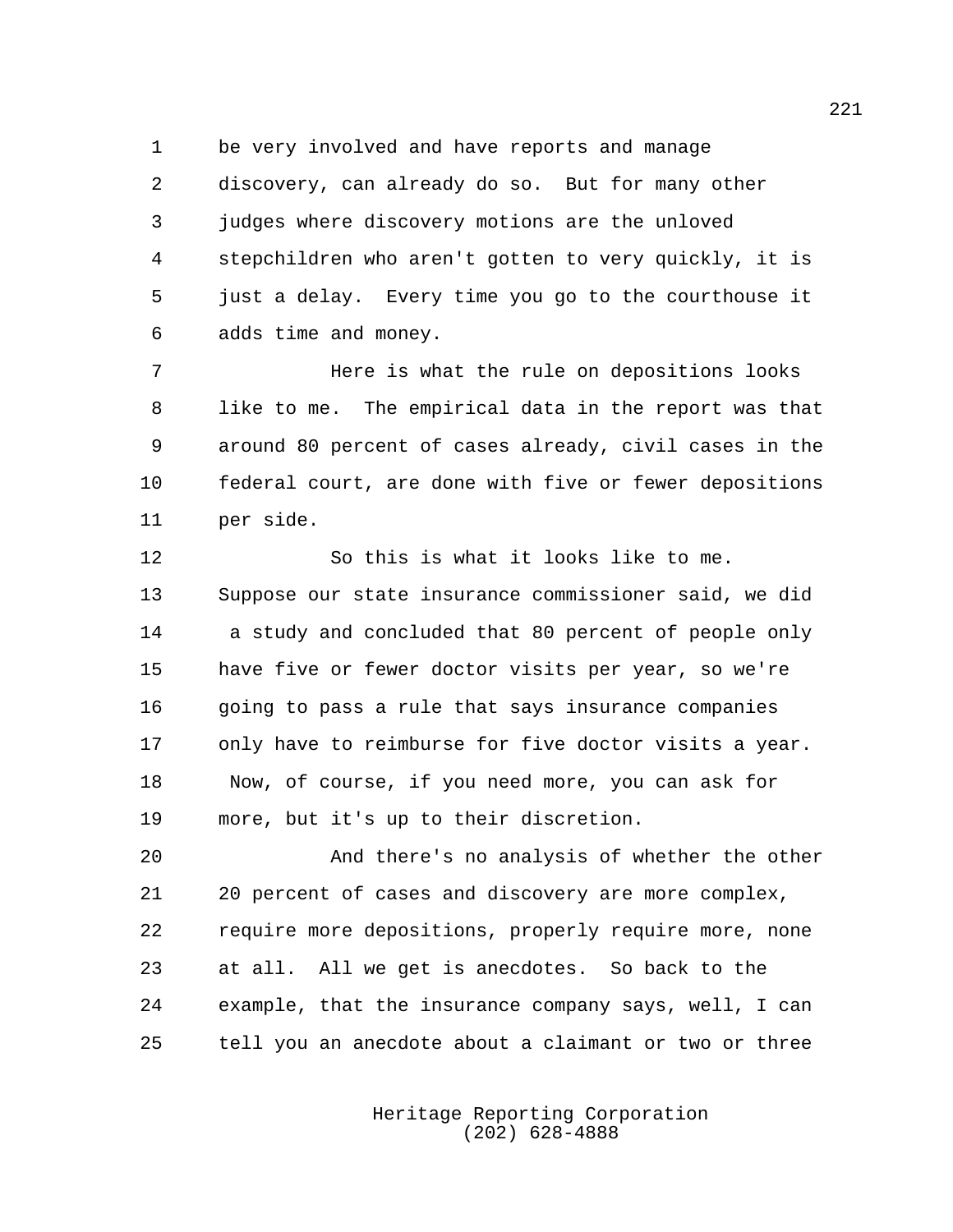that abused the system and was a hypochondriac, saw too many doctors. Great. I'm sure in any system there is abuse. But that's not the rule. There's no empirical data whatsoever here that says that the deposition rule needs to be changed. In fact, if 80 percent are already coming in at five or fewer per side, it's working.

8 If I can have one minute on proportionality. One of the problems we have in civil rights cases is that there's a tendency to view the value or the burden of discovery in monetary terms only. And that means in practical effect is that an employee who's earning minimum wage or slightly above and is getting paid 20- or \$25,000 a year and has lost their job for discriminatory reasons, their claim is worth less in monetary terms maybe than somebody who's earning \$100,000 or \$200,000 a year.

 While the rule, the proposed rule, suggests that other values come into play, I fear that it will be simply dollars and cents. Why should we spend \$10,000 producing emails if the guy was only earning \$20,000? And what will happen is people at the lower end of the pay scale whose entitlement to injury is just as valid and just as important under these private attorney general statutes, their claims get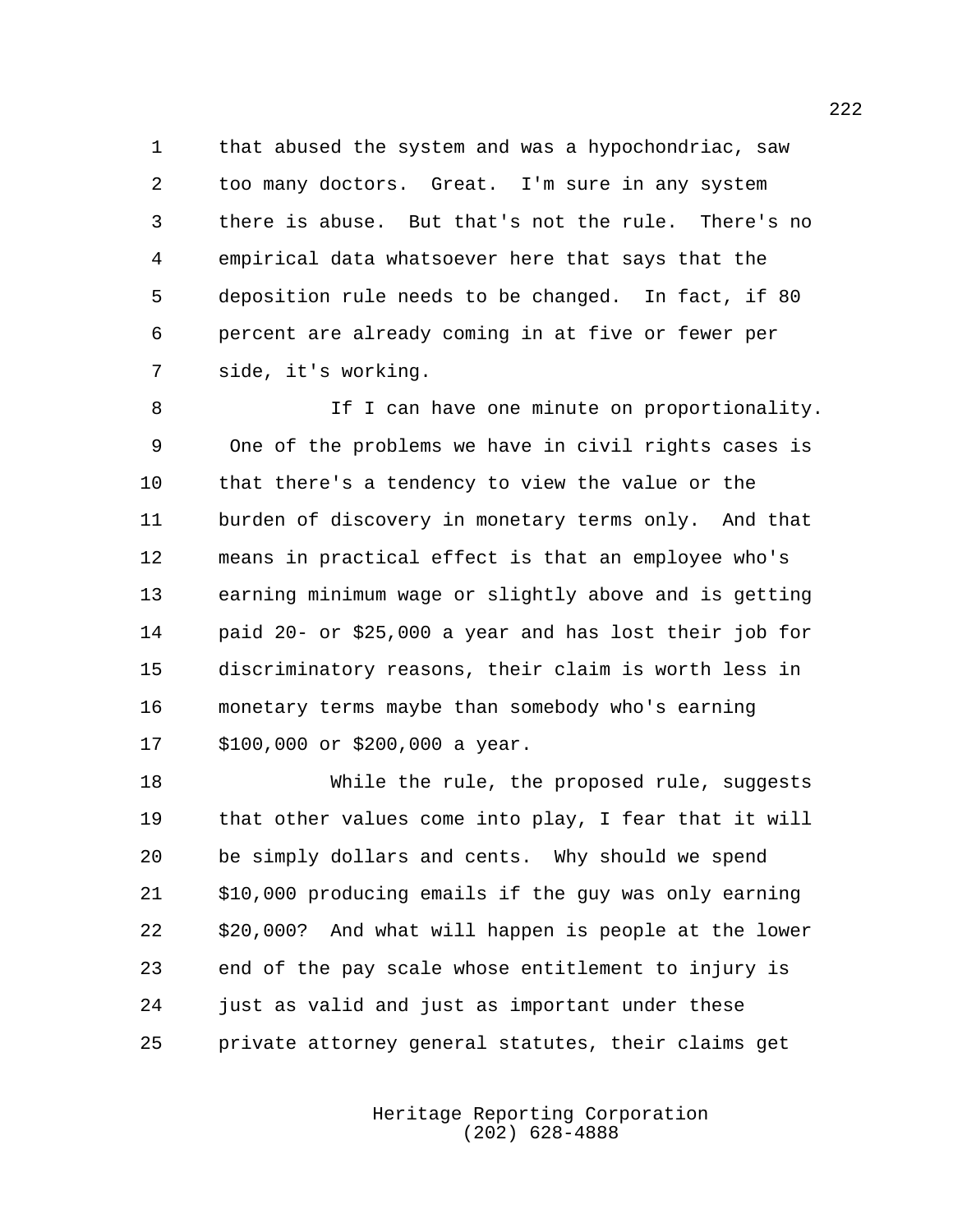much less discovery, which will translate into a much higher rate of dismissal on summary judgment. I think I'm over my time, but I would welcome questions. JUDGE CAMPBELL: Thank you. Judge Koeltl? JUDGE KOELTL: Thank you. You know, NELA has been very helpful to the committee both in terms of input into the proposals as well as in developing the employment protocols for early discovery in employment discrimination cases. So we really appreciate and respect NELA's views. The one thing that you said I'm not sure is accurate, that there's no empirical information that suggests there's a problem in cases where you have five or more depositions on a side. In the report that accompanied the rules, proposed rules and Advisory Committee notes, we noted that in the FJC study when both plaintiffs and defendants take more than five depositions, about 43 percent of plaintiff's lawyers and 45 percent of defendant's lawyers report that they consider the discovery costs to be too high relative to their client's stake in the litigation. Now we can't draw a causal relationship between that because there are other forms of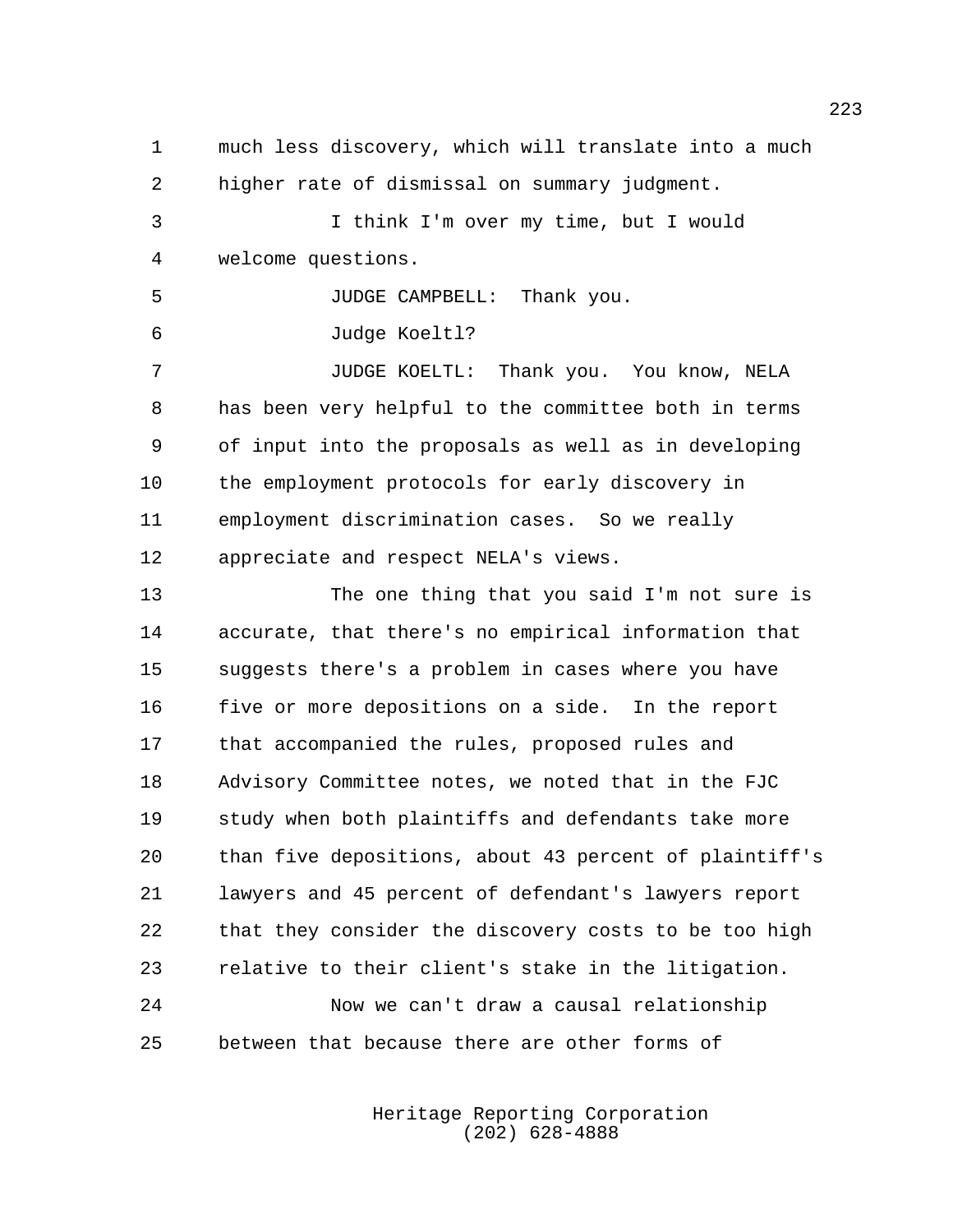discovery that are still going on. On the other hand, it certainly is a source of concern when depositions get to be more than five and almost 50 percent of the lawyers say that the costs in the litigation are disproportionate to the stakes involved.

 You know, similarly, when the NELA lawyers were surveyed with the assistance of the FJC, the NELA lawyers thought that there was a problem with disproportionate litigation. Eighty percent of the NELA lawyers thought that in small cases the amount of the discovery was disproportionate to the stakes in the case. And in larger cases, it was about 50 percent of the lawyers thought that the costs were disproportionate.

 So I'm not sure that it's correct to say that there's no empirical data. My question really is don't you think that the Advisory Committee note to the five depositions makes it sufficiently clear that the judge ought to look carefully and that there will be many cases where just as the presumptive limit of 10 was insufficient, there will be more cases where the presumptive limit of five is insufficient.

 So the judges must increase the number, must grant the request for an increased number. In even more cases, they've been doing it before, under the 10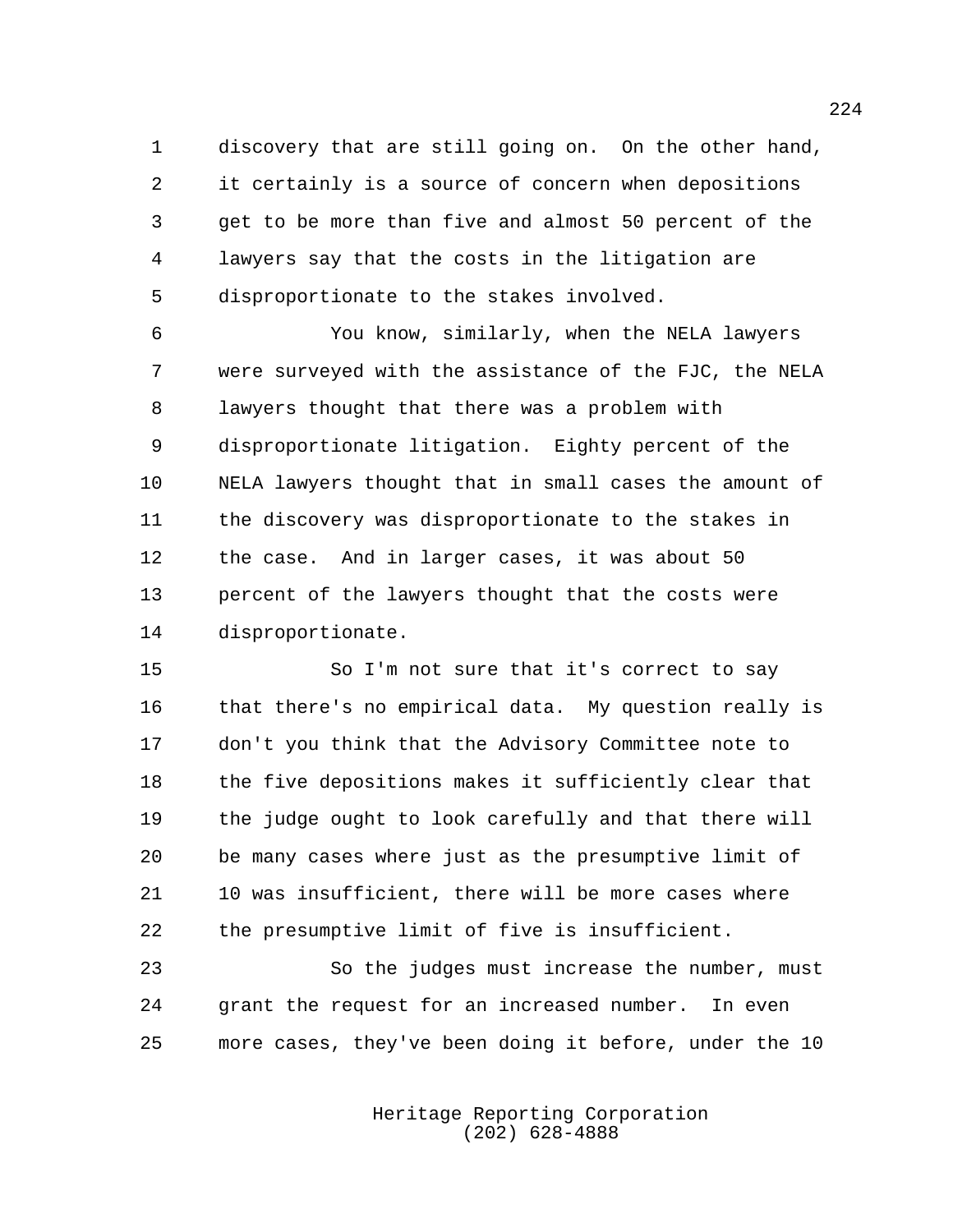limit, when they're faced with a five limit. But they should look at it.

 MR. CHERTKOF: I fail to see how it's more efficient to have ever more motions going back to the judge to get depositions in fewer than 20 percent of the cases. On the committee's report on page 267, it expressly said there was no proof that depositions caused dissatisfaction or were even the major cost of discovery battles. So there is no empirical evidence that that's what we're relying on in this.

 But let me go back because I again say that the problem with the expensive litigation and delay happens in two places primarily: the early motion to dismiss, which is fast becoming routine, and that can be fixed by -- it all can be changed by just changing Rule 8 -- this committee can do that -- and the summary judgment.

 And one of the ways with summary judgment is the hide-the-ball shell game. If we're going to be living in a world where the presumptive limit is five and we have to file a motion and wait potentially for months to get a ruling, and we're afraid to use up our five, not knowing if we're going to get seven or eight or 12, how about if the defendant had to produce early on in discovery all the affidavits it plans to use for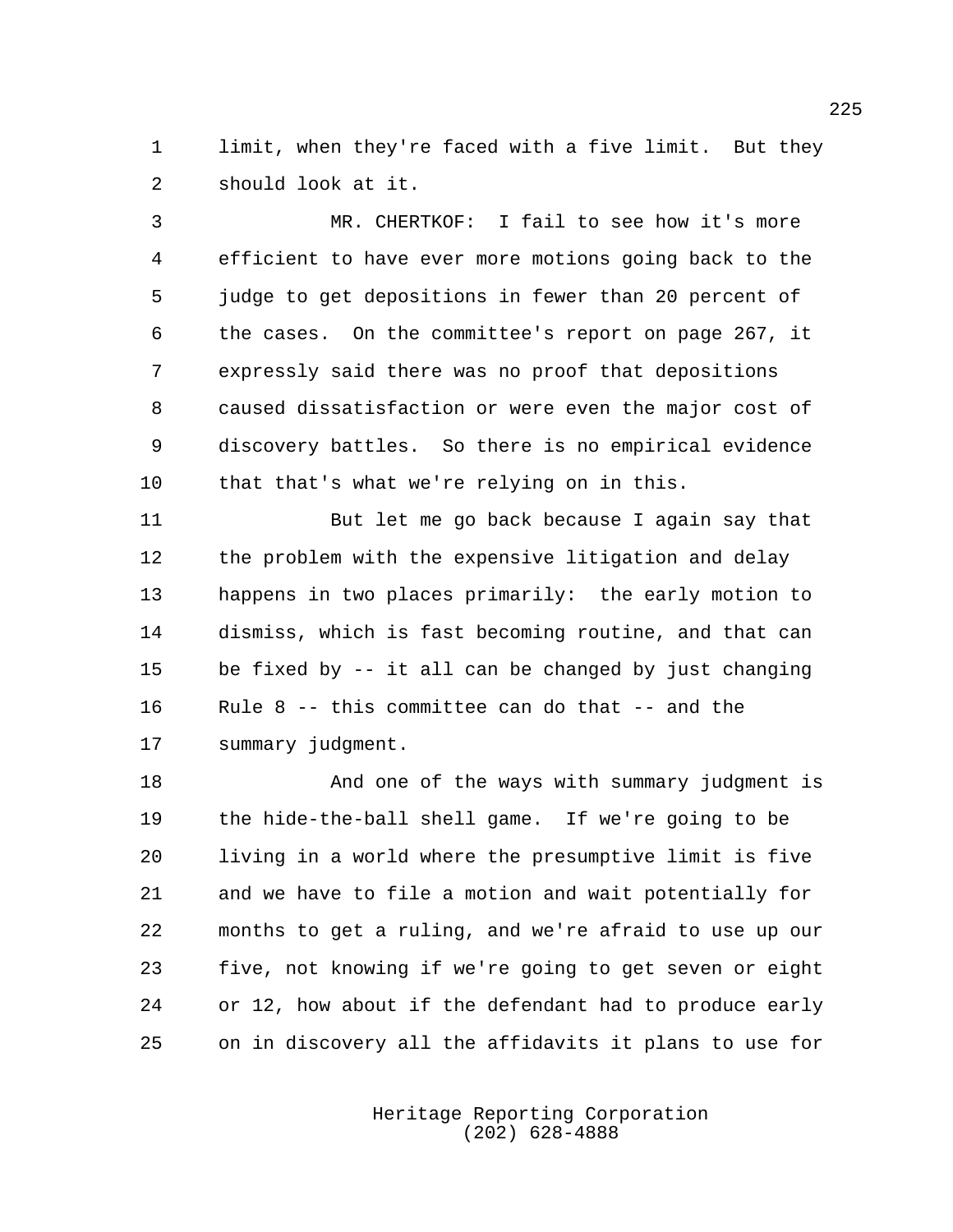its summary judgment motion? So now we know what the universe is we have to aim for, which people whose opinions matter, which people we're going to have to cross-examine on paper because we don't get to them at trial if we don't get past summary judgment. Pipe that up early, or make Rule 56(d), which is the rule that allows you to get additional discovery after seeing the summary judgment motion, not something that is very, very rarely granted and hard to get anything out of but the routine, that when the defendant has held you to five depositions because they haven't agreed to more, then you should almost presumptively get more discovery once you see what they put in their summary judgment motion, the people you haven't talked to, people haven't examined yet.

 But what's happening here is we've got all the information and we've talked to our witnesses. We're not going to let you talk to them informally. We're not going to let you talk to them off the record. We're not going to let you see any documents unless you fight for them. And by the way, we're going to put in summary judgment stuff that you haven't seen and people you haven't talked to. JUDGE CAMPBELL: We have a number of folks who want to ask questions, but we are about 13 minutes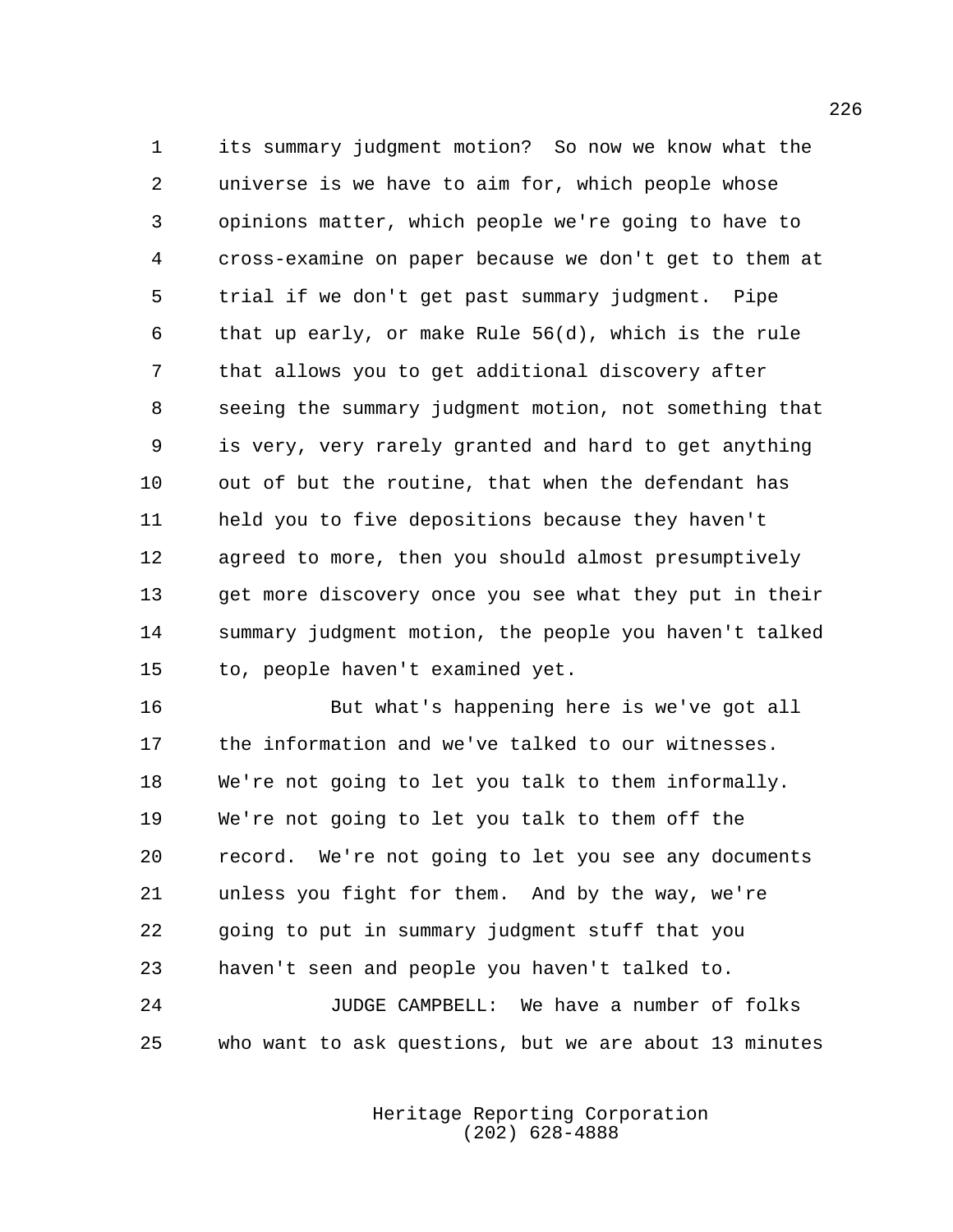into your discussion, and I fear if we go much longer we're going to shortchange those at the end of the schedule. So thank you very much for your comments, Mr. Chertkof.

And let's hear from Ms. Klar.

 MS. KLAR: Thank you. Mr. Chairman and members of the committee, my name is Jennifer Klar. I'm a partner at the civil rights firm of Relman, Dane & Colfax here in Washington, and I'm the secretary of the Metropolitan Washington Employment Lawyers Association. And I thank you for hearing my testimony today.

 My testimony will focus on proposed Rule 37(e), which would establish a new standard to govern remedial measures and sanctions as a result of spoliation. I have four principal concerns about the proposed rule. First and primarily, it will impede the search for truth. Second, it changes the substantive law of multiple Circuits. Third, it will disproportionately hurt civil rights plaintiffs. And fourth, at a minimum, it should not apply outside of the context of ESI, which is provided as the 23 justification for the change.

 First, the proposed rule focuses on the mens rea of the spoliating party instead of the search for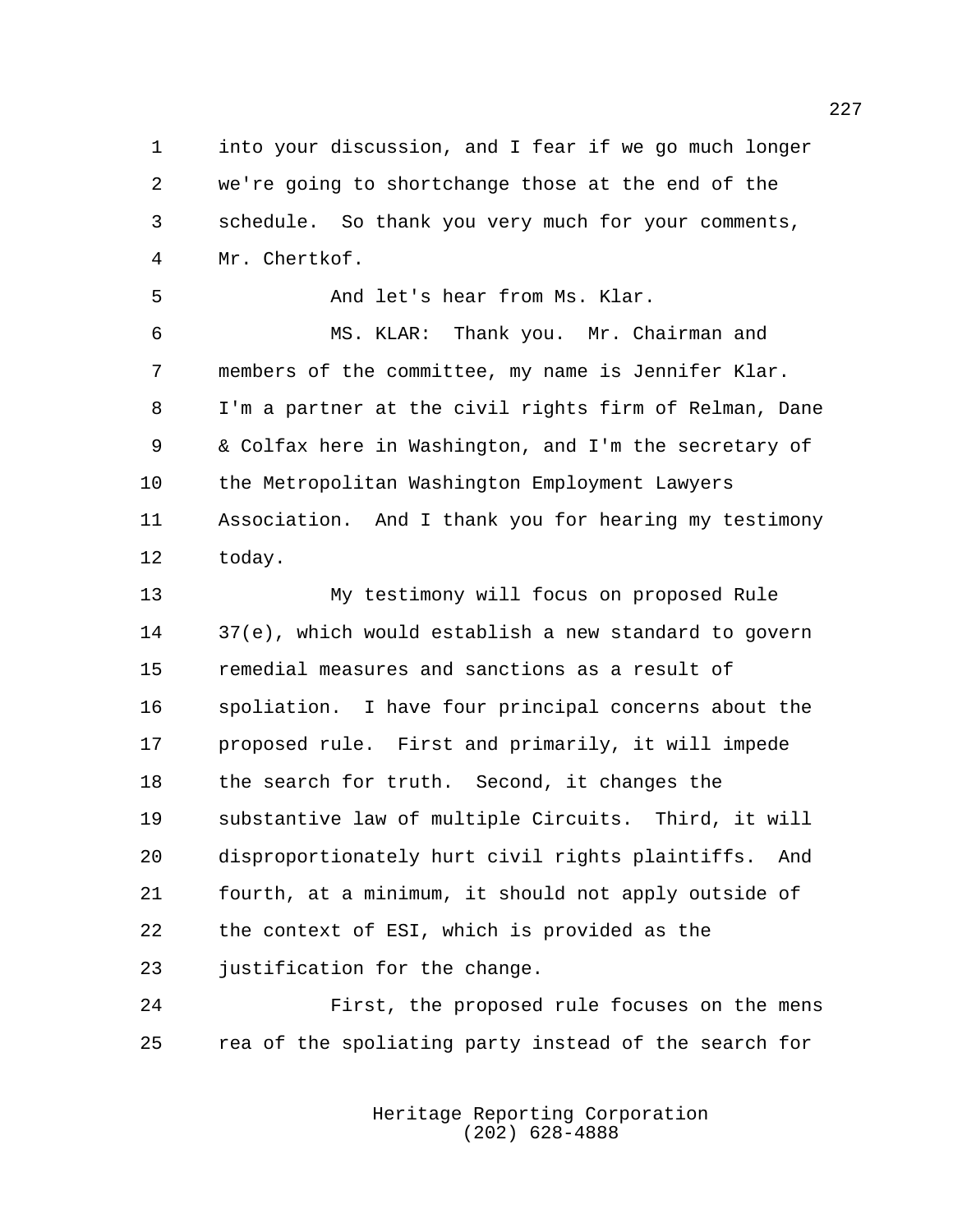truth. The point of civil rights cases is the search for truth. Did the defendant violate our civil rights laws? Instead of focusing on the mens rea of the spoliating party, the question should be whether a remedial measure or a sanction is necessary to counterbalance the damage to the search for truth that was caused by the spoliation.

 This is not just my point as a civil rights attorney. The D.C. Circuit has repeatedly held this, as have other Circuits, including the Second, Fourth, and Sixth. As the D.C. Circuit explained earlier this year, and this is a quote, "Where the evidence is relevant to a material issue, the need arises for an inference to remedy the damage spoliation has inflicted on a party's capacity to pursue a claim whether or not the spoliator acted in bad faith."

 Negligence or gross negligence would be a more appropriate standard. The committee's comments say that the intent of this proposal is to protect parties who act reasonably in preservation. This goal is achieved by a negligence or a gross negligence standard because if a party has acted reasonably, they haven't acted negligent or grossly negligent.

 Because the proposed willfulness or bad faith standard is so difficult to prove, the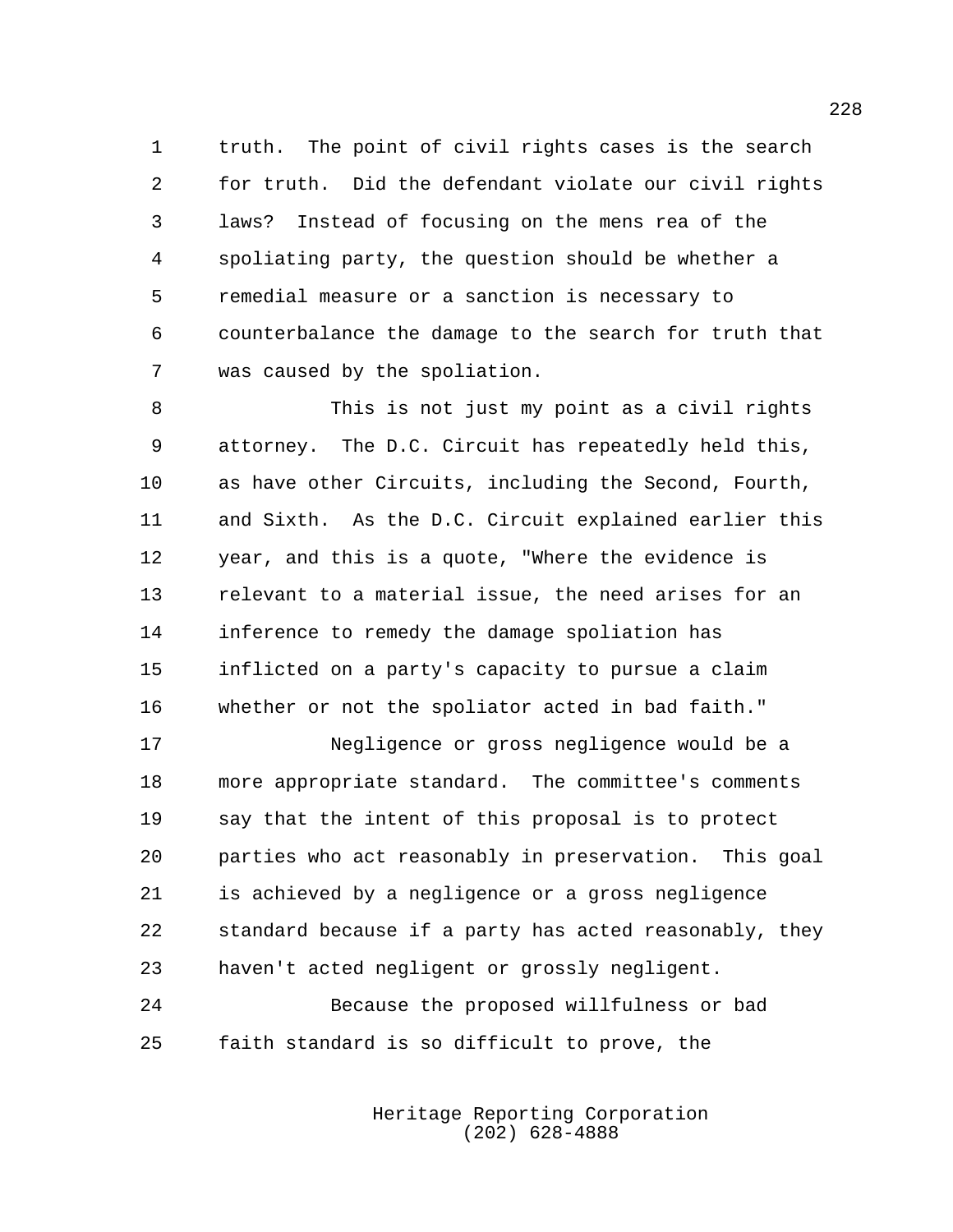destruction of evidence will go unchecked and it creates a perverse incentive to destroy bad evidence. Moreover, disallowing specifically an adverse inference instruction, which is in the comments, without willfulness or bad faith is specifically incorrect because an adverse inference is a remedial measure, not a sanction, as suggested by the comments to the proposed change.

 Again, the D.C. Circuit has held that issue related sanctions like an adverse inference instruction are "fundamentally remedial" rather than punitive and are properly imposed when the destruction of evidence has "tainted the evidentiary resolution of an issue." Thus the focus should be on the effect of the spoliation on the search for truth and not the intent of the spoliating party.

 Second, this rule represents a substantive change in the law of several Circuits, not a procedural change. The comments recognize there is a Circuit split on the substantive law and then they resolve it. And this should not be the role of the Federal Rules of Civil Procedure. It impedes the role of the federal judiciary also and individual federal judges and Circuits.

The comments foreclose reliance on inherent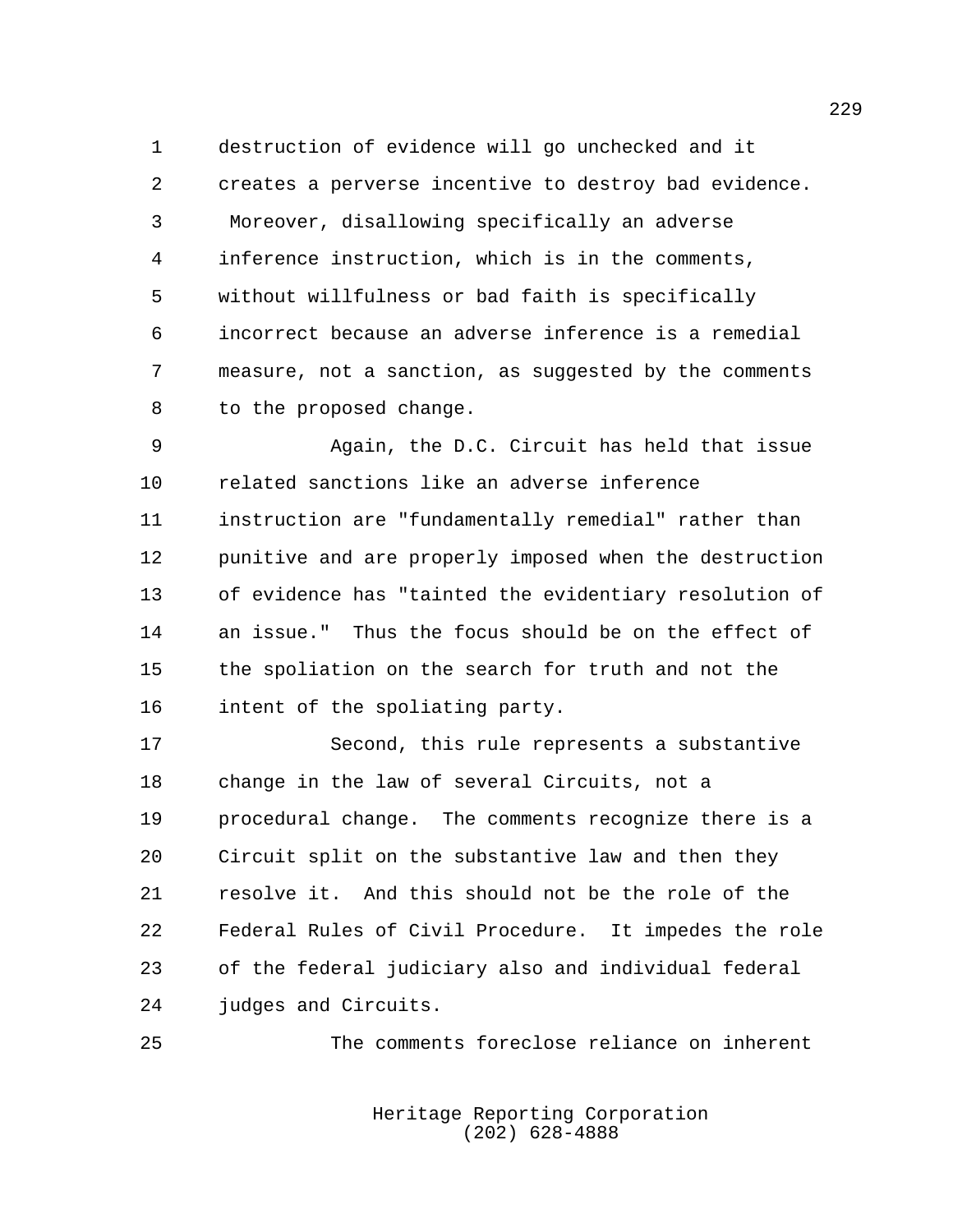authority and state law, also changing substantive law, and disregard established EEOC regulations requiring the preservation of personnel records.

 Third, the proposed rule raises grave fairness concerns, especially for civil rights plaintiffs. In civil rights cases, documents that can substantiate discrimination where it occurred are largely in control of the defendant and not the plaintiff. For example, hiring and personnel documents and documents about comparators in an employment case are controlled by the employer.

 If the employer destroys that evidence, the plaintiff, the court, and the public are all unable to determine the truth of what happened. In the words of Judge Lamberth, former Chief Judge of the DDC, "Plaintiffs alleging discrimination should not be forced to prove their cases based on defendant's choice of files and records due to spoliation."

 The proposed rule sets out a standard that will be hard for civil rights plaintiffs or *any* requesting party to meet because the rule places the burden on the requesting party to show both substantial prejudice and the mens rea of the spoliating party.

Obviously it's hard to demonstrate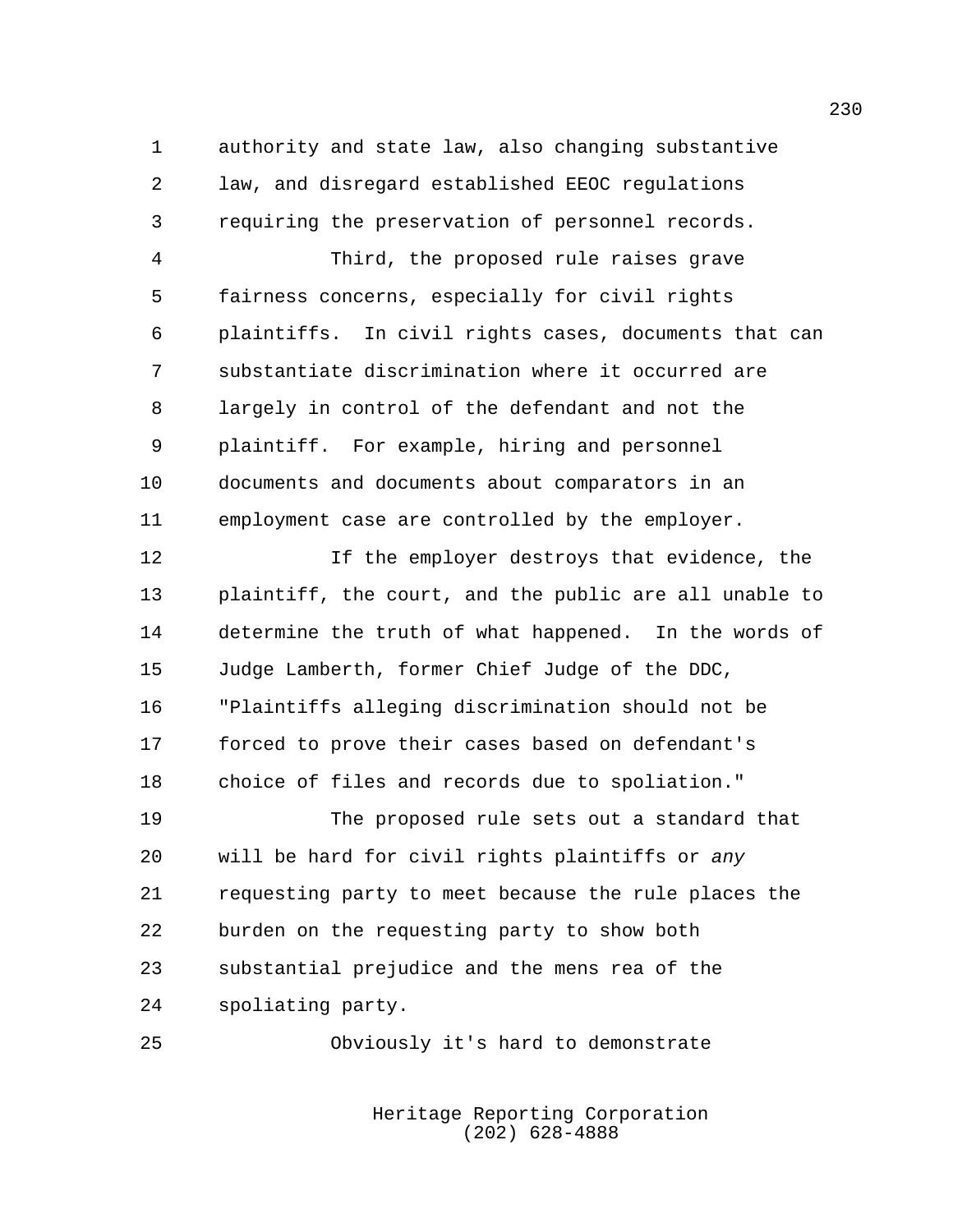substantial prejudice when you don't know what was in the documents. You can't prove there was a smoking gun if you don't know what the document said because it was destroyed. That gives a perverse incentive to fail to preserve or destroy. It's hard to prove willfulness of bad faith of someone else because the knowledge of what was done and wasn't done is in the hands of the spoliating party. So the burden should be on the party that destroyed the evidence that we recognize it was obligated to preserve.

 Finally, while I oppose changing the rule altogether, I would strongly suggest that if adopted it should only apply to ESI and not paper documents. The concerns expressed by the committee relate only to the cost of ESI preservation. The comments say electronic documents would likely be duplicative where alternatives exist. And while I disagree with that with respect to ESI, it's certainly not true with respect to paper documents that are frequently irreplaceable and important to prove discrimination: handwritten interview notes, application forms, comments on application forms that can be crucial to showing discriminatory intent.

 Allowing more discovery or shifting attorney's fees is not a solution. If documents are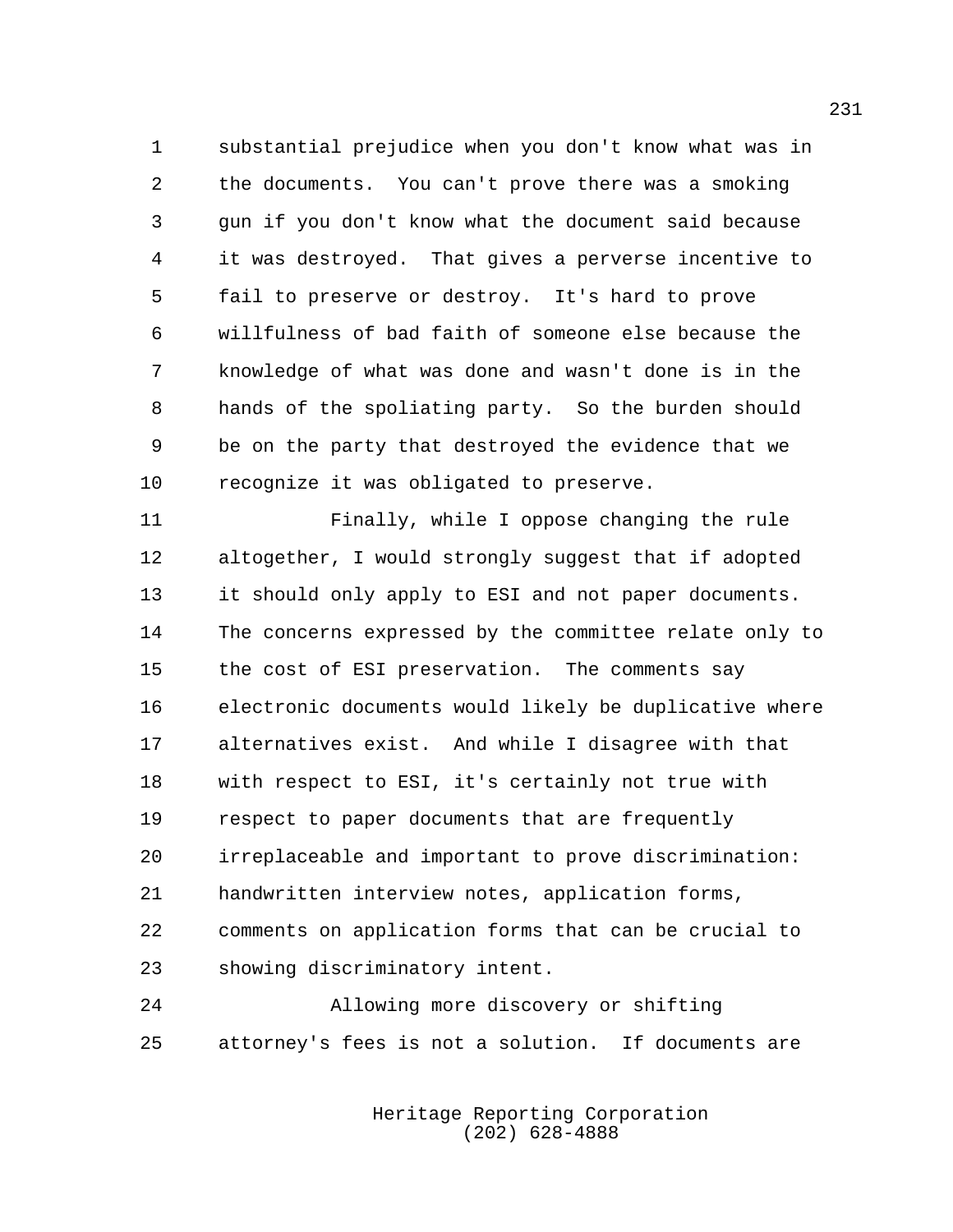destroyed, many times additional discovery will not replace them, especially for paper documents, and shifting fees can't undo the harm to the search for truth and the requesting parties' ability to prove its case.

 In sum, I urge you to reject this rule, leave the spoliation law as it now stands. If some version of the amendment is adopted, it should reflect a negligence standard or gross negligence standard rather than bad faith or willfulness. And additionally, the rules should be restricted to ESI. I'm finished with my presentation on spoliation, but I'd like if I may have 30 seconds to provide an example with respect to the deposition rule

that was discussed.

**JUDGE CAMPBELL:** Sure.

 MS. KLAR: I recently had a case, an employment case where there were many witnesses disclosed by the other side on their initial disclosures, and I asked for additional depositions because they had identified these witnesses. That was very, very hard fought and litigated and opposed, briefed, et cetera, argued. And what I was allowed to 24 get was two hour depositions where I had to pay for my transcript and the transcript for the other side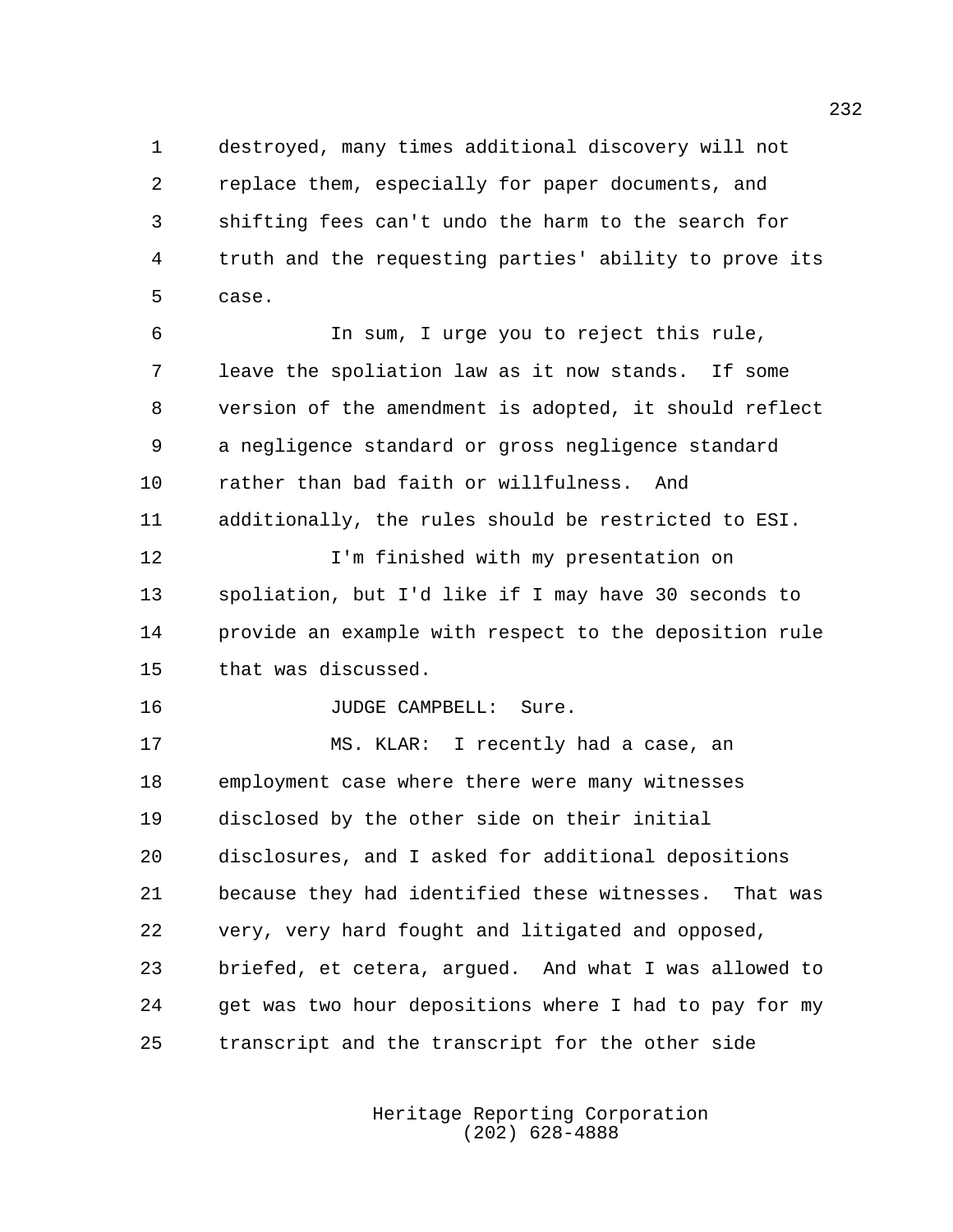because they said that the depositions were

 unnecessary. But then they put those witnesses on their trial witness list and called them. So obviously they opposed and then intended to call the witness, which is a gotcha that will happen more and more often if the number is reduced.

 The judge, who I think in the end was fair, pushed very hard on why is your case so different from the standard case, so special that you need extra depositions when you don't need them in another case. And that's just going to be more and more difficult with the normative effect of a rule where you have to prove your case is really more complicated, more difficult, bigger in order to get the depositions you need to depose people that will be put on at trial. JUDGE CAMPBELL: Thank you, Ms. Klar. 17 Ouestions? PROF. MARCUS: Regarding Rule 37(e)? MS. KLAR: Yes. PROF. MARCUS: As you've heard today and we've heard also, there are a number of reports that currently preservation is a very large and expensive burden for a significant number of enterprises. And I'm wondering, do you think those reports are

inaccurate, or is the notion that that's the way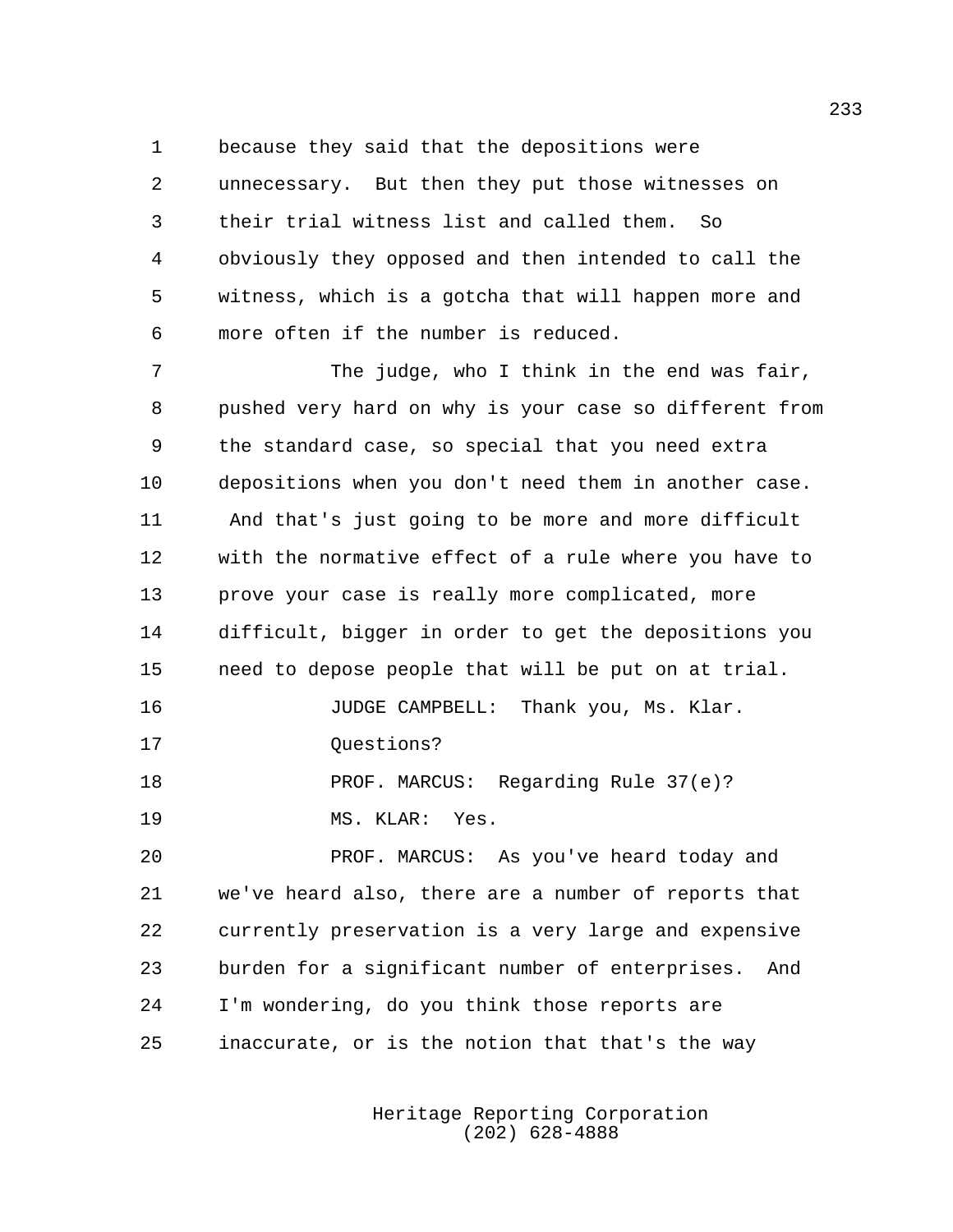things should be?

| 2       | MS. KLAR: Well, let me respond to that in              |
|---------|--------------------------------------------------------|
| 3       | two ways. First of all, the rule is and has always     |
| 4       | been under the current 37(e) that documents can be     |
| 5       | destroyed in the normal course. So there's no reason   |
| 6       | to just preserve everything. Under a normal            |
| 7       | destruction policy, they can be destroyed.             |
| 8       | So the rule only attaches when there's a               |
| 9       | reasonable belief that there would be litigation,      |
| $10 \,$ | which should not be everything. And the proposed rule  |
| 11      | changes don't change that because while there was a    |
| 12      | discussion in the comments about possibly clarifying   |
| 13      | what has to be preserved, in fact, that's not the      |
| 14      | change that's being made here.                         |
| 15      | So I don't think the rule as it's written              |
| 16      | really goes to that problem, and instead we get a type |
| 17      | one, type two error situation where in excusing        |
| 18      | negligent and grossly negligent conduct in order to    |
| 19      | make sure that defendants who -- or companies who      |
| 20      | behave reasonably aren't punished, when of course      |
| 21      | negligence, gross negligence, isn't reasonable, the    |
| 22      | search for truth is impeded.                           |
| 23      | So even if there is overpreservation right             |

 now, I don't think that this rule changes that without a clarification of what has to be preserved and also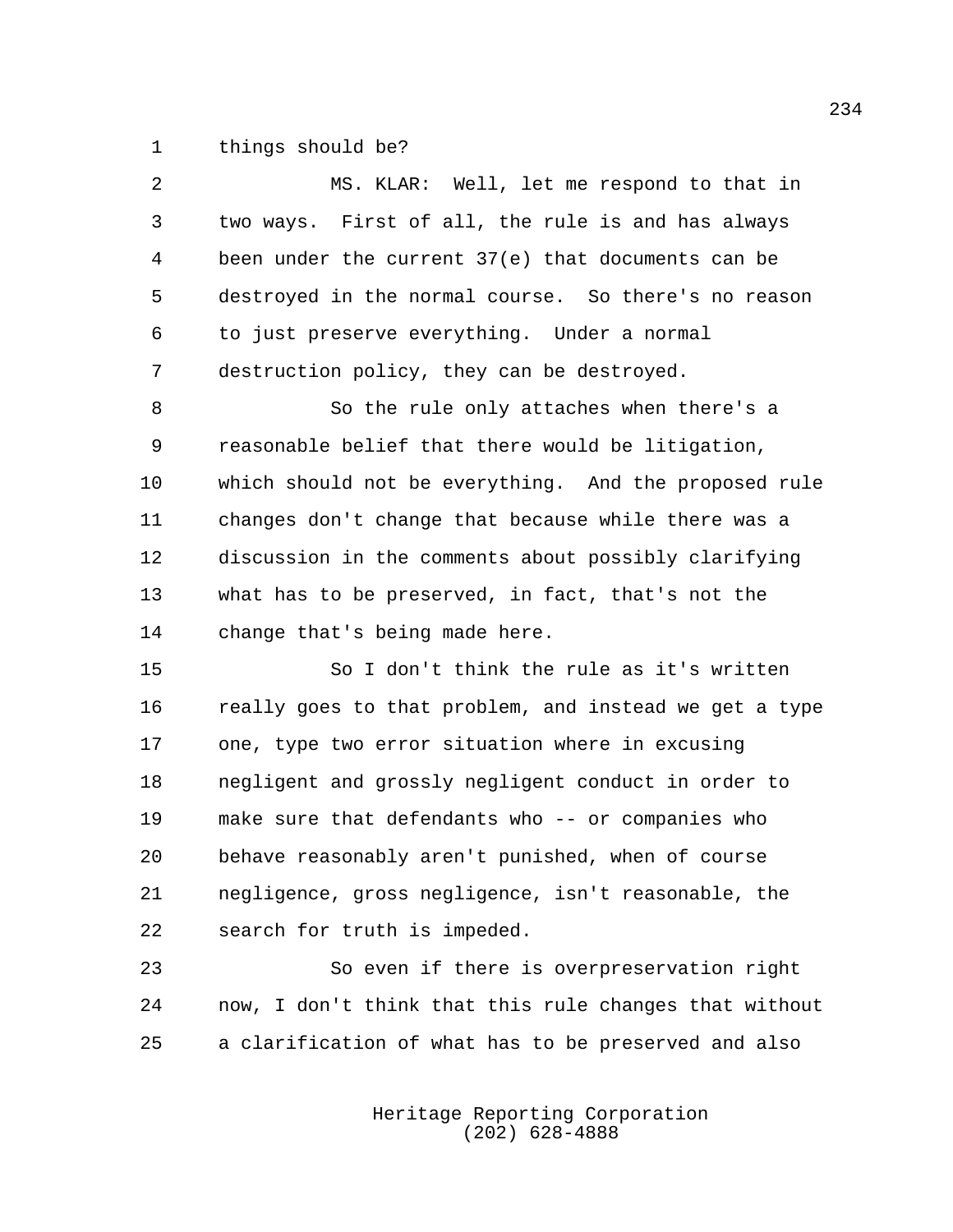creates a harm in the search for truth.

 JUDGE CAMPBELL: All right. Thank you very much, Ms. Klar.

Mr. Woodfield?

 MR. WOODFIELD: Good afternoon. My name is Nicholas Woodfield. I'm a principal at the Employment Law Group, a Washington, D.C.-based employment law firm. I'm also president of the Virginia Employment Lawyers Association, which is the NELA affiliate of -- or the Virginia affiliate of NELA.

 JUDGE CAMPBELL: Could you pull the mike up 12 just a little higher, please? Thanks.

 MR. WOODFIELD: Yes, sir. I'm here today to speak about Federal Rule of Civil Procedure 4(m) and the proposal to shorten the time for service from 120 days to 60 days. There are a couple of concise points I'd like to raise.

 First, it's problematic for employment law cases. Employment law cases have additional factors that are unlike other cases wherein you have frequently people coming to you at the last minute because they got a right-to-sue letter. Then they show up and say, I have to file this in the next day or two. In those situations, you're very often dealing with someone where you're trying to protect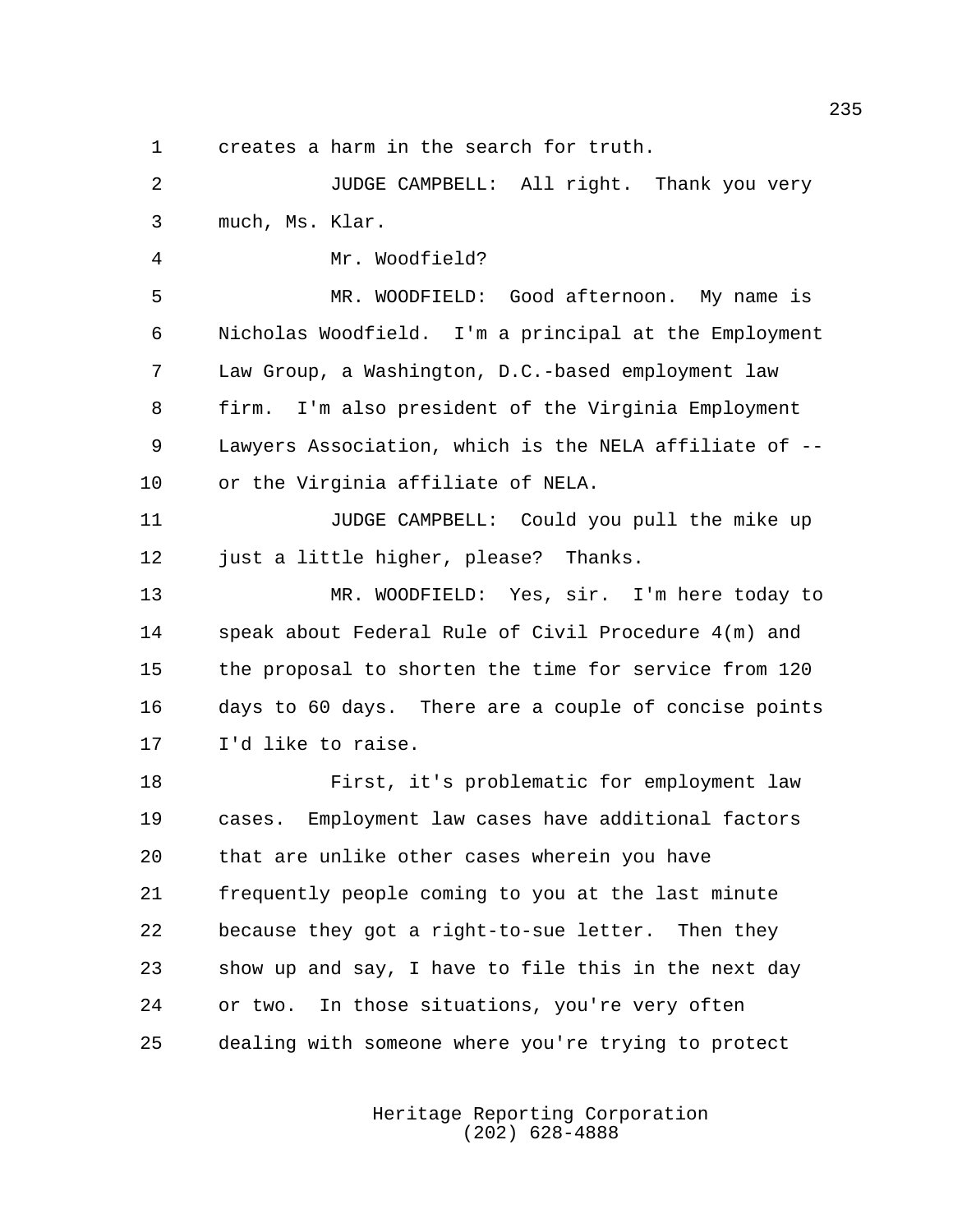their statute of limitations, but you cannot necessarily do the type of due diligence that you'd like to do. In those situations, you can prepare pro se complaints over your own name or you can file it. And while you have an admittedly lower standard, you've got to perform your due diligence. And to perform that due diligence, you have to go out in a situation where again, as Mr. Chertkof said, the evidence very often is asymmetrical, and who controls it?

 In that situation, that 120 days can be used very quickly. You can also run into that situation of trying to get FOIA information waiting for results from other agencies and trying to get witness statements. In the False Claims Act area in which my firm also practices, you run into an interesting situation wherein when you file the government is immediately involved. The U.S. attorneys immediately are involved. At that point, to protect your client's interests and to stop the case from going out from underneath the seal order, to avoid violating the seals, the plaintiff's attorneys at that point are relegated to the back seat.

 We can be in the back seat for six months to years depending on how long DOJ or the U.S. Attorney's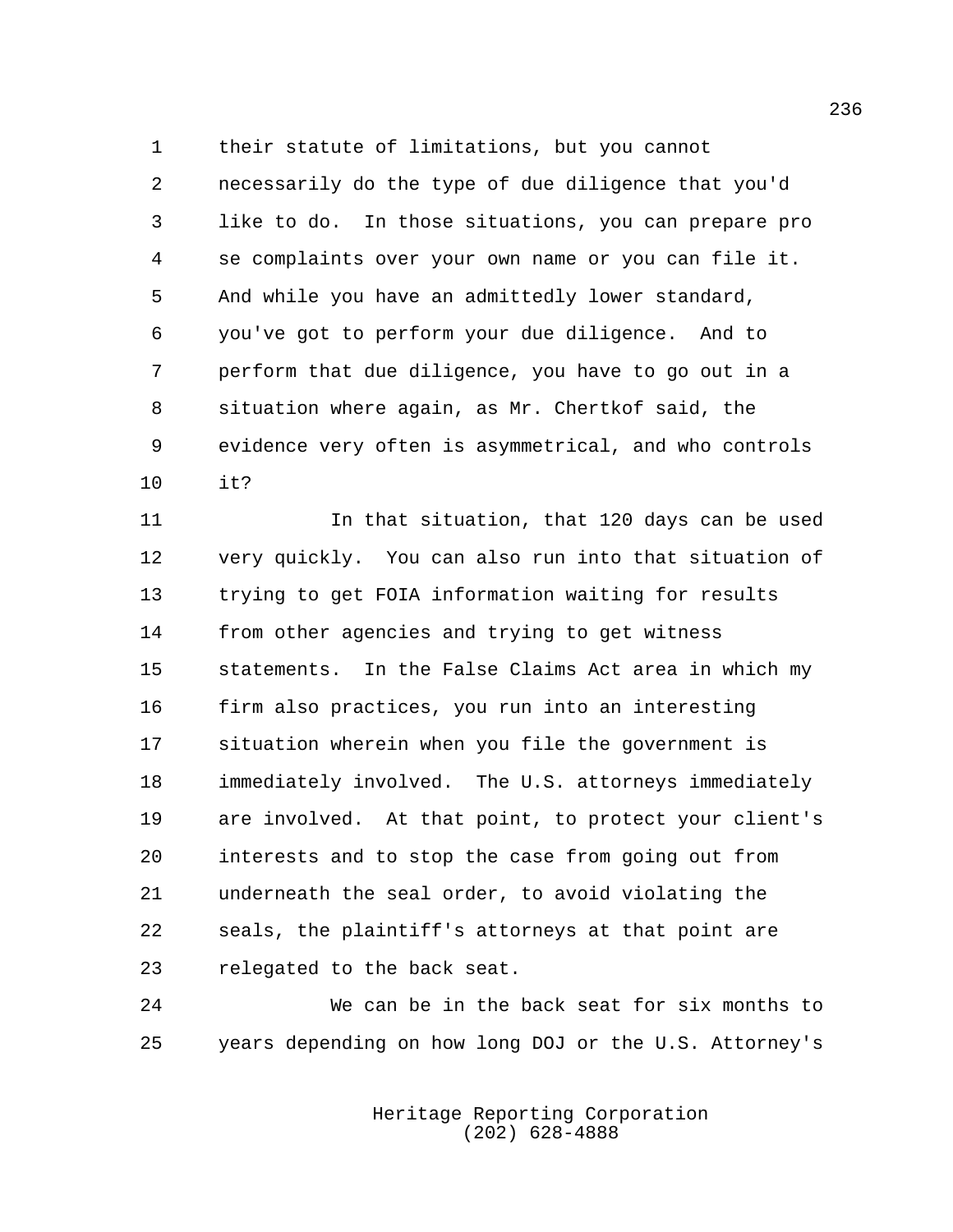Offices may take. And at the end, they may simply say, we're not going to take a position on this or we're not going to intervene or we're going to intervene. Intervention occurs in roughly 18 percent of the filings.

 On those other cases, we can be finding out 18 months down the road that they've spoken to any number of witnesses and got any number of documents, and at that point we have 120 days to FOIA documents potentially to find out who we may be able to speak to at that point. To shorten that in half is to put us in a difficult situation where you've halved our time to try and get the information necessary to come forward with very good cases.

 Now not all cases are spectacular, but we try and put forward the very best that we can. Importantly, though, when we look at our cases, we have to make a decision at the beginning based on the evidence. And if we have finite evidence in front of us, we have to make less guided choices.

 Many of these cases, the False Claims Act cases, are turned down by the government not because of the merits of them but because of internal politics at the agency or because of some issue or concern with the AUSA that doesn't stop the case from proceeding if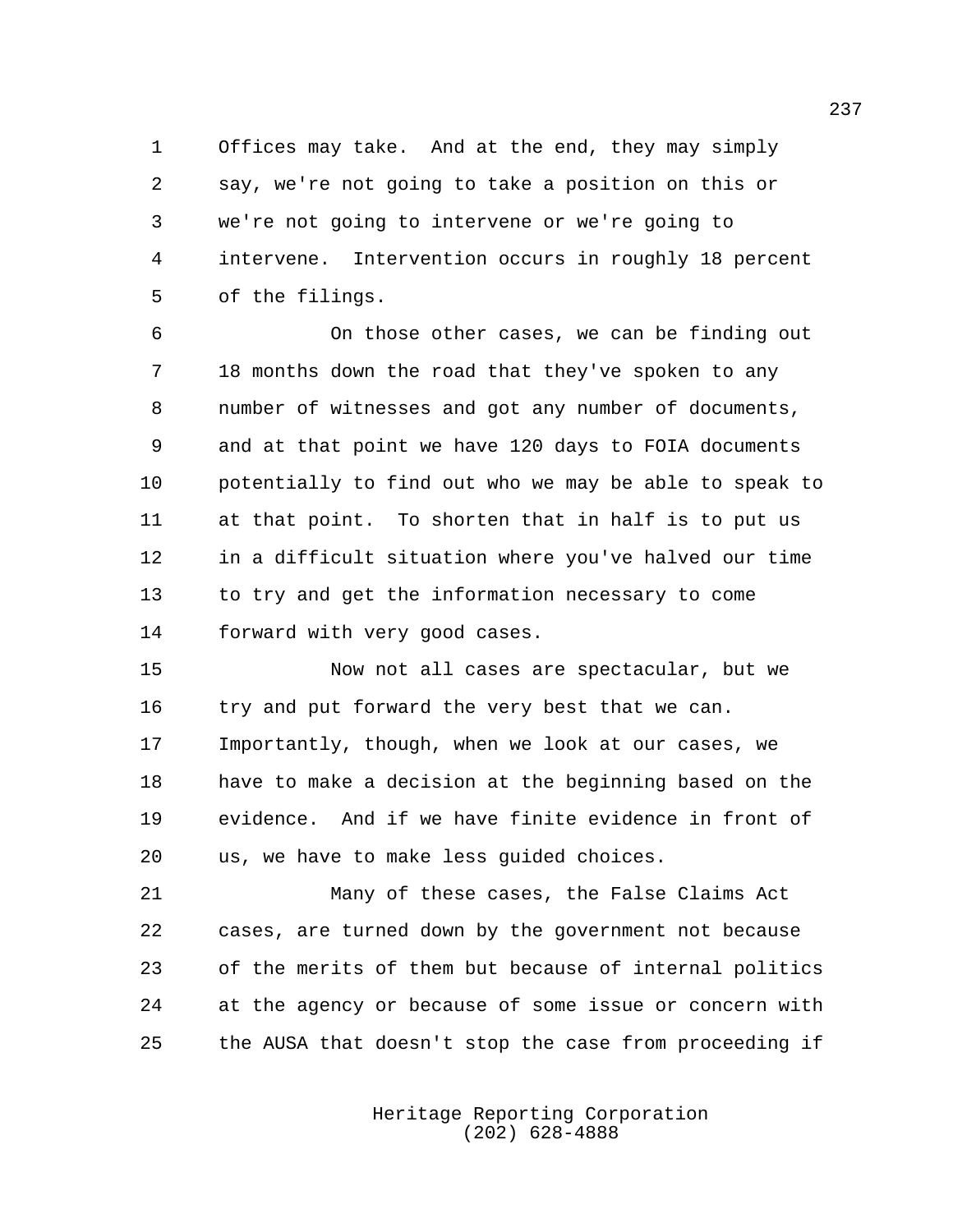it goes forward as represented by individual counsel, but it puts the individual counsel at an incredible disadvantage in that they really can only prepare their clients and prepare their cases very, very briefly.

 My suspicion, and this is my suspicion as Nicholas Woodfield, attorney who practices in Washington, D.C., that part of the impetus for this reduction is to shorten the time that these cases go from filing date to terminal date. And I would say to a degree that this is pointing at the wrong creature that's causing these problems. There are many reasons for the delays in these cases. There are many reasons for the length of federal dockets. One of them is the Iqbal and Twombly standard that becomes the de rigueur standard for -- or the de rigueur motion to dismiss motion that comes up in every case in the summary judgment.

 In the last couple of years, in the last two years, in this particular jurisdiction, I have waited 18 months for a motion to dismiss ruling, and I have waited three years for a summary judgment decision where we had to mandamus the D.C. Circuit to get a decision on the summary judgment.

To say that we need to reduce 120 days to 60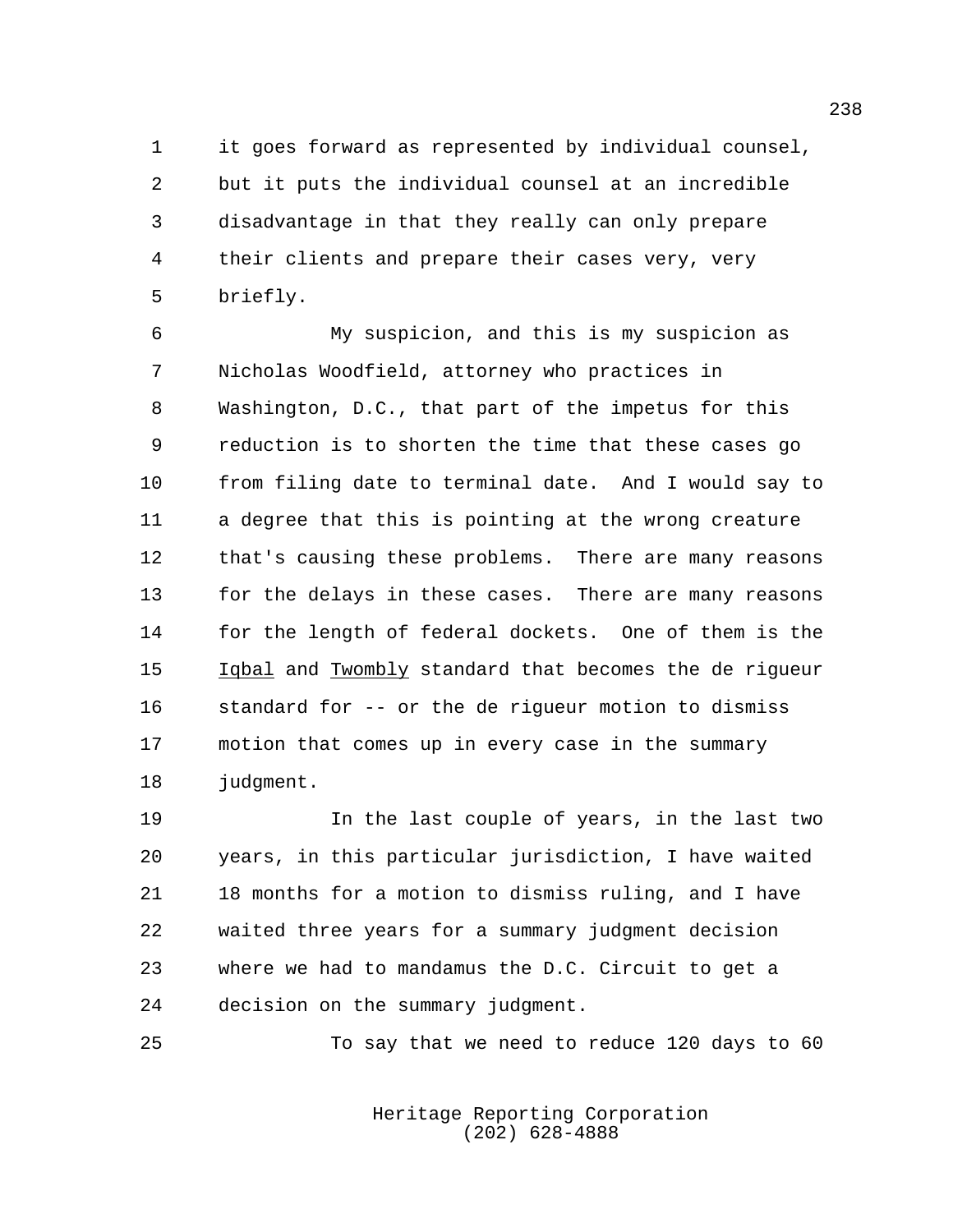days to speed these things up is pointing at the wrong creature. The reason that we are having this expedited or this shortening is I presume to expedite the process. I don't think that's it. Moreover, I think on a simple cost benefit analysis, there are times where when we have to file a case after we've been able to do a little more due diligence, we determine that this may not be the case to do and you voluntarily withdraw.

 If you had to serve within 10 days, we would serve. There would be no voluntary withdrawal, and it would be proceeding forward. This gives us a chance to finalize when there is a short limitation or there is some other pressure on the case for us to pull back. That 120 days is of great value. And there is no cost to defending or not being served and the case being dismissed out.

 If, however, the time is shortened, what we end up doing is having to go in those cases is trying without guarantee that we're going to get additional time filing motions, which creates more load on the dockets and potentially causes more issues with the courts. So I think we essentially on this rule have something that isn't broken and I don't think needs fixing. Unless there's any issue, I would yield my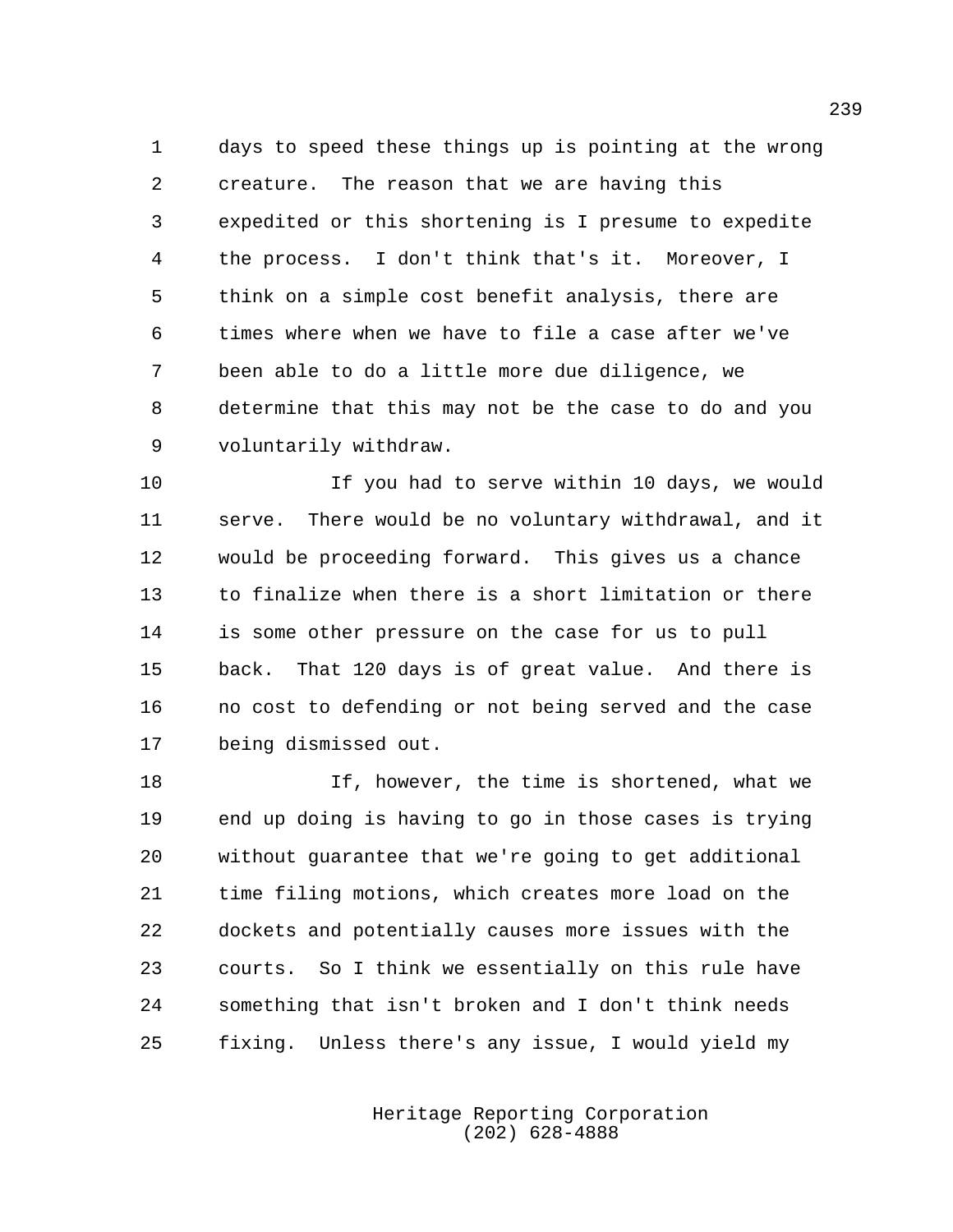roughly remaining one minute to Mr. Chertkof because I thought what he had to say was very astute. JUDGE CAMPBELL: Well, thank you for that generous offer. Let's see if there's any questions. (No response.) JUDGE CAMPBELL: Okay. Thank you very much for your comments, Mr. Woodfield. We'll come back to Mr. Chertkof at the end if that one minute remains. (Laughter.) JUDGE CAMPBELL: All right. Mr. Seldon? MR. SELDON: My name is Bob Seldon. I have been practicing law for 37 years as a member of the District of Columbia Bar. And the primary place that I practiced have been in the federal courts here in the United States District Court and in the D.C. Circuit. Several of my colleagues asked me to speak about the issue of the number of depositions and where the default rule would go to five and speak about it to the committee, and I think they did it because my background I think gives me some sort of unique experience. I began as a plaintiff's lawyer for the federal government doing antitrust work. I became a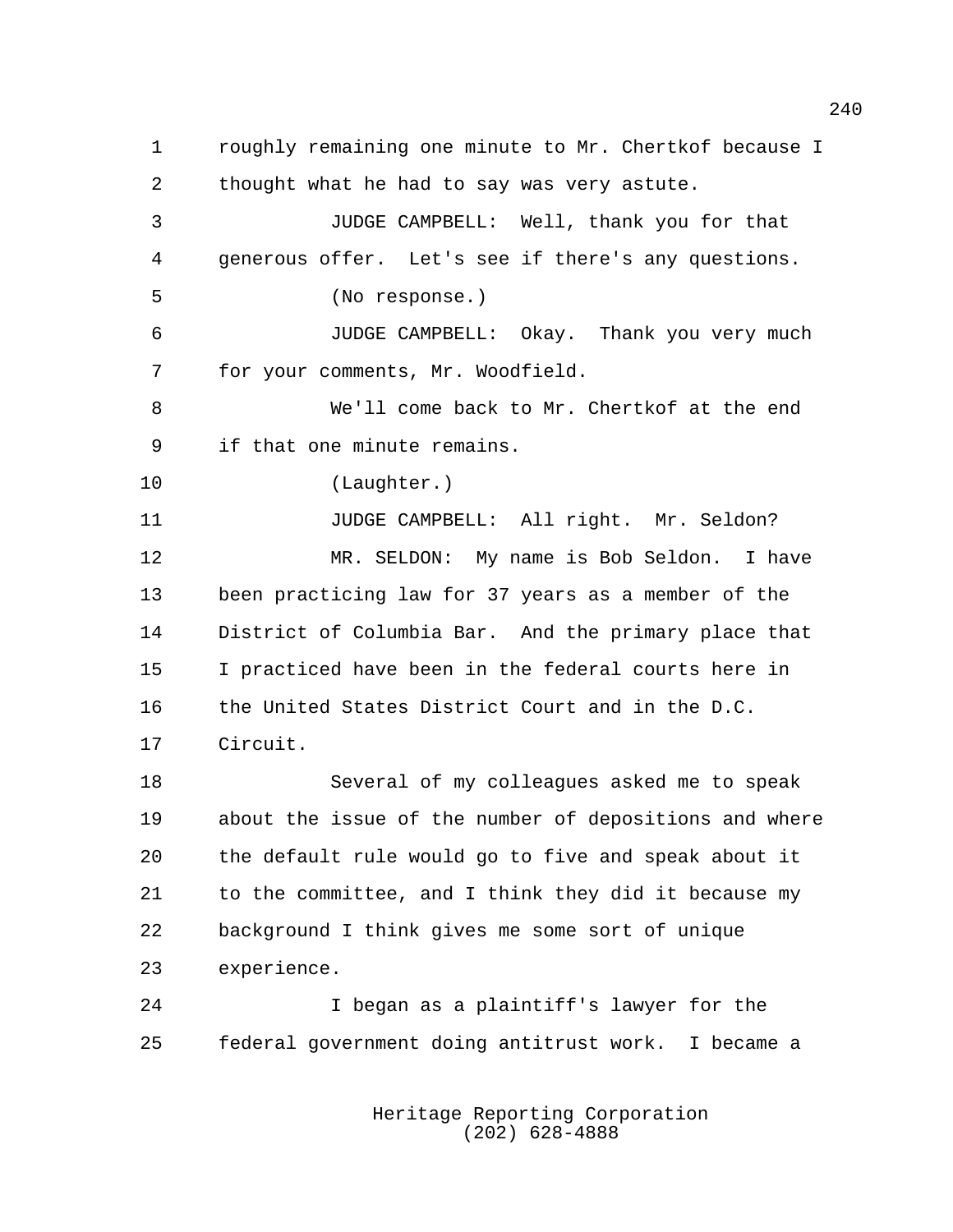defendant's lawyer for the federal government as an Assistant United States Attorney here in the District working for former Chief Judge Lamberth and then a colleague of mine when he became the chief of the Civil Division, Judge John Bates. And we were entrusted with defending the federal government, largely during the Reagan Administration, from all sorts of attacks and in all sorts of trials.

 It gave me broad experience, enough so that at one point I went next to head the litigation department of a corporate law firm, where I defended -- represented I should say for the most part financial institutions. Some of them are large enough to be on Main Street, and some of them are small enough -- I'm sorry, large enough to be on Wall Street. You can tell I messed that up. And some were small enough to be on Main Street. And then I went to open my own plaintiffs' law firm where I now work.

 I think in my observation the great thing about the United States judiciary is that you can walk into court with anybody and you can say, I don't know what's going to happen with your case. But here, here as opposed to any other place on earth, you're going to get a fair shake, I can promise you that. And I've seen that for my many years of experience. I've seen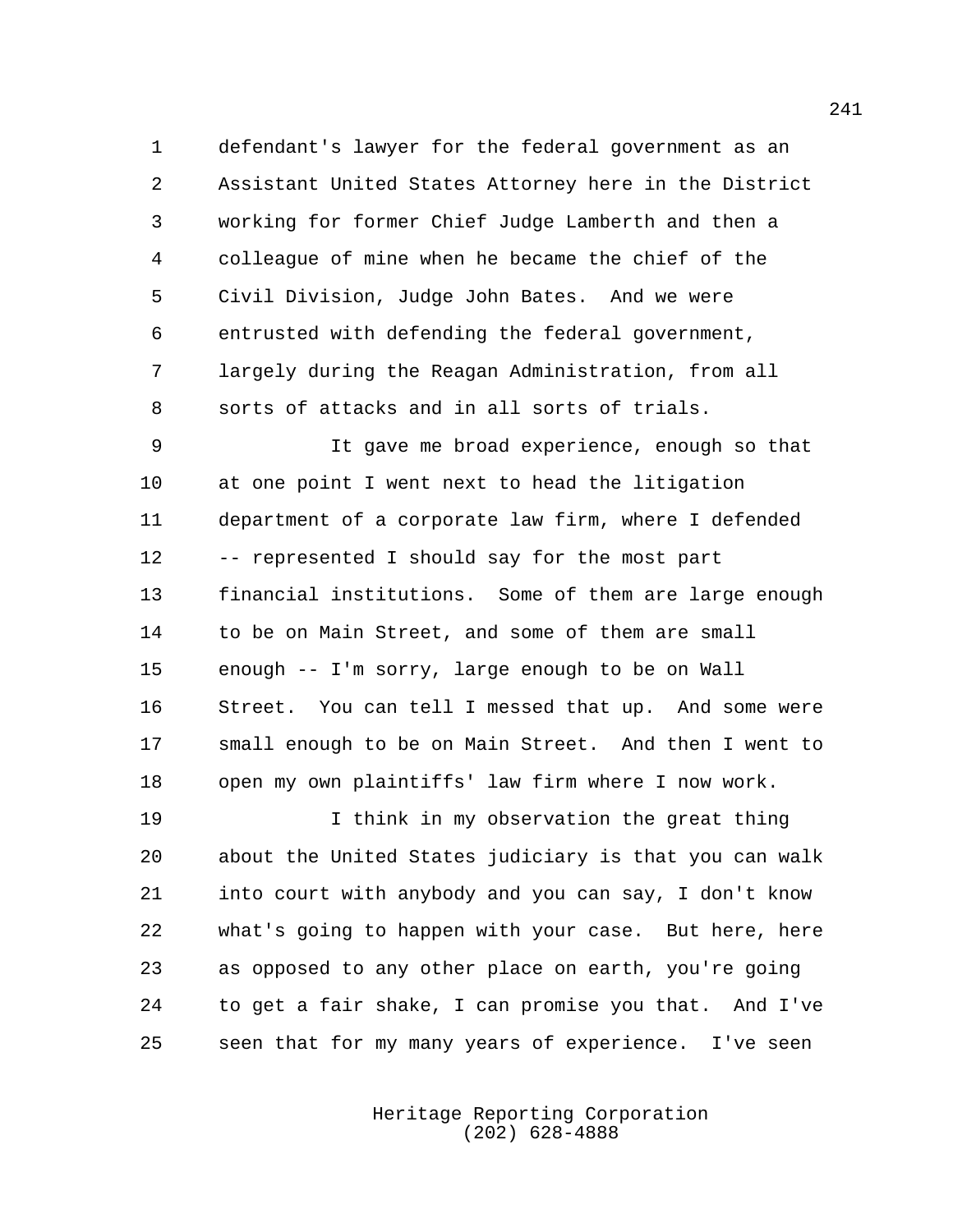that as the rules have evolved. I've seen the concept of disclosures, and whoever came up with that idea for my money deserves to get the Nobel Peace Prize. Not the peace prize, but the prize.

 I'm going to give you an example or two about how the five deposition limit rule would work if in my view this awful rule were put in place. I represented in one case a fellow who blew the whistle on the internal affairs division in the D.C. Department of Corrections and they paid him back by phonying up a report that he beat up a first degree murderer.

 Before we could get to the people, before we could get to the defendants, before we could get to the investigators, we had to do the witnesses. We started with the two who said they saw him do it. And those depositions showed they really didn't say that until they were put under investigation.

 There were nine more people who said, you know, they didn't see anything. And we sort of sorted our way through, saw from some of the reports that the first eight didn't see anything because they couldn't see anything. And we get to the ninth guy and I said, did you see anything, and he said no. And I said, could you. He said, sure. I said, what happened. He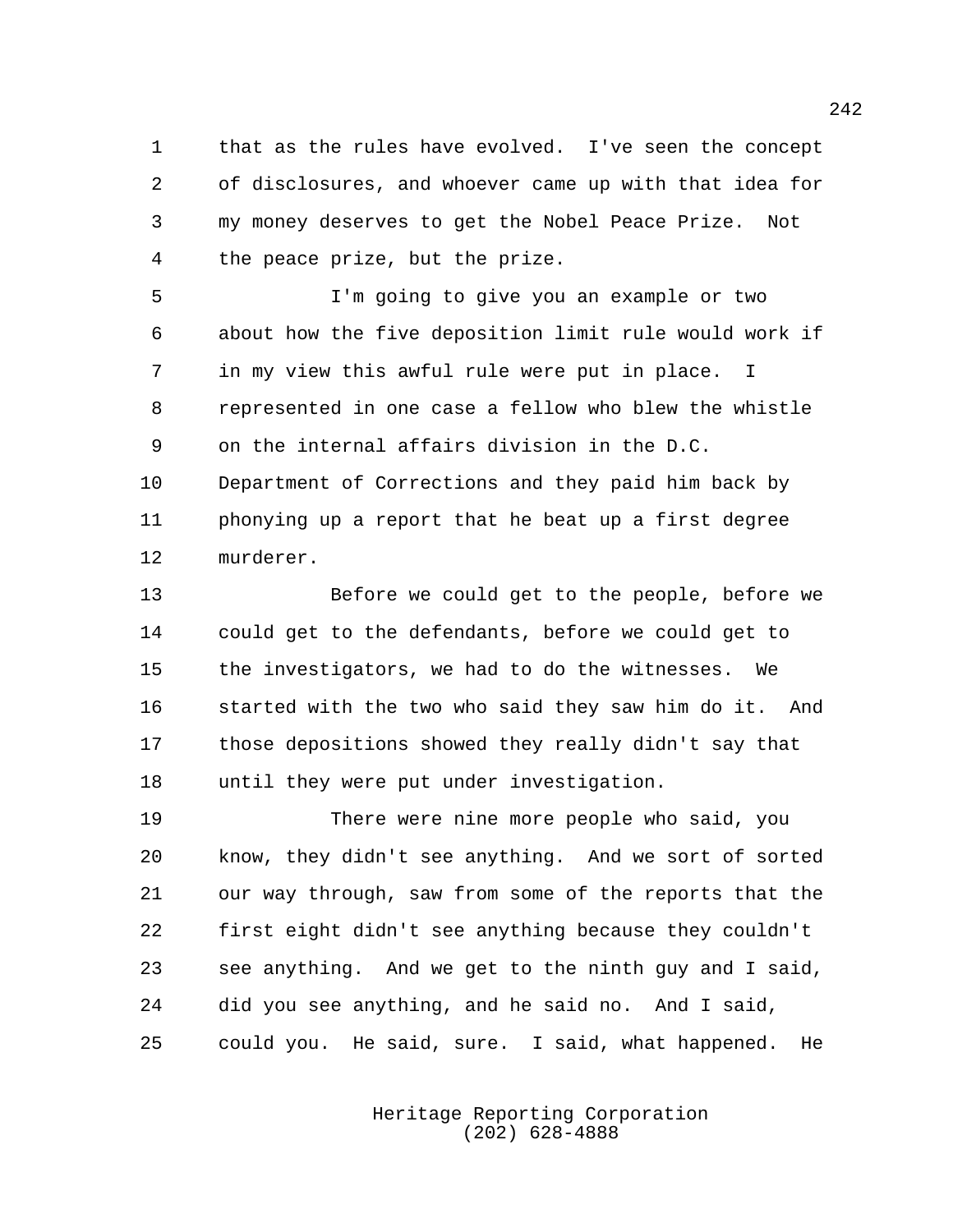said, that man did not beat up the prisoner.

 That's before we could start with the real depositions. I have another case where a fellow was intentionally exposed to asbestos at the workplace by the Department of Commerce. There were many, many witnesses, and there was a report that went to the President of the United States that confirmed this. We had to prove that case with many, many witnesses or would have had to had we not had in the third witness of what was going to be 10 or more, when asked about this, said everybody knew he wasn't given medical monitoring equipment. Everybody saw him coughing up blood at the workplace. And I said, do you know that the supervisor knew that and wouldn't help him out. She said, sure. We were both watching him coughing up blood one day, and I said, why don't you transfer him to my staff, I've got an opening. And she said no.

 Now this first fellow is a Gulf War vet and a Marine, and he's driving a FedEx truck today. And if I didn't start his case five years ago and I started it next year, I'd have to say, Emmett, you know, there's a lot here and I don't think you did it. But there's a new presumptive rule, and if I can't talk a federal judge into giving us more than five depositions, I don't think you're going to get that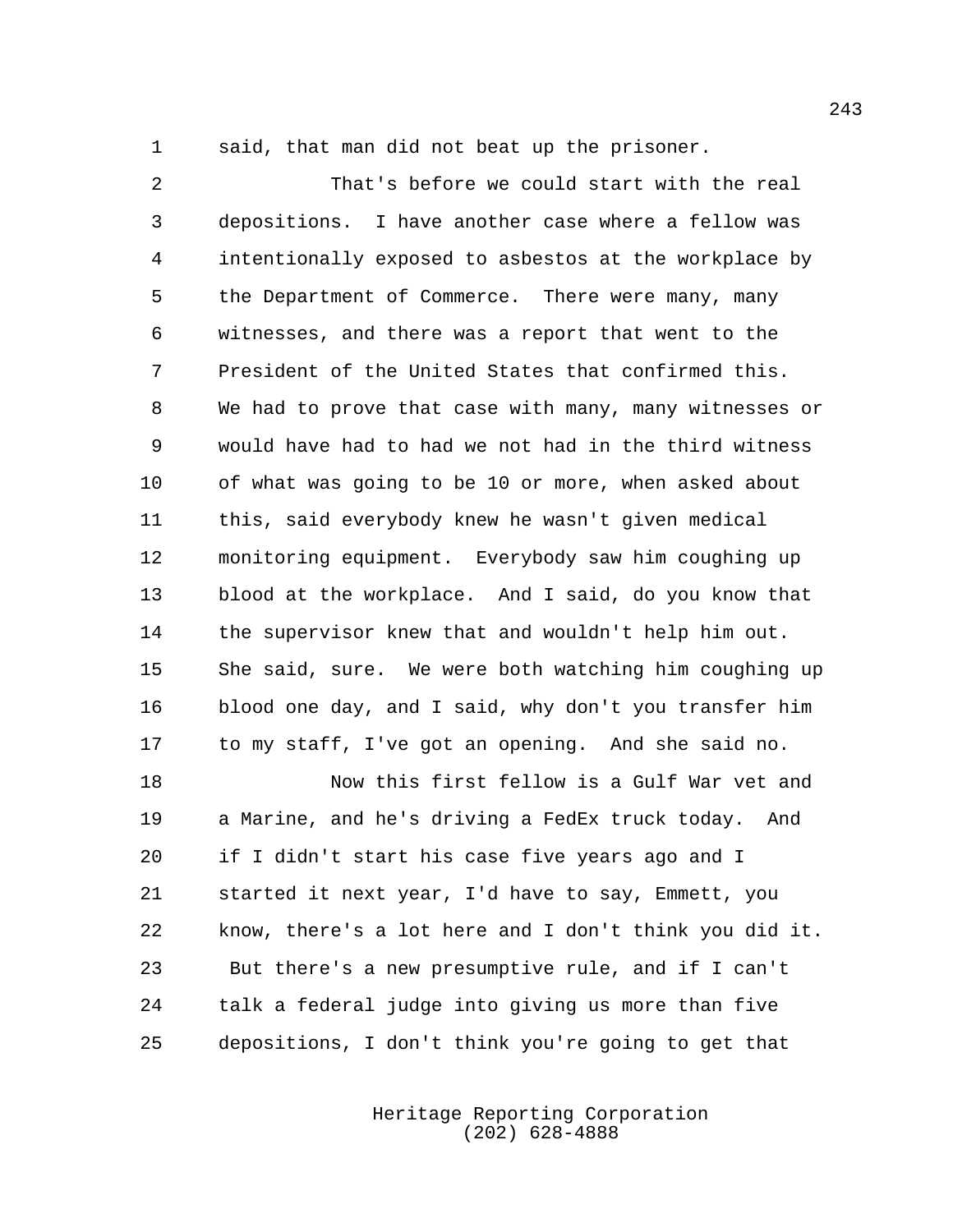fair shake.

| 2  | And if I say to the next guy, Dion, I know             |
|----|--------------------------------------------------------|
| 3  | you're a Gulf War vet and I know your lung tissue is   |
| 4  | so brittle you are never going to see your young       |
| 5  | children grow up, but I'm here to tell you there is a  |
| 6  | new presumptive rule, your case is not proportionally  |
| 7  | big enough, and I may not be able to tell a federal    |
| 8  | judge and convince them to let me take more than five  |
| 9  | depositions.                                           |
| 10 | Now I am here to tell you that that rule is            |
| 11 | beneath the dignity of the United States Courts to put |
| 12 | in place. And I am just here as one practitioner to    |
| 13 | ask you don't ever make me go to court and have to say |
| 14 | to a client I don't think these courts are going to    |
| 15 | give you a fair shake. I just don't think you should   |
| 16 | do it. Thank you.                                      |
| 17 | JUDGE CAMPBELL: All right. Thank you.                  |
| 18 | Questions for Mr. Seldon?                              |
| 19 | (No response.)                                         |
| 20 | JUDGE CAMPBELL: All right. Thanks so much.             |
| 21 | Mr. Williams?                                          |
| 22 | MR. WILLIAMS: Thank you, Mr. Chairman.<br>Мy           |
| 23 | name is Marc Williams. I'm president of Lawyers for    |
| 24 | Civil Justice, and I'm a practicing lawyer in          |
| 25 | Huntington, West Virginia, with the firm of Nelson     |
|    |                                                        |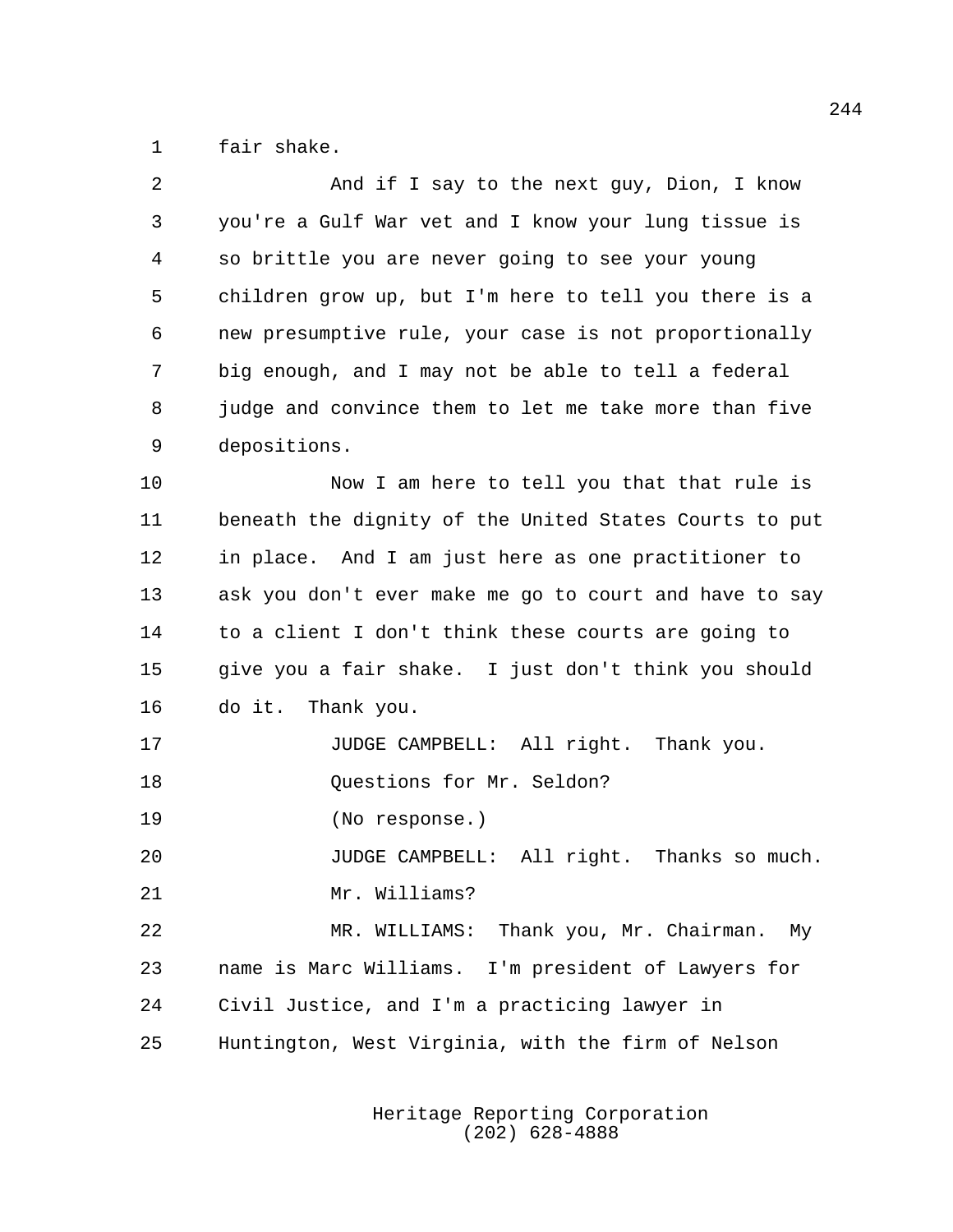Mullins Riley & Scarborough.

 You've had the benefit of LCJ's written comments, and Mr. Dahl and Mr. Levy have expanded on those. I'd like to if I could give a little bit of a different perspective for those LCJ members who are practitioners in the federal courts, essentially talking about my experience over 28 years having a practice that was primarily in the federal courts and various districts. And I would like to direct my comments to the proportionality component of Rule 26, which is in the proposed amendments, and the presumptive limits on discovery. And if I could, I'll deal with the proportionality change first.

14 A lot of the discussion, and I've been here since this morning, has been pointing out the fact that proportionality as it exists in the current rule and being moved would allow the courts to have the benefit and the lawyers and practitioners to have the benefit to focus on that issue early in the case when we are preparing our discovery plans.

 The most recent case that I litigated the current iteration of proportionality unfortunately -- and I might add is the only time that we had to go to a magistrate judge on that issue -- unfortunately got bogged down in the whole question of whether or not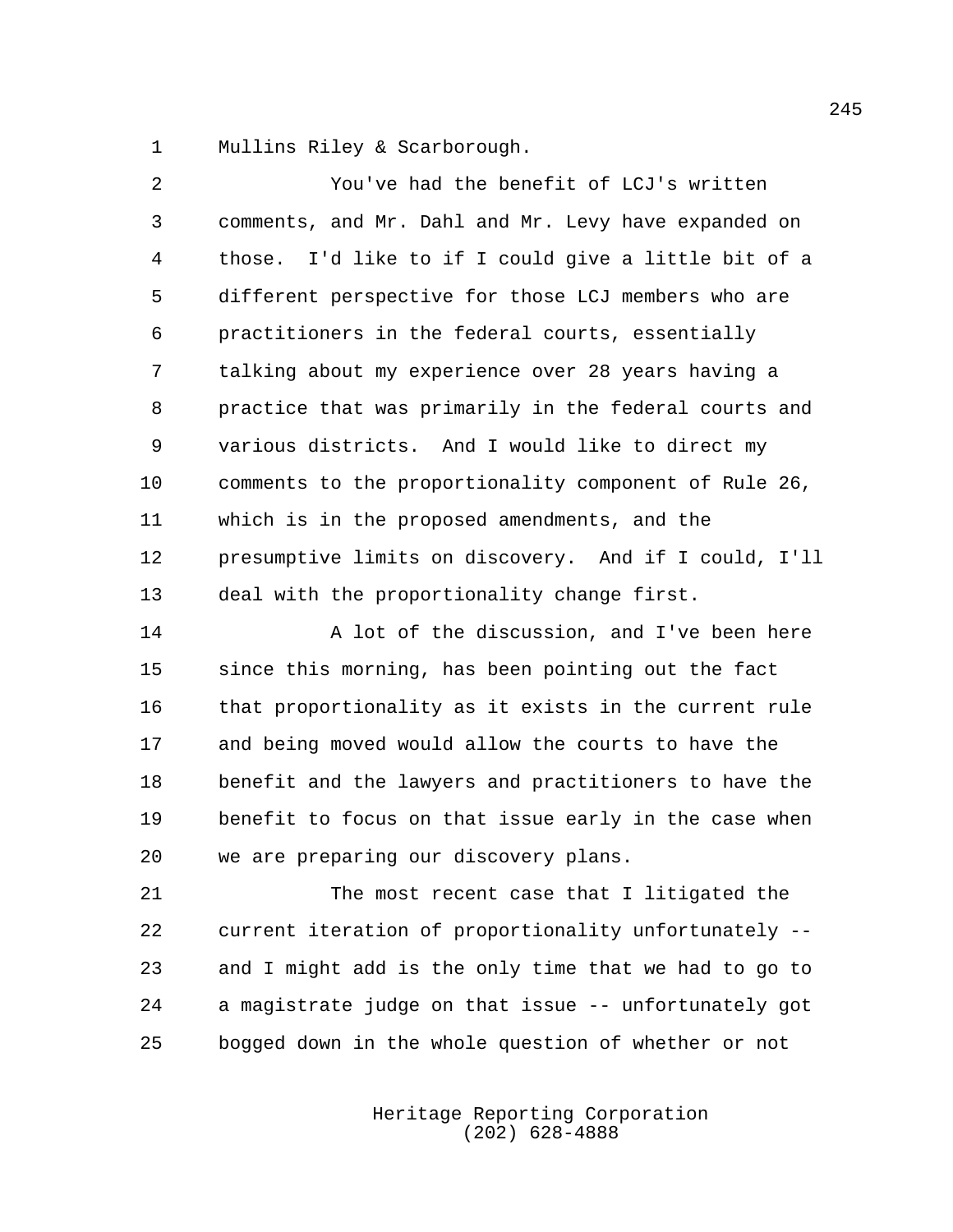the discovery that was being requested was reasonably calculated to lead to the discovery of admissible evidence.

 Even though it's clear from the language of the rule that that's not what it was intended to define as scope, by eliminating that language and pushing proportionality into the scope of discovery, it will allow us then to focus on proportionality as it relates to the discovery that is necessary for the type of case that is being prepared.

 Ultimately, if you go back to the '93 amendments and go forward, the efforts that these committees have made in trying to amend these rules has been to try to force lawyers and judges to not make the same mistake generals have made of trying the last case -- or discovering the last case or fighting the last war, but to focus on the facts that are in dispute, the issues that have been raised by the pleadings, and craft a discovery that is necessary for that.

 This amendment would allow that to happen and would give us the tools to make a decision. And frankly, to the extent that there are objections about proportionality and the prospect that it could end up eliminating meritorious claims, I think that the way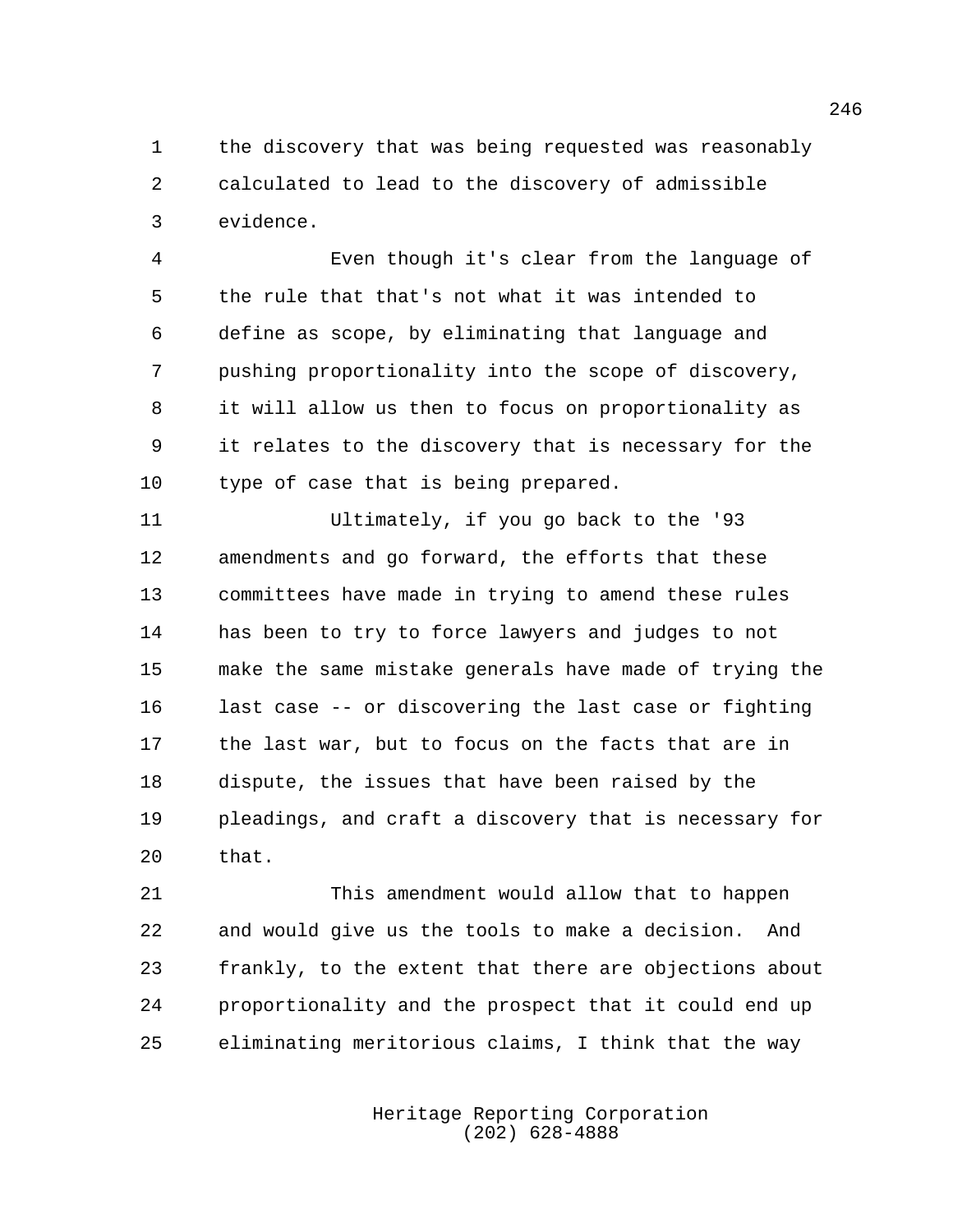this committee has drafted the proposed rule has provided an excellent balance to guarantee access to justice, to deal with what most lawyers from plaintiffs and defense would acknowledge, and that is discovery is too expensive and oftentimes too extensive. It provides a good balance for that so that at the beginning of the case we can sit down lawyer to lawyer and perhaps with the judge if that's the way that they do that in that district and craft a discovery plan that would incorporate and consider proportionality in relation to the case.

 So, to that extent, we would avoid what I see unfortunately often, and that is cases that are resolving because of the costs of discovery or, as described by Mr. Mason in his comments, discovery that is used as leverage not to find the facts of the case but to exercise leverage points to try to force a resolution.

 Good lawyers, very smart lawyers, have recognized that most of the work that takes place in a case is in the discovery process, and they use discovery, especially with the explosion of electronically stored information, to demand information as a result of which parties are then forced to make judgments as to whether or not they are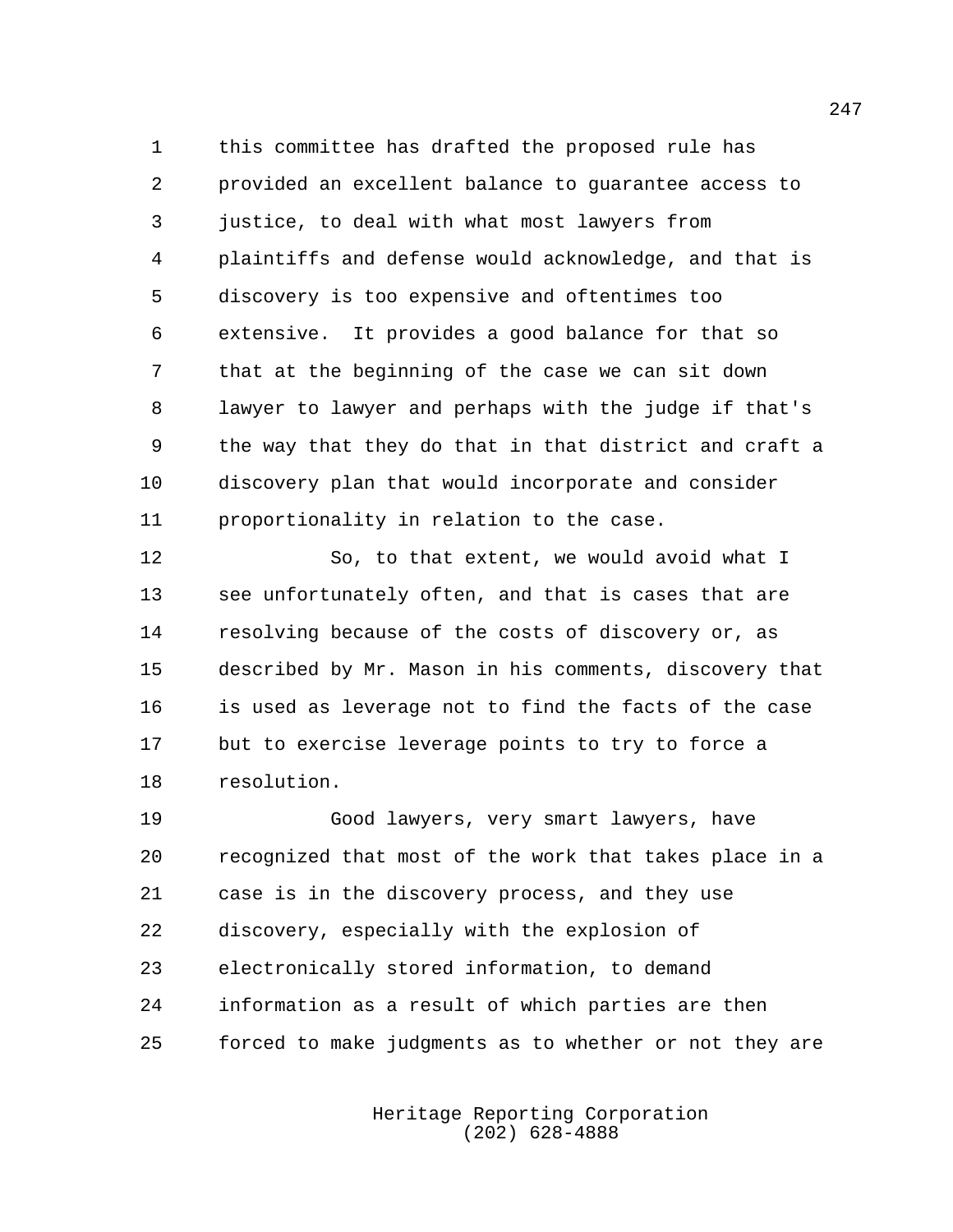willing to go forward to test the merits of the claims or whether they have to make an economic decision in that resolution. This amendment would put us back in the position of actually using discovery for the purpose of searching for truth, which I think is the intent.

 In the last minute, I'd like to talk about presumptive limits. In the 20 years that I've been practicing since presumptive limits were put in place, I can tell you that the '93 amendments on interrogatories, for instance, eliminated many of the abuses that I had grown up learning about in terms of written discovery. And frankly, over 20 years, whenever there was a question about the number of interrogatories, the number of depositions, the length of a deposition, I can only think of one case in 20 years in handling hundreds and hundreds of cases in the federal courts where we were not able to work out an agreement, whether it was horse trading with opposing counsel in terms of, well, you want this, I need this, why don't we agree on that, or just saying, okay, you need more than 10 depositions. Why don't we -- tell me how many you need and who you need to depose, and then we can make a judgment on that. It's almost invariably resolved by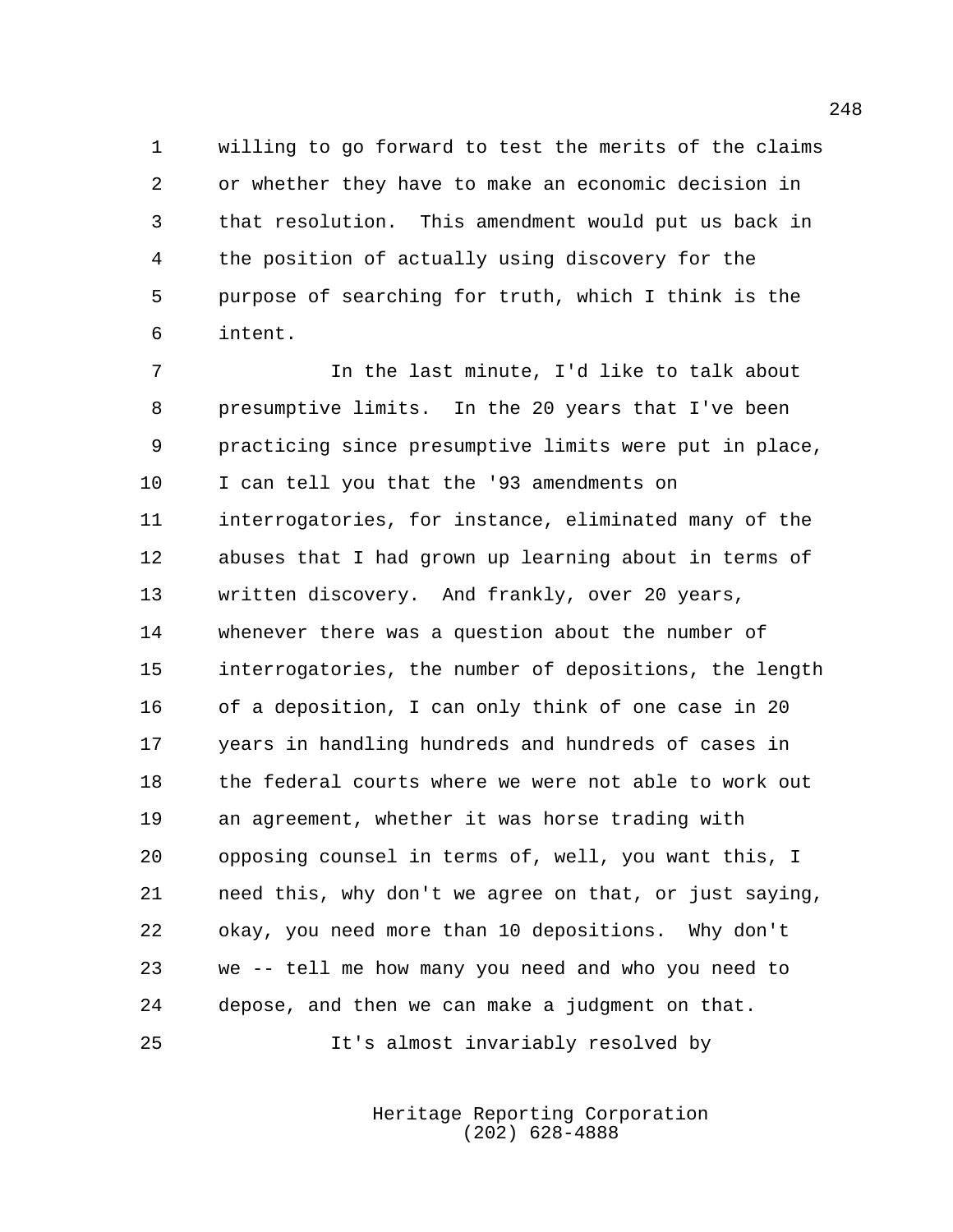agreement. And on one occasion, when we had to go to the judge, the judge was able to work out an agreement once again by asking the parties to define exactly the type of deposition schedule that they needed.

 The vast majority of cases in my experience -- and I've handled a lot of big cases and small cases in federal court. The vast majority of cases are going to fall within the presumptive limits that are set out in these amendments. But I trust the judges to know that if I make a request and can justify my request for something that falls outside of those limits that I'll get that.

 That's the comments I wanted to make, and I'll be happy to answer any questions.

15 JUDGE CAMPBELL: Judge Oliver.

 JUDGE OLIVER: It sounds like you haven't had any problem with the 10-deposition limit.

18 MR. WILLIAMS: None.

 JUDGE OLIVER: And so you haven't had to fight over someone getting too many or what have you.

 MR. WILLIAMS: Only one time in 20 years, Your Honor. And I can't say that most of the cases that I've handled -- because as I get longer in the tooth, the cases get more complex. That's what we all hope as we advance as experienced lawyers. But I can

> Heritage Reporting Corporation (202) 628-4888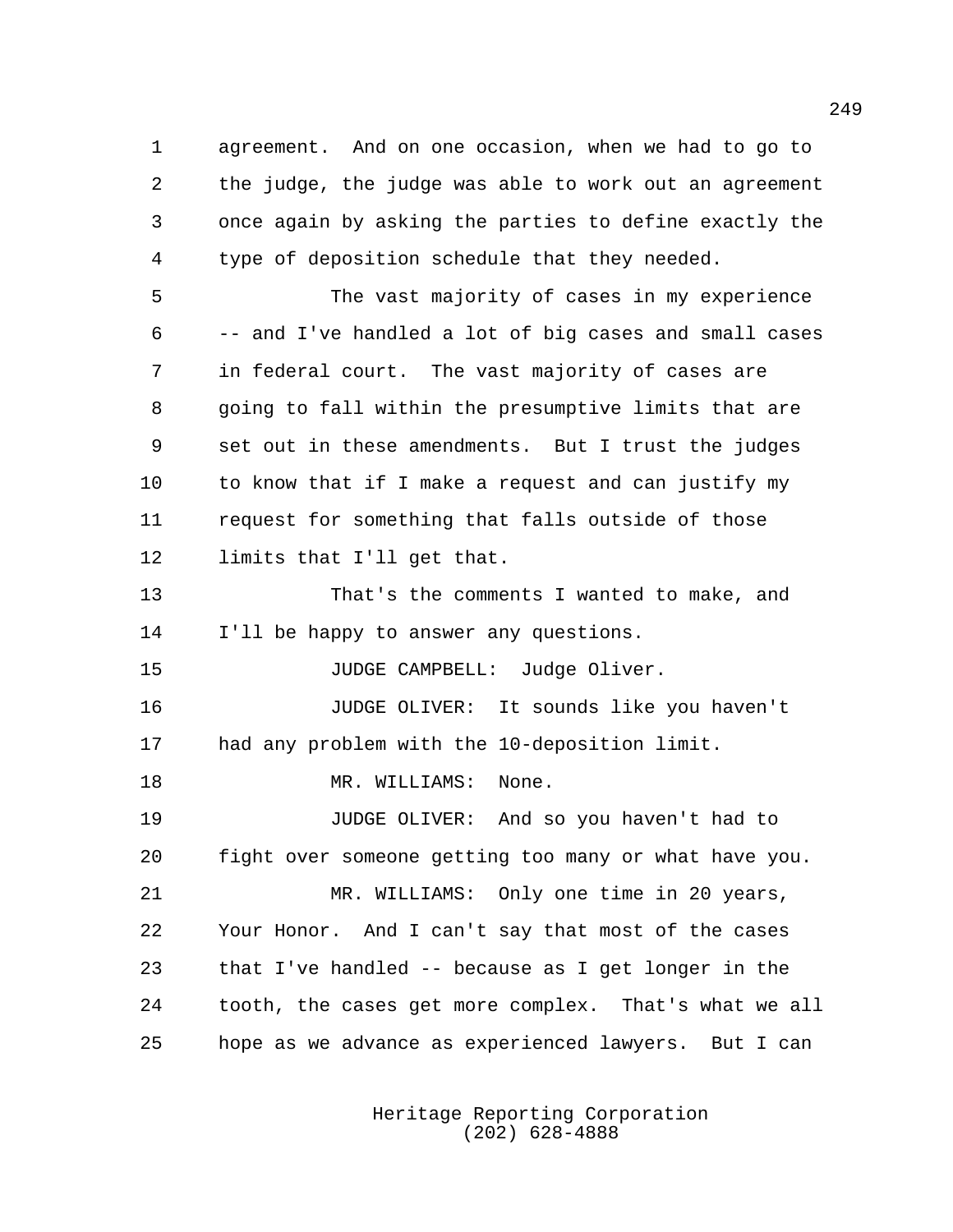tell you that most of the cases I see across the platform in our firm fall within that, and to the extent that they fall outside of it, it usually is resolved by agreement.

 JUDGE OLIVER: So you're not here to argue for a five-deposition limit based on your experience.

 MR. WILLIAMS: I think a five-deposition limit is appropriate because I think that falls within what most cases that are in the federal courts are actually using. For instance, the note that came with the proposed amendment indicates that the way that that five-deposition limit was identified was because that should handle the majority of the cases that fall in the federal courts.

 JUDGE OLIVER: But it's not based on the fact that you've had a problem with the prior limit.

 MR. WILLIAMS: I believe that five is a good default from which we can start, and I can tell you that the 10-deposition limit that we currently have has not been a problem in cases where it's justified to ask for more than that.

 I can tell you this, though. I've never had a case at the end of the resolution that I thought, gosh, I wish I'd had more time for discovery. Lawyers will expand the discovery to the outside limits. It's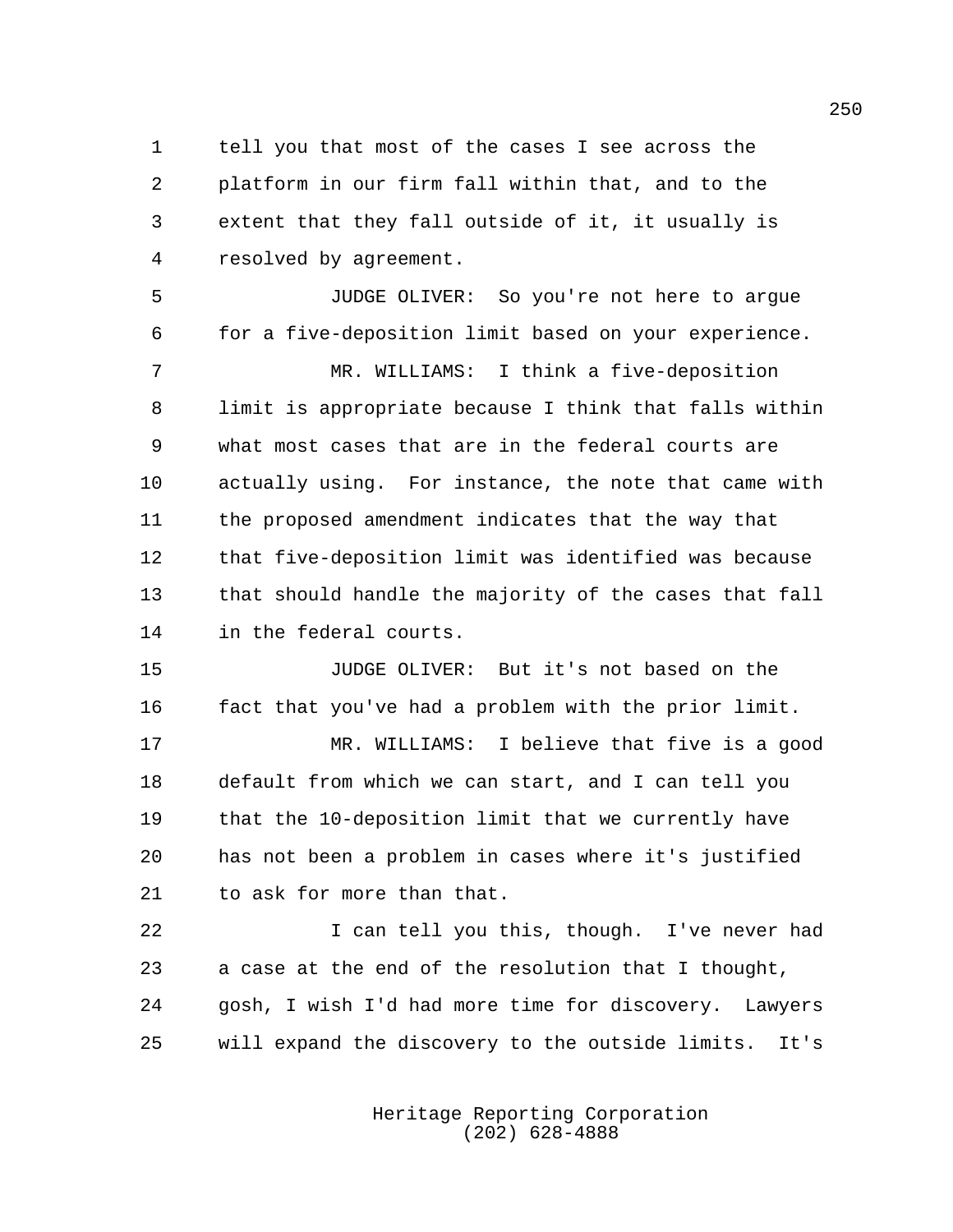like air in a bottle. And at the beginning of a case, if I know that the presumptive limit is five, what I'm going to be forced to do is sit down and think about who do I need to depose in this case, what are the sorts of witnesses I'm going to need to identify so that I can then have a plan in place as opposed to prior to the '93 amendments when it was open season and we could just hopefully within the time limited for discovery take as many depositions as possible.

 Five makes sense as a starting point. Ten has not been a problem for what we currently have. And I trust the judges that in appropriate cases that they will allow the parties to take more than five if necessary.

## JUDGE CAMPBELL: Parker?

 MR. FOLSE: I'd like to get your reaction to some themes that have come through in some of the comments we've heard today. There's been an argument made that by taking the proportionality factors and moving them explicitly into the scope definition in Rule 26 that what that will do in practice is to provide a new range of tools that can be used as objections by people who want to resist discovery, which will in turn lead to a lot of satellite litigation in front of federal judges who are already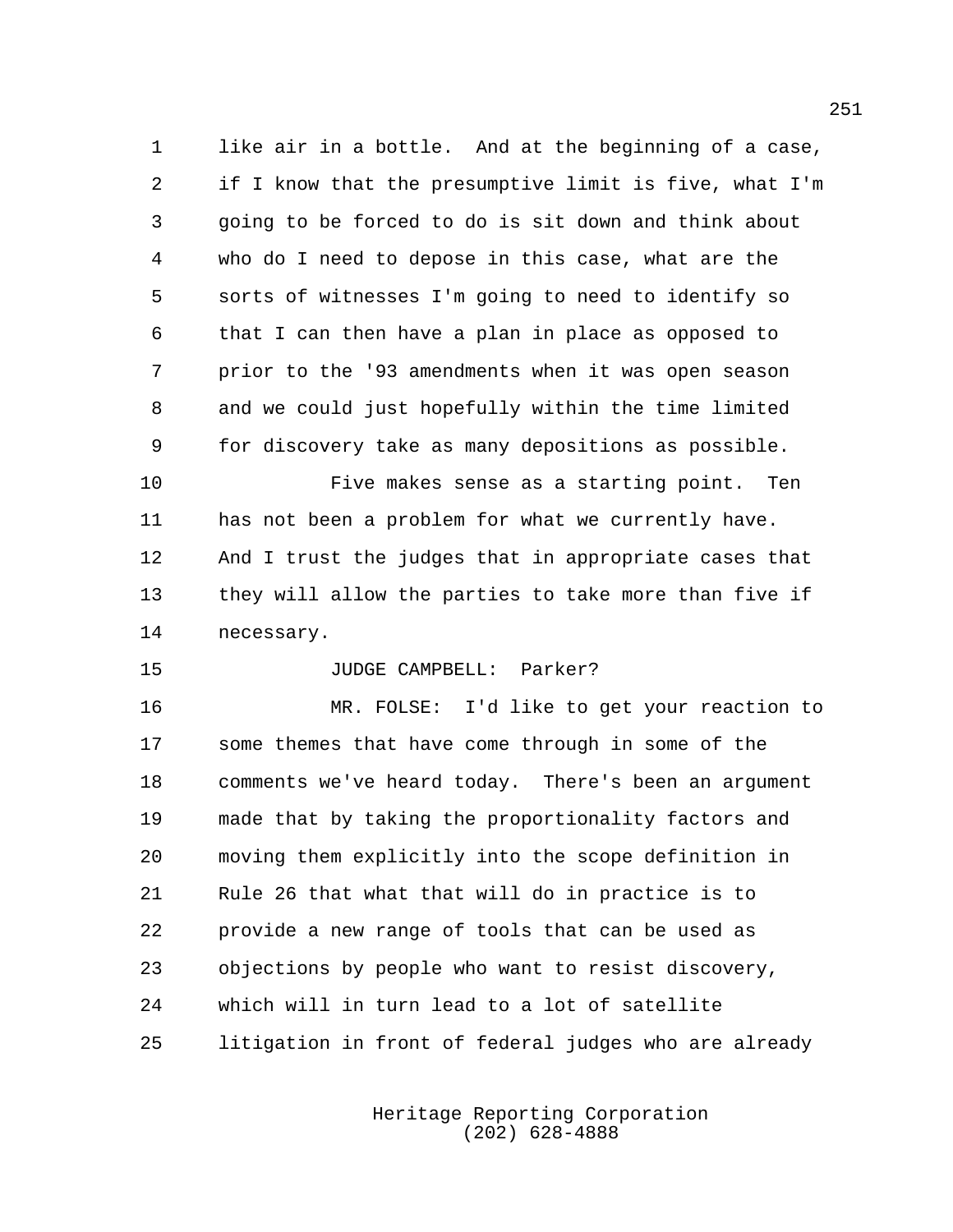overworked and already underfunded, which will in turn lead to delays in the resolution of cases on the merits. And as someone who has been in the trenches of litigation and has seen the way people use objections, I'd like to get your reaction to that.

 MR. WILLIAMS: Well, if I make a proportionality objection, which we're entitled to do now, and on occasion we do based upon looking at the nature of the claims, the scope of the questions that are being asked, particularly let's say in a 30(b)(6) deposition notice where oftentimes the net is cast very broadly and I'm trying to narrow it down to the actual issues in dispute.

14 To the extent that I make a proportionality argument, it seems to me that I have the responsibility to make that showing as to why it's not in proportion. I understand that the offering or the demanding party has certified that under 26(g), under those circumstances, they believe that it is proportional to the needs of the case. If I'm going to make an objection on burdensome or privilege or proportionality, then that falls to be my responsibility. And I suspect that the magistrate judges or the judges that hear that are going to demand me to make that showing.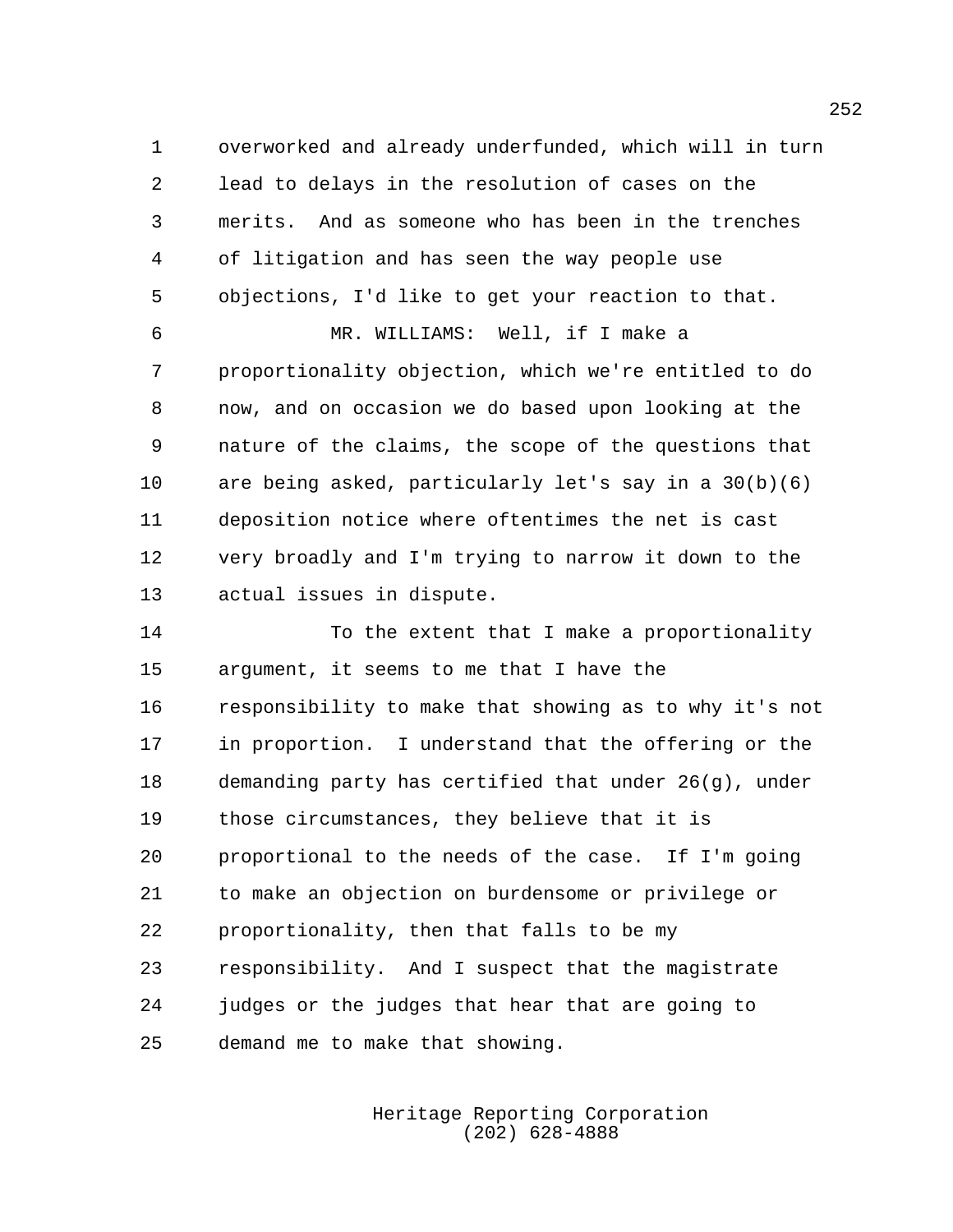So I'm going to have to think about that as to how I can justify limiting that within the parameters of how proportionality is defined in the proposed amendment, which gives pretty good guidance to me as a practitioner on the showing that I'm going to have to make in order to prevail on that issue. Ultimately I suspect proportionality objections are going to result in a narrowing or a focus of the discovery, with an understanding that once that is completed, we would give them the right to revisit that issue, much in the same way we do, for instance, when we're negotiating 30(b)(6) notices of saying let's narrow it down to these topics, let's have witnesses testify to those, and then after you've heard those, if you need additional -- if you want to broaden it from that point, let's come back and revisit that issue. **JUDGE CAMPBELL:** All right. Thank you very much, Mr. Williams. MR. WILLIAMS: Thank you. 21 JUDGE CAMPBELL: Mr. Relman? MR. RELMAN: Good afternoon, Mr. Chairman and members of the committee. Thank you for the opportunity to testify today. My name is John Relman. I'm the managing partner of Relman Dane & Colfax.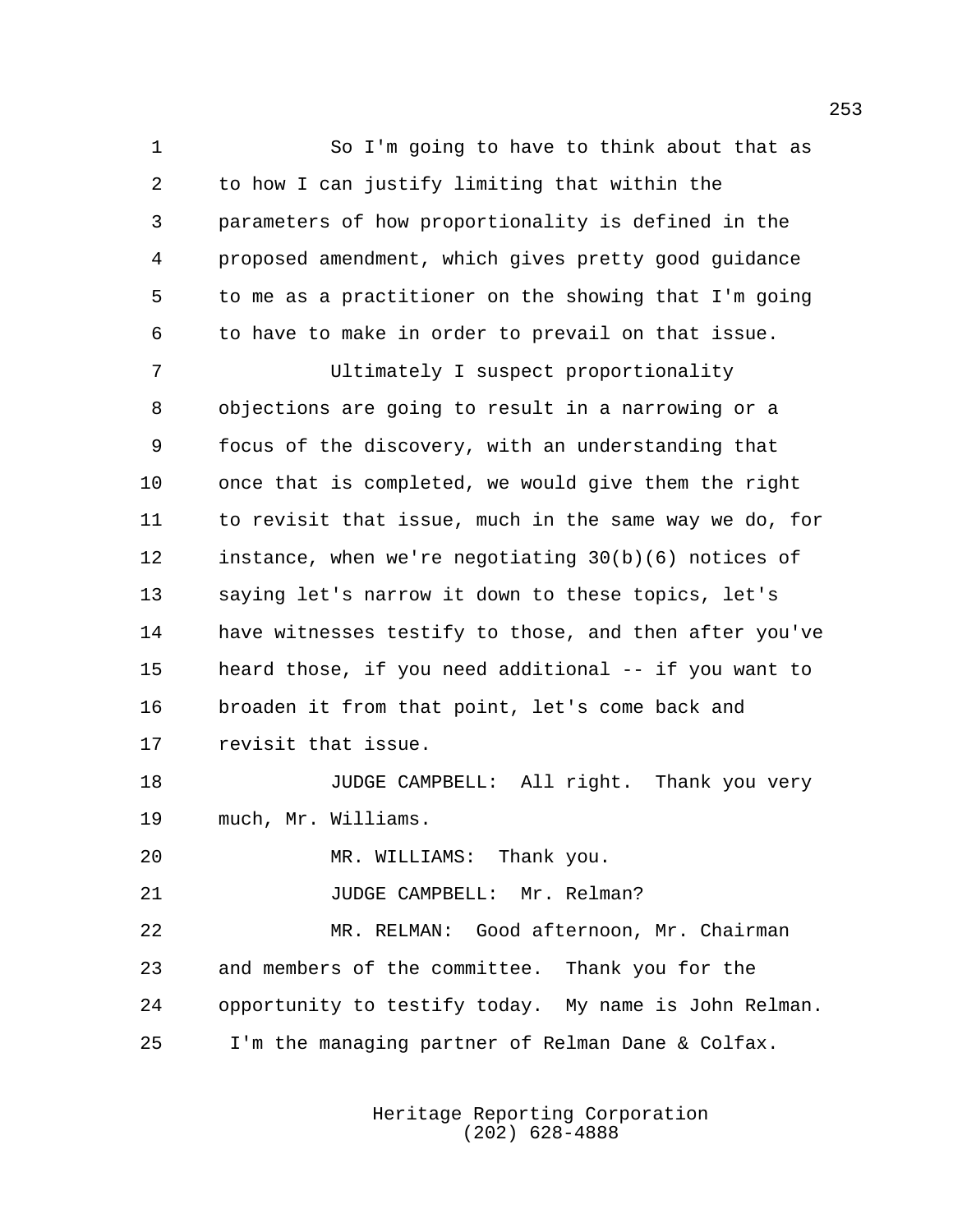And our firm specializes in litigating civil rights cases. Our focus is on discrimination cases in the areas of fair housing, fair lending, unemployment, and disability discrimination, and my comments are based on more than 25 years of experience litigating literally scores of civil rights cases both at the firm and before that at the Lawyers Committee for Civil Rights, where I worked before founding the firm.

 I want to focus my remarks in the couple of minutes that I have on concerns that I have about two of the changes, and the first is the proposed reduction in the number of depositions, and the second is the proposed amendment to Rule 26(b) regarding the scope and burden of discovery.

 First, with respect to depositions, lowering the cap, the presumptive cap, on the number of depositions is a change that I believe in my judgment in the context of individual civil rights claims will dramatically tip the balance in favor of large companies and against individual plaintiffs. The restriction is going to make it much more difficult for plaintiffs to prove the case, and it's not going to have the same effect on defendants. And I want to take a minute and explain why, and I'll focus my comments specifically on the civil rights

> Heritage Reporting Corporation (202) 628-4888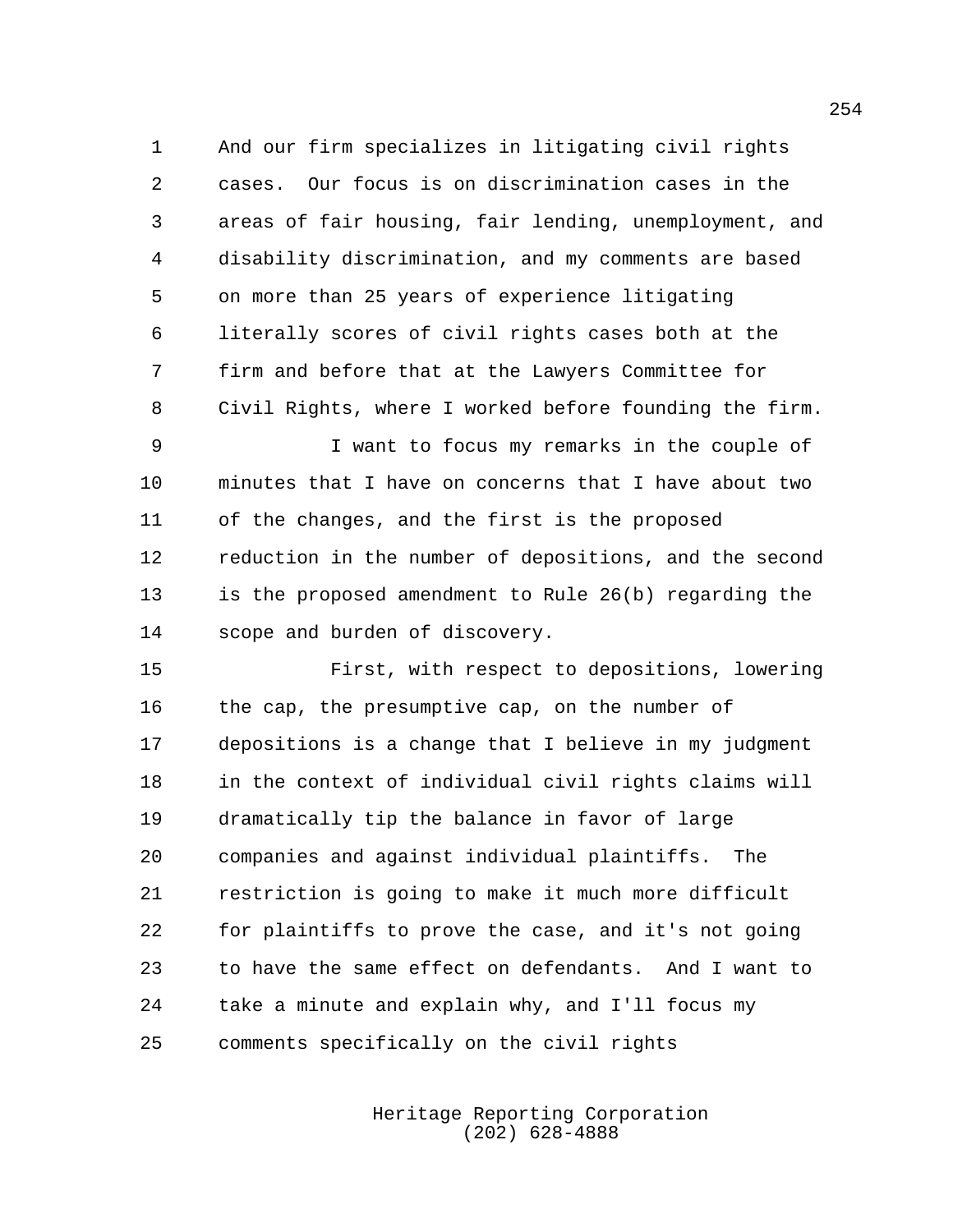discrimination context.

| 2              | Discrimination cases today are rarely proven           |
|----------------|--------------------------------------------------------|
| 3              | by a smoking gun, but rather they depend upon          |
| $\overline{4}$ | inferences that are drawn from circumstantial          |
| 5              | evidence. The key to any individual case is proving    |
| 6              | pretext, that is, that the asserted reason or defense  |
| 7              | is not true, it's a lie. And the way that you test     |
| 8              | that to determine if it's pretext is that you've got   |
| 9              | to test the reasons that are given and explore the     |
| 10             | treatment of similarly situated individuals to the     |
| 11             | plaintiff so that you can show that individuals not in |
| 12             | the protected group, people who are not African        |
| 13             | American, someone who is not a woman or someone who is |
| 14             | not Hispanic, for example, is not treated the same     |
| 15             | way, that the excuse doesn't apply.                    |
| 16             | Establishing the evidence of how similarly             |

 situated folks are treated requires multiple depositions, and the reason for that is very simple. Ethically, plaintiffs' attorneys are often barred from informally speaking with employees of companies. We've got to rely on formal depositions to explore their knowledge and testimony.

 If multiple reasons are given by a defendant for why an adverse decision is made, for instance, why he didn't get the housing, why he didn't get the job,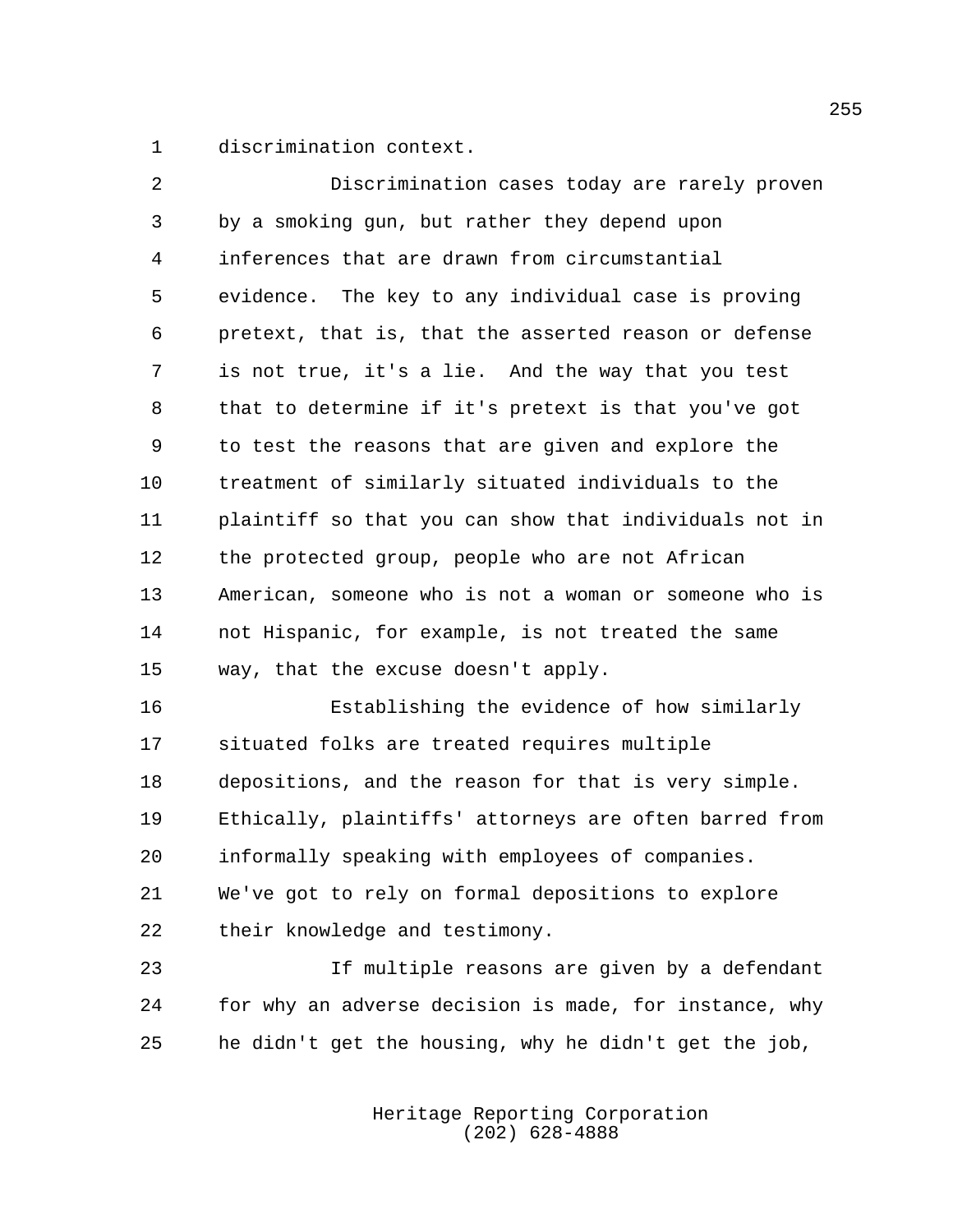the only way we can test the truthfulness of that statement, the only way we can do it is to identify potential similarly situated folks, and we've got to depose them. We've got to test out and ask them questions. That frequently requires well more than five depositions, and in fact, it may take a deposition or two just to determine who the actual decision-maker was in the process, who was the person who actually sets the rules and made the decision.

 So for this reason, this restriction in this critical discovery tool of depositions is going to weaken the ability to prove meritorious discrimination cases, and it's ultimately in my view going to undermine the enforcement of civil rights laws.

 In contrast, this change for depositions doesn't hurt the defendant because they have access to all of their own employees. They can conduct their own informal discovery without restriction. They don't need depositions to test that out or to check for whether there are actually similarly situated folks. They only need to depose the plaintiff. That's one deposition, and that's it. And because the plaintiffs bear the burden of proof, the defendants have more to gain by blocking discovery. So they're going to have an incentive to try and limit the

> Heritage Reporting Corporation (202) 628-4888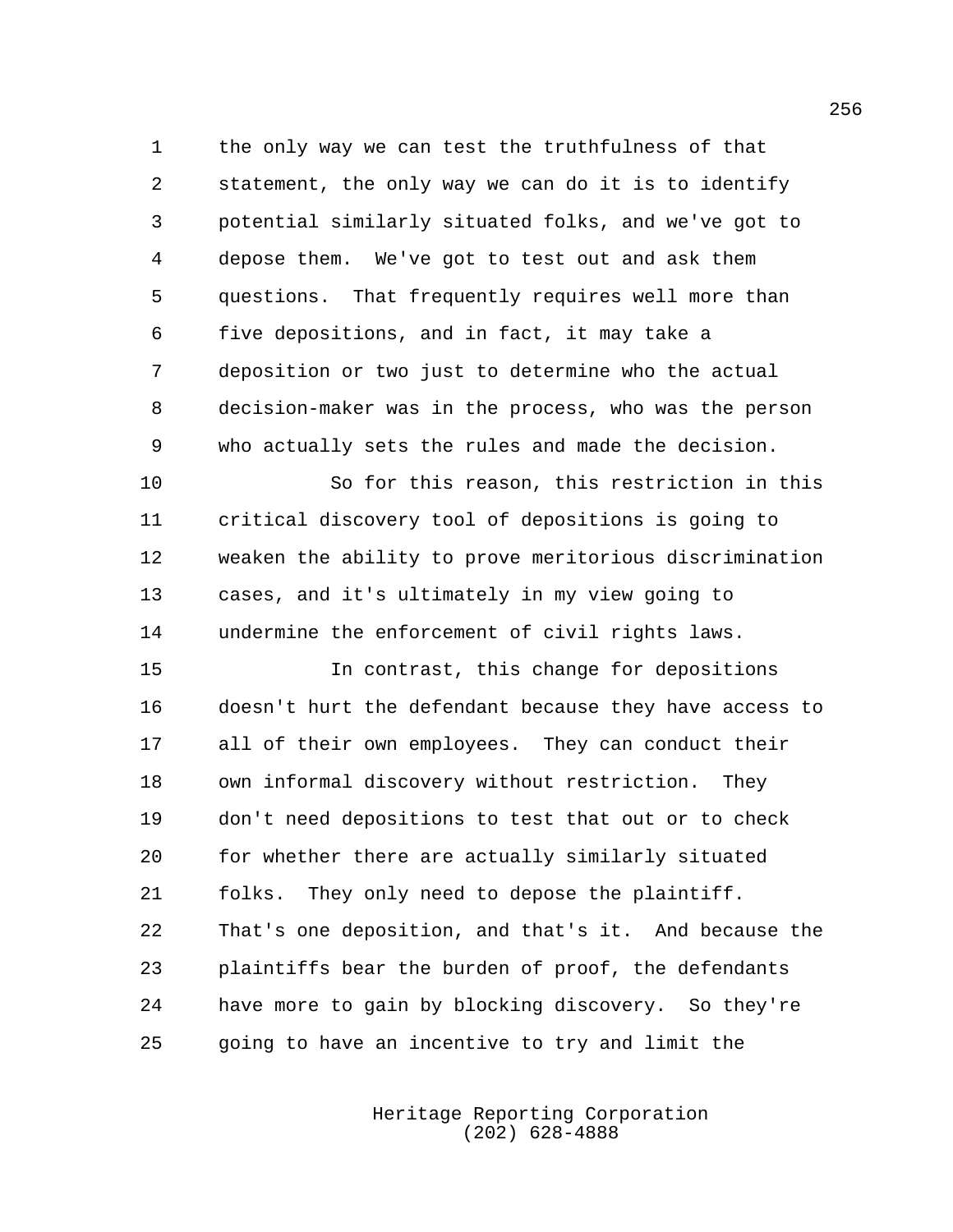depositions to the bare minimum that are there. So defendants have little to lose by lowering that limit. Plaintiffs have a lot to lose.

 Second, there is no risk of an abuse or overuse of depositions under the current system by plaintiffs because most of the plaintiffs are indigent and can't recover the costs of litigation. And so attorneys are working on a contingency or a fee- shifting basis. They front the costs of litigation, and they have no incentive to take unnecessary depositions. And, of course, depositions are costly.

12 12 If there is to be a change, I think the more palatable change -- I don't think there should be a change, but if there is to be a change, the change should be one where there is a limit on the number of hours, total number of hours, and that would preserve the plaintiffs' access to the witnesses they need to depose while ensuring that the overall time spent in deposition is reasonable. It preserves the flexibility for the plaintiff to be able to address the evidentiary needs of each case on a case-by-case basis, and it's going to reduce discovery disputes by decreasing the likelihood that a plaintiff will file a motion for leave to take more depositions.

25 11 I could have leave just to say just a few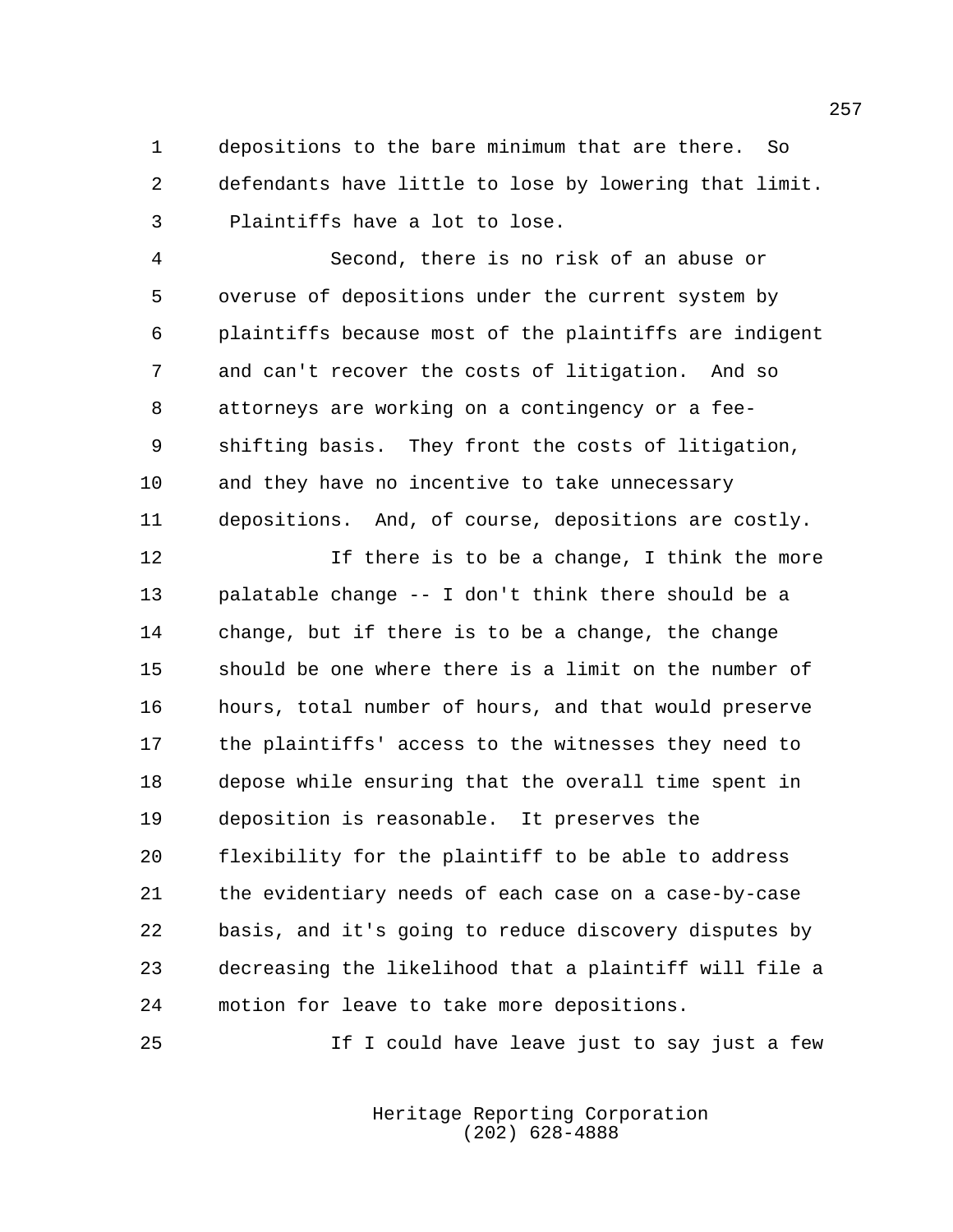words about the proportionality test, would that be permissible?

 JUDGE CAMPBELL: Yes. MR. RELMAN: With respect to proportionality, here is the problem with the change that moves the language up into 26(b)(1). The problem is that the factors in the proposed rule weigh the amount in controversy against essentially the cost and burden of discovery on the defendant. In a typical individual case, the amount in controversy may be 50-, \$60,000. But in almost every case, that is going to be outweighed by the cost to a large defendant of searching for emails or producing loan files, for example, if it's a lending discrimination case or even in a housing discrimination case. It's almost always 16 going to be overweighed, and the defendant will almost always say that it is too burdensome and more costly to produce those files to check that email than the amount in controversy.

 But for the reasons I've said, that discovery is essential. You can't prove the pretext without seeing the emails, without getting into the files.

 I'll give you one example as I wrap up my comments. I represented an individual who was here in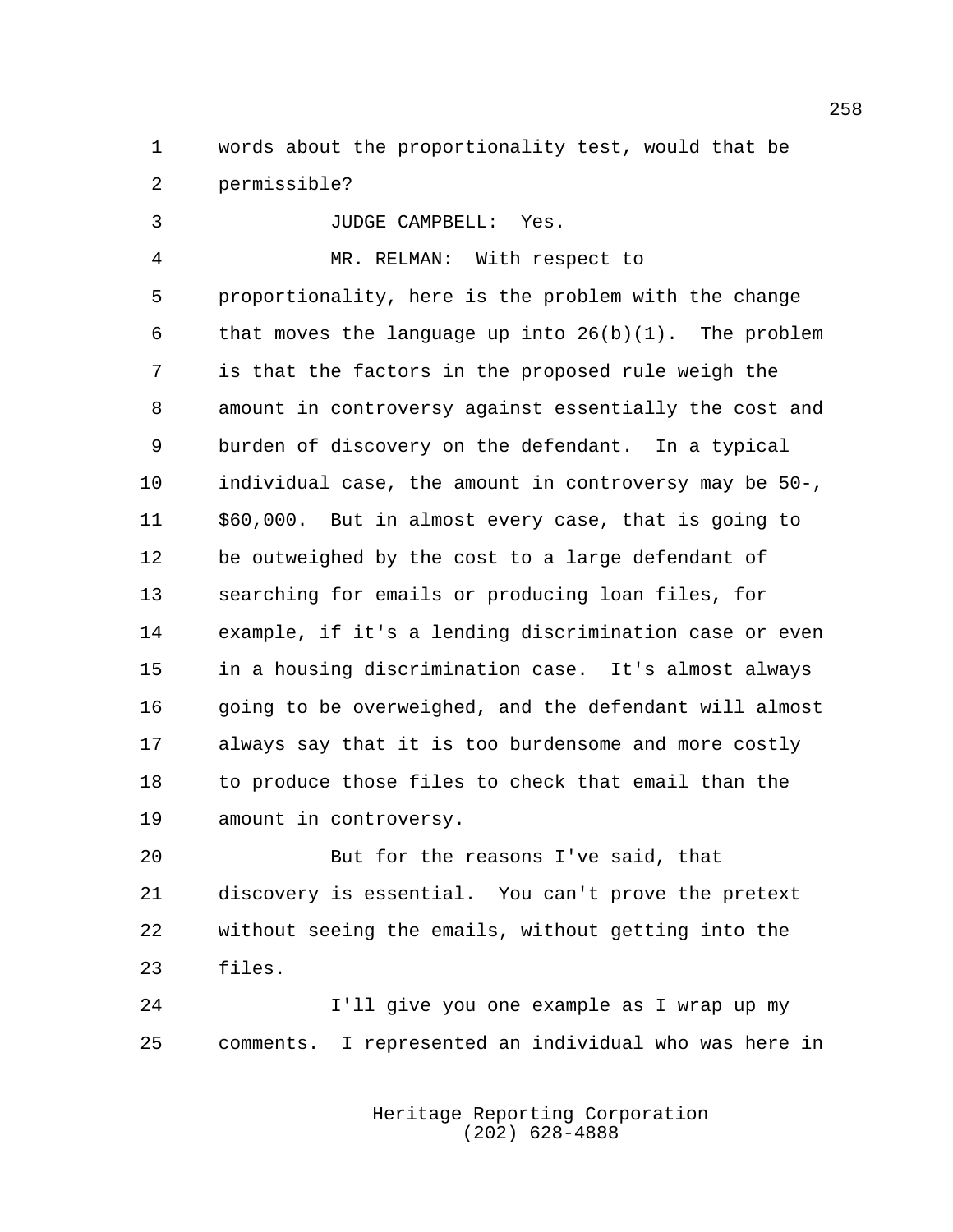D.C. years ago who was HIV positive and gay and was applying for housing. He had a rental application for a townhouse that was rejected. The property management company first told him that he didn't qualify because he had a blemished credit record. He said, I'll find a cosignor, and the management company said, we don't take cosignors, sorry, rejected.

 He then offered to pay a second month's rent as security. They said, we don't do that. We don't accept that. And finally he said, I will prepay the entire year's rent, \$11,000, just to show you that you don't have a risk here. They said, we don't do that. We can't take that. That's not our policy. We've never done that.

 I didn't believe that was true. That defied logic. It didn't make any sense why you wouldn't accept that. So we said we want to see the files. We're certain it was a large management company that ran it. We said, we're certain we're going to find similarly situated individuals for whom you've either taken cosignors, accepted extra rent, or even taken a whole year's of rent.

 They resisted, saying, of course, it would be burdensome, costly, it shouldn't be done. The judge ultimately, Judge Kessler in the case, ruled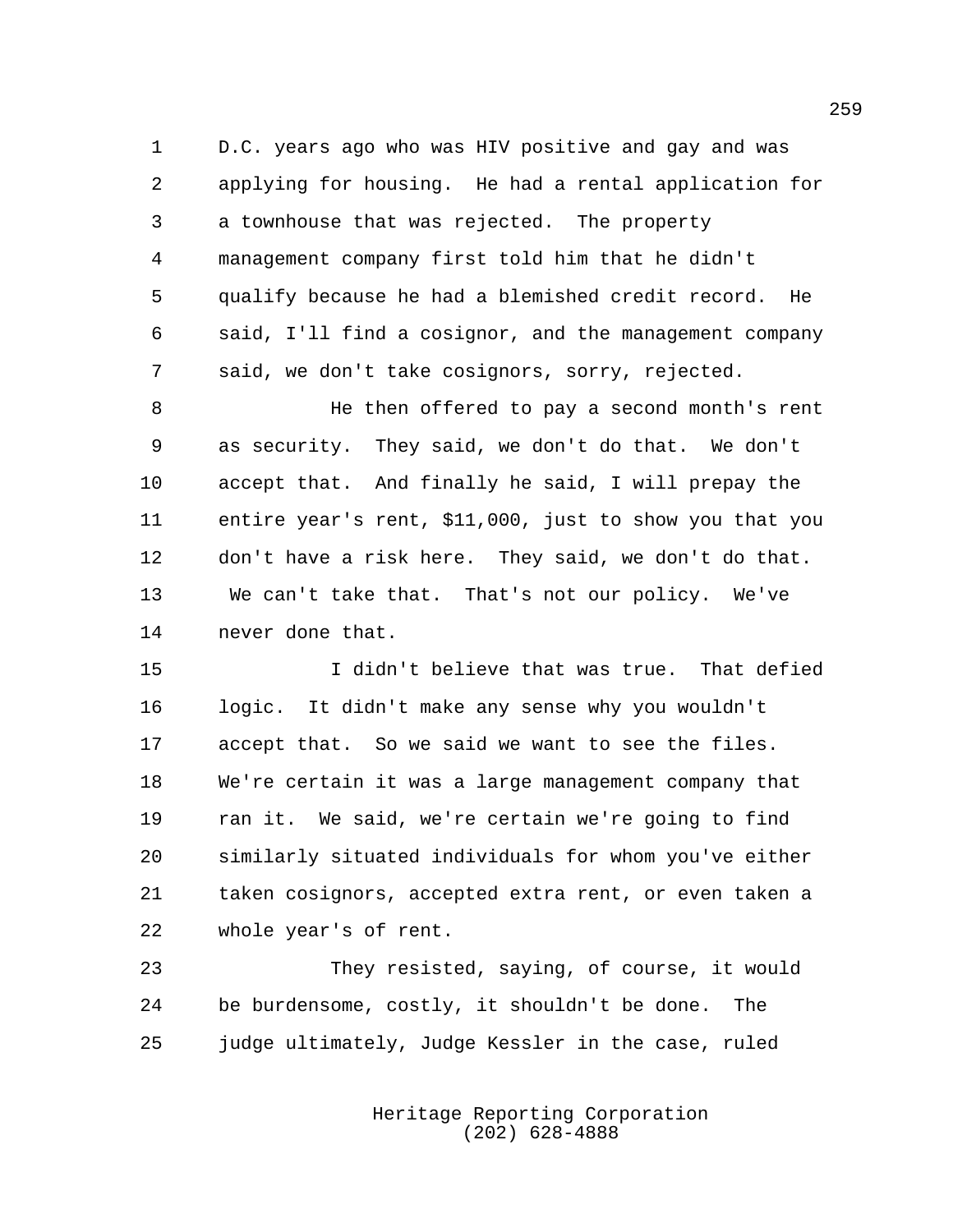that we were entitled to that discovery because she said this is essential to proving pretext. The result was we got into the files, we found out what they said was pretext. They did take cosignors, they did allow for prepay, and their reasons were not true.

 The point is that were this a proportionality test, and where that was the case because there wasn't a lot of damages involved in this case, we would never have gotten into those files and the rights of a deserving plaintiff would have gone unvindicated.

 And finally, the last thing I want to say, and then I'll stop, is that the problem here in moving the rule is that it takes the proportionality test out of an issue that is squarely in front of a judge when there is a contested motion for protective order and puts it, the plaintiff, at the mercy of the defendant because the plaintiff, who has the burden, is asking the defendant for that discovery, for those emails, in a bank case for those loan files. There is no bank, there is no large company that will not tell me that it's way too burdensome in light of how much is at stake to produce those emails, to produce those loan files, and if that's the test, I'll never get what I need.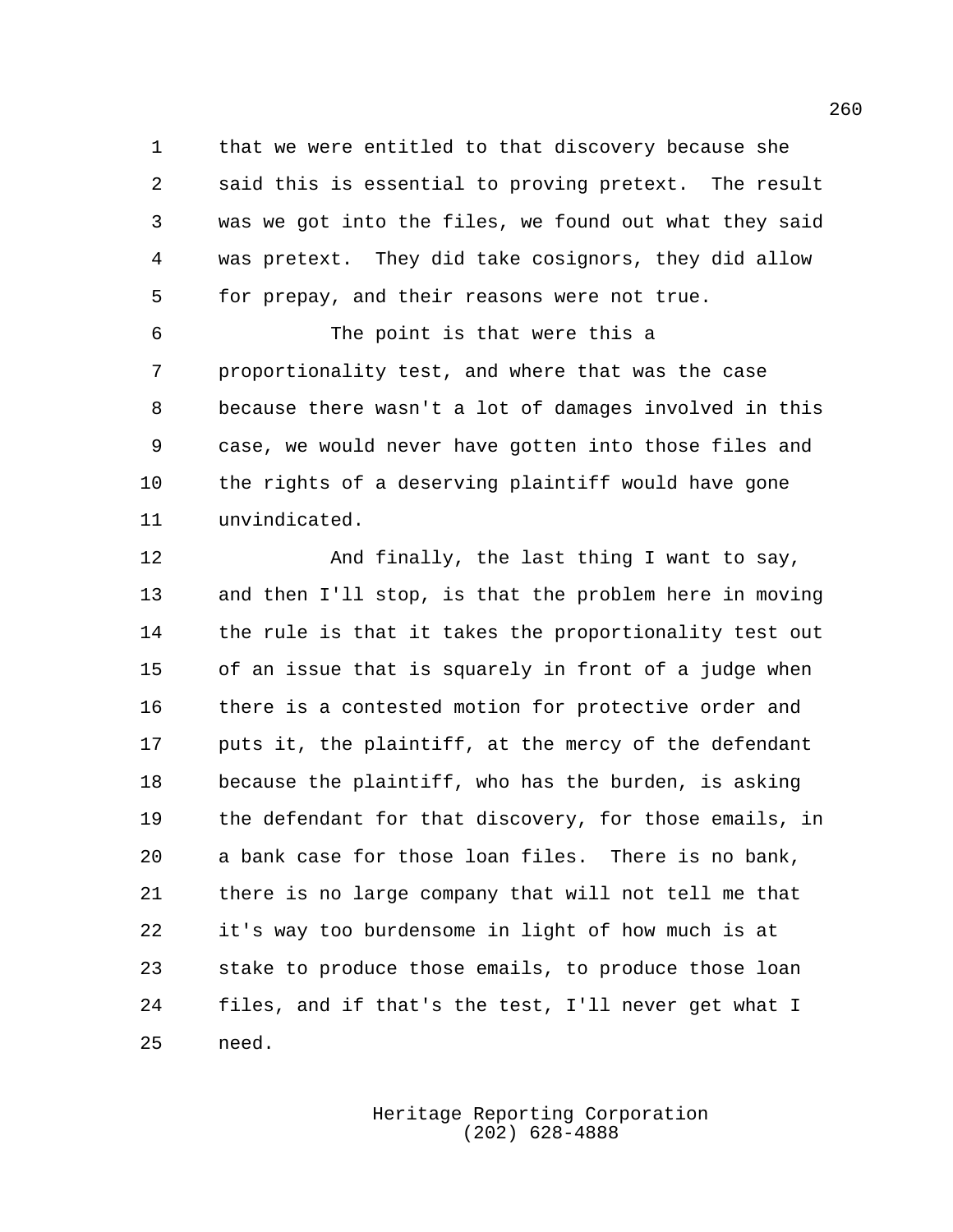That means every single time there is going to be a disputed discovery motion I will have to go to the judge every single time to fight this battle and I'll have the burden to show it. Sometimes I may win if the judge is favorable, other times I may lose. But the point is the presumption is being set against an individual civil rights plaintiff who may have a very meritorious case. I think this sets civil rights back. I would ask that these changes not be put into effect. **11** JUDGE CAMPBELL: All right. Thank you very much, Mr. Relman. 13 Malini Moorthy. MS. MOORTHY: Good afternoon, Mr. Chairman and members of the committee. My name is Malini Moorthy, and I'm a vice president and assistant general counsel at Pfizer, Inc. Specifically, I head the company's civil litigation group, which includes oversight of our e-discovery team. Pfizer is frequently a defendant in a wide variety of civil litigation matters, including product liability, securities, and antitrust litigation. But Pfizer is also occasionally a plaintiff in litigation, and it is from these dual perspectives that I'm speaking here today.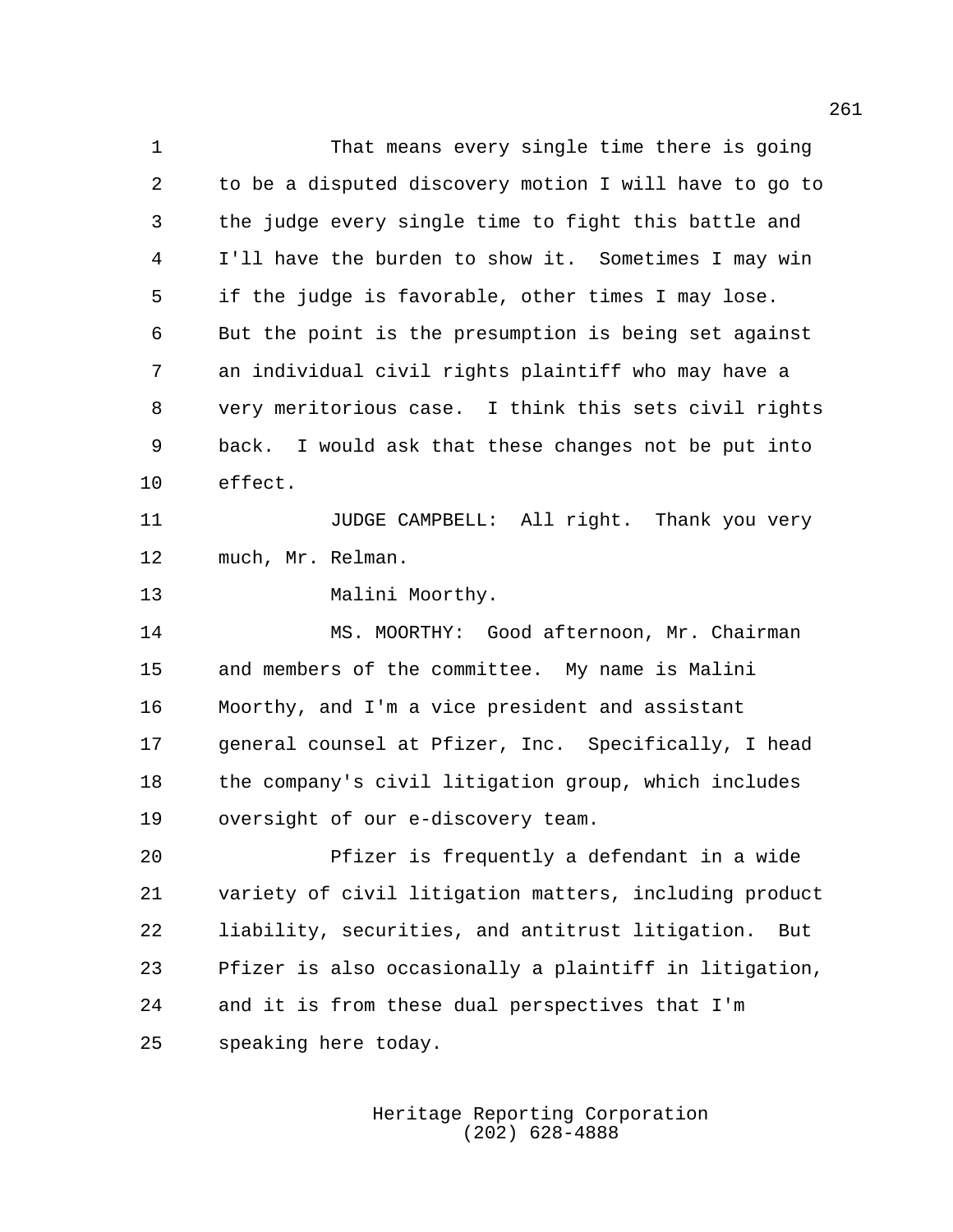Rather than reviewing point by point the proposed amendments, I'd like to give you a concrete narrative of our experience. This narrative complements our written comments, which were submitted earlier today, and illustrates how the current rules have forced Pfizer to preserve, collect, and produce staggering amounts of information at even more staggering costs, and much of the information has no bearing on the litigation we face.

10 10 In the hormone therapy litigation, Wyeth, which was subsequently acquired by Pfizer, it was subject to a discovery preservation order Rule 26 that required us to preserve 1.2 million backup tapes over the course of six years.

 Backup tapes are intended for disaster recovery to enable companies to restore data on our systems in the face of a catastrophic event. Like most companies, Pfizer's policy is to recycle its backup tapes at regular intervals as the data on the tapes becomes duplicative and it is expensive to purchase new tapes and store huge volumes of old ones.

 In connection with the hormone therapy preservation order, we estimate that Wyeth and Pfizer spent nearly \$40 million to buy and store the 1.2 million backup tapes that were preserved. Each one of

> Heritage Reporting Corporation (202) 628-4888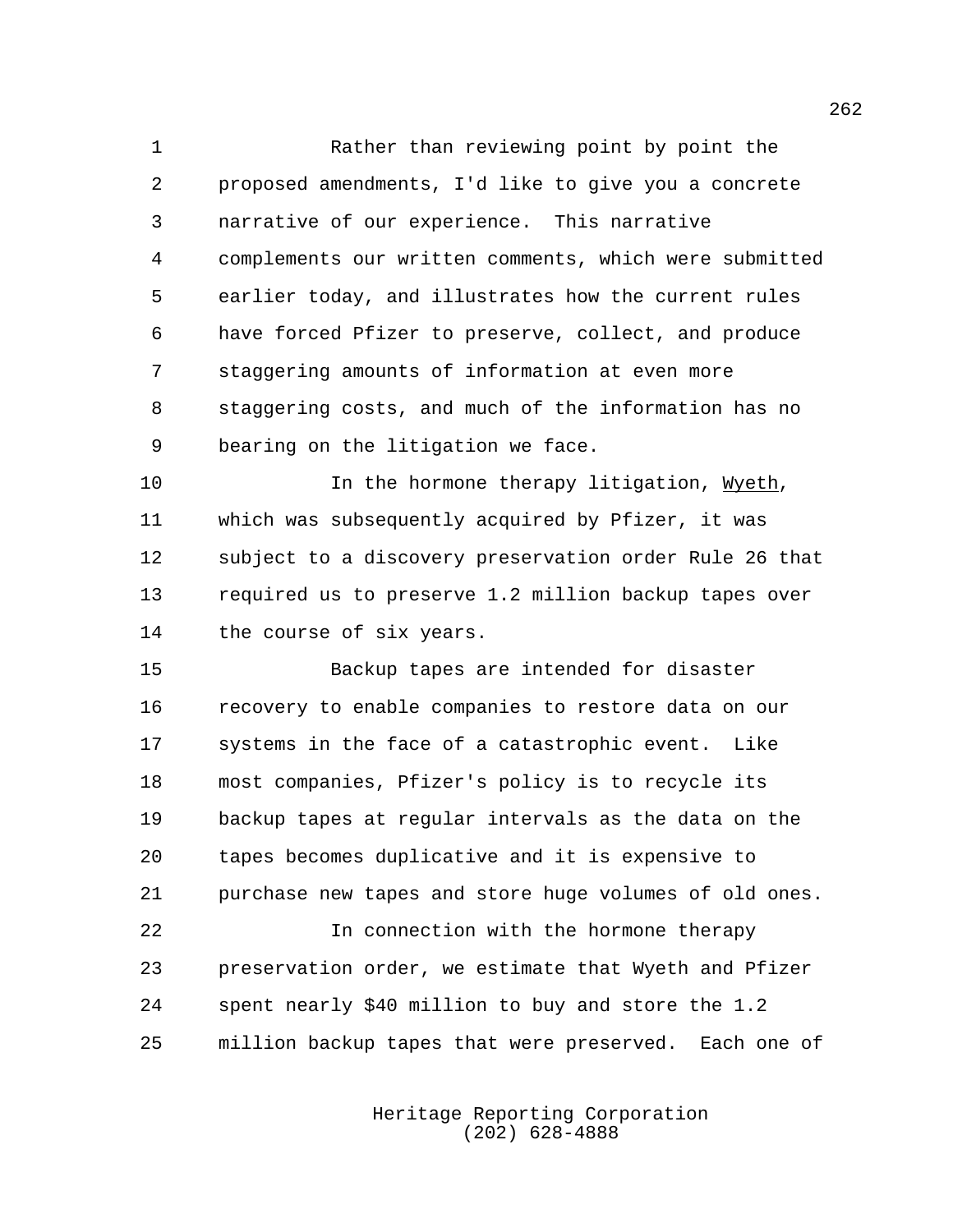the tapes holds roughly 100 gigabytes of data, so in total they hold approximately 100 petabytes of data.

 I was largely unfamiliar with the term petabyte until recently, and the number meant very little to me. But I've since learned that 50 petabytes is roughly equivalent to the entire written literary works of all mankind in all languages since the beginning of recorded time, and we preserved twice that much.

 The most remarkable fact is that despite preserving 100 petabytes of information, we never went back to those backup tapes to retrieve a single document, not once, as the information on those tapes was completely redundant. There was no need to go to the backup tapes because in the same litigation Pfizer collected millions and millions of documents from its live data environment, which included retrieving data from more than 170 custodians and more than 75 centralized information systems.

 From those collection efforts, Pfizer produced approximately 2.5 million documents, representing more than 25 million pages. Of those 2.5 million documents, we estimate that only about 400 company documents were marked as exhibits in the 23 trials that have taken place in the litigation to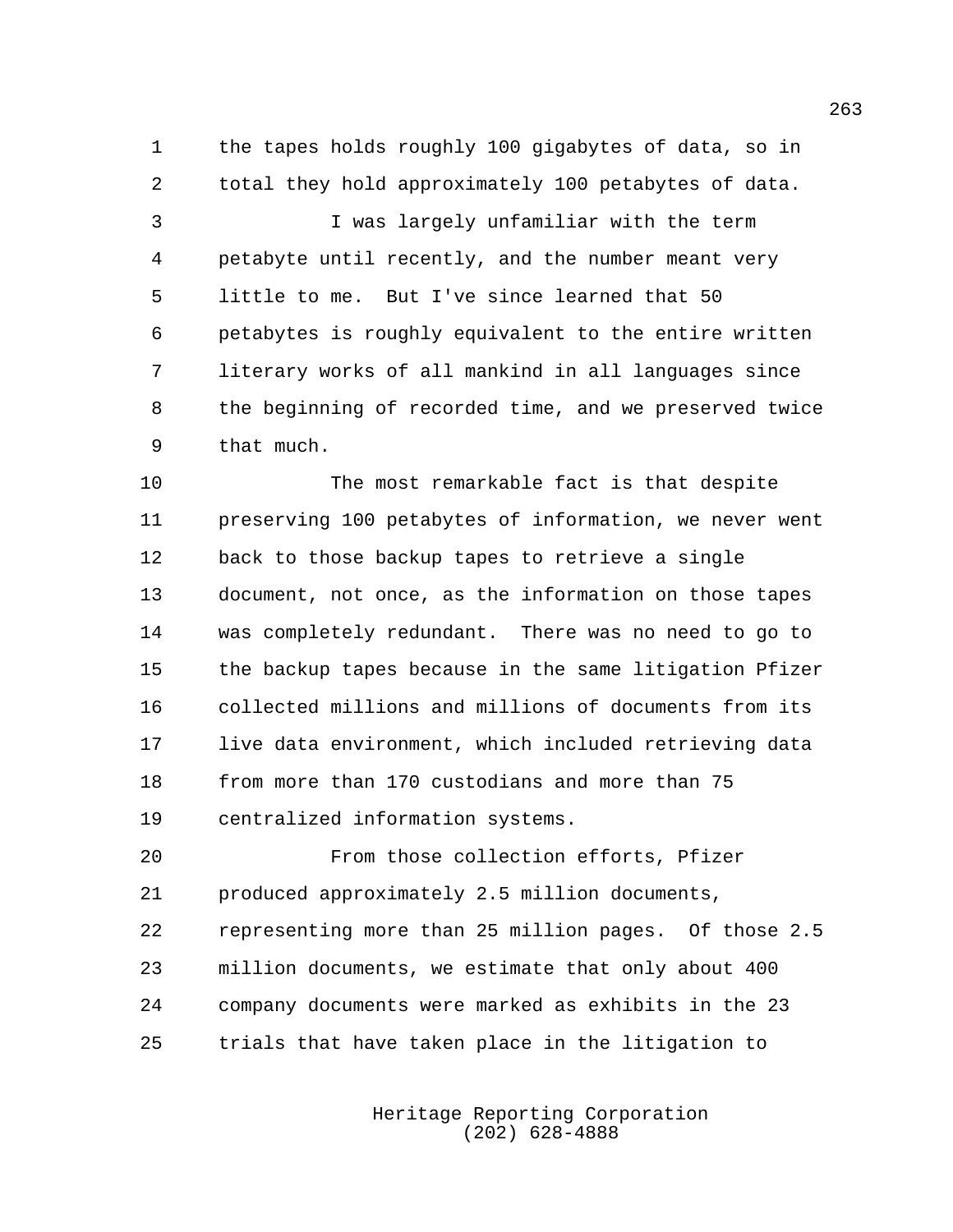date.

| 2  | Over the course of those trials, plaintiffs            |
|----|--------------------------------------------------------|
| 3  | consistently used the same 400-odd documents, most of  |
| 4  | which were produced early on in the litigation,        |
| 5  | notwithstanding our continued production of documents. |
| 6  | This means that for every one document used at trial,  |
| 7  | about 625,000 additional documents were produced.      |
| 8  | Another point to consider is that                      |
| 9  | fortunately or unfortunately depending on your         |
| 10 | perspective, Pfizer was able to comply with the        |
| 11 | overbroad preservation order and plaintiffs' discovery |
| 12 | demands notwithstanding the significant expense and    |
| 13 | burden.                                                |
| 14 | The hormone therapy litigation is only one             |
| 15 | Pfizer dedicates substantial time and<br>example.      |
| 16 | resources to complying with overbroad discovery        |
| 17 | obligations on a daily basis. In order to support      |
| 18 | these efforts, Pfizer employs 10 full-time colleagues  |
| 19 | and three full-time contractors to manage our legal    |
| 20 | discovery exclusively.                                 |
| 21 | In addition, we have a team of dedicated               |
|    |                                                        |

 vendors, including 13 people devoted exclusively to document collection, eight people responsible for the technology side of electronic discovery, and on average 215 people reviewing documents at any given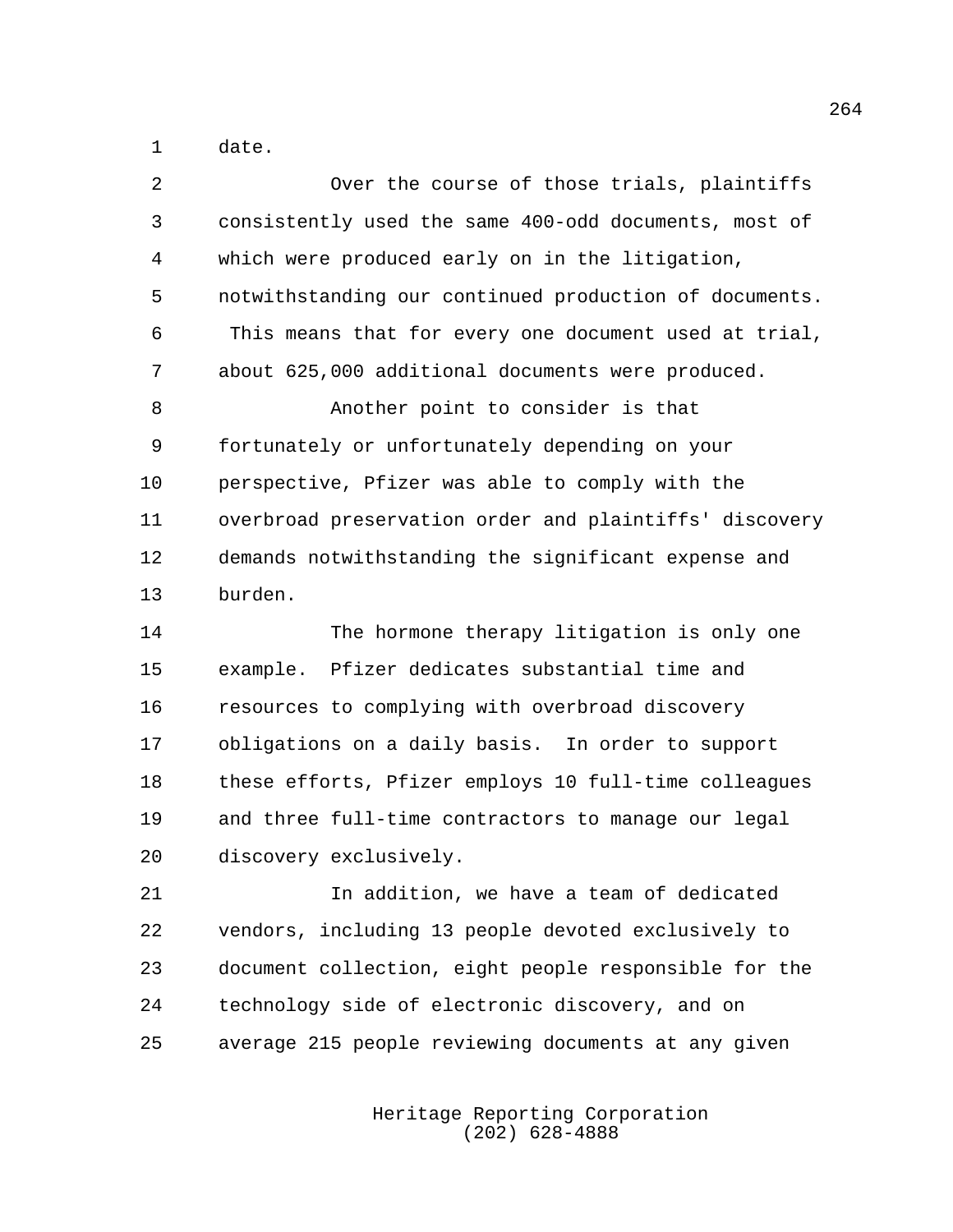time.

| 2              | Surely the great majority of defendants               |
|----------------|-------------------------------------------------------|
| 3              | cannot bear this expense. The impact of burdensome    |
| $\overline{4}$ | preservation and discovery obligations on small and   |
| 5              | midsized companies must be immense. And even though   |
| 6              | many companies will not have the volume of data that  |
| 7              | Pfizer generates, preserving even one backup tape has |
| 8              | the potential to directly impact the bottom line of a |
| 9              | company.                                              |
| 10             | Yet under the current rules, companies like           |
| 11             | Pfizer preserve, collect, and produce documents that, |
| 12             | as the hormone therapy example illustrates, bear      |
| 13             | little, if any, relationship to the real claims and   |
| 14             | defenses raised by the litigation it faces and serve  |
| 15             | no business purpose whatsoever.                       |
| 16             | I thank the committee for the opportunity to          |
| 17             | testify, and I also thank you for your efforts to     |
| 18             | address the much needed amendments in the rules.      |
| 19             | JUDGE CAMPBELL: Thank you.                            |
| 20             | Questions? Justice Nahmias.                           |
| 21             | JUSTICE NAHMIAS: You give us an example               |
| 22             | that has some astounding numbers, but the proposed    |
| 23             | amendments, what effect do you think they would       |
| 24             | actually have on that type of case?                   |
| 25             | MS. MOORTHY: I think they'll have a fairly            |
|                |                                                       |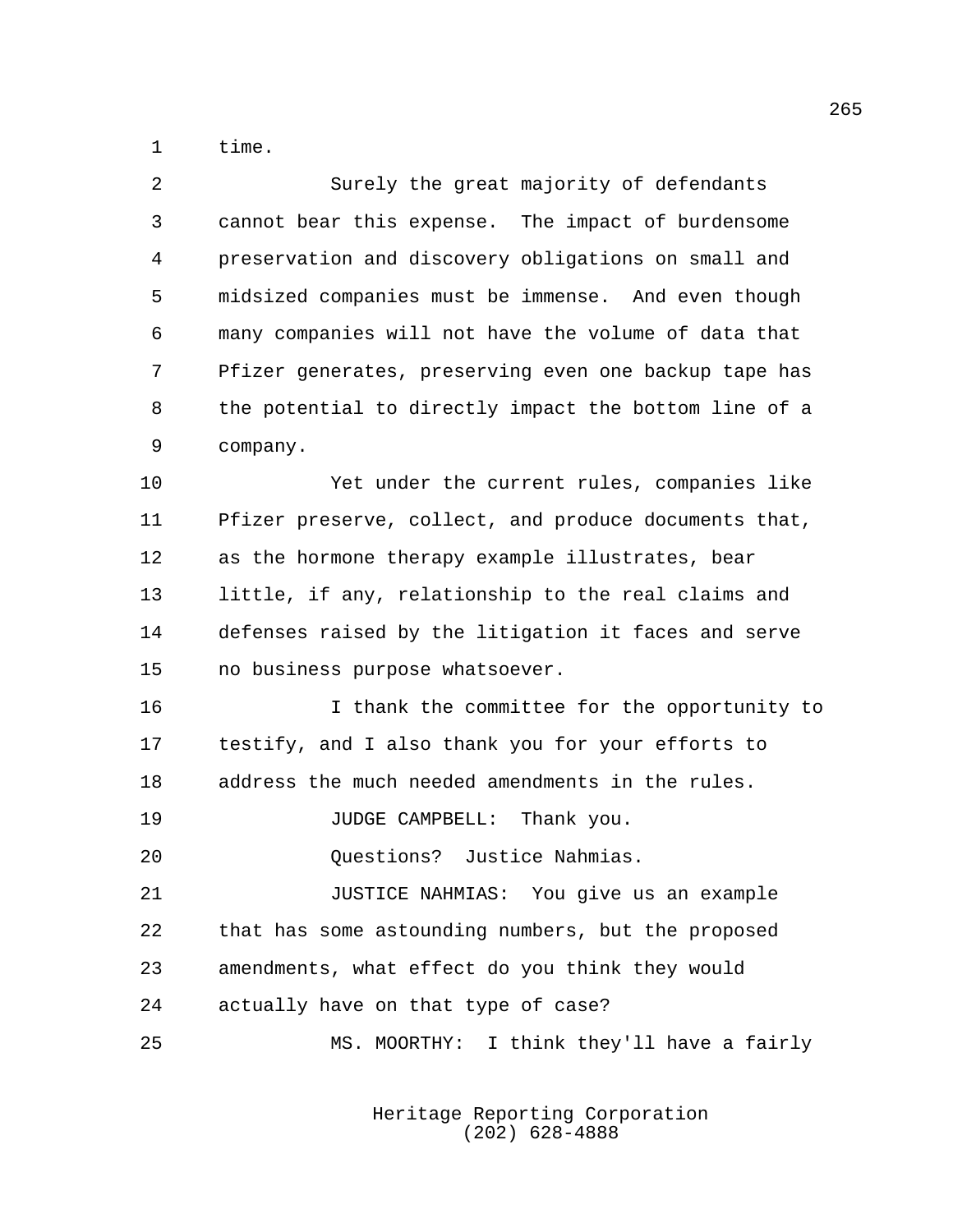significant impact, particularly the amendments to Rule 37(e). I would like to see them go further, but at least it eliminates the risk of sanctions in the event of pure negligence. I do think, as I think others have suggested, that it should not be just be limited to -- that willfulness alone is insufficient and that sanctions should only be afforded in instances where a party has intentionally deprived a litigant of information or data that should have otherwise been produced.

 Just to add to that one point is that at this point we've just taken the most conservative road because of the risk and threat of sanctions. And I think what this gives us the opportunity to do is with the amendments to the rules just continue to focus on being responsible and take the most defensible position but also one that is responsive to the discovery obligations that we face.

 JUDGE CAMPBELL: Parker, did you have a question?

 MR. FOLSE: I'd just like to follow up on the last question that was asked because I'm still having trouble understanding how that example you gave relates to amendments under the rules that we're considering. It sounded to me like that was a court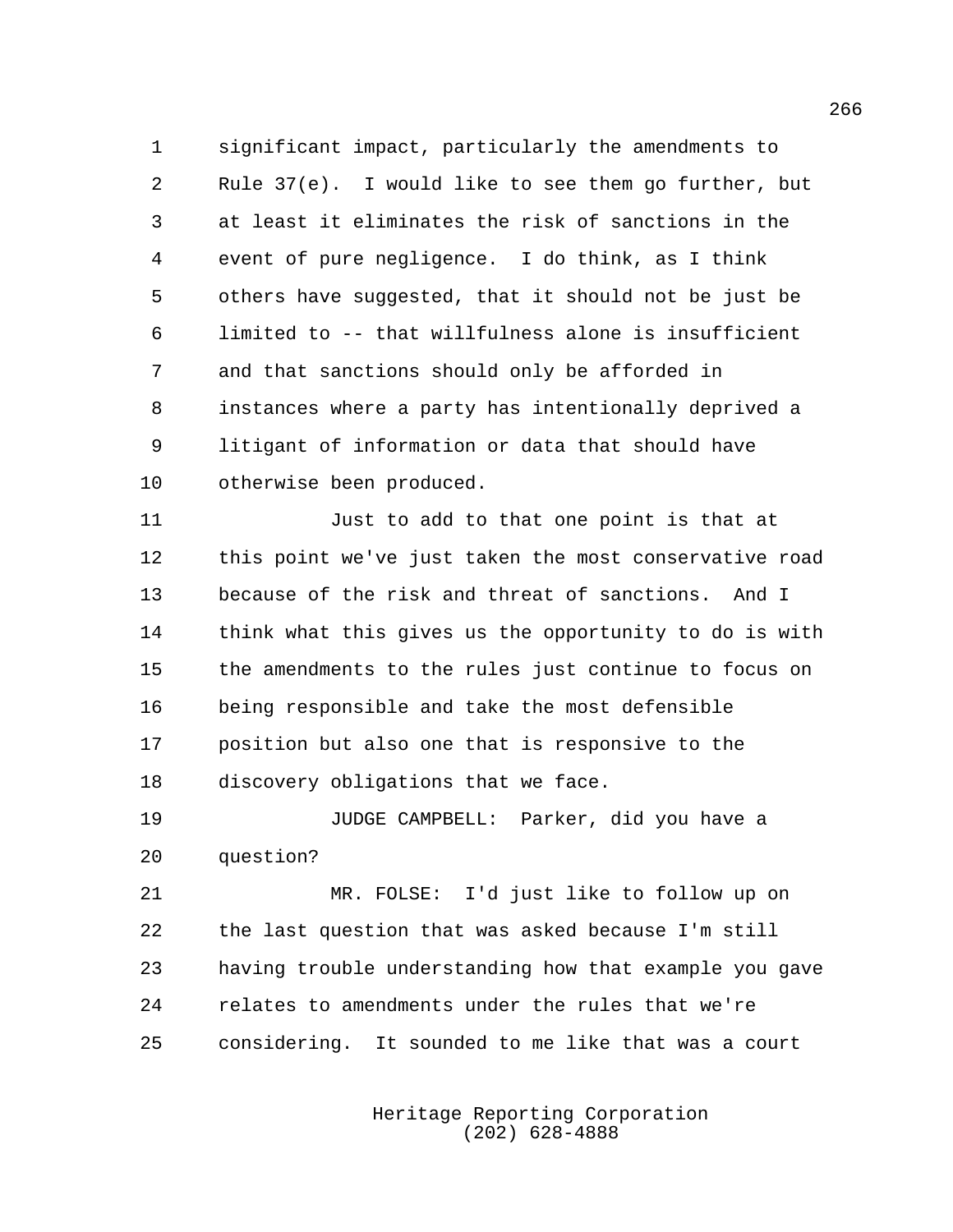order entered in that litigation that defined and prescribed what you had to preserve, which obviously sounds like it was a \$40 million escapade. But what part of the rules that we are considering now does that story help us decide?

 MS. MOORTHY: Absolutely. I think there's two things. One is I actually think this one reflects the proportionality requirement and the amendments to Rule 26(b)(1) because I think what has happened is and what our experience is is that it's quite disparate in terms of how courts have interpreted that rule and in terms of what constitutes relevance and the extent of our discovery obligations.

 So it is because of the lack of uniformity in the approach and also I think the lack of consideration of proportionality within the concept of scope, which is what resulted to the extensive preservation order there.

 Now I should say that after six years we were able to convince the court to lift that order, but it was after significant spend and demonstration that it was overburdensome and demonstrating that the parties had never gone to the backup tapes a single time.

JUDGE CAMPBELL: All right. Thank you very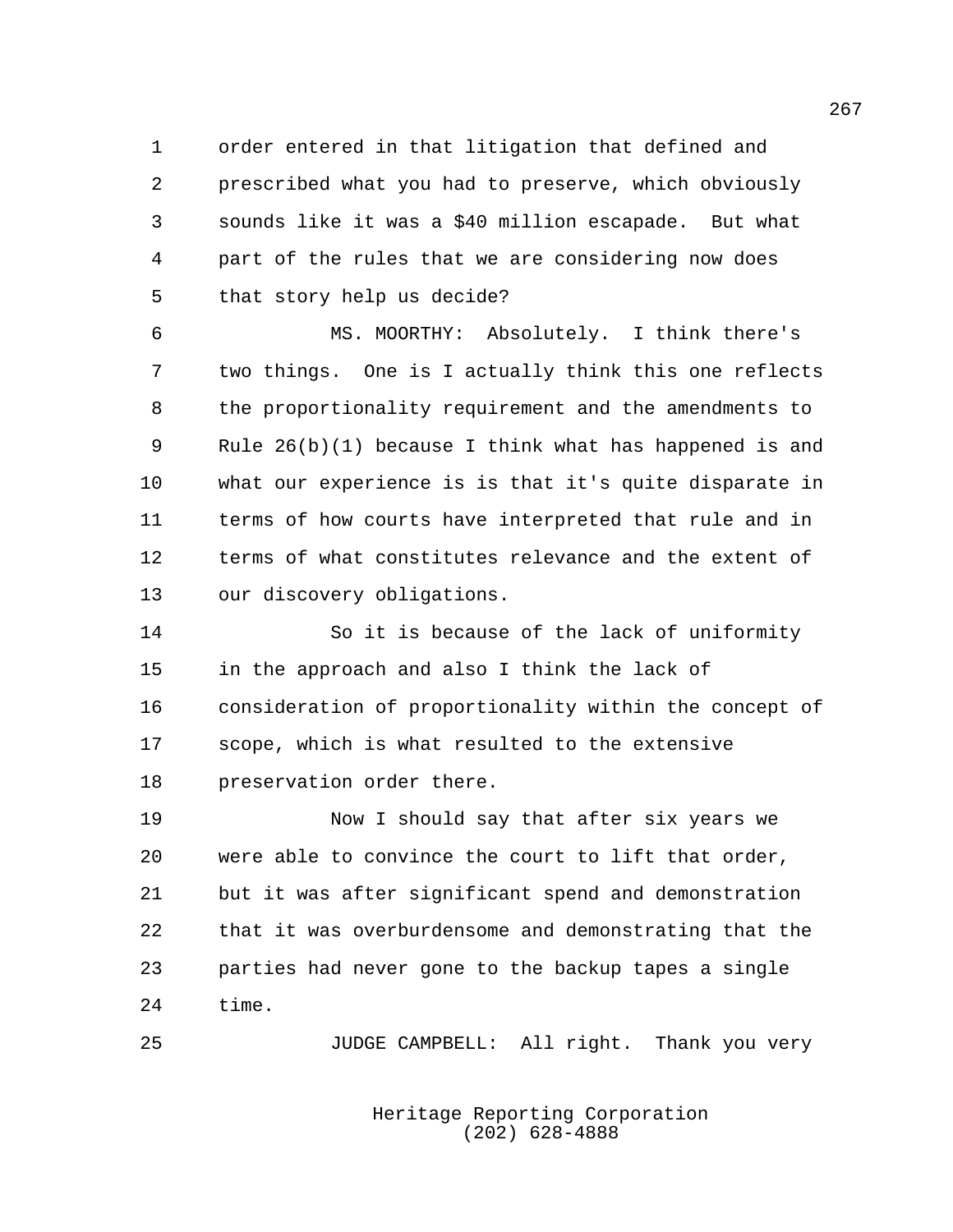much, Ms. Moorthy.

| 2  | Mr. Smith?                                             |
|----|--------------------------------------------------------|
| 3  | Good afternoon, Mr. Chairman and<br>MR. SMITH:         |
| 4  | members of the committee. I am a lawyer with the       |
| 5  | NAACP Legal Defense and Educational Fund. LDF was      |
| 6  | founded in 1940 by Thurgood Marshall. It is the        |
| 7  | nation's oldest civil rights legal organization, and   |
| 8  | we are here today because we are deeply concerned      |
| 9  | about a number of the proposed changes to the          |
| 10 | discovery process currently under consideration by the |
| 11 | committee and the impact it will have on the ability   |
| 12 | of civil rights plaintiffs to obtain relief through    |
| 13 | the federal courts.                                    |
| 14 | We are deeply concerned about these changes.           |
| 15 | And in fact, earlier this week our president and       |
| 16 | director counsel, Sherrilyn Ifill, testified before a  |
| 17 | Senate Judiciary subcommittee about this very          |
| 18 | important issue.                                       |
| 19 | It is our view that the most troubling                 |
| 20 | change currently under consideration relates to Rule   |
| 21 | $26(b)(1)$ . Throughout the history of the Federal     |
| 22 | Rules, the scope of discovery has been defined through |
| 23 | a lens of relevance. Adding a proportionality          |
| 24 | requirement to Rule $26(b)(1)$ represents a sea change |
| 25 | in the discovery process and will lead to a dramatic   |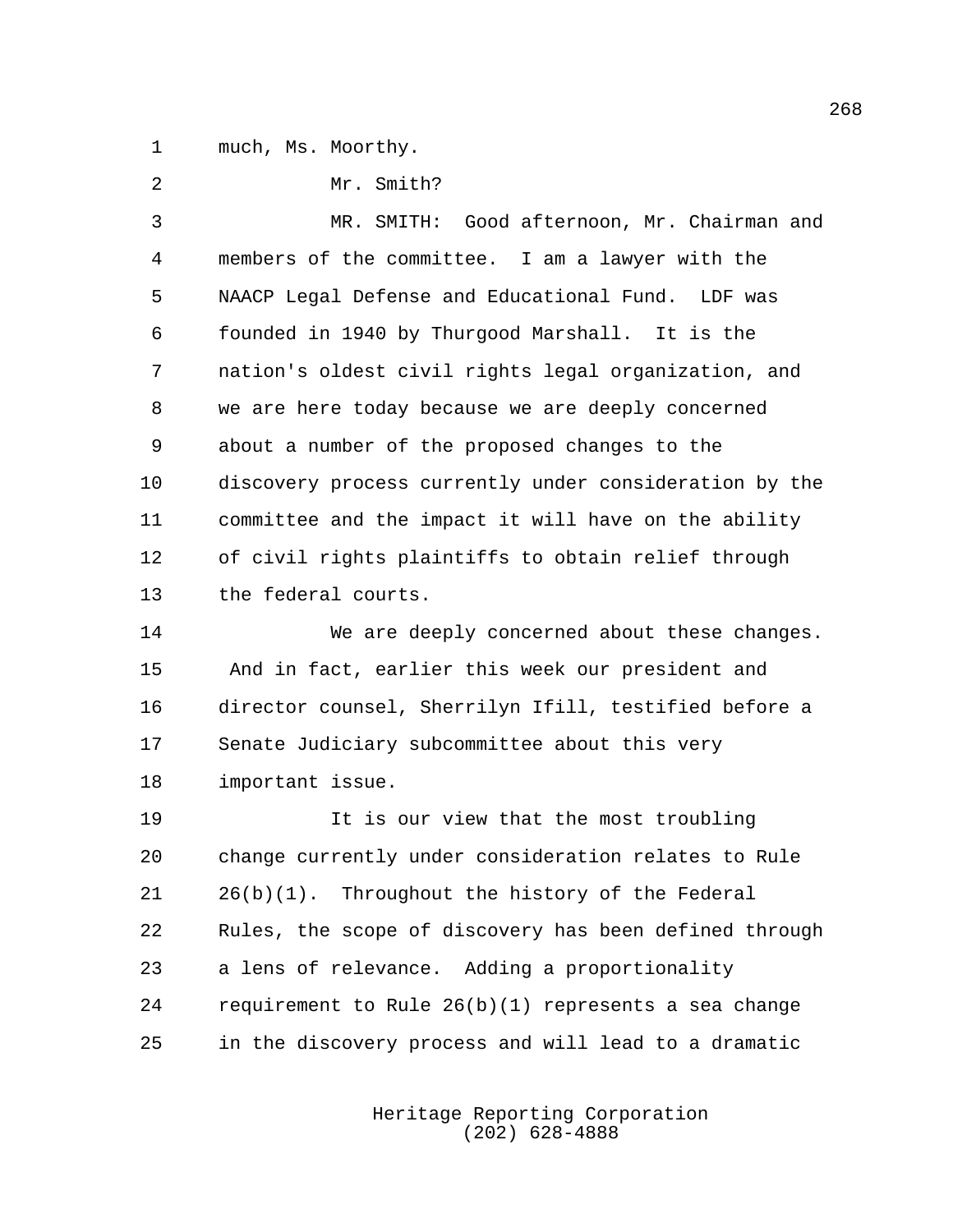reduction in the scope of discovery.

| 2  | This change will be particularly harmful to              |
|----|----------------------------------------------------------|
| 3  | civil rights plaintiffs, who are often dependent on      |
| 4  | discovery to substantiate their claims. Very often       |
| 5  | victims of discrimination are not in possession of       |
| 6  | information they need to support their claims.<br>That   |
| 7  | information is in the exclusive province often of a      |
| 8  | defendant and can only be obtained through the           |
| 9  | discovery process.                                       |
| 10 | Moreover, as Mr. Relman just explained, as               |
| 11 | discrimination has become more subtle and                |
| 12 | sophisticated, civil rights plaintiffs face an even      |
| 13 | higher burden as they are often required to establish    |
| 14 | discrimination through circumstantial evidence.<br>Thus, |
| 15 | civil rights plaintiffs use the discovery process to     |
| 16 | ferret out and expose discriminatory policies,           |
| 17 | practices, and actions.                                  |
| 18 | The addition of this proportionality                     |
| 19 | requirement to Rule $26(b)(1)$ will only exacerbate the  |
| 20 | information asymmetry between plaintiffs and             |
| 21 | defendants in civil rights cases and will give           |
| 22 | defendants a multitude of opportunities to squirrel      |
| 23 | out of their obligation to produce relevant and          |
| 24 | necessary discovery.                                     |
| 25 | For example, we are particularly concerned               |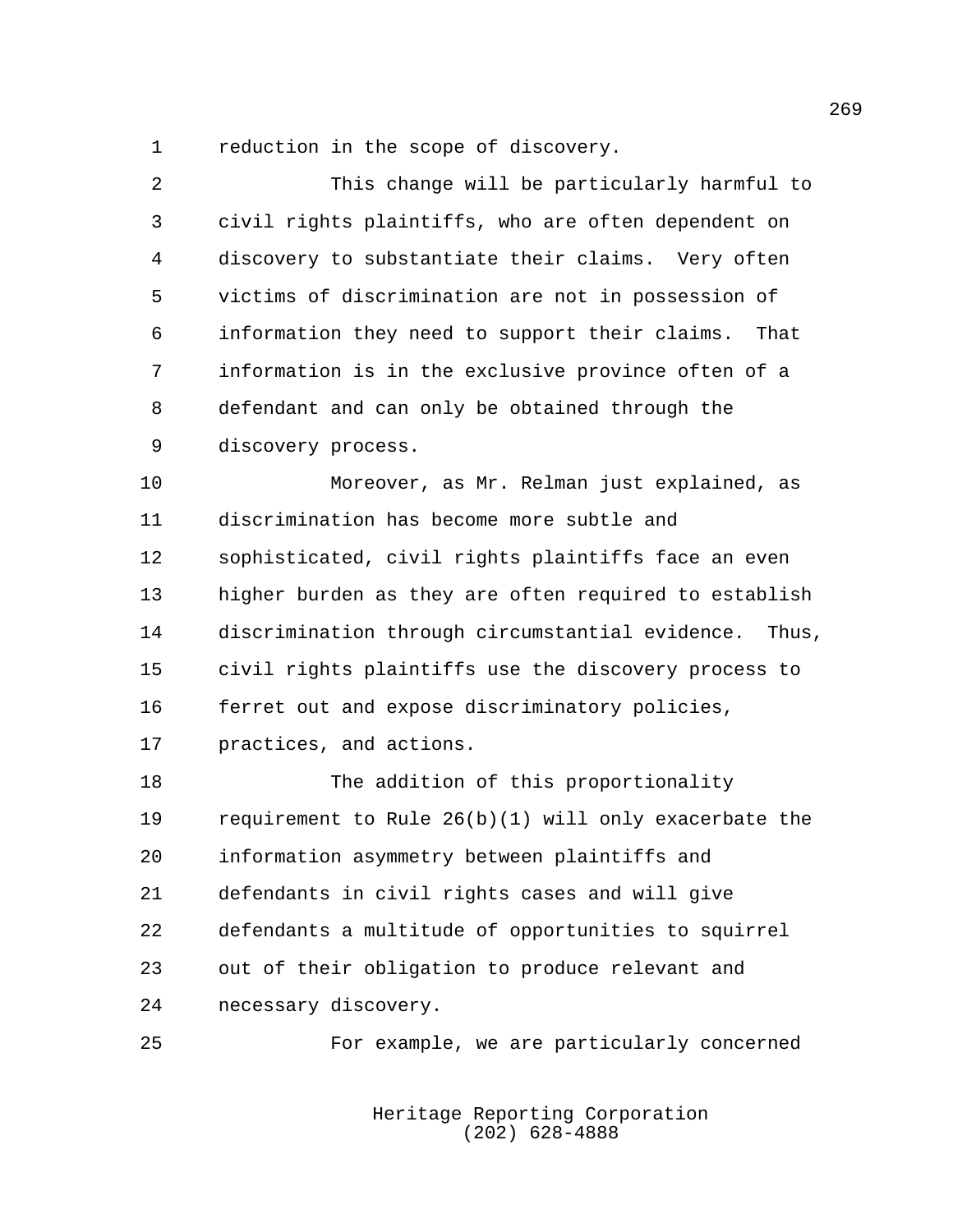about allowing defendants to rely on the amount in controversy as a factor determining the scope of discovery, and they will use it as an opportunity to minimize the significance of civil rights cases which often don't involve large sums of money or primarily seek injunctive relief.

 To be clear, we do not deny that proportionality has a role to play in the discovery process, but the current formulation of the rule, which places that review squarely in the hands of the court, strikes a far better balance. It has been our institutional experience that federal judges and the magistrates who assist them in the discovery process are more than capable of making assessments about the extent to which discovery should be allowed in a particular case and then overseeing the discovery process.

 I would also like to address the argument that dramatic changes to the discovery rules are necessary to curtail abuses on the discovery process and control litigation costs. As an initial matter, we are aware of no empirical data or research showing that civil rights cases are categorically prone to have exorbitant discovery costs. And that certainly has not been our experience for the last seven decades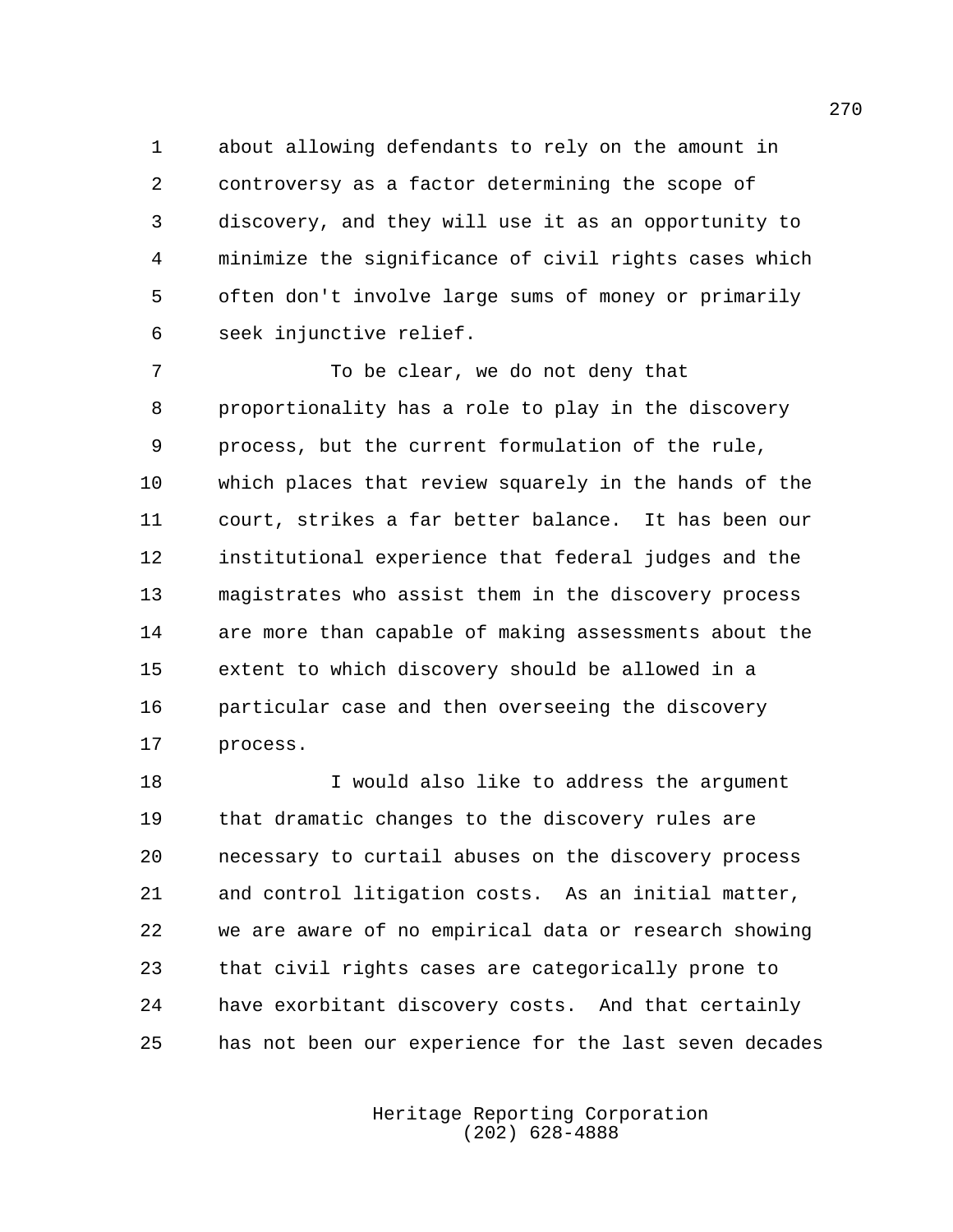litigating civil rights cases across the country.

 At most, there may be a small handful of cases where discovery costs have grown exponentially. However, the appropriate solution is not to narrow the scope of discovery in all civil litigation. Such a heavy-handed approach will only have a devastating result on civil rights actions.

 Moreover, this proposed amendment will likely have the unintended consequence of making discovery processes longer and more costly. The addition of a proportionality requirement will likely lead to greater motion practice, which itself is costly, takes time, and consumes judicial resources that can be spent in other ways.

 We do, however, believe there is a cost consideration that this committee should pay careful attention to as the costs that these proposed amendments if adopted would have in preventing civil rights plaintiffs from obtaining the relief they deserve.

 Our system of civil rights enforcement is by design dependent on individual plaintiffs serving as private attorney generals who use civil litigation to vindicate important congressional policies and fundamental constitutional rights. Procedural changes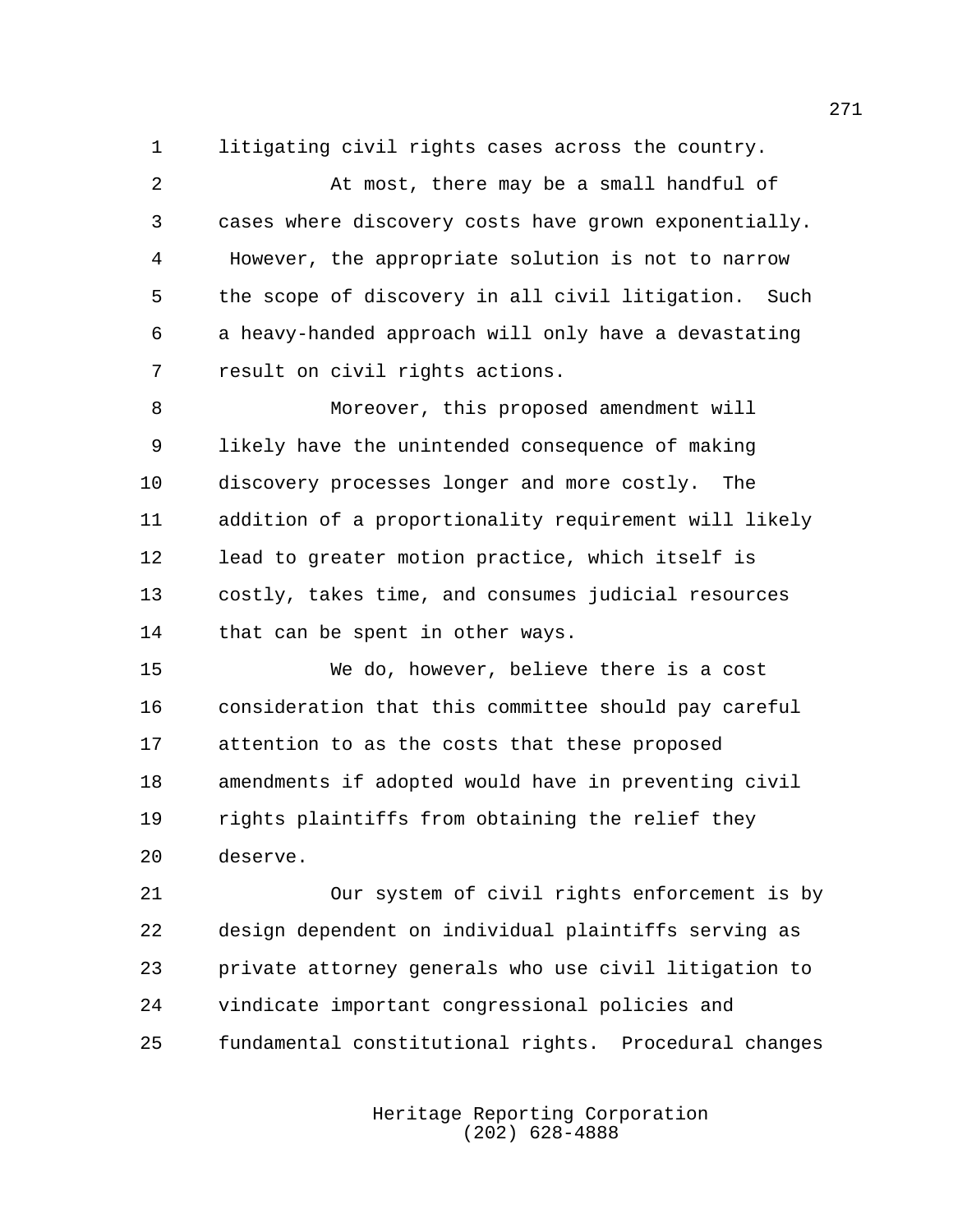such as the ones currently before this committee will only have the unintended consequence of undermining this vital component of our justice system.

 There are a number of other proposals that we also have a concern about that are detailed in greater length in our written comments. I did want to note, though, that the lowering or imposition of presumptive limits for depositions, interrogatories, and requests for admission will also have the net result of making it harder for civil rights plaintiffs 11 to get access to the discovery they need.

 Also, interrogatories and requests for admission are some of the least expensive forms of discovery. If the committee is concerned about cost, it should consider proposals that increase and do not decrease the use of these very important and useful discovery tools.

 In closing, the proposed amendments are at odds with the longstanding and fundamental premise that the federal courts should be open and available to those who seek redress for civil rights violations. Thank you again for this opportunity. I'm happy to answer any questions.

 JUDGE CAMPBELL: Thank you, Mr. Smith. 25 Ouestions?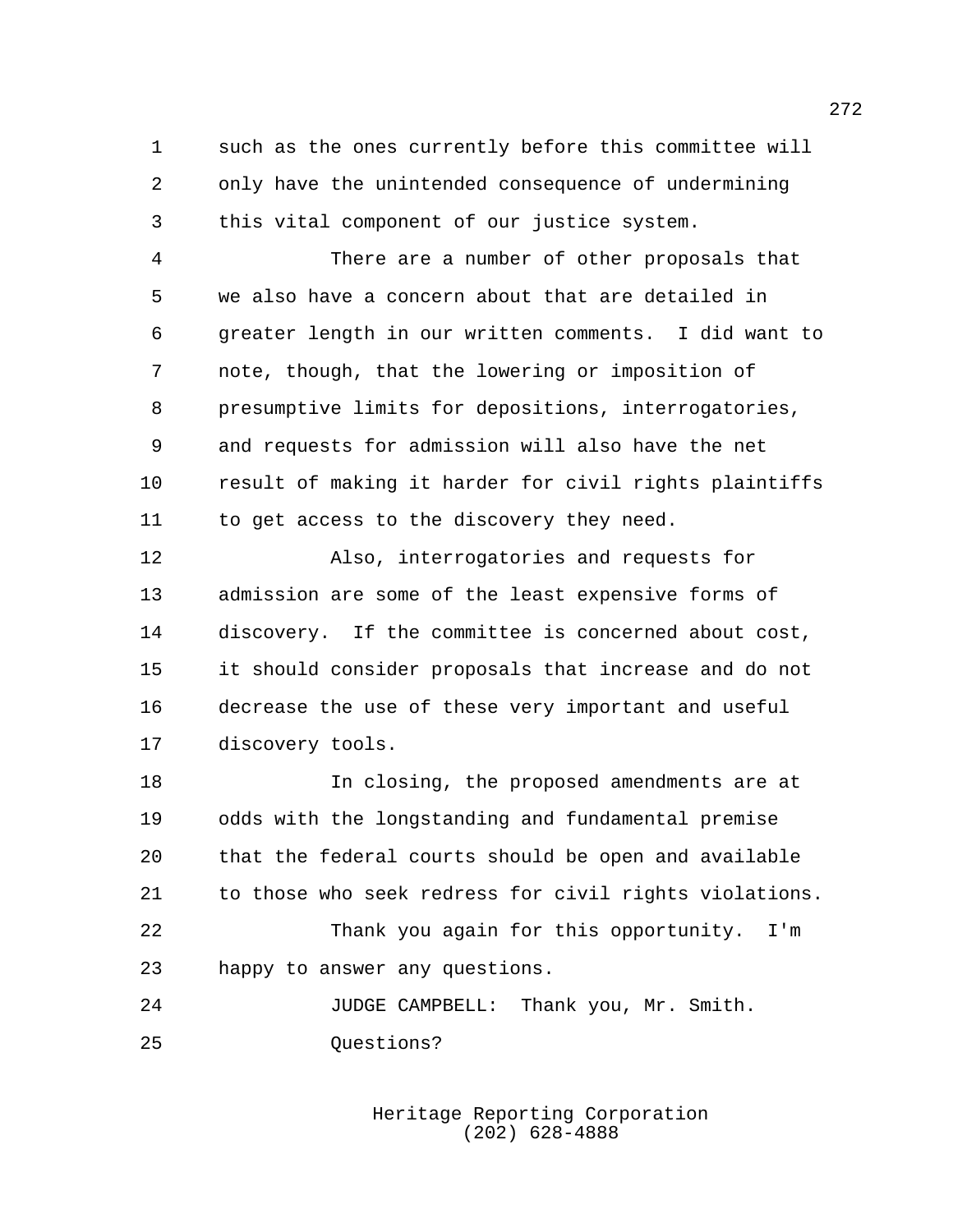(No response.)

 JUDGE CAMPBELL: All right. Thank you very much.

Ms. Fleishman?

 MS. FLEISHMAN: Good afternoon. Thank you very much for permitting me to testify today. My name is Wendy Fleishman, and I'm here on behalf of the New York State Trial Lawyers as well as the AAJ and specifically the members of AAJ that are involved with environmental toxic tort and product liability litigation.

 I want to address two specific changes of the rules, and then I will submit papers in addition. Rule 26(b)(2)(C) already encourages judicial involvement in the discovery process and empowers judges themselves to limit duplicative or disproportionately burdensome or expensive discovery, and sanctions are already available in the case of truly egregious abuses.

 There is no evidence that suggests that these mechanisms are insufficient or ineffective. In many instances, we already have in place the Rule 16 conference, at which time we can then address and deal with any issues that will arise that will perhaps raise the specter of an abuse of discovery, and it's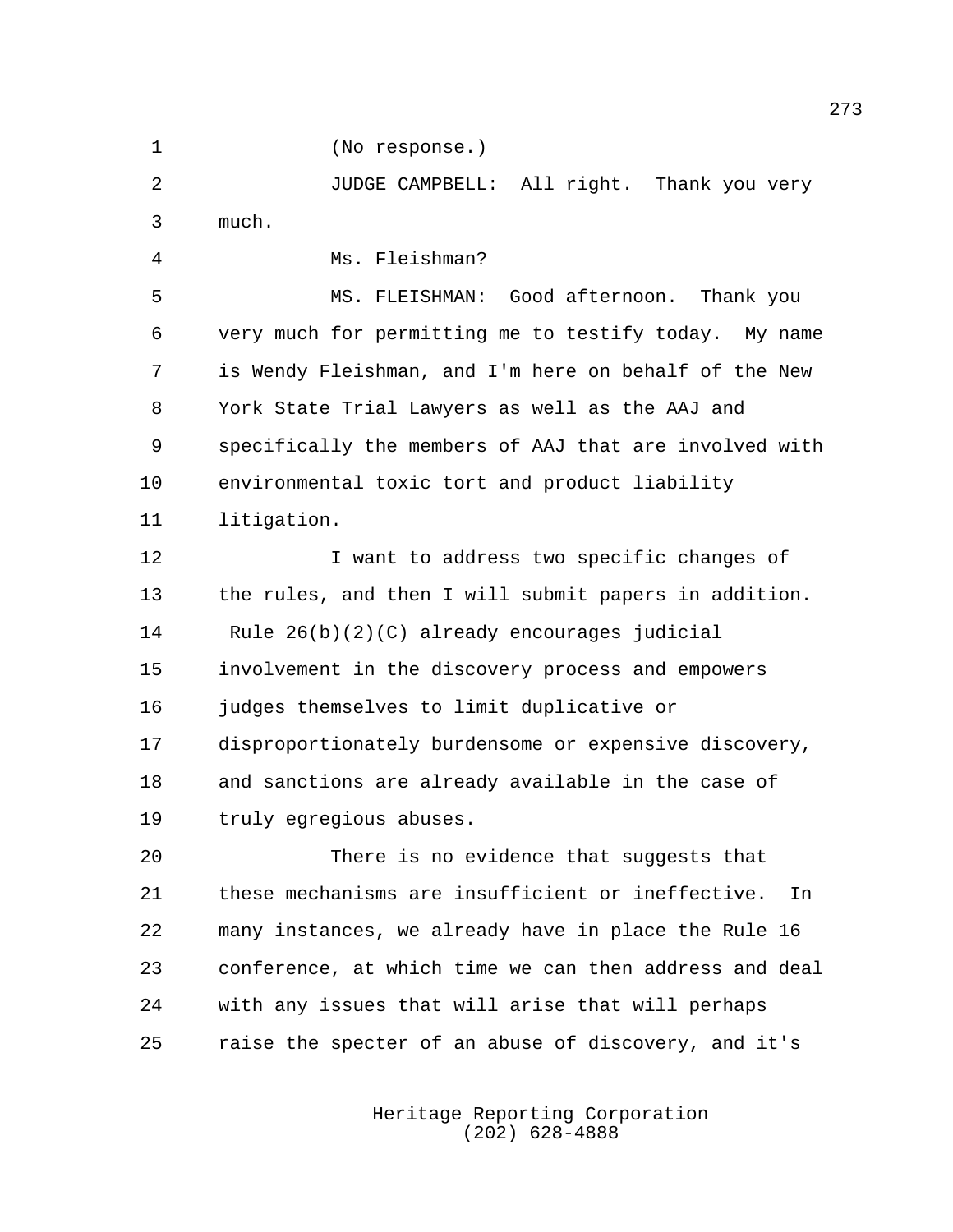through that mechanism that is already in place that we can address the specific and very important issues.

 Countless costly and time-consuming disputes would arise from the proposed changes in the scope of discovery in Rule 26(b)(1), from changing the relevance standard to a proportionality standard. This will give rise like the Daubert change to a plethora of new motions and lots of discovery disputes, which will just encourage defendants, frankly, to bring more and more objections and be more and more obstreperous to the form of discovery possible for plaintiffs in environmental torts, in toxic torts, in individual cases involving medical devices and pharmaceutical devices.

 In each of those cases, the individuals, the small businesses are faced with defendants that are huge multinational corporations with enormous amounts of money, rooms full of lawyers, who will then come in and file motion after motion, and now by changing the rule, we are just setting up a new device for them to utilize.

 We cannot know the value of a piece of information until we get the information. The most classic example of that, of course, is the Vioxx case. In that case, the defendant, Merck, had failed to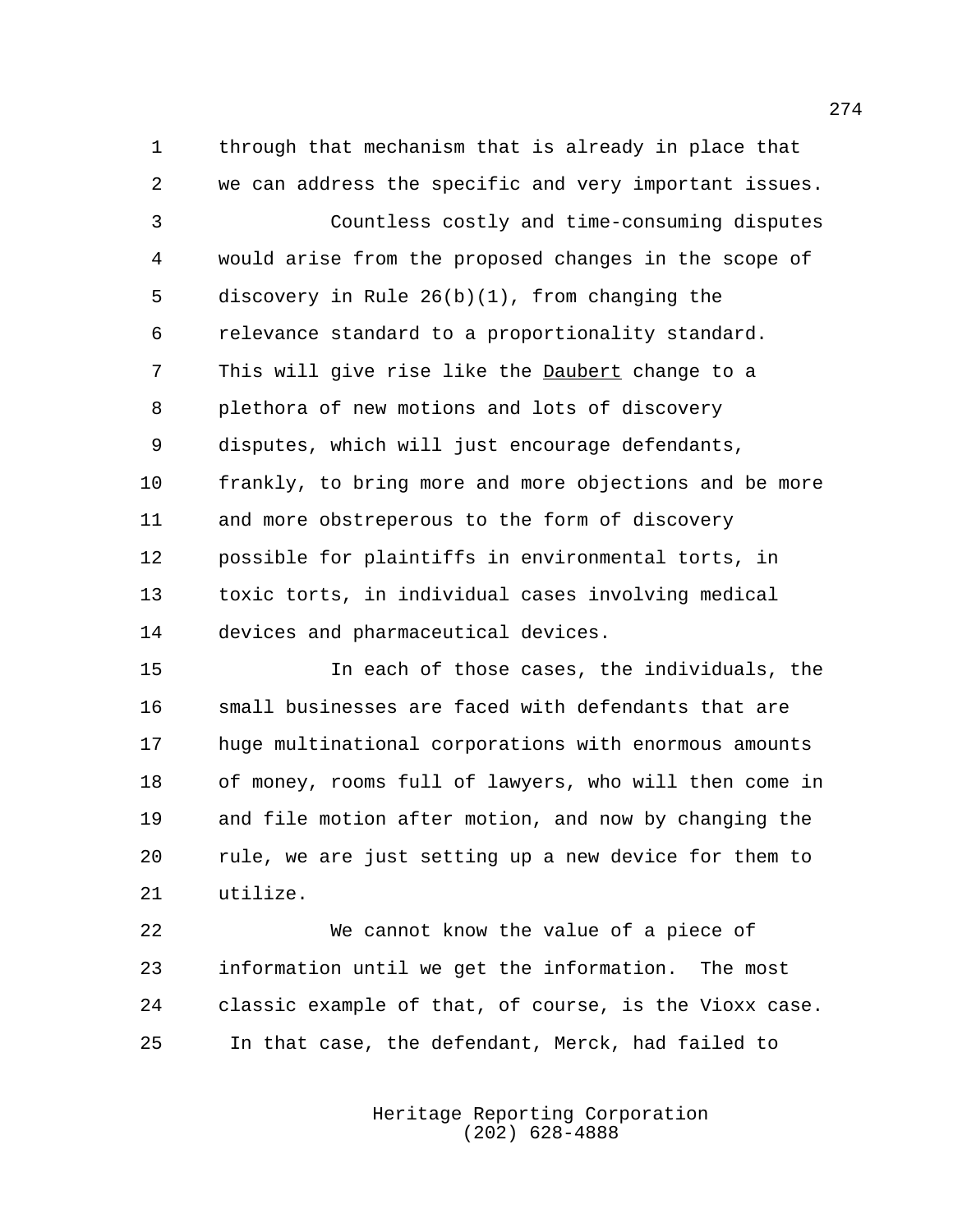disclose to the *New England Journal of Medicine* and failed to adequately disclose to the FDA that its painkilling medicine actually increased the risk of cardiovascular episodes. And it wasn't until thorough discovery was able to unearth the fact that Merck and the authors that it supported had failed to disclose that to the *New England Journal of Medicine* when the drug was first put on the market, and the *New England Journal of Medicine* then endorsed the drug.

 It was that fraudulent concealment, that secret that would have been otherwise impossible to unearth without the ability to do adequate discovery. And that discovery was brought on because Judge Fallon was able to oversee the discovery and because he in his wisdom used Rule 26(b)(2)(C) to control that discovery.

 Rule 30 now calls for a presumptive limit of 10 depositions. And you've heard over and over today people talk about and testify before the committee about how difficult it will be for plaintiffs to appear and limit their discovery to only five depositions. It will be impossible to know what five depositions are critical. It will be impossible to develop their case in that way, especially in the case of a toxic tort, in the case of an environmental tort,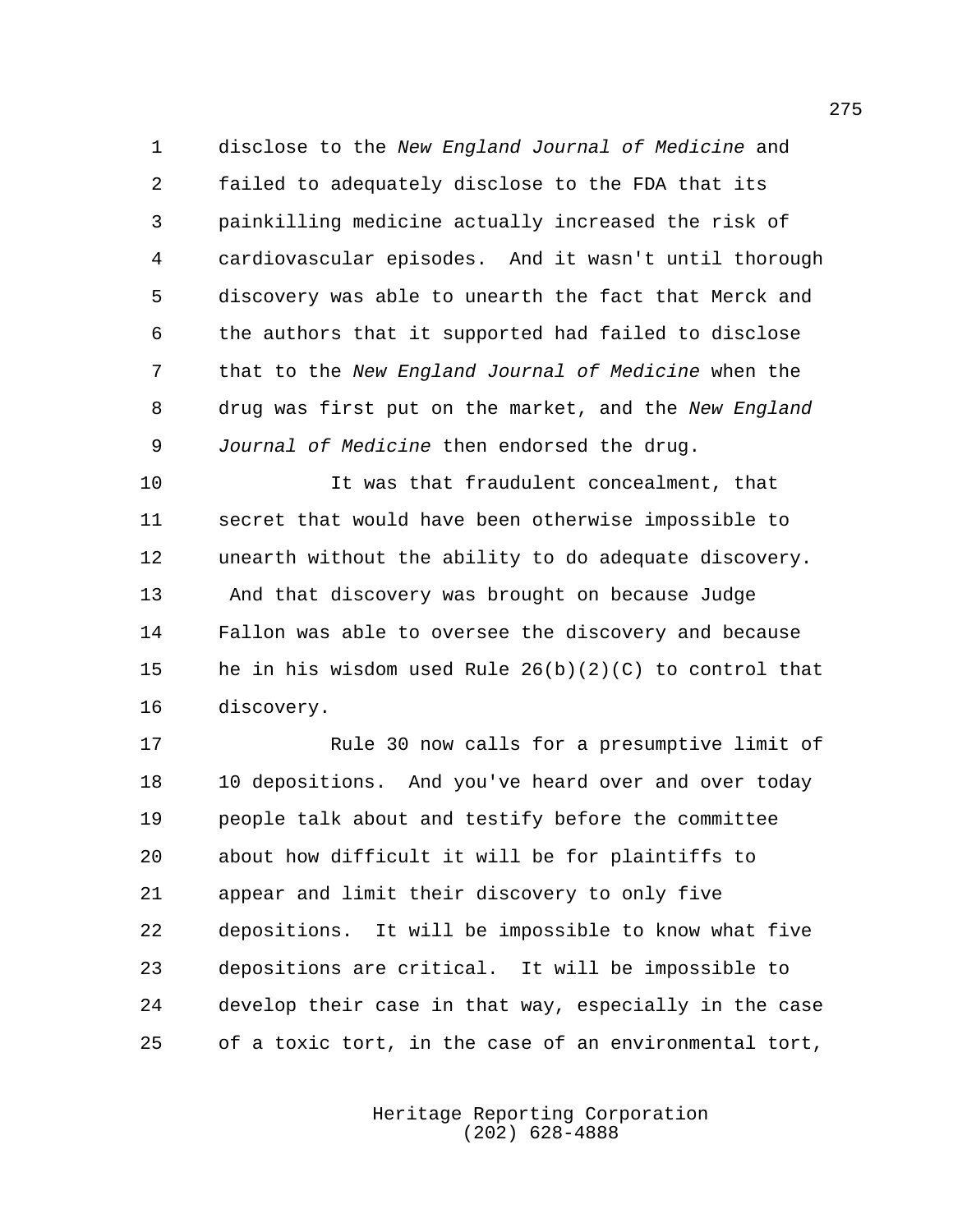in the case of a simple product liability case.

| 2  | In each of those cases, it is necessary to               |
|----|----------------------------------------------------------|
| 3  | do more than five depositions. And by utilizing a        |
| 4  | presumptive limit of five, the plaintiffs will be        |
| 5  | forced to come before the court time and time again to   |
| 6  | ask for more depositions and to involve the court and    |
| 7  | further overburden the court and further increase        |
| 8  | their costs. Thank you.                                  |
| 9  | JUDGE CAMPBELL: Thank you.                               |
| 10 | Questions? Judge Koeltl.                                 |
| 11 | JUDGE KOELTL: How would the Vioxx case have              |
| 12 | been any different under the proposed rules? You must    |
| 13 | have taken far more than 10 depositions in the case.     |
| 14 | The judge controlled the case by using the standards     |
| 15 | in $26(b)(2)(C)$ , which now under the proposal would be |
| 16 | part of the first sentence in the scope of discovery.    |
| 17 | The judge would still have to do the same thing.         |
| 18 | MS. FLEISHMAN: The way it would be                       |
| 19 | different would be that the plaintiffs would have to     |
| 20 | show that the information was available, that the        |
| 21 | information existed. And without doing the discovery,    |
| 22 | they couldn't show that because what typically           |
| 23 | happens, Your Honor, is that the plaintiff comes up      |
| 24 | with a list of depositions that they think are           |
| 25 | necessary. The defendants then say, oh, no, those are    |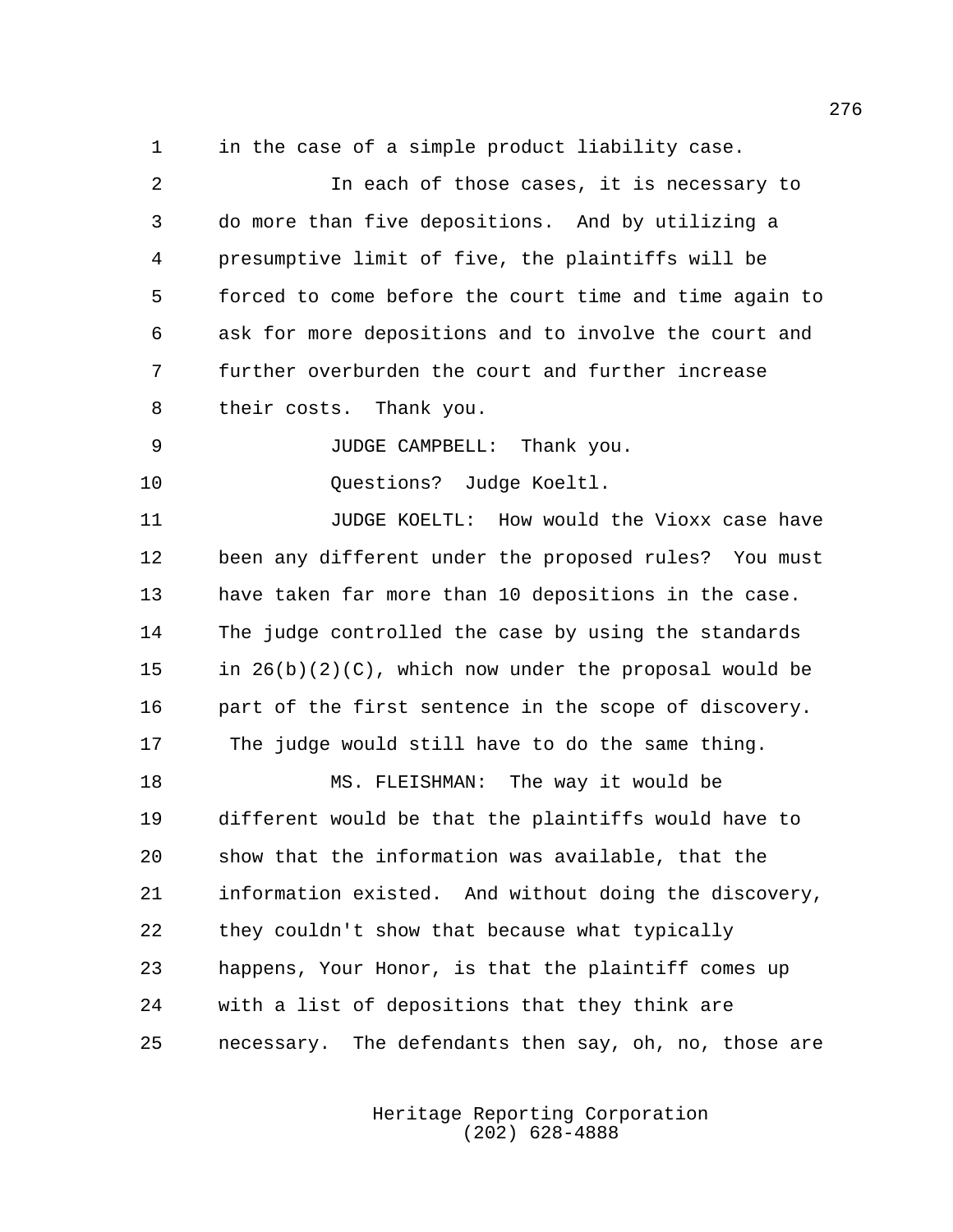too many depositions, it's completely unnecessary, and it's going to cost us gazillions of dollars to produce those megabytes of data.

 And then they'll say there is no proportionality. You can't prove in that instance that a drug caused cardiovascular events and that we failed to disclose that, that was a fraud. So they will argue that the proportionality will not justify or warrant that intense investigation and discovery.

JUDGE CAMPBELL: Professor Marcus?

 PROF. MARCUS: One of the things we've heard from a number of witnesses today has been that they represent low-wage workers where the monetary value of the claims may be relatively limited. Isn't Vioxx a case where the monetary value of the claims is astonishingly high? Wouldn't proportionality in such a case actually operate to support very broad and aggressive discovery, indeed perhaps more than would otherwise be legitimate?

 MS. FLEISHMAN: In that case, as Your Honor remembers or rather the professor remembers, there were many instances where the claims were very minimal, where the claims, the individual claims were simple claims where there was a cardiovascular event, but it was difficult to prove that the event was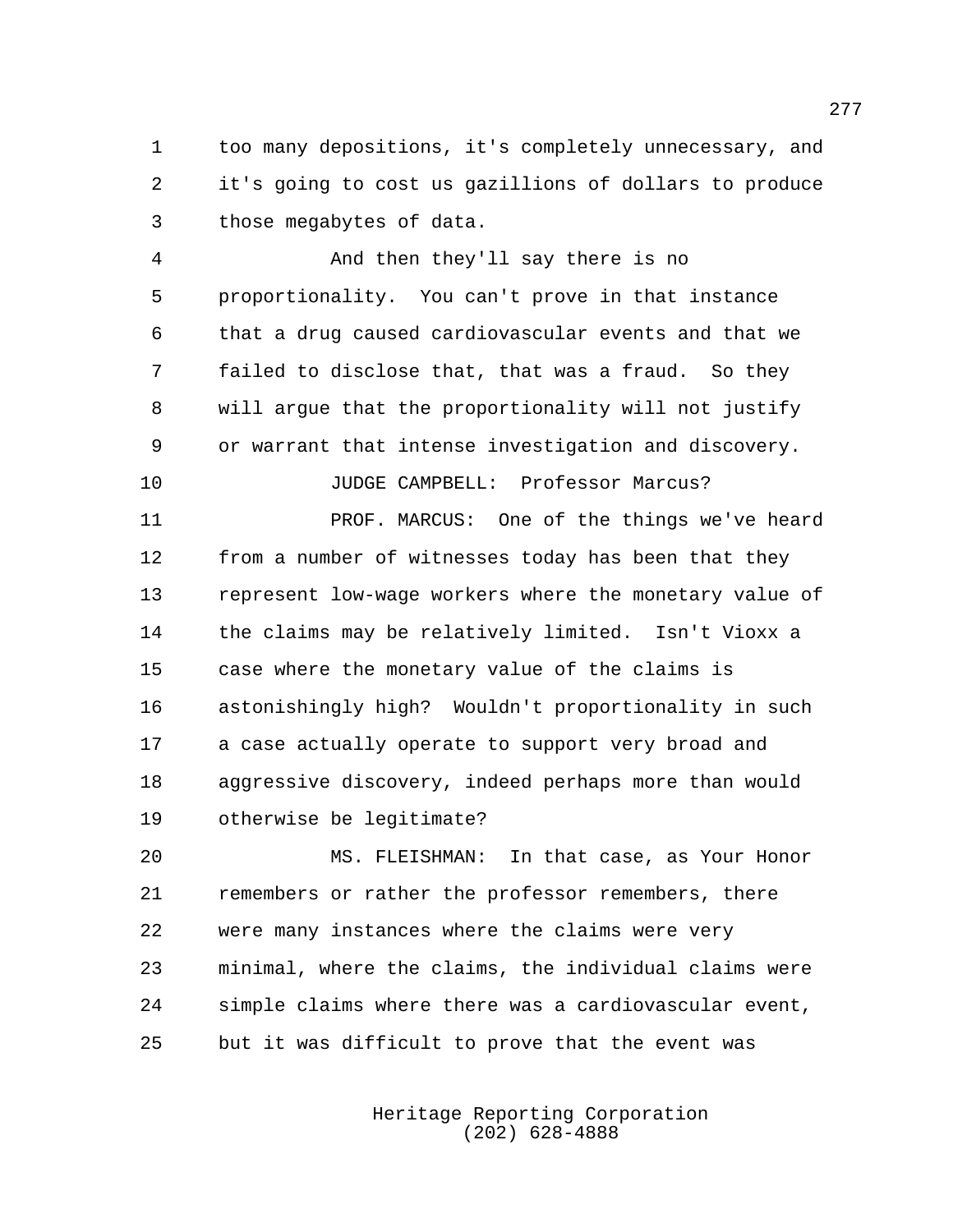caused by the increased risk of the Vioxx in addition to the circumstances. And so, as a result, there were defense verdicts when these cases went to trial.

 It's only when the cases are aggregated under an MDL that the position of power changes. But if the rules are changed by the rule changes, the rule will adversely impact the individuals who go to trial and the individuals who bring these cases even when the cases are not abrogated as part of an MDL.

 So, for example, the painkiller case. In those cases, the JPML denied the request for the motion to transfer and centralized those cases. So those individuals all have to prove their cases by individual discovery. In that instance, they don't have the power of the number of cases abrogated together.

17 JUDGE CAMPBELL: Thank you very much, Ms. Fleishman.

Mr. Regan?

 MR. REGAN: Good afternoon, and thank you for the opportunity to testify before this committee. I am Patrick Regan, and I'm a lawyer practicing here in Washington with the law firm of Regan Zambri Long & Bertram. I'm a trial lawyer, and I represent plaintiffs in civil actions in state and federal

> Heritage Reporting Corporation (202) 628-4888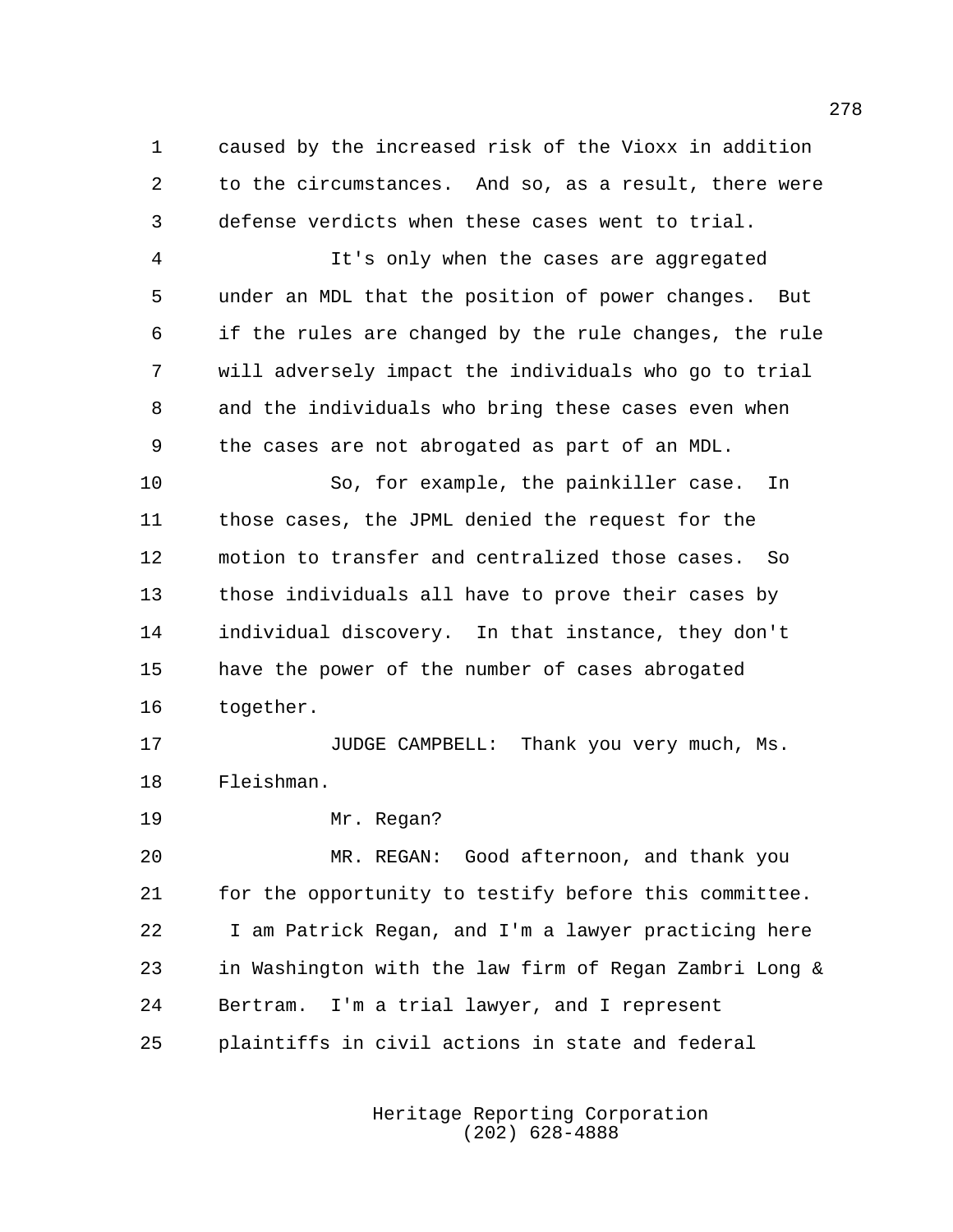courts throughout the D.C. area. I'm a fellow of the American College of Trial Lawyers and a longtime board member of the American Association for Justice.

 I regularly practice in four courts, four federal courts, and I tell you that so that you can take my comments in context. The federal courts are in D.C., Baltimore, Greenbelt, and Alexandria. During the course of my career, I've litigated somewhere between 300 and 400 cases in federal court and tried more than 50 civil jury trials.

 The proposed rule changes in my judgment will make it much more difficult for my clients, ordinary citizens, small businesses, to achieve a fair trial in federal court. They will be denied the ability to meet their burden of proof and thus denied access to the courts and in the end be denied justice.

17 17 I will be submitting extensive written comments to this committee detailing my concerns with all of the rules, and today I'll address just two of the proposed changes: the harm caused by the proportionality, which you've heard a lot about during the course of today, and two, the presumptive limits in Rules 30, 31, 33, and 36.

 Rather than repeat what's been said throughout the morning and afternoon about the

> Heritage Reporting Corporation (202) 628-4888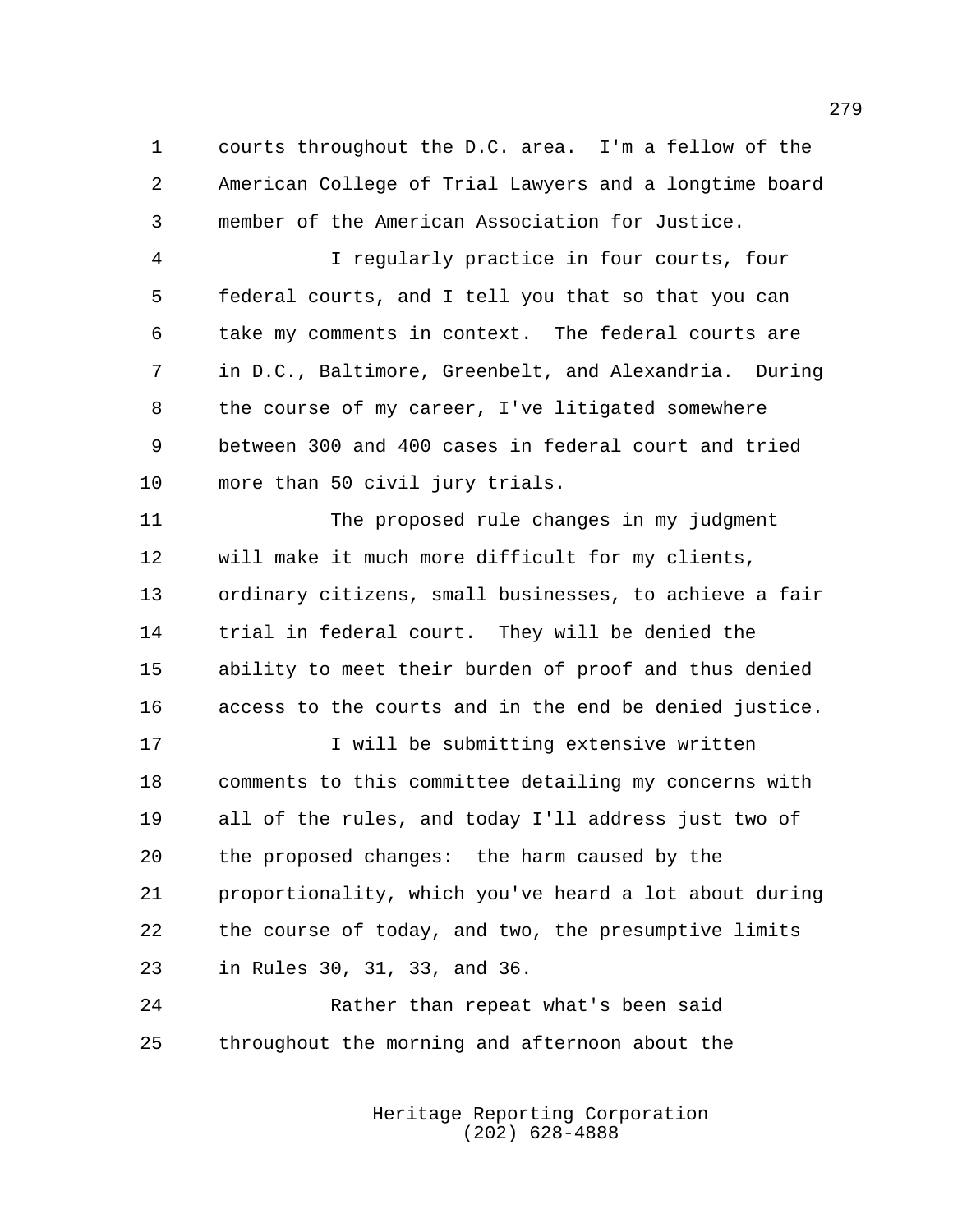proportionality, let me cite to you and take a minute if you'll allow me to talk about a case that was pending just down the street here before former Chief Judge Thomas Hogan in the D.C. Federal Court.

 This case I submit to you illustrates the problem with the proposed proportionality issues. This particular case involved the death of a 22-year- old construction laborer who was accidentally shot in the head by a nail gun on a construction site. This young man had just graduated from community college, was not married, and had no dependents.

 Under the D.C. statute, his case, the value of his claim, was capped at roughly \$750,000. Why do I tell you that? Because it relates to one of the factors, which is the amount in controversy. The nail gun in question was a high-velocity nail gun, and it was capable of firing a nail at a speed slightly faster than an M16 rifle. We took deposition after deposition of the employees of the manufacturer and the distributor of the product, probably 12 or 14 witnesses, all of whom said that it was perfectly safe for use and that it was suitable for use in the construction industry.

 Well, the 13th or 14th witness had a different view and testified that five years earlier,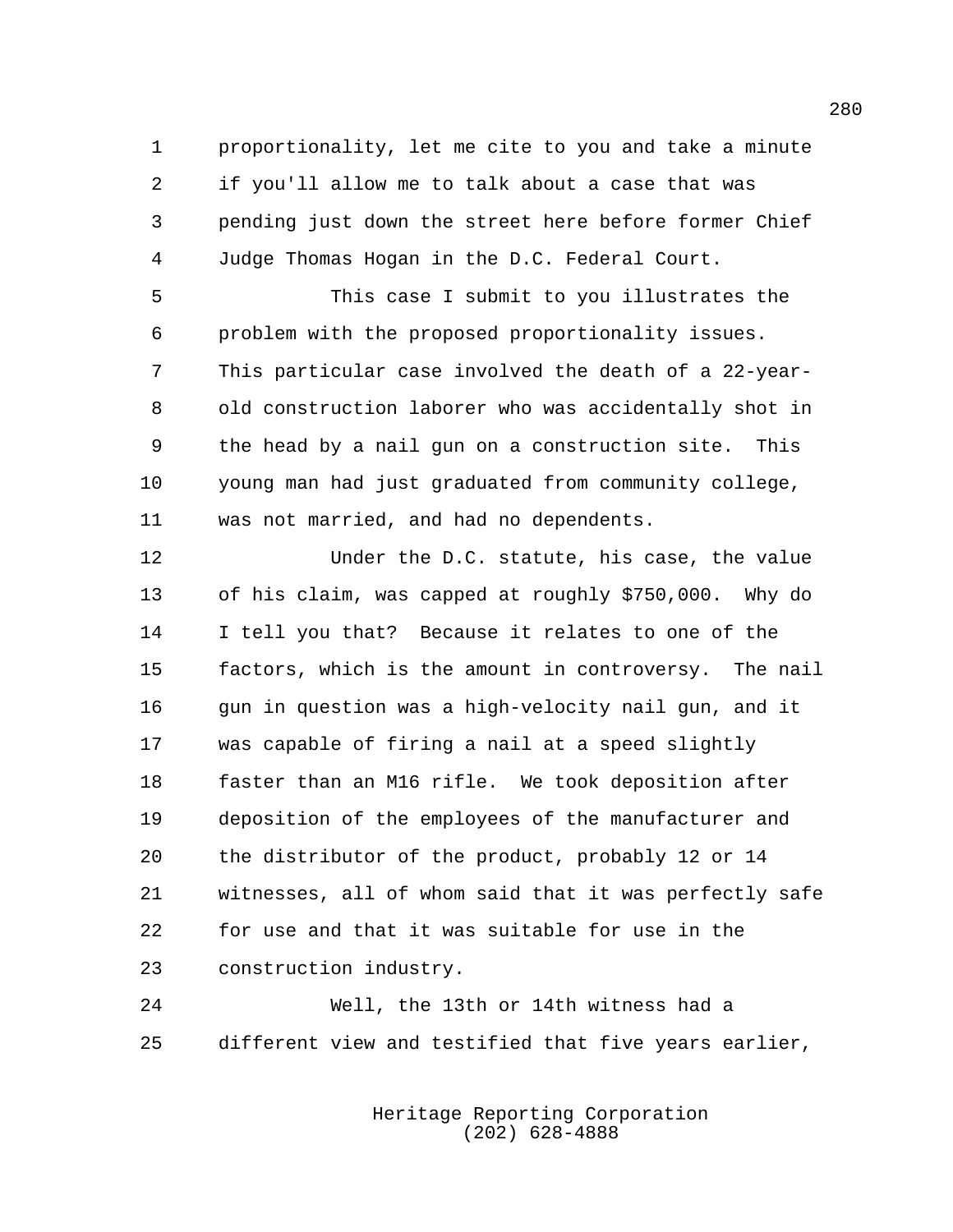before my client was killed, the manufacturer had recommended that it only be used in shipyards where you're attaching two-inch thick steel plates to each other and not be used in the construction industry.

 Well, that was a sea change, as you can imagine, in my case, resulting in a resolution of the case. But it had a much greater societal impact, and that is as a result of this case, those guns were taken off of construction sites throughout the country. I would have failed on the proportionality factors on several of the cases.

 Judge Hogan, who I'm sure is well known to most of you, is one of the fairest jurists that I've ever appeared before. He would have been confronted at the outset after my fifth deposition with a motion, and as fair as he is, he probably would have said, Regan, you can have two more depositions. So I would have gotten to seven. And the defense argument would have been, look, it's too burdensome, it's too expensive, and they're all saying the same thing.

 Well, they were all saying the same thing until the 13th or 14th witnesses, which resolved it. They would have said it was a waste of time, and so with all of this, that's a perfect example. I mean, the folks that I represent are ordinary people.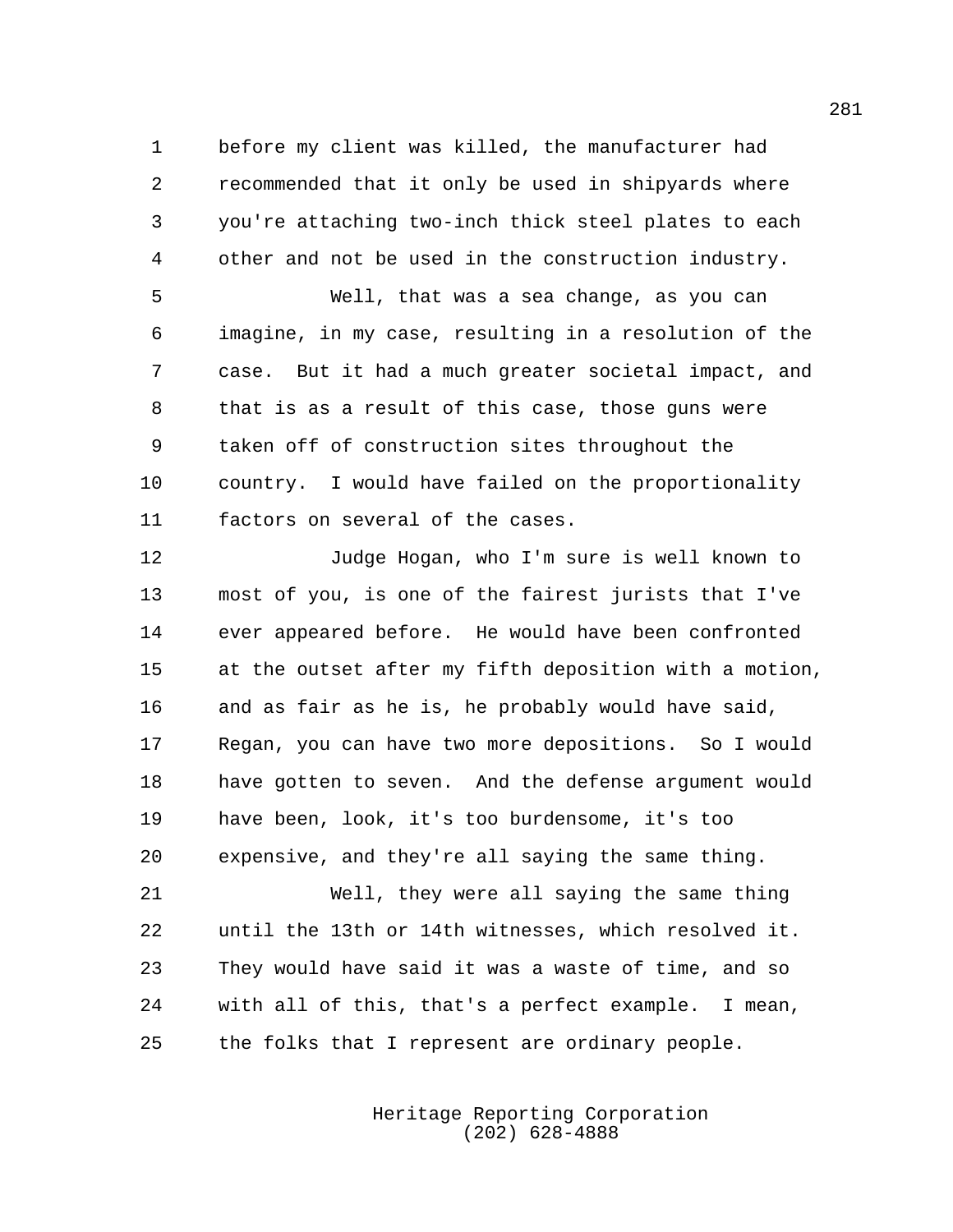They're teachers and firefighters and lawyers and judges and civil servants and so forth. I don't do class action work or anything else. These are ordinary folks.

 And the other thing I want to talk about in the remaining time, which is only 40 seconds at this point, is the presumptive limit on five depositions. I think that Mr. Williams, who was up here just a few witnesses ago, said it about as succinctly as it can be said, and I would echo his comments. There is no problem with the current limit of 10. He has never had a problem. I've never had a problem with it. Five would result in a -- in virtually every case I have, the judge is going to have to be involved.

 Another witness before Mr. Williams said it's silly to think that there will be an agreement on that issue because there won't be. The defense counsel would indeed be in trouble with their client if they agreed to more depositions without getting a ruling from the court. So that presumptive rule -- I know I'm out of time. That presumptive rule would simply increase the burden on the federal judiciary. Every single case would now involve motions.

 One final point, and I'll take your questions. The limit on requests for admissions I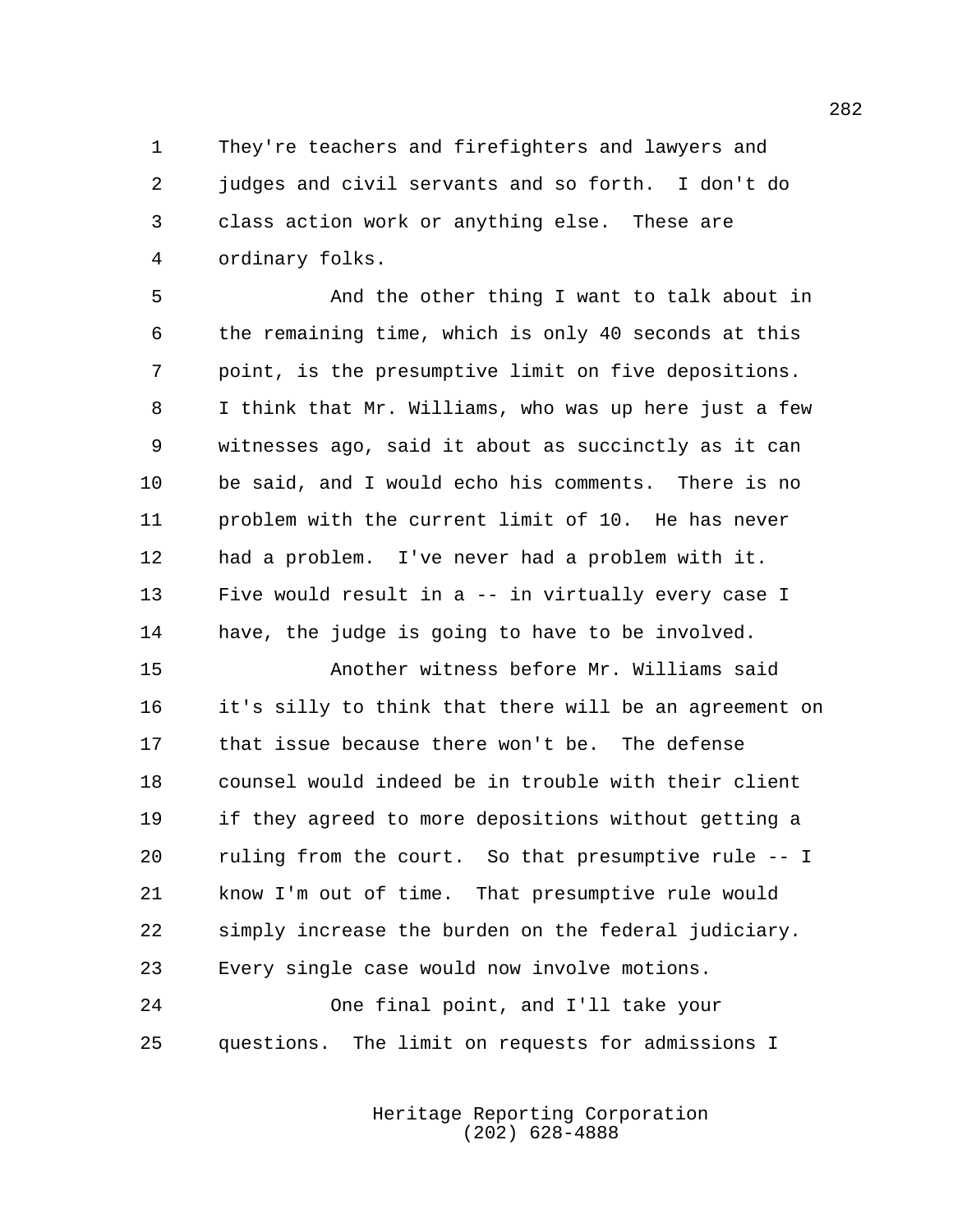would submit is a solution in search of a problem. The purpose of requests for admissions is to narrow the issues. Why should I file a motion with a judge asking to increase the number of requests for admissions, which will only serve to limit the issues that that judge has to decide? I have never in those 3- and 400 cases that I've talked about, plus all the cases that I've litigated in state court, ever, ever had a problem with the excessive number of requests for admissions. 11 11 I apologize for exceeding my time. Thank you for listening to me. 13 JUDGE CAMPBELL: Thank you. 14 Ouestions? JUSTICE NAHMIAS: We've heard today a number of cases where there was an extensive amount of discovery that proved justified because the case ultimately turned out to be meritorious. Have you ever had a case where you ended up taking 15 or 20 depositions and then lost them and required the defendant obviously to bear the additional cost of that discovery and then lost on the merits? MR. REGAN: Well, Judge, you know, if there is a lawyer who stands before you and says that they

haven't lost a trial, they're not trying cases. So,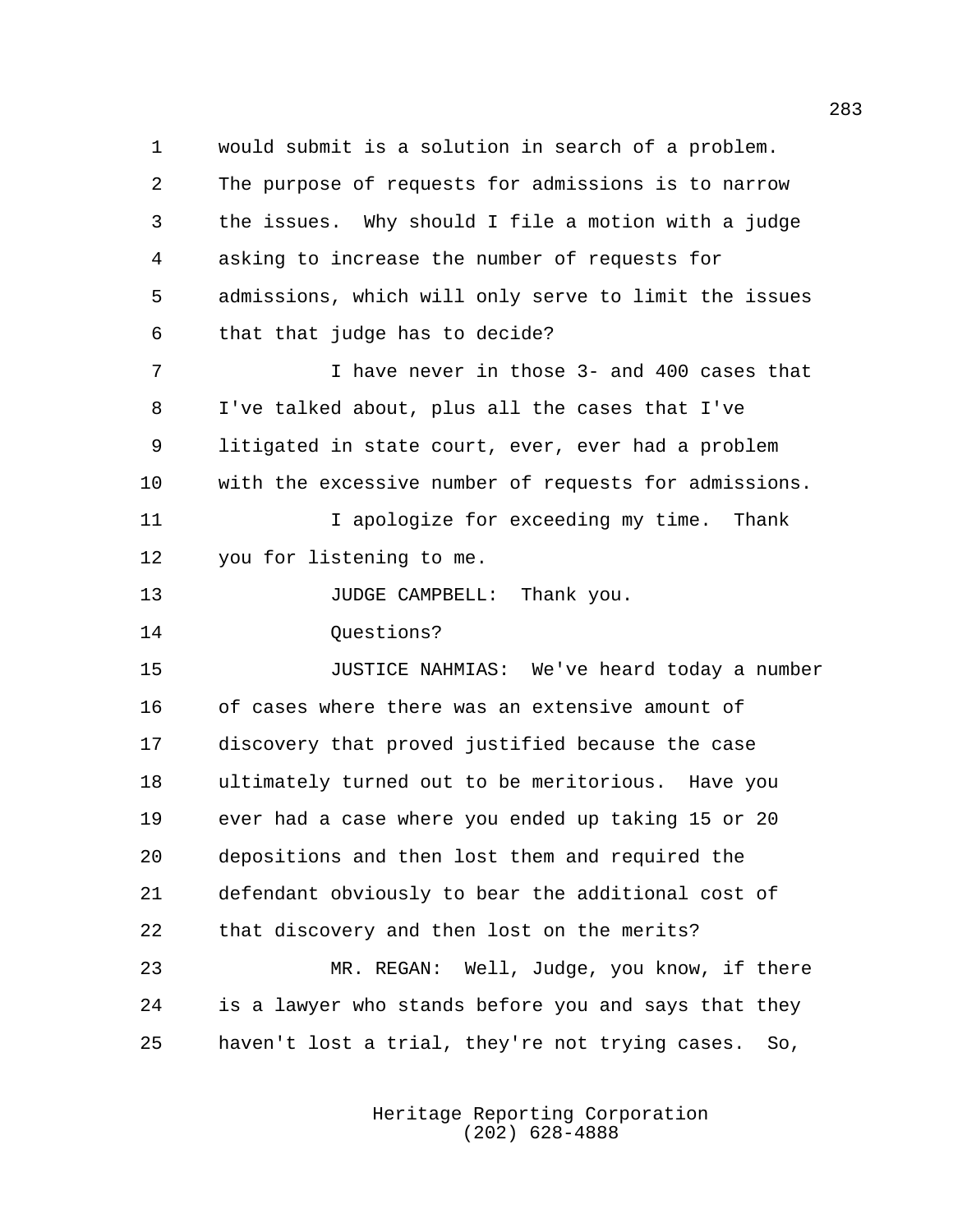yes, of course I've lost trials.

 JUSTICE NAHMIAS: But I think that's the real issue. I mean, obviously, if every case in which there was enormous discovery and preservation produced a result for the plaintiff, then obviously that would be justified. The question is the cases where all of that extra discovery and all of the enormous costs that may be involved don't do anything to advance justice and how to balance it. And that's why I'm a little concerned when we only hear kind of the positive stories of we did all this extra discovery, the defendant beared the cost, but that turned out to be entirely justified. What is on the other side of that? What cases is all of that discovery paid for by the party that prevails?

 MR. REGAN: Well, I think -- I was tempted to make a joke about trial lawyers never talking about their losses, but it's a serious question that deserves a serious response. And the answer is that it's not as if -- the fact that one party loses at trial doesn't mean that their prosecution or defense was nonmeritorious. In every case that I win, that doesn't mean that it was a nonmeritorious defense from the outset and that I should be awarded costs for that defense. And the flip side is true.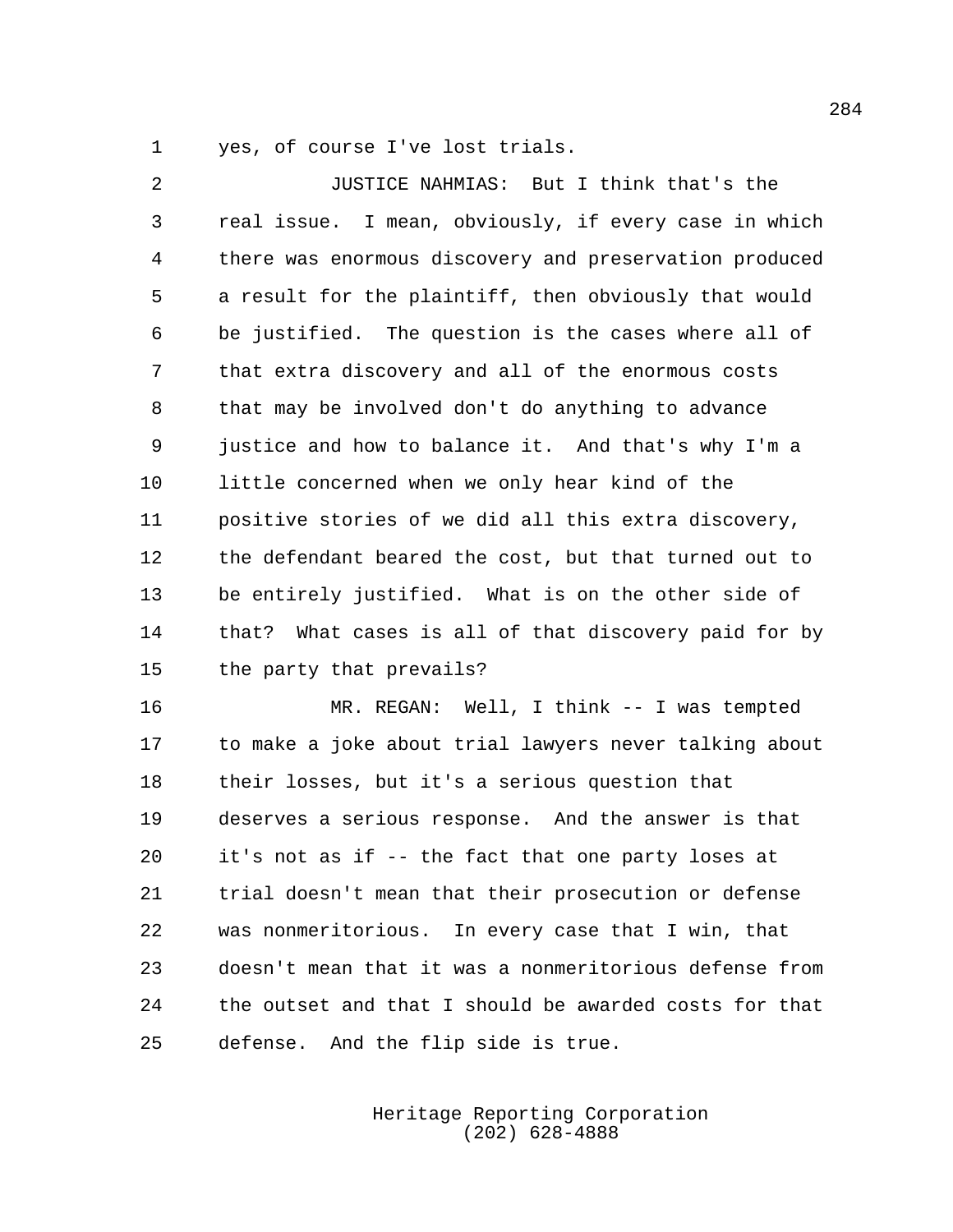1 And to the extent that there are nonmeritorious cases, I think you have more than enough tools at your disposal right now under the current rules to deal with abusive tactics. I don't have a lot of discovery disputes, and maybe it's because I'm getting long in the tooth, as one of the other witnesses commented earlier, but I don't have a lot of discovery disputes. But I have found that when I do, the judge is perfectly competent and comfortable in calling it a ball or a strike and making a resolution on it. And I don't see where any of the presumptive limits or the proportionality issues will advance the goal of every single person in this room, which is, you know, trying to make sure justice is done.

 I recognize it has to be done. I have to advance the costs. My clients can't afford the litigation costs, very few of them. You know, maybe the doctors, lawyers, and judges could, but the others can't. So I'm not wasting my time or money when I do it. I try to think about it. I try to be appropriate. So, you know, it's a long-winded answer to a simple question. I apologize. JUDGE CAMPBELL: Judge Sutton?

JUDGE SUTTON: Just a quick question. You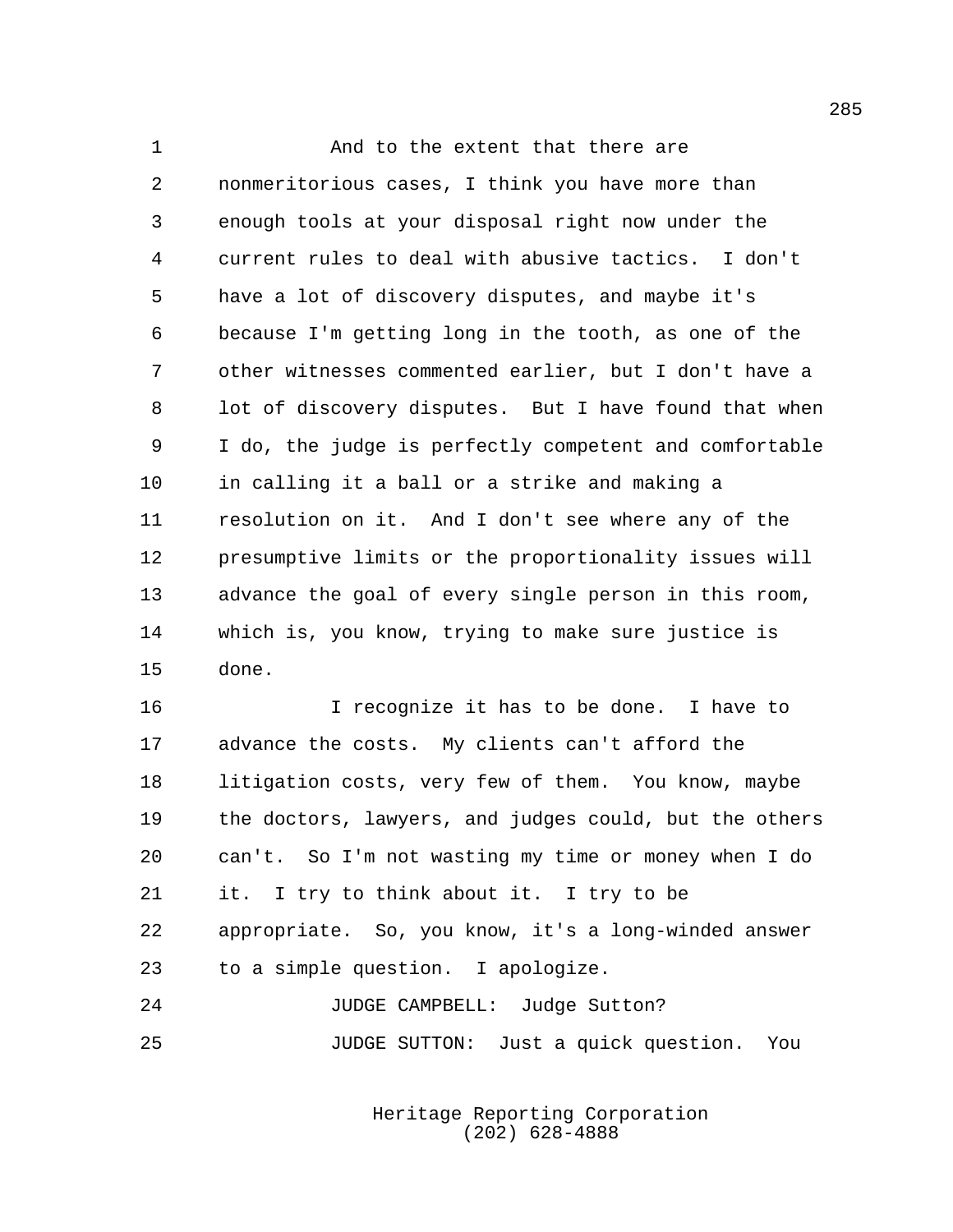know, several witnesses have been concerned about limiting depositions from 10 to five or changing the presumption, and I think the suggestion is that the change is designed to encourage district court judges to allow fewer depositions. So I've heard that from a lot of people.

 I'm not sure that's what the committee has in mind. I mean, the idea of a presumption is to reflect the norm, so as I understand the number five, it's that there is a study that showed that in 75 percent of cases there are fewer than five depositions taken. And I'm just wondering from your perspective, given the anxiety of, oh, we're not going to get these depositions in the future, if it would help to have the committee note explain that, in other words, explain this is not designed to prevent depositions. It's designed to explain to the world what the norm is. And all you have to do in one of your cases is say, well, I'm just not in that 75 percent category, here is why.

 MR. REGAN: Well, that sounds reasonable, and if every jurist --

23 JUDGE SUTTON: Well, it is. MR. REGAN: -- was as reasonable as you, it

wouldn't be a problem. But the point is I am now at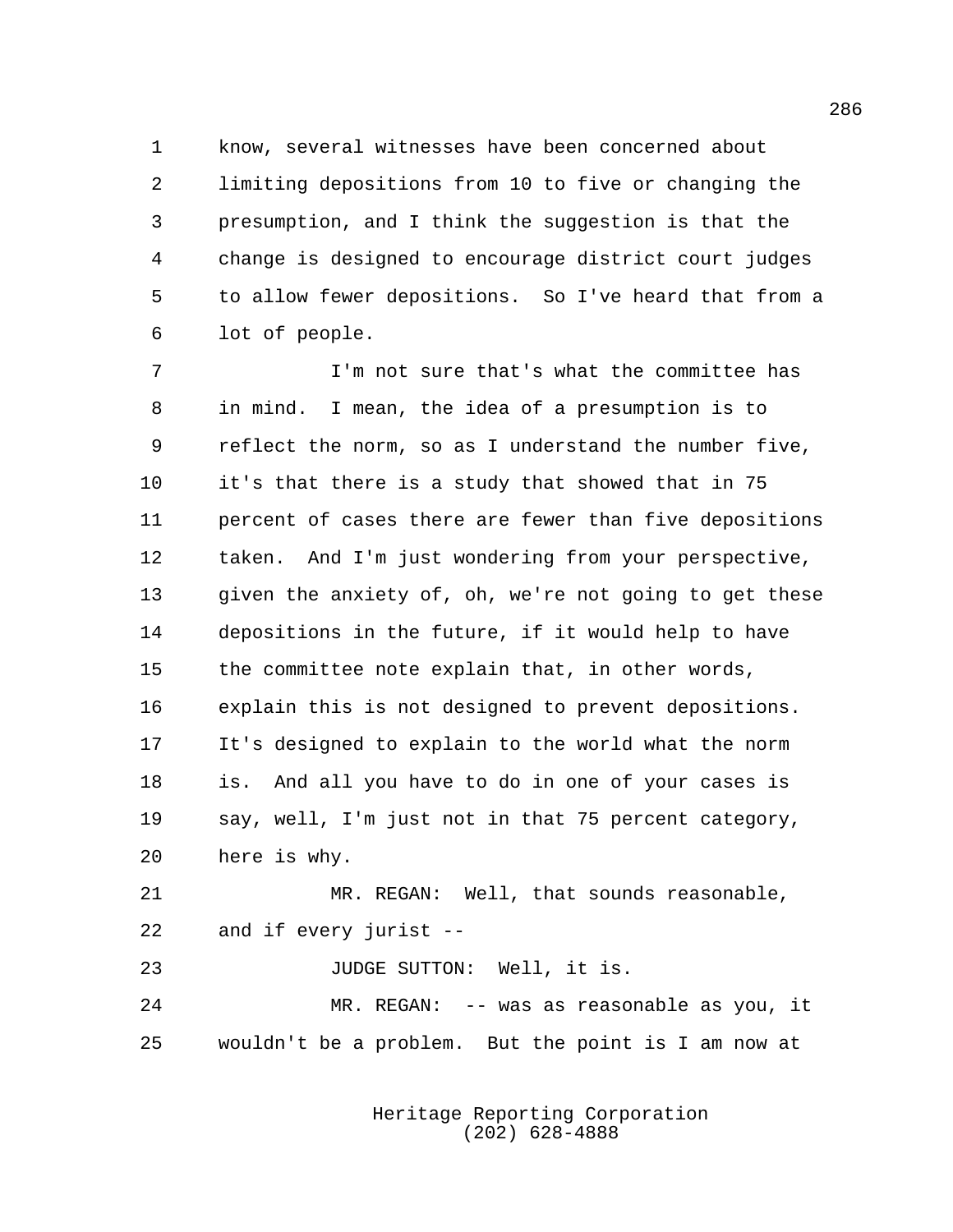the discretion of someone when I don't think that this needs to be. I would say that in my cases -- you know, obviously surveys are surveys, and you don't really know the quality of the respondents in terms of, you know, how big a sample it is.

 But I would say this. I can tell you in my personal cases very few of my cases have involved more than 10 depositions, and I cannot think of one that has involved five or less. So I sort of fall into the category of Mr. Williams, who stood here before me and while he was a proponent of the changes admitted that 10 was fine. And when it needs to be exceeded, you work around it. So I don't think it needs to be changed. Anyway, I don't think it needs to be changed.

 JUDGE CAMPBELL: All right. Thank you very much, Mr. Regan.

 MR. REGAN: Thank you, Your Honor. Thank you.

20 JUDGE CAMPBELL: Mr. Rakower.

 MR. RAKOWER: Good afternoon, Mr. Chairman and members of the committee. Thank you for hosting today's event. My name is Michael Rakower. I'm a principal of a commercial litigation law firm in New York City called Rakower Lupkin. I'm also on the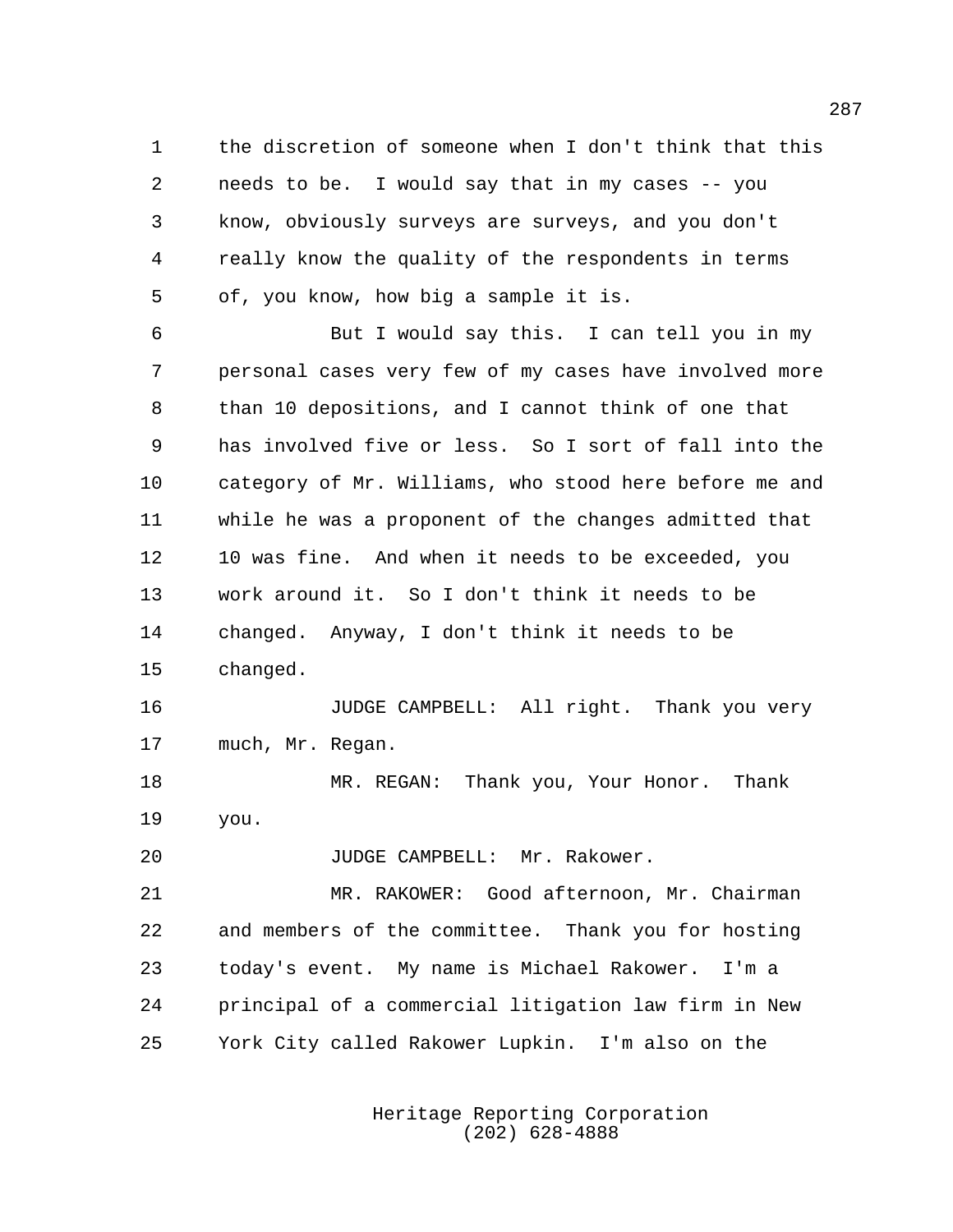executive committee of the New York State Bar

Association of the --

 JUDGE CAMPBELL: Could you just pull that mike up a little higher, please?

MR. RAKOWER: Sure.

 JUDGE CAMPBELL: Thanks. That's better, thanks.

 MR. RAKOWER: You're welcome. I'm also on the executive committee of the commercial and federal litigation section of the New York State Bar Association and the co-chair of the federal procedure committee of that section, and I stand here before you today as a representative of that section. We have submitted a fairly detailed report to your committee identifying our thoughts and responses, and today I 16 just wanted to cherrypick a few significant or fine- tuning points that we raise in our report. And I thought I would follow the style that the committee followed in its memo. Instead of going in seriatim from one rule to the other, I would go thematically.

 Your memo begins with case management proposals. I would note that we support the proposal for Rule 4(m). But we do recommend that an Advisory Committee note be included to provide examples of when good cause could be found because we think that the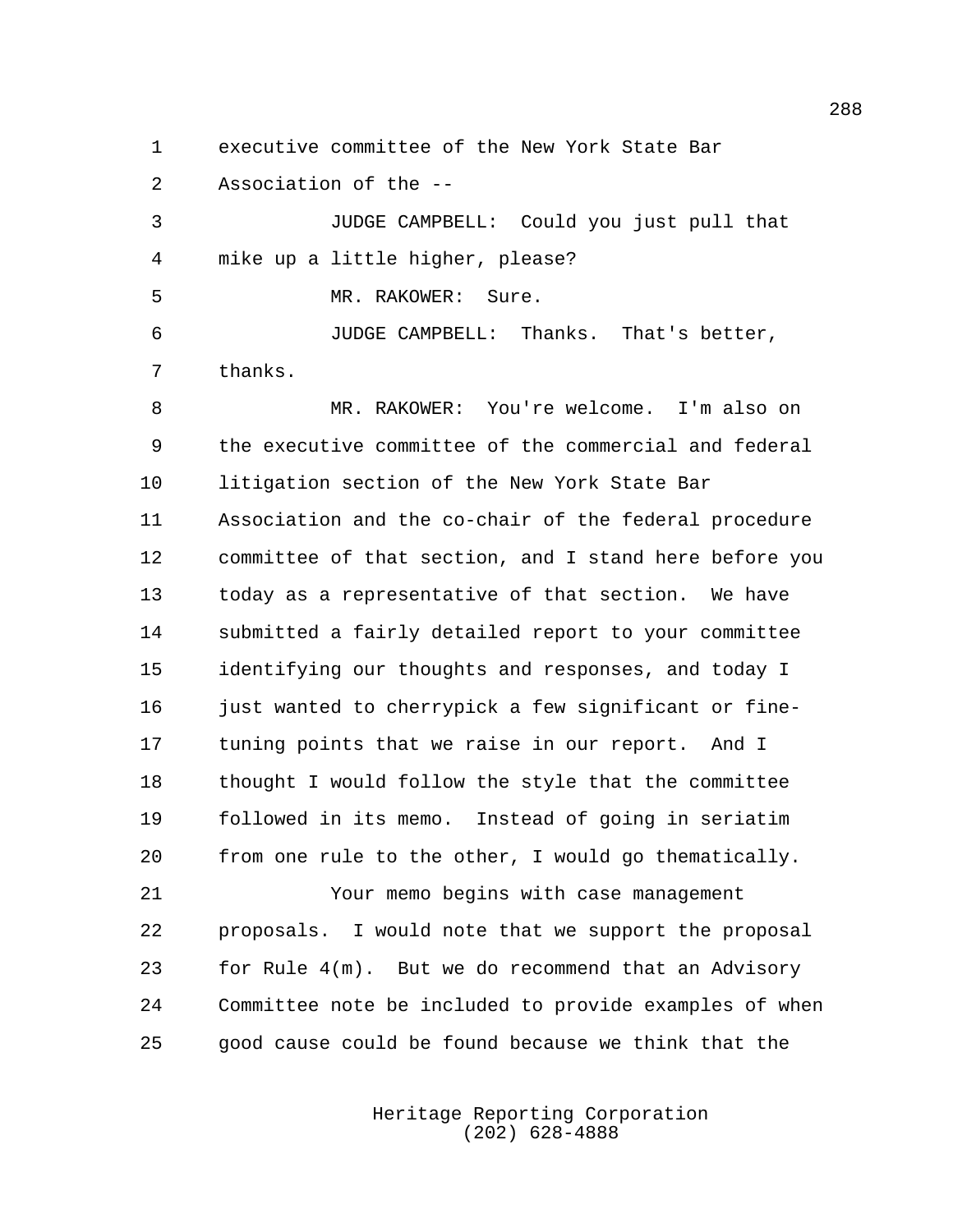1 good cause component, the good cause exception, is an important exception to this acceleration of the service rules, and it would help practitioners and the court I think for you to show the situations in which good cause can be employed so that parties don't think that good cause should be a limited form of remedy.

 Similarly, with Rule 16(b)(2), we also support the rule, and we again think that the good cause exception should be underscored. We support adding the preservation in Rule 502(d) orders to the list of issues which may be included in discovery plan, as we think that would very much help the parties when they commence discovery discussions.

 We think that early Rule 34 requests would substantially assist litigation so that when the parties come to court and discuss the discovery plan, they would have a set of discovery requests in hand, and they would have actual real-life issues to face rather than theoretical ones with respect to the scope of discovery.

 Rule 26(b)(1), proportionality, here is where we begin to -- we continue to support the proposal, but we do so with caution. I think there was a question earlier today about whether proportionality would increase the amount of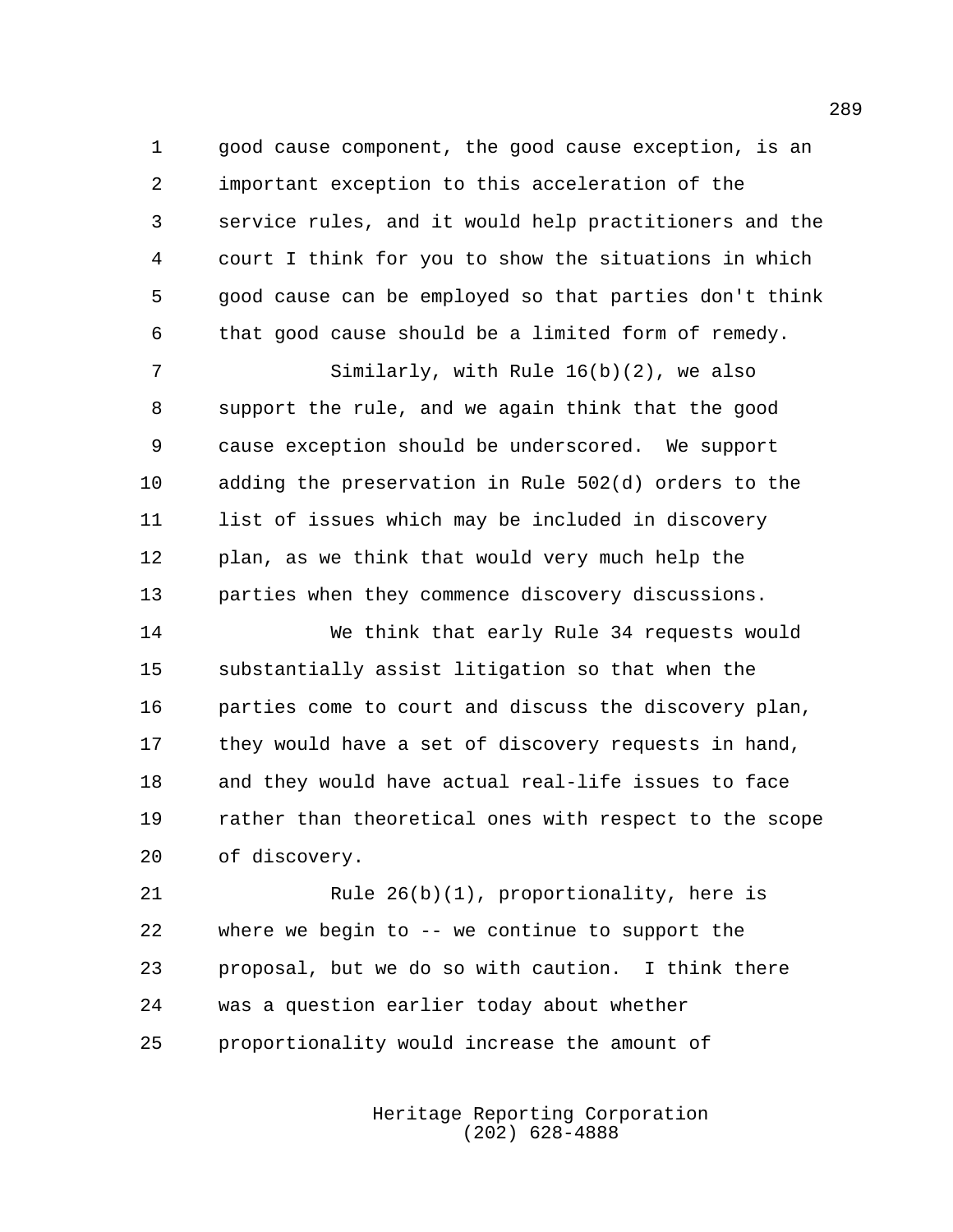litigation that would occur. We think it probably would in the early stages while parties and courts become comfortable with the notion and the boundaries and how to assess proportionality, but because we think it's a good move, we think that that collateral litigation will even itself out over time and proportionality will prove to be a very good thing.

 We do want to point out that with respect to proposal 26 -- the proposed amendment to 26(c), the allocation of costs, internally as we read that proposal, there was some discussion as to whether or not that was intended to change the American rule, and we don't think it should. We don't think the Advisory Committee meant to do so, but because there was some doubt and question, we thought perhaps it might be advisable to include an advisory note with that proposed rule so that there's no confusion on that front.

 With respect to the presumptive numerical limits, here is where we diverge. We weren't comfortable with those presumed limitations. We didn't feel as if the data supported a reduction in the number of depositions. I did read the report fairly carefully and I did hear the questions today. And I think the primary question was, well, what --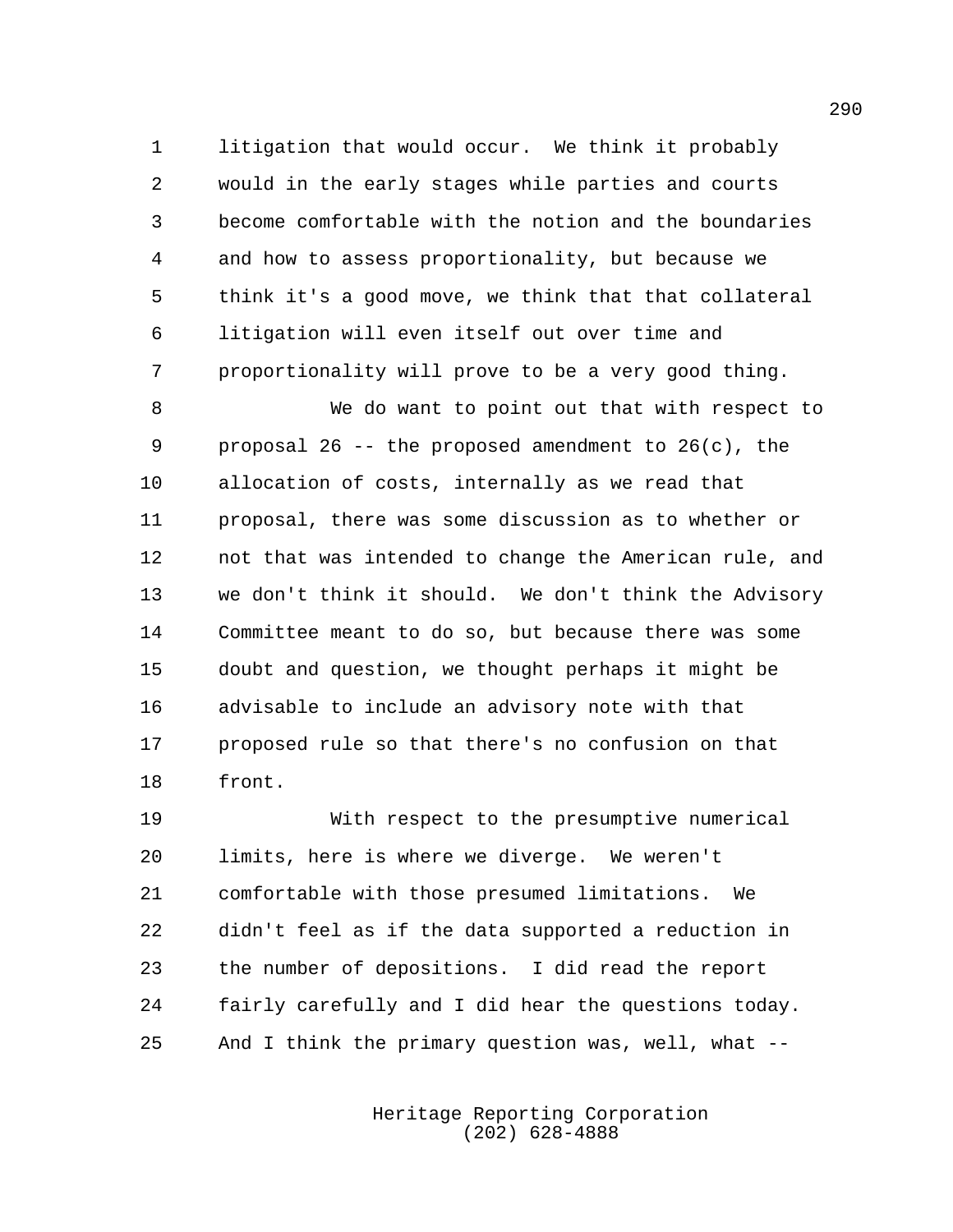it's not so much that there's discovery abuse on one side, but as a whole, if parties each take their fair share of depositions collectively, that increases the costs of litigation to a degree that becomes unsupportable for the dollar figure at stake.

 We didn't feel as if in our experience -- and we come from a cross-section of lawyers, through all the big firms and the small firms, working on a variety of types of commercial litigation. We didn't see an extensive amount of abuse that would warrant a reduction in the number of depositions. We thought that the data supported leaving things as they are. And to the extent that there's a concern that collectively the use of depositions increases the cost of litigation, we thought there must be a better way to solve it than these presumptive limits.

 This time the clock is going up. Does that mean I've actually run through my five minutes already?

 JUDGE CAMPBELL: It does, it does. But if you have concluding thoughts, we want to hear them. MR. RAKOWER: I do, and I apologize. JUDGE CAMPBELL: That's all right. MR. RAKOWER: I will skip to the end, which is Rule 37. I think that's probably the most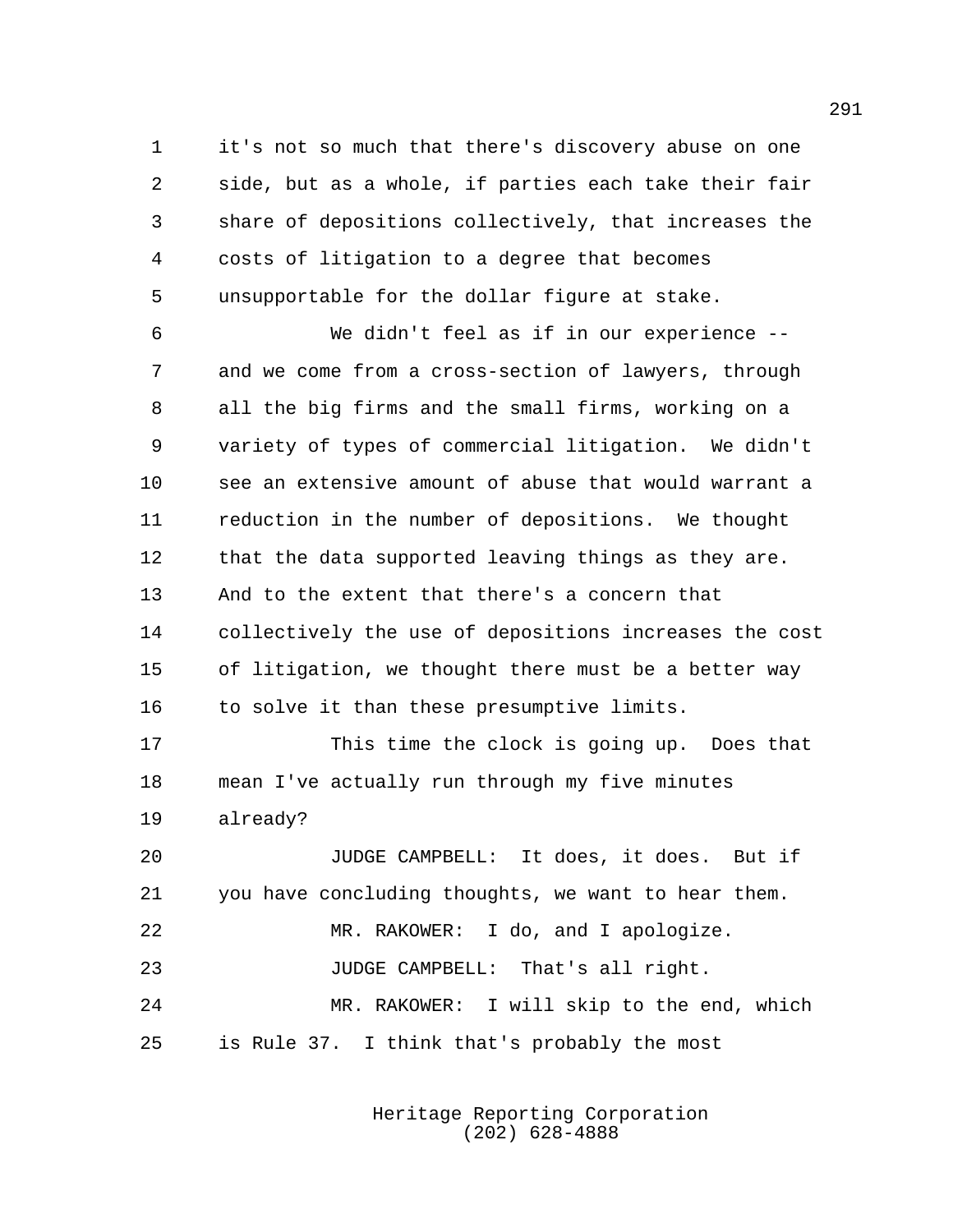significant area where we have concerns other than with respect to the limitations on the number of depositions and so forth. We support the formulation of sanctionable conduct. We do recommend that willfulness be defined. We think willfulness should be defined in terms of either intentional conduct or conduct that's sufficiently reckless to enable someone to foresee the high likelihood of harm. And I think our report formulates a definition better than I just did off the cuff, but I tried to paraphrase as best as I could.

 We do also think that action should be defined as actions or omissions, and we assume that the Advisory Committee intended that, but we think it should be laid out clearly. We think that the prefatory language in Rule 37 should explicitly direct courts to impose the least curative measure or sanction necessary to repair prejudice. We think that that's consistent with the methodology of the courts, but we also think it would be helpful to set that forth.

 I realize my time is up, so unless the committee has questions.

 JUDGE CAMPBELL: All right. Are there questions?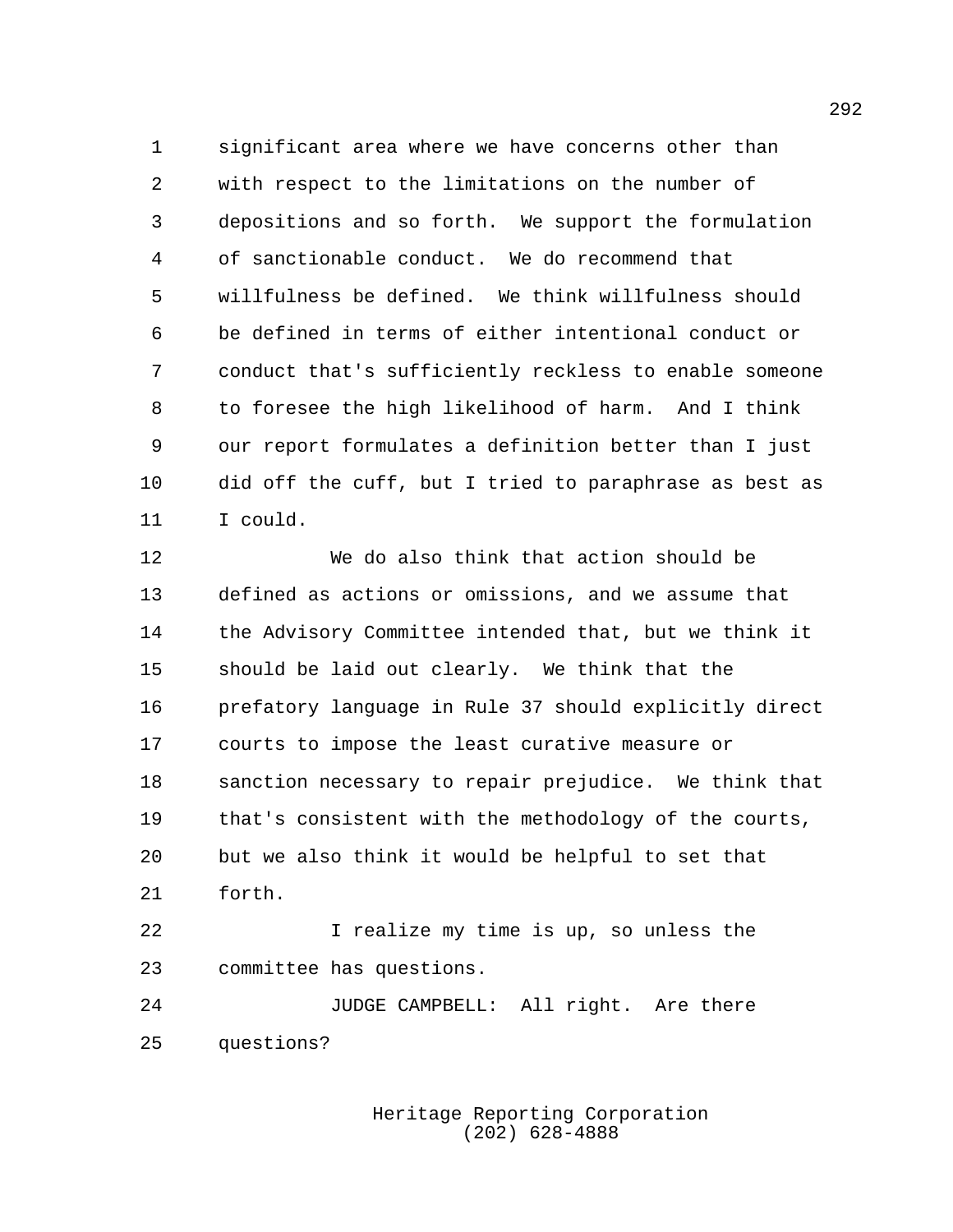(No response.)

 JUDGE CAMPBELL: All right. Thank you very much, Mr. Rakower.

MR. RAKOWER: Thank you.

JUDGE CAMPBELL: Mr. Henderson?

 MR. HENDERSON: To the members of the Advisory Committee, good afternoon. I'm Wade Henderson, president and CEO of the Leadership Conference on Civil and Human Rights. Thank you for the opportunity to testify at today's hearing.

 The Leadership Conference is a coalition charged by its diverse membership of more than 200 national organizations to promote and protect the civil and human rights of all persons of the United States. The Leadership Conference is committed to building an America that is as good as its ideals, an America that affords everyone access to quality education, housing, healthcare, fairness in the workplace, economic opportunity, and financial security.

 We understand the vitally important role federal protections play in ensuring equality of opportunity and fair treatment under the law. It is with that understanding and history that we express our concerns about the proposed changes to the federal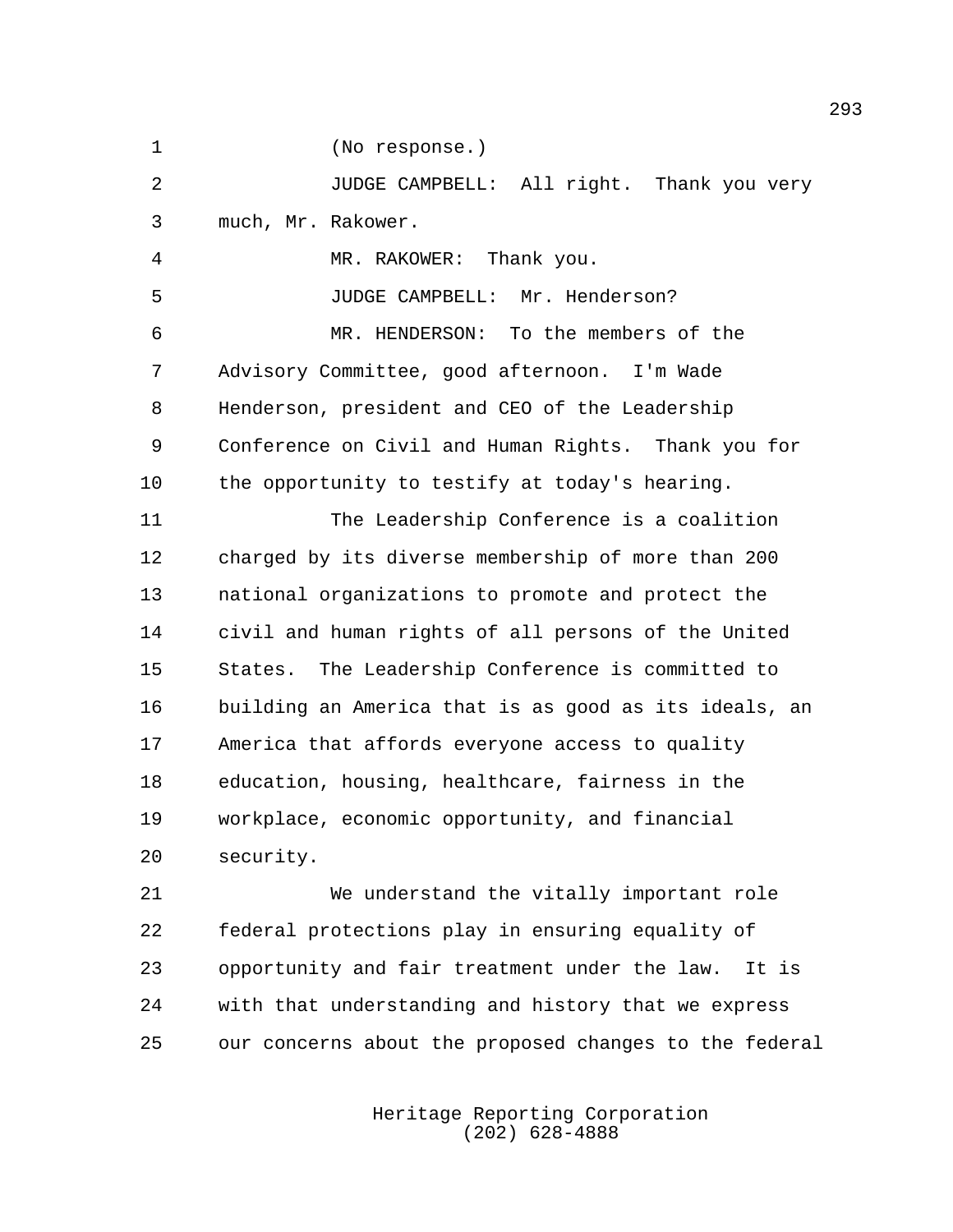rules, which we believe would place unequal burdens on plaintiffs seeking to have their rights redressed in federal courts.

 The cumulative impact of the proposed changes to the discovery rules, specifically the proposed changes to Rule 26(b), 30, 31, 33, 36, and 37(e), will have serious adverse impacts on civil rights litigants. The burden that these changes would impose is heavy. Simply put, the upending of reliable and settled rules will create a continually moving goalpost, resulting in additional burdens and barriers for civil rights plaintiffs and their attorneys, often keeping plaintiffs from having their rights protected and enforced.

 For decades, the federal judiciary has served as the place where individuals facing unfair and illegal treatment have turned for the enforcement of their rights. Private parties bring more than 90 percent of actions under civil rights and other statutory enforcement actions that implicate the public interest. In 2005, out of 36,096 civil rights cases brought, the U.S. was the plaintiff in only 534 cases or 1.5 percent of all civil rights cases brought that year. The rest were brought by private plaintiffs.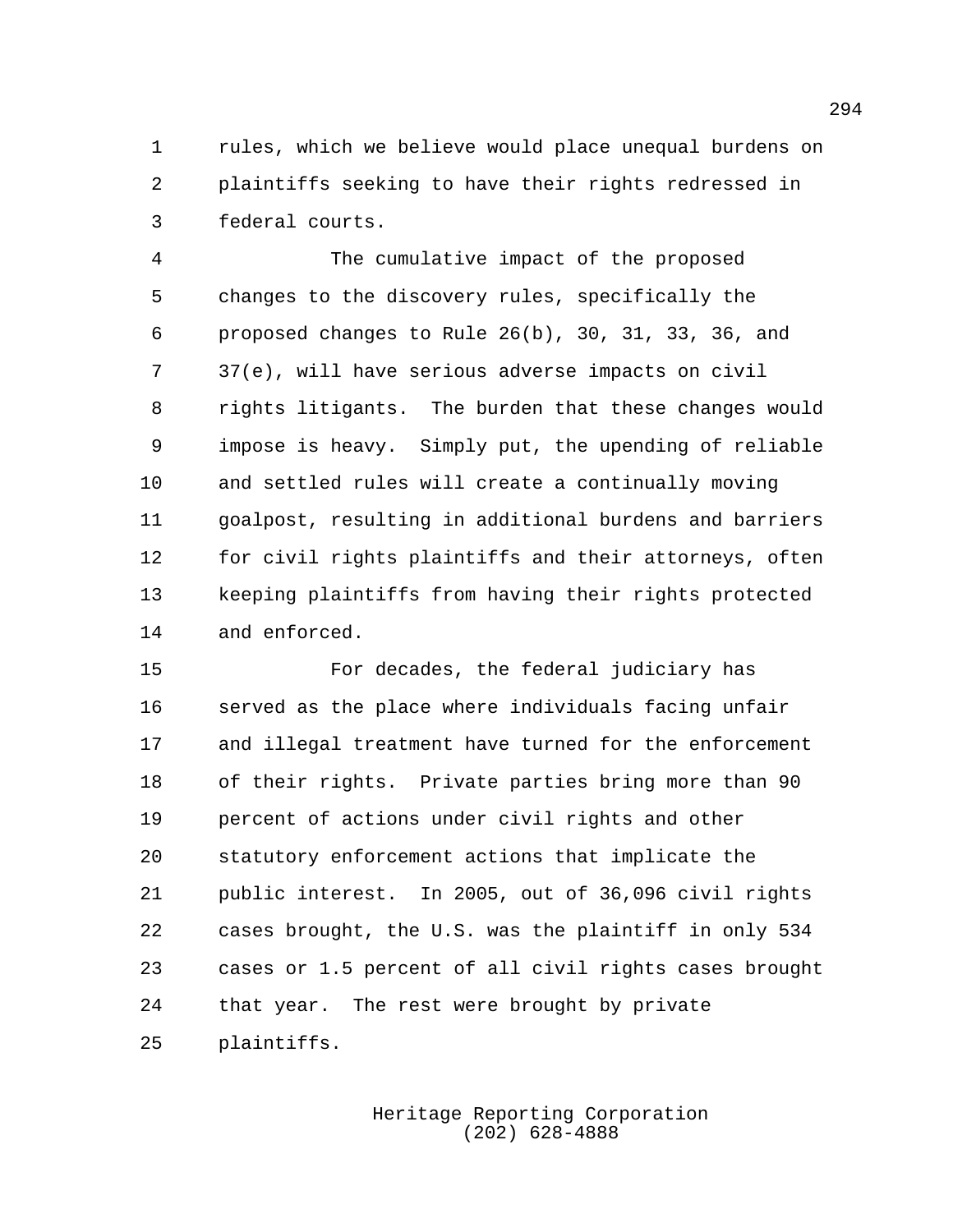Now virtually all modern civil rights statutes rely heavily on these private attorneys general whose importance has been recognized by courts, academics, and Congress. If these private litigants are restricted in their ability to bring cases, the system breaks down. Recent Supreme Court rulings have limited access to the courts for vulnerable Americans, narrowing both procedural and substantive rights for civil rights litigants.

 In this context where the courthouse door has now been shut on so many, a move by this body to further restrict access to justice is ill-advised and antithetical to the pursuit of justice. Although the goals of the proposed changes to the federal rules, such as improving efficiency and increasing costs, in an overburdened system are laudatory, many of the proposed changes will fail to accomplish those objectives and will in fact have unintended consequences that are far more damaging than the potential good contemplated by the proposals.

 Civil rights litigants will be the ones most burdened by these changes. Specifically, the rules limiting discovery and particularly creating the proportionality standard under Rule 26(b) will impact plaintiffs such as the victims of employment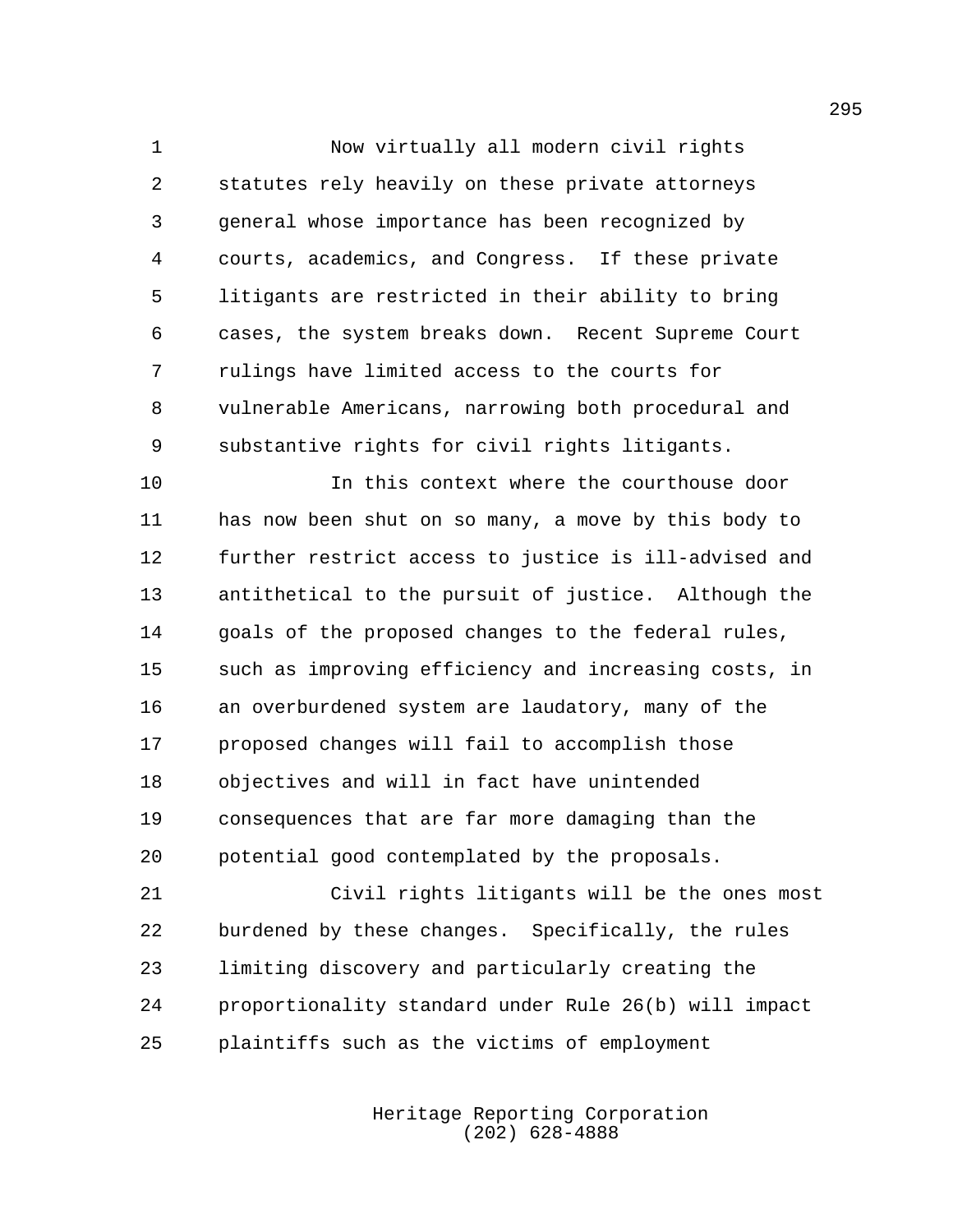discrimination, who already bear the burden of proving their claims in the face of severe imbalances and access to relevant information.

 Such information asymmetry requires discovery rules that rectify these imbalances, not exacerbate them, limiting discovery and creating a proportionality standard that will only function to wide the gap between those who control the information and those who need to access to it to vindicate their rights.

 I refer you to an article written in 2004 in the *Journal of Empirical Studies* entitled "How Employment Discrimination Plaintiffs Fare in Federal Court." It's by Kevin Clermont and Stewart Schwab. And one of the findings is that in employment discrimination cases plaintiffs won 4.23 percent of pretrial adjudications in those cases compared with 22.23 percent in other types of cases.

 That imbalance that already exists under present rules will be exacerbated to an even greater degree under the proposed changes that you have submitted. Now, placing additional procedural barriers in the path of those trying to protect, vindicate, and enforce their rights, and the rights of the public is not only bad policy. It is bad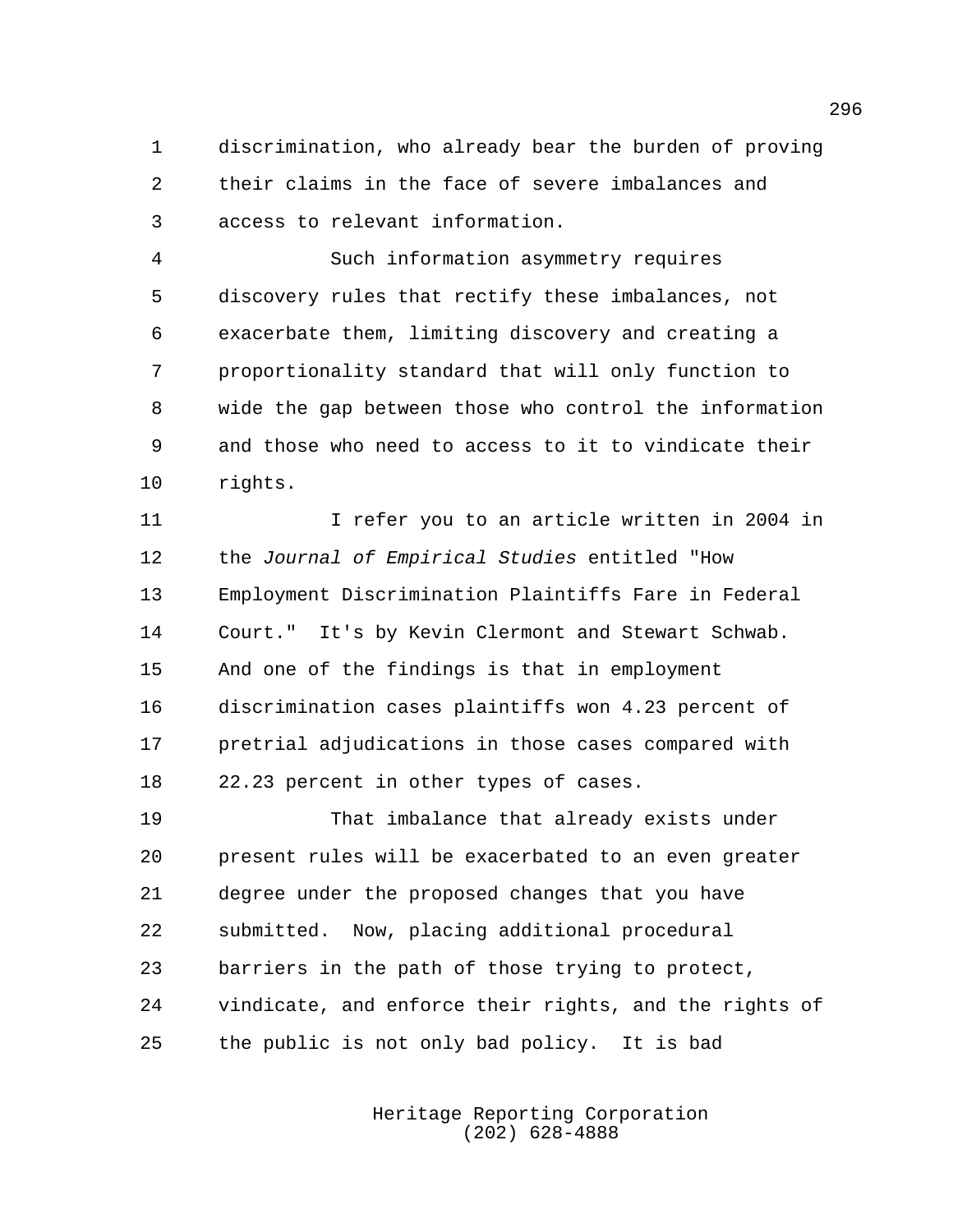precedent and bad for efficiency.

| 2  | Now one additional point needs to be                  |
|----|-------------------------------------------------------|
| 3  | underscored. The federal judiciary is in crisis. I    |
| 4  | don't have to tell you that. We know that judicial    |
| 5  | resources are limited and that judges have limited    |
| 6  | Yet the problem should be dealt with through<br>time. |
| 7  | the confirmation of pending judicial nominees, not by |
| 8  | changes in the discovery rules that will place        |
| 9  | additional barriers in the way of the most vulnerable |
| 10 | plaintiffs.                                           |
| 11 | Although I'm confident that it was not the            |
| 12 | intent of this body, the result of many of these      |
| 13 | proposed changes would be to impose the greatest cost |
| 14 | on those least able to bear that burden. Those most   |
| 15 | vulnerable with fewest resources and least access to  |
| 16 | information should be protected rather than harmed.   |
| 17 | Thank you for giving me the opportunity to            |
| 18 | share these views.                                    |
| 19 | Thank you.<br>JUDGE CAMPBELL:                         |
| 20 | Questions?                                            |
| 21 | (No response.)                                        |
| 22 | JUDGE CAMPBELL: All right. Thank you very             |
| 23 | much, Mr. Henderson.                                  |
| 24 | Ms. Dolkart?                                          |
| 25 | MS. DOLKART: Good afternoon, and to the               |
|    |                                                       |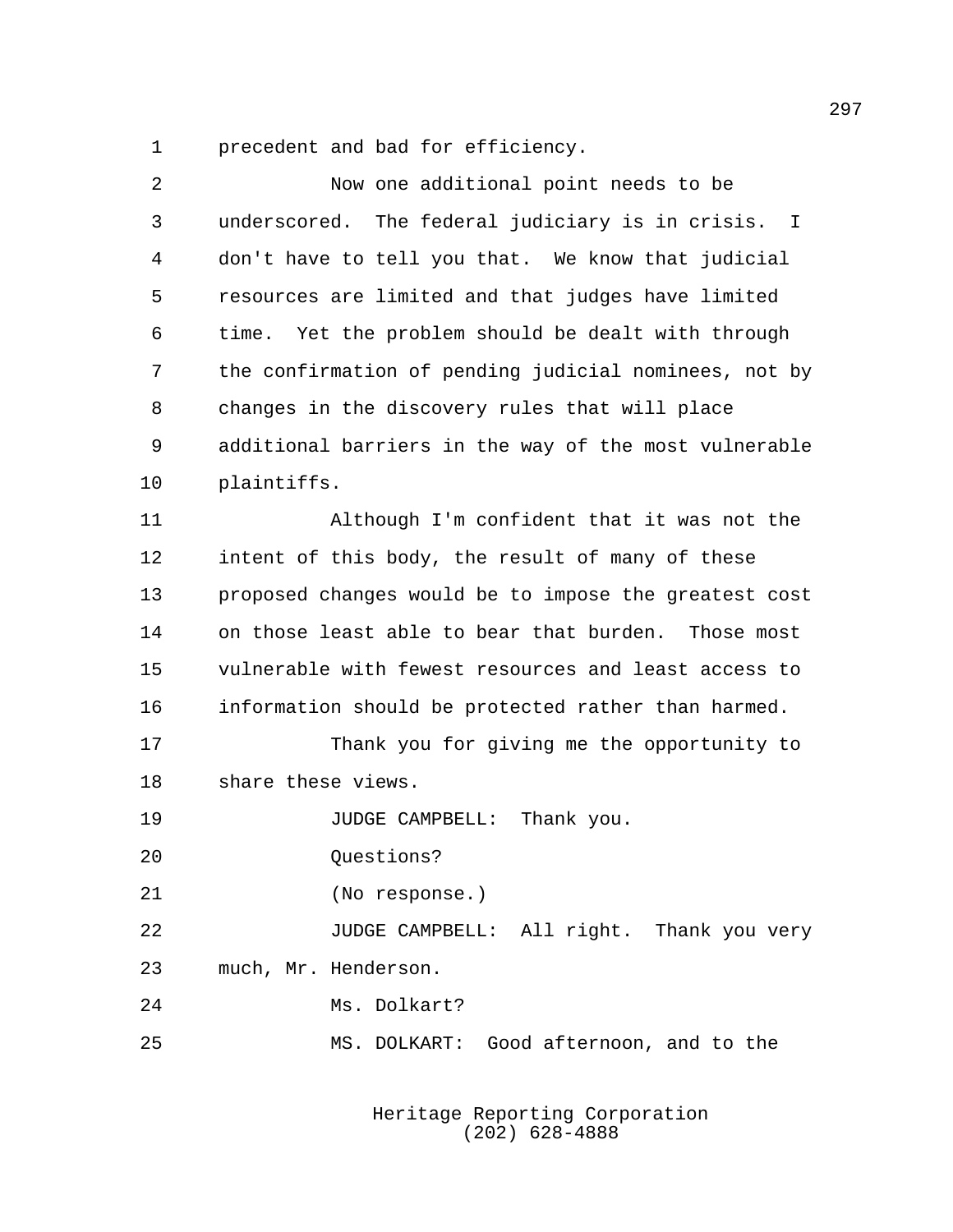chair and the members of the committee, my name is Jane Dolkart. I'm a senior counsel at the Lawyers Committee for Civil Rights Under Law, and I was for 17 years a law professor teaching in the area of civil procedure. The Lawyers Committee is presently celebrating its 50th anniversary this year of fighting in federal courts to secure equal justice under law. It certainly has had much experience using the Federal Rules of Civil Procedure.

 We oppose the proposed amendments to Rule 26(b)(1), 30, 31, 33, 36, and 37. And I'd like to make four points. First, the federal courts have traditionally been the last bastion of the disenfranchised. Civil rights legislation has provided plaintiffs with a private right of action in federal courts to protect them from the prejudices and passions of state courts.

 Attorneys bringing civil rights cases have been seen as private attorney generals going forth to protect the rights of the less powerful. The federal courts have been unique tribunals for preserving the civil rights of people. There should be a compelling reason to roll back the protection of the federal courts through rule changes, and there is no such compelling reason.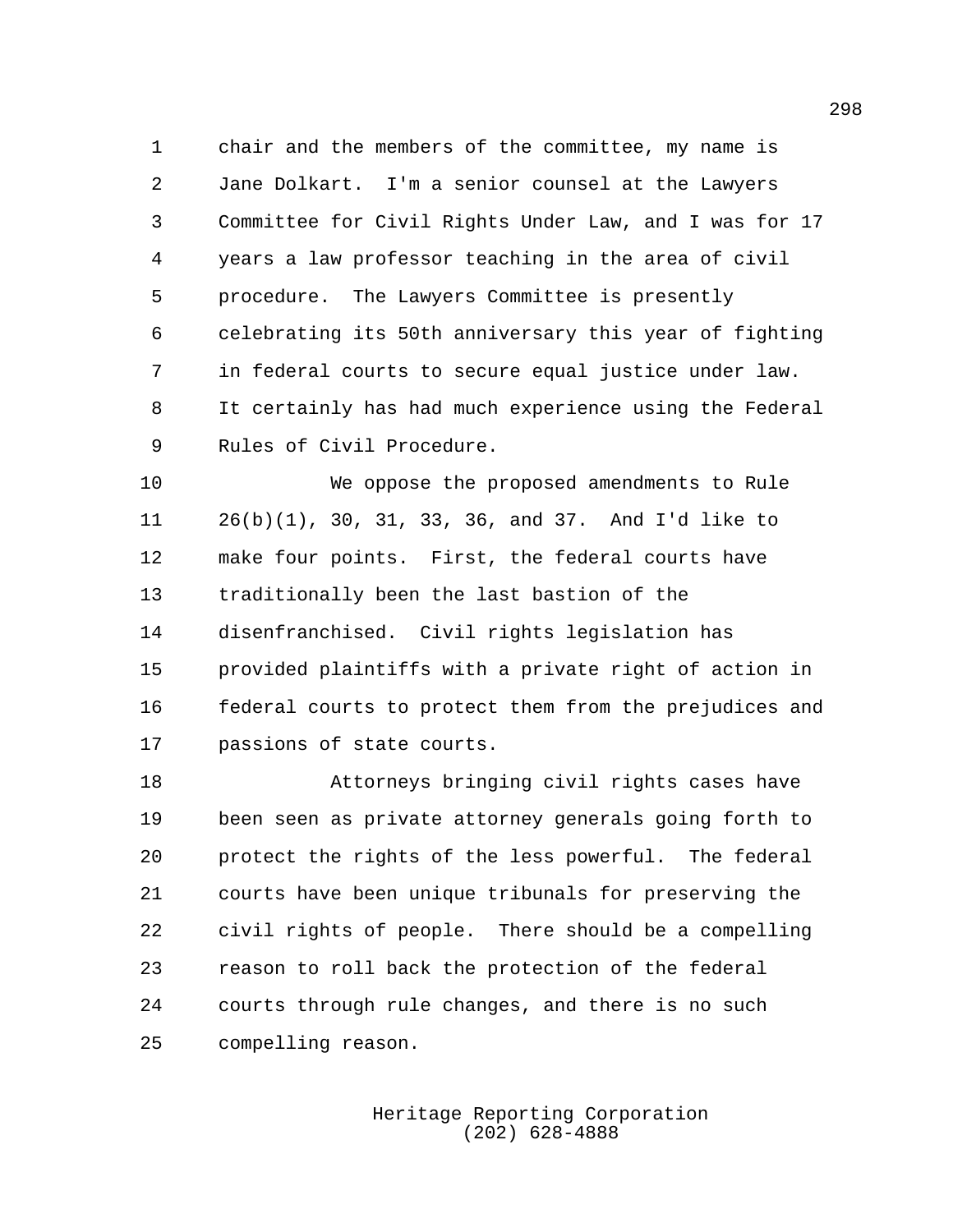First, these rule changes have, as many have suggested, a vastly disproportionate effect of plaintiffs in civil rights cases. As has been noted, in 80 percent of the cases, there are fewer than five depositions taken, which means that these rule changes have absolutely no effect on those cases. There is also at the other end of the spectrum a significant number of what would be called large and complex cases. Some of them are class action, some of them may be large commercial litigation. 11 11 In all of those cases, it not only is likely to be but almost always will be more than 10 depositions taken by either side. And indeed, there's some greater equality because defense counsel also have an interest in taking a number of depositions. I did an informal poll at the Lawyers Committee to see if there was anyone who had litigated a case in recent years that went through most of the discovery process and had used fewer than 10 depositions, and the answer was that there weren't any. Now most of these were class actions, although not all of them. So we are talking about a small group of cases involving individuals or a few individuals who bring suit in federal courts. A large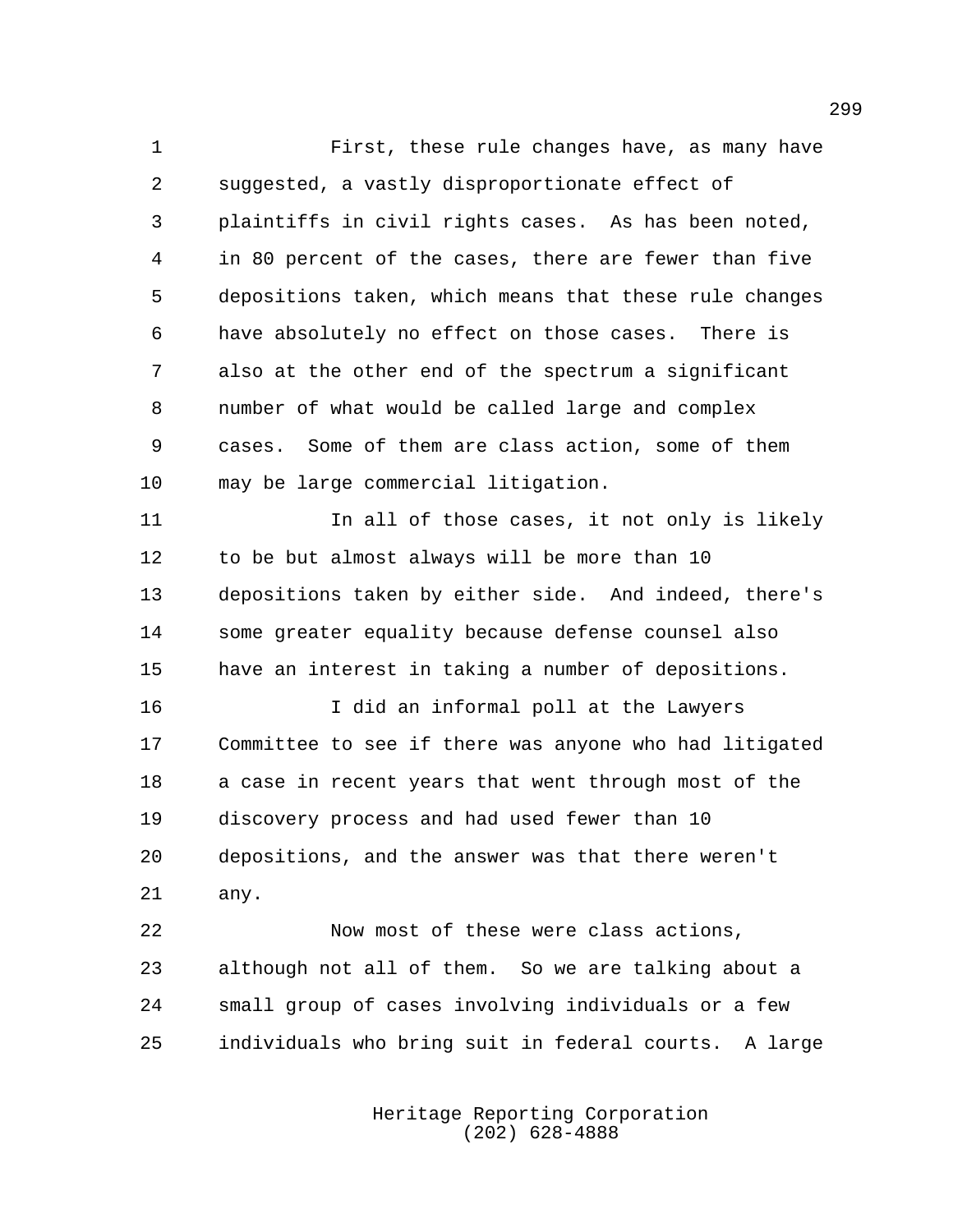percentage of federal court dockets that fit this category are civil rights cases, and thus these rules will have a significant effect, particularly on civil rights cases.

 For over 40 years there has been a debate over the cost and efficiency of discovery, with corporate defendants urging more restrictions and plaintiffs urging broader discovery. This debate appears intractable. The discovery rules have been amended many times with major amendments meant to respond to costs and delay. None of these amendments have lowered the volume of criticism from corporate defendants, and in particular the 1993 amendments, like the present proposed rules, had a particularly significant impact on civil rights cases.

 The fact that there is a debate does not in any way answer several fundamental questions. Are discovery costs and delays excessive and disproportionate, and are the present proposed amendments likely to remedy such perceived excesses? The Federal Judicial Center's 2009 study of discovery finds no empirical evidence in support of excessive and disproportionate discovery. That does not mean that there aren't costs that can't be perceived as excessive, but it did not find the actual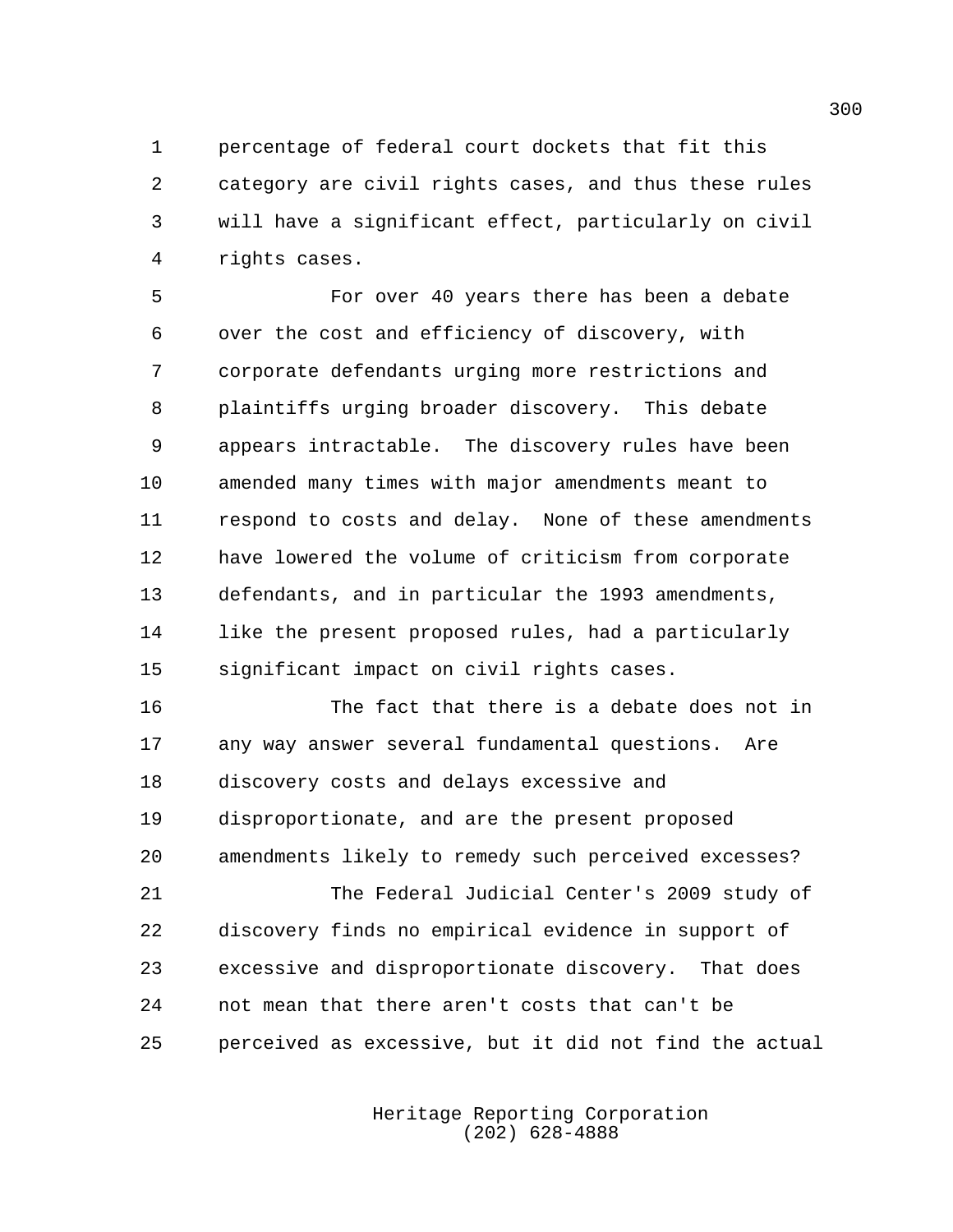amount of discovery was excessive, nor have any other empirical studies. The study found that the primary factors in driving up litigation are complexity of the case, high monetary stakes, and discovery disputes. And I suggest that contentious litigation is in fact a good part of the reason that there are unnecessary costs in discovery, and that perhaps that is what we should be focusing on.

 And in particular, I'd like to suggest that there is apparently already some consensus that we should look at early and active case management. There are presently several pilot projects that have established protocols in areas where there are significant amounts of discovery, and I think it would be useful to wait and see what we learn from those protocols in terms of whether more aggressive and different case management helps.

 The second thing is that we could reduce the time and delay of contentious litigation. And I would suggest that judges in some instances are already trying to do that. They are using letter motions instead of full-blown motions. They're holding hearings by phone. They're attempting to resolve discovery disputes more efficiently and more quickly. And I think and the Lawyers Committee thinks that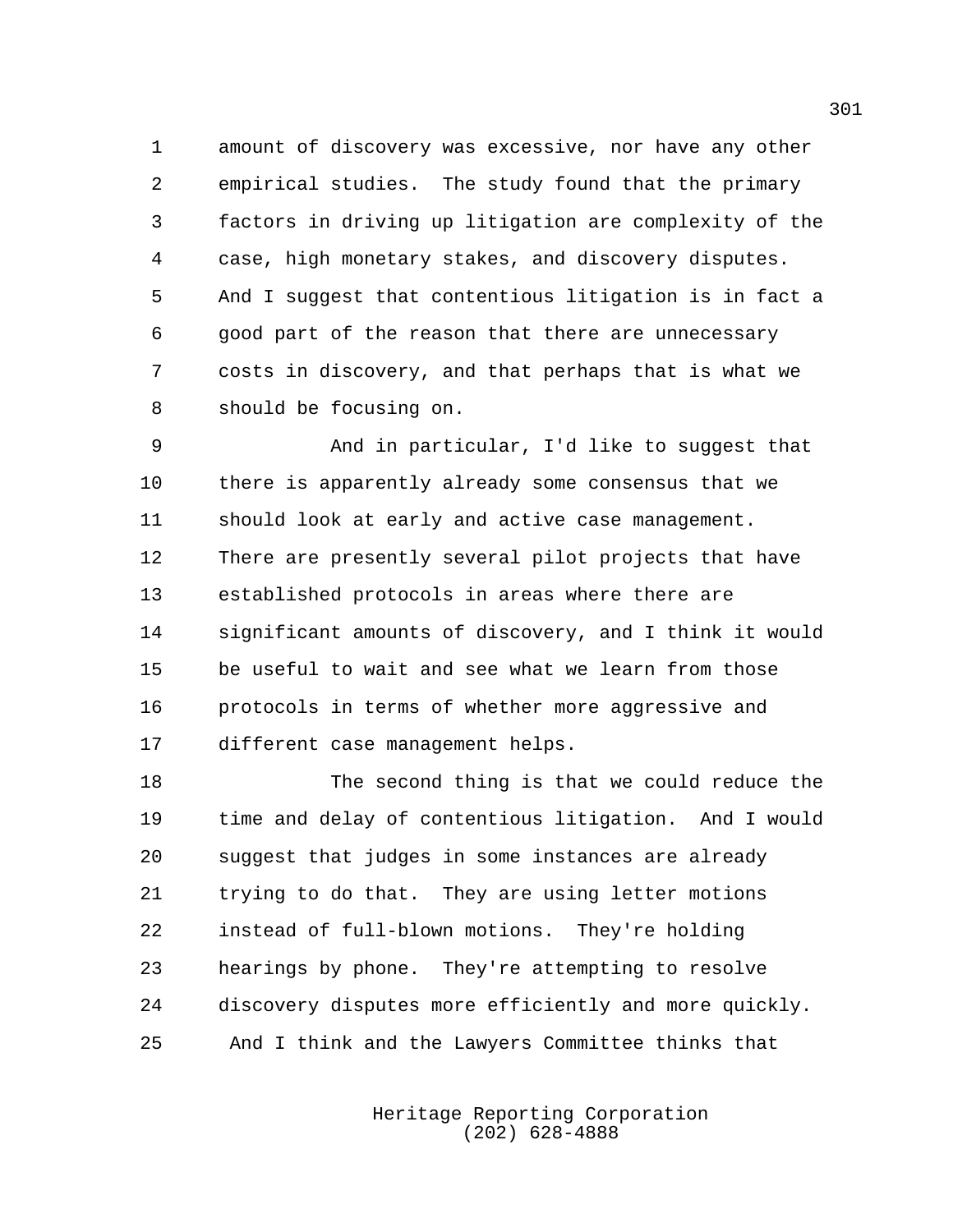these are areas that promise benefit in terms of cost and efficiency that will not impact negatively on one or the other side of litigation. Thank you. JUDGE CAMPBELL: All right. Thank you. Questions? (No response.) JUDGE CAMPBELL: Okay. Thank you very much, Ms. Dolkart. Mr. Steeves? MR. STEEVES: Good afternoon. My name is Frank Steeves, and I am the general counsel and secretary of Emerson Electric Co., which is headquartered in St. Louis, Missouri. Emerson is an American corporation, as opposed to the Korean Emerson Radio Corp. Some people get us mixed up a little bit. Makes clock radios. We don't do that. Made up of five business platforms that produce products and provides services in areas from process management, network power control systems, to climate and industrial automation systems, renewable energy products, and all the way to products for the home. In 2013, Emerson was named as one of *Fortune*'s world's most admired companies, and also in 2013, it was placed on Thomson Reuters' list of the top 100 global innovators.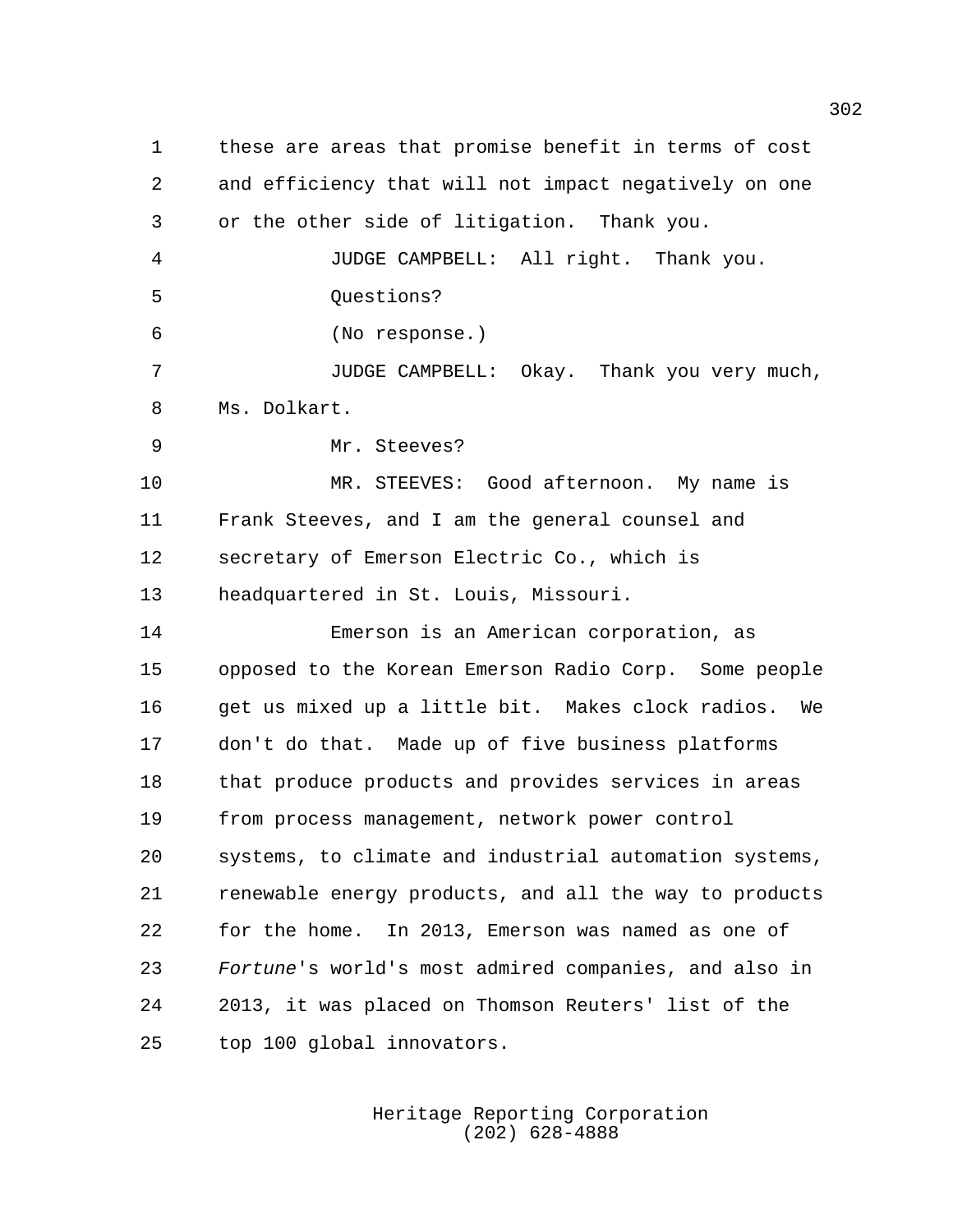I'm speaking today from a background that is perhaps unique among general counsels of global companies. I began in the early 1980s with the Wisconsin State Public Defender's Office defending impoverished juvenile defendants, and I spent after that more than two decades trying commercial and tort cases in state and federal courts in the upper Midwest. During that time I tried many, many juries. I tried many, many court trials and argued countless discovery motions in state and federal court. And I also held many appeals.

 My direct involvement ended six and a half years ago when I joined Emerson and I took my present position, and I now see civil justice in a broader light, particularly with respect to the types of cases and with respect to how justice systems function on a global scale just as in other countries that we also work within.

 Emerson is a company, I want to make it very clear, that believes deeply, deeply in the American system of justice and in particular in the jury system. As a matter of philosophy and as a matter of policy, whether we are a plaintiff or a defendant, we will always preserve our right for a trial by jury, always. We will never waive that right, even when the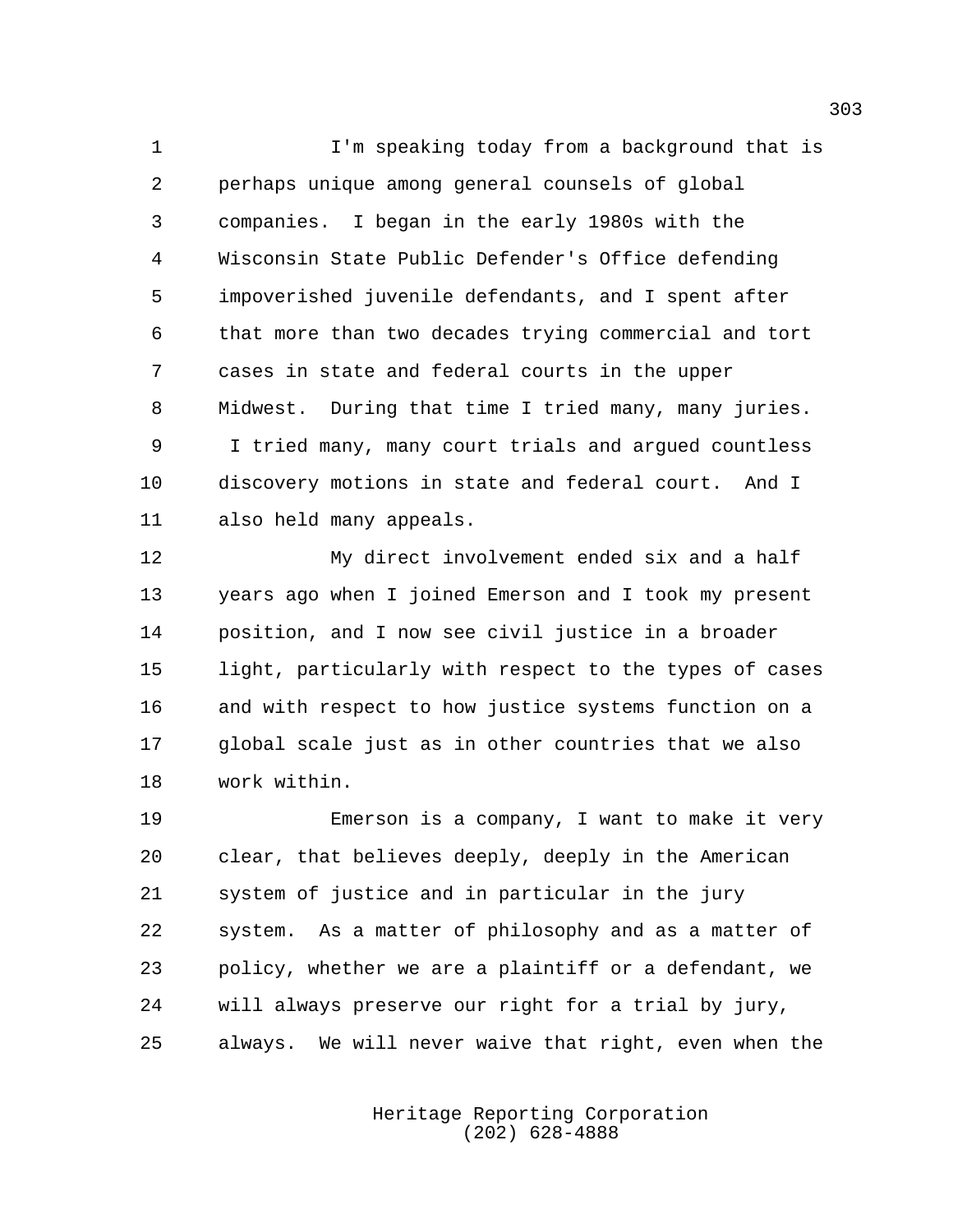plaintiff and our co-defendants are begging for us to enter a stipulation to waive the trial.

 The reason is that we, contrary to much popular belief, have found that juries with a very high level of consistency find justice with a clear-eyed, bottom-line, common sense view.

 Last night I reviewed Sherrilyn Iffil's comments, the president and director counselor of the NCAA Legal Defense and Education Fund, and I couldn't agree with her more that it is the procedures in civil litigation, the procedures when applied evenly that protect all of us. Tragically, though, the well- meaning protections enshrined in our statutes do not function the way they are intended. They do not.

 Long ago and throughout my courtroom years, they, together with a reluctance of judges to manage their cases, have allowed civil justice in the United States to become reduced to a series of guides where cases can be just as much about finding and exploiting the other side's errors during pretrial phases as it is about finding what truthfully happened and therefore finding justice.

 This unhappy fact may be denied by many, but I'm telling you as a practitioner that it is the truth of our otherwise great justice system. It is the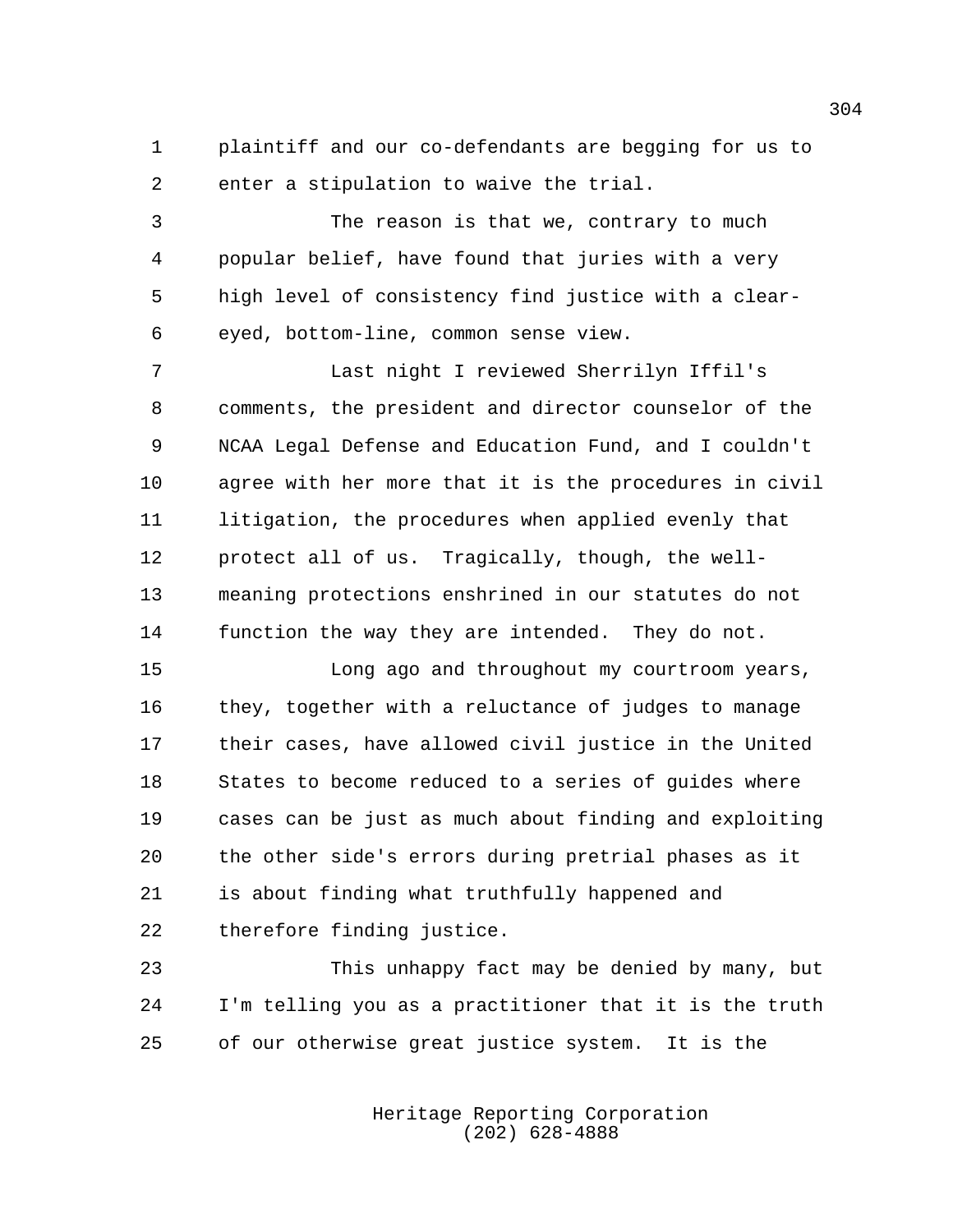truth whether acknowledged or not that is crystal- clear to those who actually practice in the system on either side of the courtroom. And as a consequence, both plaintiffs and defendants both suffer. And it goes even further.

 It's tragic that the United States justice system, which has contributed so much to making this the greatest nation on the planet, is cited as a reason not to come here to do business. In this job I work constantly with the chief legal officers of companies across the globe, and the U.S. justice system often comes up for discussion. Sadly, I find myself in the role of first an explainer and occasionally an apologist.

15 15 I cannot recall a single conversation where what our system has become is not cited by many of my peers as a reason to stay away from the United States. People and their businesses should be coming here because of the great justice system. They should be here because of it, not citing it as a reason to stay away.

 The changes proposed in my opinion will go far to knocking down opportunity for abuse. They will move the process in the right direction for all parties in litigation. They will do exactly what is

> Heritage Reporting Corporation (202) 628-4888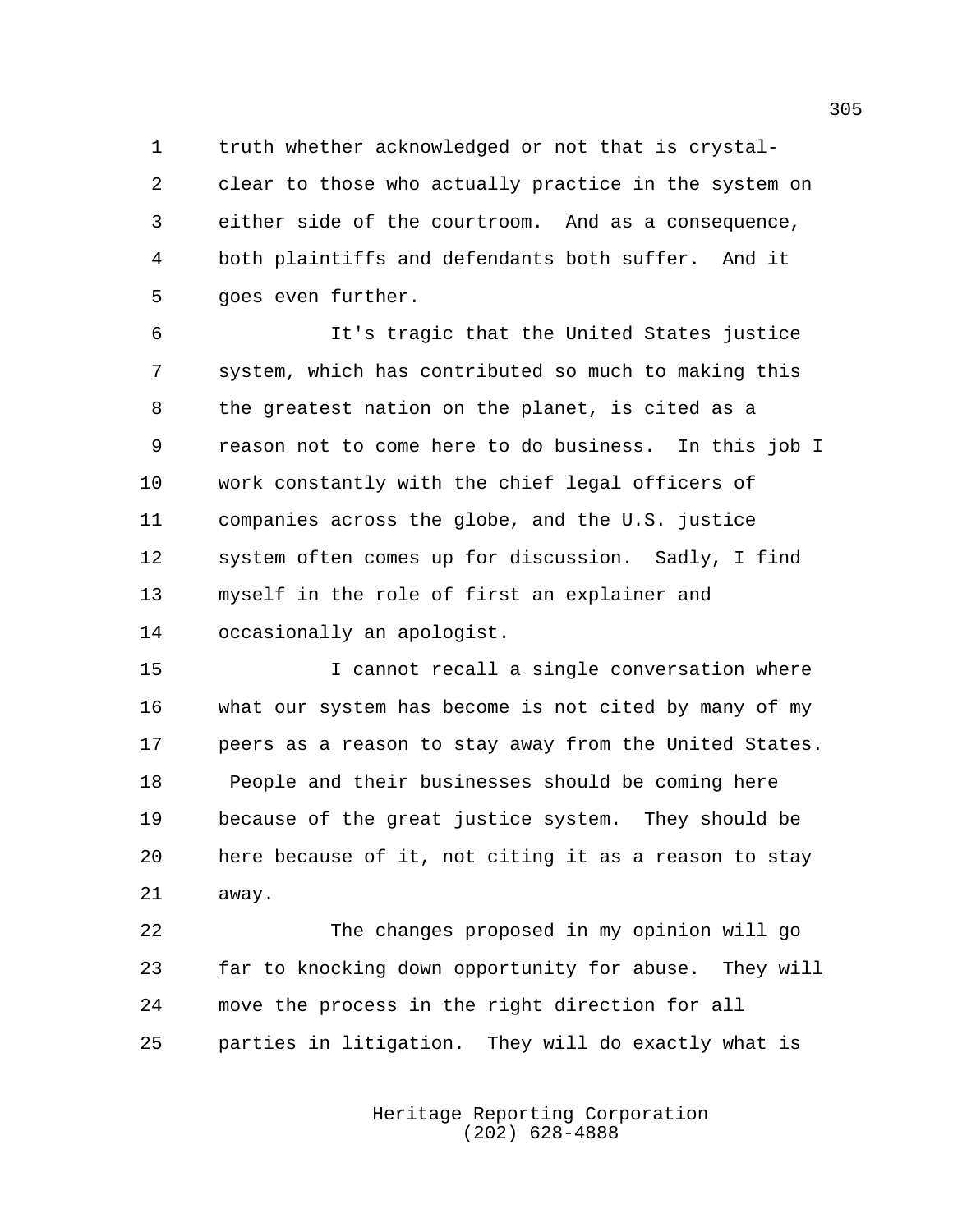needed for a long time by encouraging critical behavioral changes.

 First, shortened discovery will force lawyers and parties to better focus at the outset of the suit. Very important. Secondly, involvement of judges will enhance their early understanding of the focus of a suit, which is also critical. And third, the rule changes will reduce in my view the got-ya mentality that clogs the courts and impedes the ability of litigants on both sides who seek justice from finding justice.

 Each of these reforms is needed now to get our system working in the way it was intended. The proposed rules do not do everything, but they're a very good start. And I want to thank you for allowing these remarks, and I also want to thank each of you for taking time out of your lives to sit in these long days that it takes to review these rules. It's an important part of the process, and I want you to know that we at Emerson are grateful to you for that. JUDGE CAMPBELL: Thank you, Mr. Steeves. 22 Ouestions? (No response.) JUDGE CAMPBELL: All right. Thank you for your comments.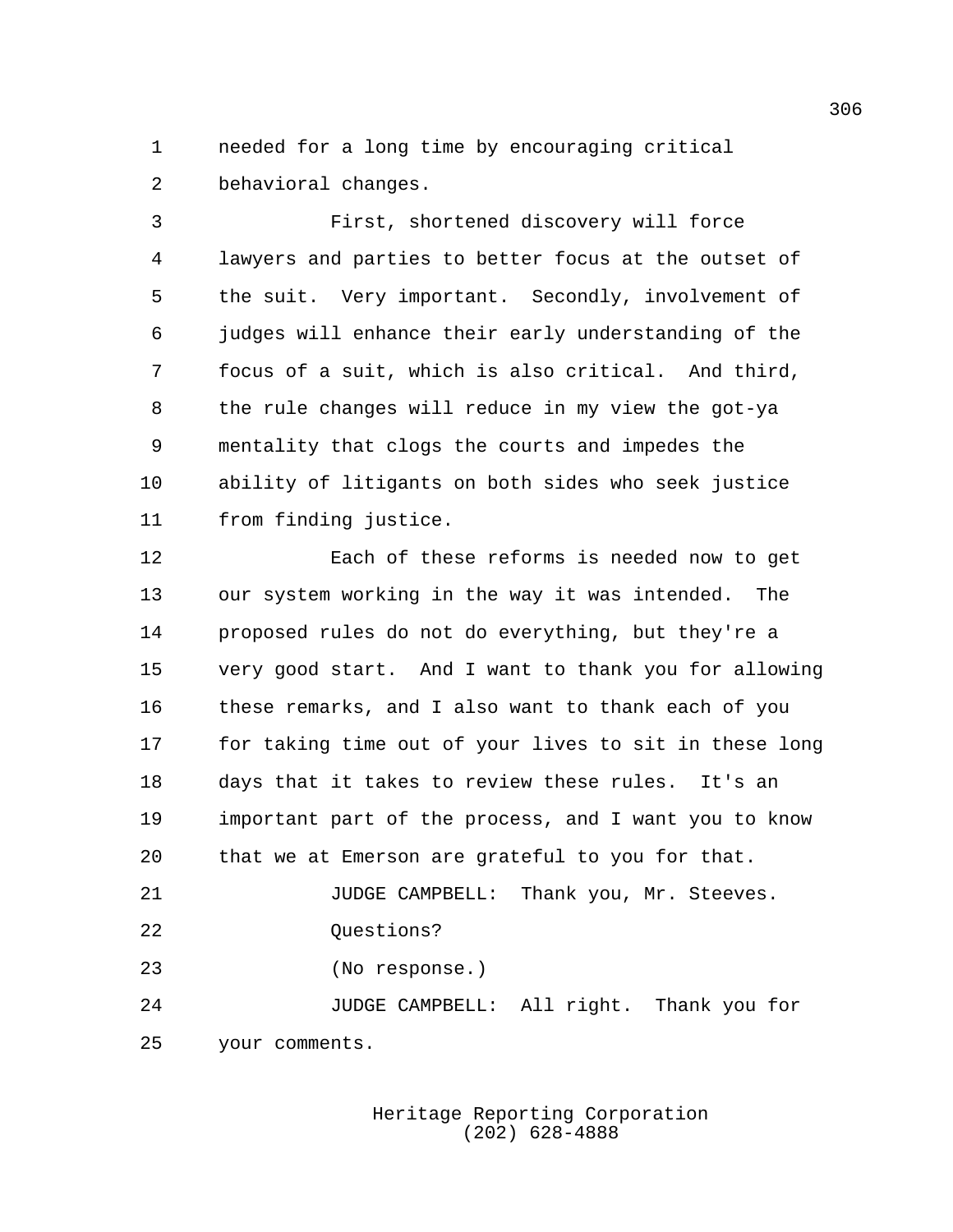Mr. Sellers?

 MR. SELLERS: Mr. Chairman, members of the committee, thank you for hearing from me today. I am a partner in the Washington, D.C. law firm of Cohen Milstein Sellers and Toll and have been practicing law for more than 30 years, primarily civil rights law. I come today to tell you that while I share the committee's concerns about the costs of litigation and the protracted nature of litigation, I believe the changes for the most part that the committee is recommending will not achieve the goals that it seeks to achieve.

 You've heard a good deal today, and I won't repeat it, about the concerns from the civil rights community, about the numerical limits on discovery, about the proportionality rule, and about some of the cost shifting that is proposed. I share those concerns. I believe that there are a good deal of self-imposed limits that parties who bring these cases have on the discovery that they pursue. Many of us handle cases on a contingent basis, as I do, and I can assure you we are very careful about the discovery we undertake, and I believe that the FJC's studies confirm that most often parties self-police the discovery that they undertake.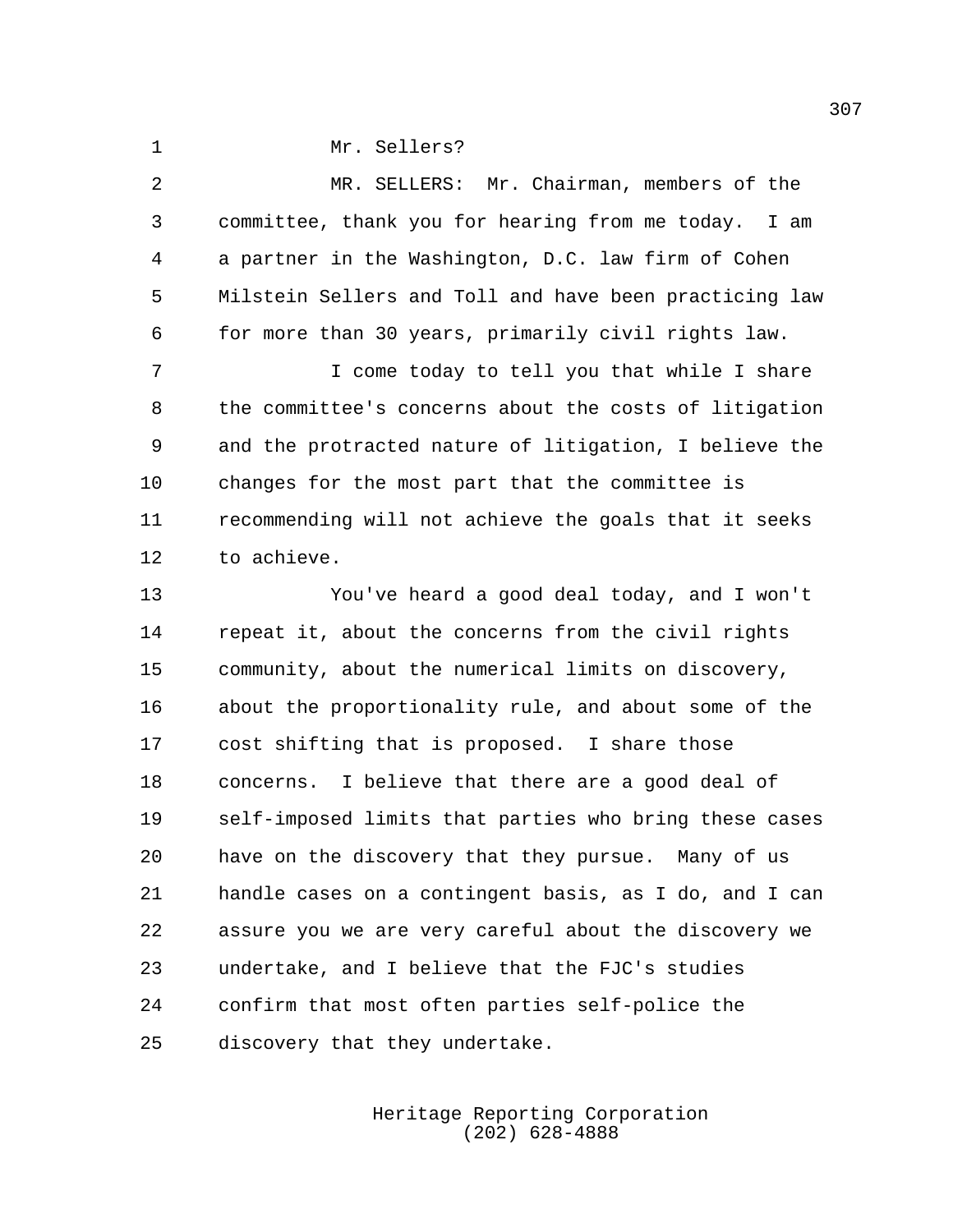I find it somewhat curious that the committee feels compelled to raise these proposed changes now when there are some excellent pilot studies that exist which might generate some of the evidence with which further thought can be given to particular limitations if the committee wishes to proceed in that direction.

8 I am concerned, however, and I raise this reluctantly at the end of a long day, but I think there is a third way. There is a debate going on whether discovery is too much or too little, and I think that the issues that we confront about discovery today are largely a product of a system that provides a one-size-fits-all set of discovery limits and a use- it-or-lose-it approach to discovery where those who bring the case and those who defend the cases feel very concerned about passing up any discovery for fear that they may later believe it's necessary to prove the case or to sustain their defenses.

 The third way that I want to propose is a modification of Rule 16. I believe that a much earlier and more active involvement by the courts in the management of discovery would help greatly. I recognize the courts are empowered to do this. I cite in my written comments, which I just submitted this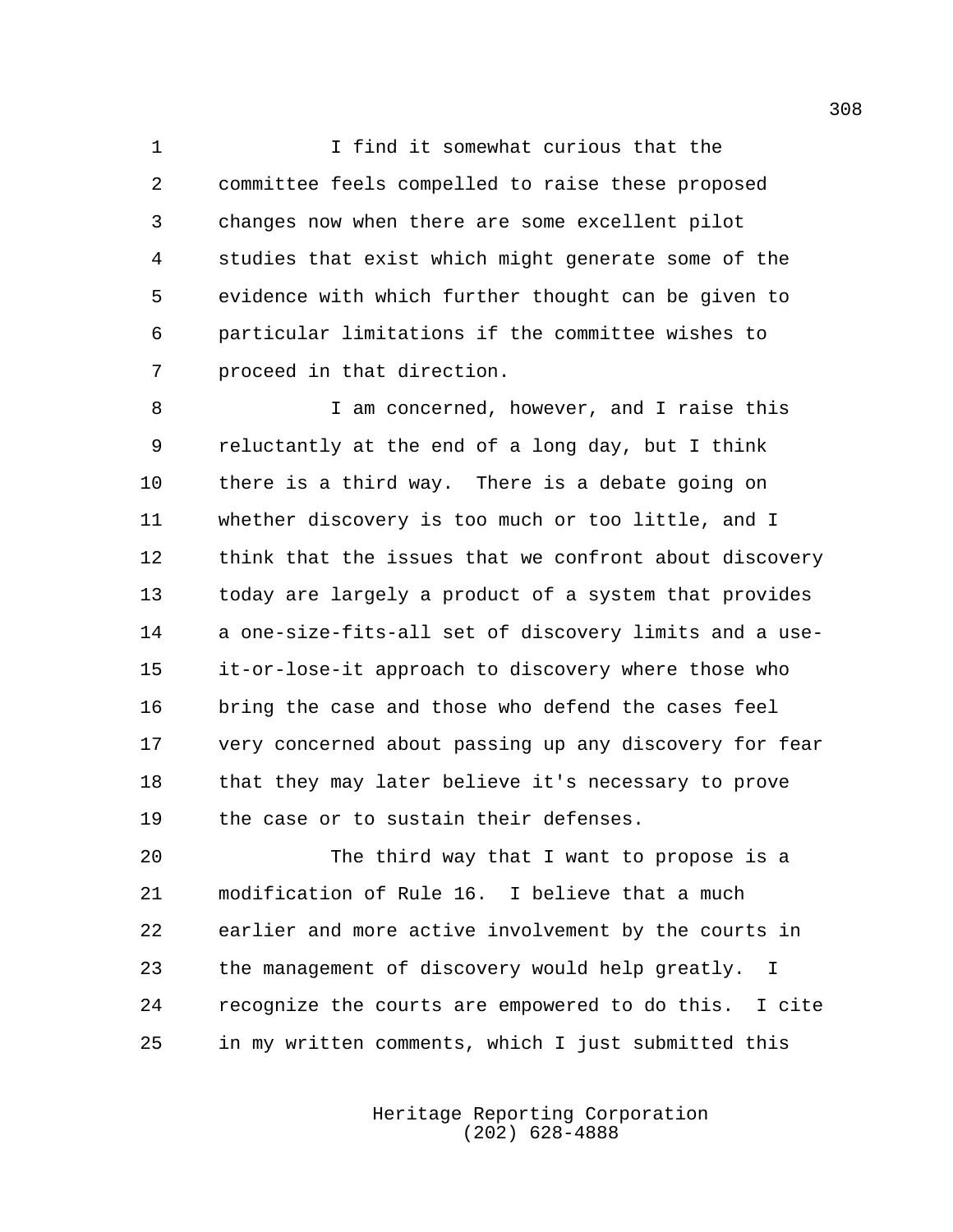morning, some examples of courts that have adopted rules of this sort, but there is no largescale approach to this.

 I think there is some value in having courts be directed to hear from the parties early in the case about what particular issues are pivotal to assessing the value of the claims and the defenses and focus discovery initially on what appears to be the pivotal issues. And I give some examples in my written remarks. I'll give you one or two here. There may be a Daubert issue that's lurking there. There may be a question about the viability of an economic model or whether there are statistically significant disparities that ultimately are evident from a body of data.

 Those go to the heart of the valuation of these cases, and often you don't get to those issues until months or years into litigation. Courts are empowered -- and I suggest that a rule change might actually direct them initially to stage discovery, focusing on those matters that they believe after hearing from the parties are especially central to one side or the other or both of their particular interests, and they are undoubtedly not the same in terms of what discovery will be relevant to evaluating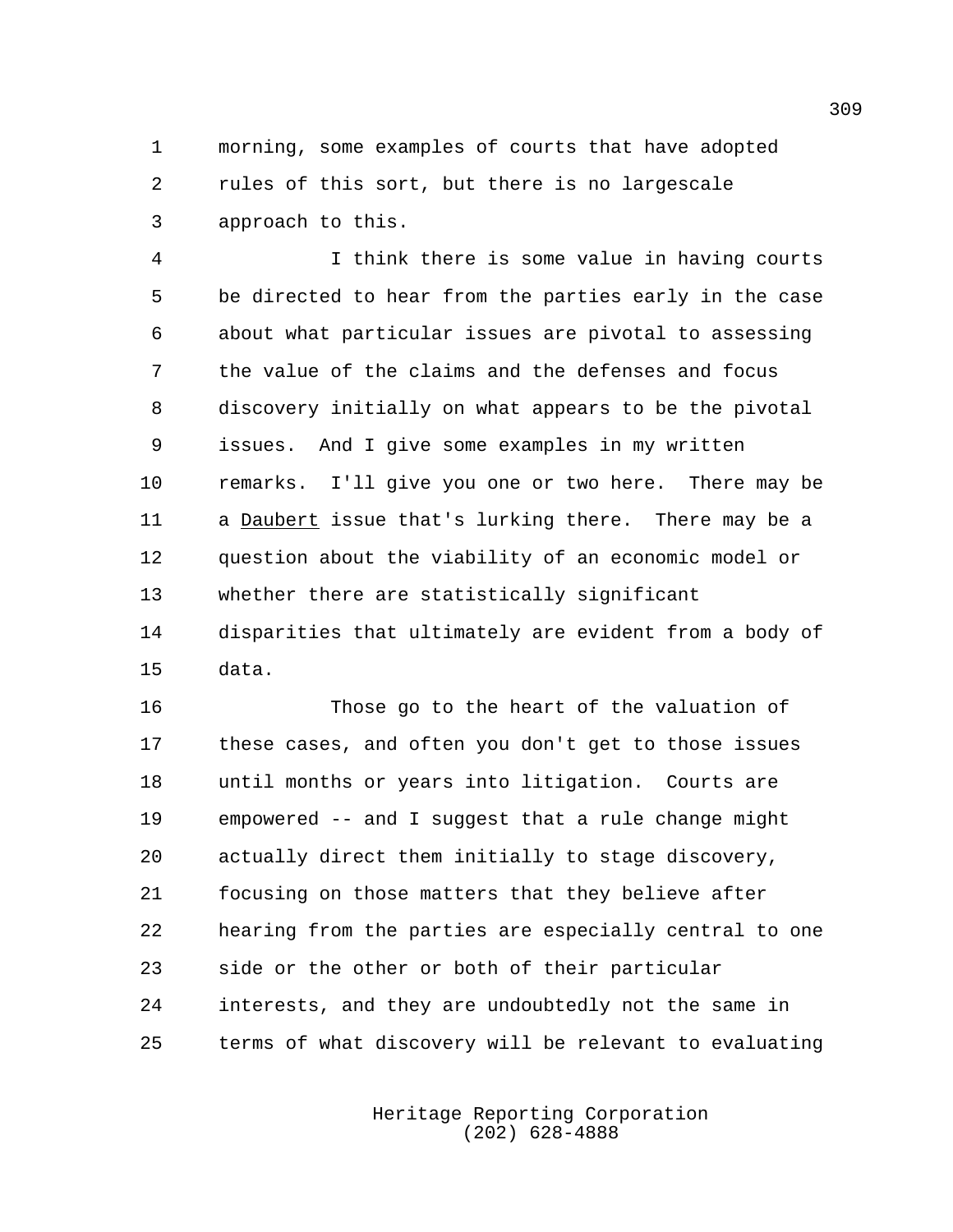the claims, and putting off the balance of discovery until there is an opportunity to explore some initial discovery that may be central, and then allowing the parties to explore the possibility of a resolution of the matter.

 I think the other thing this does is it permits courts to tailor the discovery limits if there are limits of one sort or another to the particular needs of a case. And I submit the one-size-fits-all approach is either going to lead to, as there have been debates for a decade or more, a couple of decades, about there's too much discovery, there's too little discovery. I've been sitting here for a couple of hours. It seems to me that in large part that view is determined by which side of the V you're on and probably will be forever that divide.

17 But I suggest that the courts are empowered and should be directed to be much more focused on the particular needs of discovery in a particular case. And I'll pause there.

 JUDGE CAMPBELL: All right. Thank you. 22 Ouestions for Mr. Sellers? MR. FOLSE: Do you not think that Rule 16 requires what you just described in its current form? MR. SELLERS: Well, I don't think it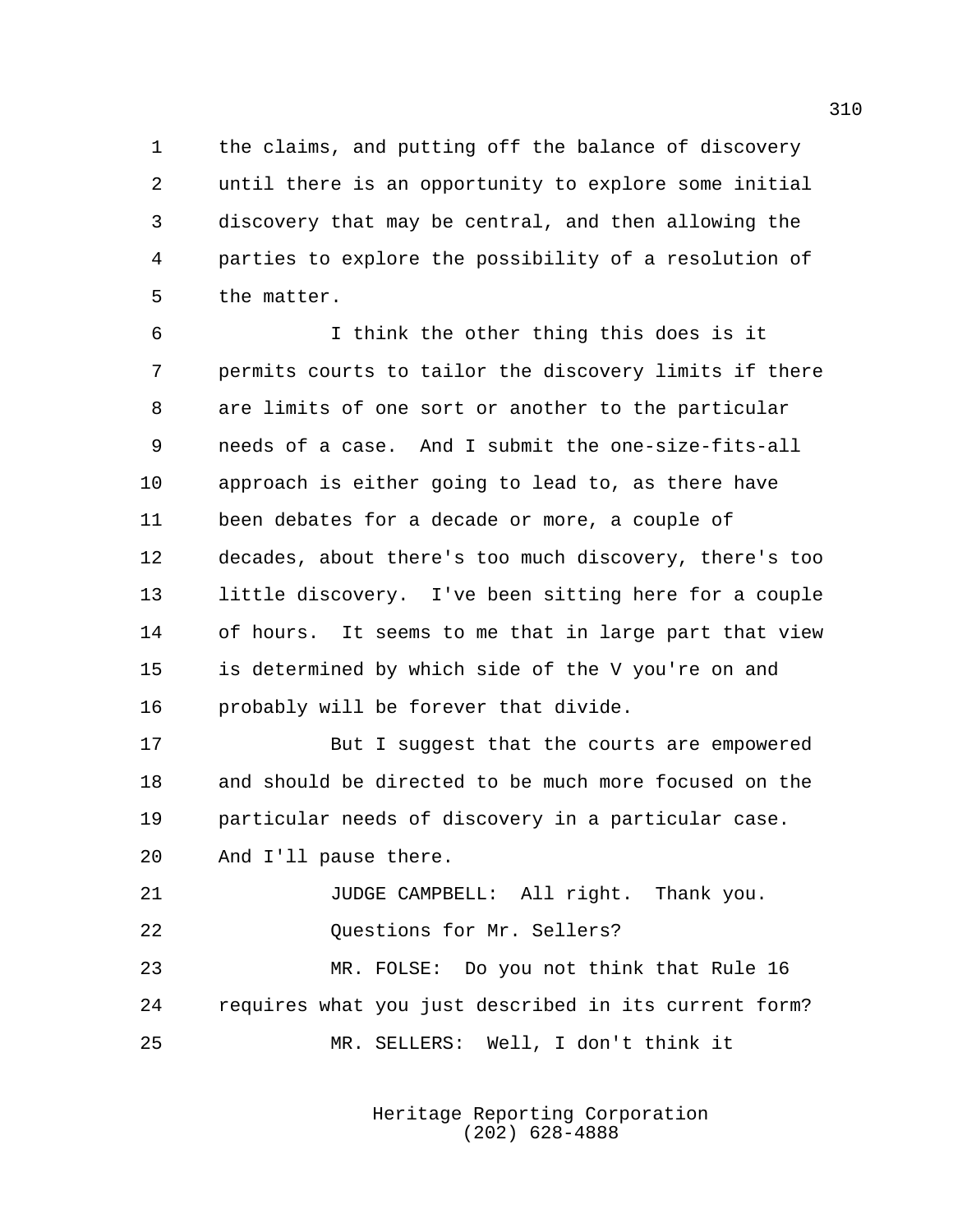requires it, and in my 30 years-plus of legal practice, I virtually have never seen it used that way. And more often than not, courts advise the parties to produce a Rule 16 plan, and the plan allows the parties to go forward with discovery. And because there are differences in tactics that parties use to decide what sequence and the like of discovery, you may never get to the issues on my side that really are important for quite a while.

 MR. FOLSE: If we directed, as you described, judges to do what you say and judges don't do what the rule might provide, as you suggested, what would the remedy be?

 MR. SELLERS: Well, I'm not sure I have a -- I think we'd have to convene another meeting to talk about what to do with judges who don't follow the rules. But I submit, by the way, that there are countervailing advantages for the court's incentives to do this, lest judges think you're just imposing more work on us when we are already heavily burdened with busy dockets. This could lead to fewer trials, shorter cases for shorter litigation, less motion practice. I think they will free up time on the other end of the litigation. And so I would hope the courts, besides feeling obliged to follow the rule,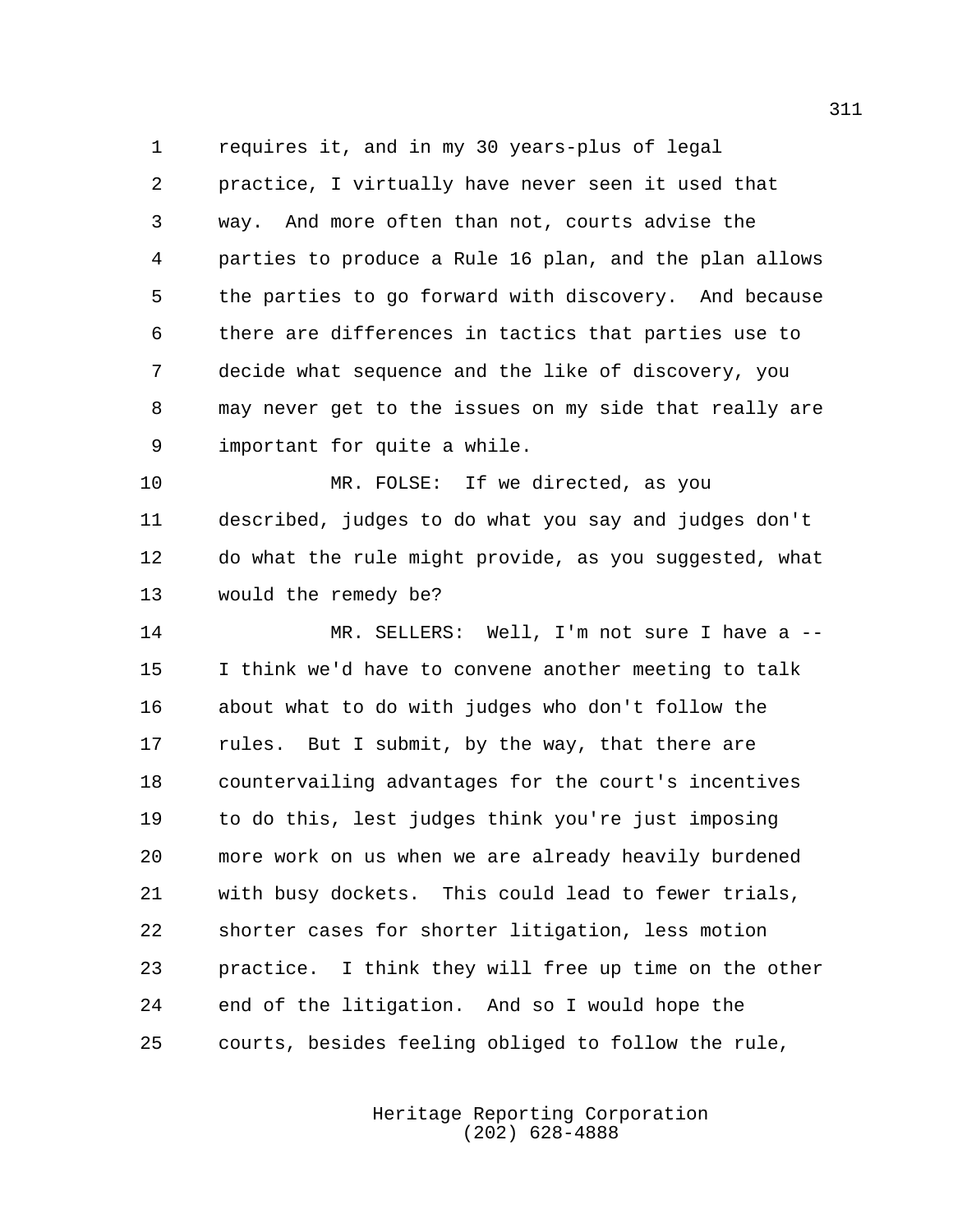would regard it as advantageous to do so.

| 2              | JUDGE CAMPBELL: Judge Pratter.                        |
|----------------|-------------------------------------------------------|
| 3              | JUDGE PRATTER: One observation and one                |
| $\overline{4}$ | question. Having been part of this process, I assure  |
| 5              | everybody I don't think I recall hearing that any of  |
| 6              | these rules came up because the judges were feeling   |
| 7              | burdened and that we had too much to do. So I don't   |
| 8              | think the rules come from that concern.               |
| 9              | My question is which of the pilot programs            |
| 10             | do you recommend we focus on?                         |
| 11             | MR. SELLERS: I think there are two that are           |
| 12             | particularly interesting. The complex litigation      |
| 13             | program in the Southern District of New York, as I    |
| 14             | read the protocol, actually has some components in it |
| 15             | that are similar to my recommendations, and I'd be    |
| 16             | very interested in hearing after you've seen the      |
| 17             | results. I believe it's due to conclude at the end of |
| 18             | 2014.                                                 |
| 19             | There may be some very interesting                    |
| 20             | information collected about early intervention by     |
| 21             | courts in managing discovery because I believe that   |
| 22             | the protocol permits that in complex cases. I also    |
| 23             | think that the protocols that are adopted, to the     |
| 24             | extent they are, with respect to handling employment  |
| 25             | cases and the early interchange of evidence would     |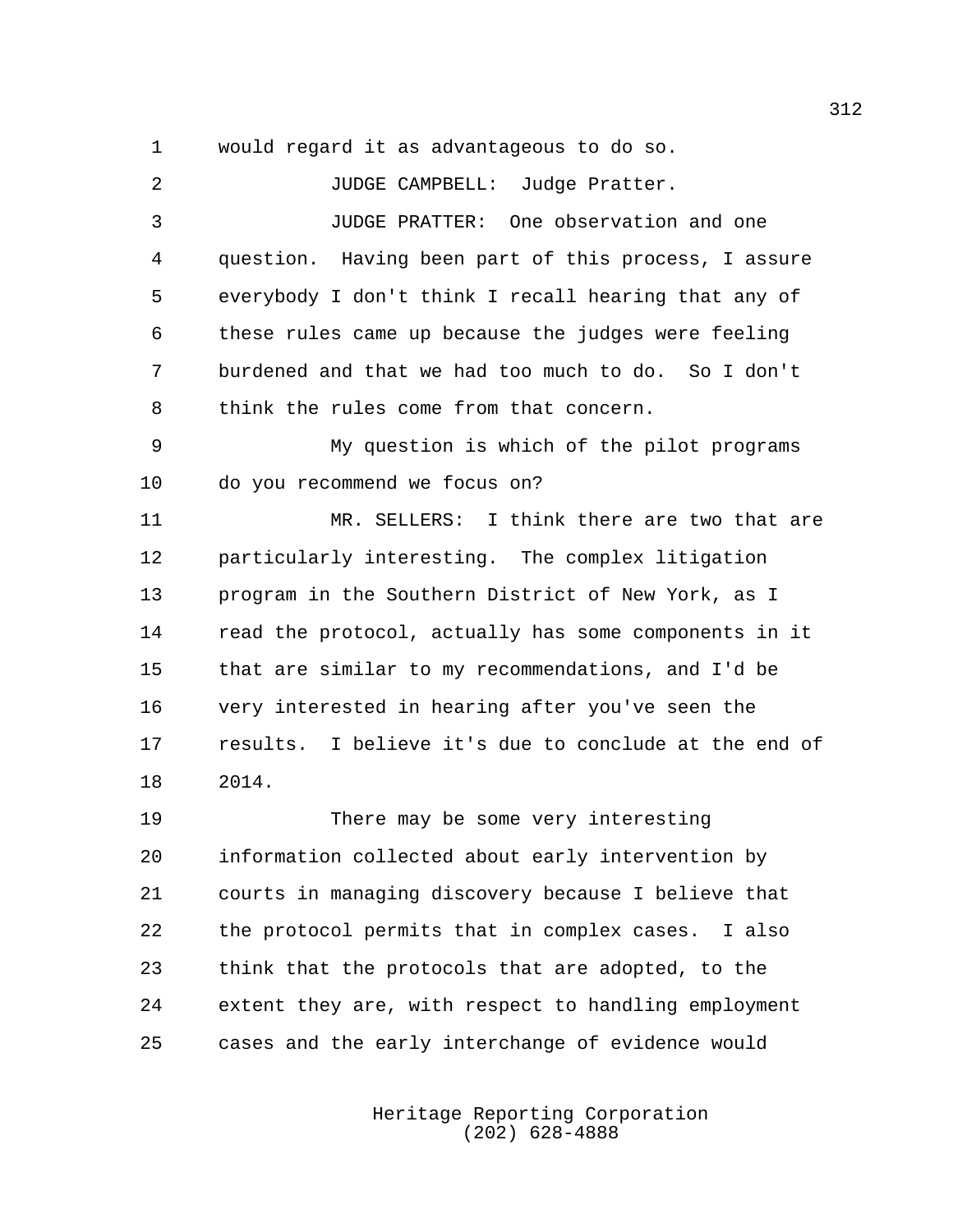likewise be very informative in assessing the extent to which that adequately informs the parties so that they have an early opportunity to assess the strengths and weaknesses of their respective positions and perhaps resolve the case earlier.

 JUDGE CAMPBELL: Any other questions? (No response.)

 JUDGE CAMPBELL: All right. Thank you very much, Mr. Sellers.

 And thank you, everybody, for your comments. I think I speak on behalf of everybody on the committee that this has been a very valuable, very informative day. We recognize that there are earnest and honest beliefs shared on all sides of this issue. I wish I could say everything is clear after today, but obviously these are hard issues, and the things we've learned today from you have been very valuable.

 We will hold another hearing on January 9 in Phoenix and one on February 7 in Dallas, and we continue to look forward to written comments as well. Thank you very much. We are adjourned.

 (Whereupon, at 5:05 p.m., the Judicial Conference Committee in the above-entitled matter was adjourned.)

//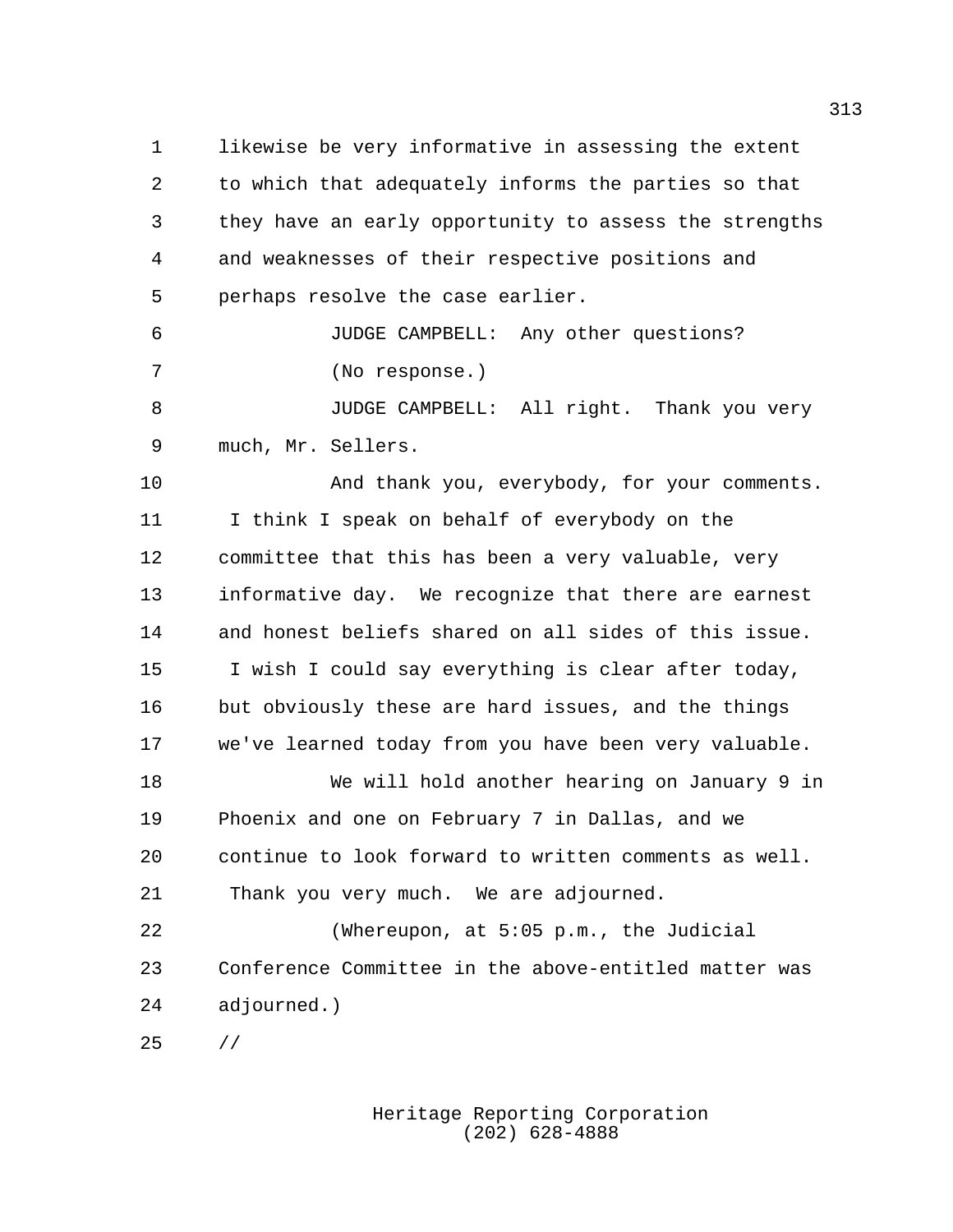$1$  //